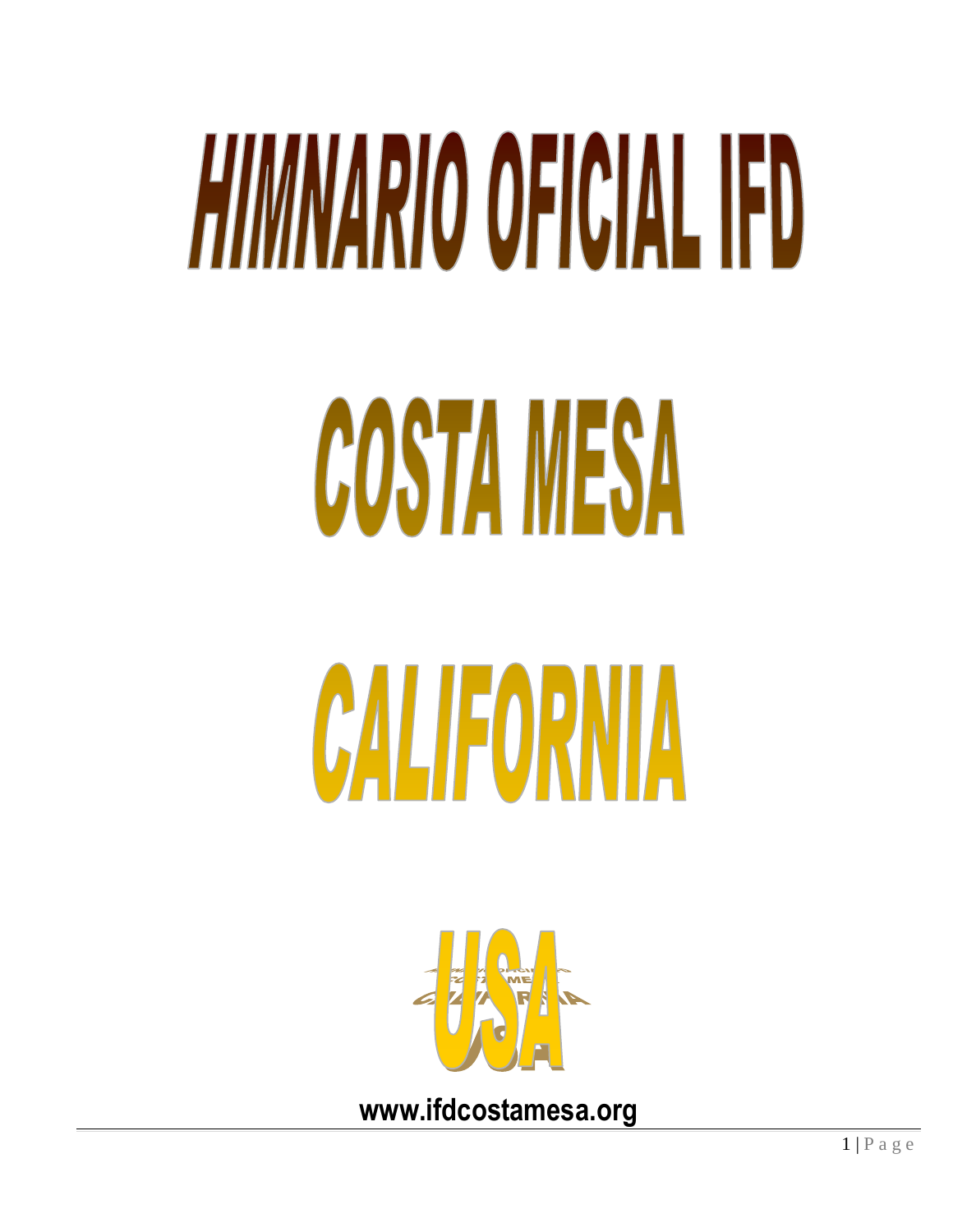- **1) SECUENCIA #02- EMMANUEL**
- **2) SECUENCIA #08- PELEARAN CONTRA EL CORDERO**
- **3) SECUENCIA #14-YO SÉ QUE CRISTO VIENE**
- **4) SECUENCIA #18-TRAEREMOS SACRIFICIOS DE ALABANZA**
- **5) SECUENCIA #22-EL ME LEVANTARA**
- **6) SECUENCIA #28-APOCALIPSIS 15:3**
- **7) SECUENCIA #31-EL MUNDO NO ES MI HOGAR**
- **8) SECUENCIA #34-SANTO, SANTO, SANTO**
- **9) SECUENCIA #39- ENTRA EN LA PRESENCIA DEL SEÑOR**
- **10) SECUENCIA #42- DAVID, DAVID, DANZABA**
- **11) SECUENCIA #44- QUIERO LEVANTAR MIS MANOS**
- **12) SECUENCIA #44- MARCHA CON GOZO.**
- **13) SECUENCIA #51- HOY PUEDO DECIR**
- **14) SECUENCIA #53- LA PAZ DE JESÚS (MI PAZ TE DOY A TI)**
- **15) SECUENCIA #57- ROCA MÍA**
- **16) SECUENCIA # 60- DIOS ESTA AQUÍ SU PRESENCIA SIENTO EN MI**
- **17) SECUENCIA # 63- PUES SI VIVIMOS PARA EL VIVIMOS**
- **18) SECUENCIA # 66- CANTAR A JEHOVÁ UN CÁNTICO NUEVO**
- **19) SECUENCIA # 72- CELEBRARE Y CANTARE A TU NOMBRE**
- **20) SECUENCIA #75- AUNQUE OTROS CANTEN PARA OTROS DIOSES.**
- **21) SECUENCIA #78- YO SIENTO PAZ Y GOZO**
- **22) SECUENCIA #81- INCONMOVIBLE**
- **23) SECUENCIA # 83- JEHOVÁ REINA**
- **24) SECUENCIA # 88- CRISTO ROMPE LAS CADENAS**
- **25) SECUENCIA # 91- TUYO ES EL REINO**
- **26) SECUENCIA # 94- QUIERO LLENAR TU TRONO DE ALABANZA**
- **27) SECUENCIA # 96- ES TU LUZ**
- **28) SECUENCIA # 98- HAY PODER EN JESÚS**
- **29) SECUENCIA # 101- TE EXALTARÉ MI DIOS MI REY**
- **30) SECUENCIA # 103- DIOS ES NUESTRO AMPARO**
- **31) SECUENCIA # 108- CÚBREME**
- **32) SECUENCIA # 110- PECADOR VEN AL DULCE JESÚS**
- **33) SECUENCIA # 113- LUGAR SANTÍSIMO**
- **34) SECUENCIA # 116- VEN Y DELÉITATE**
- **35) SECUENCIA # 118- CANTA, OH HIJA DE SION**
- **36) SECUENCIA # 120- AQUÍ ESTOY**
- **37) SECUENCIA # 123- EL GRITO DE ALEGRÍA (**
- **38) SECUENCIA # 126- MÁS EL DIOS DE TODA GRACIA**
- **39) SECUENCIA # 128- PRONTO VENDRÁ EL SEÑOR**
- **40) SECUENCIA # 133- EL VIVE, EL VIVE POR LA ETERNIDAD**
- **41) SECUENCIA # 135- HAY MOMENTOS TAN ESPECIALES**
- **42) SECUENCIA # 138- ESPÍRITU DE DIOS LLENA MI VIDA**
- **43) SECUENCIA # 140- EL GOZO QUE SIENTO YO**
- **44) SECUENCIA # 143- CON MI DIOS YO SALTARE LOS MUROS**
- **45) SECUENCIA # 146- SOY BAUTIZADO**
- **46) SECUENCIA # 149- JEHOVÁ EDIFICA A JERUSALÉN**
- **47) SECUENCIA # 150- LEVÁNTATE SEÑOR Y HUYAN DELANTE DE TI**
- **48) SECUENCIA # 154- BENDITA LA ROCA**
- **49) SECUENCIA # 157- ME GOZARE**
- **50) SECUENCIA # 160- SERÁ LLENA LA TIERRA DE SU GLORIA**
- **51) SECUENCIA # 163- MAJESTUOSO**
- **52) SECUENCIA # 166- CUAN GRANDE ES ÉL**
- **53) SECUENCIA # 171-QUIERO ANDAR CERCA DE TI**
- **54) SECUENCIA # 173-TE ALABO MI SEÑOR**
- **55) SECUENCIA # 175-A SU MAJESTAD**
- **56) SECUENCIA # 178-VAMOS A LA CASA DE DAVID**
- **57) SECUENCIA # 182- ELLOHIM (MI DIOS Y MI SEÑOR)**
- **58) SECUENCIA # 185- CUANDO VENGA DE LOS CIELOS EL SEÑOR**
- **59) SECUENCIA # 187-HOSANNA EN LAS ALTURAS**
- **60) SECUENCIA # 189- CELEBRAD A JEHOVÁ**
- **61) SECUENCIA # 192- GÓZATE DELANTE DEL SEÑOR**
- **62) SECUENCIA # 195-VESTIDO DE LINO FINO**
- **63) SECUENCIA # 199- EN LA CRUZ, ME HIRIÓ EL PECADO**
- **64) SECUENCIA # 202-GRITA HO ISRAEL, AL SONAR LA TROMPETA**
- **65) SECUENCIA # 205-EL ESPÍRITU DE DIOS ESTA EN ESTE LUGAR**
- **66) SECUENCIA # 207-AMARTE SOLO A TI**
- **67) SECUENCIA # 209- GRACIAS CRISTO**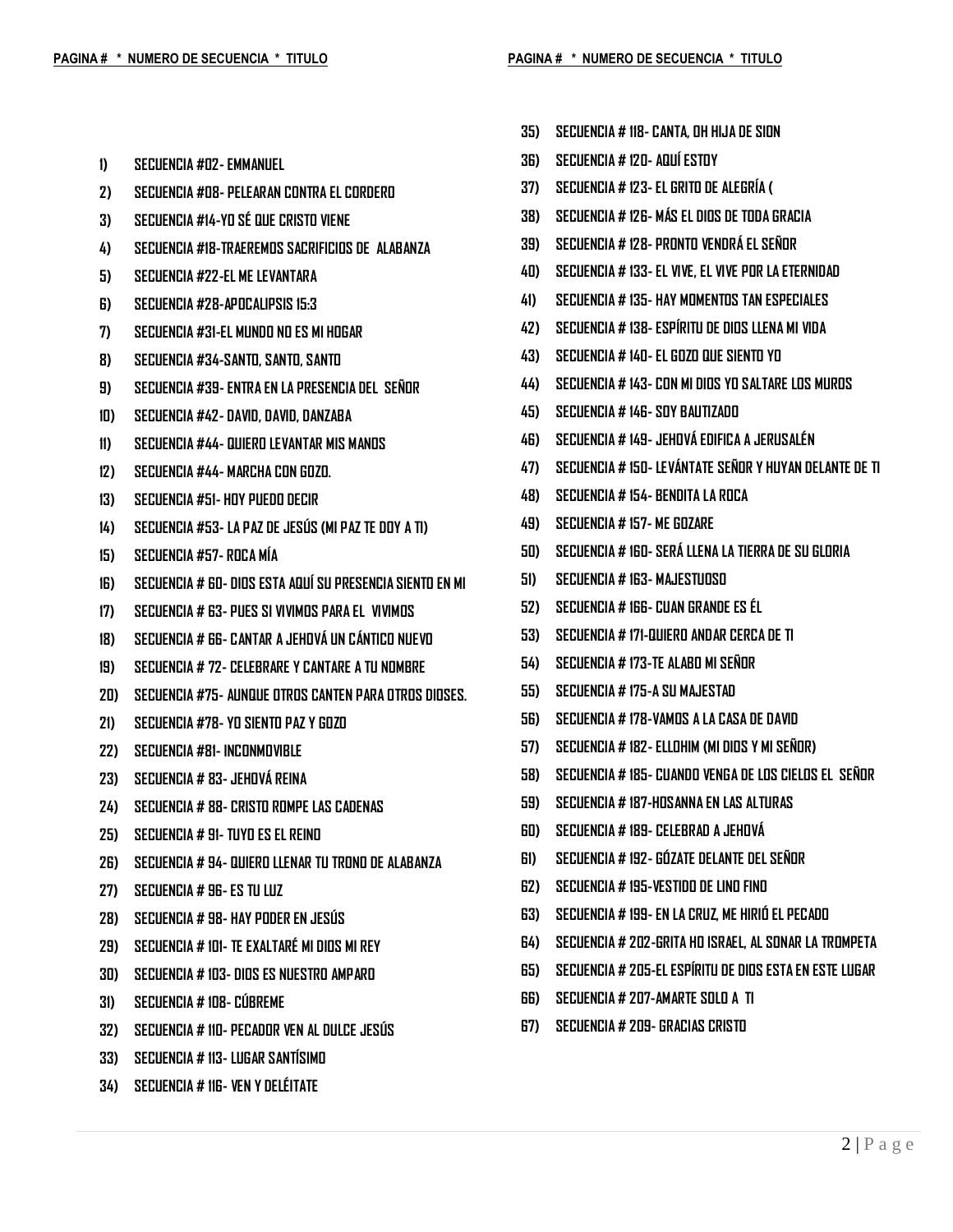- **68) SECUENCIA # 210- GRANDE ES EL SEÑOR**
- **69) SECUENCIA # 214- LEVÁNTATE SEÑOR**
- **70) SECUENCIA # 217- TE EXALTAMOS SOBRE UN TRONO**
- **71) SECUENCIA # 220- SALMO 1**
- **72) SECUENCIA # 224-CELEBRARE**
- **73) SECUENCIA # 227- JOEL 2:16 (SALGA DE SU CÁMARA EL NOVIO)**
- **74) SECUENCIA # 230- EN MI CORAZÓN HAY UNA CANCIÓN**
- **75) SECUENCIA # 232- ÓLEO DE ALEGRÍA**
- **76) SECUENCIA # 235-NO TEMÁIS-VICTORIOSO GUERRERO**
- **77) SECUENCIA # 238- MORADORA DE SION-**
- **78) SECUENCIA # 242-HOMBRE DE GUERRA (SU PUEBLO GRITO)**
- **79) SECUENCIA # 245-JEHOVÁ NISSI (CON ALEGRÍA GRITARE)**
- **80) SECUENCIA # 248- PREPAREN LOS INSTRUMENTOS**
- **81) SECUENCIA # 252-EN TI**
- **82) SECUENCIA # 256- ALELUYA**
- **83) SECUENCIA # 258- TEMPRANO YO TE BUSCARE**
- **84) SECUENCIA # 260- NO BASTA**
- **85) SECUENCIA # 263- ALABADLE**
- **86) SECUENCIA # 267- SUMÉRGEME**
- **87) SECUENCIA # 269- TU ERES DIOS**
- **88) SECUENCIA # 270- CELEBRAD**
- **89) SECUENCIA # 272- QUE SERIA DE MÍ**
- **90) SECUENCIA # 274- VENIMOS ANTE TI SEÑOR**
- **91) SECUENCIA # 276- VEN A MI SEÑOR JESÚS**
- **92) SECUENCIA # 278 EL PODEROSO DE ISRAEL**
- **93) SECUENCIA # 281- CANTARE A ÉL**
- **94) SECUENCIA # 285 SI EL ESPÍRITU DE DIOS**
- **95) SECUENCIA # 288 LEÓN DE LA TRIBU DE JUDÁ**
- **96) SECUENCIA # 291YO QUIERO ESTAR DONDE TU ESTAS**
- **97) SECUENCIA # 294 ABRE MIS OJOS**
- **98) SECUENCIA # 297 SENDAS DIOS HARÁ**
- **99) SECUENCIA # 299 SEÑOR ERES FIEL**
- **100) SECUENCIA # 302 YO TE BUSCO**
- **101) SECUENCIA # 304 AL REY**
- **102) SECUENCIA # 307- HAS AUMENTADO**
- **103) SECUENCIA # 310- TU AMOR POR MI**
- **104) SECUENCIA # 312- COMO EL SIERVO BUSCA POR LAS AGUAS**
- **105) SECUENCIA # 314- HAY UNA UNCIÓN**
- **106) SECUENCIA # 316- CRISTO NO ESTA MUERTO**
- **107) SECUENCIA # 318- JEHOVÁ ETERNO ES TU PODER**
- **108) SECUENCIA # 320- DISTE TU VIDA POR MÍ**
- **109) SECUENCIA # 325- COMPLETA ADORACIÓN**
- **110) SECUENCIA # 327- EL QUE LEVANTA MI CABEZA**
- **111) SECUENCIA # 330- YO HÁBITO AL ABRIGO (SALMO91)**
- **112) SECUENCIA # 333- DIGNO DE ALABAR**
- **113) SECUENCIA # 335- DIOS EL MAS GRANDE**
- **114) SECUENCIA # 338- YO TE ADORO SEÑOR**
- **115) SECUENCIA # 341- GRACIAS SEAN A DIOS**
- **116) SECUENCIA # 345- PORQUE ERES DIGNO**
- **117) SECUENCIA # 348- ERES SEÑOR DE LOS CIELOS**
- **118) SECUENCIA # 350- TUYA ES LA ALABANZA EN SION**
- **119) SECUENCIA # 353- ABBA PADRE**
- **120) SECUENCIA # 355- A CADA INSTANTE**
- **121) SECUENCIA # 357- CRISTO HEME AQUÍ**
- **122) SECUENCIA # 359- REPOSA ALMA MIA**
- **123) SECUENCIA # 361- PURIFÍCAME**
- **124) SECUENCIA # 363- EN TU PRESENCIA**
- **125) SECUENCIA # 366- PADRE DE MISERICORDIA**
- **126) SECUENCIA # 368- JESÚS**
- **127) SECUENCIA # 371- SANA NUESTRA TIERRA**
- **128) SECUENCIA # 374- EL GOZO DE MI VIDA**
- **129) SECUENCIA # 376- ANTE TI CON GOZO**
- **130) SECUENCIA # 378- VEN**
- **131) SECUENCIA # 380- HOSANNA AL REY**
- **132) SECUENCIA # 382- ADORO A CRISTO**
- **133) SECUENCIA # 384-TU, OH JEHOVÁ**
- **134) SECUENCIA # 387- DAD GLORIA A DIOS**
- **135) SECUENCIA # 389-TU RES MI RESPIRAR**
- **137) SECUENCIA # 391-TU RÍO FLUIRÁ**
- **138) SECUENCIA # 394 -ERES TODO PODEROSO**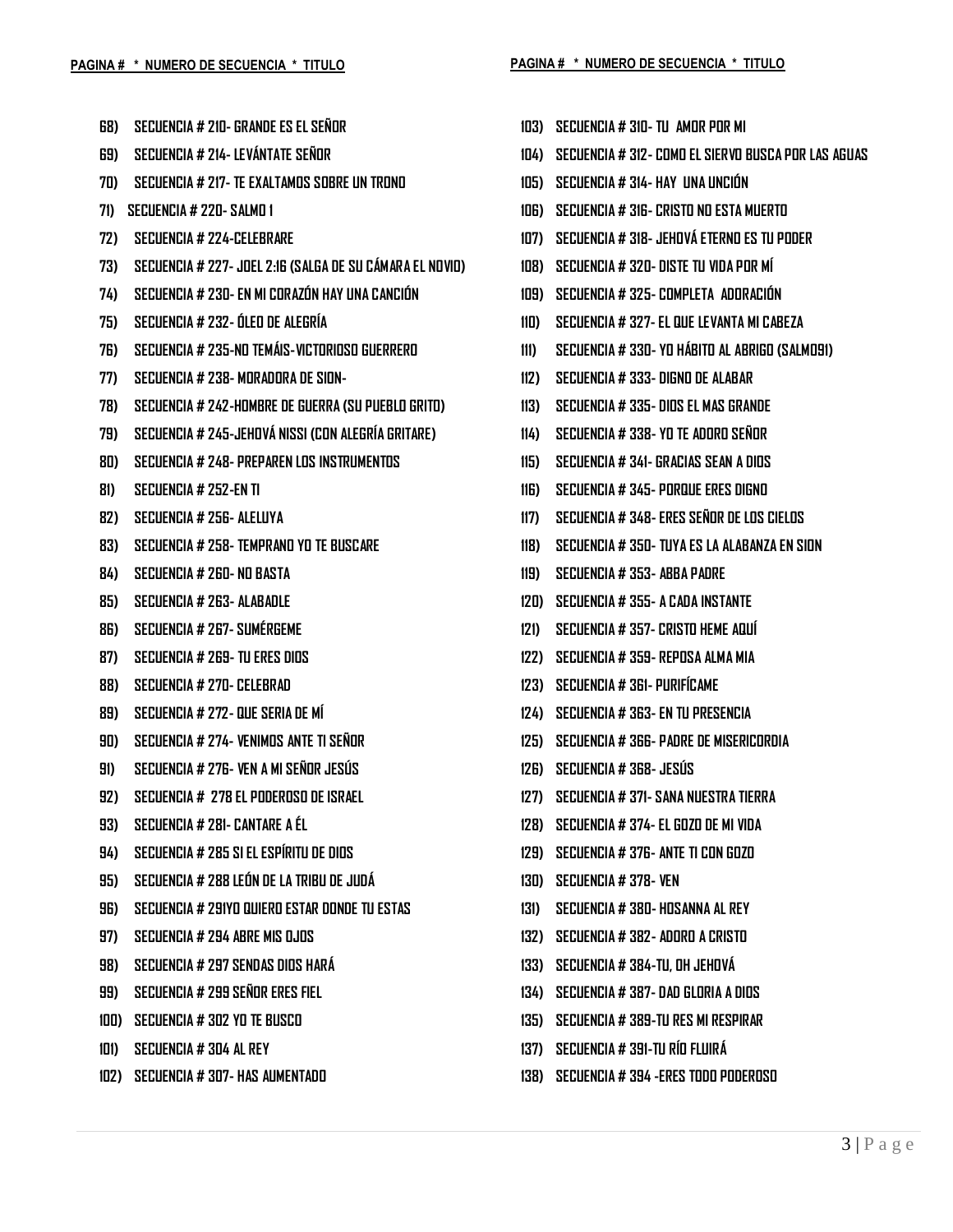#### **PAGINA # \* NUMERO DE SECUENCIA \* TITULO PAGINA # \* NUMERO DE SECUENCIA \* TITULO**

- **140) SECUENCIA # 397-ENCIENDE UNA LUZ**
- **141) SECUENCIA # 400-UNIDOS EN SU NOMBRE**
- **143) SECUENCIA # 403- LEVÁNTATE Y SÁLVAME**
- **144) SECUENCIA # 407- GRITA DE JUBILO**
- **145) SECUENCIA # 410- ESTE ES EL DÍA**
- **146) SECUENCIA # 413- YO QUIERO ESTAR ANTE TU ALTAR**
- **147) SECUENCIA # 416- RESPLANDECE**
- **148) SECUENCIA # 418- AL QUE ME CIÑE DE PODER**
- **149) SECUENCIA # 420- LEVANTO MIS MANOS**
- **150) SECUENCIA # 423- QUIERO ESCUCHAR**
- **151) SECUENCIA # 426- BAJO SUS PIES**
- **152) SECUENCIA # 429- COMO BÚFALO**
- **153) SECUENCIA # 432- CON MANOS VACÍAS**
- **154) SECUENCIA # 435- EL SEÑOR ES MI PASTOR**
- **155) SECUENCIA # 437- EN EL ESTOY SEGURO**
- **156) SECUENCIA # 440- ES HORA DE ADORARLE**
- **157) SECUENCIA # 442- EXÁLTATE**
- **158) SECUENCIA # 444- MI CRISTO**
- **159) SECUENCIA # 448- RENUÉVAME**
- **160) SECUENCIA # 451- SOY NUEVA CRIATURA**
- **161) SECUENCIA # 453- YO QUIERO MAS DE TI**
- **162) SECUENCIA # 455- DRAW ME CLOSE TO YOU (ACERCAME A TI )**
- **163) SECUENCIA # 457- VINE A ADORAR A DIOS**
- **164) SECUENCIA # 459- ERES MI TODO**
- **165) SECUENCIA # 462- BUENO ES DIOS**
- **166) SECUENCIA # 466- LLENAS NUESTRO HOGAR DE DANZA**
- **167) SECUENCIA # 469- AL QUE ES DIGNO**
- **168) SECUENCIA # 472- EL BORDE DE SU MANTO**
- **169) SECUENCIA # 475- EL ES EL REY**
- **170) SECUENCIA # 478- EL SEÑOR ESTA EN ESTE LUGAR**
- **171) SECUENCIA # 480- HAY GOZO EN LA CASA DEL SEÑOR**
- **172) SECUENCIA # 483- CLAMOR DE GUERRA**
- **173) SECUENCIA # 484- TU HABITAS LA ALABANZA DE TU PUEBLO )**
- **174) SECUENCIA # 486- EN EL NOMBRE DE JESÚS**
- **175) SECUENCIA # 488- EL SEÑOR ES MI REY MI TODO**
- **176) SECUENCIA # 490- PRESENCIA DE DIOS-**

- **177) SECUENCIA # 494- MISERICORDIA**
- **178) SECUENCIA # 497- TOMA EL PANDERO Y VEN DANZAR**
- **179) SECUENCIA # 501- MIL GRACIAS**
- **180) SECUENCIA # 503- LEVANTO TU NOMBRE EN ALTO**
- **181) SECUENCIA # 505- ERES TÚ LA ÚNICA RAZÓN**
- **182) SECUENCIA # 507- BUENO ES ALABAR**
- **183) SECUENCIA # 509- YO SOY LIBRE**
- **184) SECUENCIA # 513- ENVÍAME A MÍ**
- **185) SECUENCIA # 515- SOMOS EL PUEBLO DE DIOS**
- **186) SECUENCIA # 518- ME HAS ATRAÍDO JESÚS**
- **187) SECUENCIA # 521- MI JESÚS MI AMADO**
- **188) SECUENCIA # 524- REMOLINEANDO**
- **189) SECUENCIA # 529- LEVANTA TU CASA SOBRE LA ROCA**
- **190) SECUENCIA # 532- TE PIDO LA PAZ**
- **191) SECUENCIA # 534- DAME DE BEBER**
- **192) SECUENCIA # 536- ADORARE A MI SEÑOR**
- **193) SECUENCIA # 538- EN LA PRESENCIA DEL SEÑOR**
- **194) SECUENCIA # 540- SEA ENGRANDECIDO EL NOMBRE DE JEHOVÁ**
- **195) SECUENCIA # 543- TAL COMO SOY**
- **196) SECUENCIA # 546- VEN ESPÍRITU VEN**
- **197) SECUENCIA # 548- JESÚS ES EL SEÑOR**
- **198) SECUENCIA # 551- SOBRE TI (REBOSA MI CORAZÓN)**
- **199) SECUENCIA # 554- CERCA DE TI**
- **200) SECUENCIA # 557- AL REY DE LOS REYES**
- **201) SECUENCIA # 560- DIOS MANDA LLUVIA**
- **202) SECUENCIA # 562- VENCERÉ Y VENCERÁS**
- **203) SECUENCIA # 564- GRAN GUERRERO**
- **204) SECUENCIA # 567- NO PUEDO PARAR DE ALABARTE**
- **205) SECUENCIA # 570- SANTO Y PODEROSO**
- **206) SECUENCIA # 573- VENGA TU REINO**
- **207) SECUENCIA # 576- SENTADO EN SU TRONO**
- **208) SECUENCIA # 579- SOMOS LOS GUERREROS DE JEHOVÁ**
- **209) SECUENCIA # 582- FIESTA**
- **210) SECUENCIA # 585- PON ACEITE EN MI VIDA SEÑOR**
- **211) SECUENCIA # 588- RESTAURARAS**
- **212) SECUENCIA # 592- GRACIAS, ME HAS TOMADO EN TUS BRAZOS**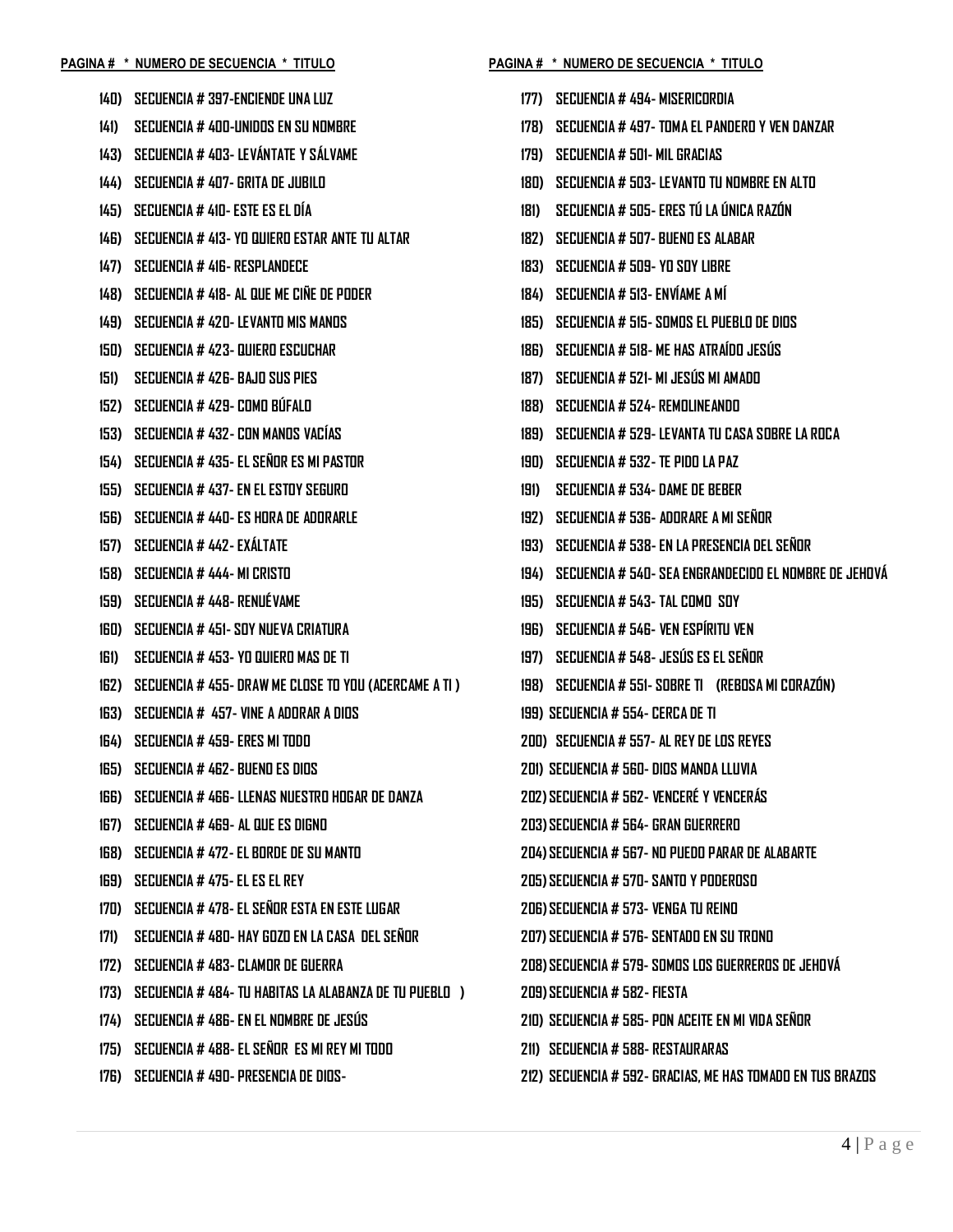**. . . . . . . . . . . . . . . . . . . . . . . . . . . . . . . . . . . . . . . . . . . . . . . . . . . . . . . . . . . . . . . . . . . . . . . . . . . . . . . . . . .**

**213) SECUENCIA # 595- HAY VICTORIA 214) SECUENCIA # 598- CUENTAN DE UN DIOS 215) SECUENCIA # 601- EN LOS MONTES, EN LOS VALLES 216) SECUENCIA # 604- JEHOVÁ ES MI GUERRERO 217) SECUENCIA # 607- SI TUVIERAS FE 218) SECUENCIA # 609- PALABRAS DE VIDA ETERNA 219) SECUENCIA # 612- ABRE LOS CIELOS 220) SECUENCIA # 616- SE QUE ESTAS AQUÍ 221) SECUENCIA # 619- AMIGOS EN LA FAMILIA DE DIOS 222) SECUENCIA # 621- MELODÍA ANGELICAL 223) SECUENCIA # 624- RENDIR MI VIDA A TI 224) SECUENCIA #626- LAS VENTANAS DE LOS CIELOS 225) SECUENCIA #629- SECRETO LUGAR 226) SECUENCIA #632- SIENTO SU GLORIA 227) SECUENCIA #634- MI PASIÓN 228) SECUENCIA #636- YO TE AMARE 229) SECUENCIA #638- CRISTO TE AMO 230) SECUENCIA #640- NO PUEDO VIVIR 231) SECUENCIA #643- DULCE REFUGIO 232) SECUENCIA #645- LA VICTORIA MÍA ES 233) SECUENCIA 648- PUEDO CONFIAR EN TI 234) SECUENCIA #651- TE ALABAMOS 235) SECUENCIA #654 REY DE REYES 236) SECUENCIA # 657 EL SANTO DE ISRAEL 237) SECUENCIA # 659 LEVÁNTATE SEÑOR 238) SECUENCIA # 662 LA NIÑA DE TUS OJOS 239) SECUENCIA # 665 DE TAL MANERA 240) SECUENCIA # 668 VUELVE A LLAMAR 241) SECUENCIA # 673 SOY SANO 242) SECUENCIA # 676 TENGO LIBERTAD 243) SECUENCIA # 678 ¡VENGAN TODOS! 244) SECUENCIA # 681 COMO LA BRISA 245) SECUENCIA # 684 JESÚS MI FIEL AMIGO 246) SECUENCIA # 687 A TI SEA LA GLORIA 247) SECUENCIA # 690 BIENAVENTURADO**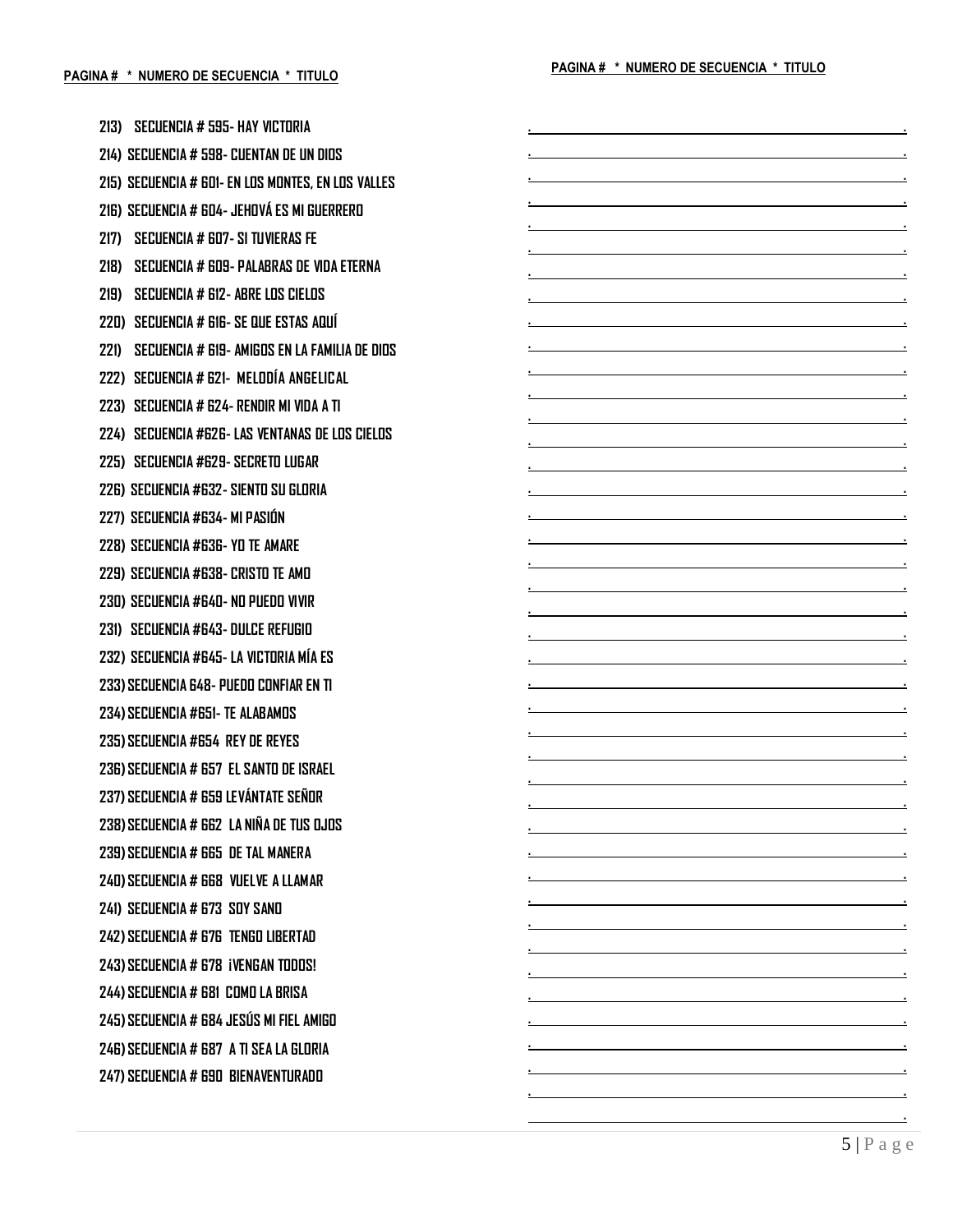### **SECUENCIA # 2 Emmanuel**

**Cantemos todos juntos a Emmanuel, Porque él es Señor, con voz de jubilo yo me alegrare en el cordero de Dios // Dios a la tierra envió a Jesús el cielo y el mar se regocijo Bendito sea el Señor, Ho Rey, porque él es el Rey y él es Dios // A! Aleluya A! Aleluya // hay un poder que consume en mi corazón, fuego divino que quema y no se puede apagar // Alabaré al Señor con danza, bendeciré al Señor con canto alabaré al Señor con danza, me alegrare, me gozare en su poder // Jashua, Jashua, Jashua, Jashua es el Señor // La paz de Dios con nosotros /// Ahora y siempre, Siempre por la eternidad. Entonces la iglesia se alegrará en la danza los jóvenes y viejos juntamente // y cambiare su lloro en gozo y los alegrare y los alegrare de todo su dolor // No temas porque yo te redimí, yo te puse un nombre nuevo, mío eres cuando pases por las aguas yo contigo estaré y si por los ríos no te anegaras cuando pases por el fuego no te quemaras ni la llama arderá en ti porque Yo soy tu Salvador // La, la, la, la, laila // mirad cuan bueno y delicioso es habitar los hermanos juntos en armonía // Porque ahí envía Jehová bendición, bendición y vida eterna // // Hosanna, hosanna //Al hijo de David //**

**Bendito el que viene en el nombre del Señor - con toda la fuerza lo diga nuestra voz En las alturas hosanna, En las alturas hosanna //**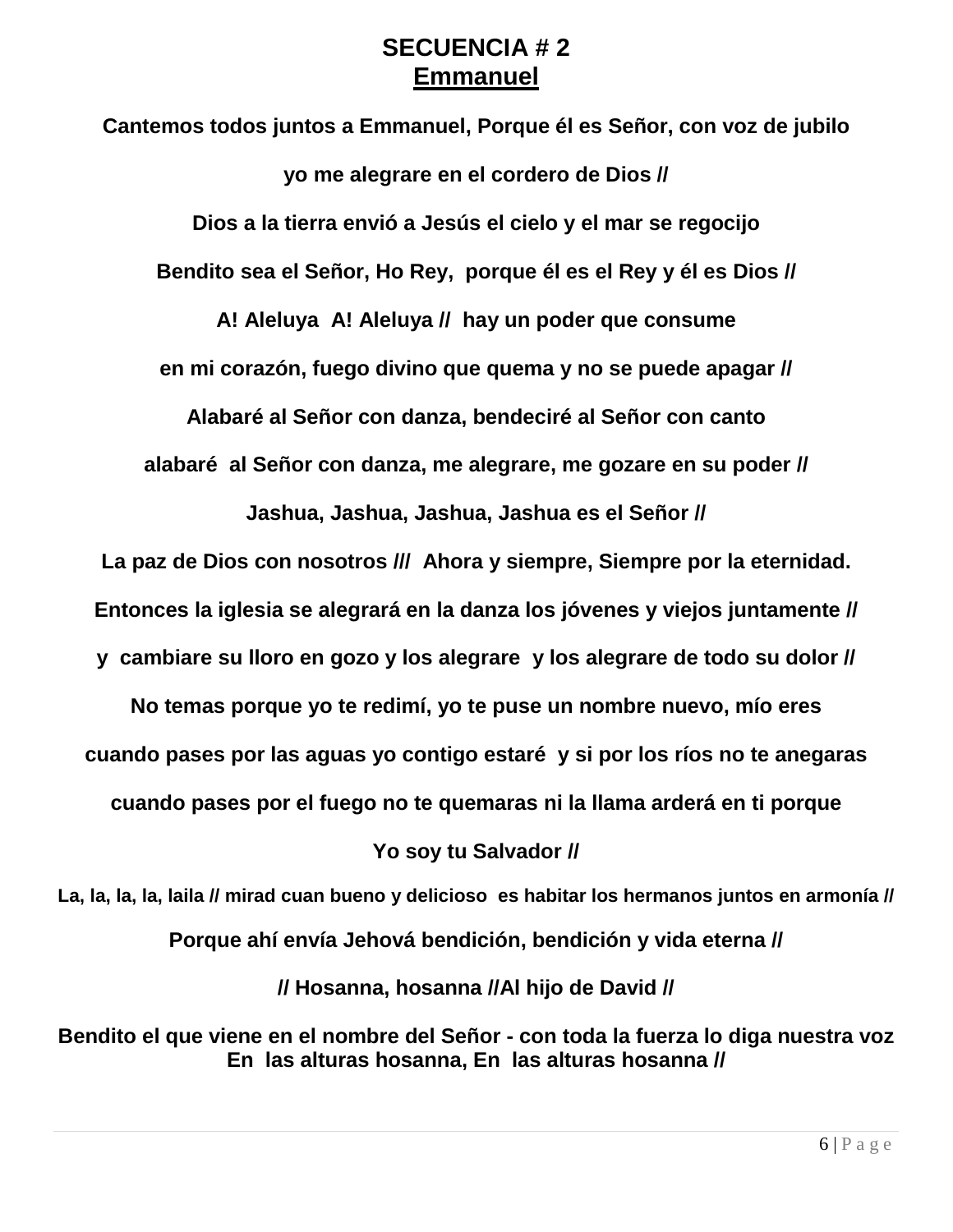# **SECUENCIA # 8 Pelearan Contra El Cordero**

[http://www.youtube.com/watch?v=chG2kc\\_e4Ow](http://www.youtube.com/watch?v=chG2kc_e4Ow)

**Pelearan contra el cordero y el cordero los vencerá // Porque él es Señor de señores, porque él es Señor de señores // Rey de reyes, Rey de reyes, Rey de reyes gloria a Dios // Los que esperan, los que esperan e**n Jehová // Como las águilas, como las águilas **sus alas levantaran, como las águilas, como las águilas sus alas levantaran correrán y no se casaran, caminaran, no se fatigaran nuevas fuerzas tendrán nuevas fuerzas tendrán, los que esperan en Jehová // Su gloria cubrió los cielos, y la tierra se lleno de su alabanza // y el resplandor fue como la luz rayos brillantes salían de sus manos // y ahí estaba escondido su poder // // Y los fariseos decían sin cesar ese hombre es pecador, ese hombre es pecador // // si es pecador yo no lo sé, lo único que sé, es que él me salvo // // Ven, ven, ven Espíritu divino - Ven, ven, ven, acércate a mí // // Apodérate, apodérate, apodérate de todo mi ser // // Pon aceite en mi lámpara Señor // Que yo quiero servirte con amor pon aceite en mi lámpara señor Señor Jesús tú eres mi vida, señor Jesús tú eres mi amor // salvaste mi alma perdida por eso te alabo con el corazón // // En el principio el Espíritu de Dios se movía sobre las aguas // // pero ahora sé esta moviendo dentro de mi corazón //**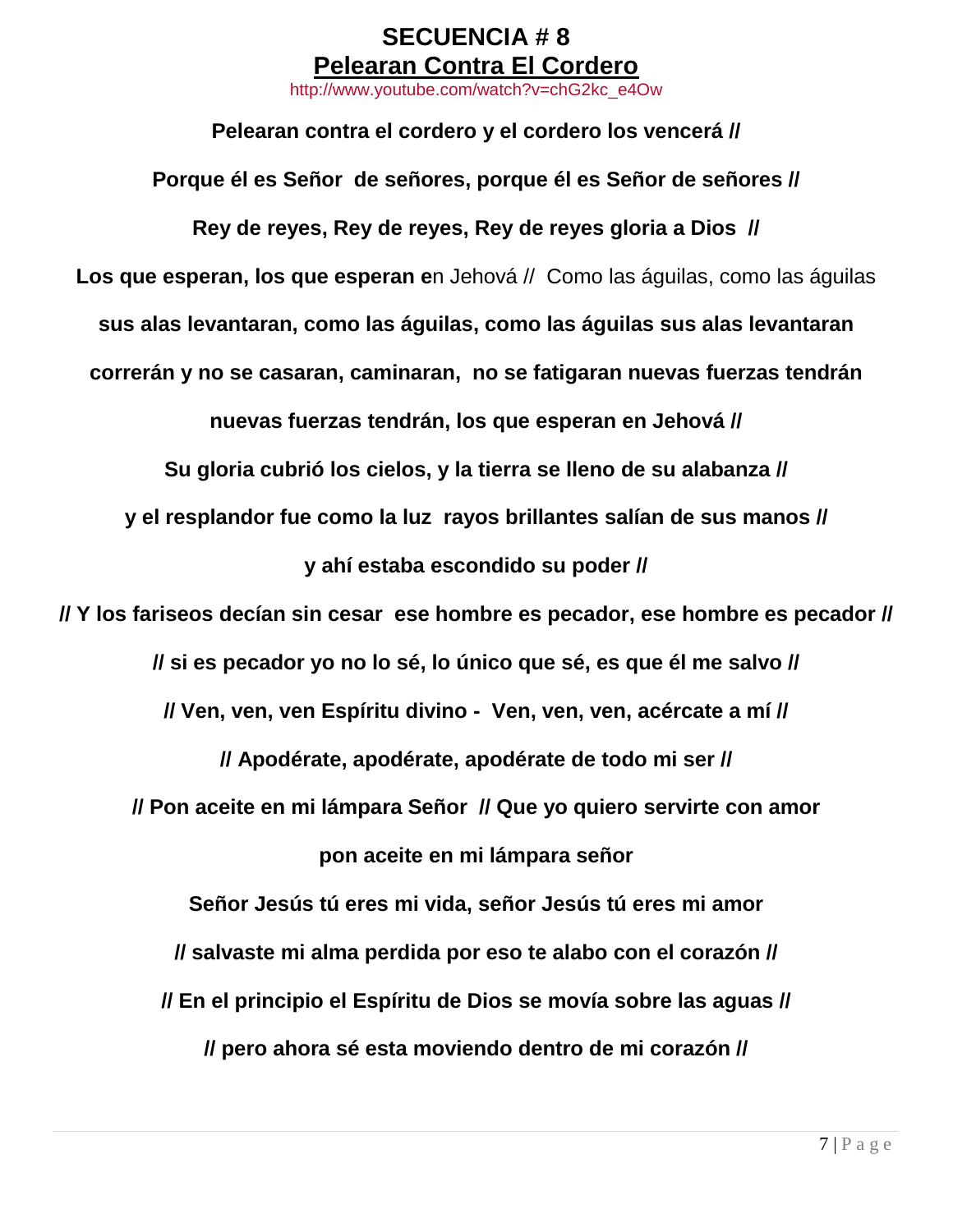# **SECUENCIA # 14 Yo Sé Que Cristo Viene**

**Yo sé que Cristo viene espero su venida // para arriba, para arriba, para arriba, para arriba y no para abajo subiendo, subiendo, subiendo y no bajando //**

**La sangre de Cristo tiene poder, tiene poder, tiene poder,**

**la sangre de Cristo tiene poder para liberar //**

**// Si el diablo llega a tu corazón y te dice déjame entrar //**

**// Dile no, no, no, Cristo vive en mi no hay lugar para ti //**

**//La gloria de Jehová cayo en el Sinaí y aquel monte temblaba por Dios estaba ahí //**

**Dios estaba ahí, Dios estaba ahí, y aquel monte temblaba porque Dios estaba ahí //**

**// Quien como tu, Jehová entre los dioses // quien como tu magnifico en santidad**

**terrible en loores hacedor de maravillas, Hacedor de maravillas.**

**// Así, así, así se alaba a Dios // Batiendo las manos todos, ///**

**sí se alaba a Dios............**

**Con mucha alegría y gozo ///**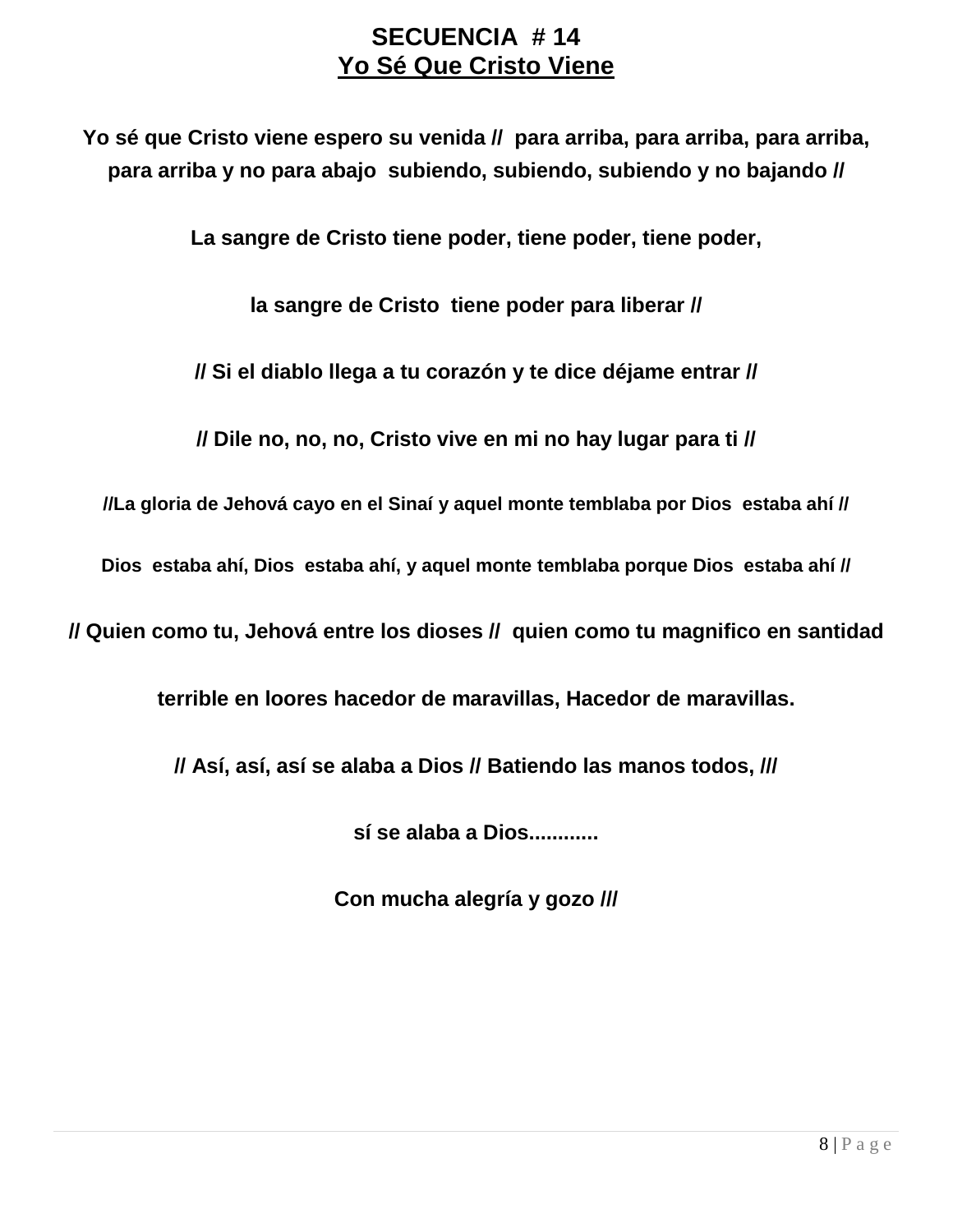# **SECUENCIA # 18 Traeremos Sacrificios De Alabanza**

**// Traemos sacrificio de alabanza a la casa del Señor //**

**Y ofrecemos para ti sacrificios de gratitud Y ofrecemos para ti sacrificios de amor.**

**Vámonos, vámonos, vámonos entremos a la casa del Señor,**

**Adoremos al Señor demos gracias a su nombre**

**Adoremos al Señor demos gracias a su nombre.**

**Alegraos, alegraos, alegraos Ho niños del Señor alegraos /////**

**Ho niños del Señor.**

**Cantemos, cantemos, cantemos, Ho niños del Señor** Cantemos /////

**Ho niños del Señor.**

**Aplaudamos, aplaudamos, aplaudamos Ho niños del Señor**

**Aplaudamos ///// Ho niños del Señor.**

**Jehová es mi pastor /// y nada me faltara**

**mi copa esta rebosando /// y nada me faltara**

**Ungiste mi cabeza con aceite /// y nada me faltara.**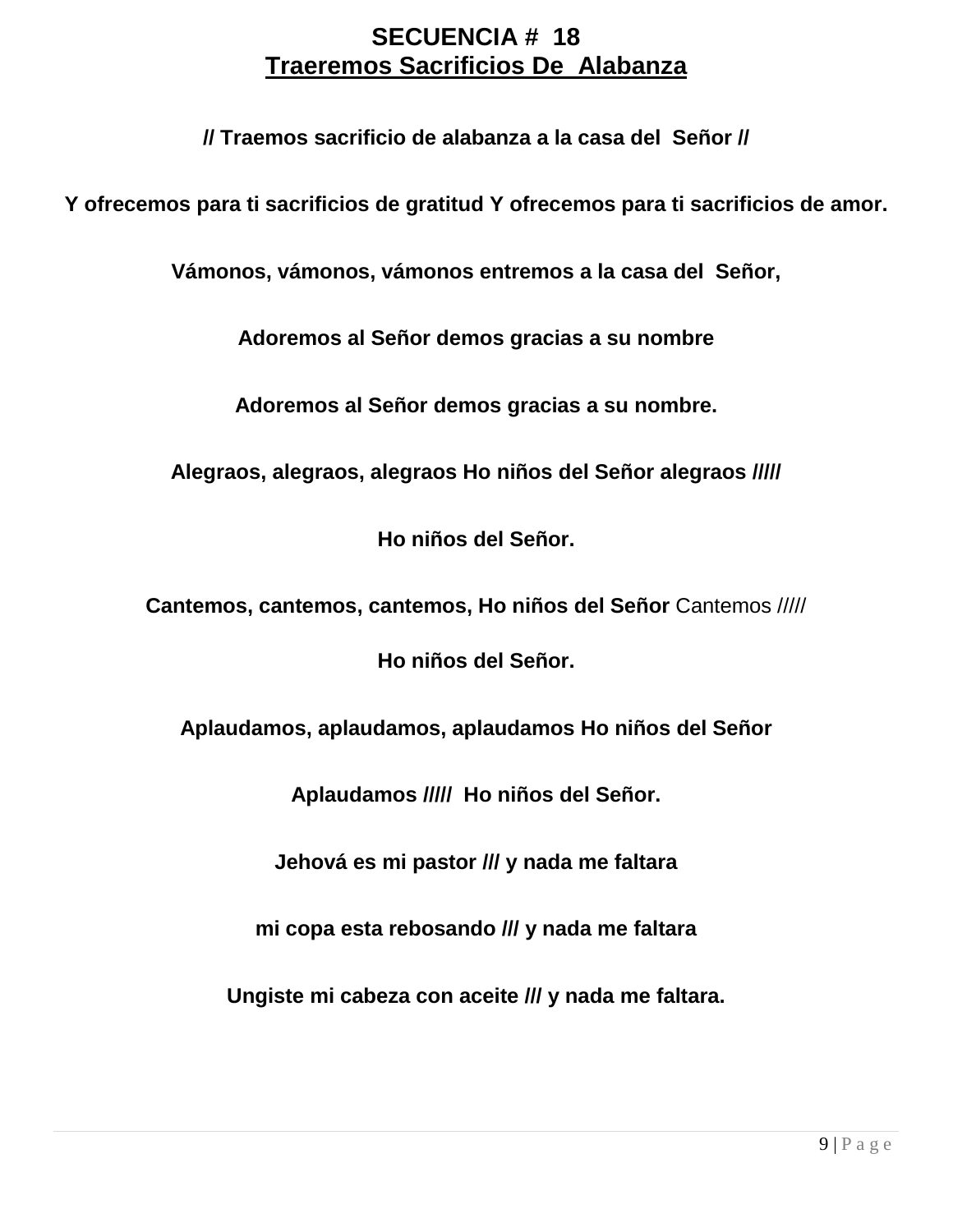## **SECUENCIA # 22 El Me Levantara**

[http://www.youtube.com/watch?v=eUsA3B-n\\_zk](http://www.youtube.com/watch?v=eUsA3B-n_zk) El me levantara <http://www.youtube.com/watch?v=ZxpG5tdbYj0> Cuan bello es el señor

**Él me levantara /// así dice el Señor Él me levantara // En su mano me sostendrá, él levantara Él me levantara // En su mano me sostendrá, así dice el Señor. Me fortalecerá /// así dice el Señor, me fortalecerá // En su mano me sostendrá, me fortalecerá e fortalecerá // En su mano me sostendrá, así dice Señor. En el nombre de Jesús, me acerco ante tu presencia Ho, Señor en el nombre de Jesús a ofrecerte mi Ofrenda Ho, Señor. Es alabanza y adoración; lo que te ofrezco Ho, Señor en el nombre maravilloso de Jesús... Cuan bello es el Señor, Cuan hermoso es el Señor Cuan bello es el Seño yo le quiero adorar la belleza de mi señor, nunca se agotara la hermosura de mi Señor siempre resplandecerá // Venimos ante ti Señor con corazones sinceros llenos de alabanza y de adoración // porque tú eres Rey de reyes y Señor de señores Tú eres digno de que todos te adoren //**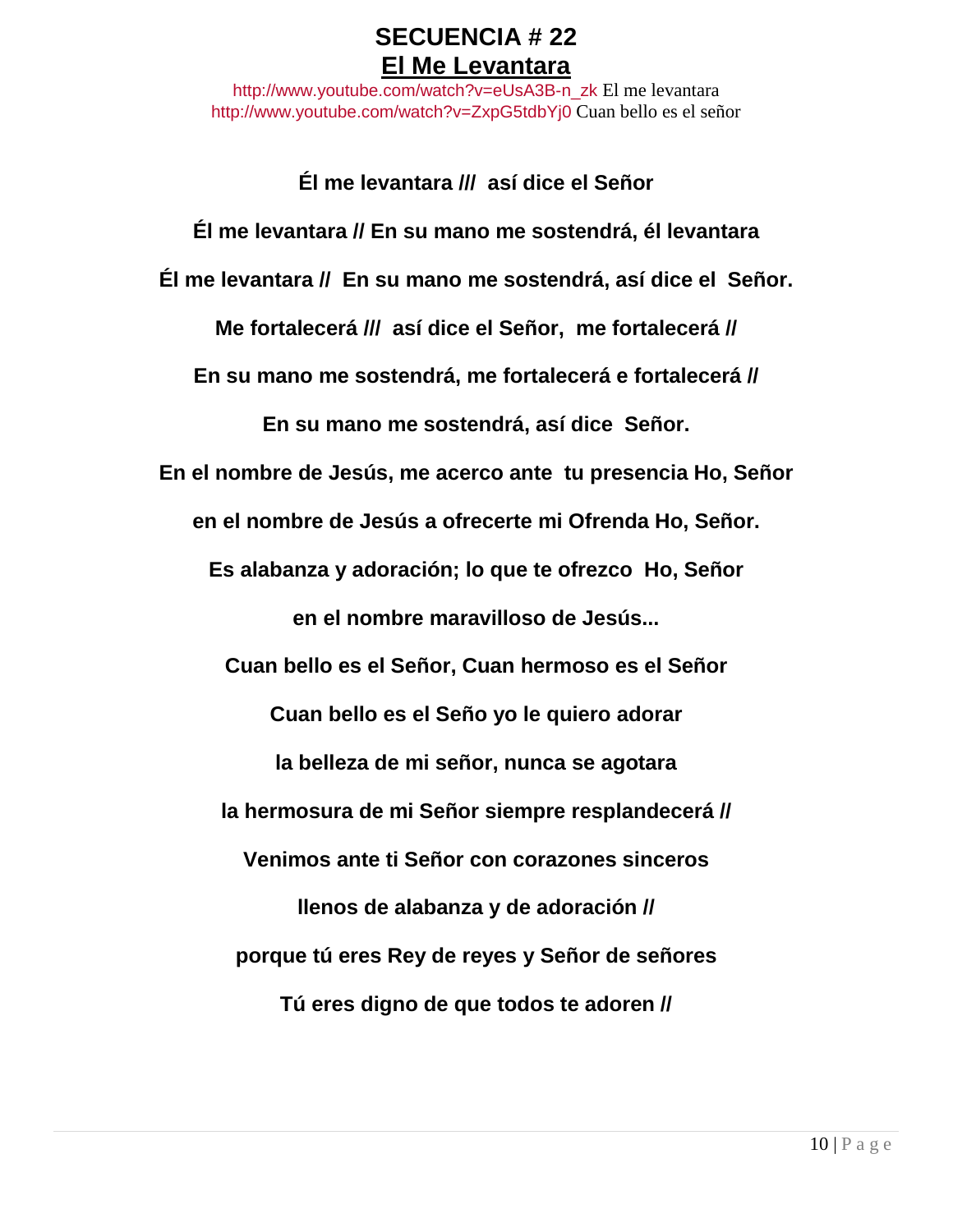# **SECUENCIA # 28 Apocalipsis 15:3 ( Grandes y maravillosas son tus obras )**

<http://www.youtube.com/watch?v=joOI0jedfVM>

**Grandes y maravillosas son tus obras Señor Dios todopoderoso,**

**Justos y verdaderos son tus caminos,**

**Rey de los santos, Rey de los santos, Rey de los santos.**

**//// Aleluya amen ////**

**Quien no te temerá Ho Señor y glorificara tu nombre,**

**pues solo tu eres santo, por lo cual, todas las naciones**

**Vendrán y te adoraran y te adoraran.**

**//// Aleluya amen ////**

**Temed a Dios y dadle gloria, porque su juicio ha llegado,**

**y adorad aquel que hizo, el cielo, y la tierra, y el mar**

**Y las fuentes de las aguas.**

**//// Aleluya amen ////**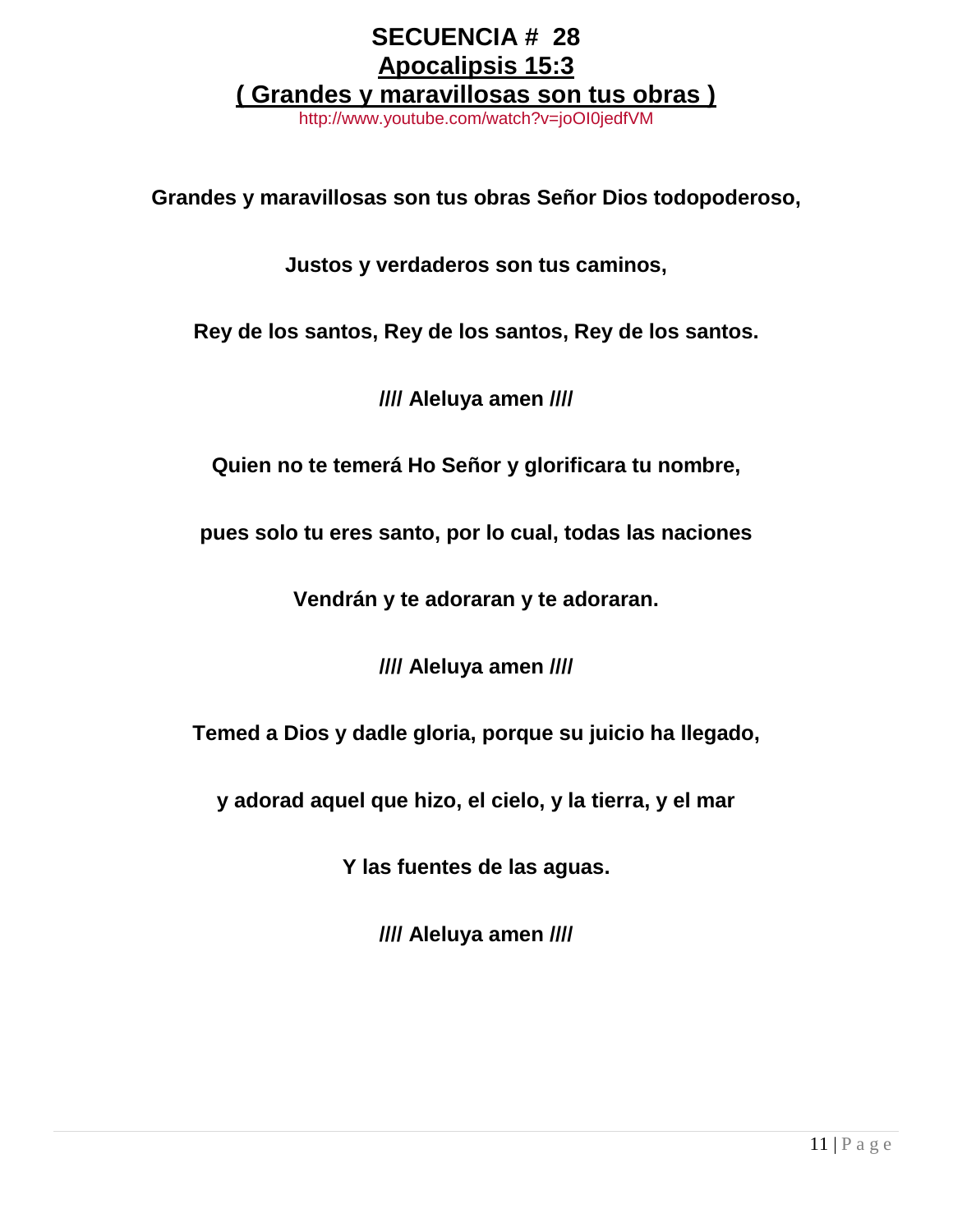# **SECUENCIA # 31 El Mundo No Es Mi Hogar ( la senda ancha dejare )**

**La senda ancha dejare yo quiero por la angosta andar,**

**y muchos no sabrán por que, Mas voy a mi celeste hogar!**

**coro:**

**No puede el mundo ser mi hogar // en gloria tengo mi mansión**

**No puede el mundo ser mi hogar.**

**Algunos quieren verme ir, por el sendero de maldad**

**oír no puedo su llamar, Pues voy a mi celeste hogar.**

**¡ Ho, ven conmigo, pecador, Y sigue en pos del Salvador!**

**¡porque no quieres tu buscar, La hermosa tierra mas allá!**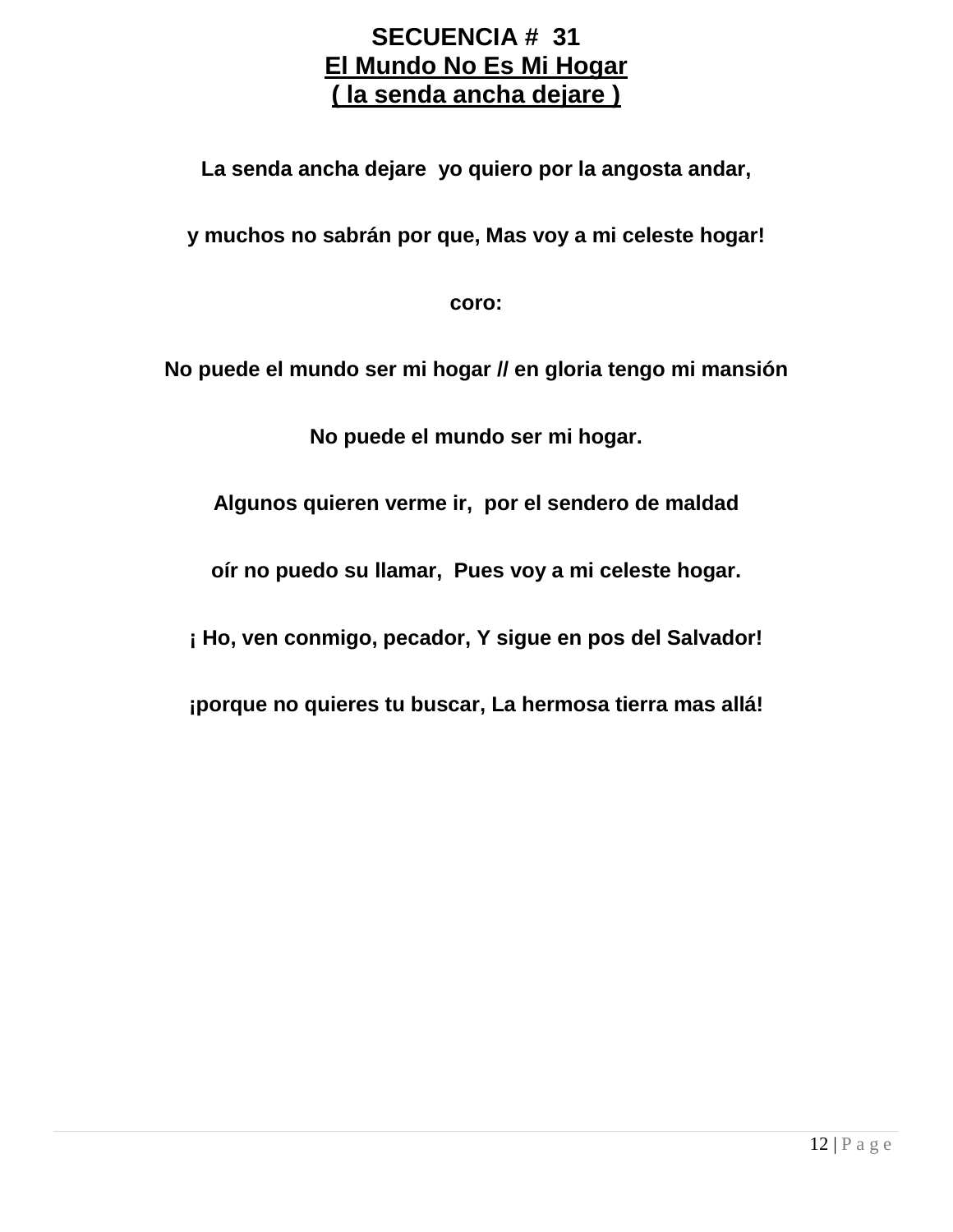# **SECUENCIA # 34 Santo, Santo, Santo ( Señor de gloria y majestad )**

**Santo, Santo, Santo Señor de gloria y majestad llenos están de ti Los cielos tierra hosanna, hosanna, bendito es el Señor Bendito aquel que viene, en el nombre del Señor Hosanna, hosanna, bendito es el Señor. Escudriñemos nuestros caminos y volvamos a Jehová Levantemos nuestras manos a Dios Levantemos nuestras manos al Dios de los cielos y volvamos a Jehová nuestro Dios Por la bondad de Jehová, no hemos sido consumidos Porque nunca decayó su bondad Nuevas son cada mañana y grande es su fidelidad // Tú eres digno, de abrir los sellos Señor // porque fuiste inmolado, con tu poder me has levantado Porque fuiste inmolado y tu sangre me ha salvado Gloria a Dios, Ho, Ho, Ho, Ho Gloria a Dios Ho, Ho, Ho //**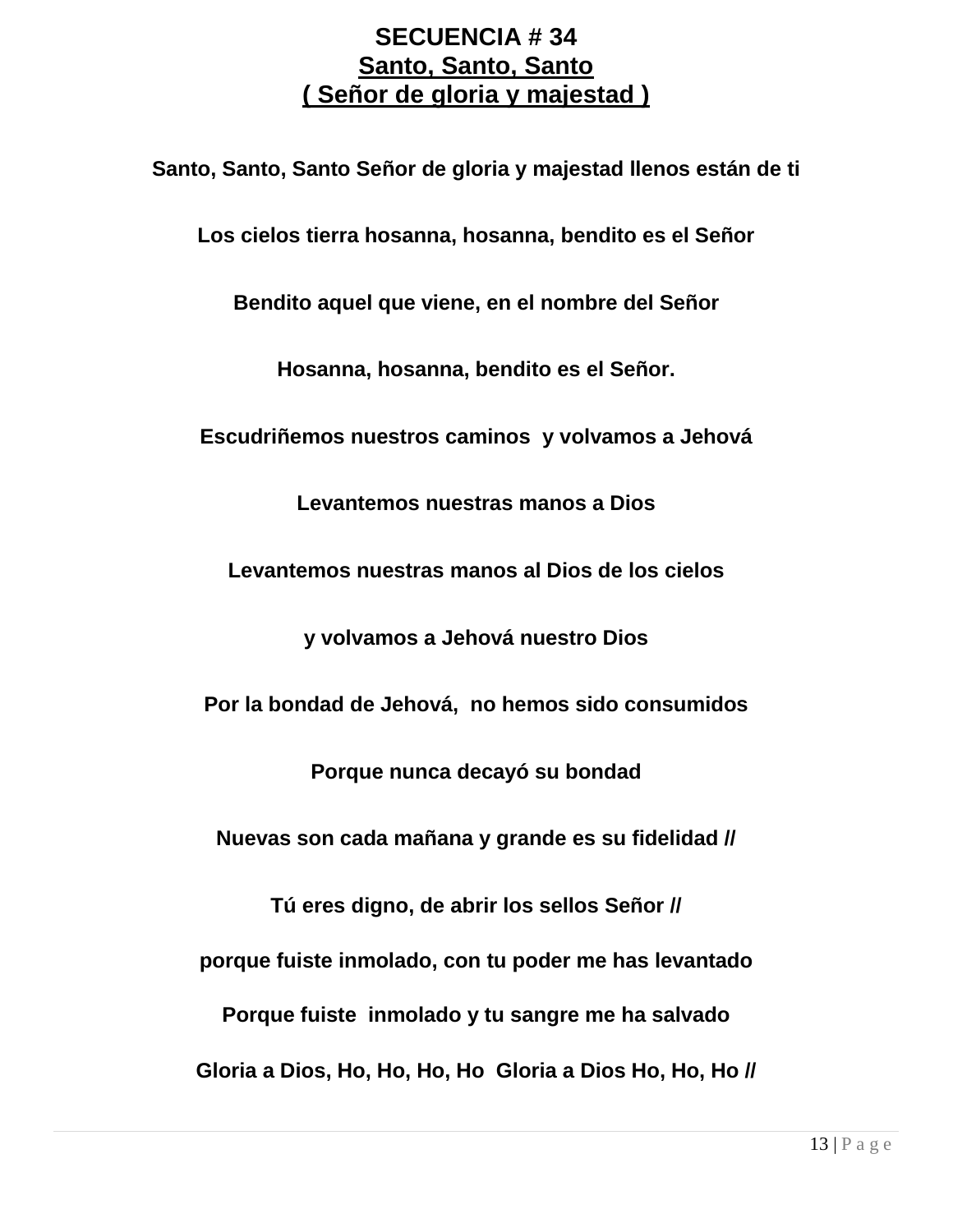# **SECUENCIA # 39 Entra En La Presencia Del Señor**

**Entra en la presencia del Señor con gratitud y adórale, de corazón entra en la presencia del Señor con gratitud y alza tu voz, con jubilo. Dad gloria y honra y alabanza al Señor; Ho, Ho Cristo nombre sin igual. Bendito sea al Señor Dios poderoso Quien fue, quien es, y quien vendrá. Bendito sea al Señor dios poderoso Por siempre reinara. Padre del cielo te adoramos alzamos hoy tu nombre en alto que tu reino se establezca en la alabanza**

**Que tu pueblo te declare tu poder.**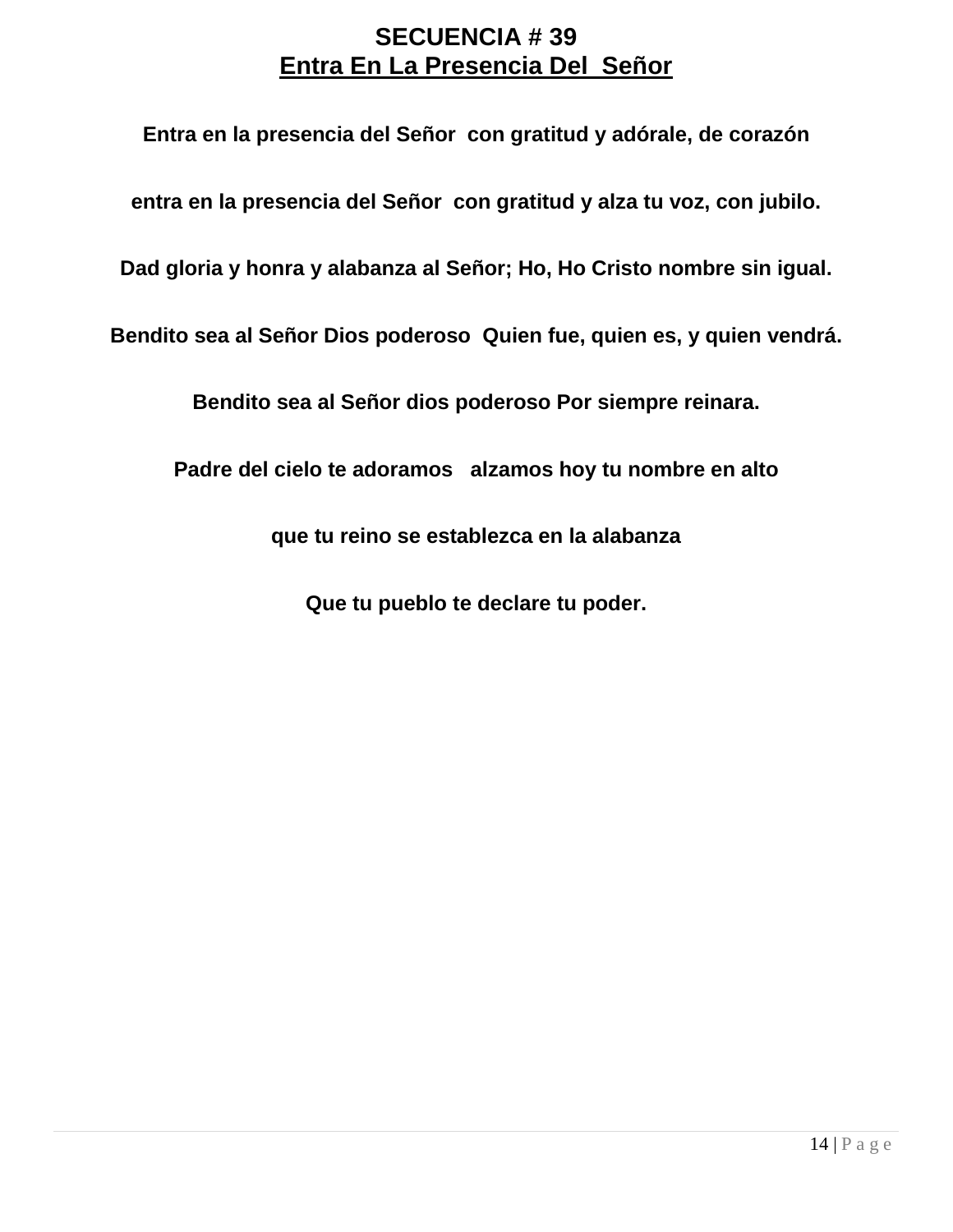# **SECUENCIA # 42 David, David, danzaba**

**David, David danzaba en la presencia del Señor**

**Y el pueblo se regocijaba..**

#### **coro**

**Porque David andaba.. Conforme el corazón de Jehová..**

**Porque David andaba.. Conforme el corazón de Jehová..**

**David, David, peleó contra el oso y el león**

**Y el pueblo se regocijaba..**

**Saúl mato a mil y David a su diez mil**

**Y el pueblo se regocijaba..**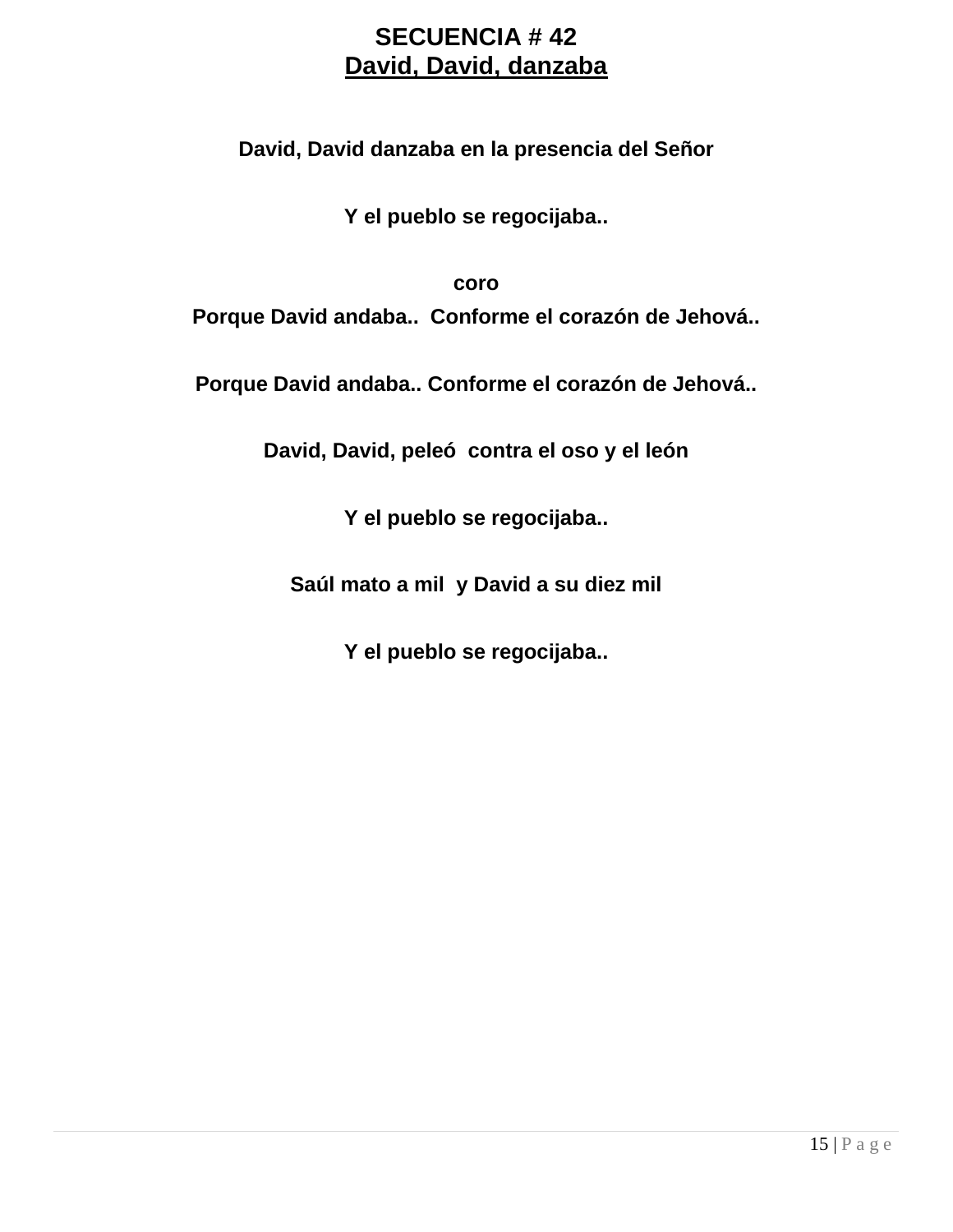# **SECUENCIA # 44 Quiero Levantar Mis Manos**

**<http://www.youtube.com/watch?v=GYWi2tqxfkc>**

**Quiero levantar mis manos, quiero levantar mi voz**

*Ofreciéndote a ti mi vida* **En santidad y amor.**

**Padre solo a ti te ofrezco mi vida y mi corazón**

**y me postro ante tu presencia, En adoración.**

**Coro:**

**Hijo de Dios, recibe hoy, Toda la gloria, la honra, y honor. //**

**Majestad, adorad a su Majestad,**

**Jesús murió la muerte venció él vive y es Rey. //**

**Coro:**

**Hay que adorar, hay que exaltar, El nombre de Cristo. //**

**Majestad, adorad a su Majestad, Jesús murió la muerte venció**

**Él vive y es Rey.**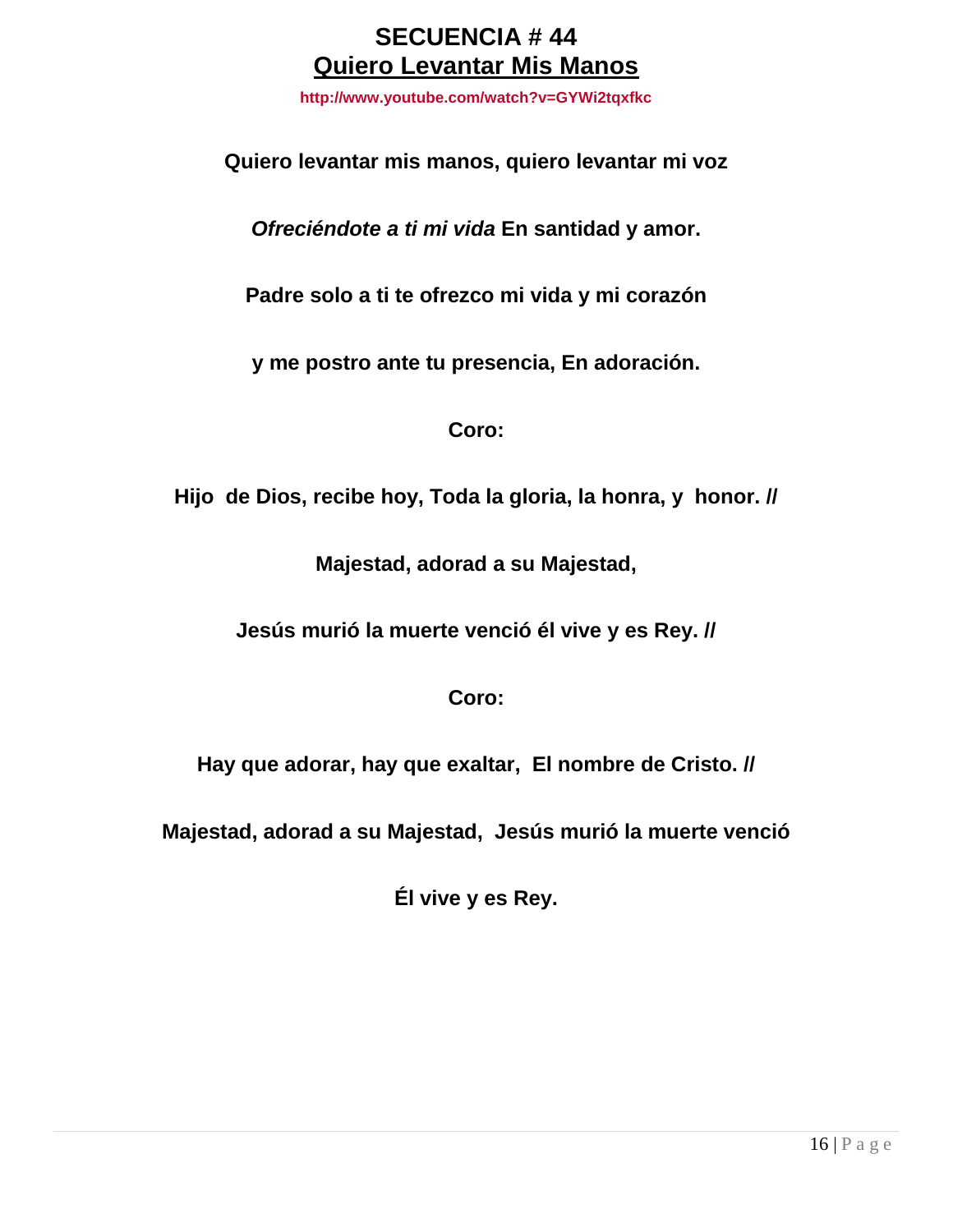# **SECUENCIA # 47 Marcha Con Gozo.**

**Marcha con gozo, pueblo del Señor, Con alabanzas y glorias al creador;**

**Mirad a Cristo que humilde te invita, Que te regreses al banquete del amor.**

**Coro:**

**Este es el pueblo que Dios ha escogido, era esparcido por el mundo y el error,**

**Mas ahora con piedad lo ha recogido: Ven, a recrearte en el banquete del amor.**

**Id por el mundo con este gran mensaje, a toda tribu, lenguas, pueblo y nación: es el mandato de Cristo el Salvador, Que se predique su santa salvación.**

**Ved pues hermanos, trabaja con empeño, en la labor de Cristo el Salvador,**

**allá en el cielo corona te espera, Si en su obra te empeñas con valor.**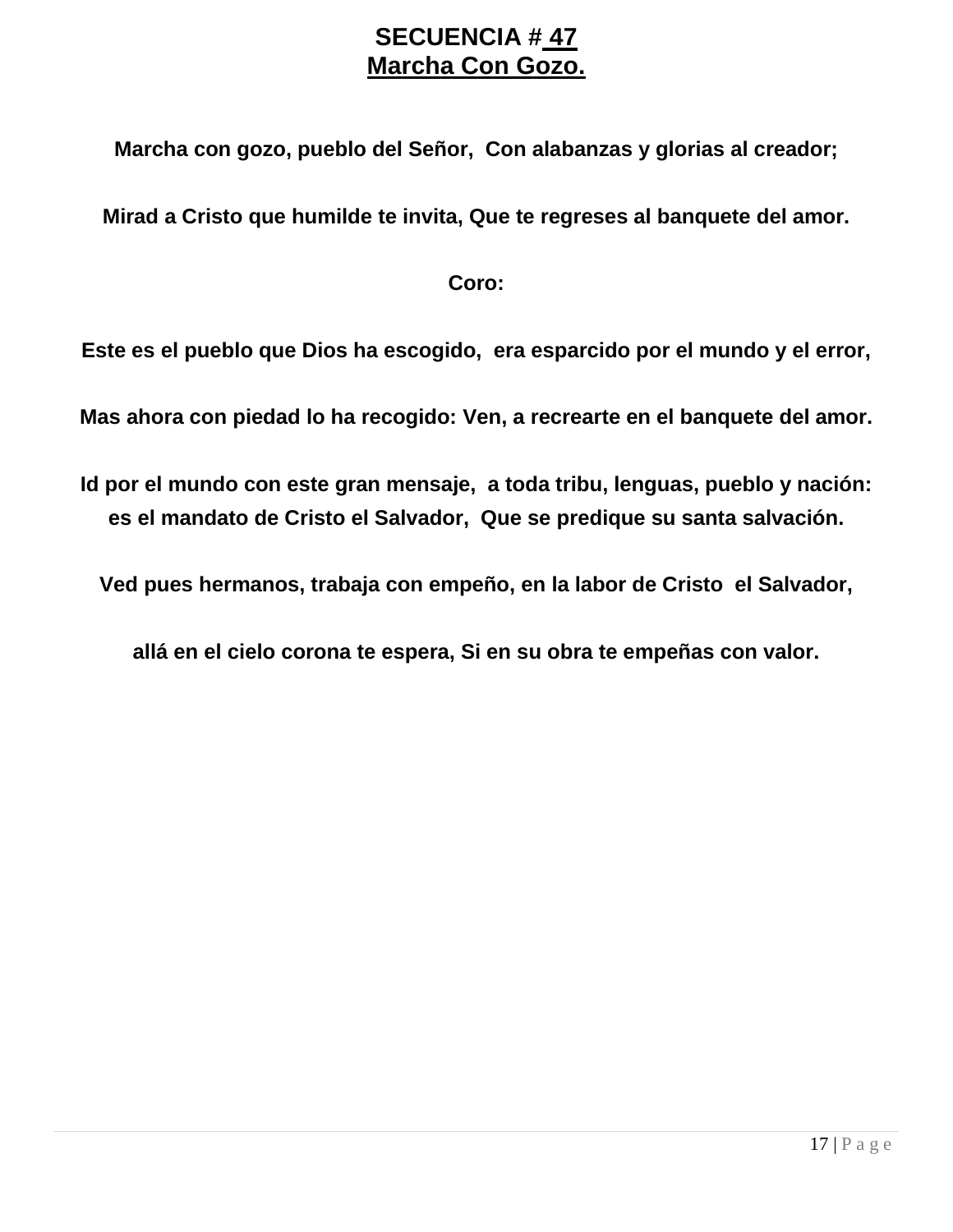# **SECUENCIA: # 51 Hoy Puedo Decir**

**Hoy puedo decir con todo mi corazón**

**que solo no estoy pues Dios esta, dentro de mí**

**y puedo cantar Alabanzas al Señor.**

#### **CORO:**

**Te alabamos padre // Tú eres digno, eres eterno por siempre Rey.**

**Mi anhelo será en todo mi caminar, amarte mas hasta llegar a ver tu gloria**

**y siempre cantar Alabanzas al Señor.**

**Eres digno de abrir, los sellos Señor // porque fuiste inmolado con tu poder**

**me has levantado porque fuiste inmolado y tu sangre me ha salvado**

**Gloria a Dios, Ho, Ho, Ho**

**Gloria a Dios, Ho, Ho, Ho //**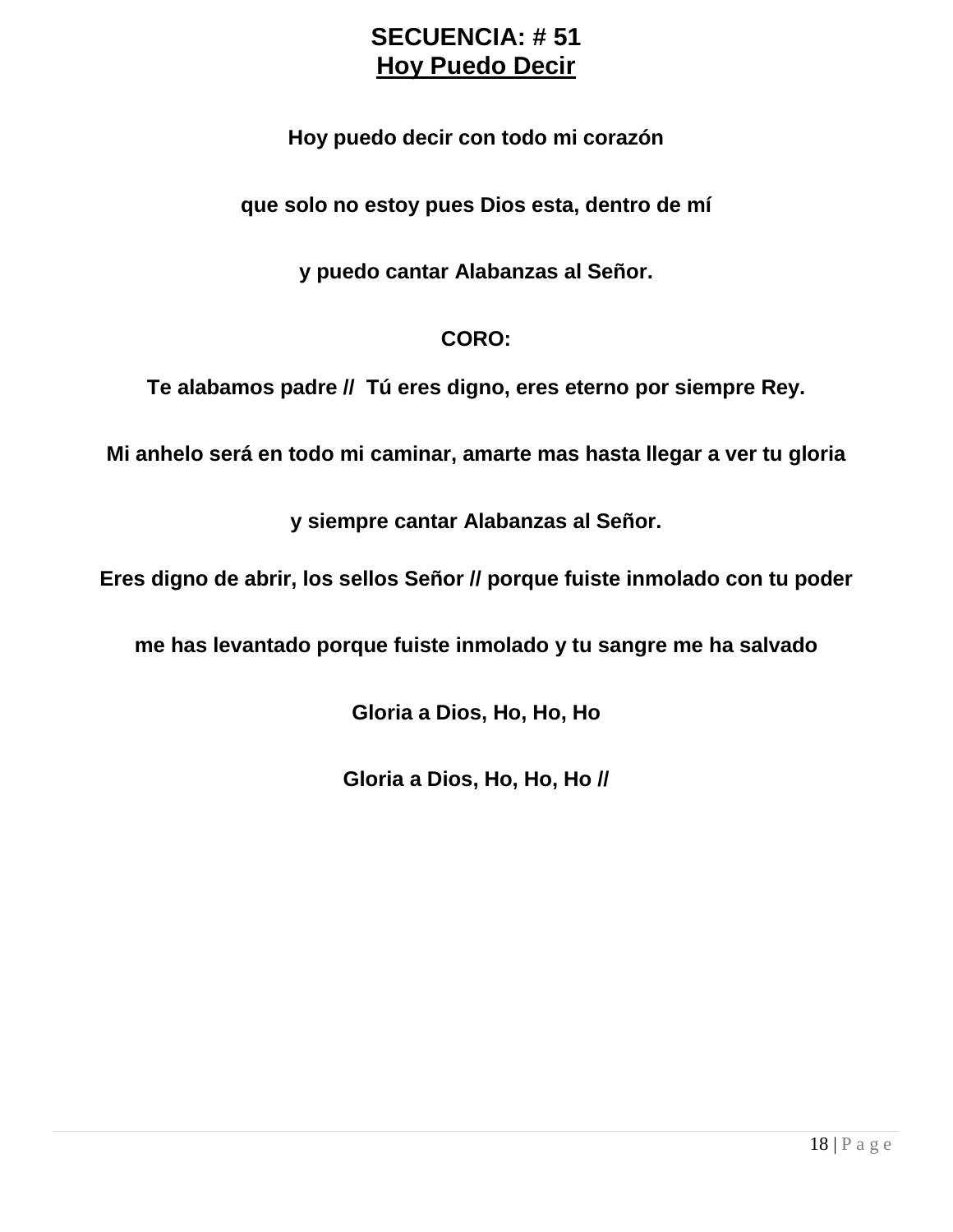# **SECUENCIA # 53 La Paz De Jesús ( mi paz te doy a ti )**

**Mi paz, te doy a ti, esa paz que el mundo no da**

**esa paz que el mundo no entiende para ti recíbelo: mi paz, te doy a ti.**

**Mi amor, te doy a ti, ese amor que el mundo no da**

**ese amor que el mundo no entiende para ti recíbelo: mi amor, te doy a ti.**

**Ante el trono de tu gloria yo he venido mi buen Salvador**

**a decirte que te amo, que te amo, y te quiero servir**

**que te amo, que te amo, que te amo y te quiero servir //**

**Te amo Jesús, te amo Jesús te amo y bendigo tu amor**

**mis manos alzo a ti, me postro ante ti me rindo solo a ti Señor Jesús //**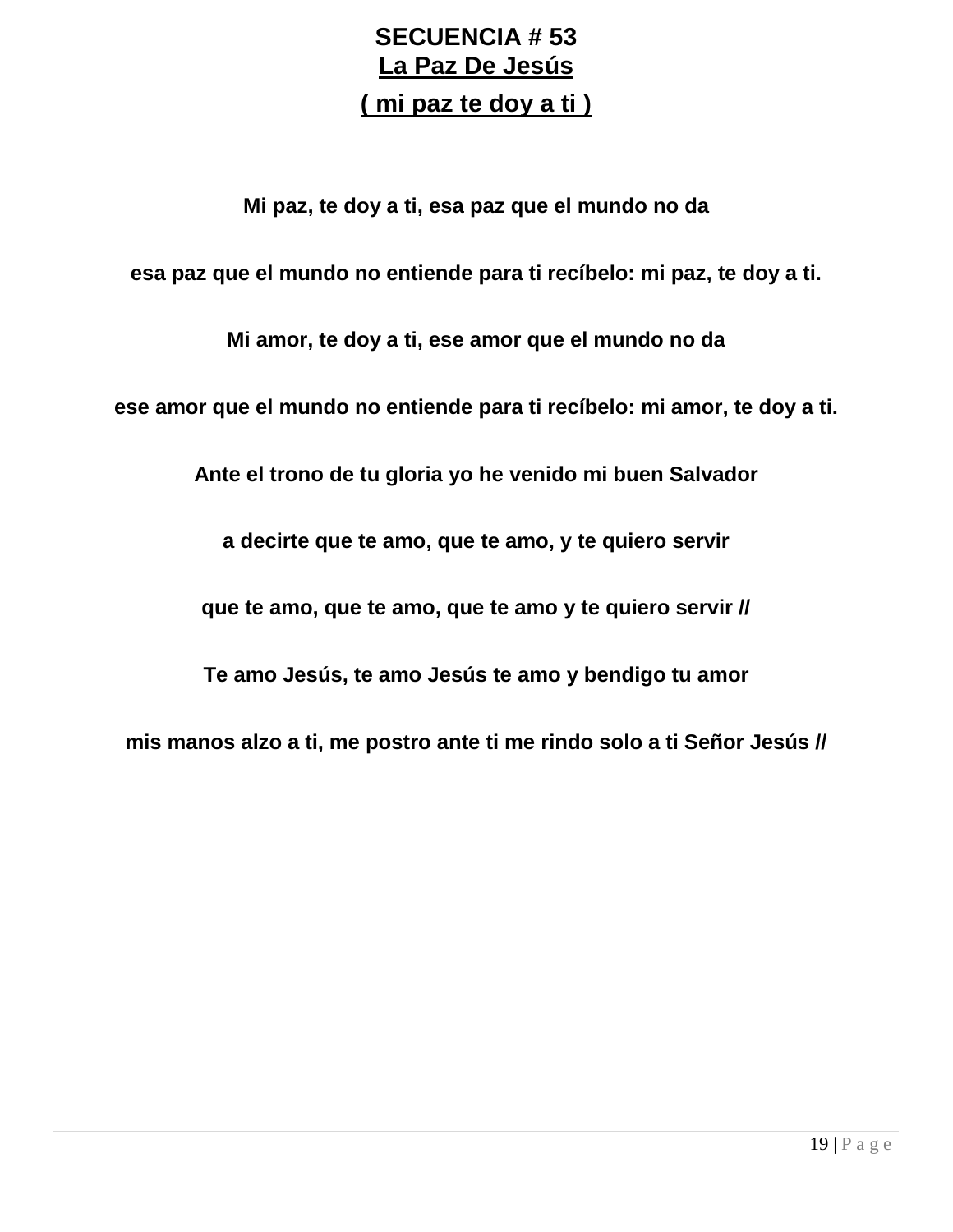# **SECUENCIA # 57 Roca Mía**

**Roca mía, escudo mío, A ti, yo clamare; Roca mía, escudo mío, A ti, yo clamare. Y tu me escucharas, Tu mano extenderás; y me levantaras, roca mía Y tu me escucharas, Tu mano extenderás; y me levantaras, Roca mía; roca mía MARAVILLOSO JESÚS Maravilloso Jesús, es para mí**

**mas dulce que la miel, que mana del panal // Me libero, él me libero yo le alabare por toda**

**La eternidad //**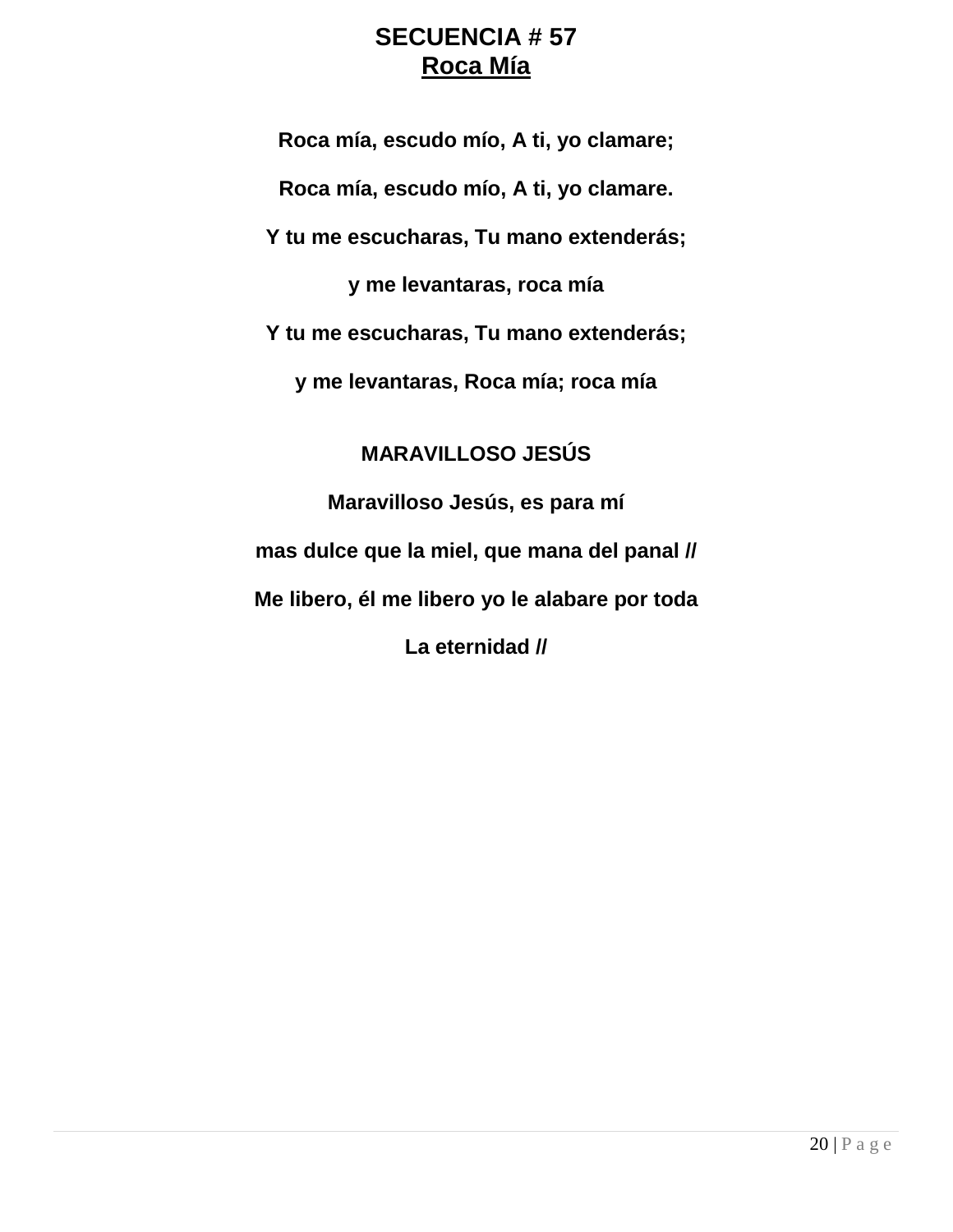# **SECUENCIA # 60 Dios Esta Aquí (santo, santo , santo)**

**Dios esta aquí, tan cierto como el aire que respiro, tan cierto Como la mañana se levanta el sol tan cierto que cuando le hablo Él me puede oír. Dios está aquí, El ha prometido estar conmigo El ha prometido siempre estar conmigo Dios está aquí. Santo, Santo, Santo mi corazón te adora mi corazón, sabe decir Santo eres tú. No daré mi vida a nadie mas que a ti // No daré mi vida a nadie mas // Porque solo tu me llenas de tu amor.**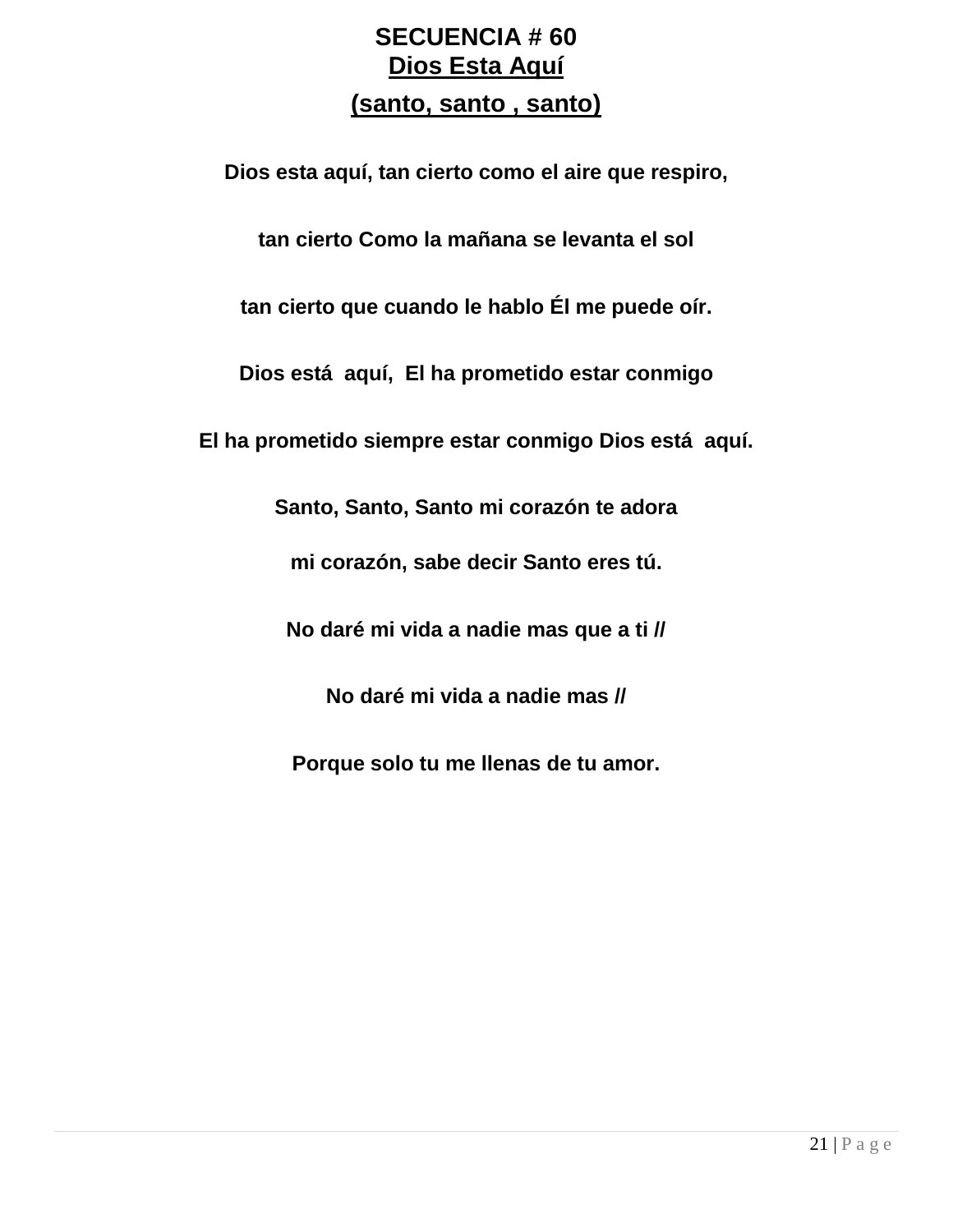# **SECUENCIA 63 Pues Si Vivimos Para El vivimos**

**Pues si vivimos, para él vivimos; y si morimos, para él morimos;**

**Sea que vivamos o que muramos; somos del Señor, somos del Señor,**

**Sea que vivamos, o que muramos; somos del Señor, somos del Señor.**

**Señor pequeño soy, y no muy fuerte soy;**

**y lo que tengo hoy, a ti yo te lo doy**

**Te amare con corazón ///**

**Aunque pequeño soy.**

**Te alabare con todo mi ser ///**

**Aunque pequeño soy.**

**Te serviré con fidelidad ///**

**Aunque pequeño soy.**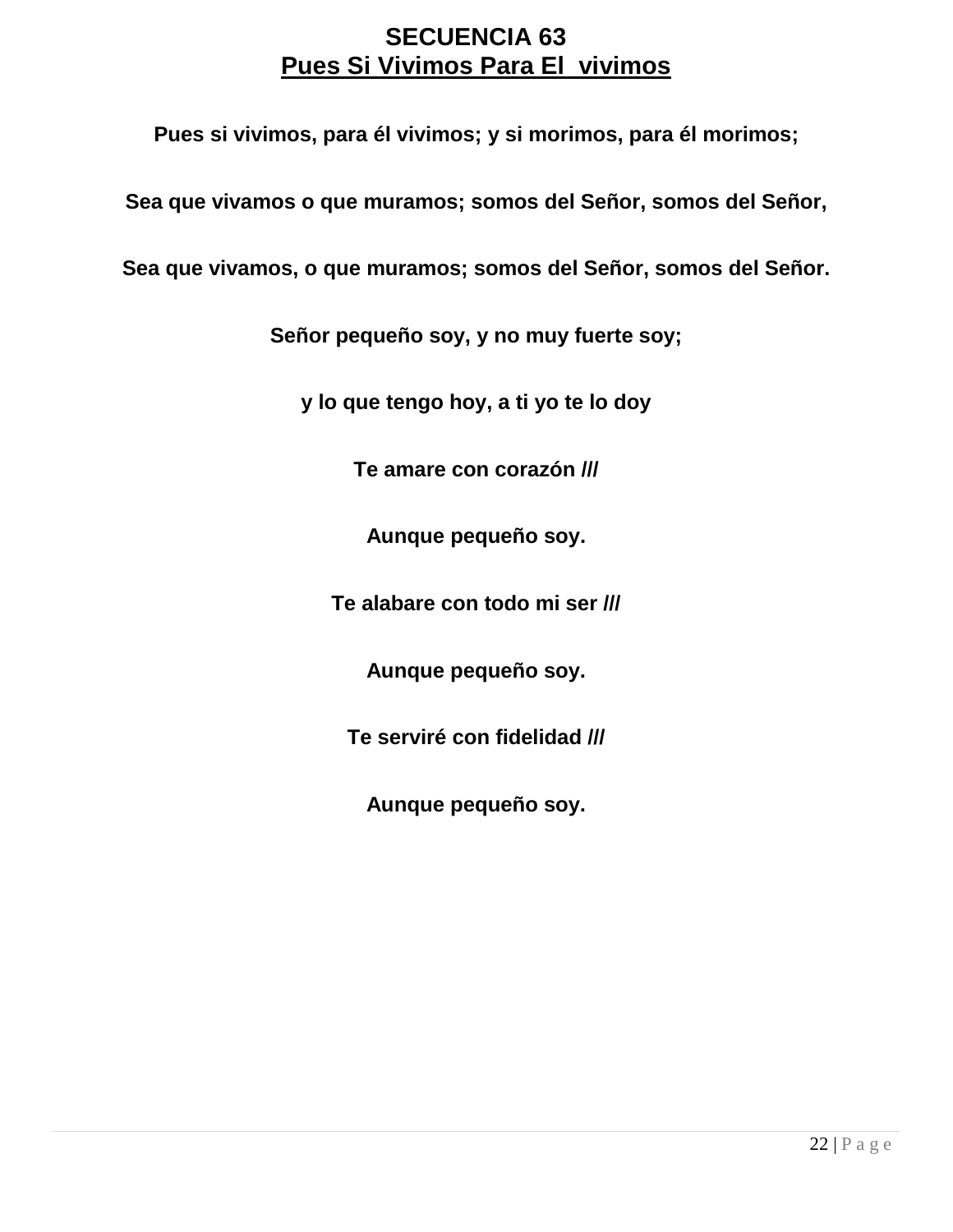# **SECUENCIA # 66 Cantar A Jehová Un Cántico Nuevo**

<http://www.youtube.com/watch?v=Hu1ioBV0aNk>

**Cantar a Jehová un cántico nuevo /// alabad a Jehová // Y que hizo Dios, hizo maravillas /// alabad a Jehová // el mar les abrió, pasaron en seco /// alabad a Jehová // Y que hace Dios, hace maravillas /// Alabad a Jehová // mana el nos dio Enviado del cielo /// Alabad a Jehová //**

**Quien, quien, quien, como Jehová // Que con su poder el mar abrió //**

**Oirán las naciones lo que hizo, temblaran cuando vean sus prodigios**

**Su pueblo le alabara y con pandero danzara y dirá quien, quien, quien** 

**Como Jehová.**

**Cantare al señor por siempre // su diestra es todo poder //**

**Echo a la mar quien los perseguía**

**Jinete y caballo echo a la mar echo a la mar los carros Del faraón //**

**La, la, la, la, la, la.**

**Mi padre es Dios y yo le exalto // Mi padre es Dios y le exaltare //**

**Echo a la mar los carros del faraón la, la, la, la, la, la.**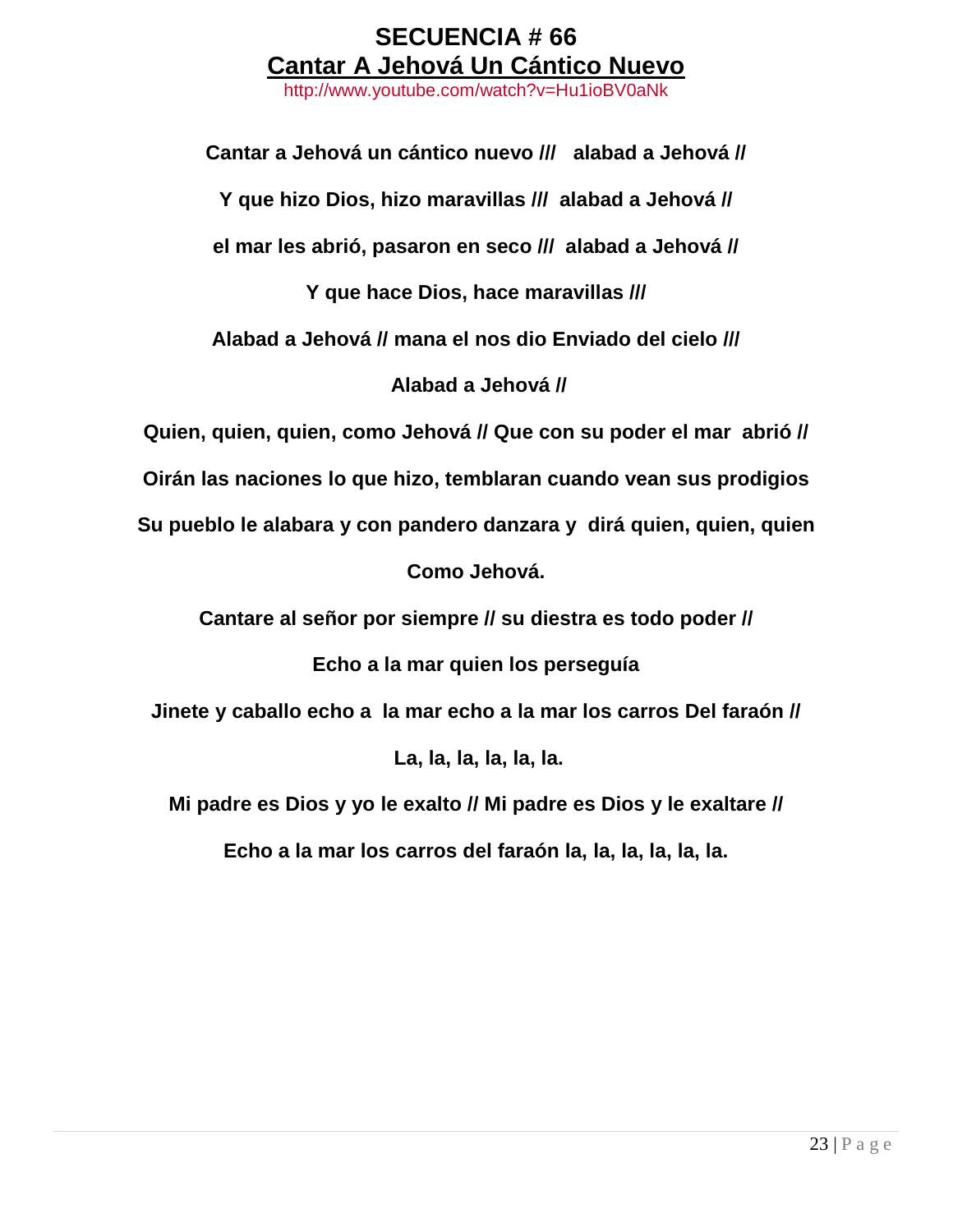# **SECUENCIA # 72 Celebrare Y Cantare A Tu Nombre ( en tu misericordia )**

#### **// Celebrare y cantare a tu nombre Ho Jehová //**

**// En tu misericordia he confiado me alegrare en tu salvación //**

**// Tú eres mi Dios y yo te exaltare Ho Jehová //**

**// Cántico nuevo cantare a Jehová cántico nuevo cantare a su majestad //**

**// Y diré que él es grande, porque él es grande** 

**Cantare que él es fuerte porque si lo es //**

**Grande, grande, Grande, es Jehová**

**Fuerte, Fuerte, Fuerte, es Jehová.**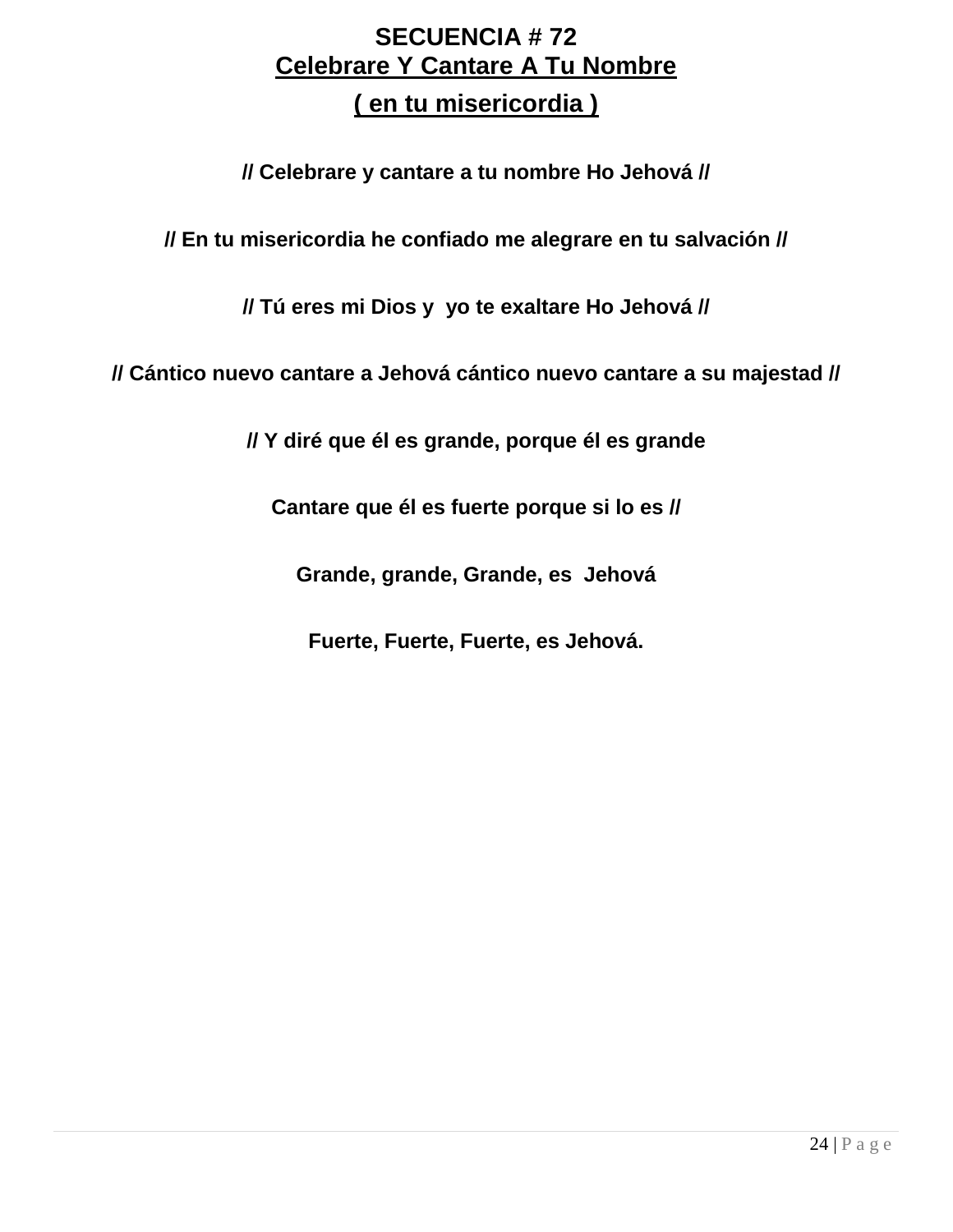# **SECUENCIA # 75 Aunque Otros Canten Para otros dioses.**

**Aunque otros canten para otros dioses hechos de metal,**

**De madera o de bronce yo alabare el nombre de Jehová**

**El nombre de Jehová alabare. Porque soy un sacerdote**

**Llamado a ministrar en su presencia**

**Y ahora alabare el Santo nombre bendito de Jehová.**

**Aunque un ejército acampe contra mí**

**No temerá mi corazón //**

**Aunque contra mí se levanten guerras yo estaré confiado en mi salvador //**

**Alabare al Señor con danza bendeciré al Señor con canto**

**alabare al Señor con danza me alegrare, me gozare en su poder.**

**Jashua, Jashua, Jashua, Jashua, es el Señor. //**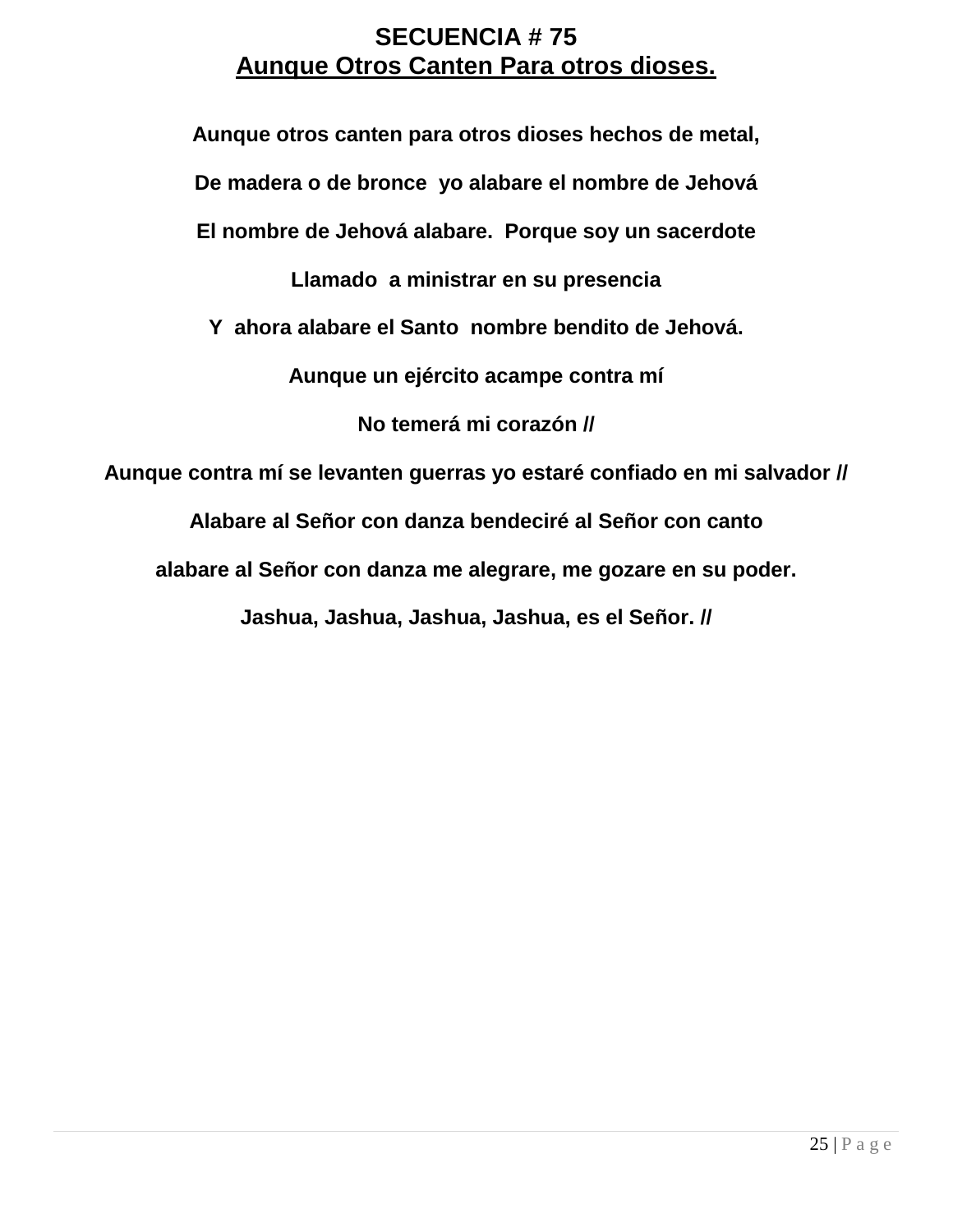# **SECUENCIA: # 78 Yo Siento Paz Y Gozo**

**Yo siento paz y gozo en mi corazón // porque Jesucristo ya me liberto //**

**Me liberto, me liberto de las cadenas me liberto //.**

**En este día la gloria es para él, para él, para él,**

**En este día la gloria es para él ahora y por la eternidad,**

**Para él, Para él, Para él, Para él, en este día la gloria es para él**

**ahora y por la eternidad.**

**Y si yo canto............. Y si yo aplaudo........ Y en mi vida..........**

**Brota alegría alma mía, Brota alegría alma mía**

**En la presencia del Señor no hay tristeza ni dolor alégrate, alégrate en el Señor.**

**Donde esta el Espíritu de Dios hay libertad, hay libertad**

**Donde esta el Espíritu de Dios allí siempre hay libertad,**

**hay libertad, hay libertad, hay libertad hay libertad**

**Donde esta el espíritu de Dios Allí siempre hay libertad.**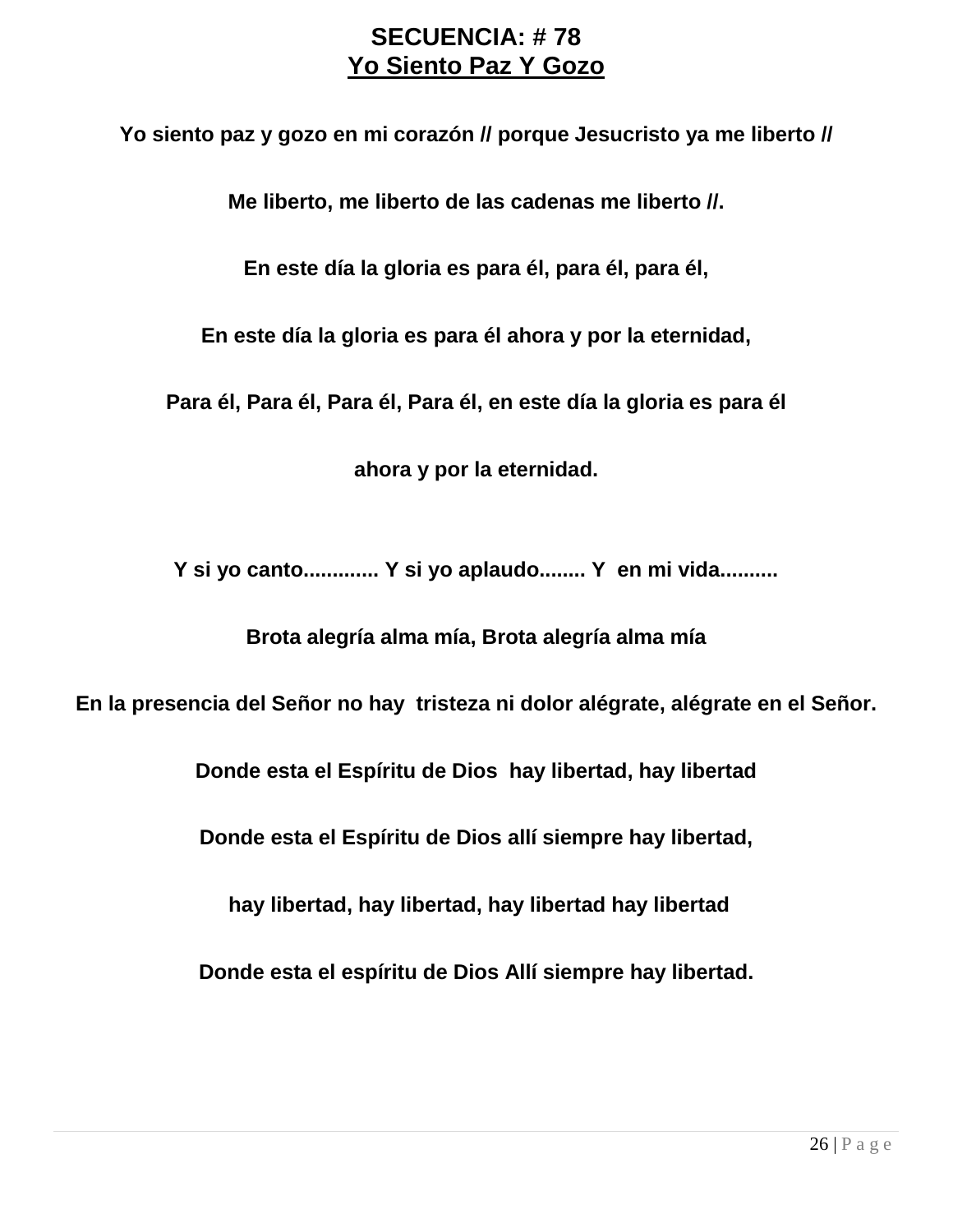# **SECUENCIA # 81 Inconmovible**

**Inconmovible así eres tú, Inconmovible eres Señor**

**Tu nunca cambias aunque te ofenda Integro y justo, así eres tu.**

**Coro:**

**Inconmovible, inconmovible, roca eterna, tú eres fiel ///**

**Toma mi corazón lavado de maldad, toma todo mi ser, para adorarte,**

**Postrado ante ti te doy mi corazón ///**

**Quiero servirte eternamente ///**

**Postrado ante ti.**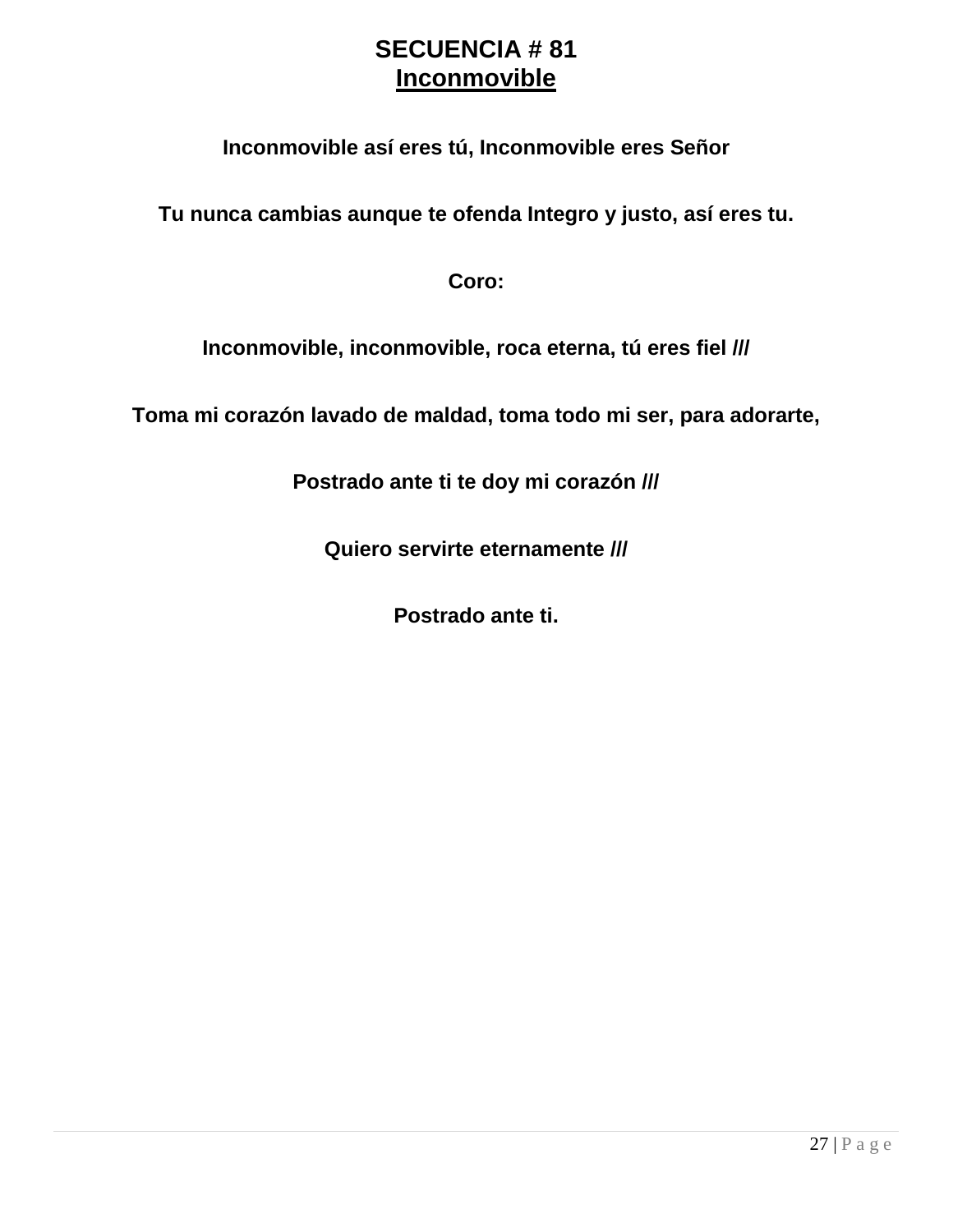## **SECUENCIA # 83 Jehová Reina**

**Jehová reina, Jehová reina bendito sea el nombre de Dios Jehová reina, Jehová bendito sea el nombre de Dios Alégrense los cielos gócese la tierra y digan en las naciones, hey Jehová reina, Jehová reina bendito sea el nombre de Dios. Alabad a Jehová Naciones todas, pueblos todos alabadle, Porque ha engrandecido sobre nosotros su misericordia // Y la verdad de Jehová para siempre aleluya amen //. Pueblos todos, batid las manos alabad a Dios con voz de júbilo Pueblos todos, batid las manos y alabad al Dios de Israel. Cantad a Dios cantad, cantad a vuestro Rey porque él es Rey de toda la tierra Cantad a Dios cantad, cantad a vuestro Rey Alzando vuestras manos y alzando vuestra voz eh Pueblos todos batid las manos y alabad al Dios de Israel. // Me he vestido con el manto de alegría // pues el espíritu de angustia se fue de mí, me he vestido con el manto de alegría.**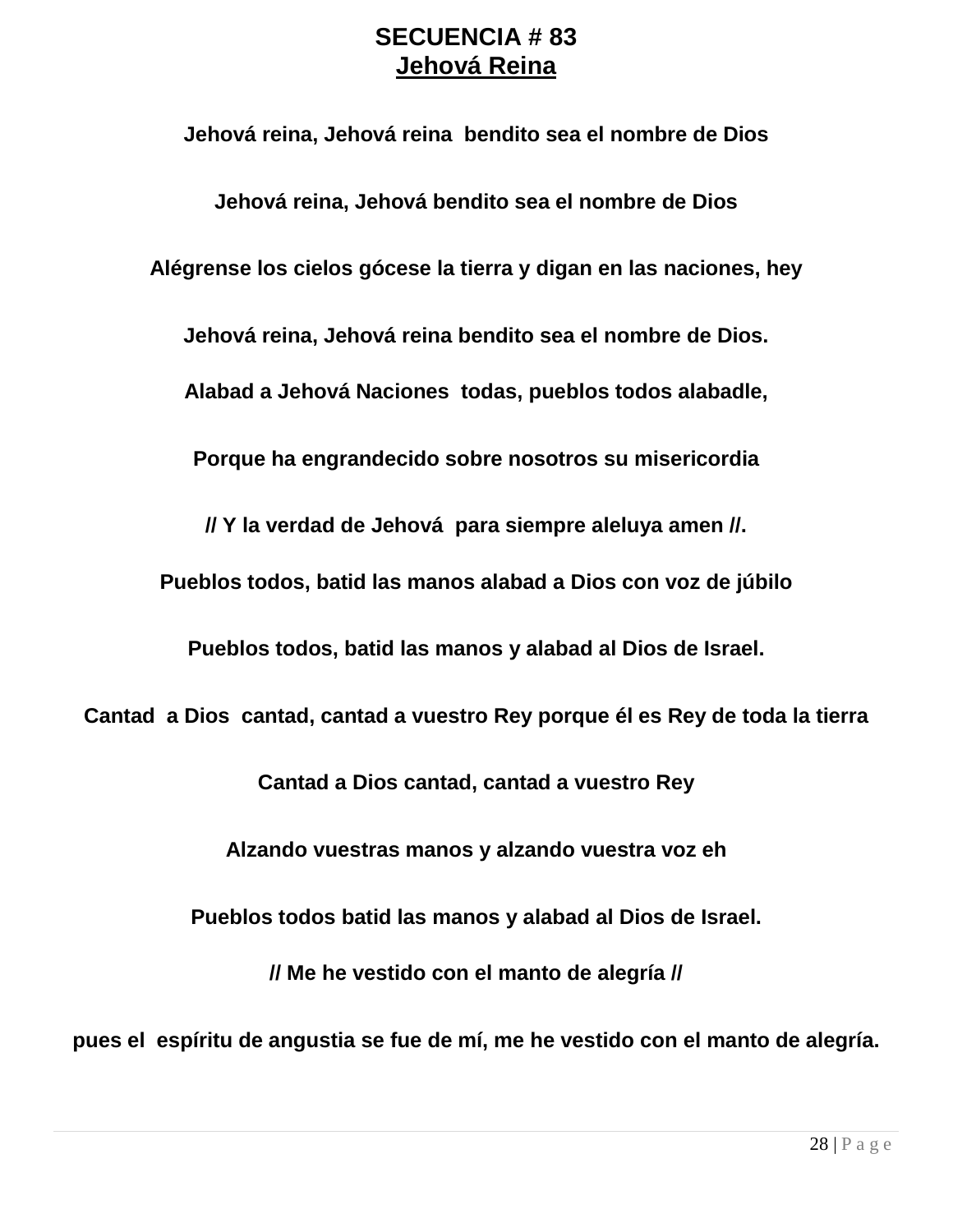# **SECUENCIA # 88 Cristo Rompe Las Cadenas**

**/// Cristo rompe las cadenas /// y nos da seguridad,**

**Como es posible yo vivir sin mi Jesús Sí el fundamento de mi vida eres tu Tu me libraste del pecado, y de la muerte, como es posible Yo vivir sin mi Jesús. // Libre, tu me hiciste libre, tú me hiciste libre, libre Señor Rotas fueron las cadenas Que estaban atando a mí corazón //. Pasa por aquí Señor, pasa por aquí // Ho Señor pasa por aquí // Espíritu Santo lléname de ti // Ho Señor lléname de ti // Donde esta el Espíritu de Dios hay libertad, hay libertad Donde esta el Espíritu de Dios, allí siempre hay libertad Hay libertad ////**

**Donde esta el Espíritu de Dios, Allí siempre hay libertad.**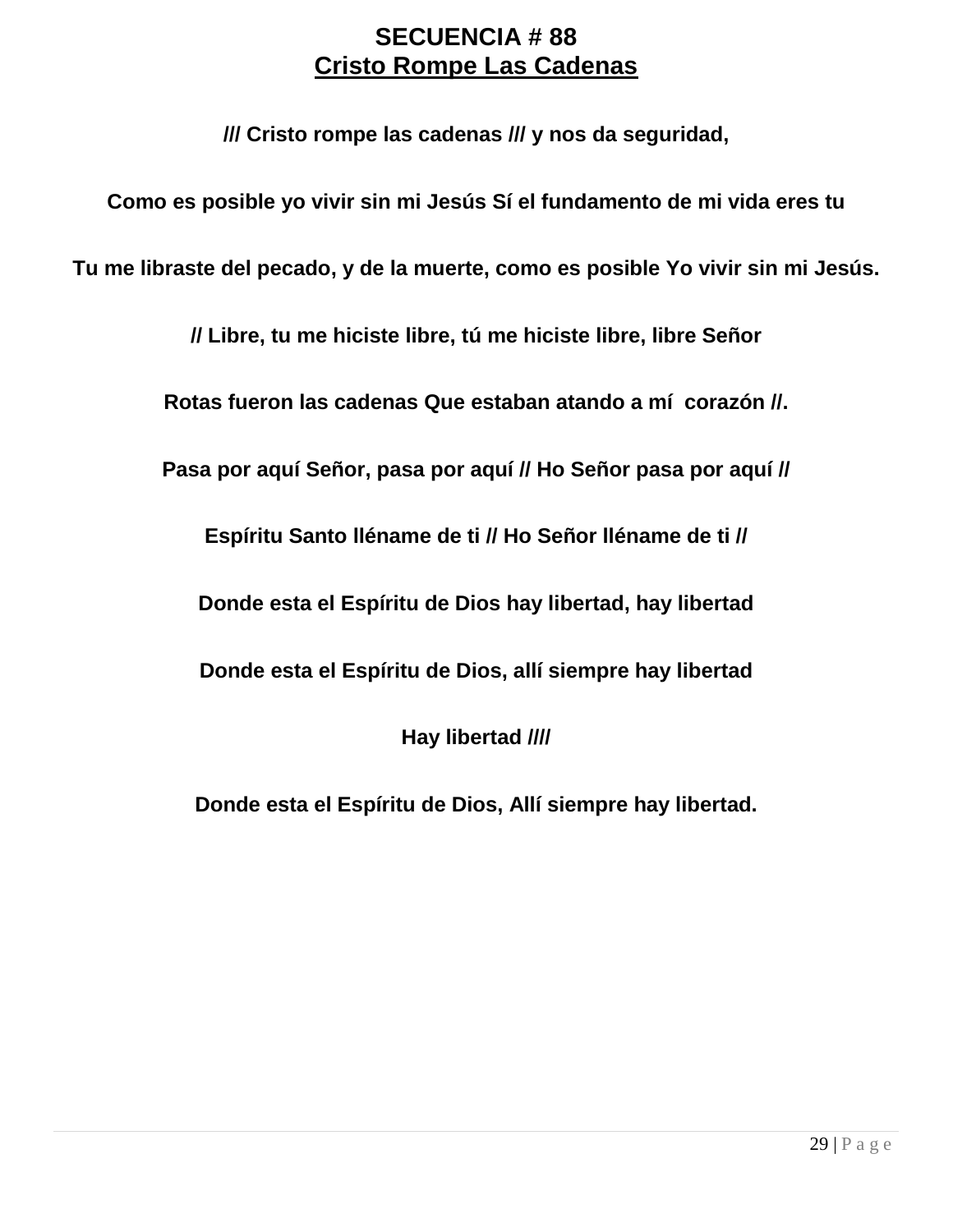# **SECUENCIA # 91 Tuyo Es El Reino**

**Tuyo es el reino, tuyo el poder, tuya la gloria, ahora y siempre //**

**Por siempre amen.............**

**Y nunca terminara la grandeza de su reino Y la paz será, ya nunca se acabara.**

**Roca eterna, verdadero y fiel tu prometes cumplir con tu palabra**

**Roca eterna, eres justo y fiel mi confianza siempre en ti pondré.**

**Mi refugio contra la tormenta la torre de mi protección**

**Fortaleza en dificultades mi escondedero eres tú.............**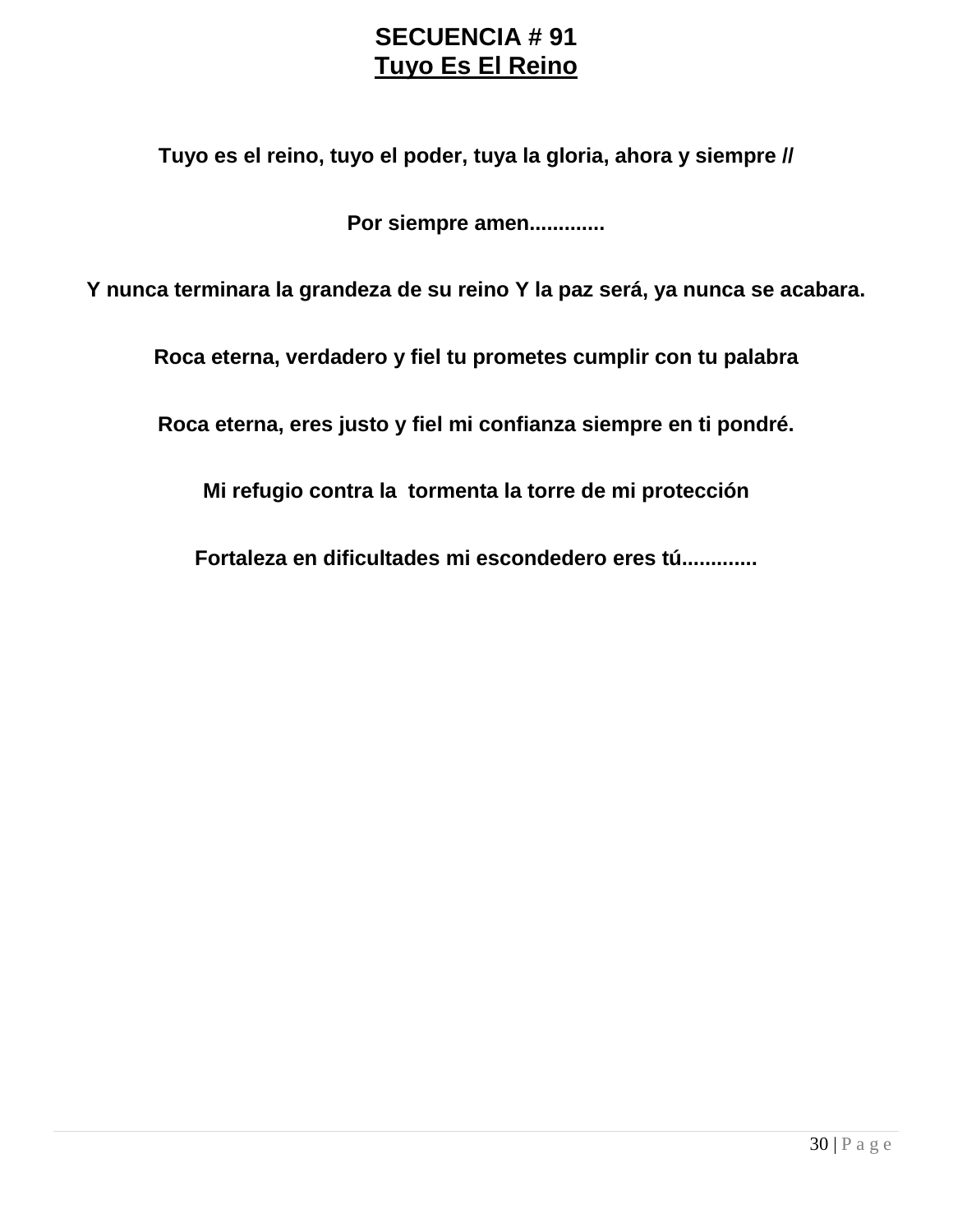# **SECUENCIA # 94 Quiero Llenar Tu Trono De Alabanza**

<http://www.youtube.com/watch?v=PwStG-dVjSs> [http://www.youtube.com/watch?v=DWS\\_-D818ZM](http://www.youtube.com/watch?v=DWS_-D818ZM)

**Quiero llenar tu trono de alabanza quiero llenar tu trono de adoración**

**Quiero adorar, postrarme en tu presencia y proclamarte Señor.**

**Tu fidelidad es grande, tu fidelidad incomparable es**

**Nadie como tu bendito Dios, Grande es tu fidelidad.**

**// Bendito sea el Señor, que oyó mi voz,**

**En él confía mi corazón bendito sea el Señor** 

**Bendito sea el Señor, el me bendijo con gozo** 

**Con mi canto le alabare, Bendito sea el Señor //**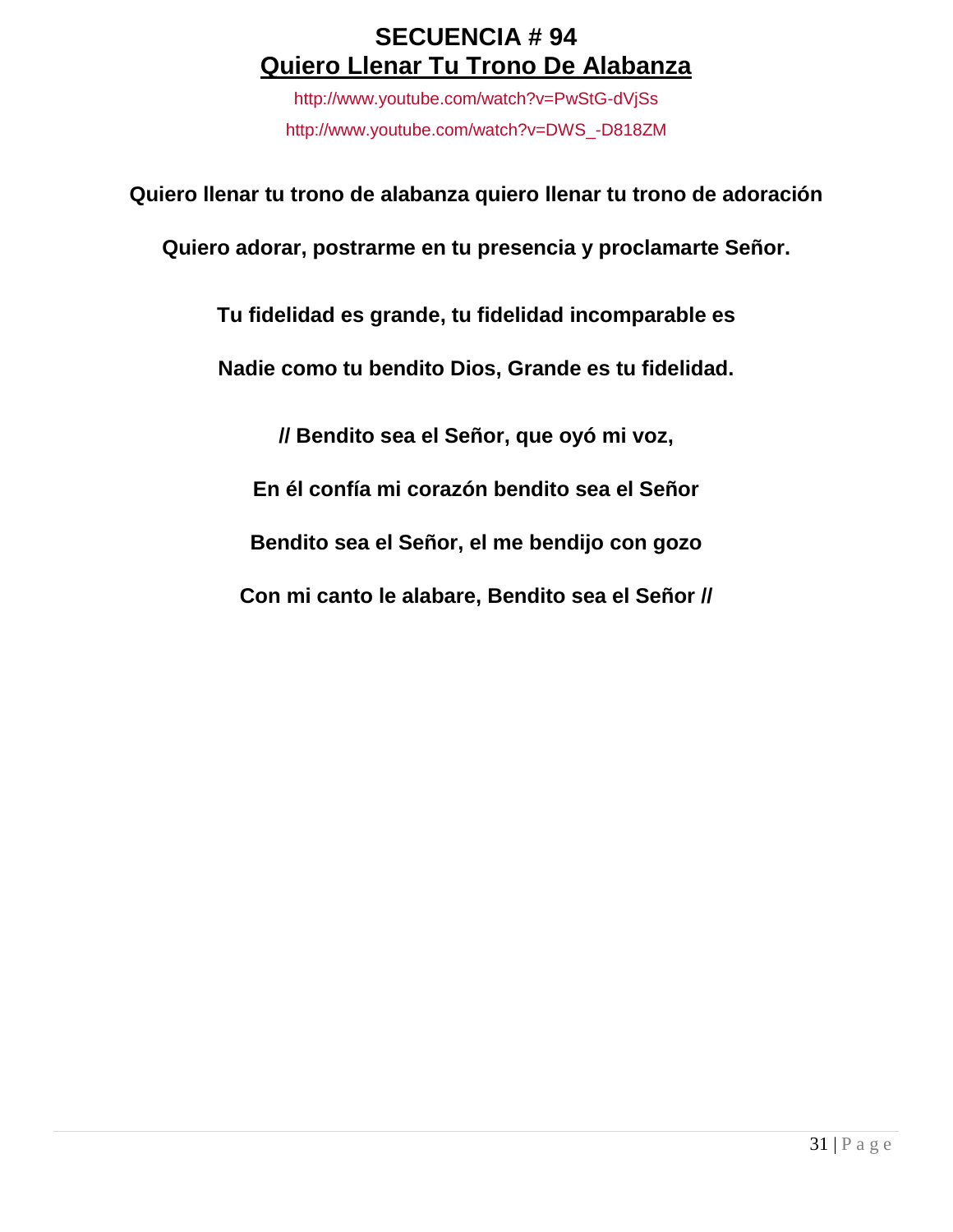# **SECUENCIA # 96 Es Tu Luz ( brilla en mi )**

**Tu luz brilla en mi, Tu luz brilla en mi es tu luz que me iluminó//**

**Mi corazón se quebranto.**

**Eres santo, eres digno de tomar el poder y el honor //**

**Eres santo Ho, eres digno Ho de tomar la alabanza y el honor**

**La alabanza y adoración.**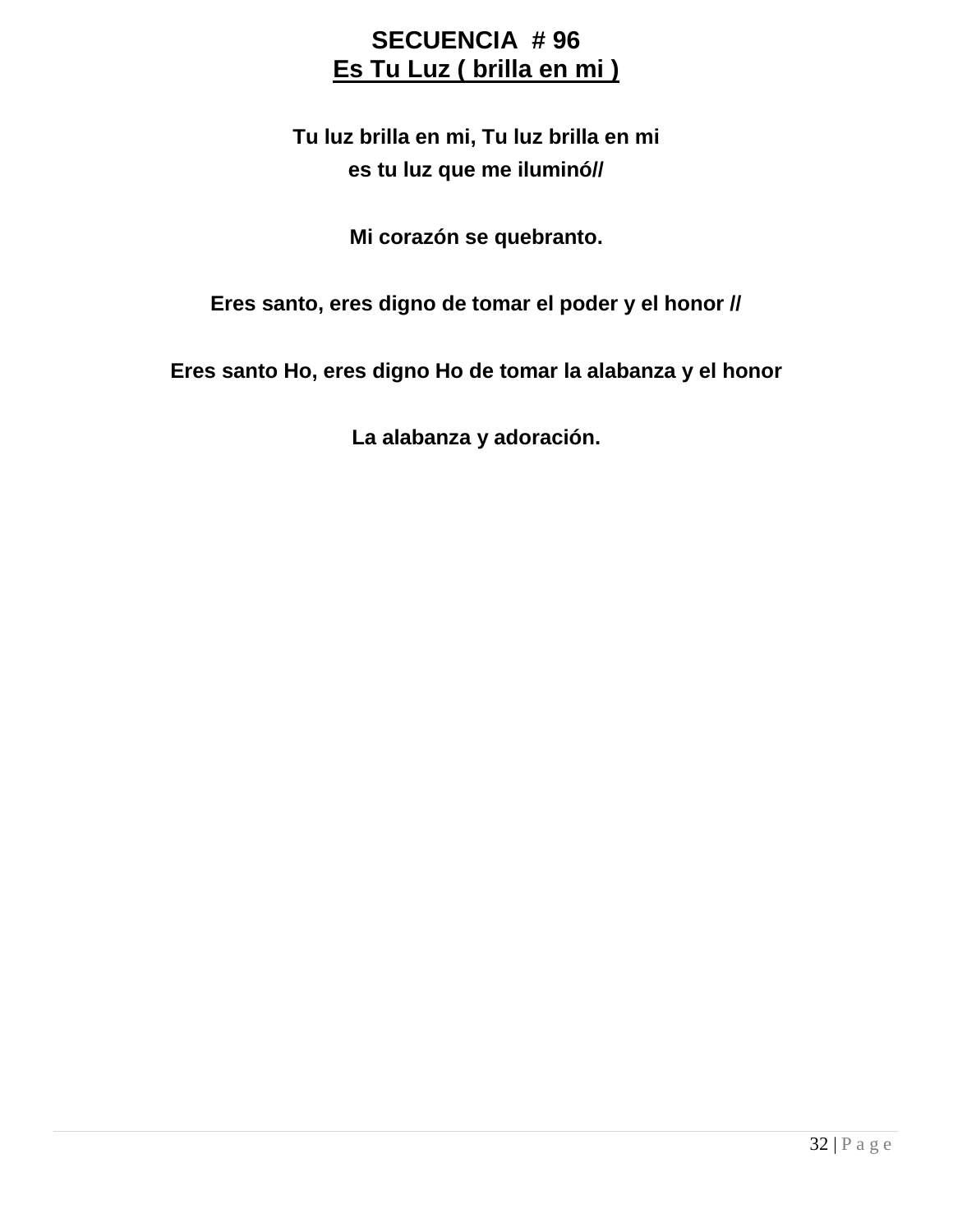# **SECUENCIA # 98 Hay Poder En Jesús**

**Hay poder, poder, sin igual poder, en Jesús, quien murió Hay poder, poder, sin igual poder, en la sangre que él vertió. Quieres ser salvo de toda maldad tan solo hay poder en mi Jesús Quieres vivir y gozar santidad tan solo hay poder en mi Jesús. Quieres ser libre de orgullo y pasión tan solo hay poder en mi Jesús Quieres vencer toda cruel tentación tan solo hay poder en Jesús. Quieres servir a tu rey y señor, tan solo hay poder en mi Jesús Ven y ser salvo podrás en su amor Tan solo hay poder en Jesús.**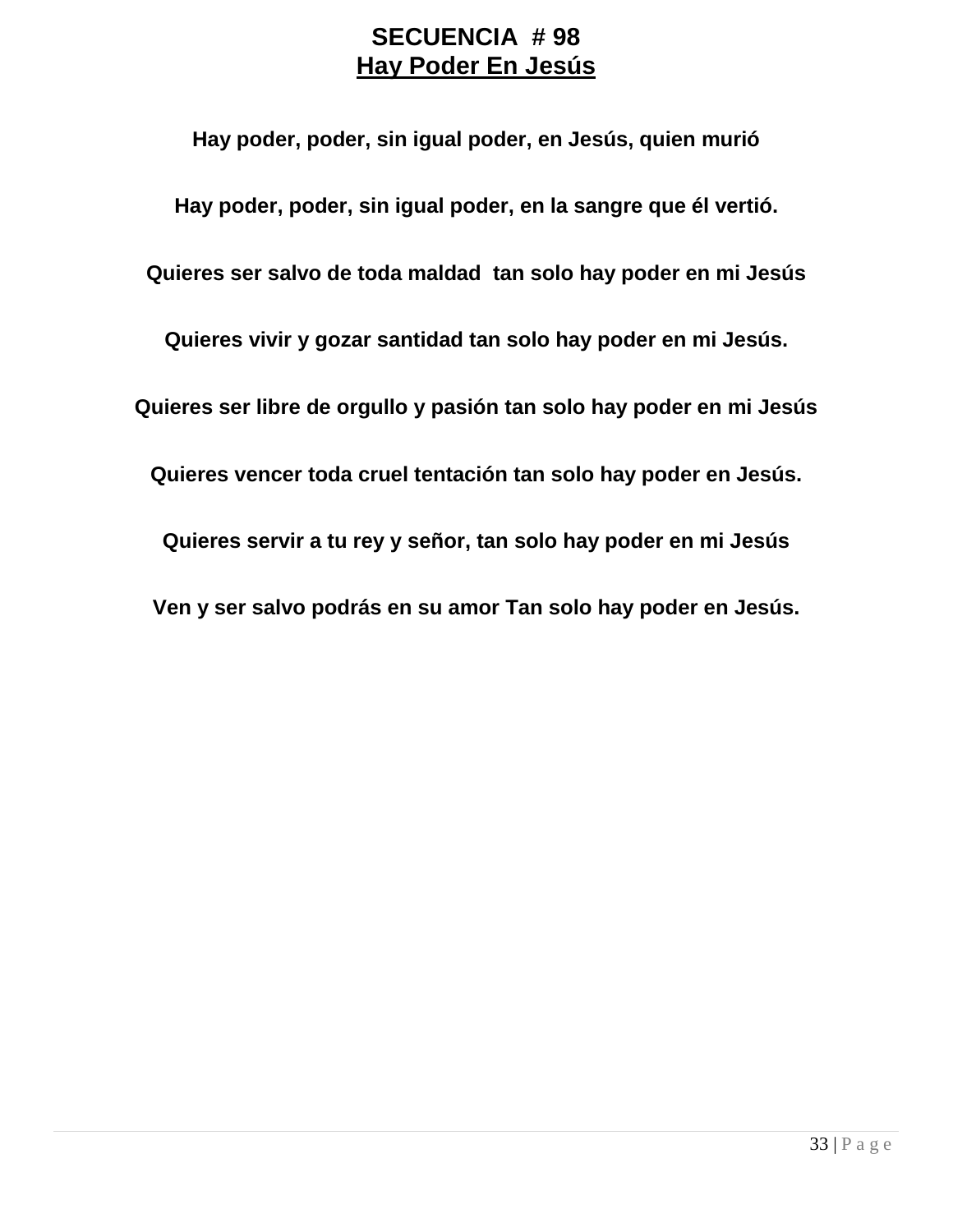# **SECUENCIA # 101 Te Exaltaré Mi Dios Mi Rey ( Grande es Jehová )**

**Te exaltare m i Dios mi rey, y bendeciré tu nombre**

**Eternamente y para siempre, cada día te bendeciré.**

**y alabare tu nombre eternamente y para siempre.**

**Grande es Jehová, y digno de suprema alabanza, y su grandeza**

**Inescrutable cada día te bendeciré.**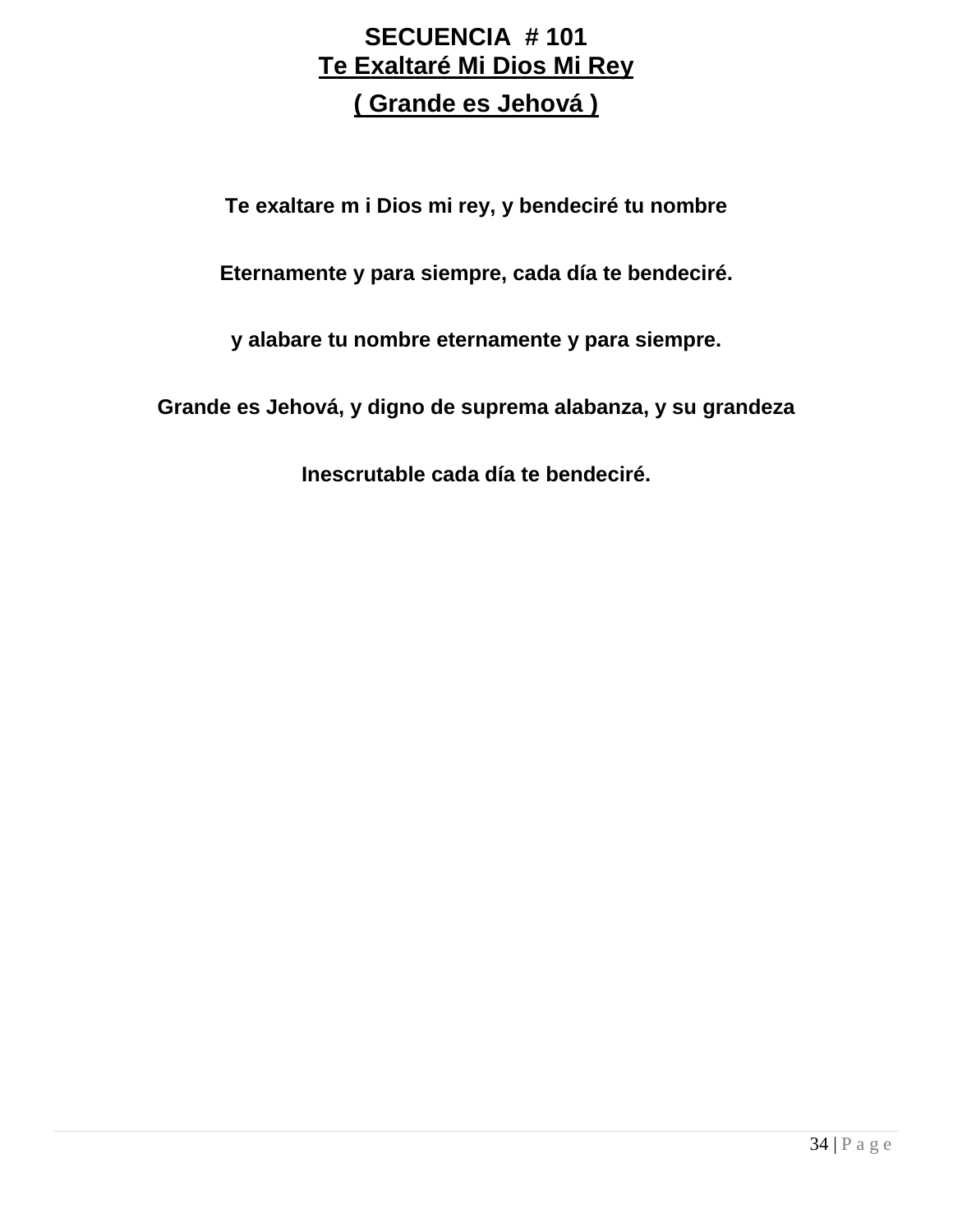# **SECUENCIA # 103 Dios Es Nuestro Amparo**

**Dios es nuestro amparo, nuestra fortaleza** 

**Nuestro pronto auxilio en la tribulación** 

**Aunque se traspasen los montes a la mar,**

**Aunque la tierra tiemble tenemos que cantar //**

**Para ti Ho Jehová, para ti quiero cantar**

**Tengo gozo en mi alma cuando canto para ti //**

**Por tu grande amor y tu fidelidad, mi alma se goza, cuando canto para ti //**

**Si me preguntan porque estoy contento, si me preguntan porque canto así**

**Es porque Cristo me ha lavado con su sangre,**

**Y en una nube blanca volverá por mí //**

**Hay victoria /// en la sangre de Jesús**

**No podrá el enemigo vencer a nuestras almas**

**Porque hay victoria /// En la sangre de Jesús.**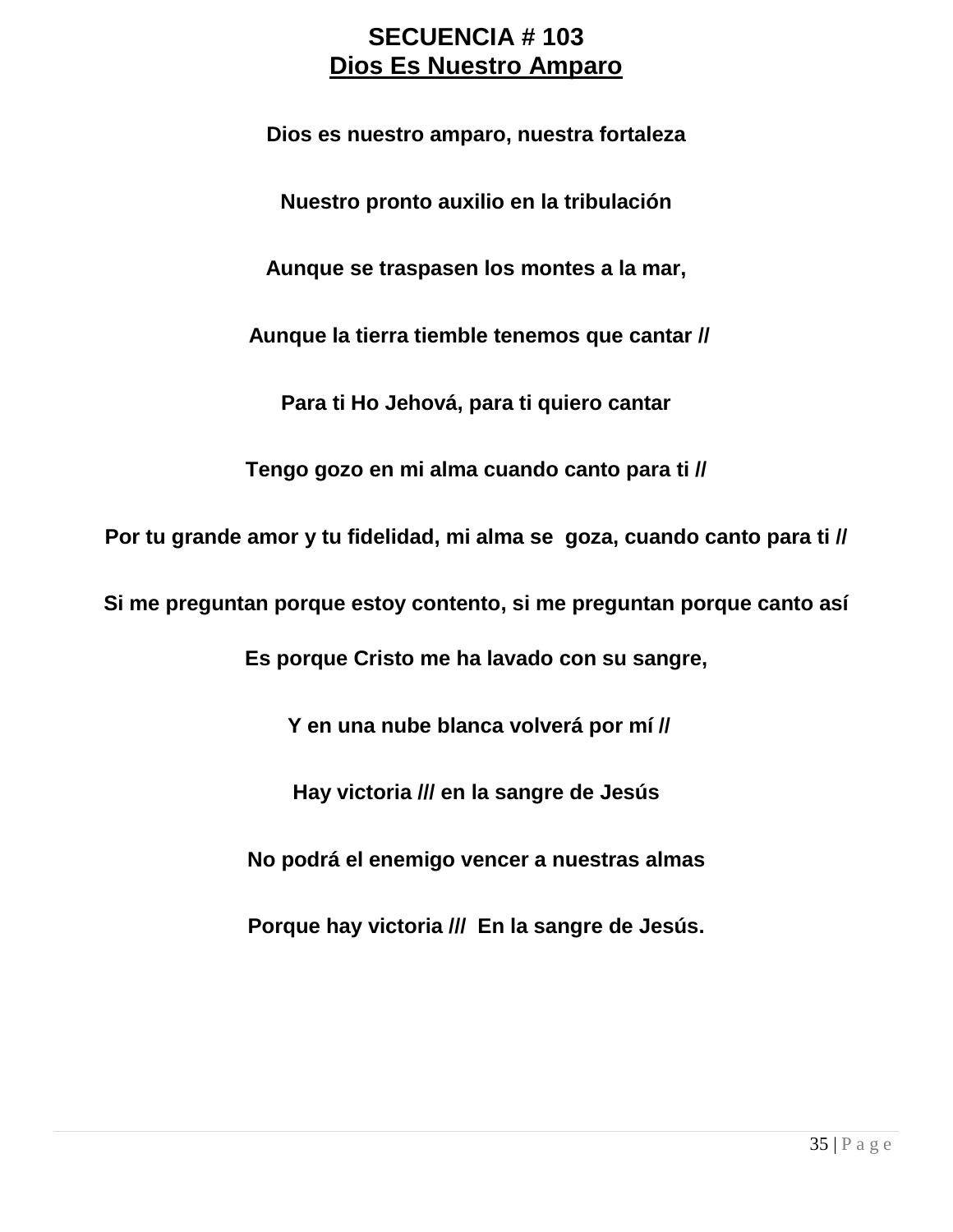# **SECUENCIA # 108 Cúbreme**

**Cúbreme, cúbreme**

**Extiende el borde de tu manto sobre mí.**

**Por cuanto eres, pariente mío**

**Cúbreme, cúbreme, cúbreme.**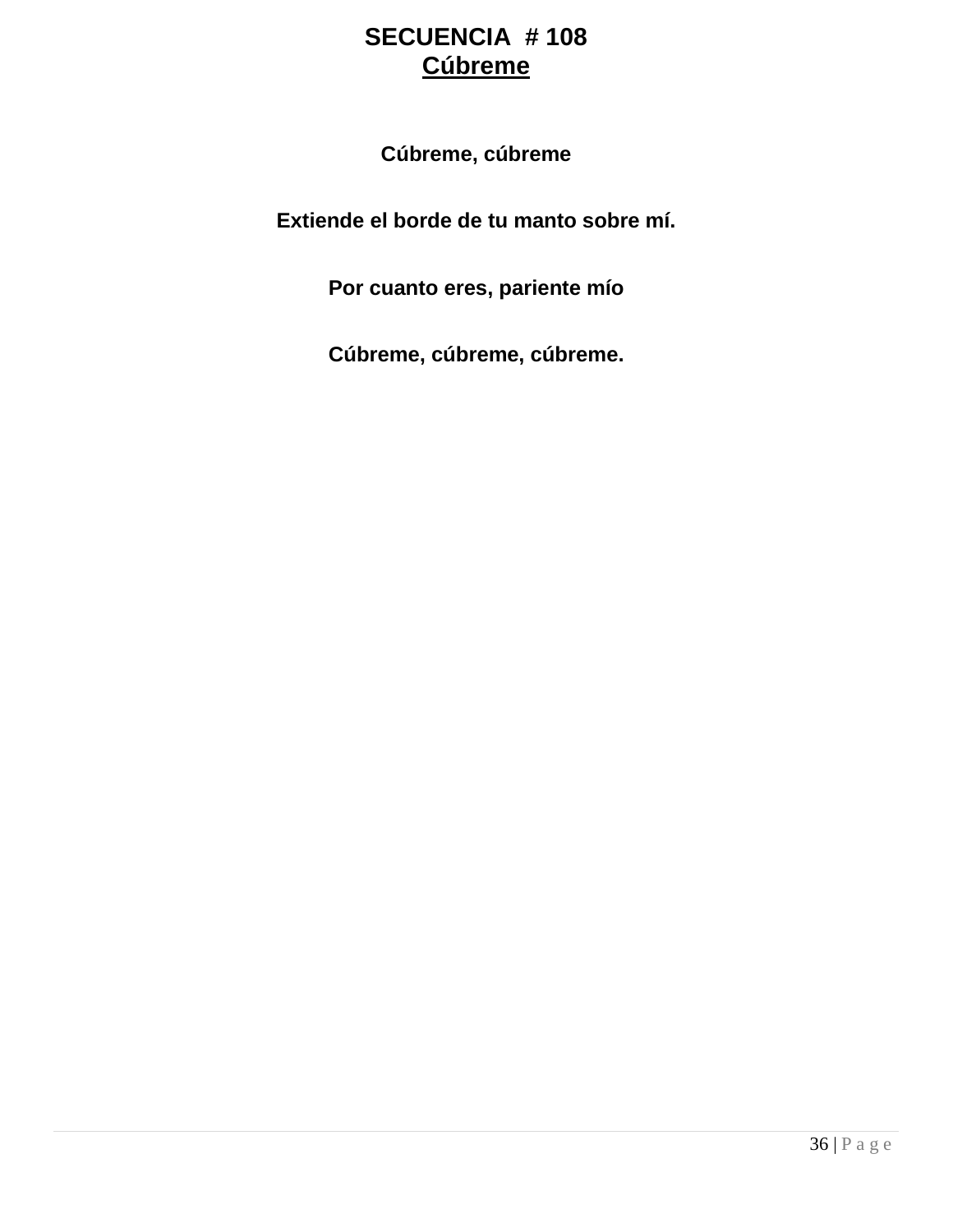## **SECUENCIA # 110 PECADOR VEN AL DULCE JESÚS**

Pecador, ven al dulce Jesús, y feliz para siempre serás: Si en verdad le quisieras tener, al divino Jesús Hallarás. // Ven a él, ven a él, que te espera tu buen Salvador // Si cual hijo que necio pecó, vas buscando a sus pies compasión, Tierno padre en Jesús hallarás, y tendrás en sus brazos perdón // Ven a él, ven a él, que te espera tu buen Salvador // Si enfermo te sientes morir, el será tu doctor celestial; Y hallaras en su sangre también, medicina que cure tu mal // Ven a él, ven a él, que te espera tu buen Salvador // Ovejuela que huyo del redil, he aquí tu benigno Señor Y en los hombros llevada serás de tan dulce y amante pastor // Ven a él, ven a él, que te espera tu buen Salvador //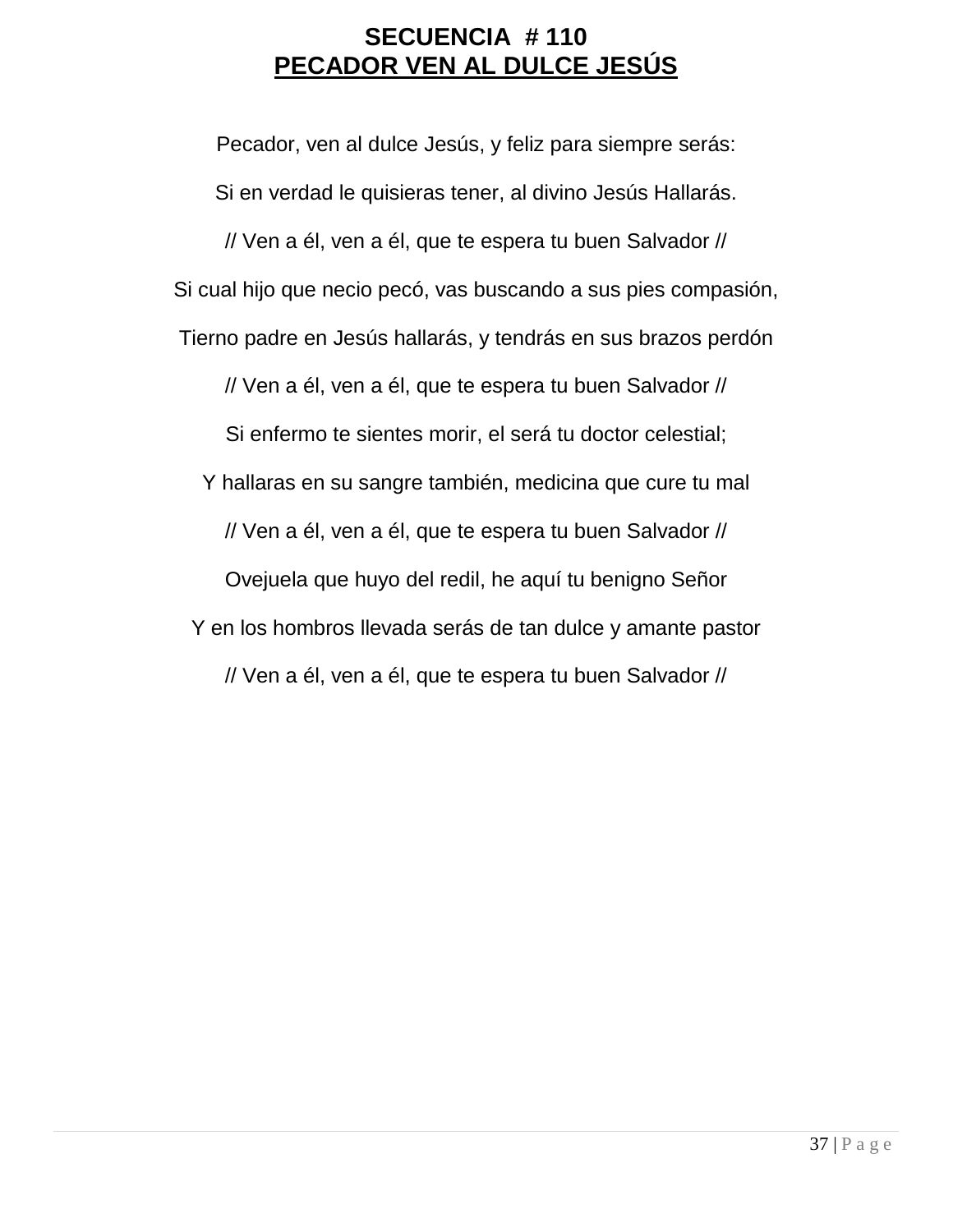## **SECUENCIA # 113 Lugar Santísimo (Señor llévame a tus atrios)**

**Señor llévame a tus atrios al lugar Santo,**

**Al altar de bronce, Señor tu rostro quiero ver.**

**Mas allá la muchedumbre, donde el sacerdote canta**

**Tengo hambre y sed de justicia Y solo encuentro un lugar.**

**Llévame al lugar santísimo, Por la sangre del cordero redentor.**

**Llévame al lugar santísimo, Tócame, límpiame, heme aquí.**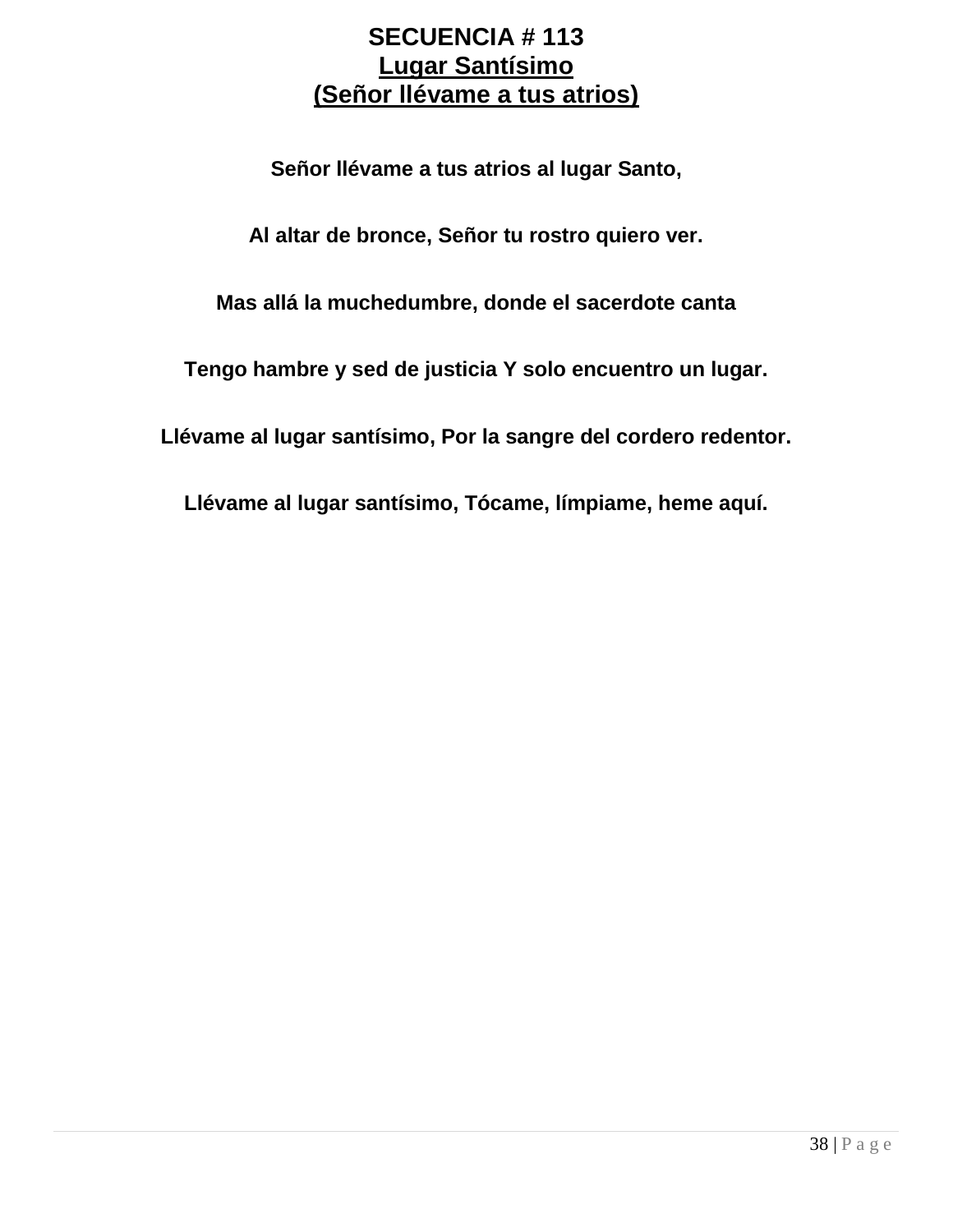### **SECUENCIA # 116 Ven Y Deléitate**

http://www.youtube.com/watch?v=6A8v1jb8-PE

**Ho ven, ven y deléitate en él, él Señor y él te concederá**

**Las peticiones de tu corazón //.**

**Confía solo en él y el te dará espera solo en él y él hará.**

**Ho ven, ven y deléitate en él, él Señor y él te concederá**

**Las peticiones de tu corazón //.**

**Confía solo en él y el te dará, espera solo en él y él hará.**

**Ho ven, ven y deléitate en él, él Señor y él te concederá**

**Las peticiones de tu corazón //.**

**Las peticiones de tu corazón,**

**Las peticiones de tu corazón.**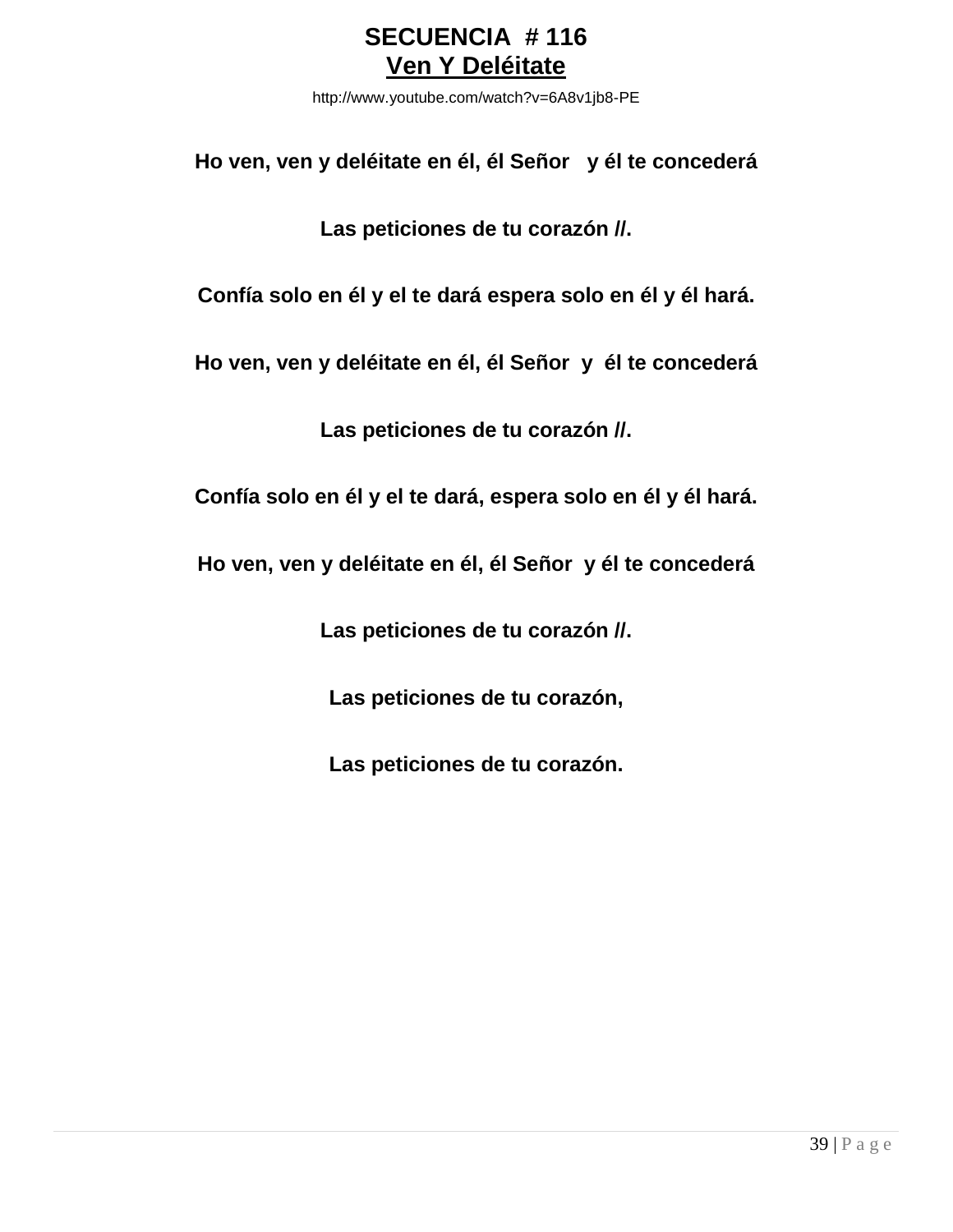# **SECUENCIA # 118 Canta, Oh Hija De Sion**

**Canta, Ho hija de Sión, Grita Ho Israel** 

**Gózate y alégrate de todo corazón, Ho hija de Jerusalén.**

**Jehová ha apartado tus juicios, ha echado fuera tus enemigos**

**Jehová es Rey de Israel**

**En medio de ti Nunca mas veras el mal.**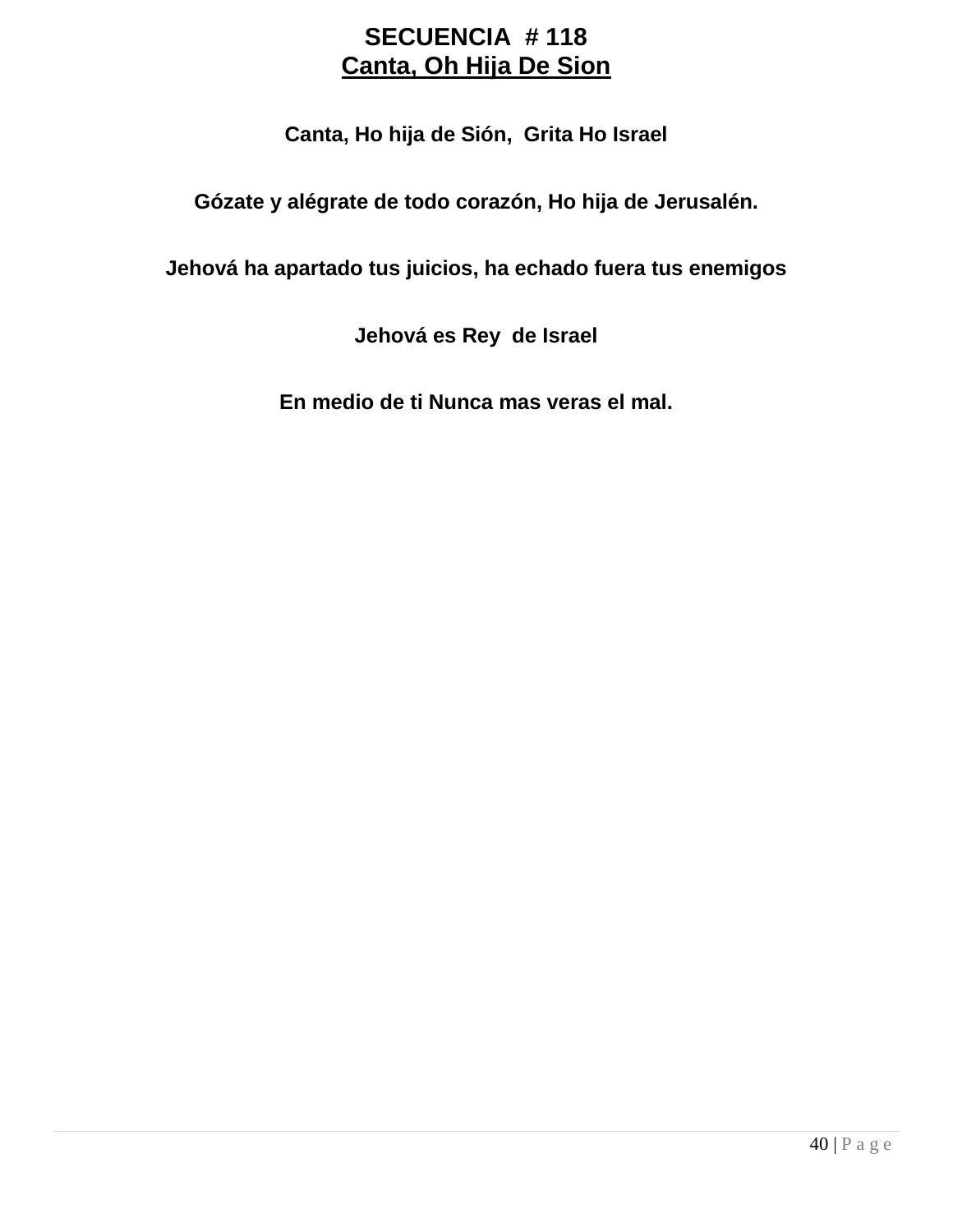## **SECUENCIA # 120 AQUÍ ESTOY**

**Aquí estoy en tu presencia Adorándote, Jesús**

**Aquí estoy adorándote, Por lo que haz hecho en mí.**

**A ti atribuimos la gloria, a ti atribuimos la honra,**

**A ti atribuimos poder y majestad; Santo es el Señor.**

**// Hay una fuente en mi, que esta brotando**

**Que esta fluyendo Dentro de mí //**

**Es un rió de alabanza, y de adoración**

**Dirigido hacia ti Señor Jesús, recíbelo.**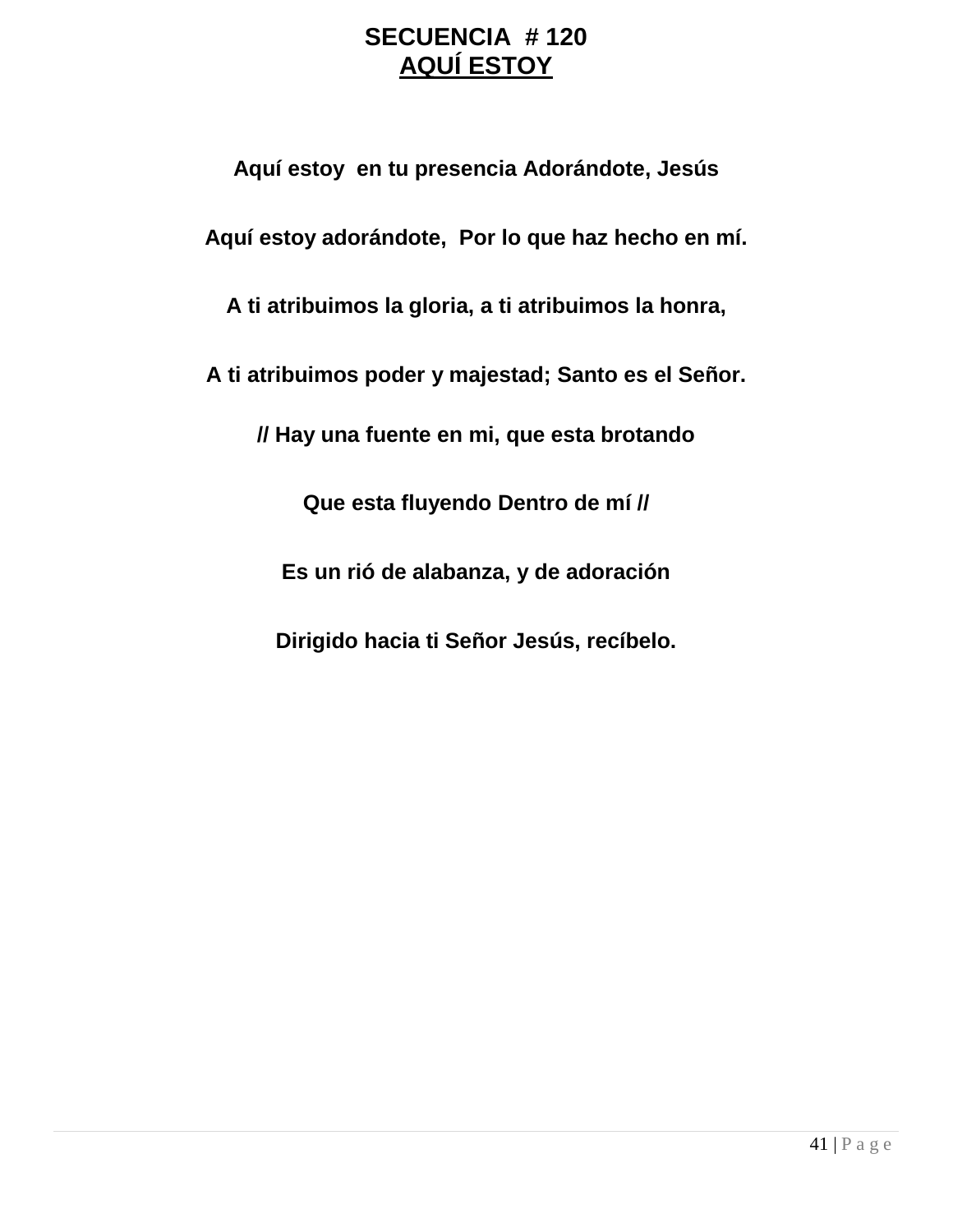## **SECUENCIA # 123 El Grito De Alegría**

**El grito de alegría y de salvación Esta en la morada de los justos // La mano del Señor tiene gran poder la mano del Señor poderosa es la mano del Señor tiene gran poder Viviré cantando las grandezas del Señor.**

**Es tuya Jehová la magnificencia; el poder, la gloria y la victoria //**

**Las cosas que hay en los cielos y en la tierra son tuyas //**

**Las riquezas y la gloria, proceden de ti**

**Y sobre todo dominas, en tu mano esta la fuerza y el poder Y el hacer**

**Lai, lai, lai, lai, lai, lai.**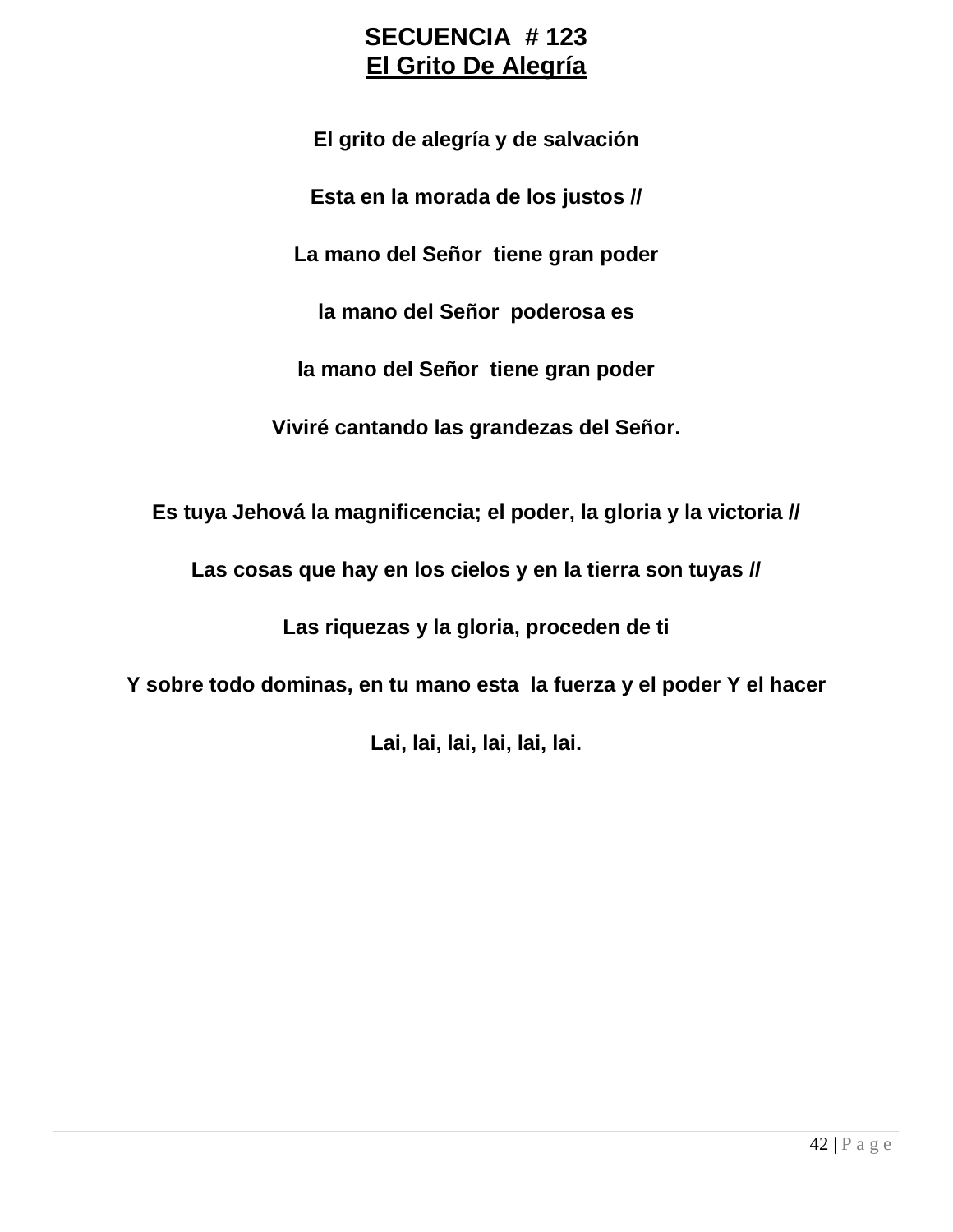# **SECUENCIA # 126 Mas El Dios De Toda Gracia**

**Mas el Dios de toda gracia,**

**que nos llamo a su gloria eterna**

**os perfeccione y afirme**

**Fortalezca y establezca.**

**A él sea la gloria**

**a él sea el imperio**

**por los siglos de los siglos**

**amen, amen, amen, y amen**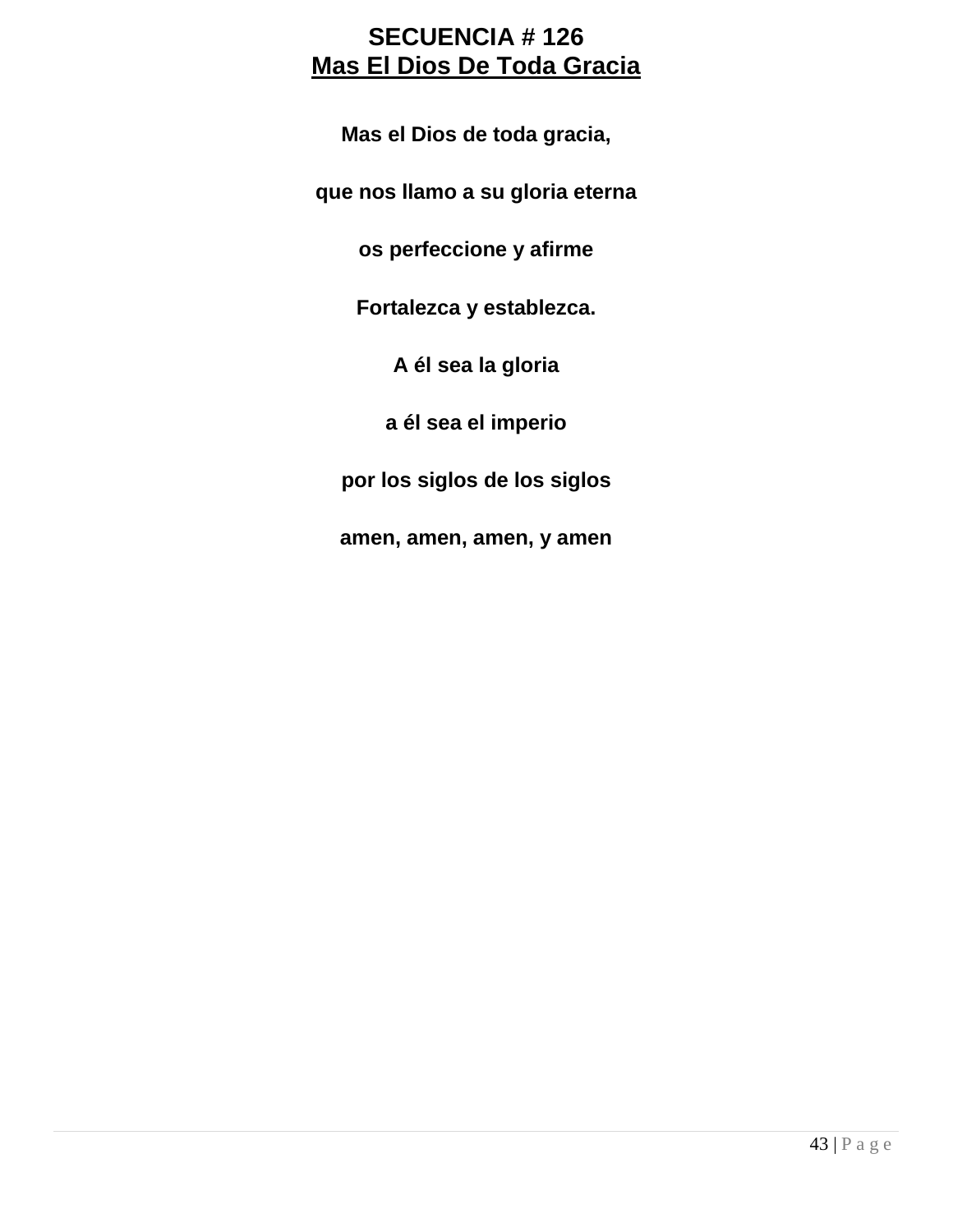#### **SECUENCIA # 128 Pronto Vendrá El Señor**

**Pronto vendrá el Señor, su iglesia a levantar gloriosa la iglesia que el compro a precio de sangre preciosa los ángeles vendrán y allí se reunirá su pueblo // ahí yo quiero estar para escuchar su voz cuando él me diga ven, buen siervo // // Estarás tu velando como las diez vírgenes // // y aquella hora llegó el esposo y las que estaban apercibidas se fueron con él // // Allá en el cielo hay un hogar una corona para ganar si tu te duermes, otro vendrá y tu corona la tomara, la tomara, la tomara. // // Este avivamiento quien lo apagara quien lo apagara quien lo apagara si el Señor lo ha dado, permanecerá, Permanecerá, permanecerá //. Ni las pruebas, ni las luchas, nada lo apagara // Manda el fuego santifícame Señor //. // No vivo yo, mas Cristo vive en mi, para mí el morir es vivir, para mí el morir es vivir, para mí el morir es vivir, para mí el vivir es Cristo.//**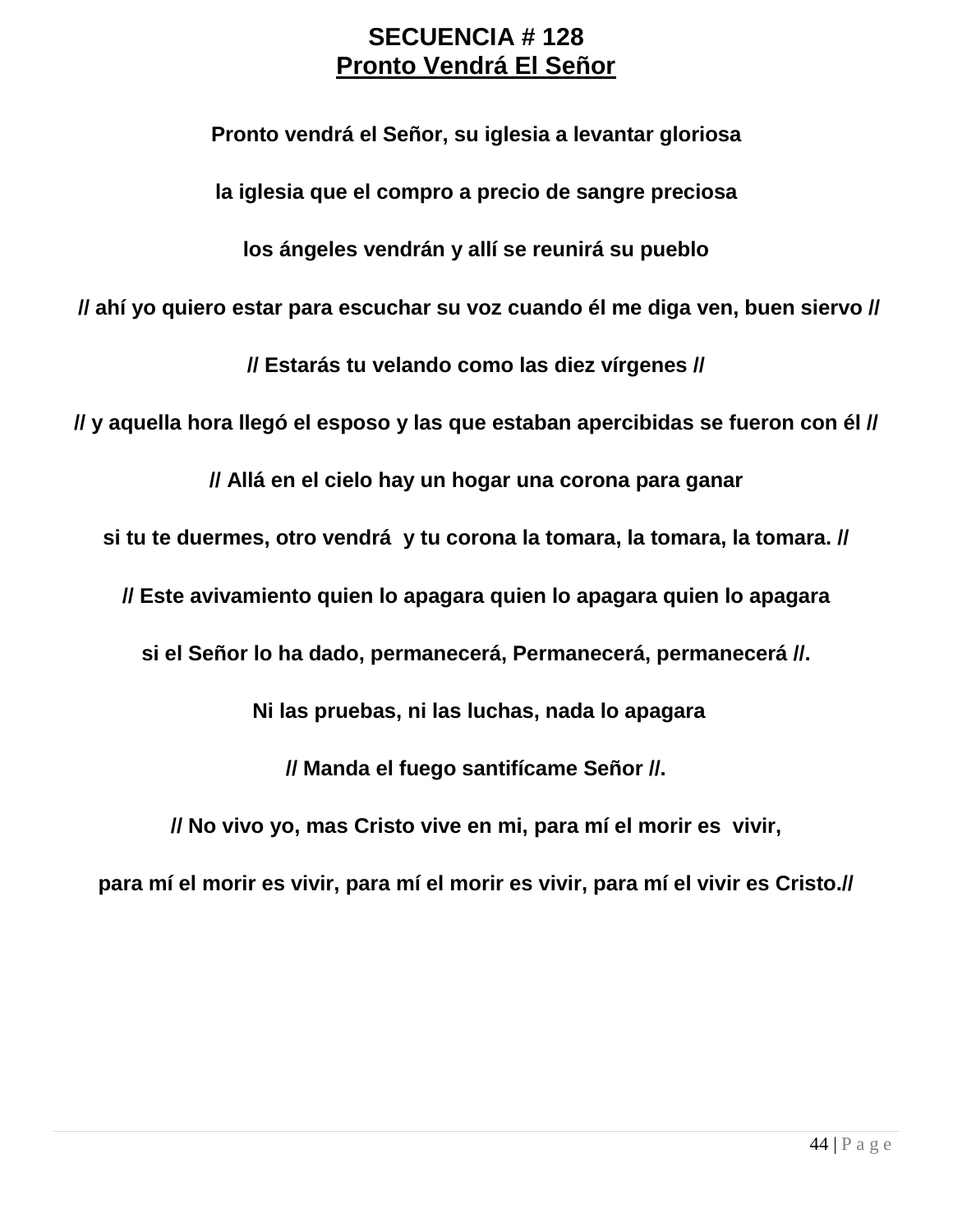# **SECUENCIA # 133 El Vive, El Vive por la eternidad**

**Él vive, él vive por la eternidad**

**mi Cristo vivo esta por la eternidad**

**Él vive, él vive por la eternidad**

**Mi Cristo vivo esta.**

**Ho, aleluya, Ho aleluya mi Cristo**

**vive por la eternidad**

**Ho, aleluya, Ho aleluya**

**Mi Cristo vivo esta.**

#### **Yo vi al Señor, yo vi al Señor,**

**//** Él es alto y sublime sus ropas llenan el templo //

**los ángeles dicen Santo, los ángeles dicen Santo** 

**Al Señor.**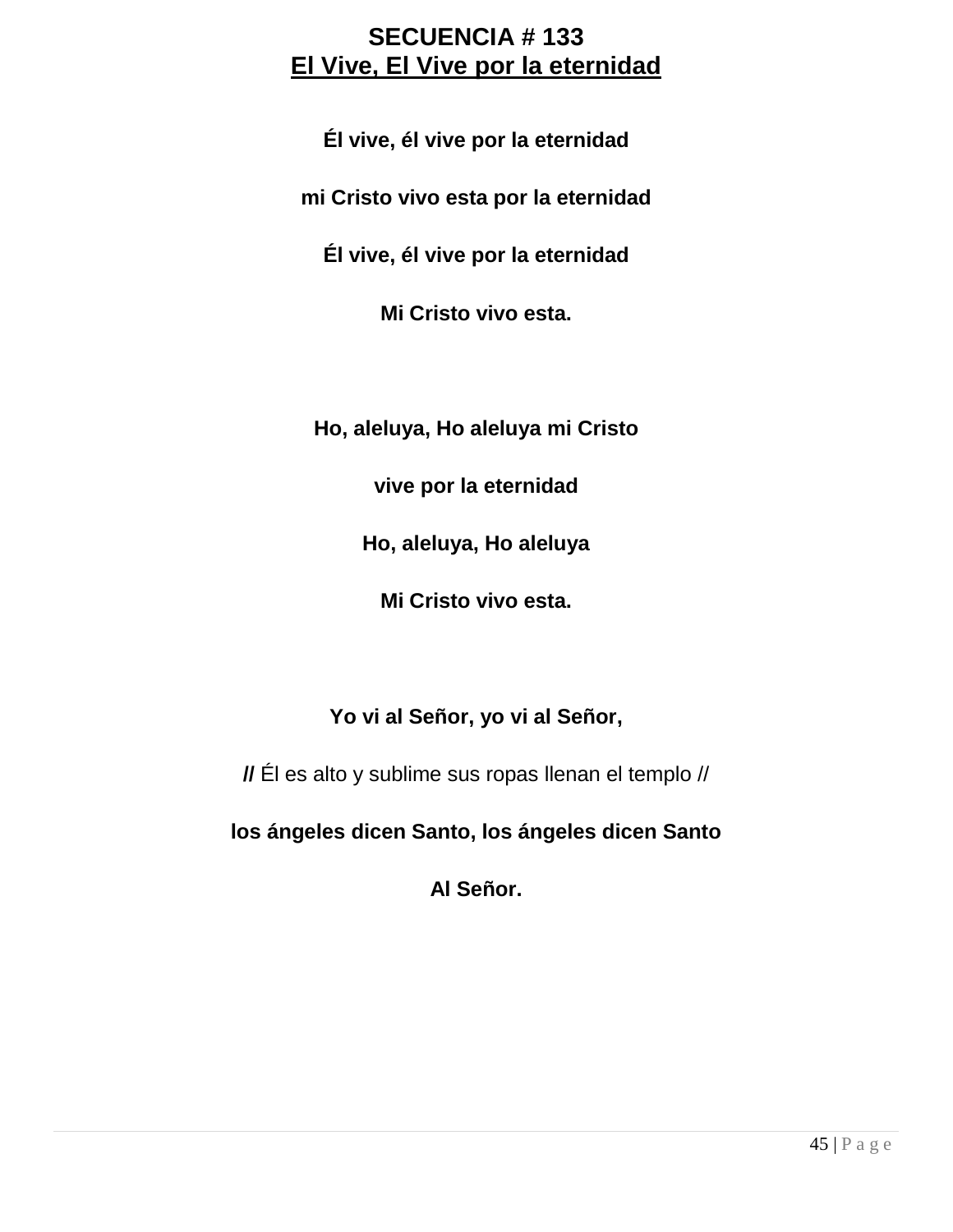# **SECUENCIA # 135 Hay Momentos Tan Especiales**

**// Hay momentos tan especiales junto a ti Señor //**

**En los que puedo sentir tu presencia**

**en los que puedo recostarme en ti**

**en los que puedo yo tomar de tu amor //**

**Señor, Señor eres grande mas que los cielos,**

**Señor, Señor eres alto mas que las nubes //**

**Aun los cielos no pueden sostenerte, ni el espacio contenerte,** 

**Señor eres grande //**

**y por todas las edades los serás //.**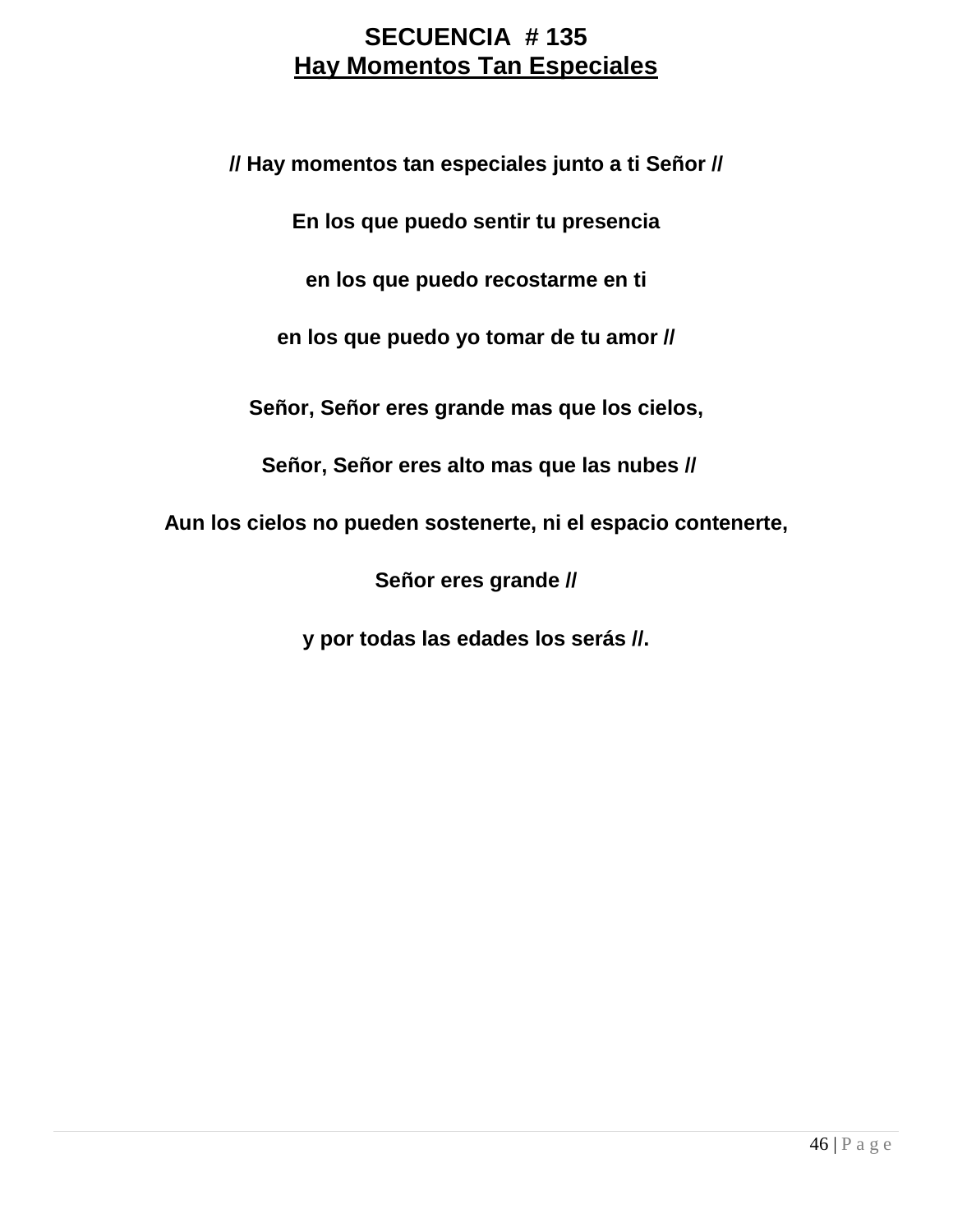# **SECUENCIA # 138 Espíritu De Dios llena mi vida**

**Espíritu de Dios, llena mi vida, llena mi alma, Llena mi ser //.**

**Lléname, lléname;de tu presencia lléname, lléname,**

**de tu bondad, lléname, lléname, De tu poder. ///**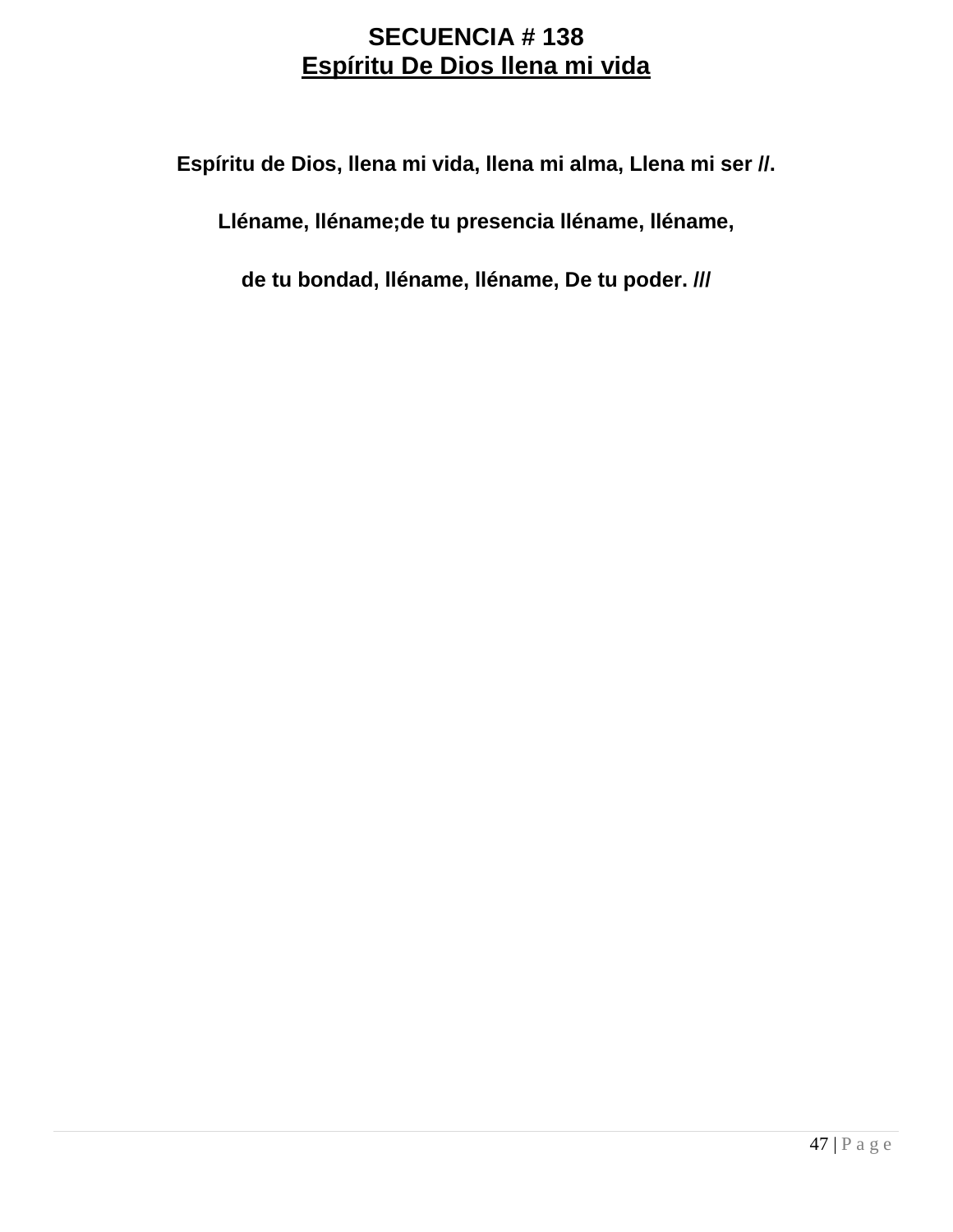# **SECUENCIA # 140 El Gozo Que Siento Yo**

**El gozo que siento yo, el mundo no me lo dio // y como no me lo dio, no me lo puede quitar //. Si empezamos a cantar este lugar tiembla, si empezamos a orar, hablaremos nuevas lenguas, Elías oró y el fuego calló, oró Josué y sol se paro // Aleluya gloria Dios que bendición //// que bendición //// que grande bendición //// Los ídolos no tienen poder no, no //// tienen boca, no pueden hablar, tienen ojos, no pueden ver, tienen manos, no pueden palpar, Tienen pies, no pueden andar. no tienen poder no, no //// Jehová tiene el poder ////// aleluya ///**

**Que grande bendición,**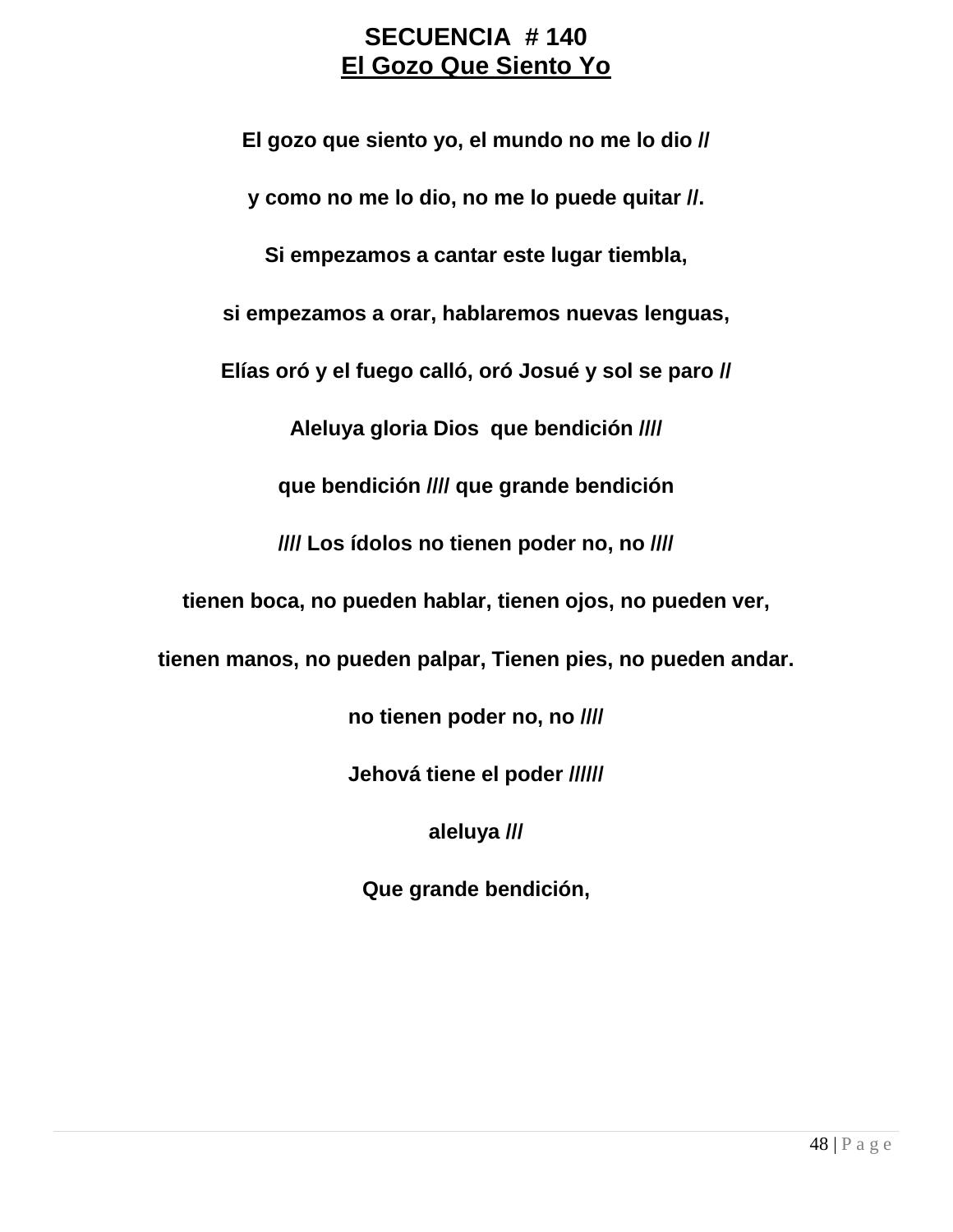#### **SECUENCIA # 143 Con Mi Dios yo saltare los muros**

**Con mi Dios yo saltare los muros, con mi Dios ejércitos derribare //**

**Él adiestra mis manos para la batalla, puedo tomar con mis**

**Manos el arco de bronce.**

**Él es escudo la roca mía, él es la fuerza de mi salvación mi alto refugio y mi fortaleza él es mi Libertador.**

**Haz cambiado mi lamento en baile, me ceñiste todo de alegría // Por tanto, a ti cantare gloria mía, Gloria mía. y solo a ti danzare Gloria mía, gloria mía.**

**Ho Adonai // Dios del universo Señor de la creación.**

**los cielos cuentan tu gloria, tus hijos hoy te adoran**

**Por todas tus maravillas // Adonai.**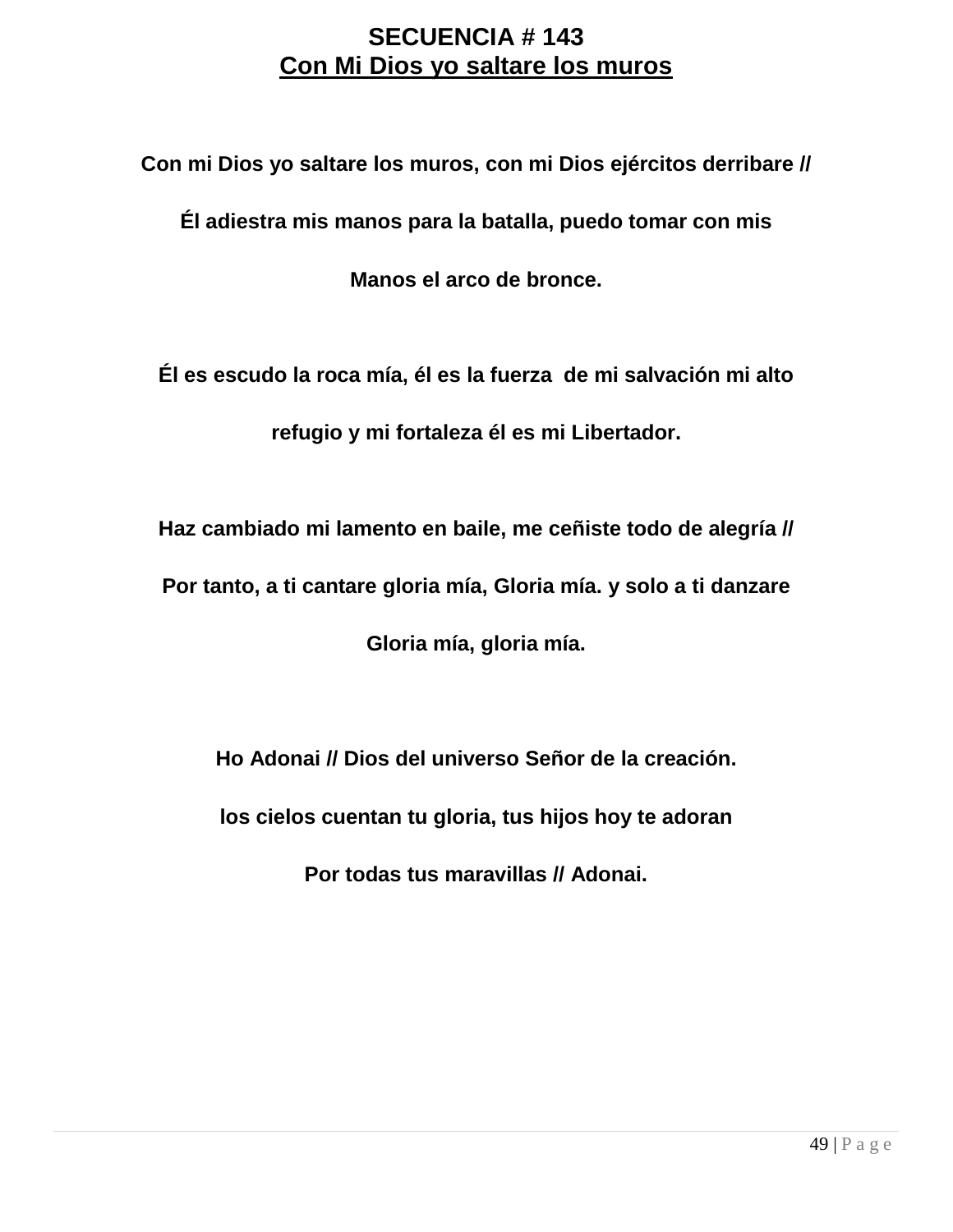#### **SECUENCIA # 146 Soy Bautizado**

**Soy bautizado como manda el Salvador. que grande gozo, siento yo en mi corazón ya mis maldades las borro mi Salvador; quiero llegar puro Y limpio a mi mansión.**

**Seguiré a mi Jesús, pues para mi lo del mundo se acabo, y ayudado de su luz Proseguir en su camino quiero yo.**

**Adiós mundo que hasta ayer estuve en ti, donde el pecado destruía mi Vivir; yo siento gozo desde que me Bautice, y de volver a pecar, mejor morir.**

**No veo mas que el camino de la fe, donde muy pocos han querido caminar, le pido a dios que me guarde en el amor Para llegar puro y limpio a su mansión.**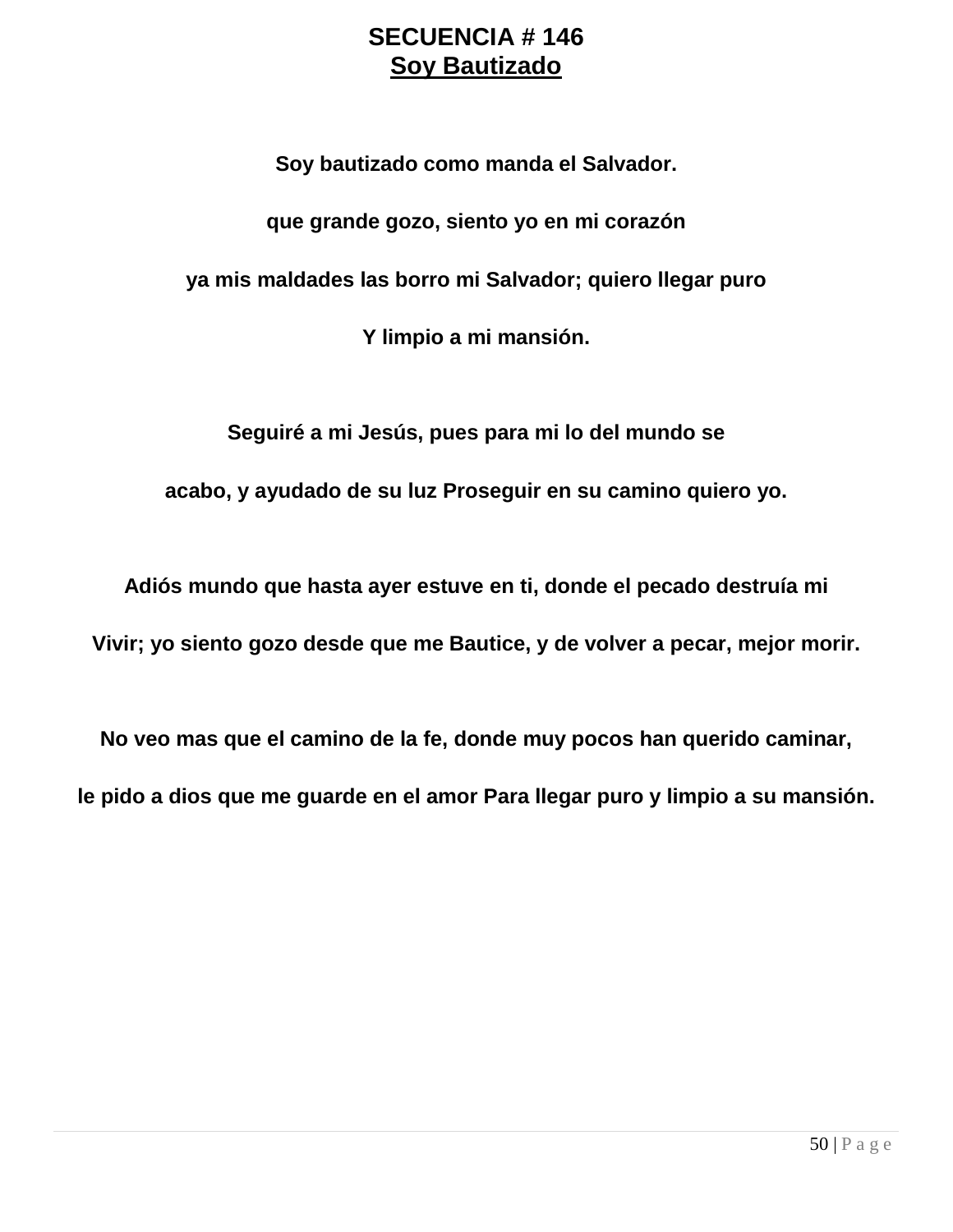### **SECUENCIA: # 149 Jehová Edifica a Jerusalén**

<http://www.youtube.com/watch?v=VVR9NimJQVA>

**//Jehová edifica a Jerusalén //**

**Recogiendo a los desterrados de Israel**

**Sanando su corazón, vendando Su dolor.**

**Jehová edifica, Jehová edifica A Jerusalén.**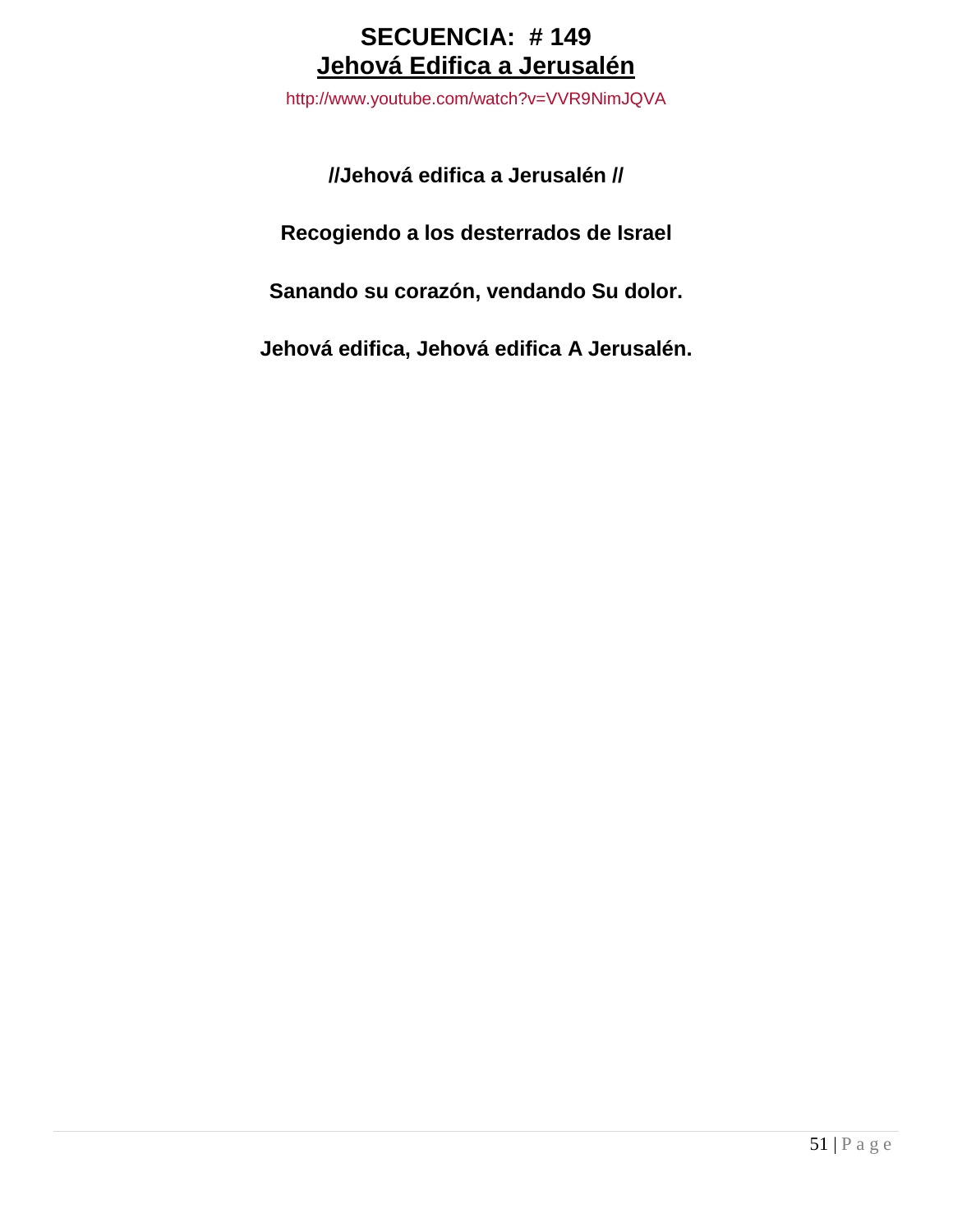# **SECUENCIA # 150 Levántate Señor y huyan delante de ti**

<http://www.youtube.com/watch?v=PUVYR7qg2hg>

**Levántate, levántate Señor // huyan delante de ti tus enemigos se dispersen delante de ti, todos Aquellos que aborrecen tu presencia.**

**Tu presencia reinara, sobre todo imperio Tu presencia reinara, gobernara Sobre todo principado.**

**¡espíritu de temor huye! - ¡espíritu de maldad huye!**

**¡espíritu de rencor huye! - ¡espíritu de división huye!**

**¡espíritu de enfermedad huye! ¡espíritu de rebelión huye!**

**¡espíritu inmoral huye! ¡espíritu de oscuridad huye!**

**¡espíritu de perversión huye! ¡espíritu de ambición huye! ¡espíritu profanador huye! ¡espíritu de vanidad huye! ¡espíritu de murmuración huye! ¡espíritu de contención huye! ¡espíritu de hechicería huye! ¡espíritu de mortandad huye!**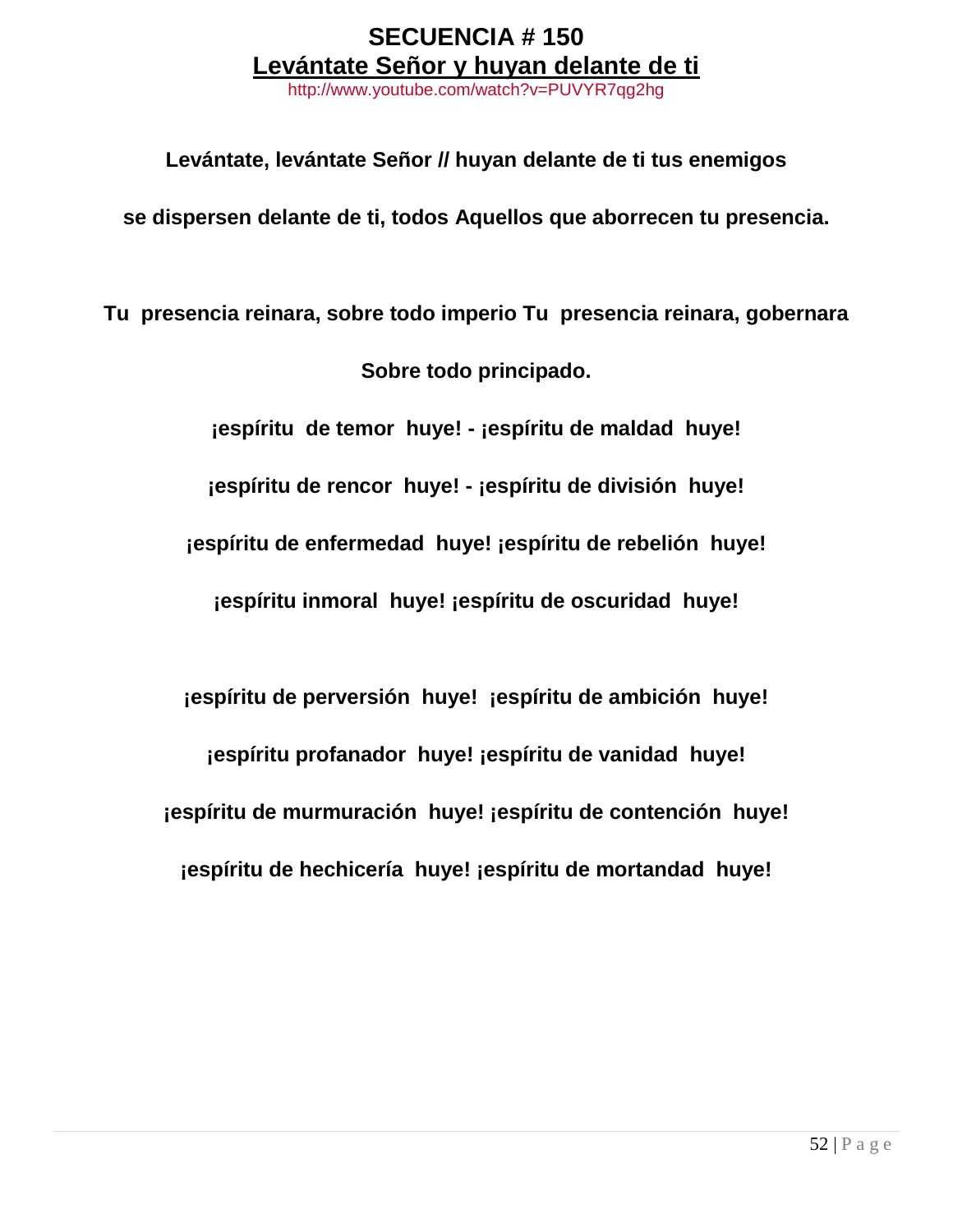# SECUENCIA # 154 **Bendita La Roca**

**Bendita la roca /// él vive hoy,**

**bendita la roca // exaltado sea**

**El Dios de mi salvación.**

**Gloria a la roca /// él vive hoy,**

**gloria a la roca // exaltado sé**

**El Dios de mi salvación.**

**Él es el Dios que pelea por mí Al enemigo hace rendir.**

**Él me levanta cuando hay temor Él me libera a mí.**

**Te exaltare sobre toda nación Te cantare siempre solo a ti.**

**tu le das fuerzas, aquellos que Te aman, tu me das fuerzas a mí.**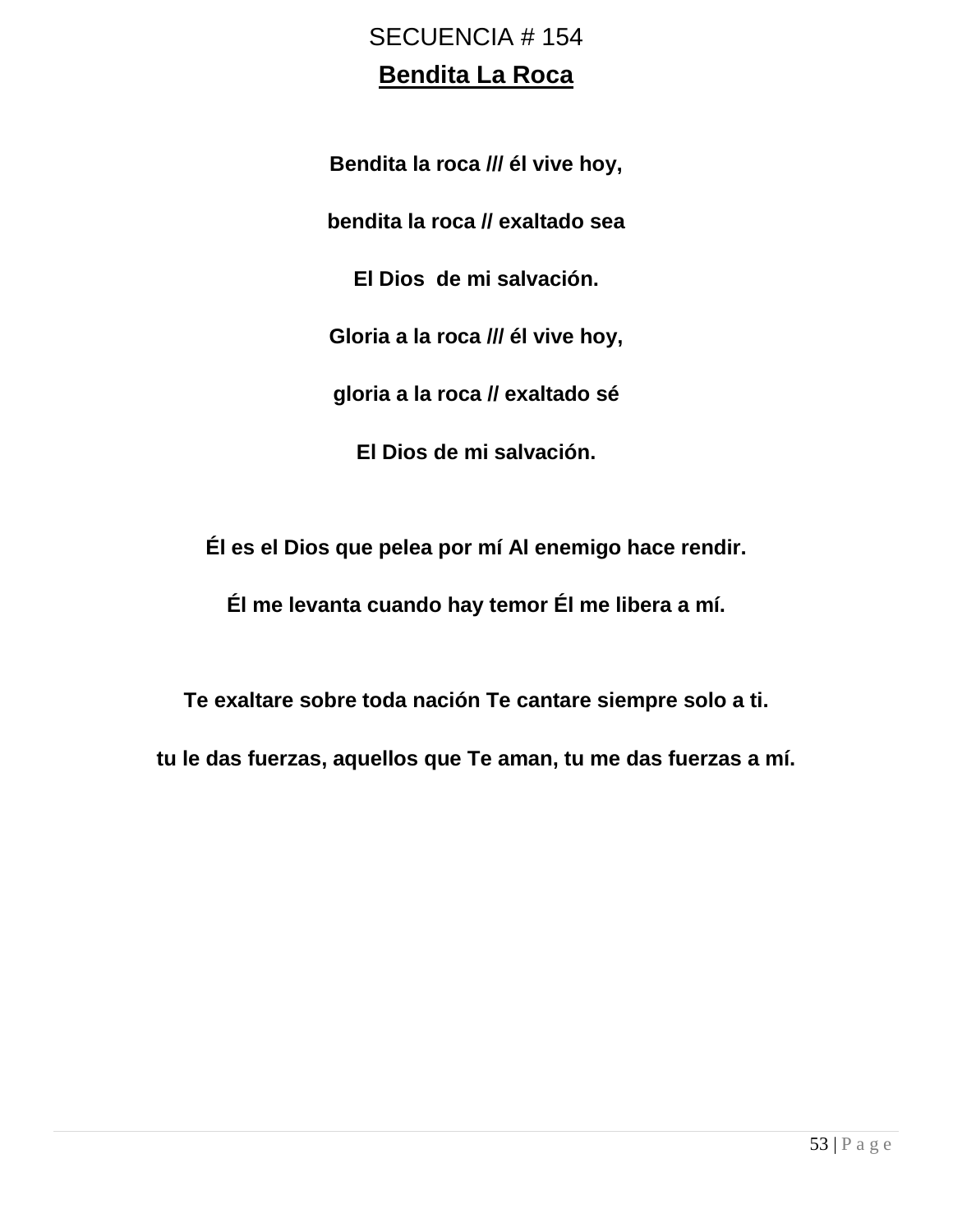## **SECUENCIA # 157 Me Gozare ( han llegado las bodas )**

**//Me gozare, me alegrare y cantare al Señor Porque han llegado las bodas del cordero de Dios // Y a su esposa se le ha concedido que se vista de lino fino Lino limpio y resplandeciente para recibir al Rey. ¡Me gozaré he! // Y cantare al Señor**

**porque han llegado las bodas del Cordero de Dios.**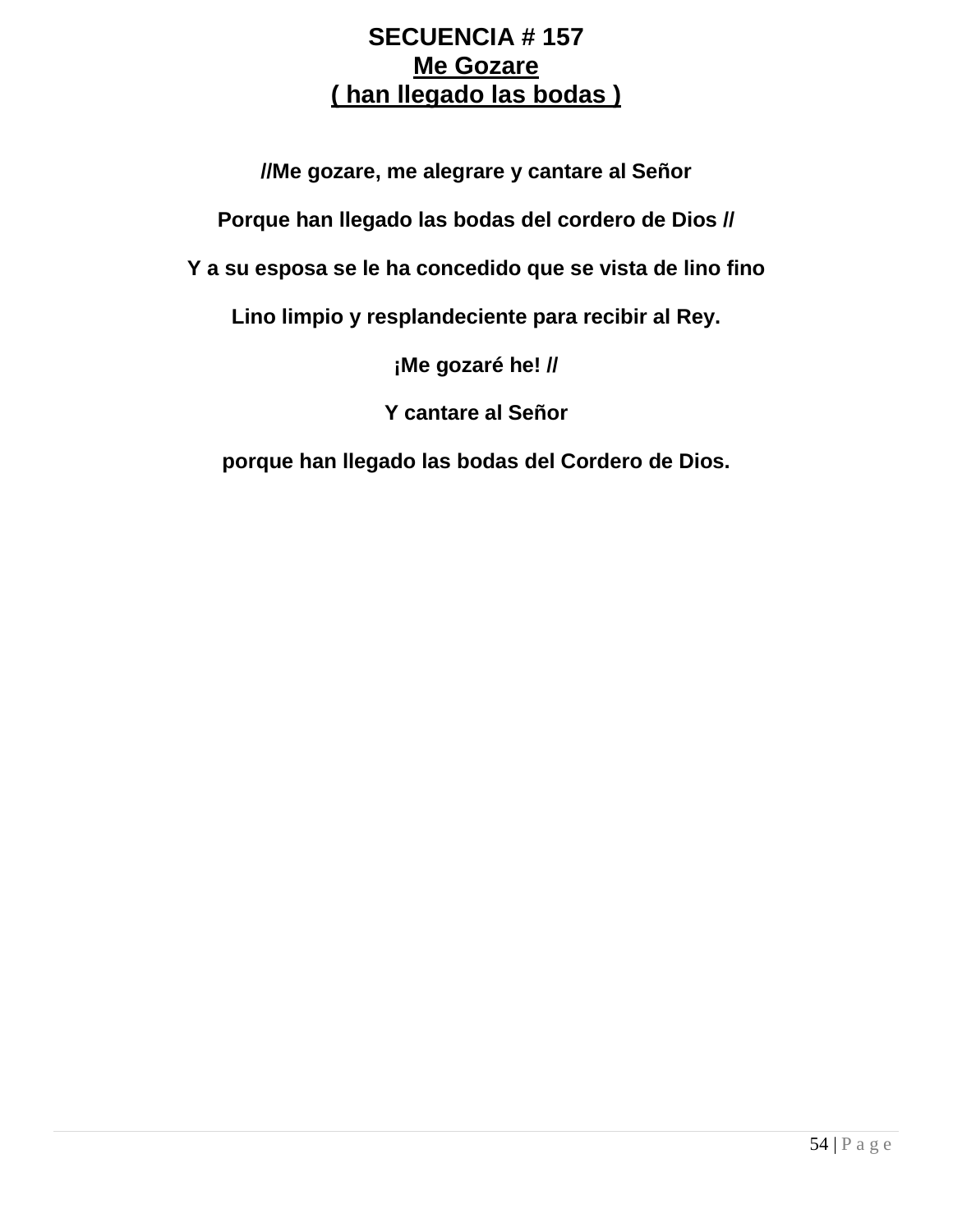# **SECUENCIA # 160 Será Llena La Tierra De Su Gloria**

<http://www.youtube.com/watch?v=yQ1i8NchWGY>

**Alza tus ojos y mira, la cosecha esta lista el tiempo ha llegado, la mies esta madura Esfuérzate y sé valiente, levántate y predica a todas las naciones, Que Cristo es la vida Y será llena la tierra de su gloria y se cubrirá como las aguas cubren la mar // No, no hay otro nombre dado a los hombres**

**Jesucristo es el Señor.**

**y será llena la tierra de su gloria y se cubrirá** 

**Como las aguas cubren la mar //**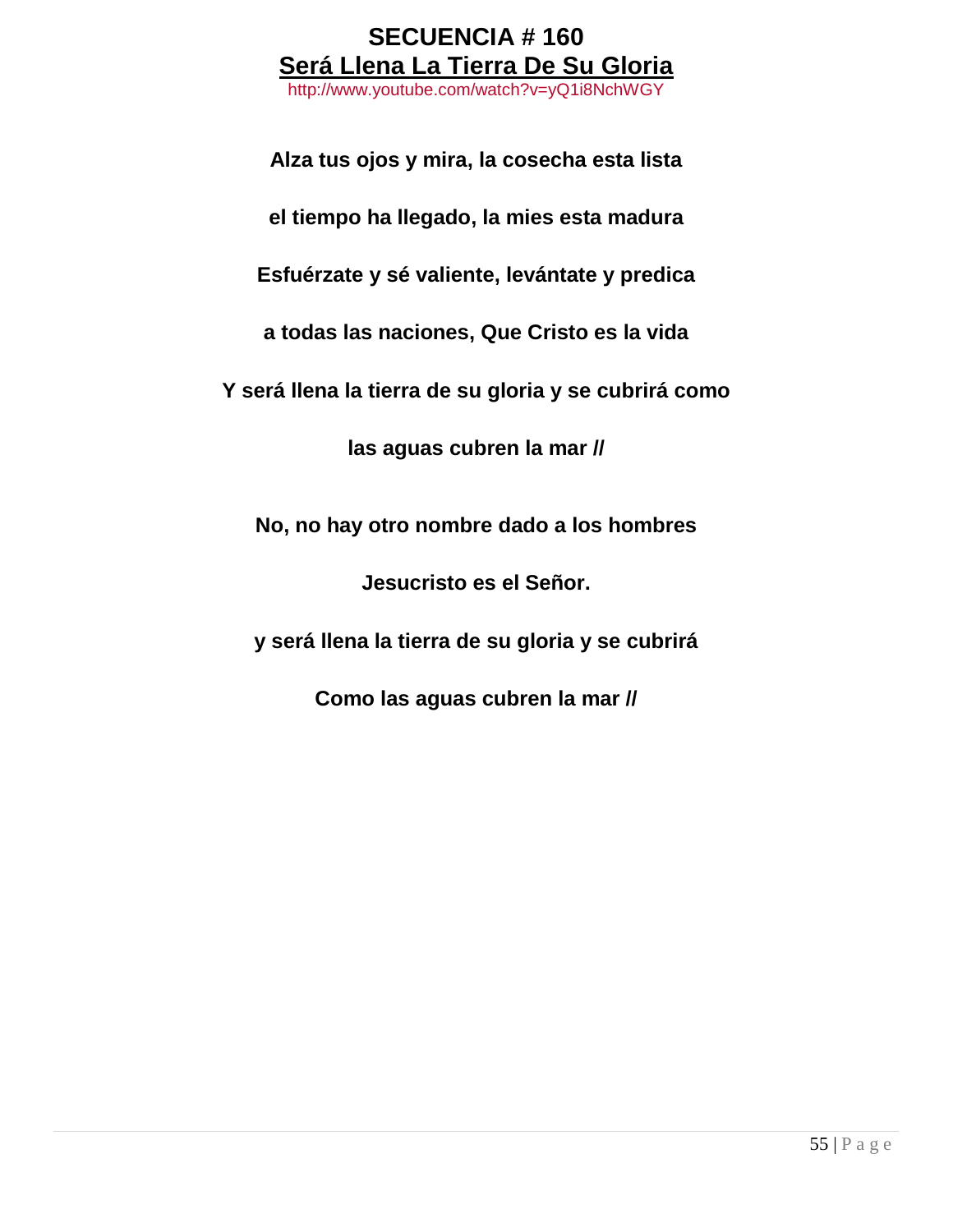## **SECUENCIA # 163 Majestuoso**

**Majestuoso poderoso digno de loor**

**proclamemos su grandeza hoy //**

**Jesucristo es Rey postrados hoy ante sus pies**

**Jesucristo es Rey //**

**Digno, digno, digno** es el cordero de Dios //

**eres Santo, eres digno de tomar el poder y el honor //**

**Eres Santo, eres digno, Ho, Ho**

**de tomar la alabanza y el honor**

**La alabanza y el honor ///**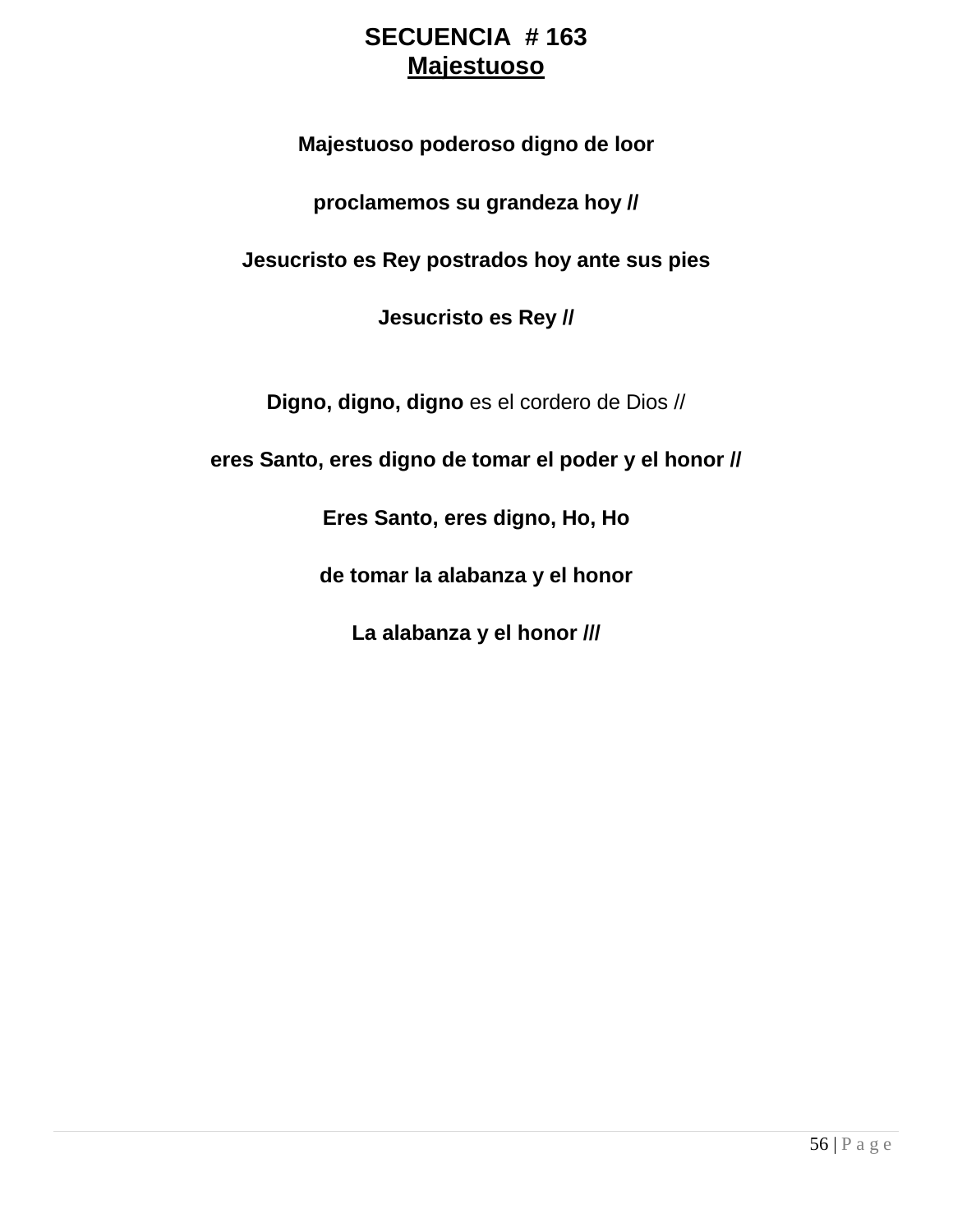# **SECUENCIA # 166 Cuan Grande Es Él**

**Señor mi Dios al contemplar los cielos, el firmamento y**

**las estrellas mil al oír tu voz en los potentes truenos, y ver brillar el Sol en su cenit.**

**Mi corazón entona esta canción cuan grande es él, cuan grande es él //**

**Al recorrer los montes y los valles y ver las bellas flores al pasar,**

**al escuchar el canto de las aves Y el murmurar del claro manantial.**

#### **CORO**

**Cuando recuerdo del amor divino, que desde el cielo al salvador**

**envió, aquel Jesús que por salvarme vino Y en una cruz sufrió y por mí murió.**

#### **CORO**

**Cuando el Señor me llame a su presencia, al dulce hogar, al cielo**

**de esplendor, le adorare, cantando La grandeza de su poder y su infinito amor.**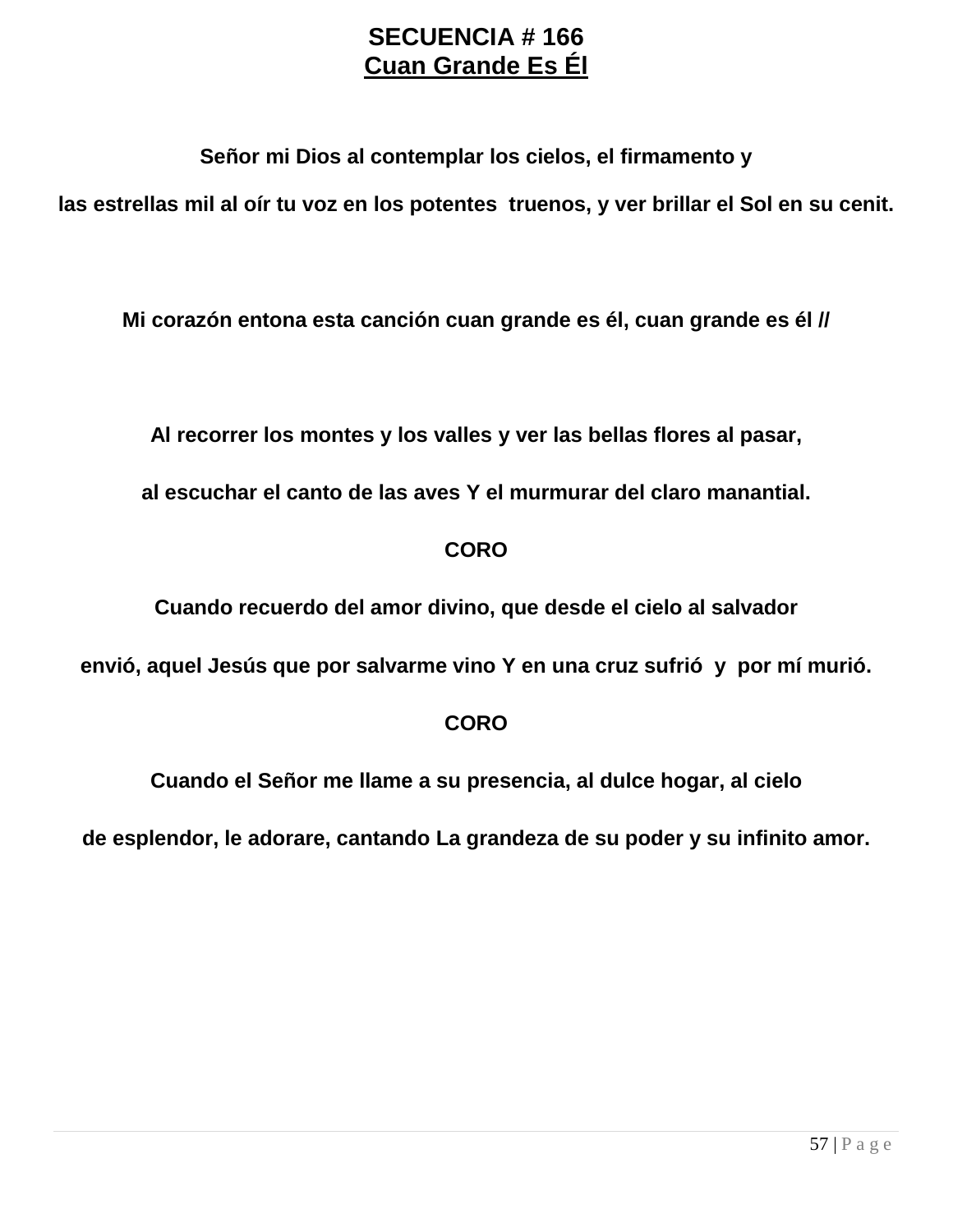# **SECUENCIA # 171 Quiero Andar Cerca De Ti**

**Quiero andar cerca de ti, junto a ti quiero vivir quiero estar cerca de ti, Junto a ti Señor, junto a ti.**

**Aunque débil soy, Señor, tu poder me da valor**

**satisfecho yo estaré si tu estas Señor, junto a mi.**

**A través del mundo cruel, quiero serte siempre fiel quien mi culpa llevara Solo tu, Señor, solo tu.**

**Cuando ya mi débil ser cese aquí de padecer,**

**déjame mi buen pastor, Que yo este, Señor, junto a ti.**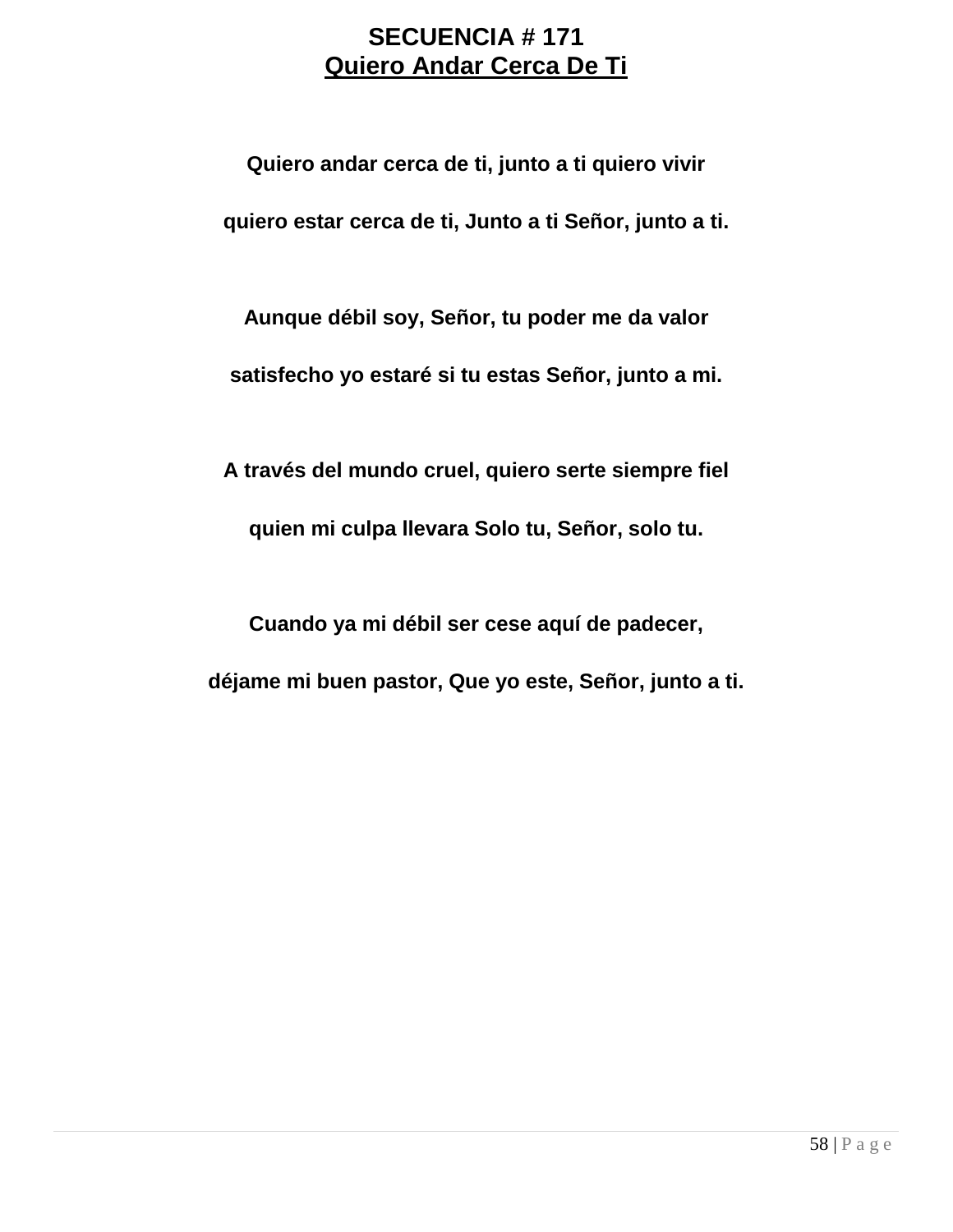# **SECUENCIA # 173 Te Alabo Mi Señor**

**Te alabo, mi Señor, te alabo**

**porque tú eres todo para mi**

**porque junto a ti voy caminando**

**Porque siento tu presencia en mi ser.**

#### **CORO:**

**Te alabo, te alabo, y mi alma, No se cansa de alabarte.**

**Te alabo, te alabo Mientras vida exista en mi ser.**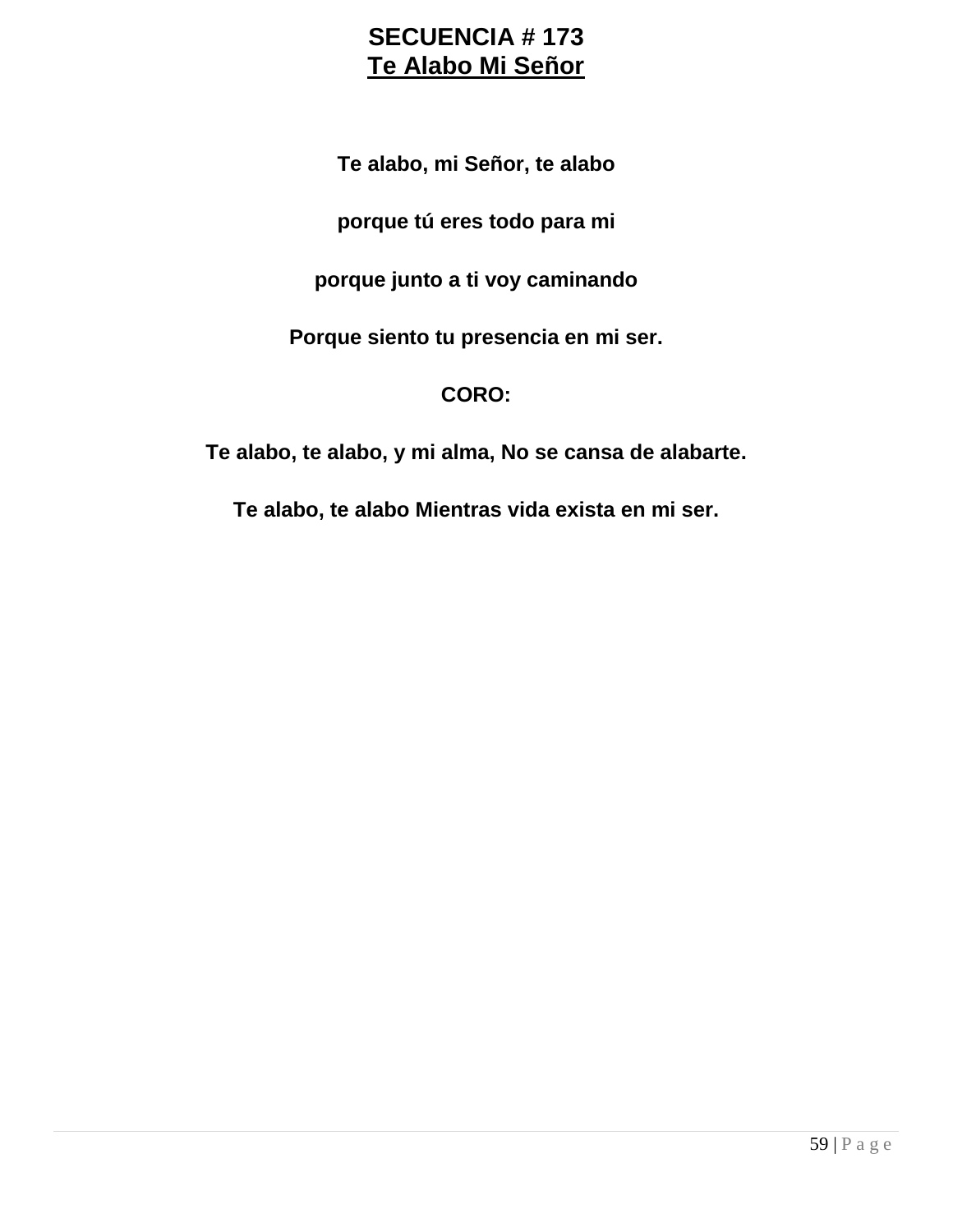#### **SECUENCIA # 175 A Su Majestad ( Dios esta aquí su presencia siento en mi )**

**Dios esta aquí, su presencia siento en mi**

**dadle honra, poder y gloria, Ho aleluya.**

**A su majestad yo alzo mis manos**

**Señor te alabo te adoro Y te amo Ho, aleluya.**

**Su nombre es admirable ///**

**Padre eterno Príncipe de paz**

**su nombre es Dios fuerte ///**

**Padre eterno Príncipe de paz**

**su nombre es consejero ///**

**Padre eterno Príncipe de paz.**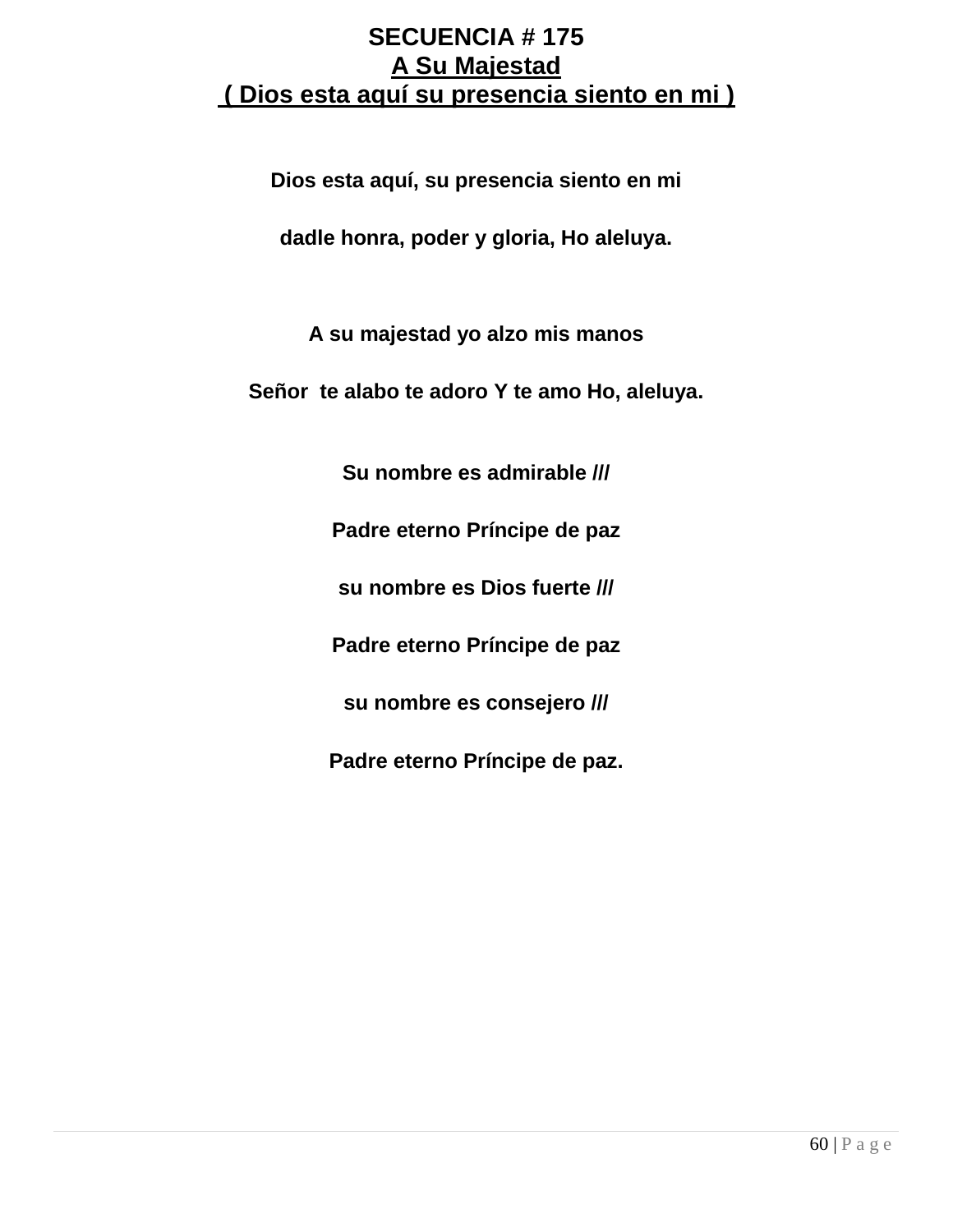# **SECUENCIA # 178 Vamos A La Casa De David (En el tabernáculo de David)**

**Vamos a la casa de David ministra en la presencia del Señor**

**Cantando alabanzas con pandero y arpa en alegre danzas cantare.**

**En el tabernáculo de David, Dios es exaltado aquí //**

**Detrás de las ovejas te llame**

**Tú eres una lámpara Israel y esta es mi promesa**

**que a unos de tus hijos Trono para siempre le daré.**

**Con gozo cantare a Jehová, mi boca se lleno de su alabanza //**

**Suenen trompetas y flautas sonidos de bocinas también,**

**y canten, dancen delante de Dios El es nuestro Rey.**

**La, la, la, la, la, la, la, la, la.**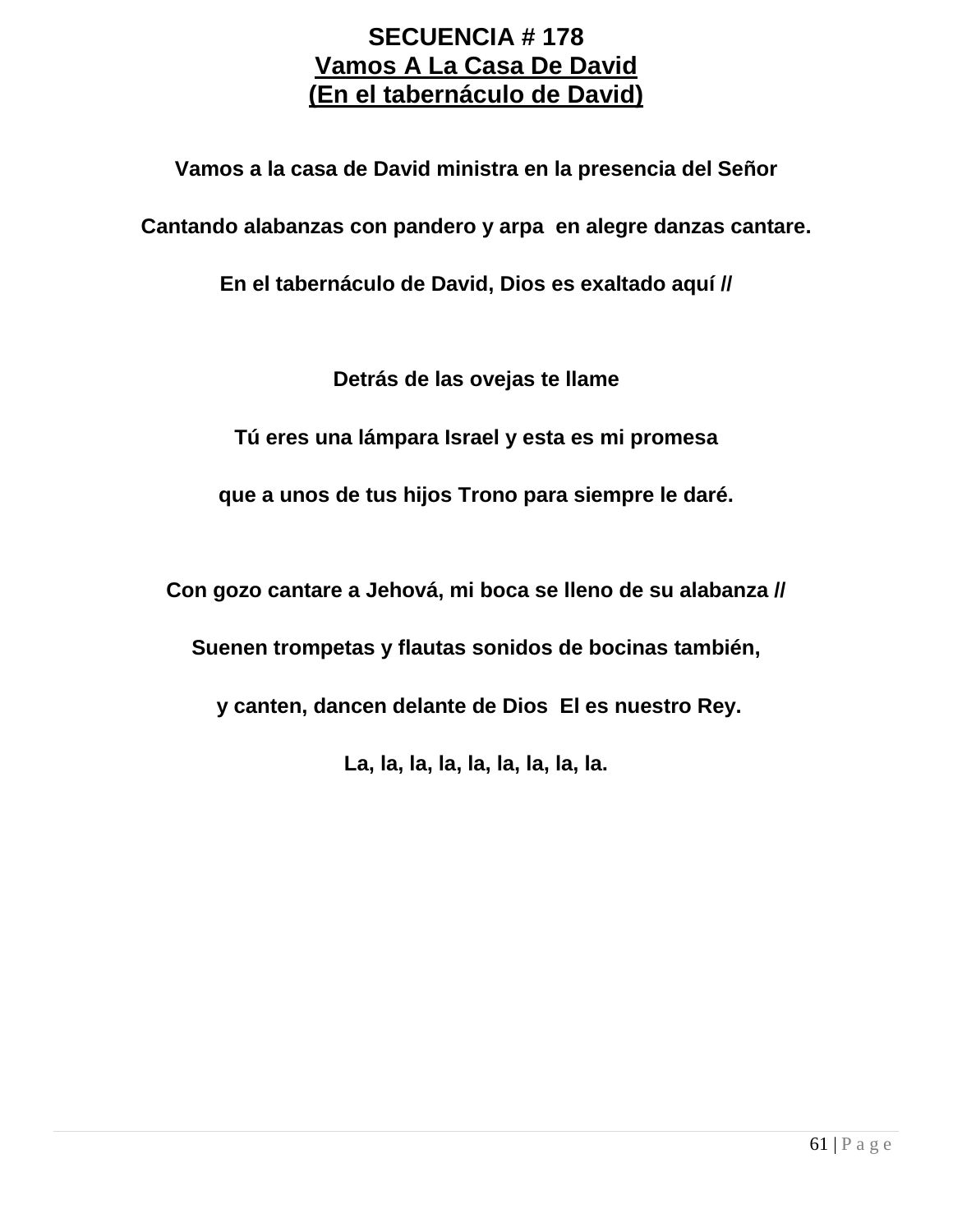# **SECUENCIA # 182 Ellohim, Adonay Mi Dios y mi Señor**

**Ellohim, Adonai, mi Dios y mi Señor, Rey de paz, Dios de amor, Salvador, buen pastor, protector, excelso redentor, mi sostén, Mi gran consolador.**

> **Digno eres Señor de tomar el poder toma mi corazón y mi vida también yo te alabo mi Dios, te bendigo Señor Yo te alabo cordero de Dios.**

**La raíz de David, renuevo de Israel mi Jesús el que habría de venir Emmanuel eternal ungido de Jehová Alabado sea el león de Judá.**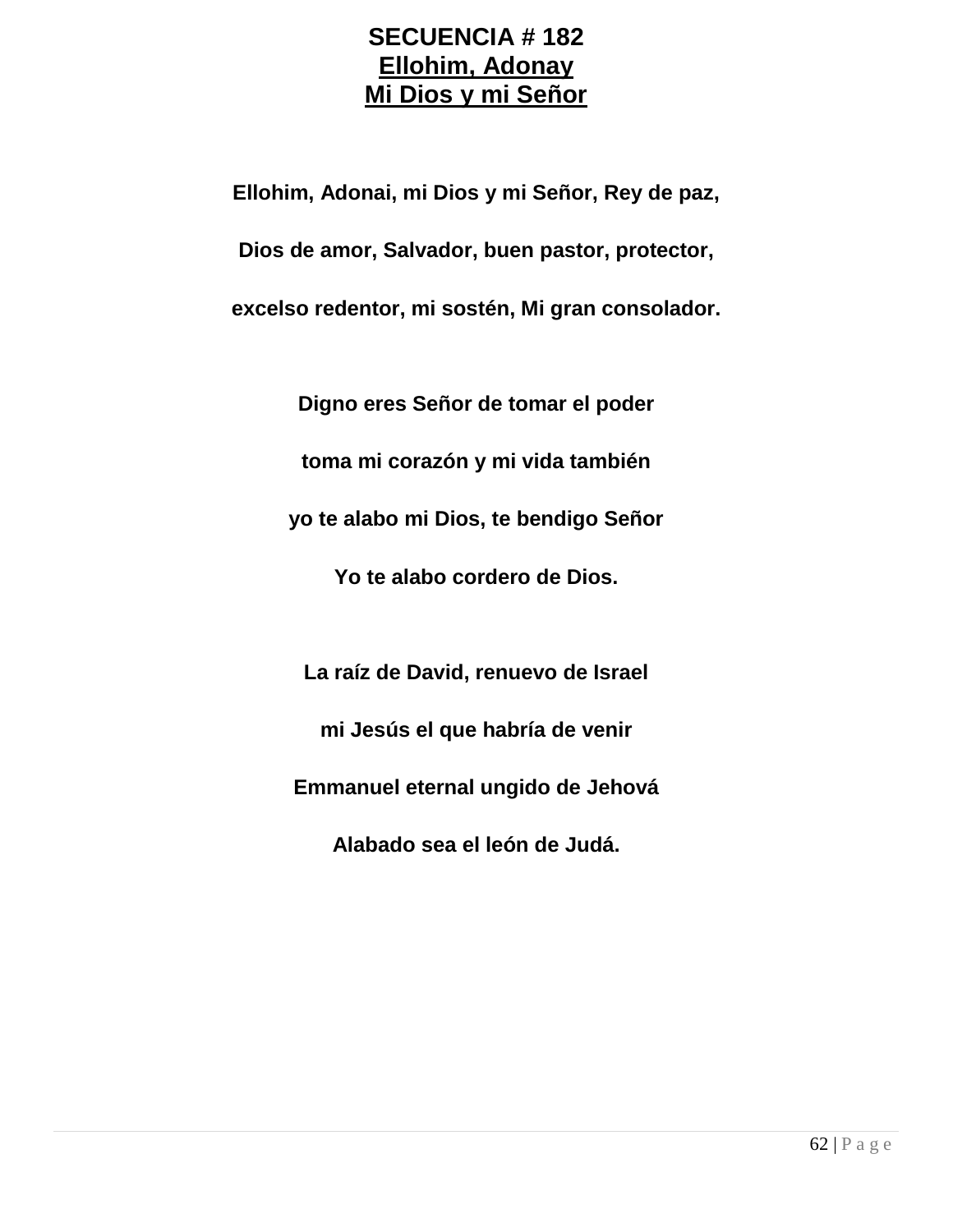# **SECUENCIA # 185 Cuando Venga De Los Cielos El Señor**

**Cuando venga de los cielos el Señor es testigo de tu esfuerzo**

**que cuenta le vas a dar //**

**Amigo, ya no peques mas Jesús te dice ven a mí**

**recuerda que es tu salvador, Recuerda que él murió por ti.**

**Ho, vienen los ángeles, vienen los ángeles a adorar al Rey. //**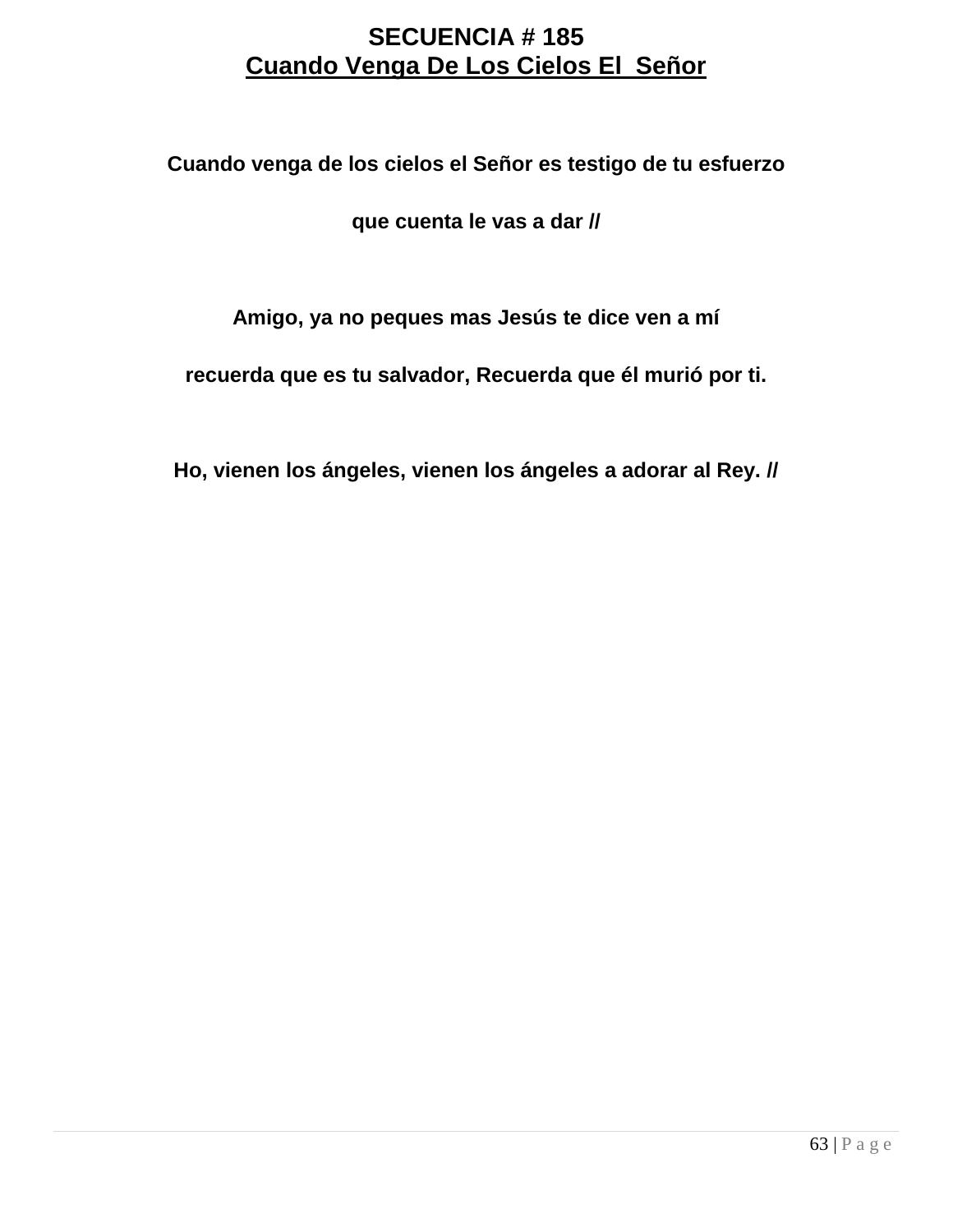# **SECUENCIA # 187 Hosanna en las alturas**

**Hosanna, Hosanna, Hosanna en las alturas //**

**Señor alzo mi voz, y mi corazón, te exalto Señor mi Dios**

**hosanna en las alturas //**

**Hosanna, hosanna, hosanna en las alturas //**

**Señor alzo mi voz, y mi corazón, te exalto Señor mi Dios**

**Hosanna en las alturas //**

**Hosanna, hosanna, hosanna en las alturas ///**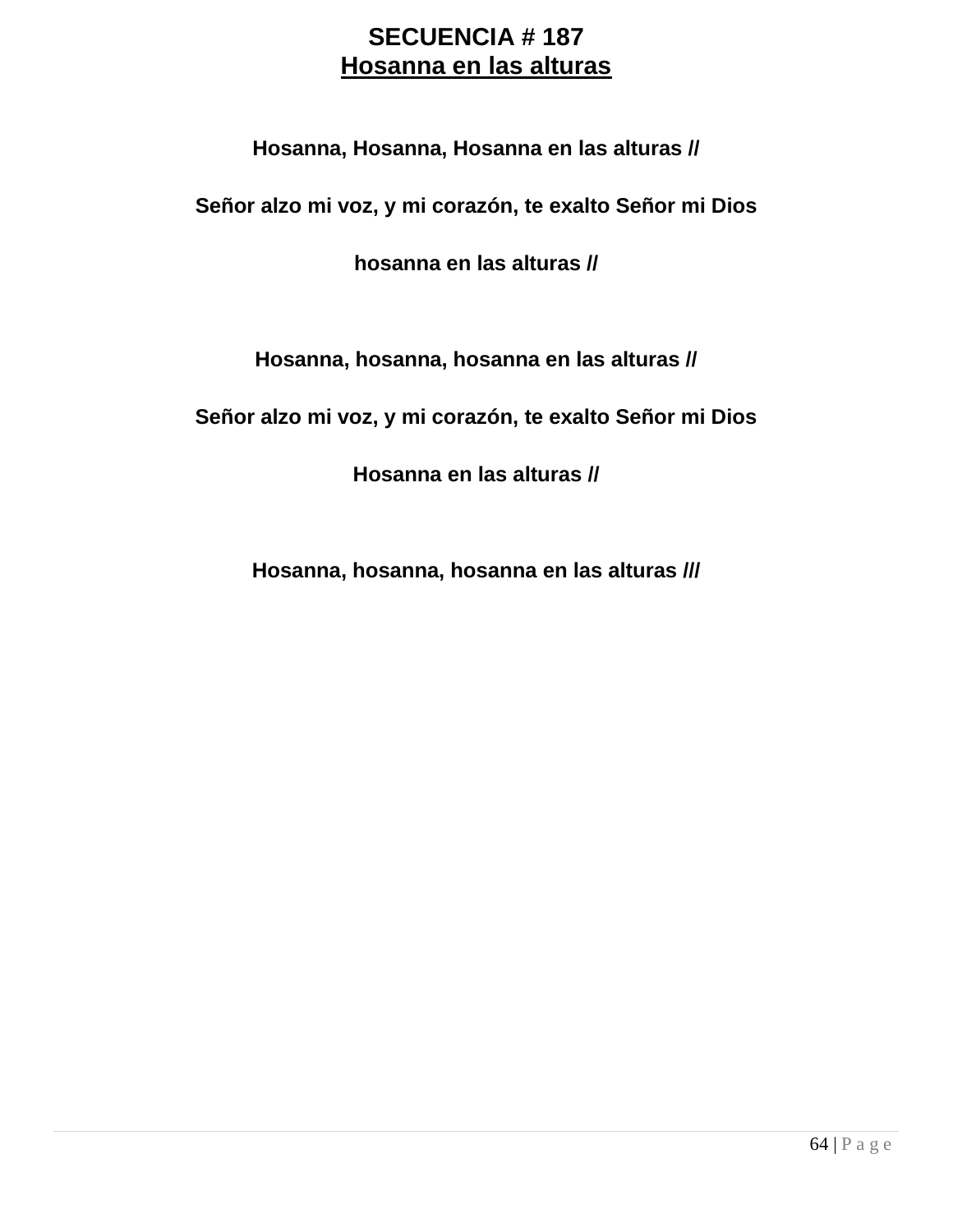# **SECUENCIA # 189 Celebrad a Jehová, celebrad solo a el**

**// Celebrad a Jehová Celebrad solo a él //**

**Grande es en fortaleza no hay dios, como mi Dios**

**Su poder ilimitado es, no hay dios como mi Dios**

**// Cantare, gritare delante del Señor Palmearé, danzaré celebrando su poder //**

**Glorioso eres tu poderoso grande es tu nombre**

**// Jehová, Jehová temible eres tu //**

**// No, me impidas alabar déjame cantar Lo que hay en mi ser // Tus obras me llenan de alegría Tú eres conocido en Judá Me hicisteis nacer un nuevo día con gozo lo quiero expresar Con canto y danza pandero y flauta Exáltate/// Señor**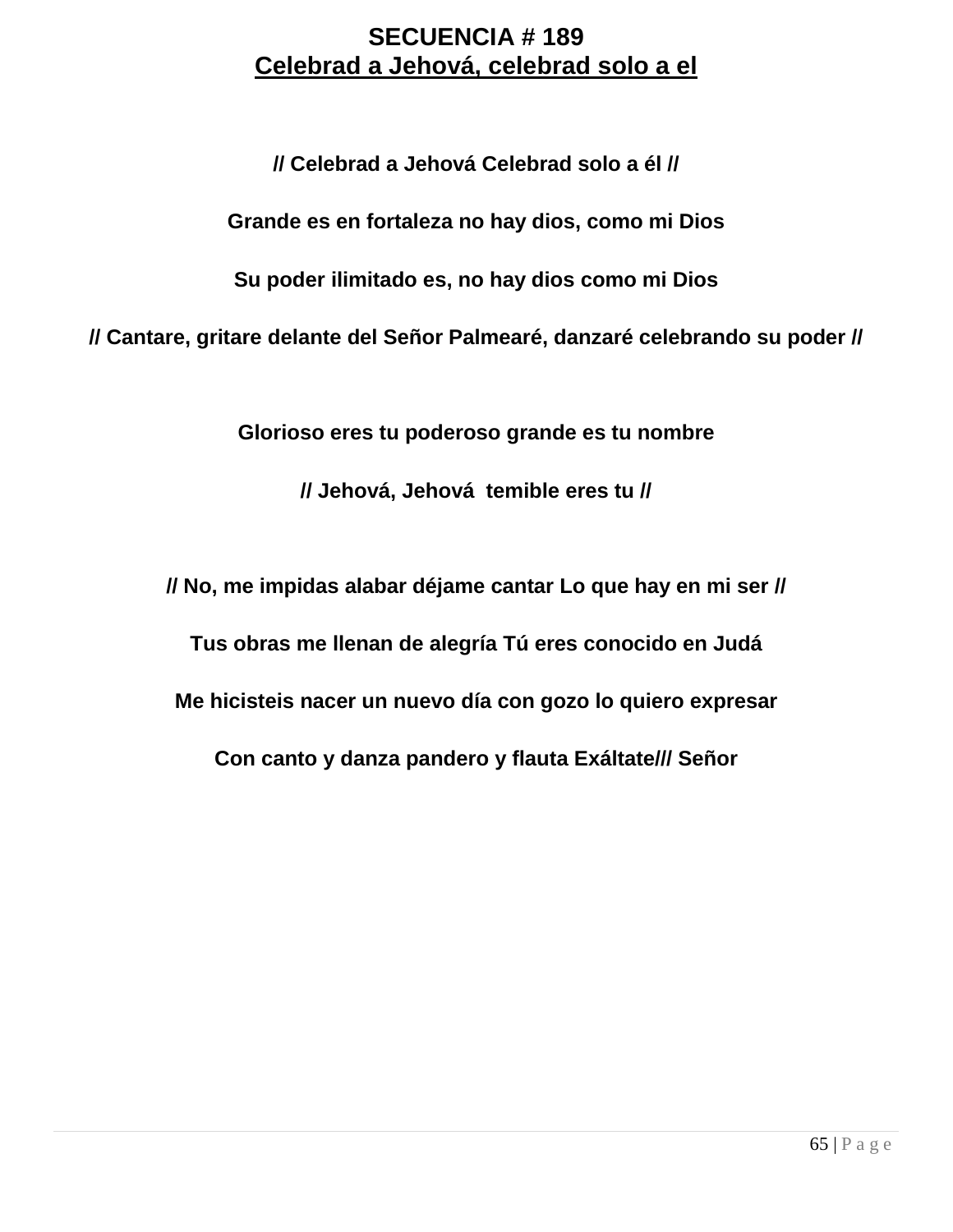# **SECUENCIA # 192 Gózate Delante Del Señor, ( haré un altar para ti )**

**Gózate delante del Señor porque él es tu Rey**

**gózate delante del Señor porque él es tu Rey**

**Él es, él es, él es, él es tu Rey //**

**Tu roca ///**

**Tu escudo. ///**

**haré un altar para ti con sacrificio de alabanza**

**con jubilo y danza yo cantare a Jehová //**

**que descienda el fuego //que descienda el fuego**

**Que descienda el fuego de Dios. //**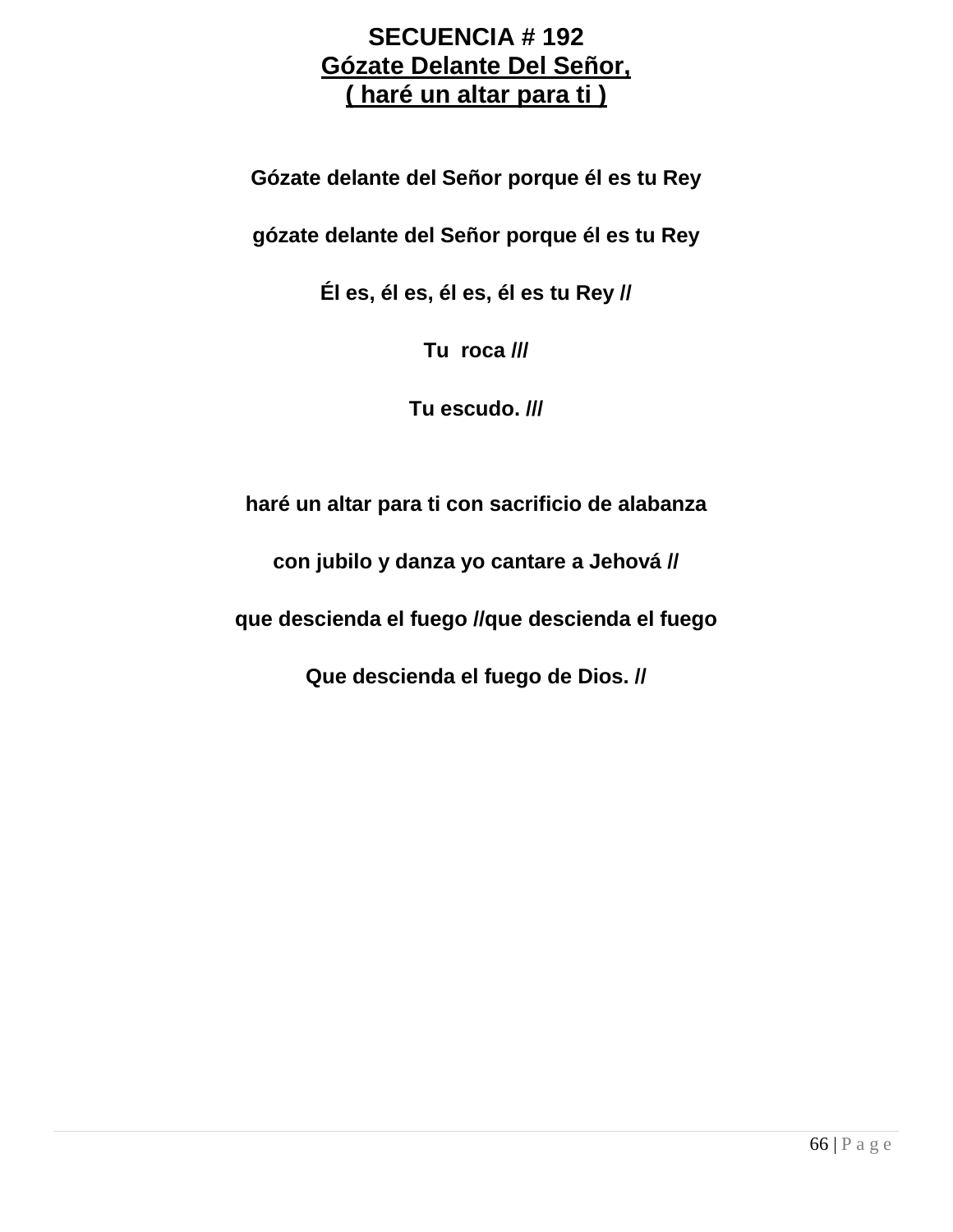# **SECUENCIA # 195 Vestido De Lino Fino El rey preparo una fiesta**

**El Rey preparo una fiesta pero muchos se excusaron**

**El Rey dijo a sus siervos id por la ciudad**

**traed al que encuentres Que la fiesta va empezar. //**

**Vestido de lino fino el Rey me vistió Vestido de lino fino sin ser digno yo**

**Vestido de lino fino a la fiesta entrare**

**Vestido de lino fino con instrumentos al Rey alabare,**

**Vestido de lino fino al Rey salmeare Vestido de lino fino me regocijare**

**Vestido de lino fino al rey alabare Vestido de lino fino al rey danzare.**

**\\Te exaltamos, Jehová nuestro Dios //**

**// Tu nombre grande y temible alabamos, tú eres santo //**

**Cantad a Dios con alabanza, // Cantad con gozo delante del Señor //**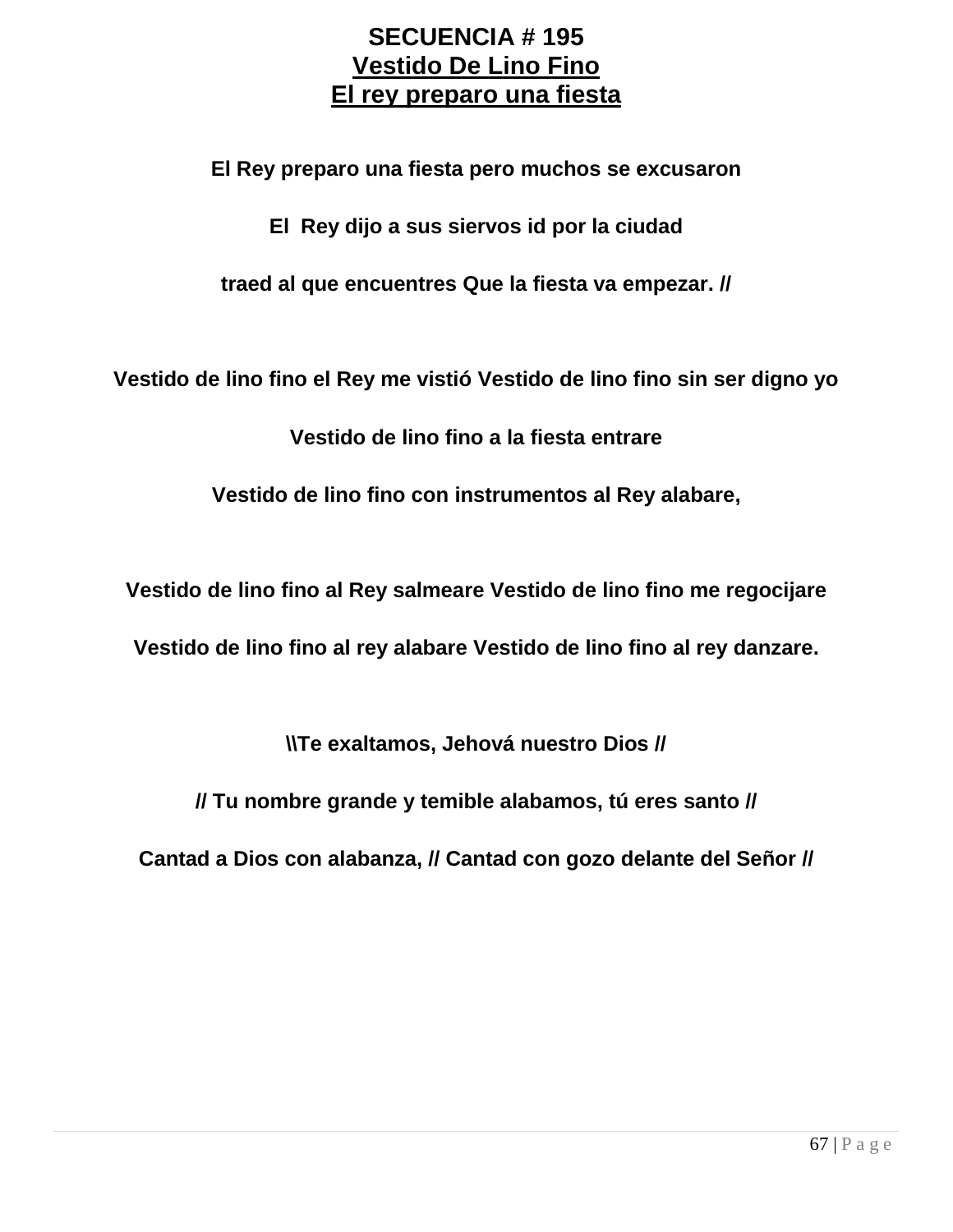## **SECUENCIA # 199 En La Cruz, me hirió el pecado**

**Me hirió el pecado, fui a Jesús mostréle mi dolor;**

**Perdido, errante, vi su luz, Bendijo me en su amor.**

**coro**

**En la cruz, en la cruz yo primero vi la luz y las manchas de mi alma yo Lavé**

**Fue allí por fe yo vi a Jesús Y siempre feliz con él seré.**

**Sobre una cruz mi buen Señor, su sangre derramo,**

**por este pobre pecador A quien así salvo.**

**Venció la muerte con poder Y al cielo se exalto;**

**confiar en él es mi placer, Morir no temo yo.**

**Aunque el se fue, solo no estoy, mando al consolador,**

**divino Espíritu que hoy me da perfecto amor.**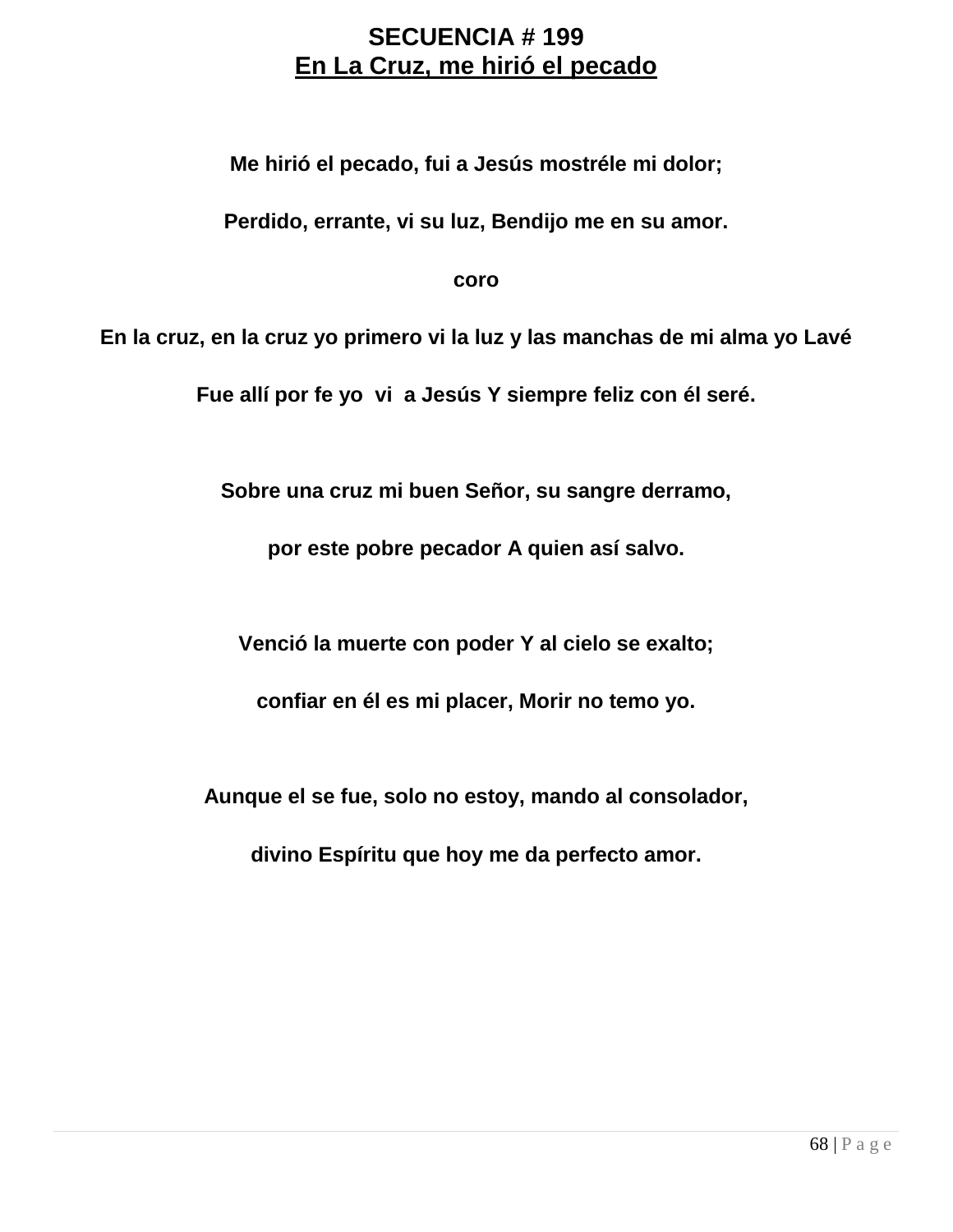## **SECUENCIA # 202 Grita Ho Israel, al sonar la trompeta**

**Al sonar las trompetas gritara el pueblo gritara**

**con sonido de bocina peleara, peleara, peleara //**

**Grita, grita, grita, Ho Israel**

**grita, grita, grita, Ho Israel //**

**caerán los muros, caerán los muros caerán los muros de Jericó.**

**Tú eres el alfa y omega, Tú eres el alfa y omega**

**Tú eres el alfa y omega principio y fin //**

**Té exaltaré, te alabaré** Te proclamare en las naciones.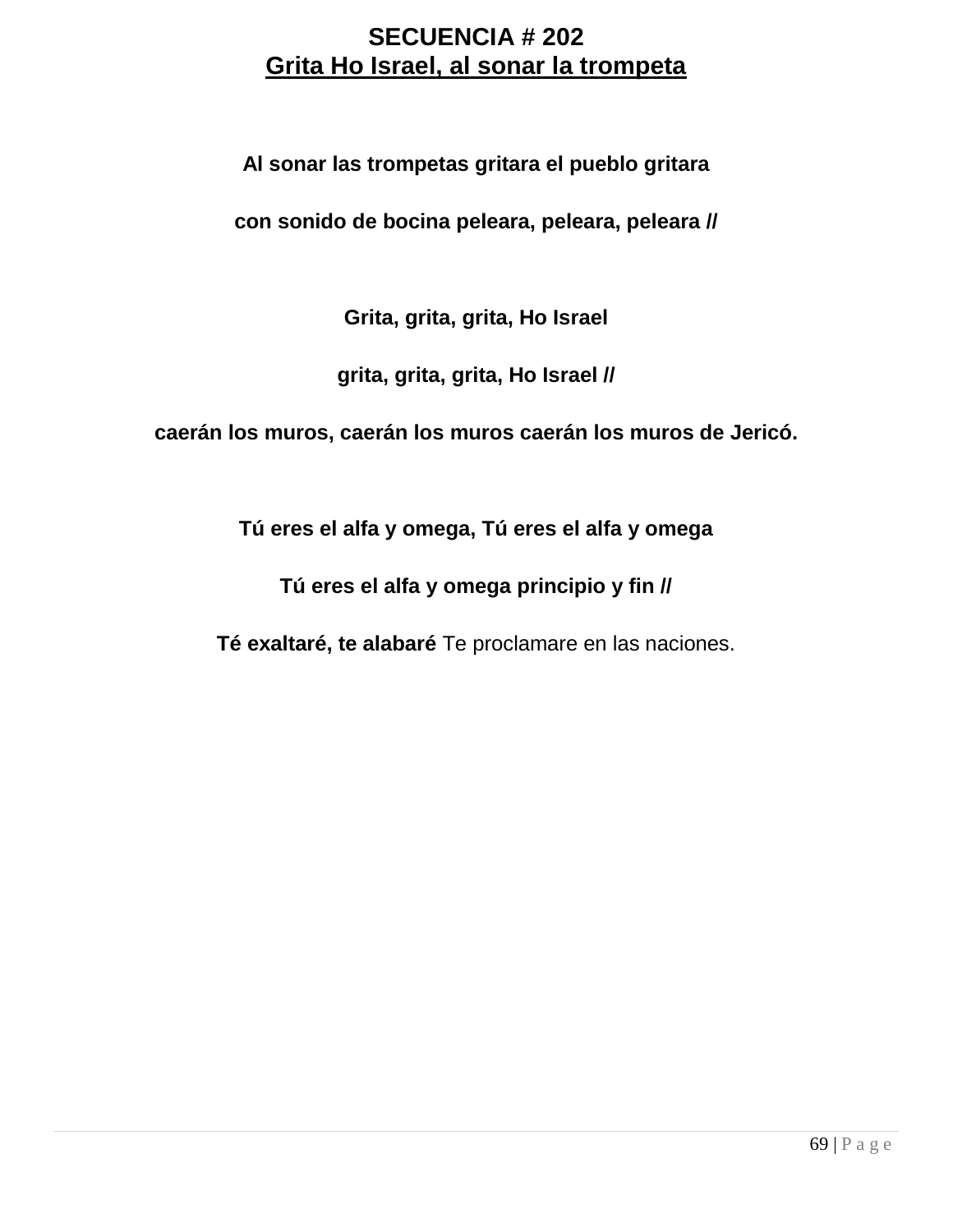# **SECUENCIA # 205 El Espíritu De Dios esta en este lugar**

**El Espíritu de Dios esta en este lugar**

**El Espíritu de Dios se mueve en este lugar**

**Esta aquí para consolar**

**Esta aquí para liberar**

**Esta aquí para guiar**

**El Espíritu de Dios esta aquí.**

**Muévete en mi, muévete en mi, Toca mi mente y mi corazón**

**Llena mi vida de tu amor**

**Muévete en mi, Dios Espíritu muévete en mi**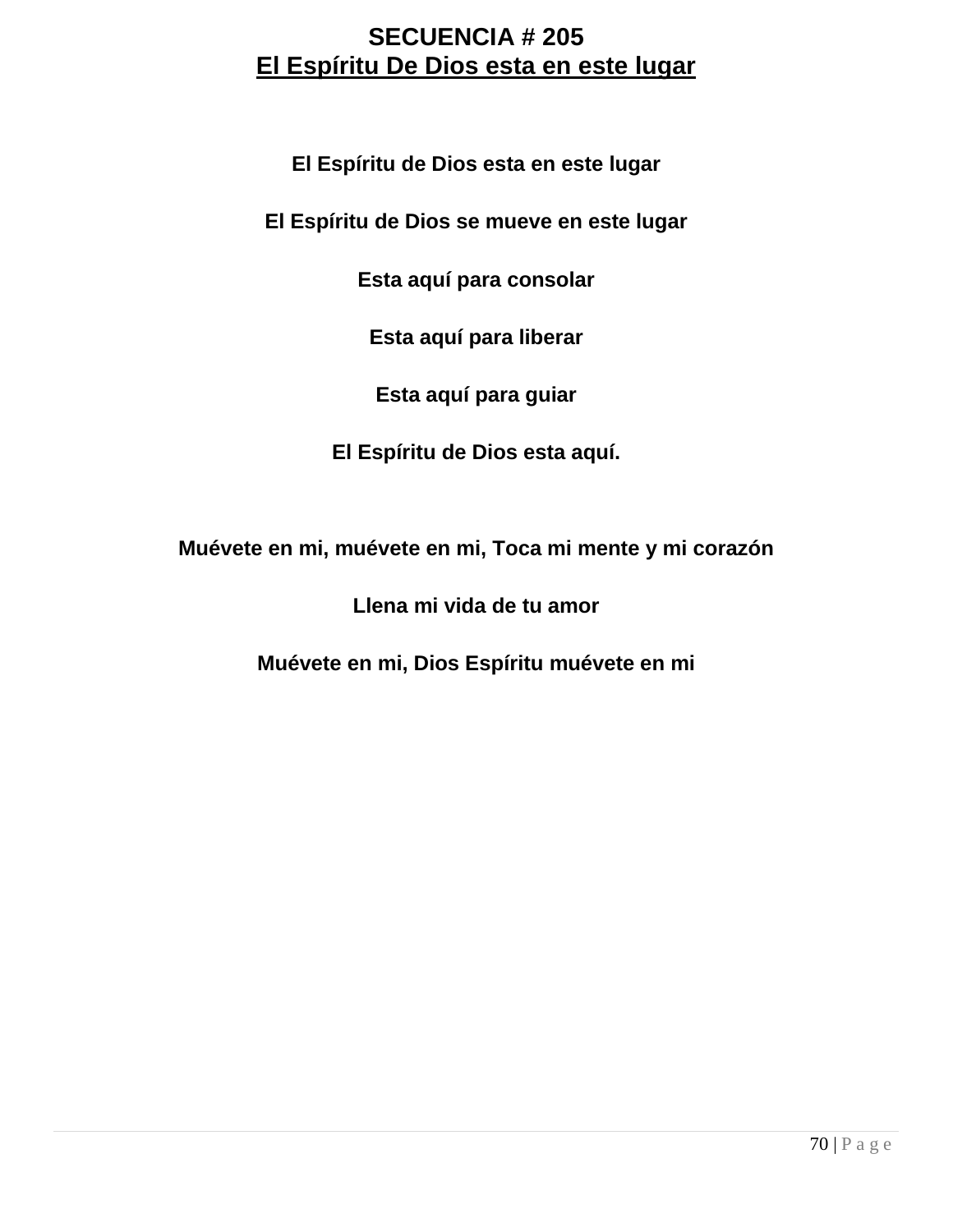# **SECUENCIA # 207 Amarte Solo A Ti Señor**

**Amarte solo a ti Señor ///**

**Y no mirar atrás.**

**Seguir tu caminar, Señor, seguir sin desmayar, Señor**

**Postrado ante tu altar, Señor Y no mirar atrás.**

**Yo sé que estas aquí Señor, Yo sé que estas aquí Señor,**

**Yo se que estas aquí Señor yo sé que estas aquí,** 

**// Alientas mi alma, alientas mi alma, alientas mi alma**

**Yo sé que estas aquí //**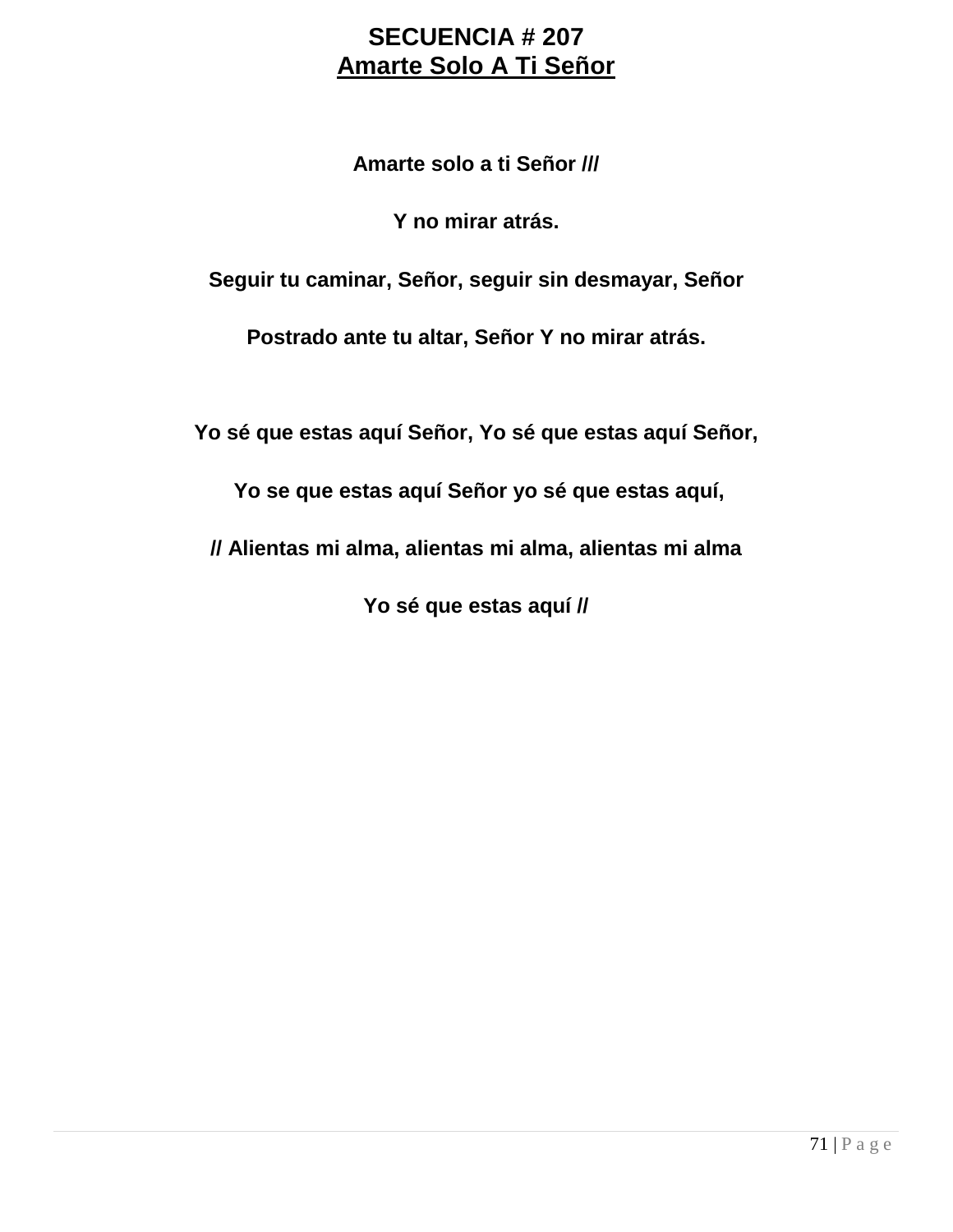## **SECUENCIA # 209 Gracias Cristo Levantemos nuestras manos**

**Gracias Cristo, Gracias Cristo, Gracias Cristo, Gracias Cristo levantamos nuestras manos en señal de gratitud, gracias Cristo, Gracias Cristo**

**Santo Espíritu ////**

**Levantemos nuestras manos en señal de gratitud, Santo Espíritu //**

**Aleluya ////**

**Llena nuestros corazones Santo Espíritu,**

**Levantemos nuestras manos en señal de gratitud, aleluya //**

**Mi pensamiento eres tu Señor ////**

**porque tu me has dado la vida porque tu me has dado el existir**

**porque tu me has dado cariño me has dado amor //**

**Hay momentos que las palabras no alcanzan, para decirte lo que siento amado salvador // Yo te agradezco por todo lo que has hecho, por todo lo que haces Y todo lo que harás.**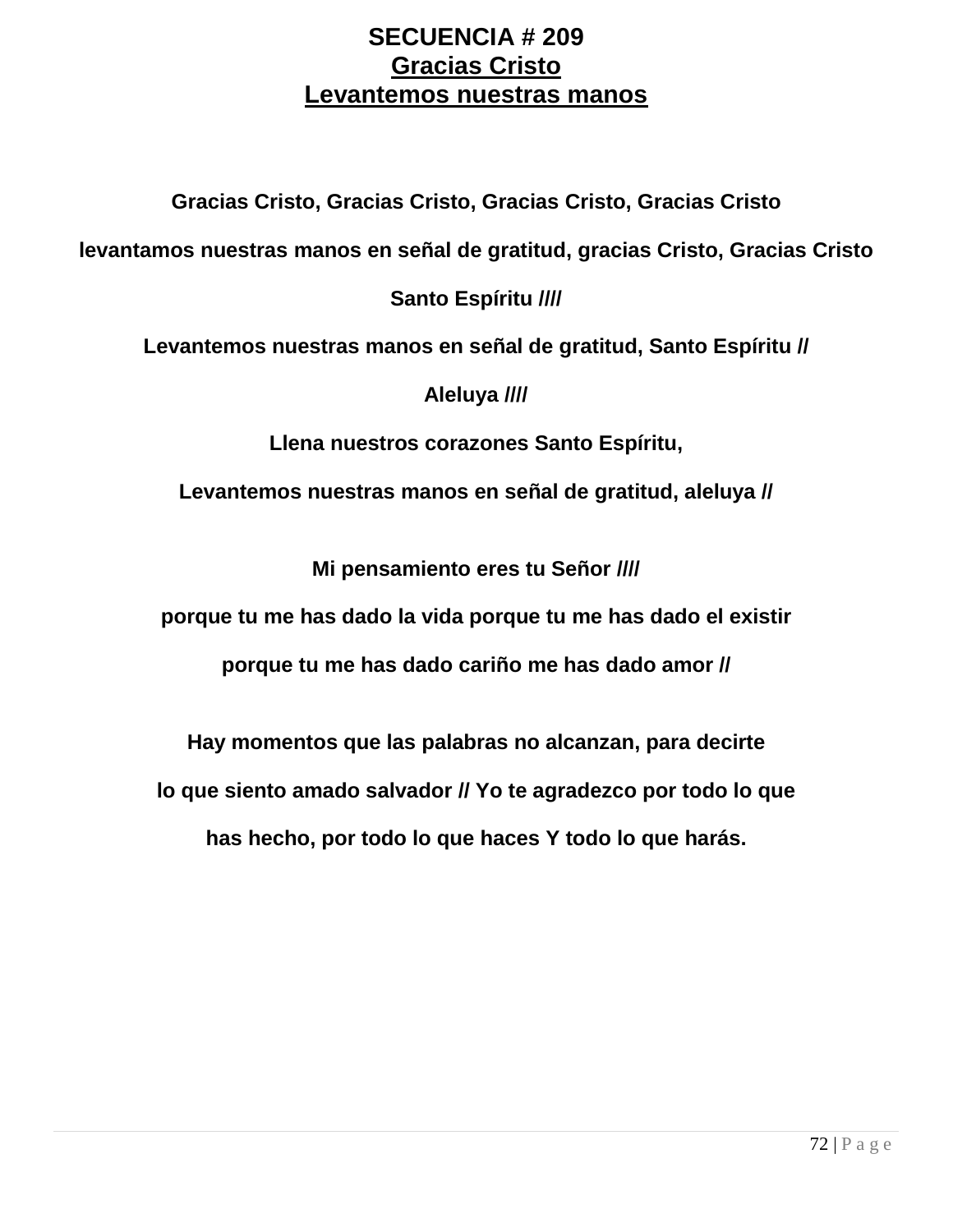# **SECUENCIA # 210 Grande Es El Señor, creador del universo**

**Grande es el Señor creador del universo canta y danza al Rey que viene pronto de felicidad el corazón se llena grande es el Señor**

**Hosanna al altísimo, Hosanna al altísimo, Hosanna al altísimo grande es el Señor**

**Alégrate Israel hey, Alégrate Israel hey, Alégrate Israel hey, en tu creador, por que // el te dio la salvación, y te ungió con su poder //**

**Digno, digno, digno, eres tu Jehová, Jehová es la fortaleza de mi vida de quien he de temer // // Jehová es mi luz y mi salud de quien he de temer // Jehová es la fortaleza de mi vida de quien he de temer**

**Eres Jehová mi Dios Rey y Señor de la tierra todo tu pueblo hoy danza y dirige su alabanza a ti altísimo // Jehová grande eres Jehová //**

**Cantar a Jehová un cántico nuevo /// alabar a Jehová alabar a Jehová**

**y que hace Dios hace maravillas /// Alabar a Jehová, alabar a Jehová.**

**Mira que lindo, que lindo, que lindo es nuestro Dios // Nada iguala su belleza, nada iguala su amor Pues todo lo que hace, lo hace con amor.**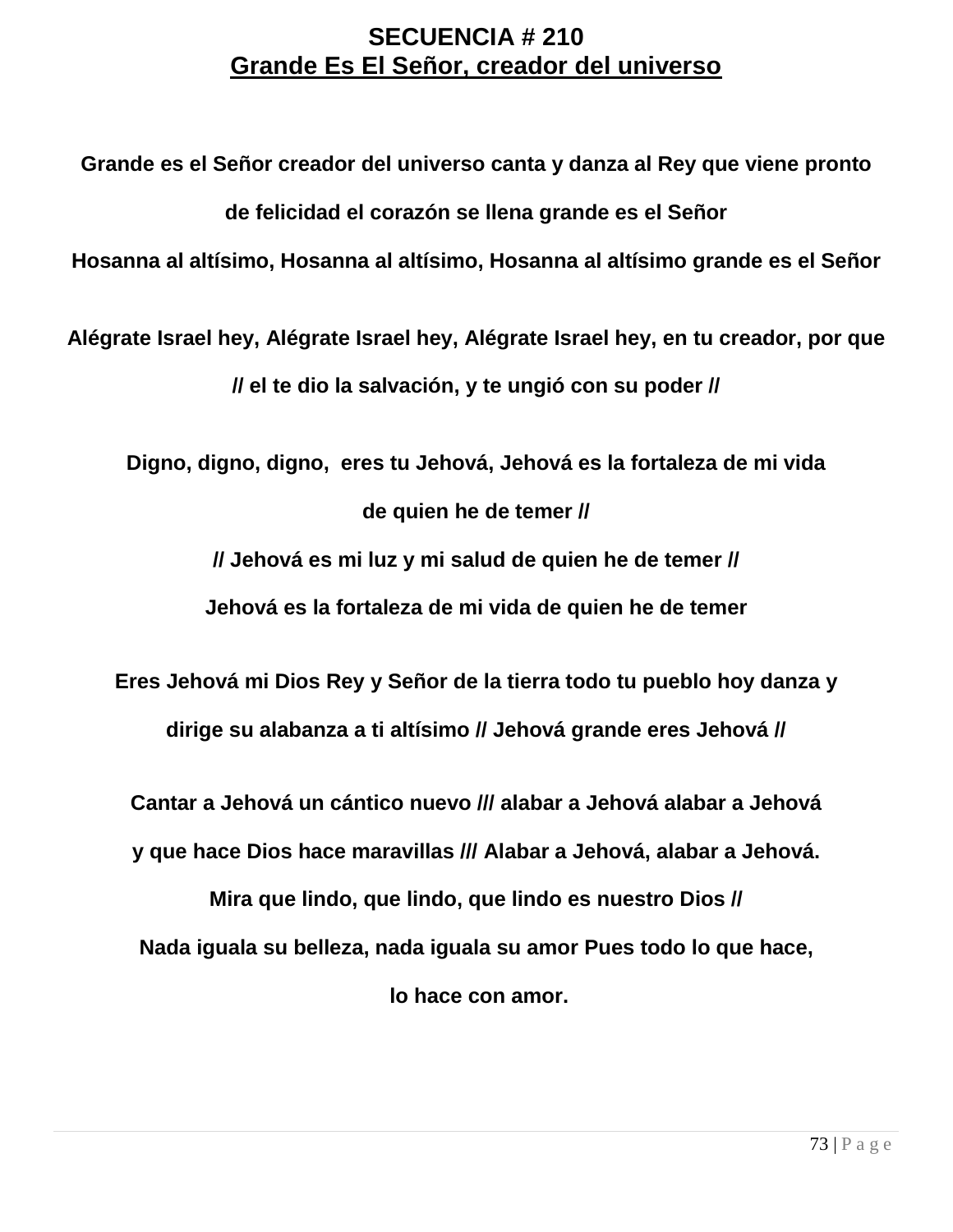# **SECUENCIA # 214 Levántate Señor ( al rey mi salvador )**

**Levántate, levántate Señor y caigan tus enemigos**

**los justos se alegraran cantaran con regocijo**

**Has triunfado con poder.**

**// Como David ante el Señor danzaré y celebraré al Rey mi Salvador //**

**// Como María yo danzaré con el pandero le alabaré al Rey mi Salvador //**

**// Como Josué ante Jericó gritare y le exaltare al Rey mi salvador //**

**// Como Judá yo guerrero soy con alabanza yo serviré al rey mi Salvador //**

**// Vengo a ti ahora en adoración cantare con gozo a Cristo el Señor //**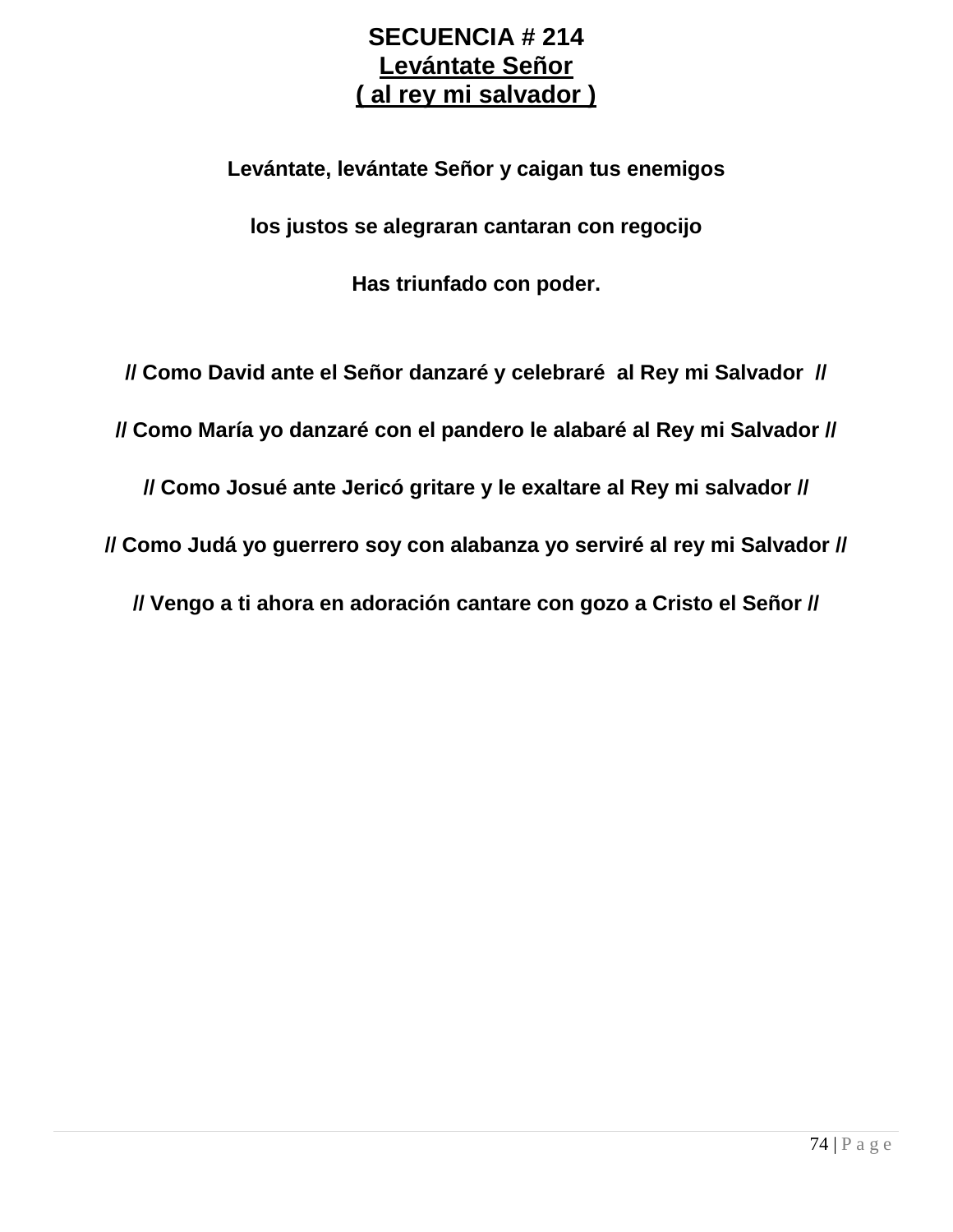### **SECUENCIA # 217 Te Exaltamos Sobre Un Trono De Alabanza**

**Te exaltamos sobre un trono de alabanza, te exaltamos Ho, Señor**

**nuestras alabanzas subirán, delante de tu trono Ho, Señor //**

**Olor fragante a ti Señor honor y alabanza por siempre daré**

**al que esta sentado sobre El trono de mi Dios.**

**Majestuosamente reinas sin igual Tú eres poderoso Dios te proclamaré, te exaltaré Tú eres el Rey sobre mi corazón //**

**Olor fragante a ti Señor honor y alabanza por siempre daré al que esta sentado sobre El trono de mi Dios.**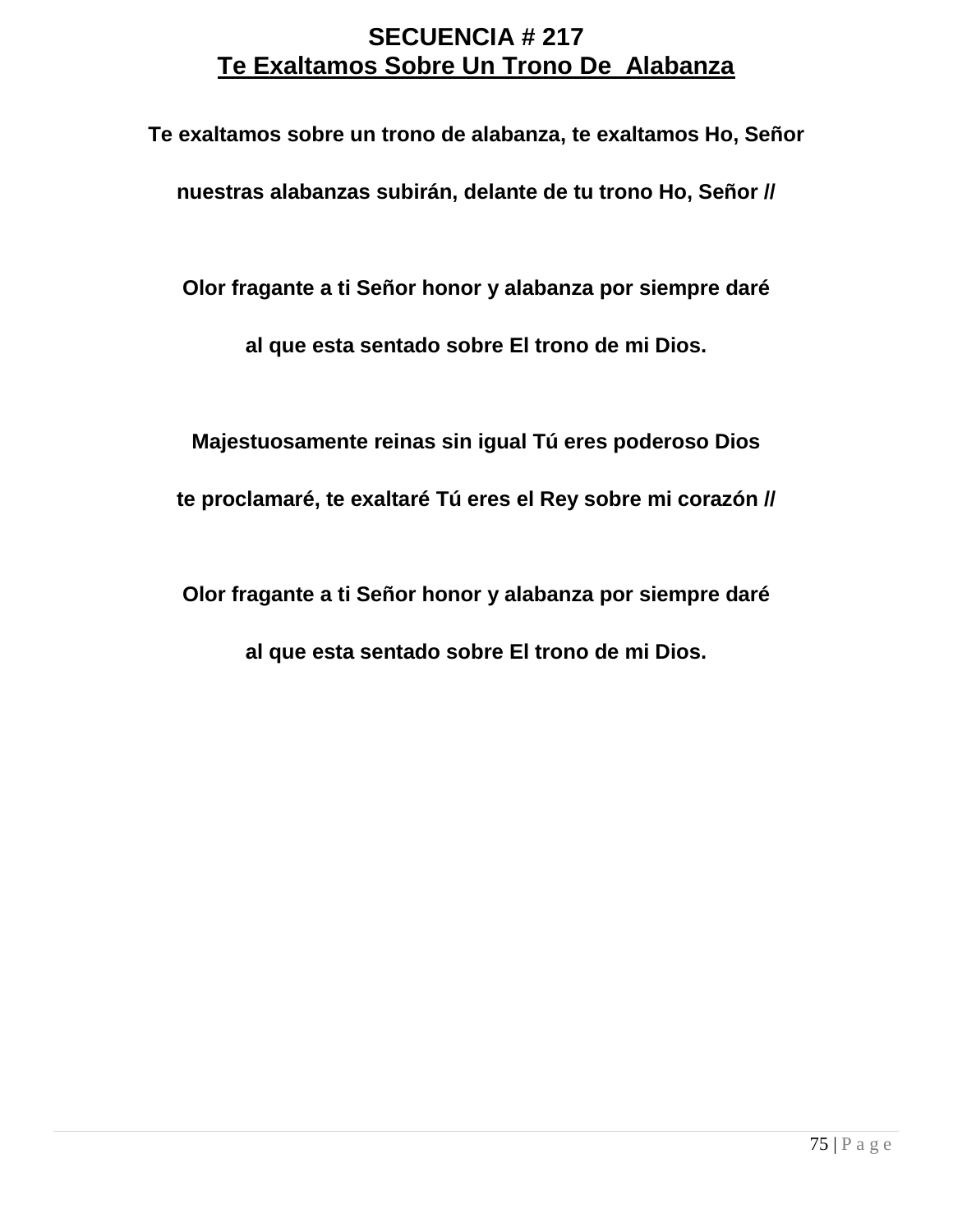# **SECUENCIA # 220 Salmo 1 ( Bienaventurado el varón)**

**Bienaventurado el varón que no anduvo en consejo de los malos ni estuvo en camino de pecadores ni en sillas de los falsos se a sentado /// // Si no que en la ley, de Jehová esta su delicia y en su ley medita de noche y de día, será como árbol plantado junto a las corrientes de las aguas que da su fruto a su tiempo y su hoja, nunca cae // No así los malos, que son como el tamo que arrebata el viento // Celebrare y danzare cantando Salmos a mi Dios a Jehová el Dios Altísimo poderoso en batalla // Me gozare y gritare cantando Salmos a mi Dios a Jehová el Dios Altísimo Jehová Dios de los dioses //**

**//Jesucristo reina gustad sus maravillas a través de la creación // hey Tuyo es Jesús el poder y honor la gloria y la victoria tuyo es Jesús el poder y honor // solo tú eres Rey //**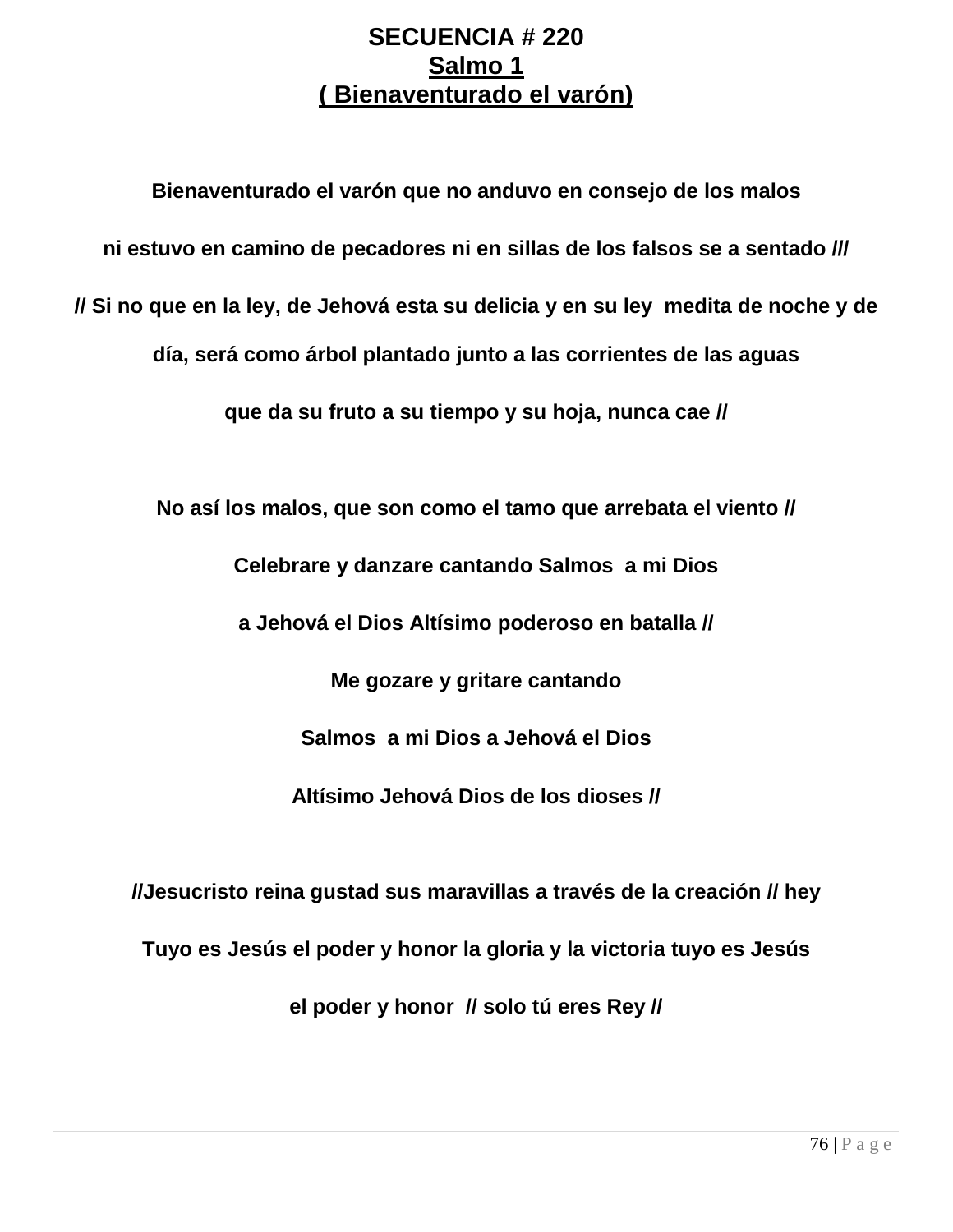## **SECUENCIA # 224 Celebrare (Yo cantare y me alegrare en Jehová)**

**Yo cantare y me alegrare en Jehová, yo con mi voz**

**declarare que Cristo es Rey con el pandero y con el arpa Danzaré**

**Con el sonido de bocina gritaré.**

**// Yo me gozaré, alegremente danzaré con gritos de victoria al Señor exaltaré //**

**Yo cantaré y me alegraré en Jehová Yo con mi voz**

**declarare que Cristo es Rey con el pandero y con el arpa danzaré**

**Con el sonido de bocina gritaré.**

**// Yo me gozaré, alegremente danzaré Con gritos de victoria al Señor exaltaré //**

**La, la, la, la, la, la, la, la, la, la, la, la, la, la**

**Con gritos de victoria al Señor exaltaré.**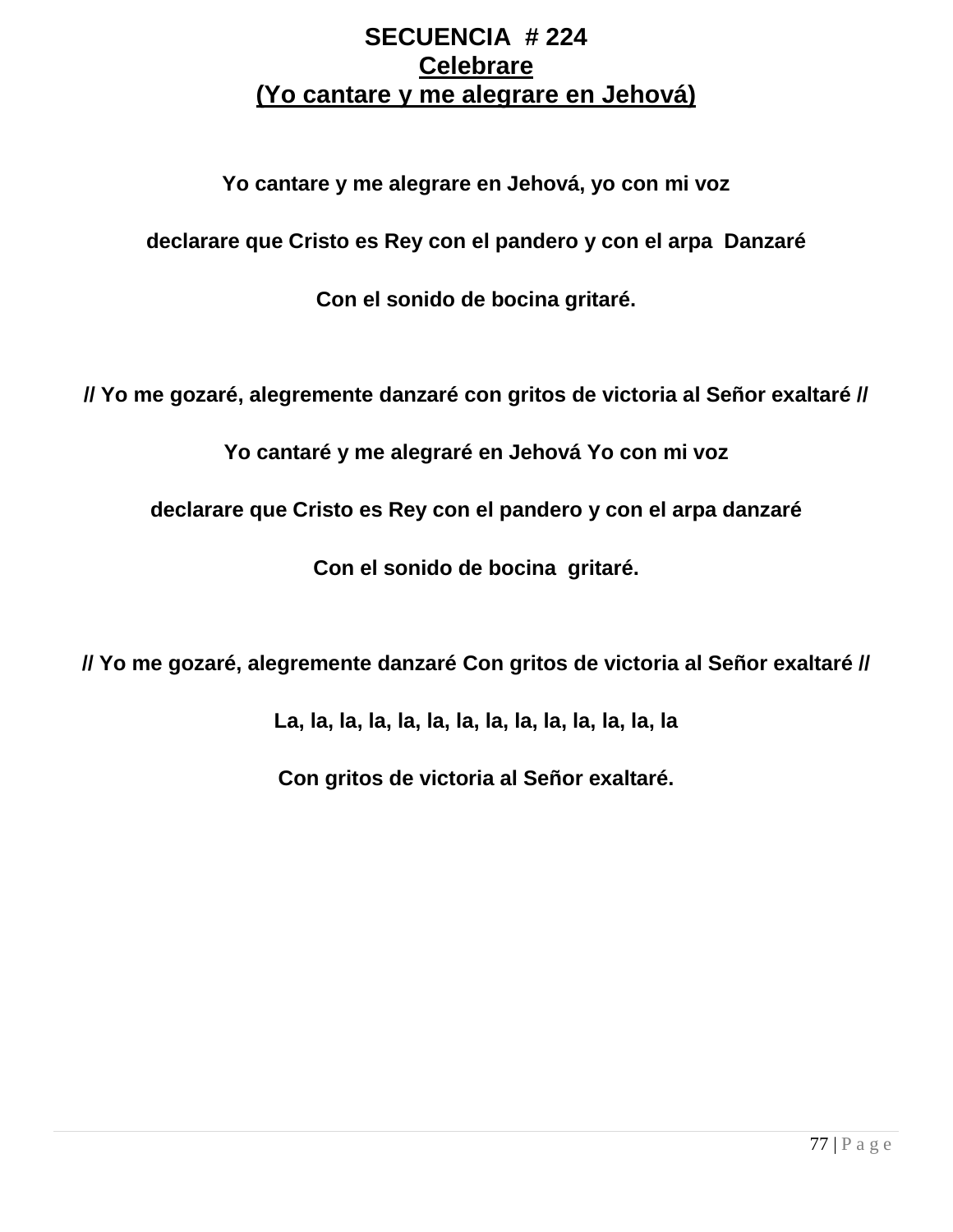### **SECUENCIA # 227 Joel 2:16 (Salga de su cámara el novio)**

**// Salga de su cámara el novio y de su tálamo la novia //**

**// Entre la entrada y el altar lloren sacerdotes ministros de Jehová //**

**Y digan perdona Ho, Jehová a tu pueblo**

**no desprecies para siempre tu heredad**

**por que han de decir los pueblos donde esta tu Dios //**

**// Jehová responderá y dirá a su pueblo //**

**// he aquí yo os envío pan, Mosto y aceite y seréis saciados//**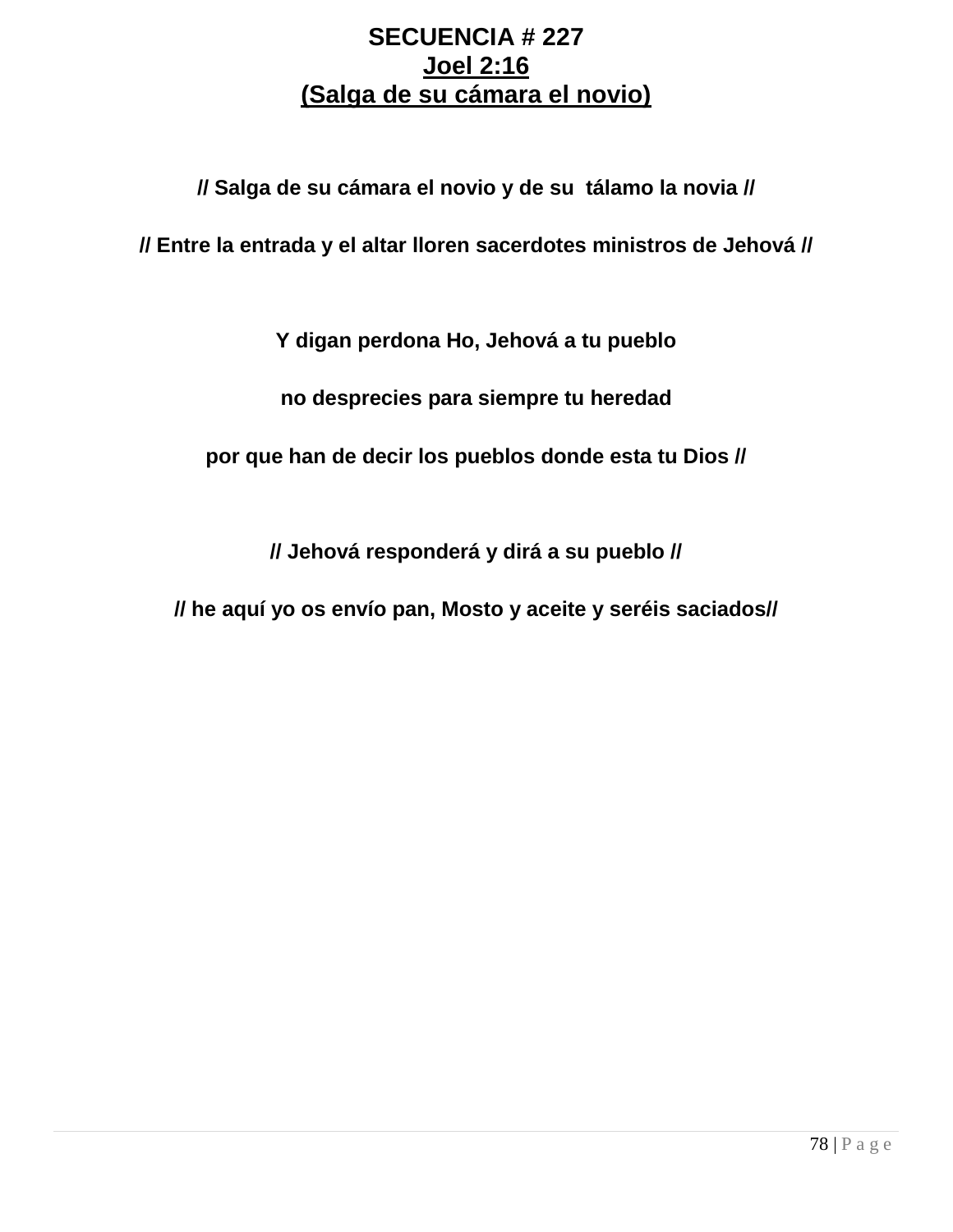# **SECUENCIA # 230 En Mi Corazón Hay Una Canción**

<http://www.youtube.com/watch?v=oGO-JbNTsFg>

**En mi corazón hay una canción**

**que demuestra mi pasión**

**para mi Rey y mi Señor**

**para aquel que me amo. //**

**Hermoso eres tu mi Señor**

**hermoso eres tu amado mío**

**tu eres la fuente de mi vida**

**Y el anhelo de mi corazón. //**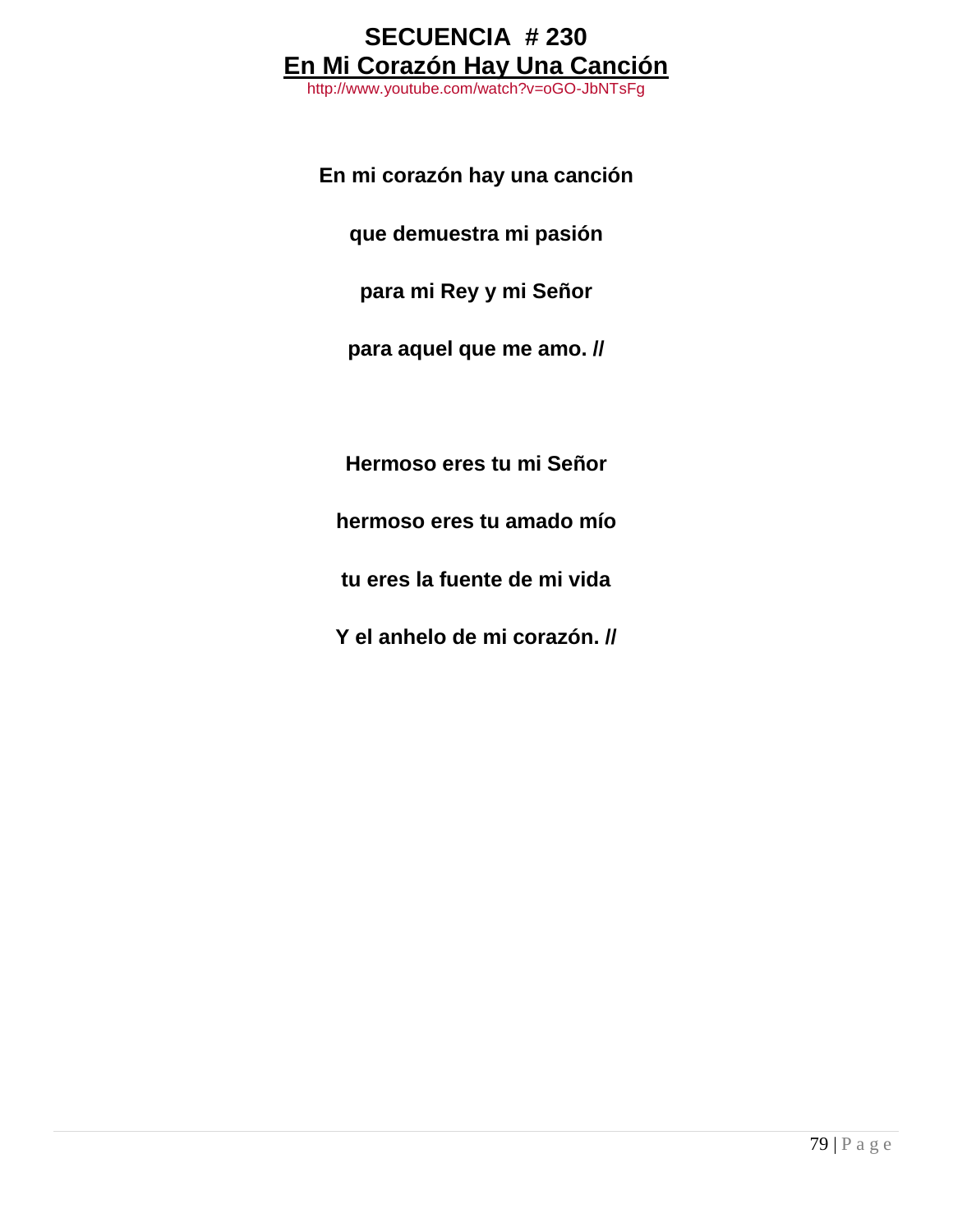#### **SECUENCIA # 232 Óleo De Alegría** <http://www.youtube.com/watch?v=DC-LeUvd9Dg>

**Con óleo de alegría me has ungido, Con gozo y con pandero danzare; delante de tu pueblo redimido,**

**La gloria de tu nombre cantare; con el pandero**

**Toda la noche sin parar, Cantando alabanzas al Señor,** 

**Diciendo de su gloria y majestad, él es el Rey de Israel**

**La, la, la, la, la, la.**

<http://www.youtube.com/watch?v=NOwImdju948>

**// Alabad a Jehová porque él es bueno para siempre su misericordia //**

**Alabad al Dios de los dioses, Alabad al Señor de señores**

**Alabad al Dios de los cielos**

**// Porque para siempre, para siempre, Para siempre su misericordia.//**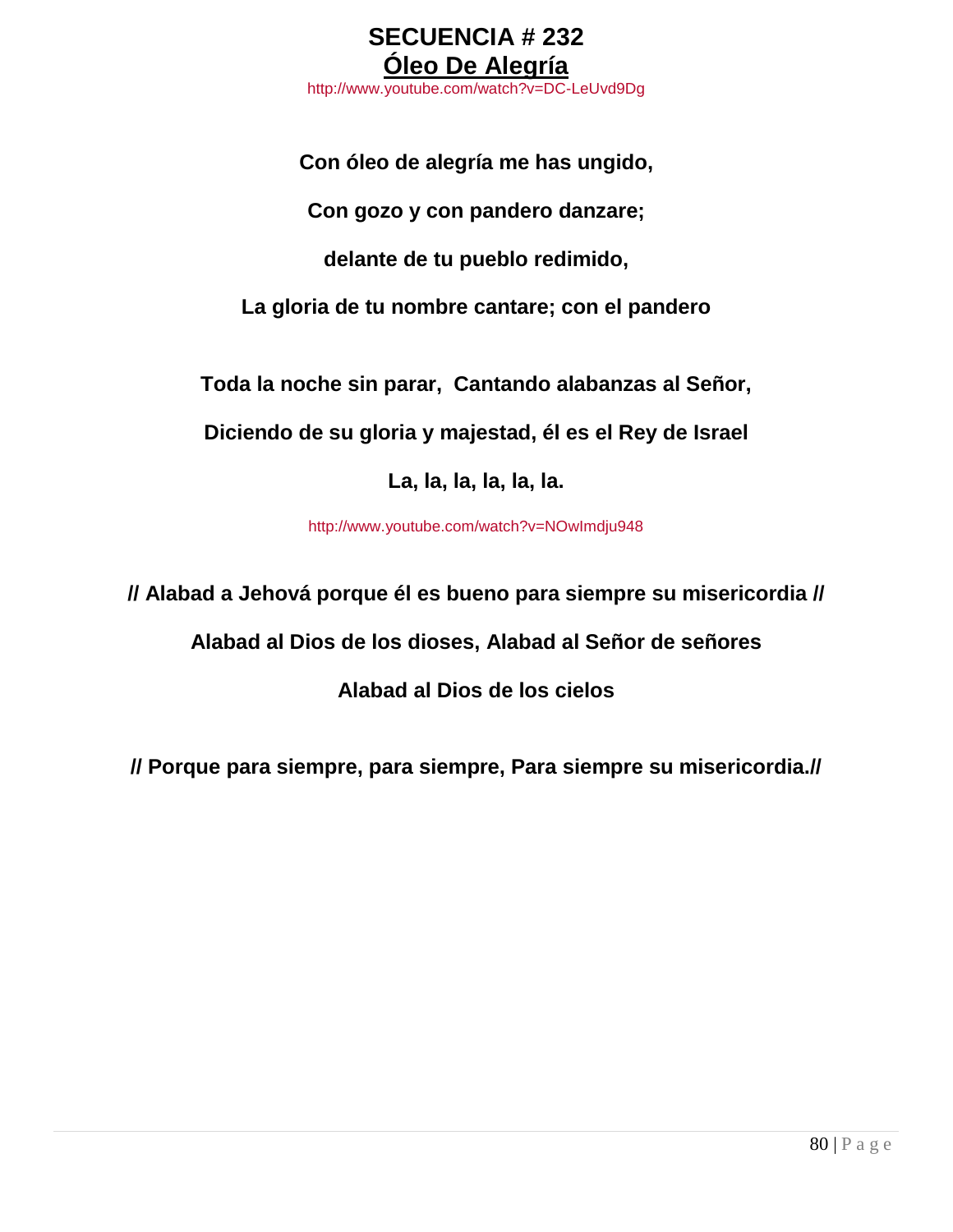# **SECUENCIA # 235 No Temáis-Victorioso Guerrero**

<http://www.youtube.com/watch?v=2IzQBO0SsyM>

**No temáis por que contigo yo estoy,**

**Porque contigo yo estoy así dice el Señor. //**

**Yo te he redimido y te llamo por nombre,**

**hijo mío eres tu cuando pases por las aguas**

**contigo estaré por las llamas también.**

**Tu no, jamás te ahogaras - Tu no, jamás te quemaras**

**Porque contigo estoy. //**

**Victorioso guerrero es Jesús, Victorioso en batalla es Jesús,**

**Victorioso en la guerra, es Jesús // Y saldrá el Señor peleara contra naciones**

**como cuando peleo en él día de la batalla.**

**Jesús posara sus pies Sobre el monte de los olivos**

**Y reinara el Señor Sobre toda la tierra.**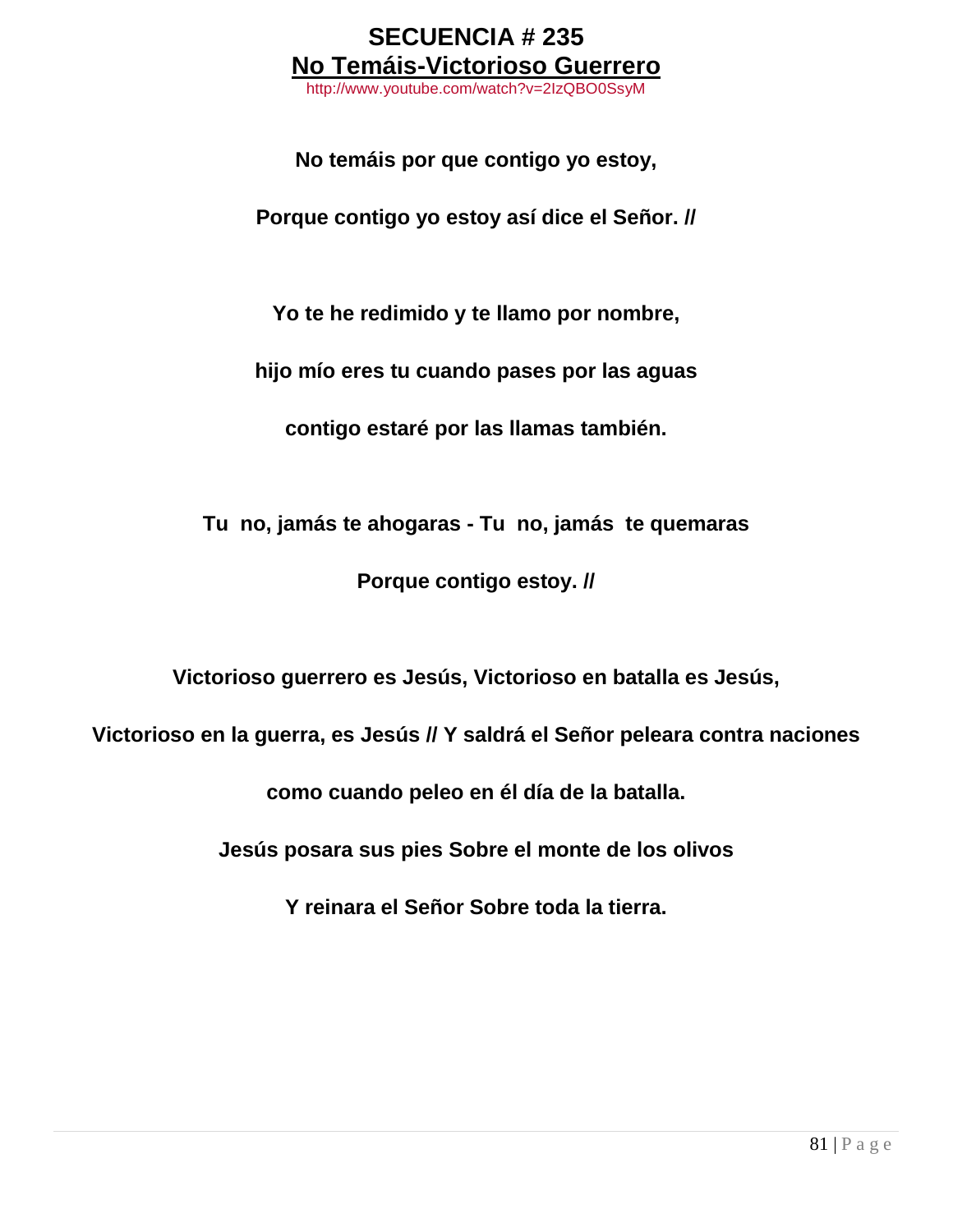# **SECUENCIA # 238 Moradora De Sion-**

**// Ho moradora de Sion alaba a Jehová, Grandes son sus maravillas // Sobre los montes y collados a mi amado buscare grande es su hermosura**

**y al estar en su presencia gozoso danzare al Señor alabare**

**// Grande es Jehová, digno de alabar //**

**// digno de alabar //**

**///Tú eres grande Jehová grande es tu nombre ////**

**Su trono esta establecido desde el principio**

**Su gloria es por los siglos por eternidad**

**La gente se ha levantado a levantado su voz.**

**// Pero Jesucristo es más poderoso que muchas aguas**

**Más poderoso es que el mar //**

**Jesús es Rey, El es majestuoso, Él es victorioso y se ha vestido de poder**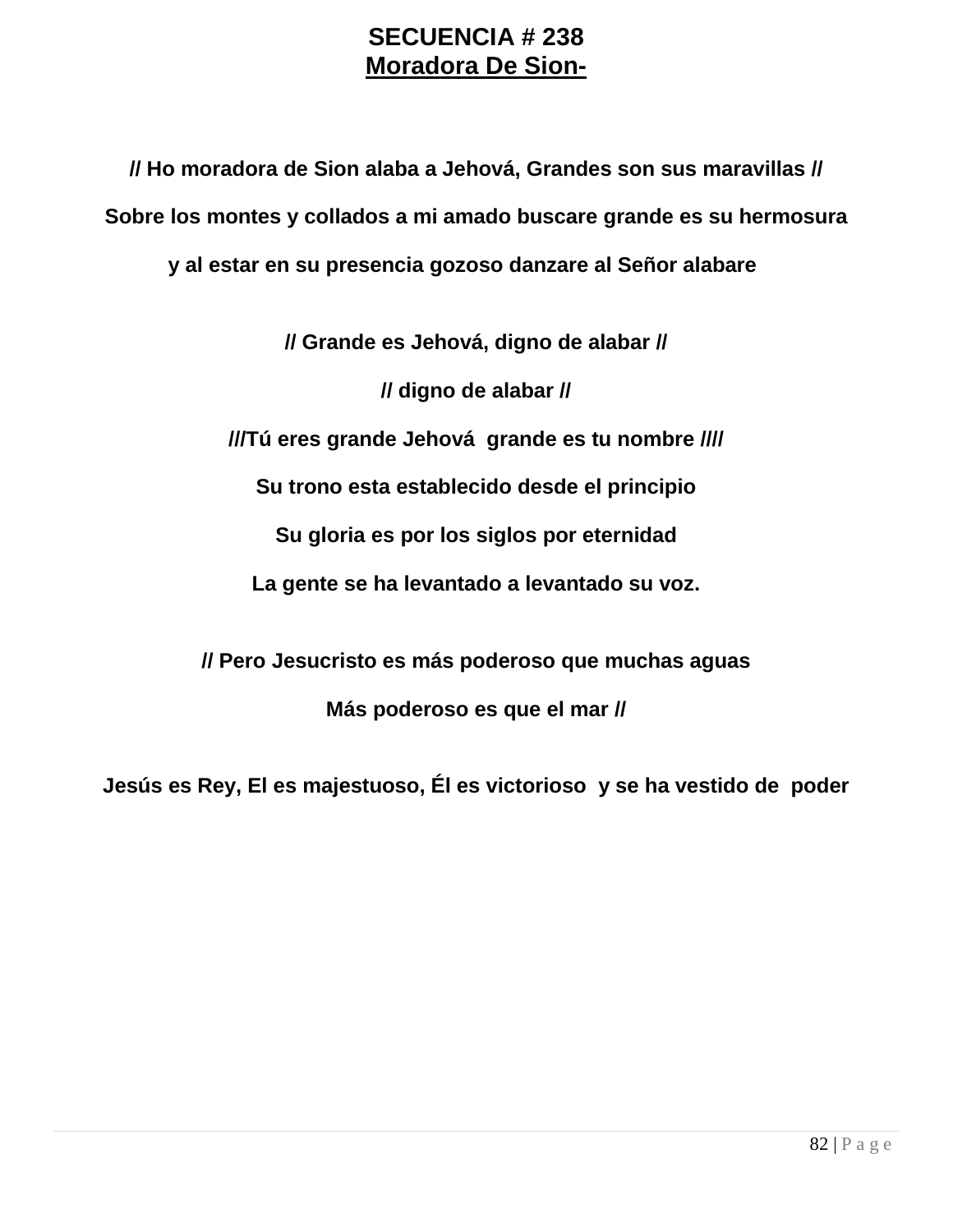# **SECUENCIA # 242 Hombre De Guerra ( su pueblo grito )**

**Su pueblo gritó, hombre de guerra hombre de guerra es Jehová // Jehová apareció, y ahí se levantó**

**Los montes humearon y las peñas se quebraron, diciendo así**

**Hombre de guerra, hombre de guerra es Jehová**

**Ho pueblos aclamad a Dios con voz de júbilo, al son de la trompeta Alzando la voz.**

**\\ Hosanna al altísimo, Hosanna al altísimo creador del universo //**

**\\Él es el Rey de reyes y Señor e señores para siempre reinara //**

**// Se ha llenado de gloria se ha vestido de honra y su pueblo le adorara // // Jehová majestuoso Rey su pueblo le adorara // porque tú eres el Rey, El Rey**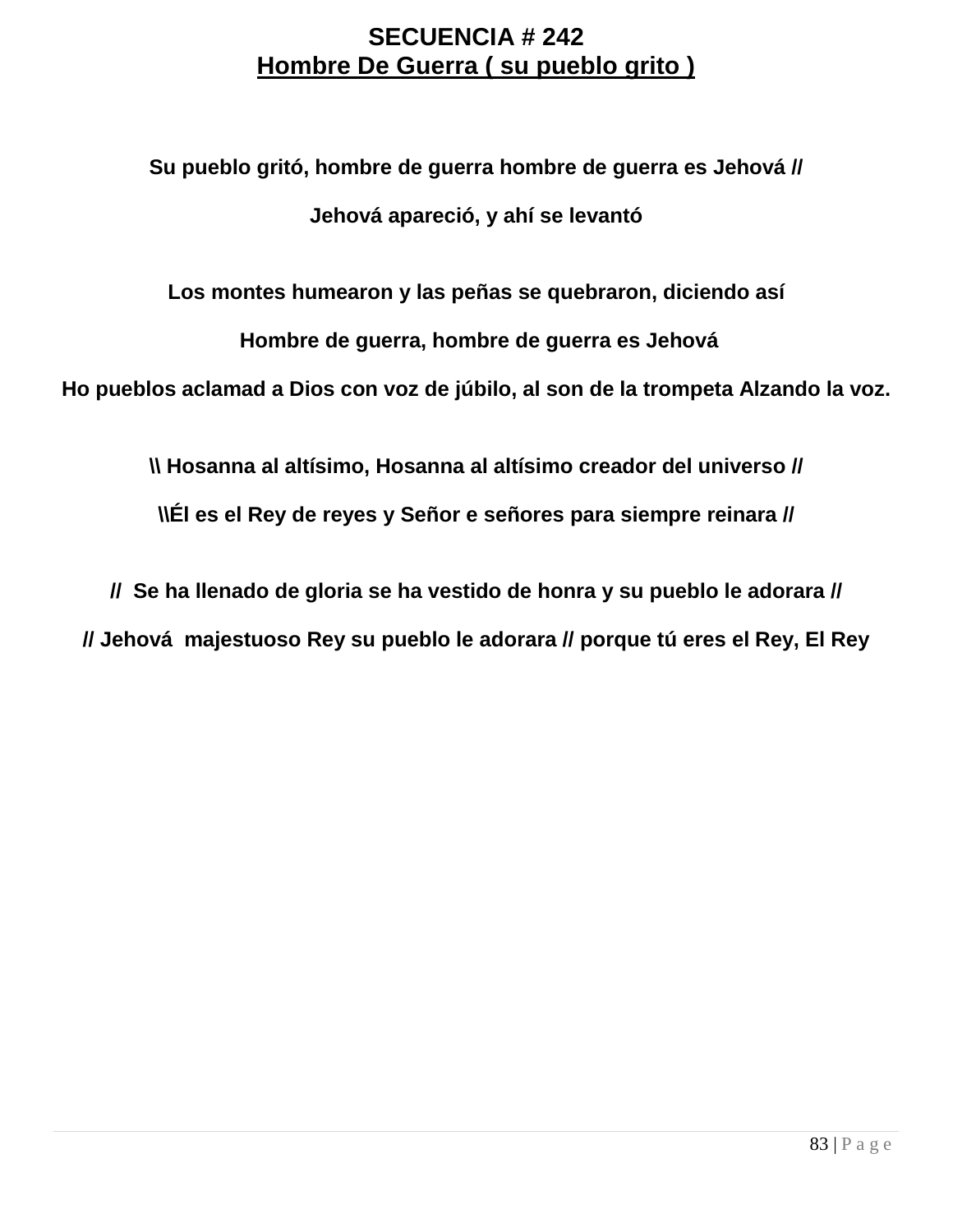# **SECUENCIA # 245 Jehová Nissi ( con alegría gritare )**

**Con alegría gritaré que Jehová es mi estandarte //**

**Gritaré victoria y con jubilo yo danzaré**

**//Jehová Nissi, Jehová nissi, contigo seremos vencedores //**

**Con alegría gritaré Jehová esta en la batalla**

**con alegría gritaré nuestra bandera es Jehová**

**Gritaré victoria, gritaré victoria y con jubilo yo danzaré**

**// Jehová Nissi, Jehová Nissi contigo seremos vencedores //**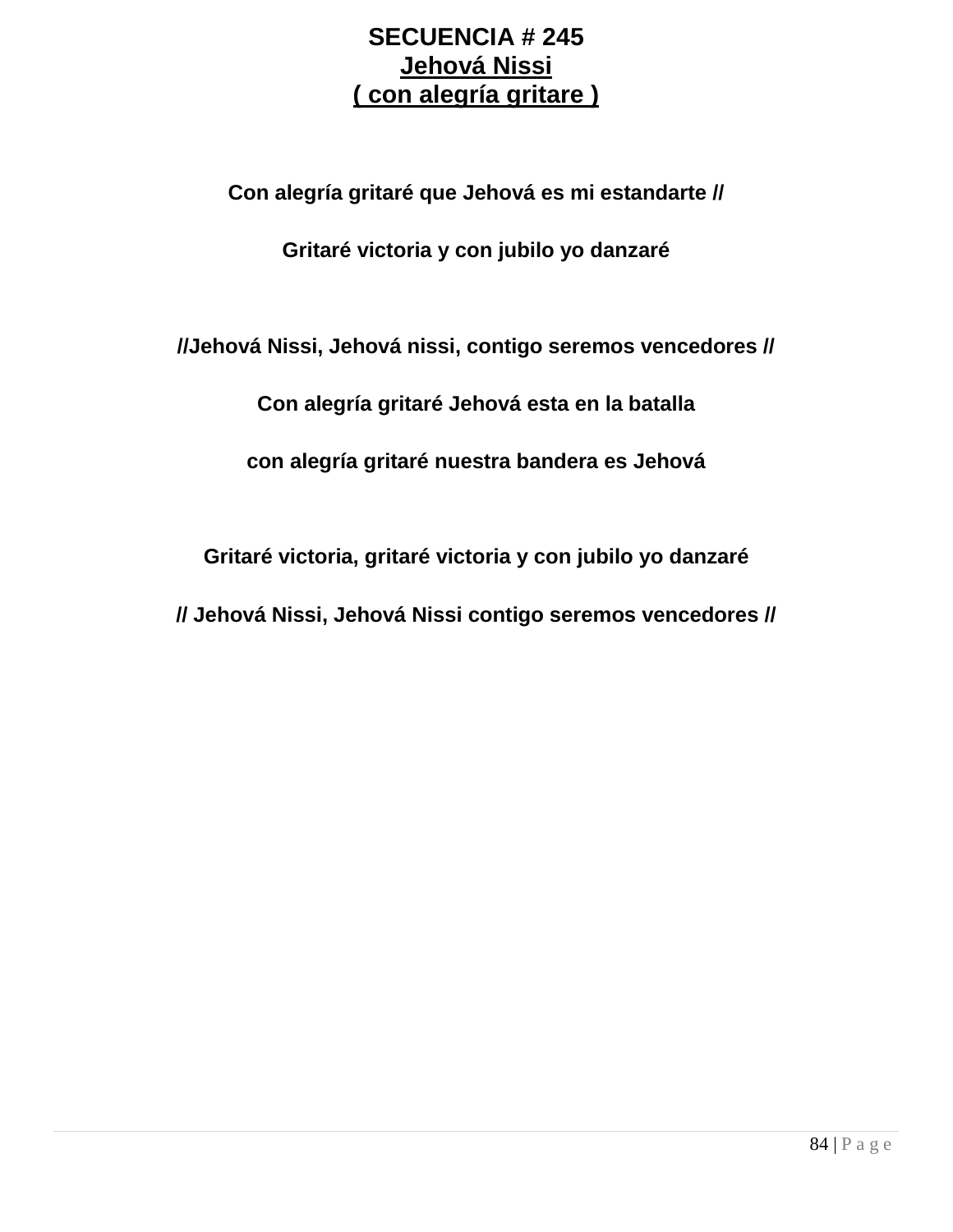# **SECUENCIA # 248 Preparen Los Instrumentos**

[http://www.youtube.com/watch?v=YlONuFZmd\\_I](http://www.youtube.com/watch?v=YlONuFZmd_I)

**// Preparen los instrumentos que la fiesta va a comenzar Suenen sus trompetas delante del Rey Jehová // Cantaremos de su poder cantaremos victoria, Cantaremos de su poder cantaremos victoria Cantaremos de su poder cantaremos victoria Cantaremos de su poder cantaremos victoria Viva Jehová y bendita sea mi roca, Viva Jehová y bendita sea mi roca Viva Jehová y bendita sea mi roca, Viva Jehová y bendita sea mi roca // Como he de expresar la gratitud que hay en mi ser Para Dios, mi redentor, quien me restauro yo no era nada cuando él me tomo y ahora yo soy un príncipe de su pueblo un príncipe de su pueblo, un príncipe de su pueblo No hay Dios, No hay Dios, No hay Dio, como mi Dios Maravilloso, maravilloso, maravilloso, es nuestro Dios Toda la casa de Israel se alegro, ¡he! en la presencia de Jehová danzo// Levantare mis manos al Señor y en su presencia cantaremos a él Un manto de júbilo descenderá de él y todos gritaremos gloria a Dios**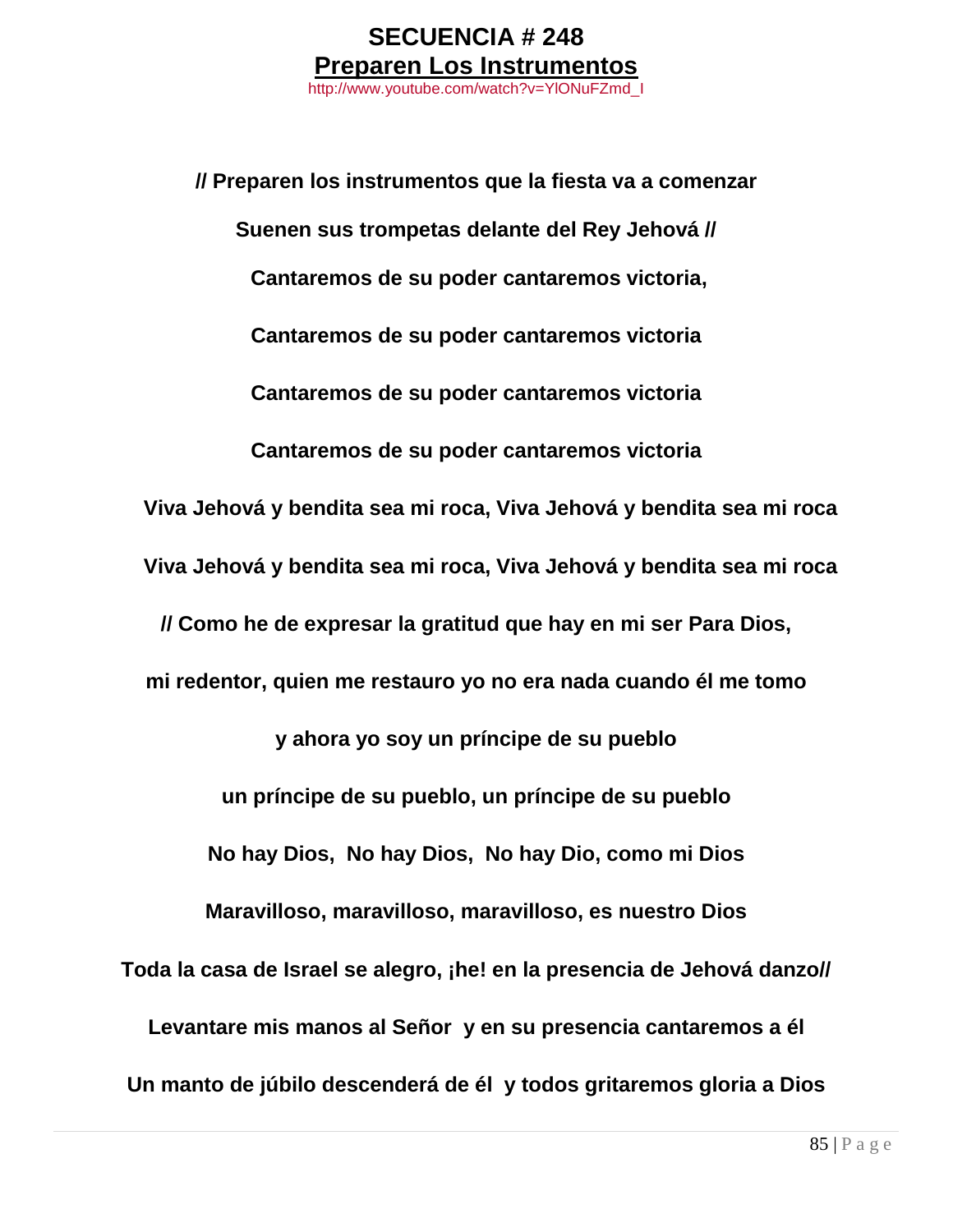# **SECUENCIA # 252 En Ti ( confía mi corazón )**

**En ti confía mi corazón En ti confía mi alma mi ser descansa en ti puedo ser feliz //**

**Por que sé que estas obrando tu perfecta voluntad**

**en mi vida estas obrando tu perfecta voluntad /**

**No hay nada mejor que estar contigo, No hay nada mejor que buscar de tu presencia //**

**Hoy quiebro mi alabastro lo derramo ante ti y el perfume llena este lugar que suba este aroma con un cántico a ti mi Cristo mi Rey mi salvador //**

**En lo suave de tu presencia quiero vivir, En lo suave de tu presencia quiero morar**

**Y permanecer el tiempo que sea necesario, hasta que te Formes tú en mi.**

**Y permanecer el tiempo que sea necesario, hasta que te veas solo tu**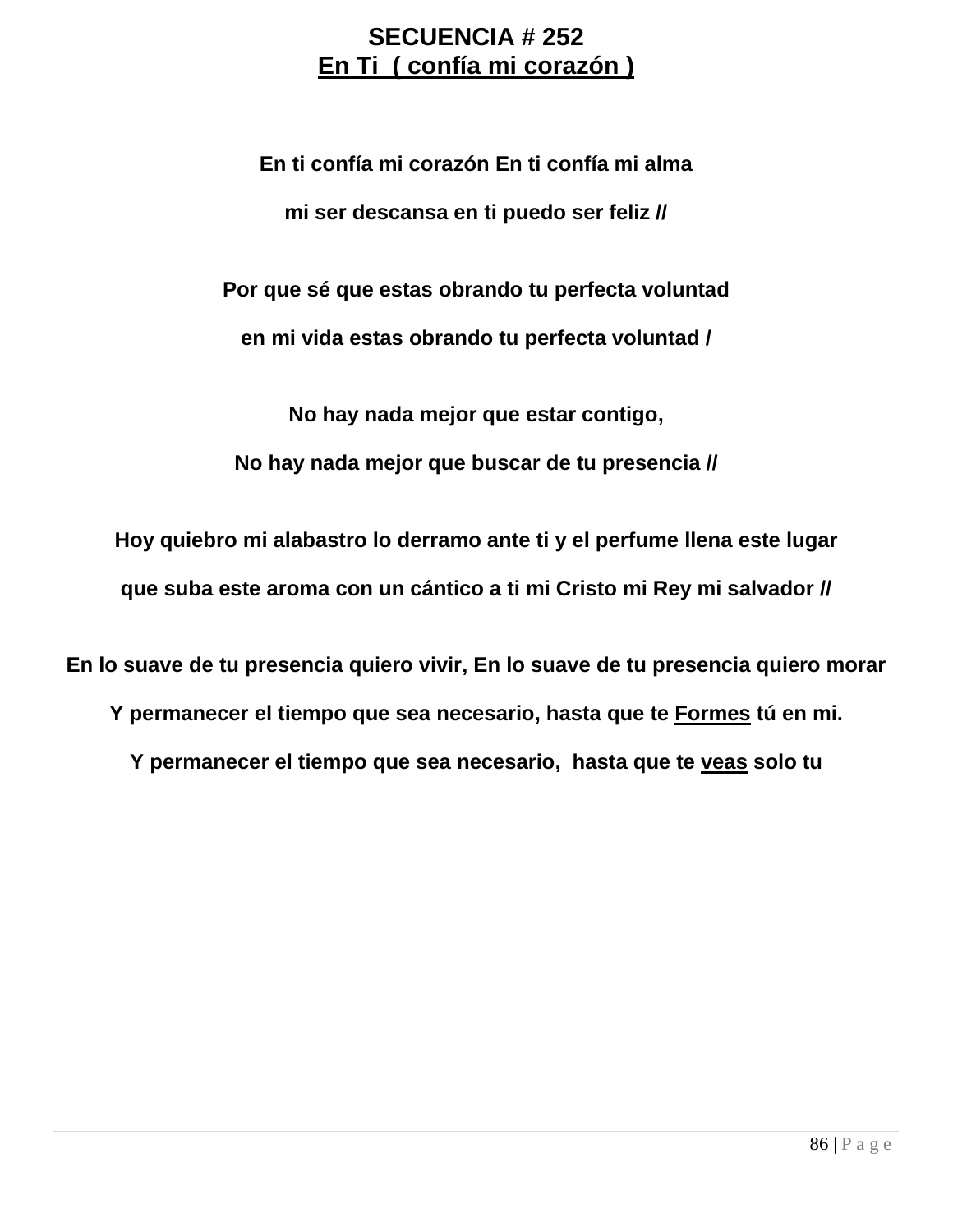# **SECUENCIA # 256 Aleluya ( te doramos, Cristo te adoramos )**

**Te adoramos, Cristo te adoramos**

**Cristo te adoramos, Cristo mi Señor //**

**Aleluya, gloria aleluya, Gloria aleluya, gloria mi Señor //**

**Tú eres Santo, solo tú eres Santo, solo tú eres Santo**

**Santo mi Señor.**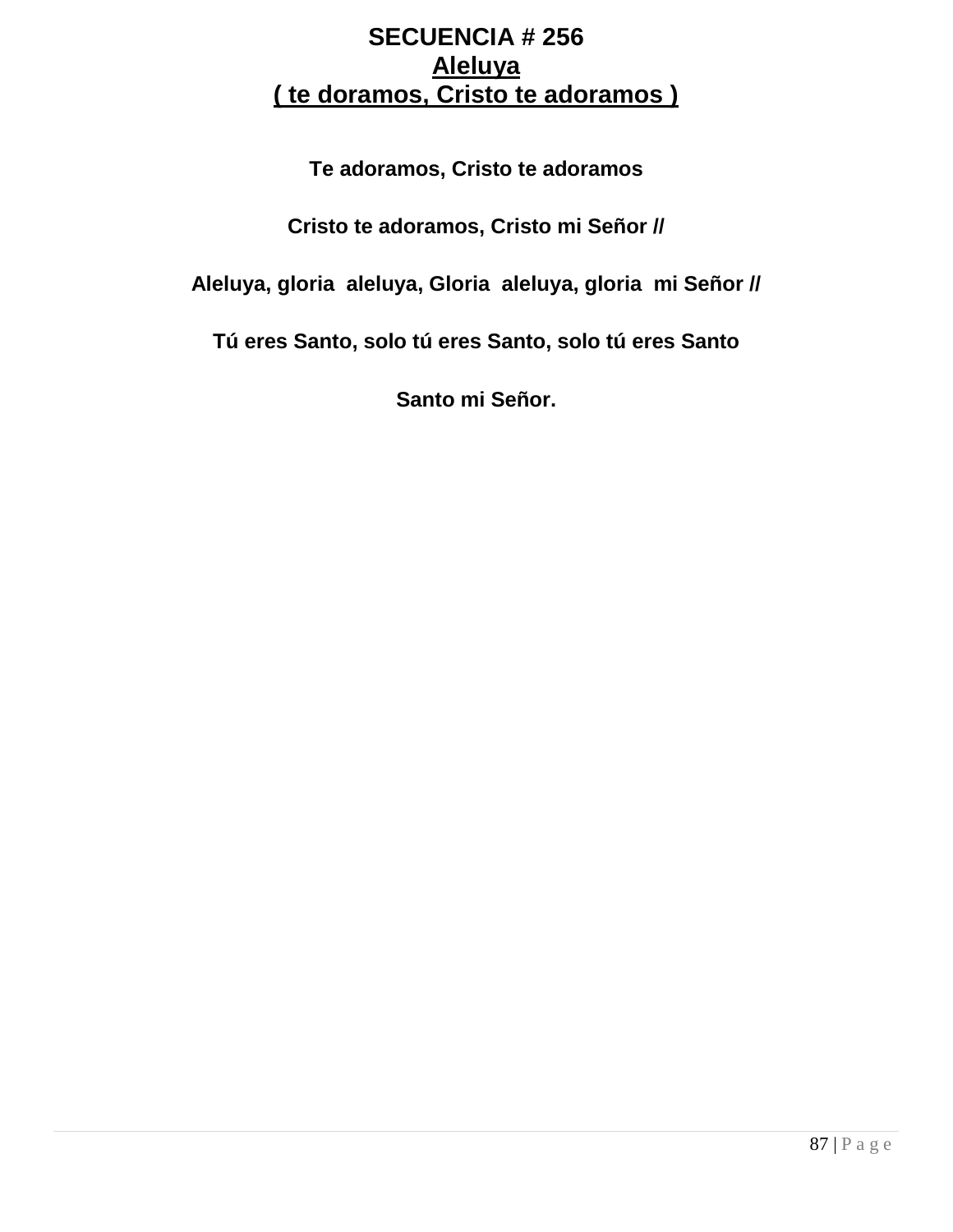# **SECUENCIA # 258 Temprano Yo Te Buscare**

<http://www.youtube.com/watch?v=isTBiSJbWmY>

**Temprano yo te buscare**

**de madrugada yo me acercare a ti**

**mi alma te anhela y tiene sed**

**para ver tu gloria y tu poder**

**Mi socorro has sido tu**

**en la sombra de tus alas**

**yo me gozare**

**mi alma esta apegada a ti**

**porque tu diestra me ha sostenido**

**Ho, tu diestra me ha sostenido.**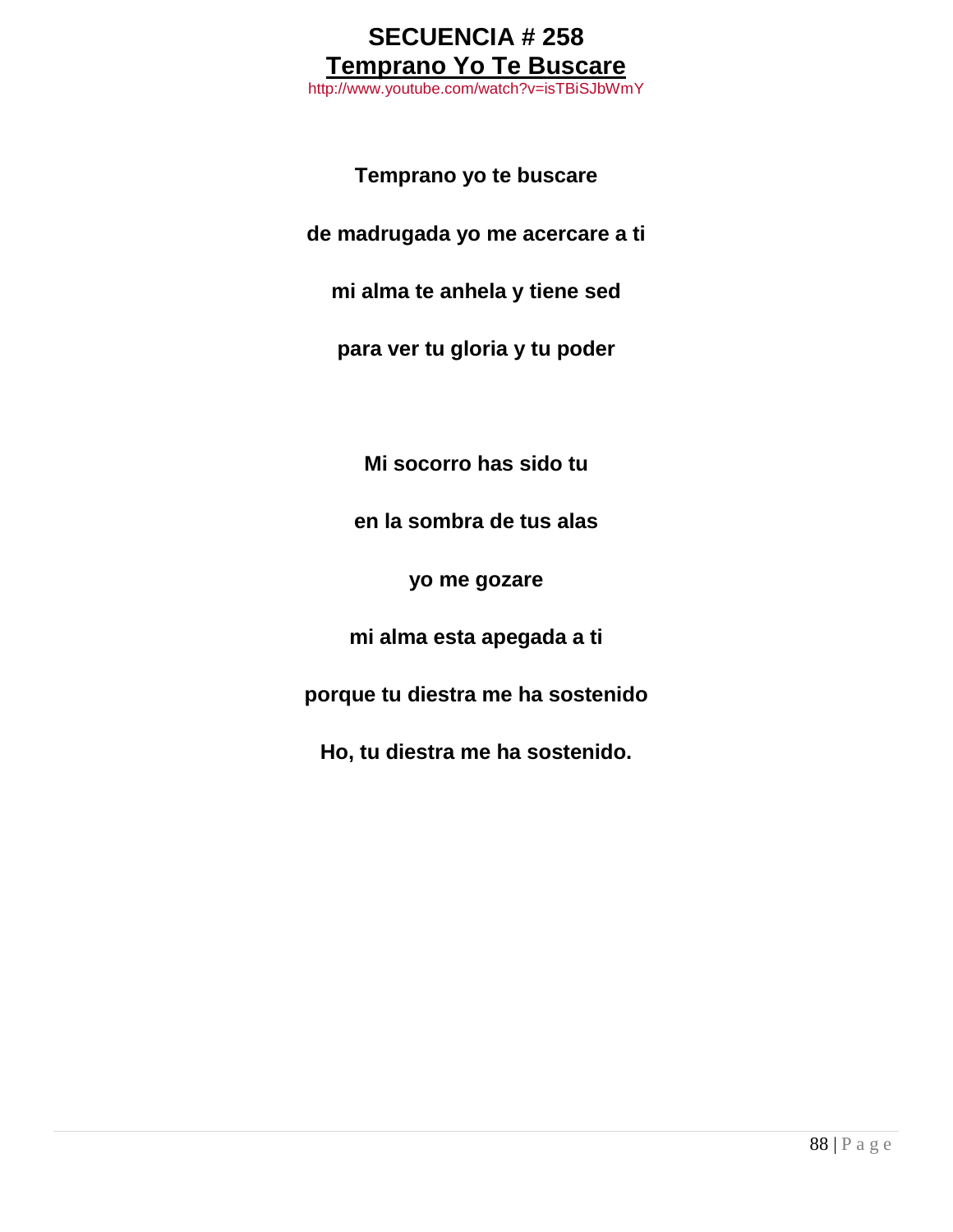### **SECUENCIA # 260 No Basta**

**No basta solo con cantar**

**No basta solo con decir** 

**no es suficiente**

**solo con querer hacer** 

**es necesario morir**

**No basta solo con soñar**

**No basta solo con pedir** 

**no es suficiente**

**solo con querer tener es necesario morir //**

**Dame tu vida, esa clase de vida que sabes dar** 

**Dame tu vida yo quiero vivir solo para ti**

**Dame tu vida resucítame en ti Señor**

**yo quiero vivir solo para ti ////**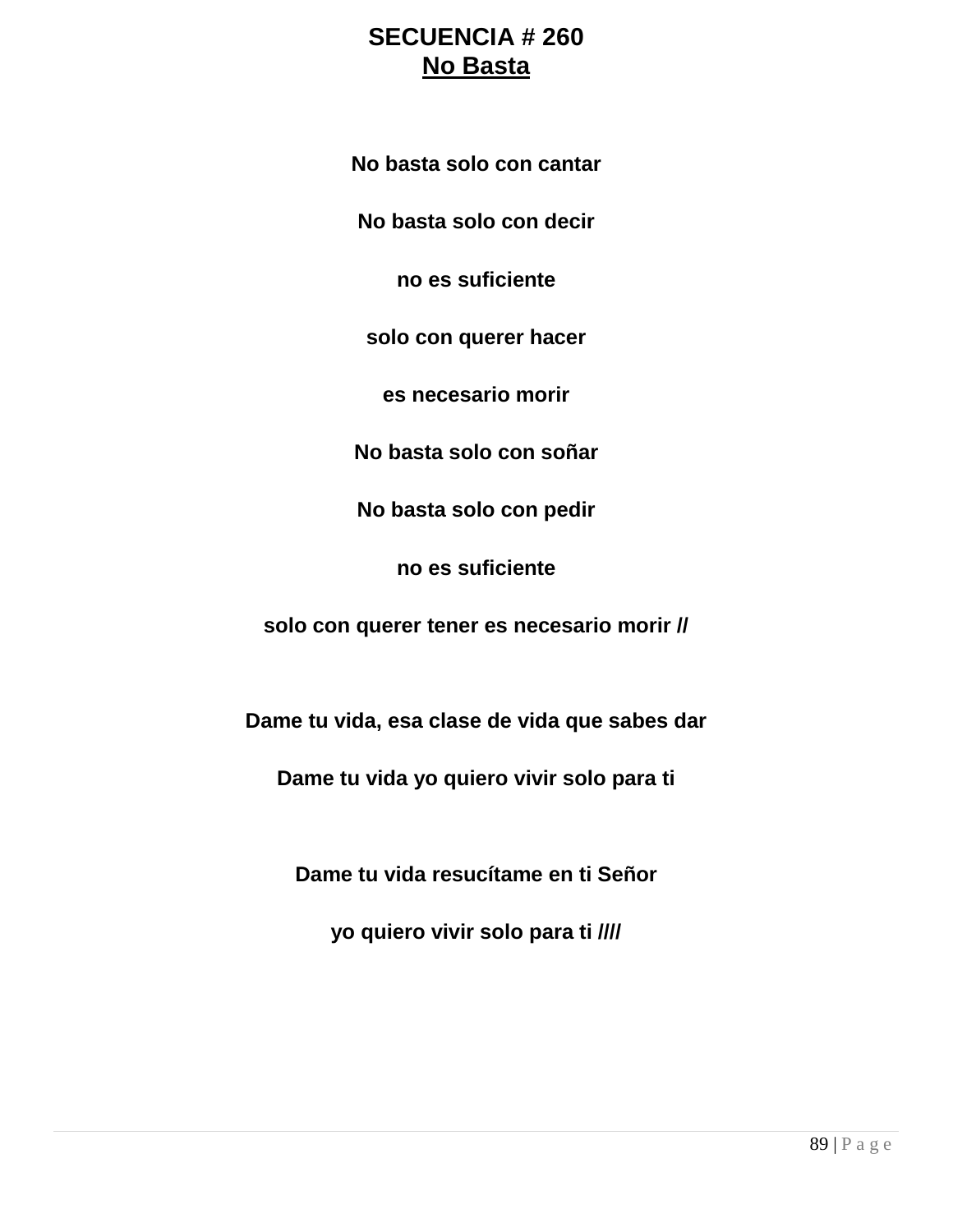# **SECUENCIA # 263 Alabadle ( nos hemos congregado)**

**Nos hemos congregado en este día para darle honra La música tocamos las voces elevamos para darle gloria Un son de jubilo ha llenado este lugar con el propósito de su nombre levantar Alabadle, Alabadle solo a él. adoradle, Adoradle, el ha sido fiel Cantad la gloria de su nombre, pues es digno de exaltar**

**declaremos a los pueblos, de su amor y majestad**

**alabadle, adorad a Jesús el Rey**

**Las manos levantadas, corazones hacia el cielo esperando sin duda lo sabemos que su presencia, esta manifestando**

**Al sentarse sobre el trono de nuestra adoración dejamos que él gobierne Sobre toda creación.**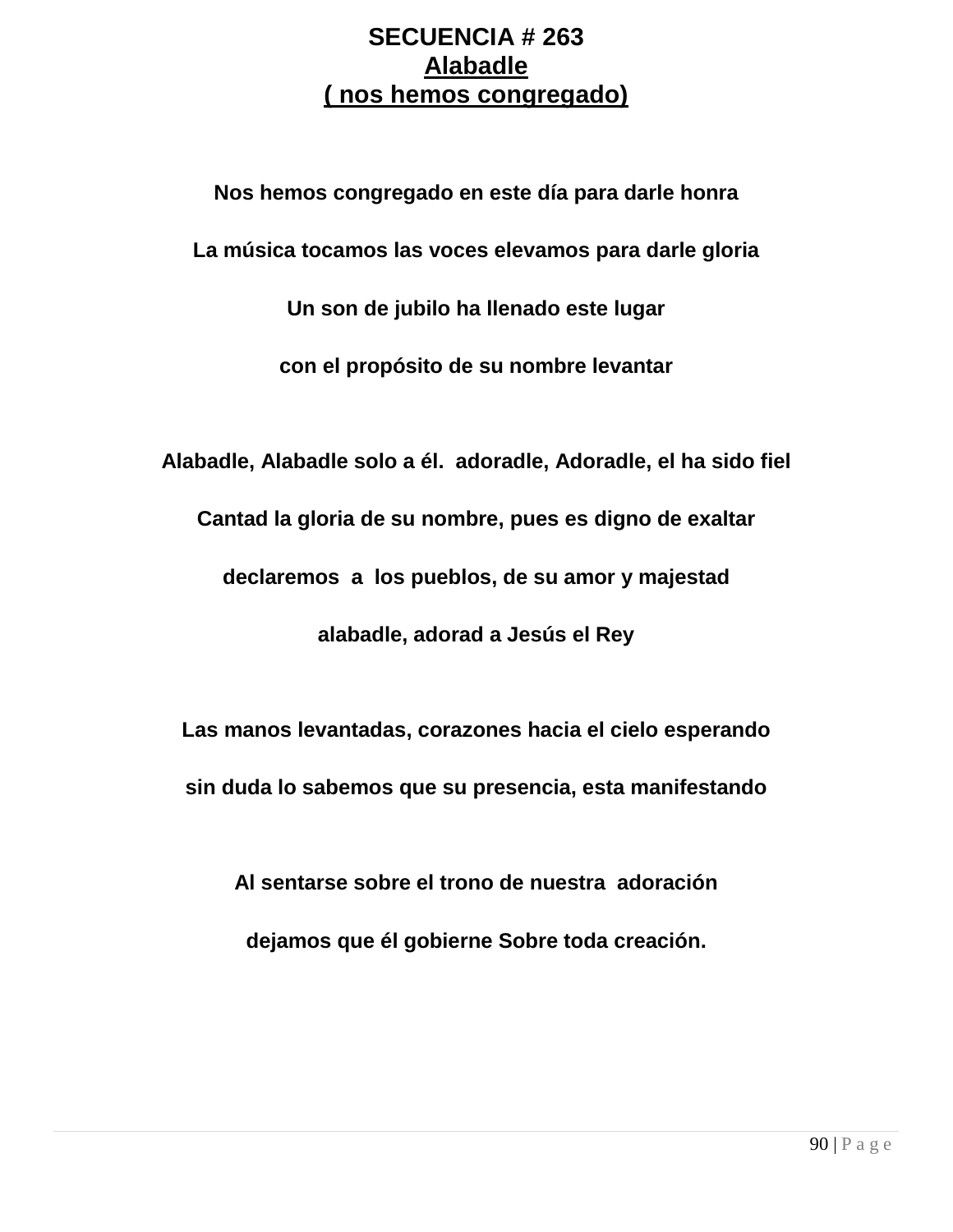# **SECUENCIA # 267 Sumérgeme (cansado del camino )**

[http://www.youtube.com/watch?v=5\\_mt32IXhRk](http://www.youtube.com/watch?v=5_mt32IXhRk)

**Cansado del camino sediento de ti un desierto he cruzado**

#### **sin fuerzas he quedado vengo a ti**

**Luche como un soldado y a veces sufrí**

**y aunque la lucha he ganado mi armadura he desgastado vengo a ti //**

**Sumérgeme en el rió de tu Espíritu**

**necesito refrescar este seco corazón sediento de ti //**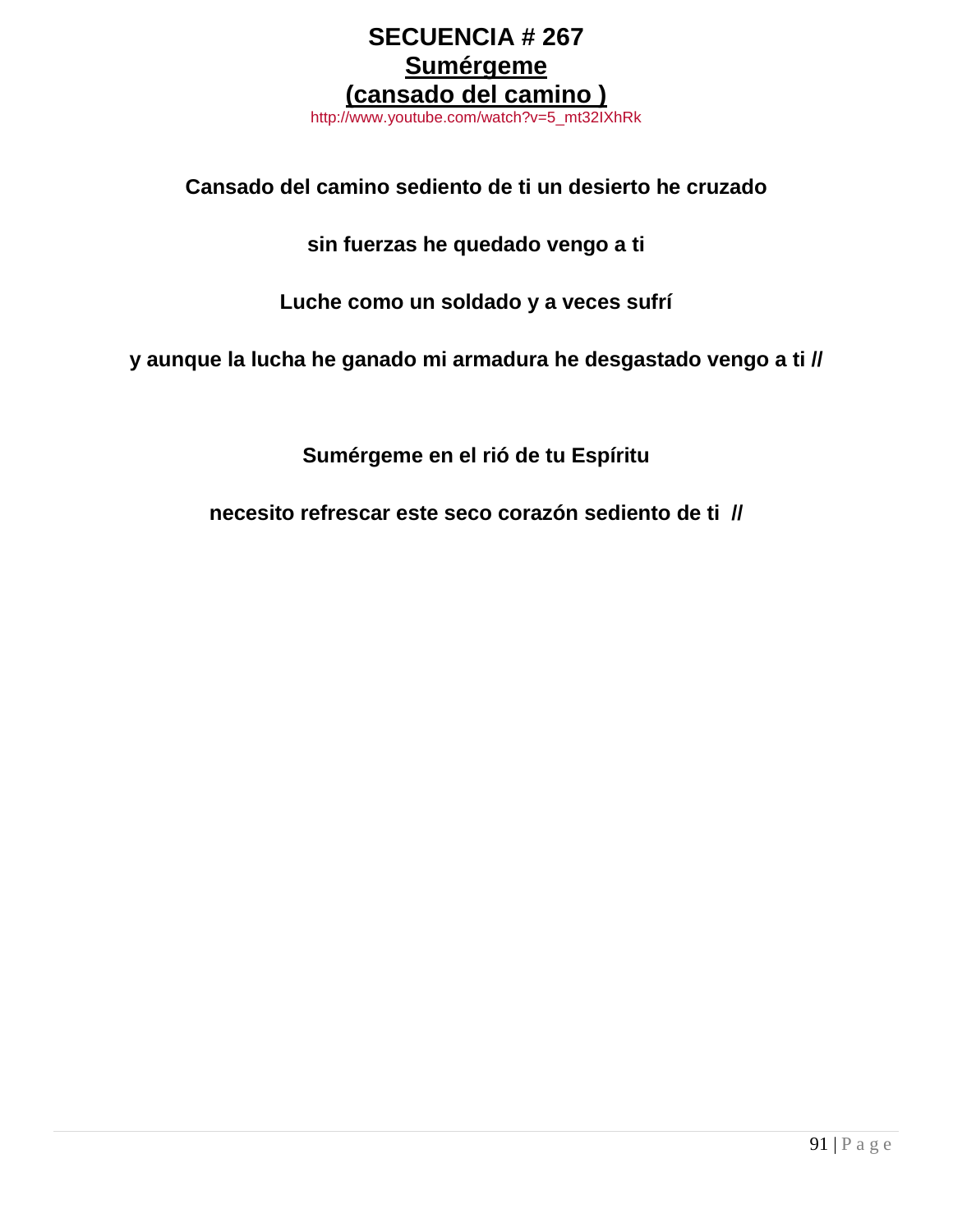# **SECUENCIA # 269 Tu Eres Dios ( sobre un trono de justicia )**

**Tu eres Dios, eres mi Rey**

**eres Señor Jesús**

**y con mi voz declarare**

**que tu eres Rey eres Señor**

**Sobre un trono de justicia //**

**te has sentado en majestad**

**con tu palabra de autoridad**

**en mi vida reinaras //**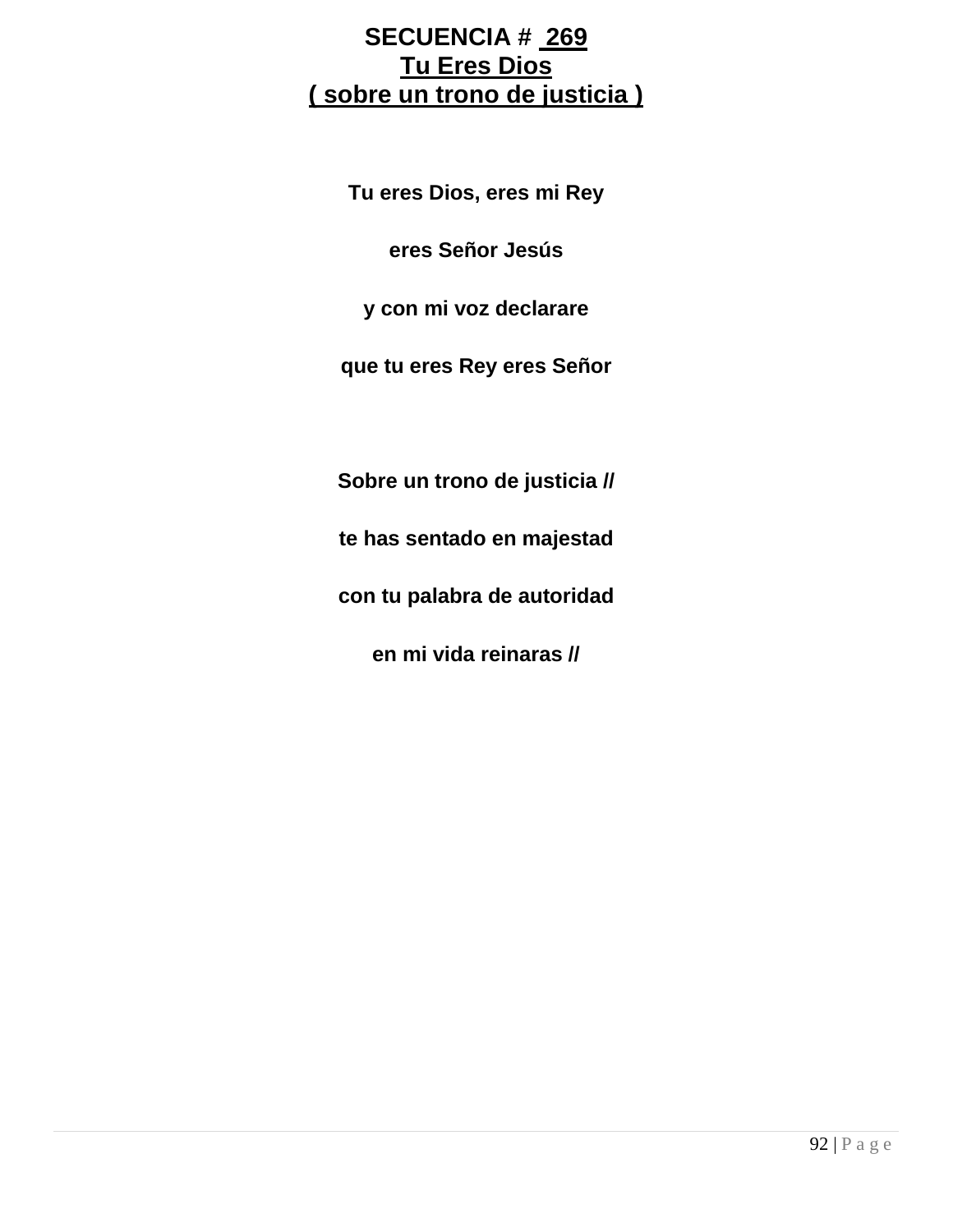# **SECUENCIA # 270 Celebrad ( Celebrad a Cristo celebrad )**

**// Celebrad a Cristo, celebrad //**

**Resucito, resucito y por siempre el vivirá**

**Resucito, resucito venid y celebrad**

**venid y celebrad, que nuestro Señor**

**Resucitó.**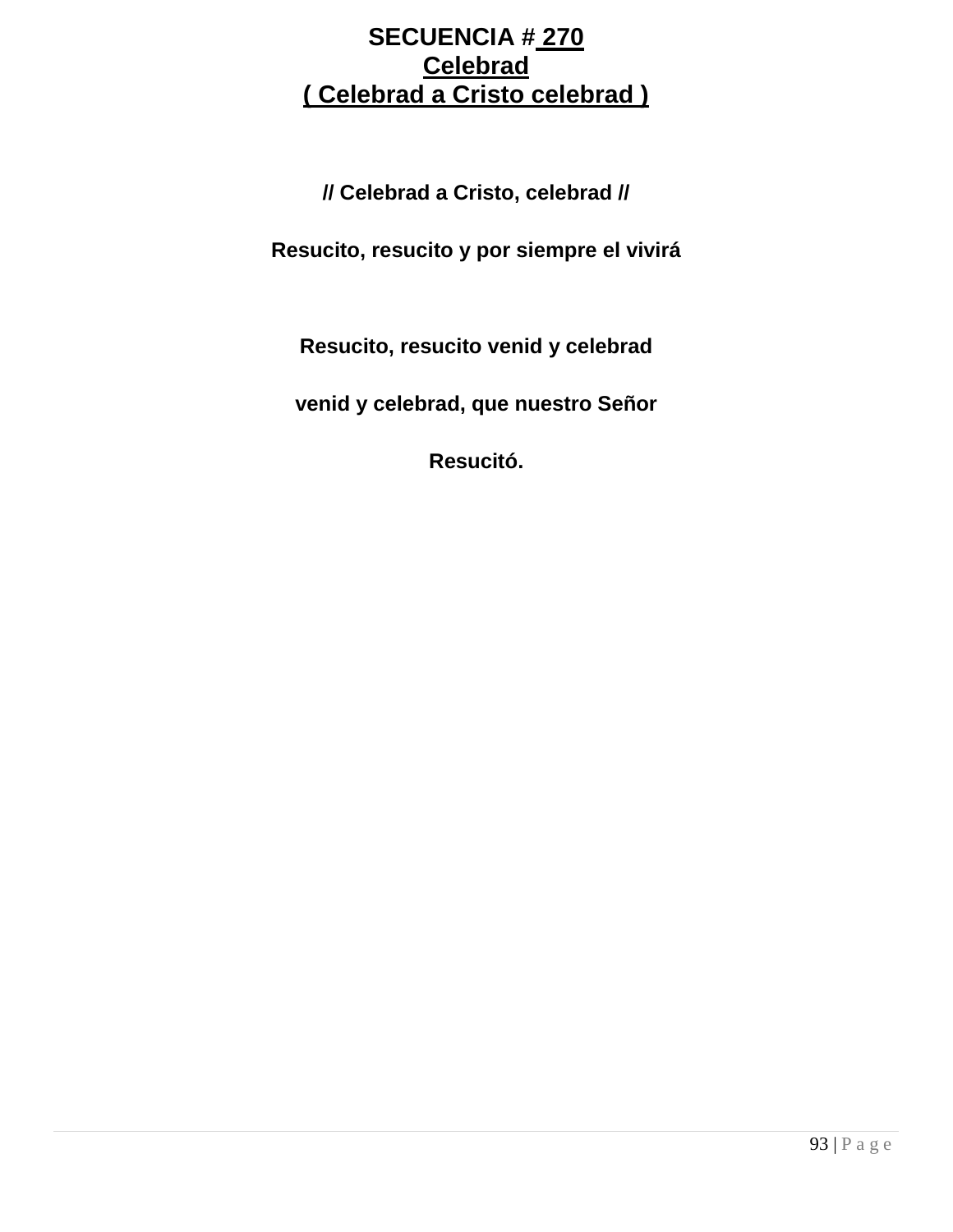#### **SECUENCIA # 272 Que Seria De Mí ( como un pájaro herido )** <http://www.youtube.com/watch?v=y0ci-Bv5KsQ>

#### **Que seria de mí si no me hubieras alcanzado**

#### **donde estaría hoy si no me hubieras perdonado**

**habría un vació en mi corazón vagaría sin rumbo y sin dirección**

**// Si no fuera por tu gracia y por tu amor //**

#### **Seria como pájaro herido que se muere en el suelo**

**seria como un siervo que brama por agua en un desierto**

**// Si no fuera por tu gracia y por tu amor //**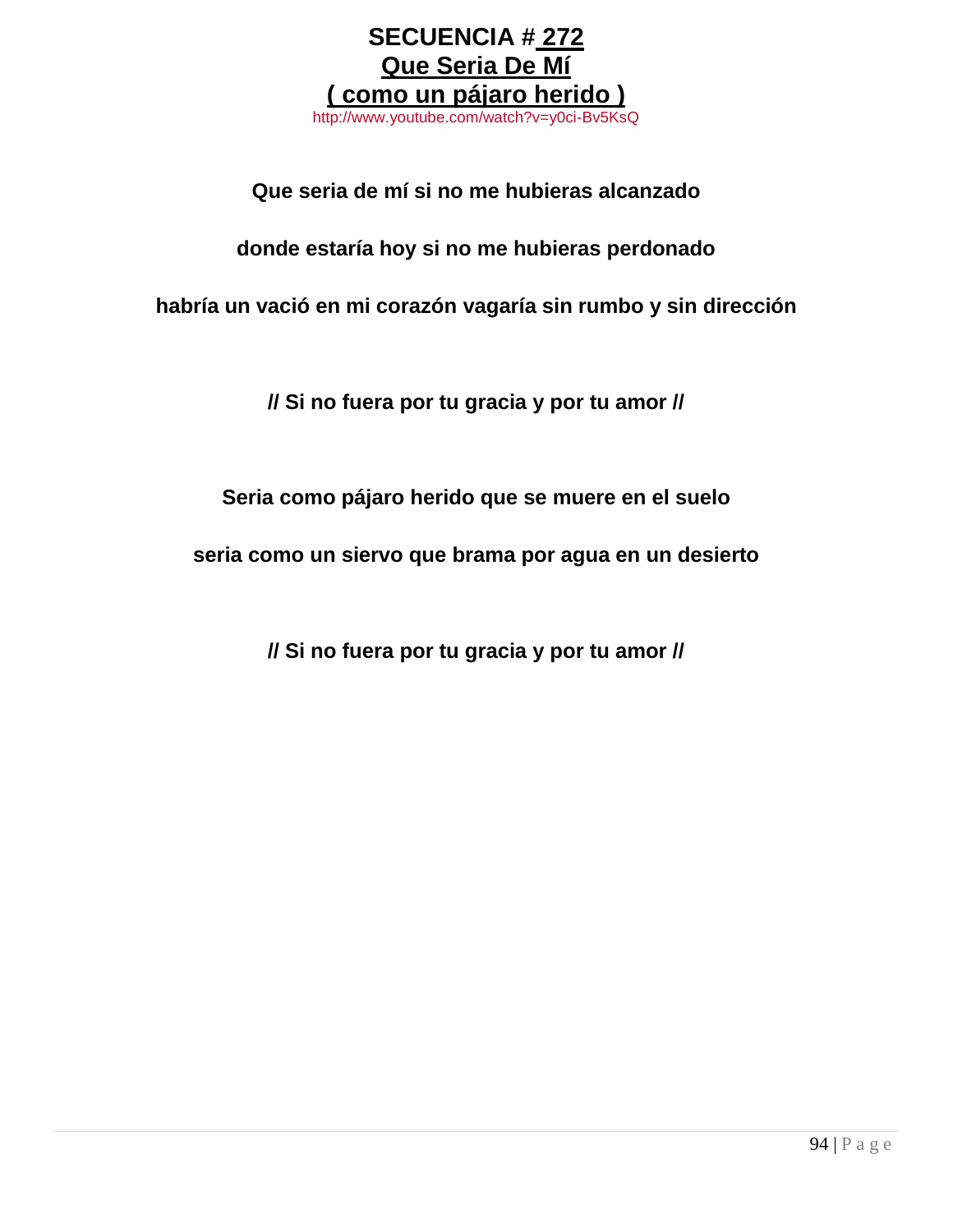# **SECUENCIA: # 274 Venimos Ante Ti Señor**

**// Venimos ante ti Señor para adorarte para exaltarte mi Rey**

**Venimos ante ti Señor a tributarte toda la gloria mi Dios //**

**Mejor es tu presencia que la vida**

**es un deleite contemplar tu hermosura**

**estar rodeado de tu santidad y amor**

**Tu presencia es lo mejor.**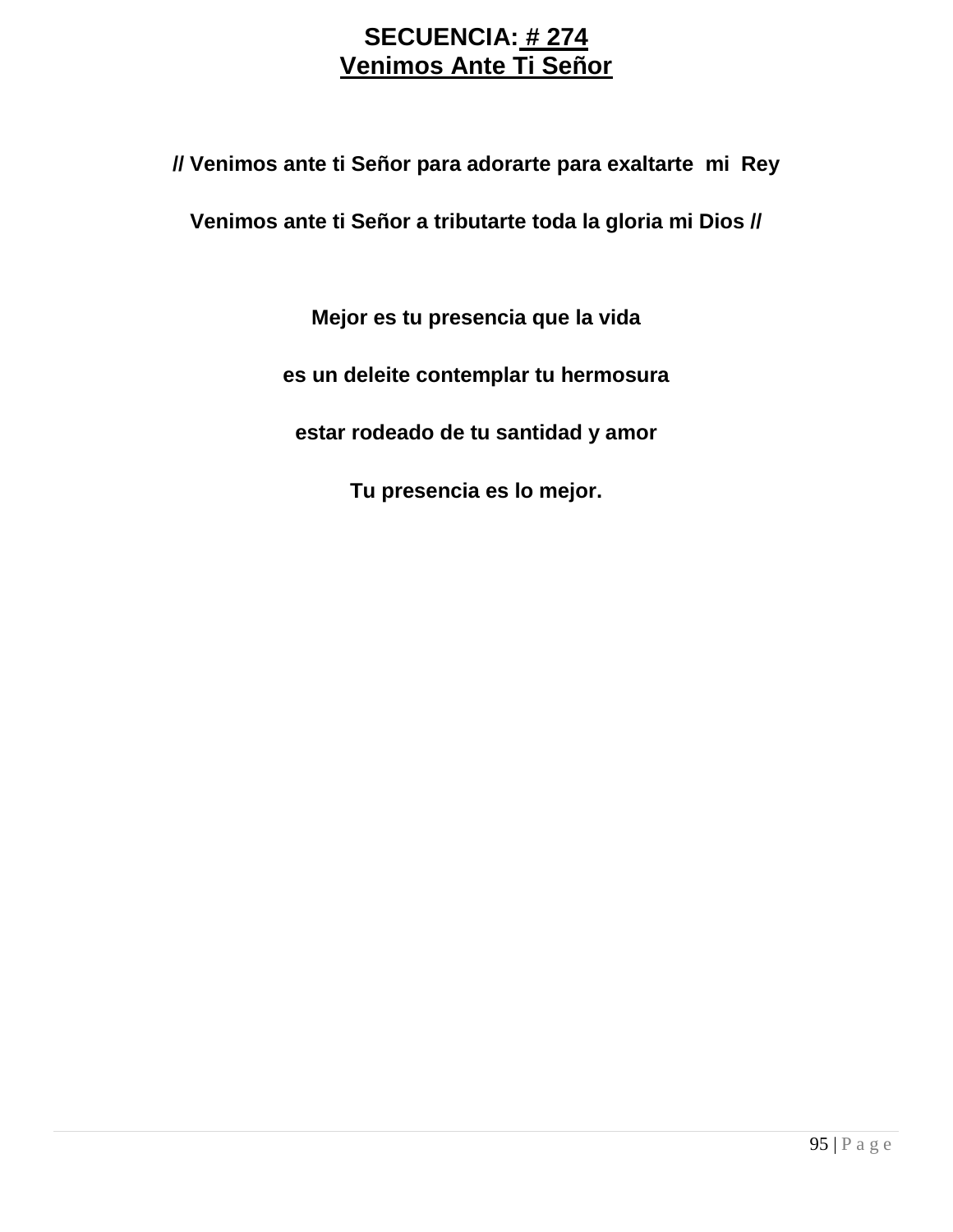# **SECUENCIA # 276 Ven A Mi Señor Jesús**

**Ven a mi Señor Jesús, ven a mi Salvador**

**ven a mi corazón yo te amo, Ho Señor**

**yo te anhelo mi Salvador**

**llena mi alma de amor tú eres todo para mí**

**Lléname de ti, lléname de tu amor, Señor lléname de ti**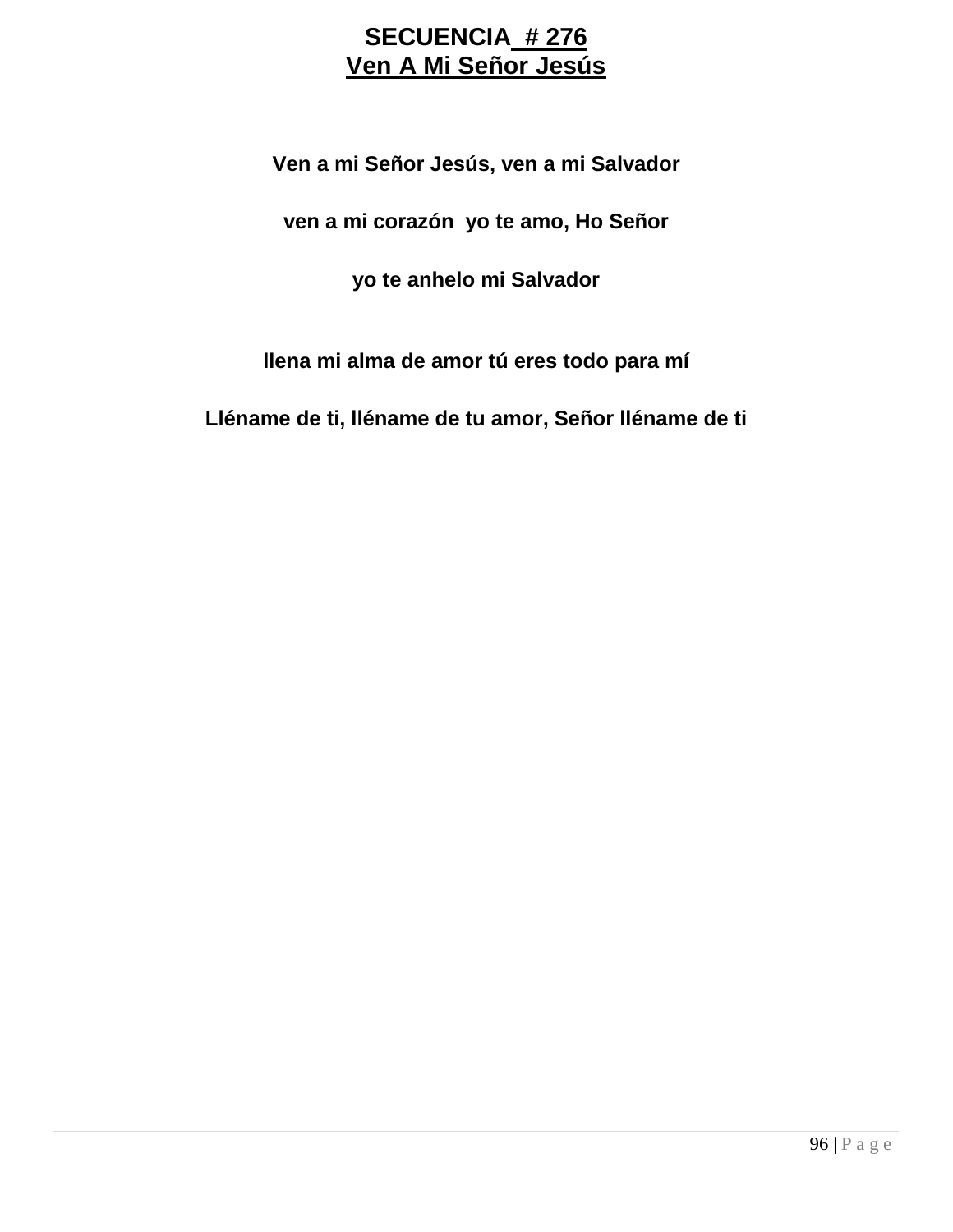**SECUENCIA # 278 El Poderoso De Israel**

http://www.youtube.com/watch?v=JROF12jPECE

**Y de noche cantaremos celebrando su poder, con alegría de corazón como el que va con la flauta al monte de Jehová celebraremos su poder. Y los ojos de los ciegos se abrirán y ellos verán, los oídos de los sordos oirán, el cojo saltara con el arpa danzara la Lengua de los mudos, cantara. Él es el poderoso, de Israel // su voz se oirá, nadie lo detendrá al poderoso de Israel // no es con ejercito, mas con su santo Espíritu, no es con ejercito, mas con su santo Espíritu Y los montes caerán y los ciegos verán y los sordos oirán no es con ejercito, mas con su santo Espíritu, no es con ejercito, mas con su santo Espíritu Canta de su gran poder, la tierra entera alabe al Señor, canta de su gran poder La tierra entera alabe a su Señor, porque grande es Dios, Hey Digno de alabar, Hey grande es Dios, Hey digno de alabar**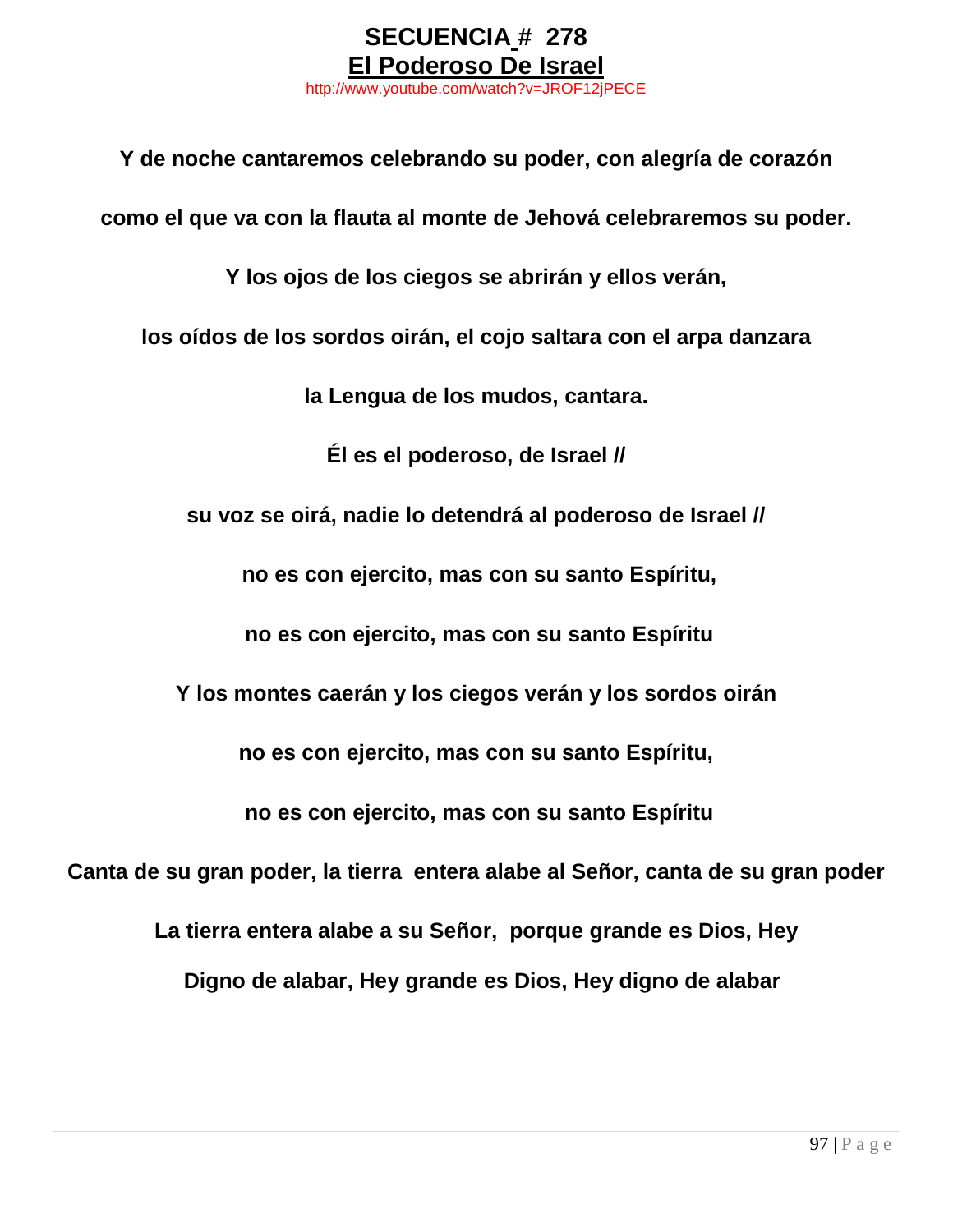## **SECUENCIA # 281 Cantare A Él ( Alabare a Jehová porque el ha vencido )**

**// Yo celebrare, cantare a el, cantare un nuevo canto // // Alabare a Jehová porque el ha vencido con poder //**

**// Bendito sea Jehová quien adiestra mis manos a pelear // Mi Roca, mi escudo, mi castillo y mi libertador mi gloria, mi fuerza en el confiare**

**// Una cosa he demandado a Jehová y esa buscare //**

**// Que este yo en la casa de Jehová todos los días de mi vida y viviré //**

**// Señor a quien iremos, Señor a quien iremos tu tienes palabras de vida eterna //**

**Si nosotros hemos creído y conocemos que tu eres el Cristo si nosotros hemos creído y conocemos Que tu eres el hijo del Dios vivo**

**// Voz de júbilo y de salvación hay en las tiendas de los justos // La diestra de Jehová hace proezas la diestra de Jehová sublime es la diestra de Jehová hace maravillas la diestra de Jehová sublime es**

**// No moriré sino que viviré y contare las obras de Jehová //**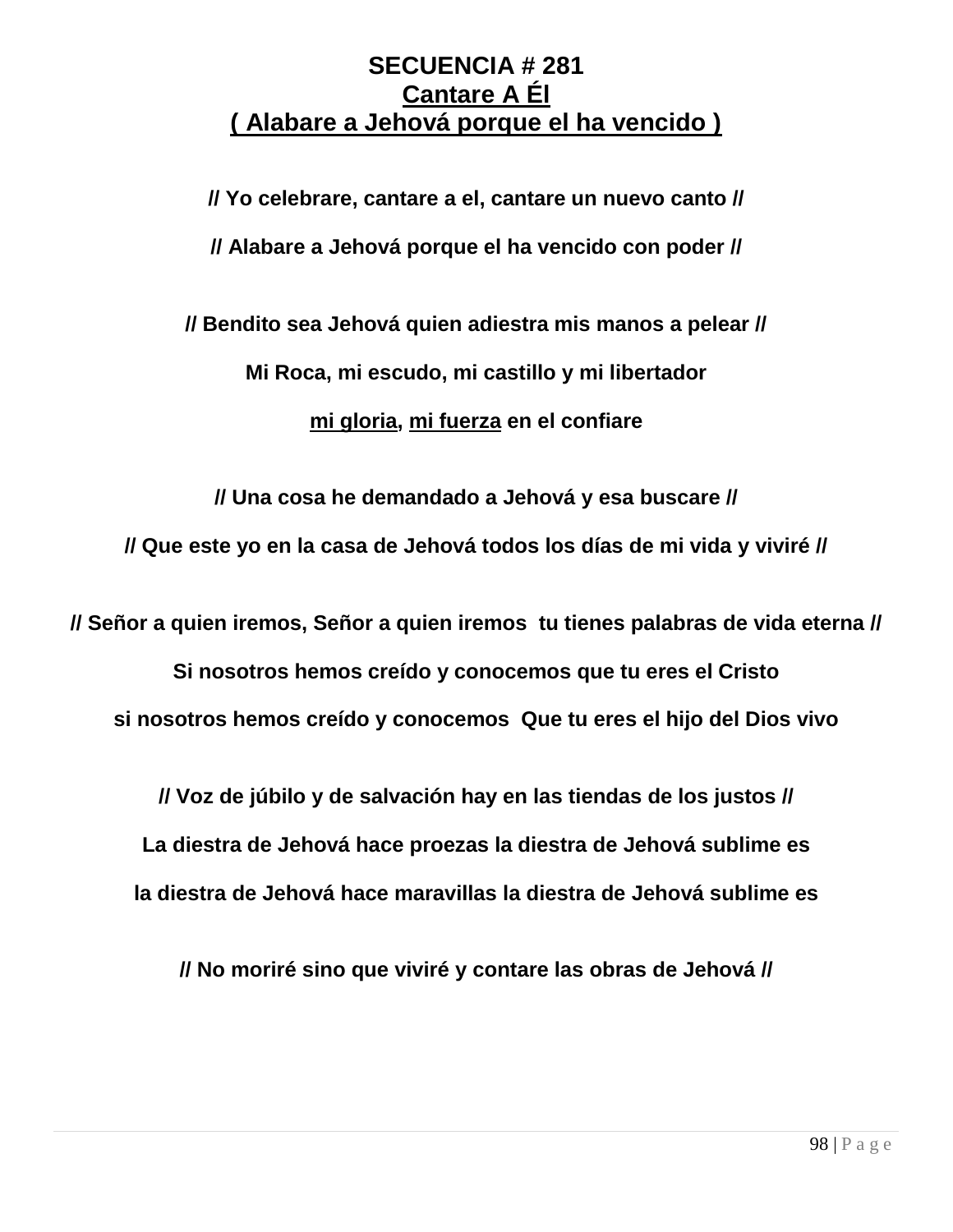## **SECUENCIA # 285 Si el Espíritu de Dios**

**// Si el Espíritu de Dios se deja sentir en ti // // Siéntelo como llama, siéntelo como fuego siéntelo como brasa quemando tu cuerpo con su poder //**

**Siéntelo, siéntelo, siéntelo, siéntelo**

**Siéntelo como brasa quemando tu cuerpo con su poder //**

**// Con la sombra de Pedro se sanaba el enfermo // // no era la sombra ni tampoco era Pedro // // Era por que Pedro tenia el Espíritu del Nazareno // // Nazareno, Nazareno, el Espíritu del Nazareno //**

**// En el Salmo 22 la Biblia lo testifica // Él habita en la alabanza, en la alabanza él habita /// Y sí le alabas te gozas /// Y sí le alabas**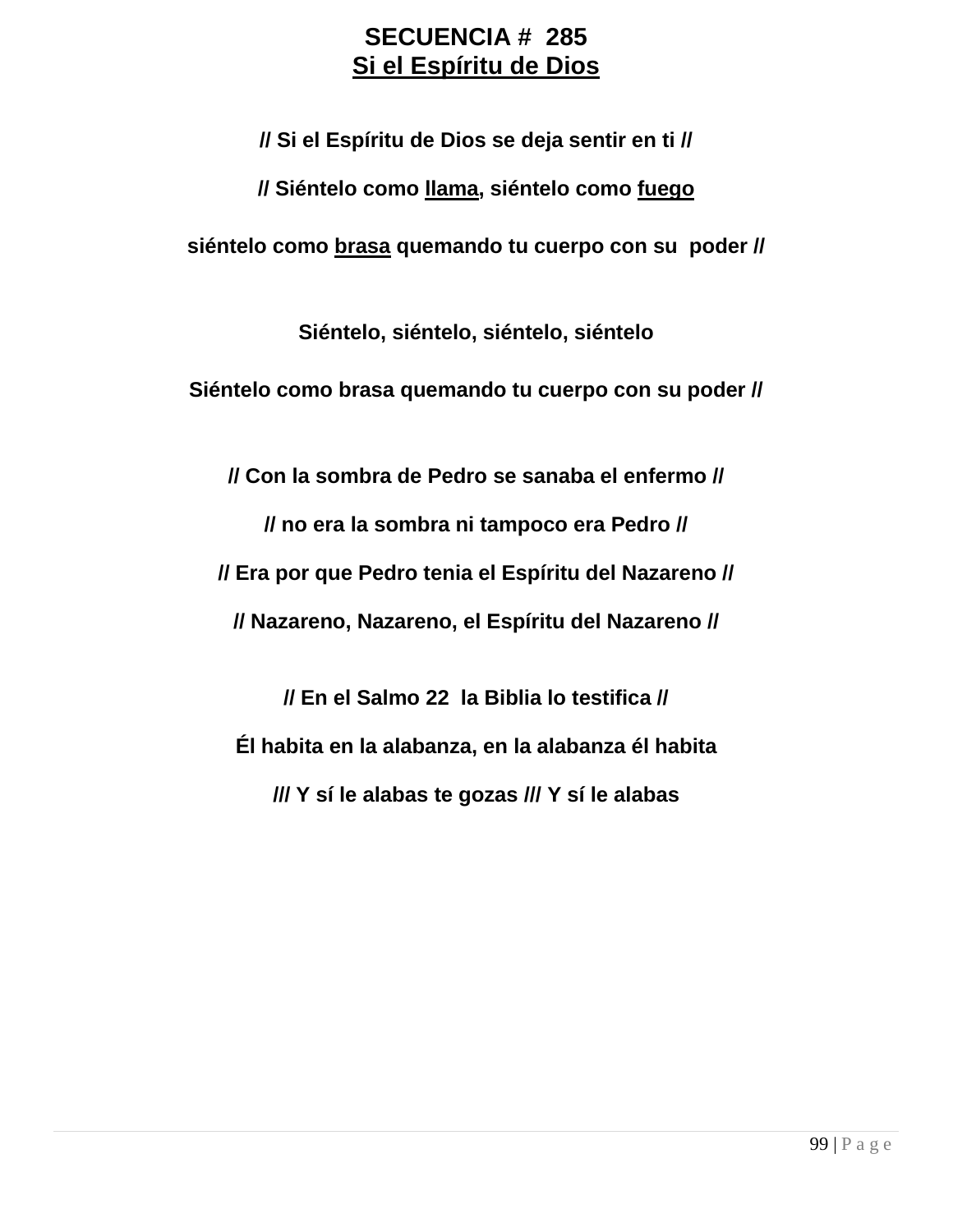**SECUENCIA # 288 León de la tribu de Judá**

http://www.youtube.com/watch?v=LI8mcmUXgrI

**León de la tribu de Judá, león de la tribu de Judá, ha venido para ser Rey León de la tribu de Judá, león de la tribu de Judá, ha venido para Vencer**

**Él es el Rey de reyes Él es Señor de señores Y Dios de los dioses En el cielo eres exaltado y en la tierra también//**

**Aleluya, aleluya, amen aleluya//**

**// Mayor es el que está conmigo, más fuerte es el que está por mí** 

**Mayor es el que está conmigo, más fuerte es el que está por mí** 

**Poderoso él es poderoso, victorioso él es victorioso Poderoso él es poderoso, victorioso él es victorioso**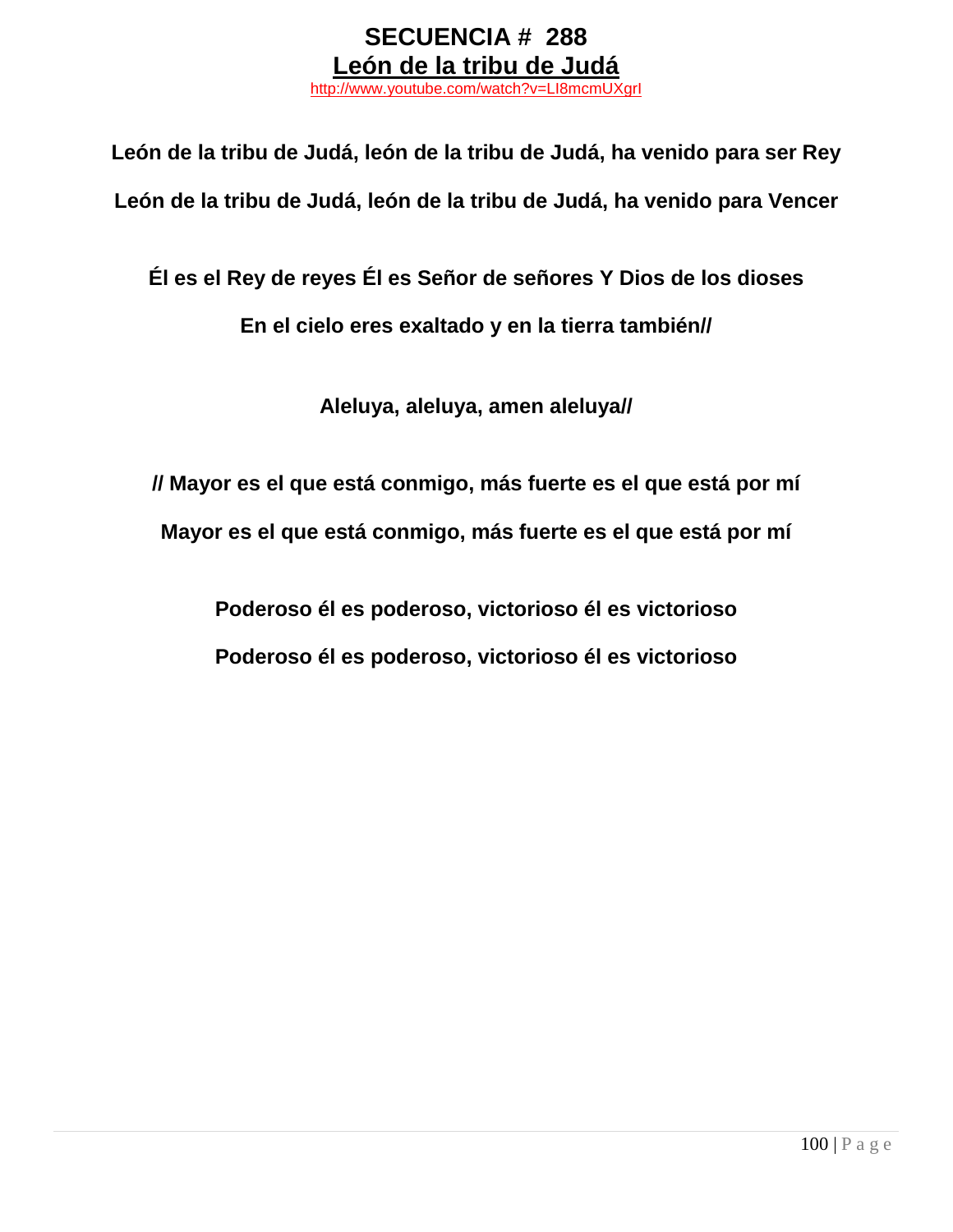# **SECUENCIA # 291 YO QUIERO ESTAR DONDE TU ESTAS**

[http://www.youtube.com/watch?v=W14mg\\_zQpZc](http://www.youtube.com/watch?v=W14mg_zQpZc)

**Yo solo quiero estar donde tú estás Viviendo diario en tu presencia No quiero darte solo adoración Yo quiero ser adorador Yo solo quiero estar donde tu estás En tu habitación por siempre Llévame al lugar donde tu estas Yo quiero estar donde tu estas**

**Yo quiero estar contigo Morando en tu presencia**

**Comiendo de tu mesa Rodeado de tu gloria**

**En tu presencia Es donde siempre quiero estar**

**Yo solo quiero estar, Yo quiero estar donde tu estas**

**Ho mi Dios, tu eres mi fuerza y mi canción Y aunque débil sea En tu presencia fuerte soy**

**(Final)**

**Yo solo quiero estar, Yo quiero estar donde tu estas**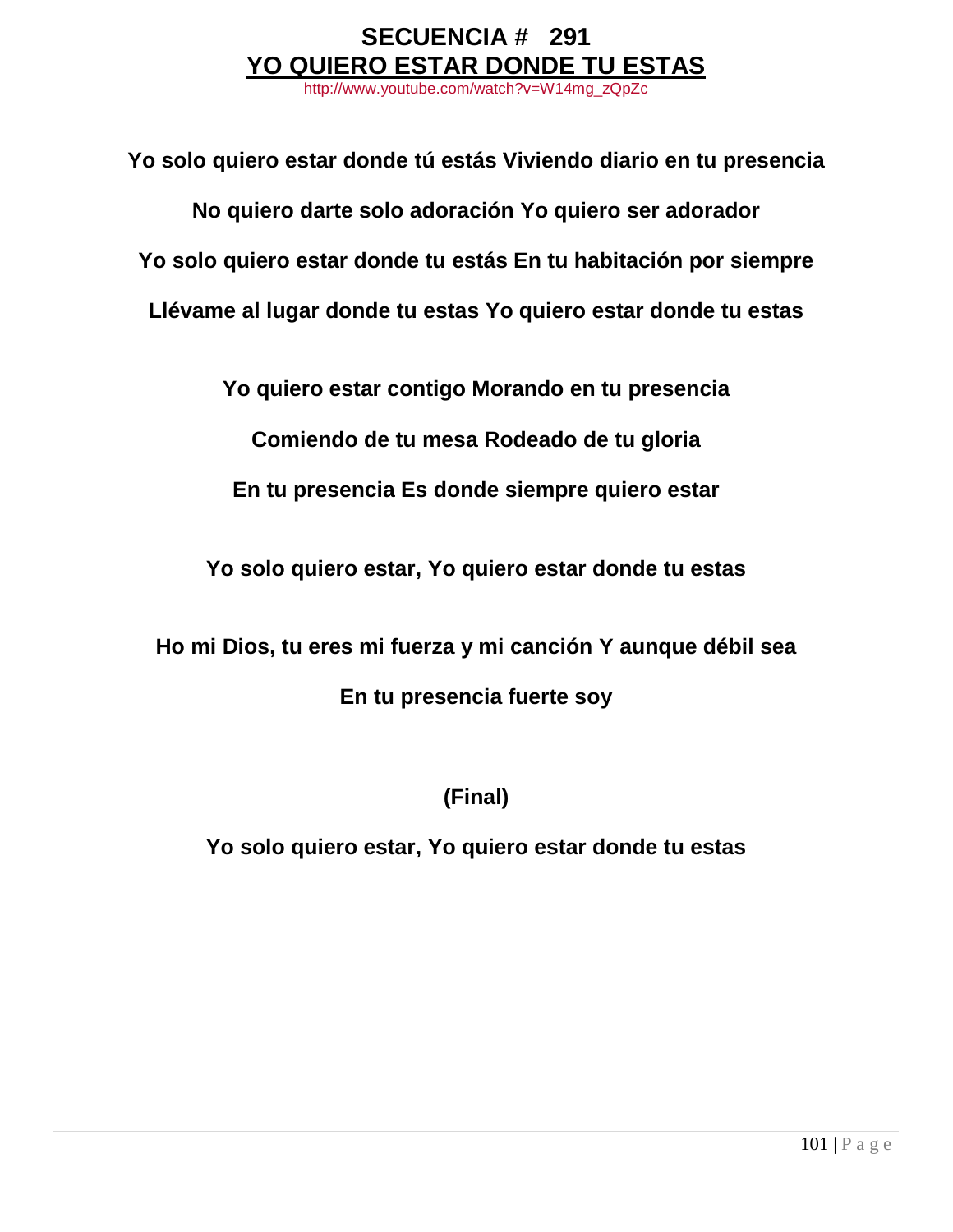# **SECUENCIA # 294 Abre Mis Ojos**

<http://www.youtube.com/watch?v=ZDot5Qyd0z0>

**// Abre mis ojos oh Cristo Abre mis ojos te pido**

**Yo quiero verte, Yo quiero verte //**

**Y contemplar tu santidad, y el resplandor de tu gloria**

**Derrama tu amor y poder, Cuando cantamos**

**Santo, Santo, Santo /// Yo quiero verte.**

**//Open the eyes of my heart, Lord; open the eyes of my heart, Lord;**

**I want to see You, I want to see You //**

**High and lifted up, shining in the light of Your Glory;**

**Pour out Your Pow'r and love, as we sing, Holy, Holy, Holy///**

**I want to see You //**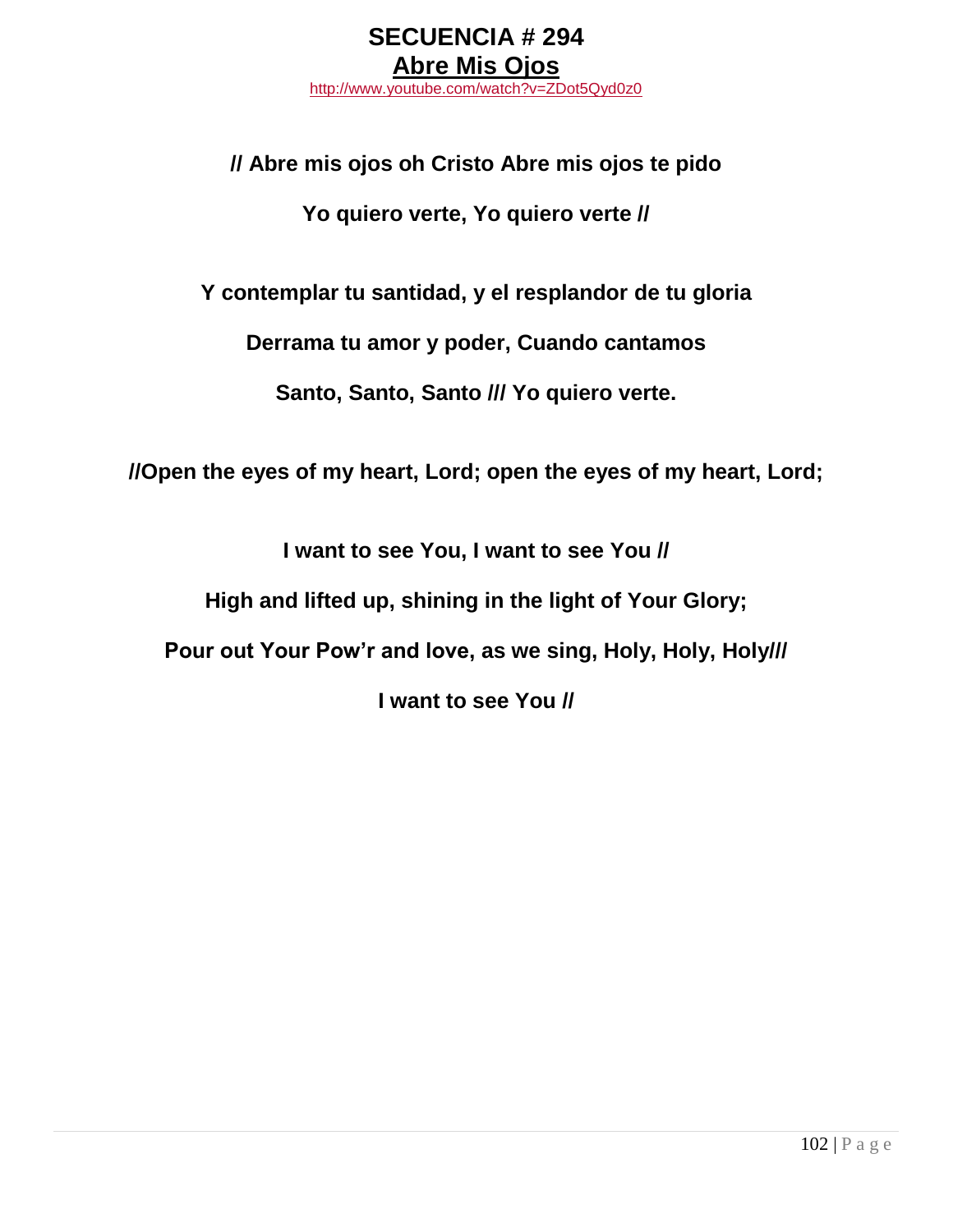# **SECUENCIA # 297 Sendas Dios Hará**

**Sendas Dios hará donde piensas que no hay,**

**El obra en maneras que no podemos ver,**

**Él me guiará, [a](javascript:jsfMostrarID() su lado estaré,**

**Amor y fuerza el me da,**

**Un camino hará donde no lo hay**

**Por camino en la soledad me guía**

**y agua en el desierto encontraré.**

**La tierra pasará, su palabra eterna es**

**Él hará algo nuevo hoy.**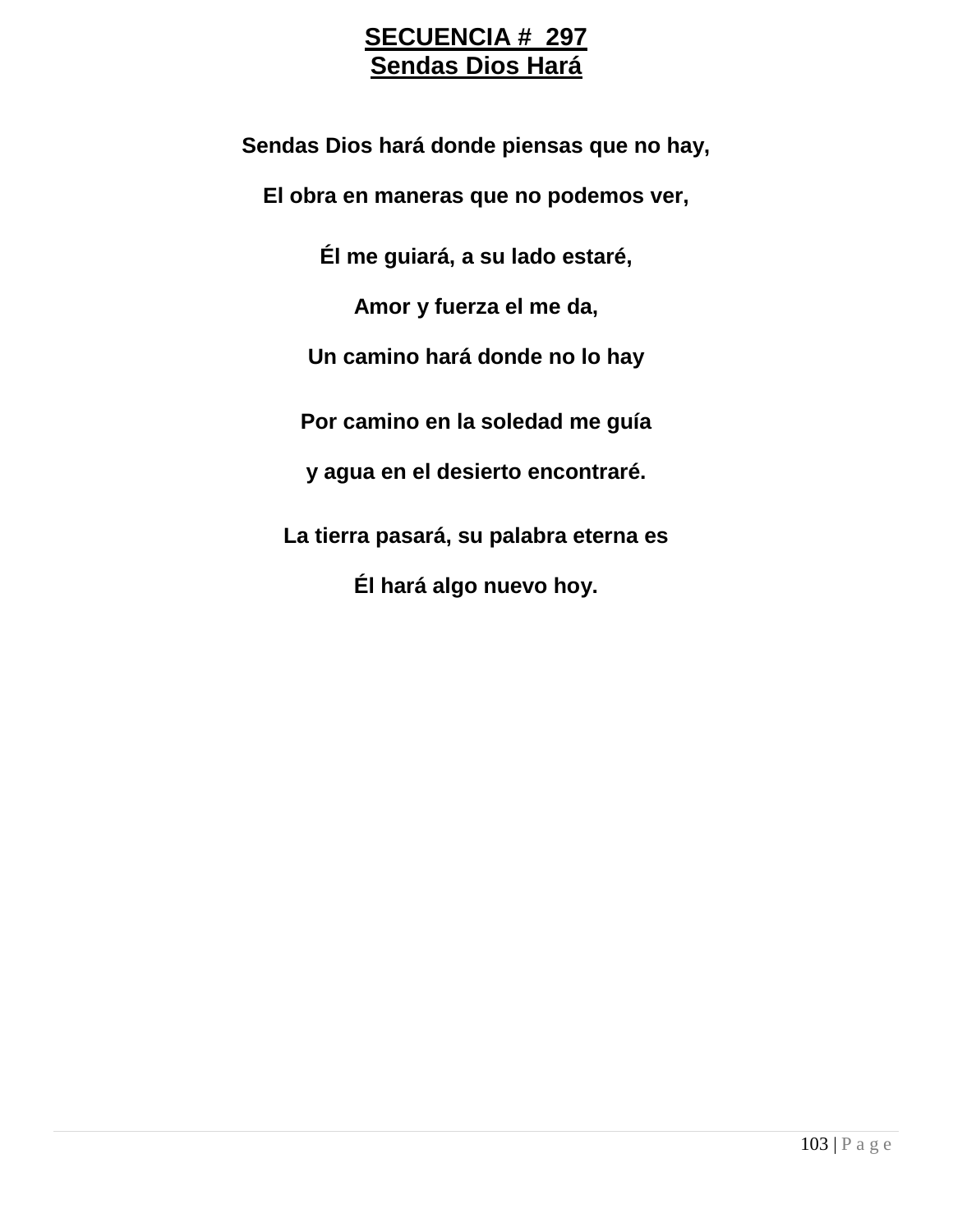# **SECUENCIA # 299 SEÑOR ERES FIEL**

**// Señor eres fiel y tu misericordia Eterna //**

**Gente de toda, lengua y nación, De generación a generación** 

**Te adoramos hoy, aleluya, aleluya,**

**Te adoramos hoy, eres Señor**

**Te adoramos hoy, aleluya, aleluya,**

**Te adoramos hoy, eres Señor, eres fiel //**

**/// Eres Fiel siempre fiel, eres fiel ///**

*Lord you are good and your mercy endures for ever*

*people from every nation and tongue from generation to generation we worship you, alleluiah, alleluiah we worship you, for who you are. we worship you, alleluiah, lleluiah we worship you, you are God (f)*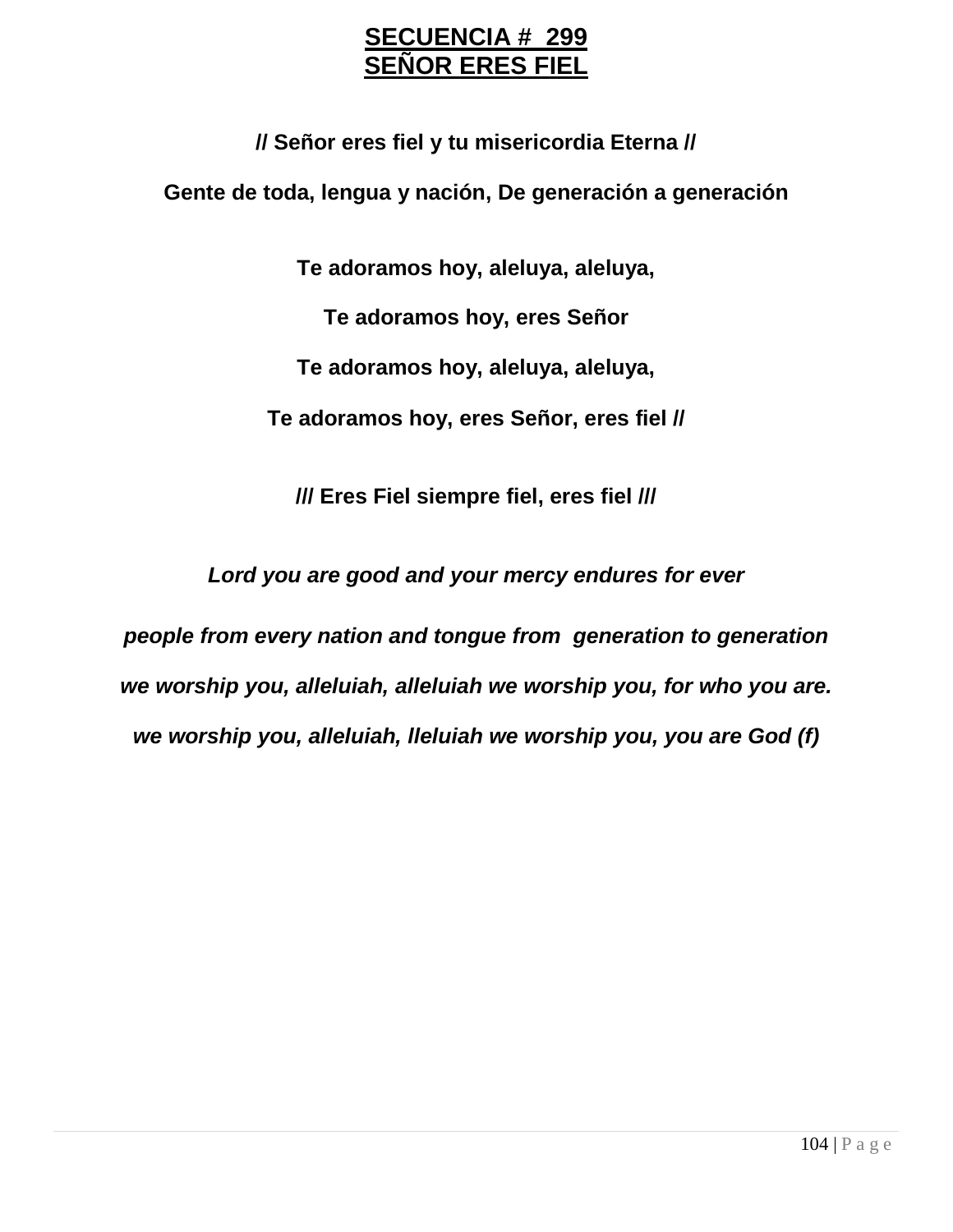#### **SECUENCIA # 302 YO TE BUSCO**

[http://www.youtube.com/watch?v=Zp6OtH\\_RpxU](http://www.youtube.com/watch?v=Zp6OtH_RpxU)

**Yo te busco, yo te busco**

**Con fuego en mi corazón**

**Yo te busco, yo te busco**

**Recibe mi adoración**

**// Te anhelo te necesito, te amo mas que a mi ser //**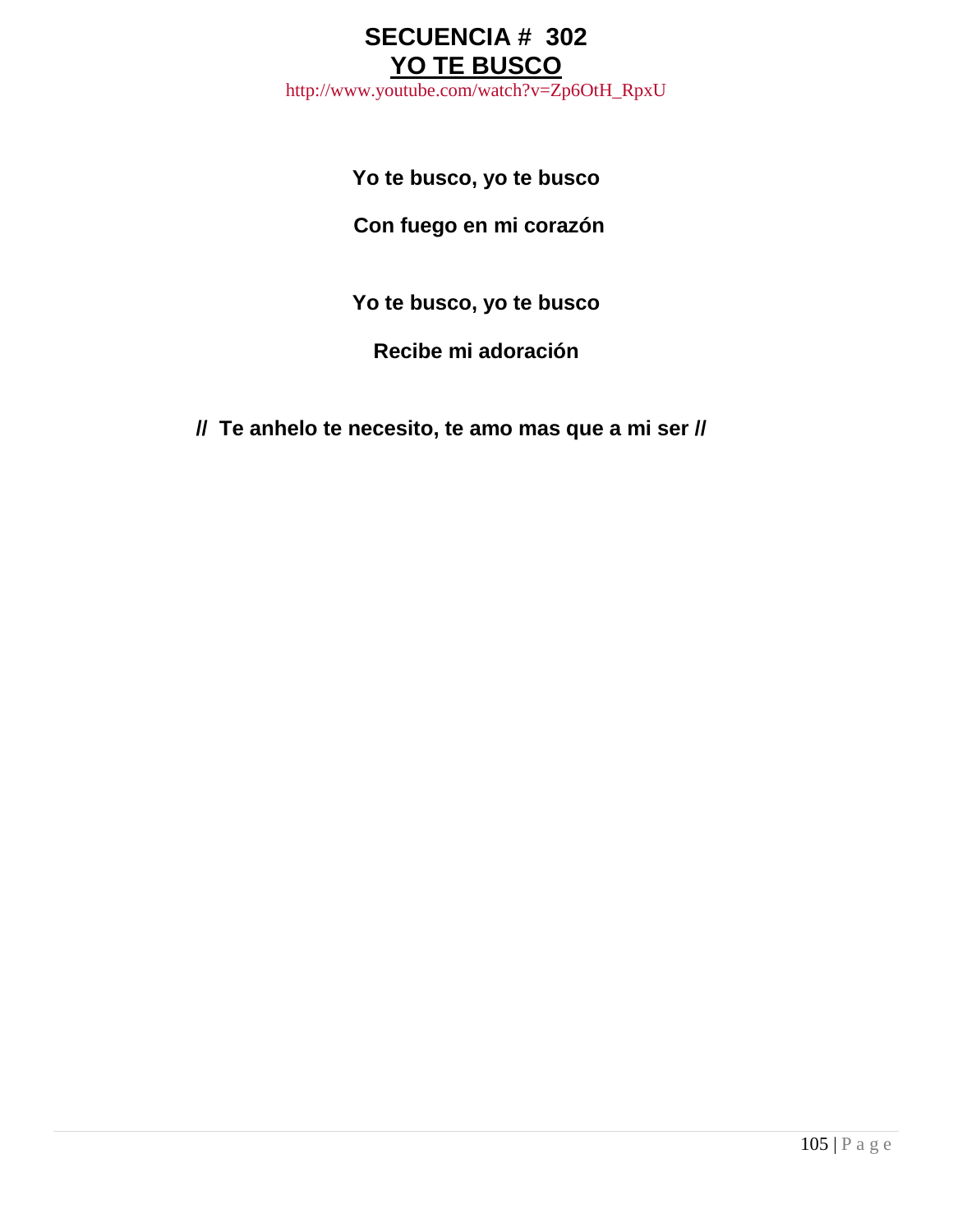# **SECUENCIA # 304 AL REY**

**// Al Rey, Hosanna, al Rey, aleluya - Al Rey, Hosanna, al Rey, aleluya //**

**Me ha enseñado su grandeza Me ha mostrado su belleza**

**Me vistió de su realeza De su salvación yo cantare**

**// Ha cambiado mi tristeza Ha ungido mi cabeza // Me cubrió de su belleza De su redención yo cantare //**

**Yo me asombro, me maravillo Y derramo mi canto en honor a Él No hay nadie más glorioso Tan hermoso como mi rey**

> **/// Al Rey, Hosanna, al Rey, aleluya Al Rey, Hosanna, al Rey, aleluya ///**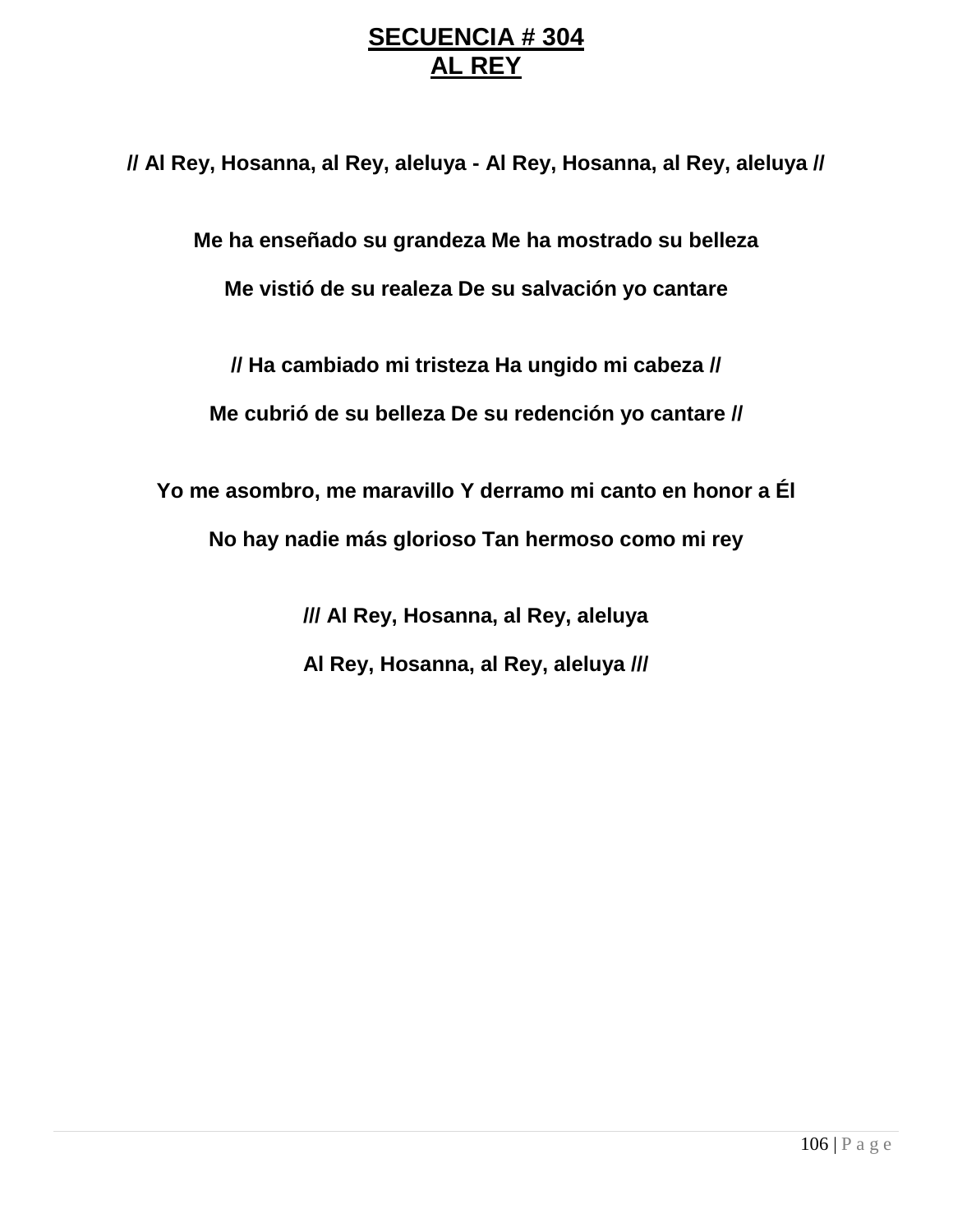# **SECUENCIA # 307 HAS AUMENTADO**

**Has aumentado oh Dios tus maravillas - Enumerarlas no puedo**

**Si yo anunciare y hablare de ellas**

**No hay tiempo para terminar**

**Has aumentado oh Dios tus maravillas**

**Y ya no puedo contarlas**

**Misericordia me das día tras día**

**Tu canto en mi boca estará**

**Grandes son tus obras, poderío y majestad**

**Tuyo es todo imperio toda gloria y potestad**

**Grande es tu dominio el universo lleno esta**

**De tu poder Grande eres tu**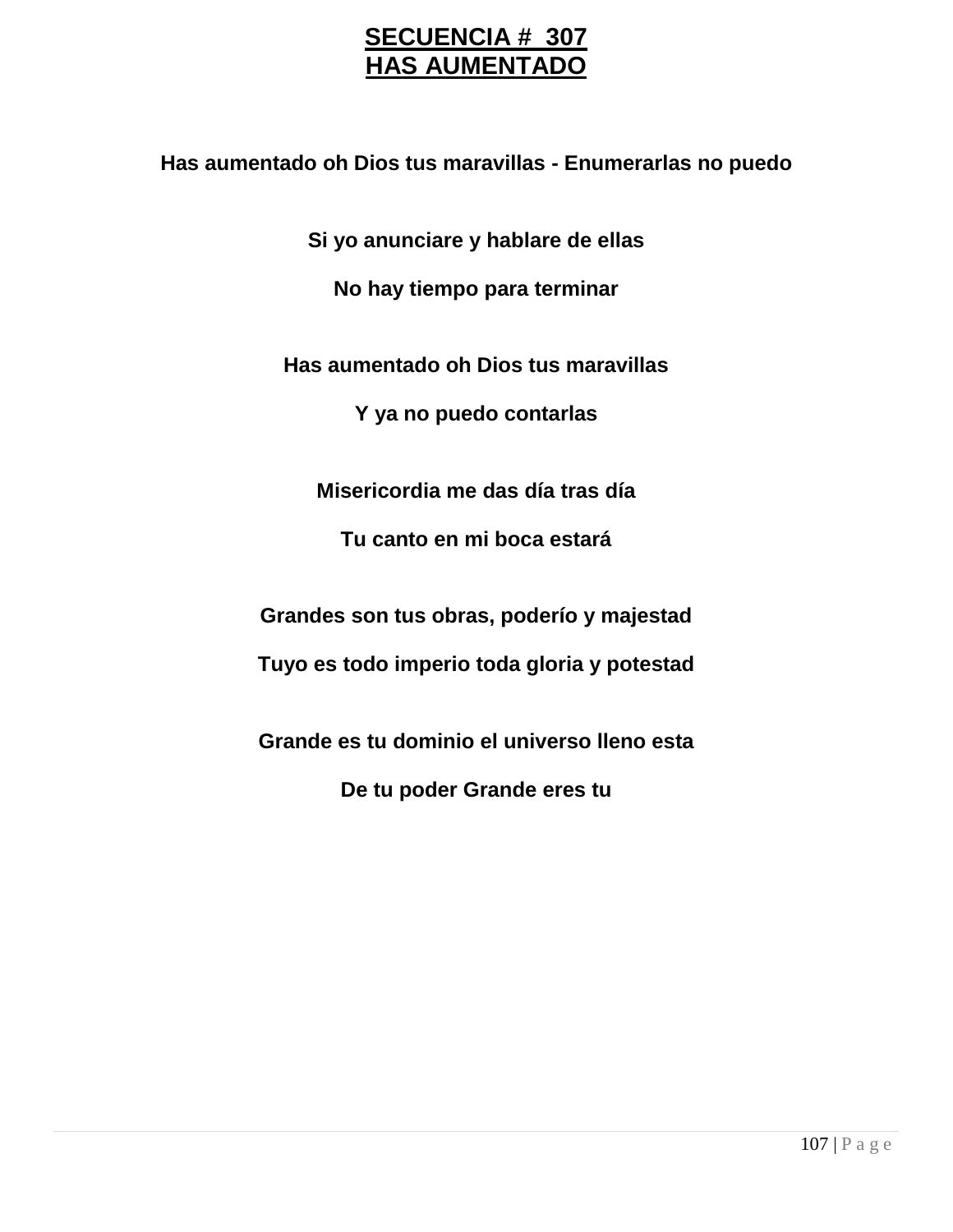# **SECUENCIA # 310 Tu Amor Por Mi**

**// Tu amor por mí - Es mas dulce que la miel**

**Y tu misericordia es - nueva cada día //**

**Es por eso que te alabo**

**Es por eso que te sirvo**

**Es por eso que te doy**

**todo mi amor**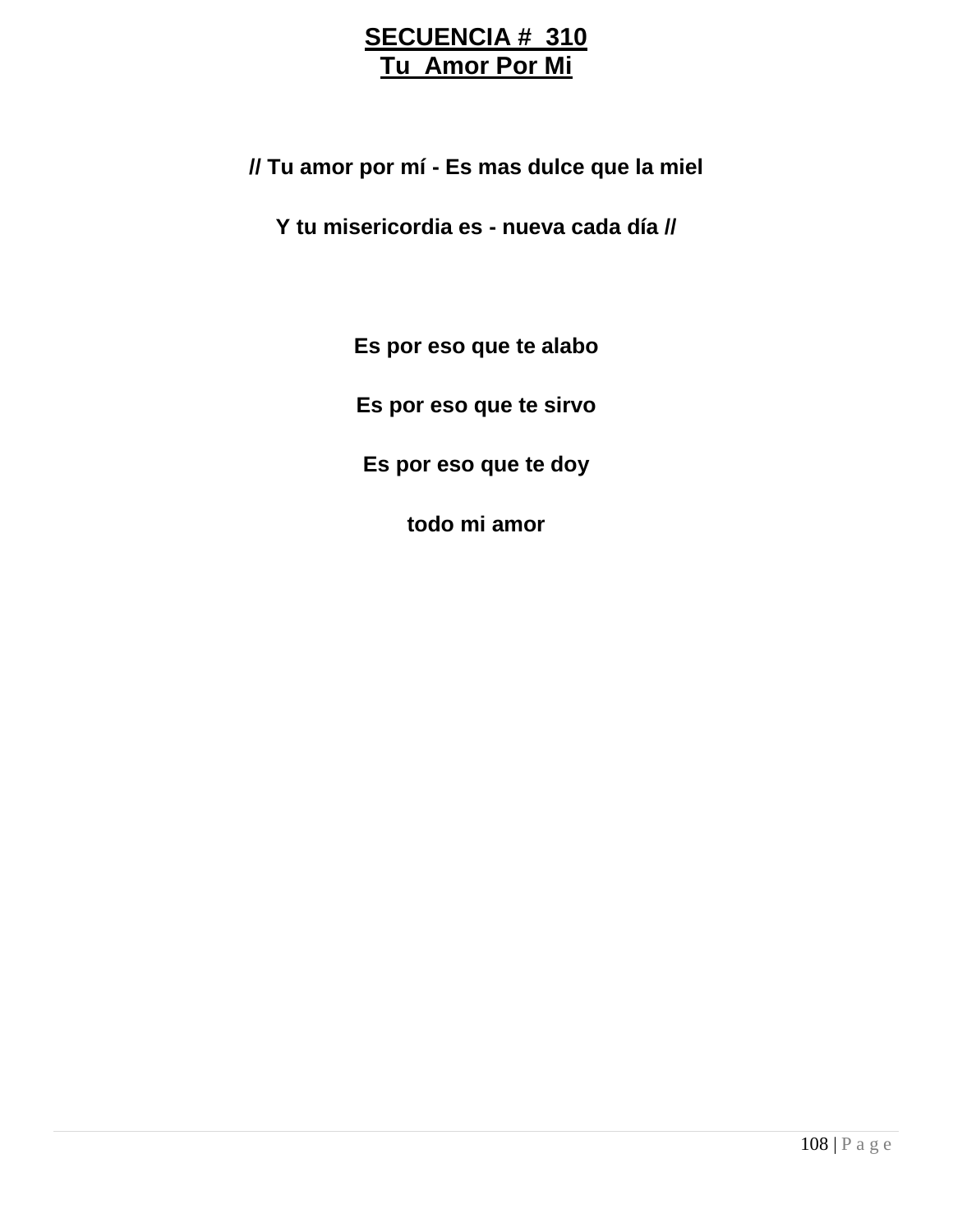# **SECUENCIA # 312 Como El Siervo Busca Por Las Aguas**

**Como el siervo busca por las aguas**

**así clama mi alma por ti Señor**

**día y noche yo tengo sed de ti y solo a ti buscare**

**Lléname, lléname Señor**

**Dame mas, mas de tu amor**

**yo tengo sed solo de ti lléname Señor**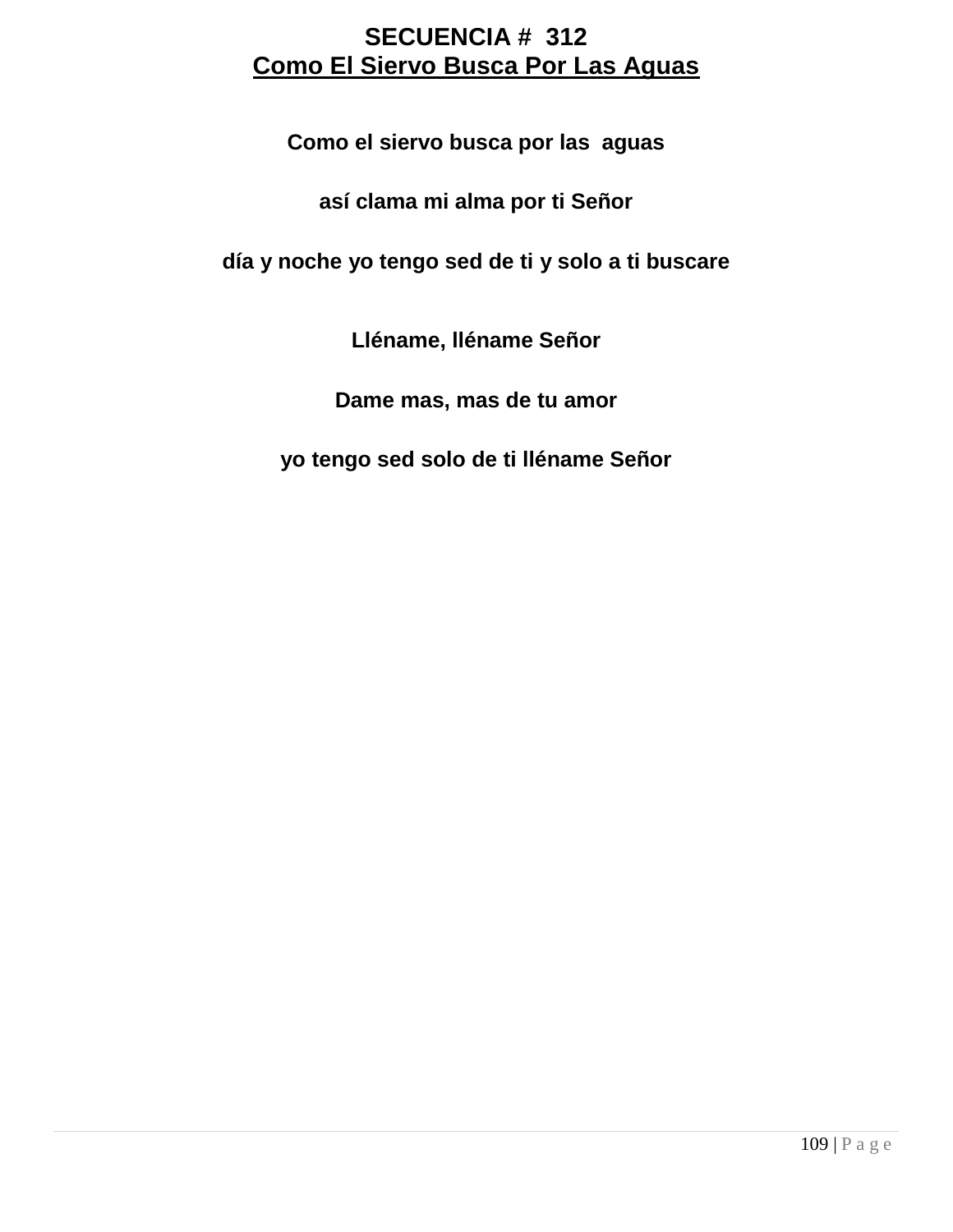# **SECUENCIA: # 314 Hay una unción**

**// Hay una unción aquí Cayendo sobre mí**

**Sanándome cambiando mi ser //**

**// Mi Espíritu y mi alma se están llenando**

**Con el poder de tu Espíritu Santo**

**Mi vida nunca mas será igual //**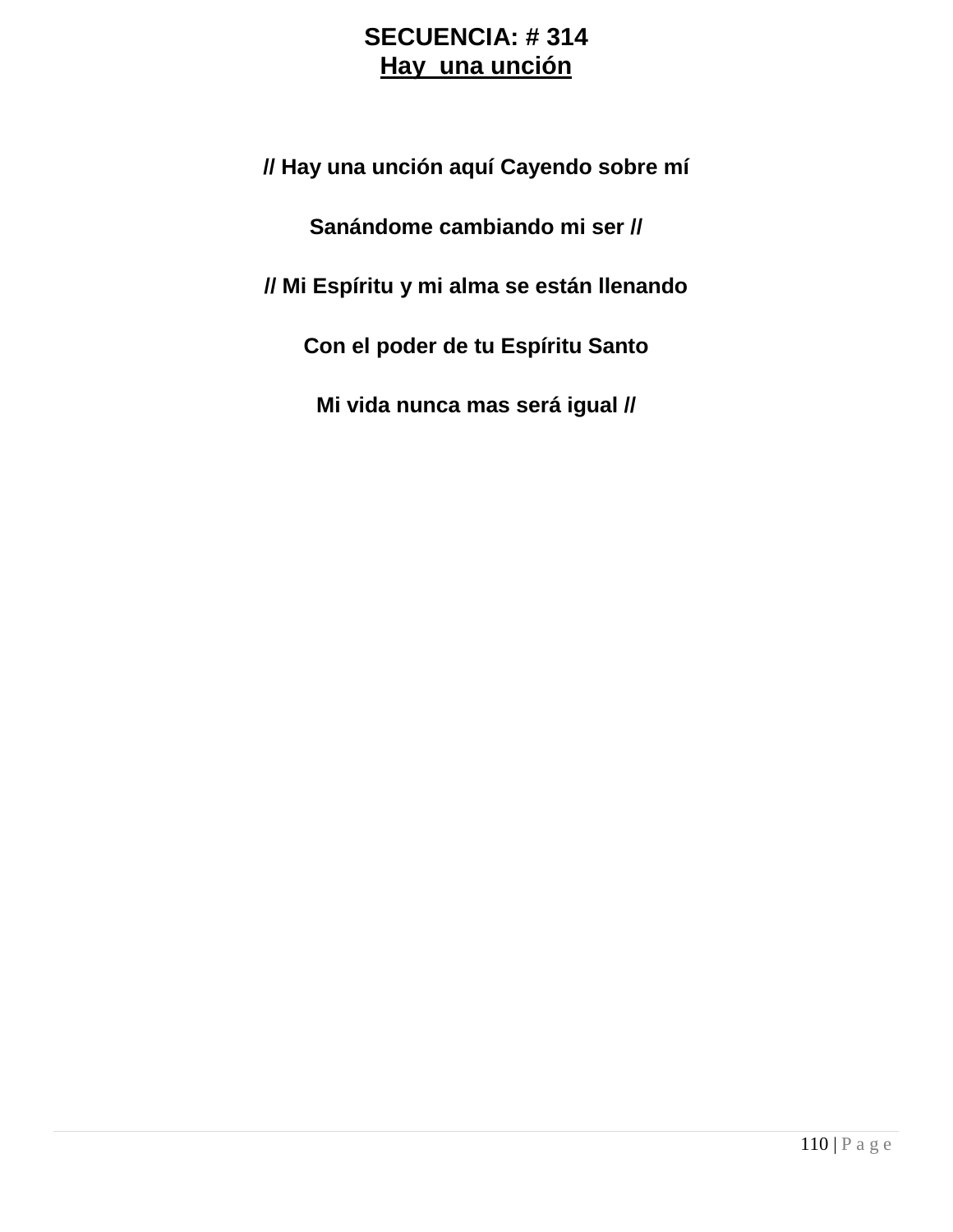# **SECUENCIA: # 316 Cristo No Esta Muerto**

http://www.youtube.com/watch?v=\_KPInu8IUtA

### **/// Cristo no esta muerto El esta vivo ///**

**La siento en mis manos**

**La siento en mis pies**

**La siento en todo mi ser**

**La tengo, la tengo**

**La unción esta sobre mi**

**No la entiendo pero la tengo**

**La tengo, la tengo**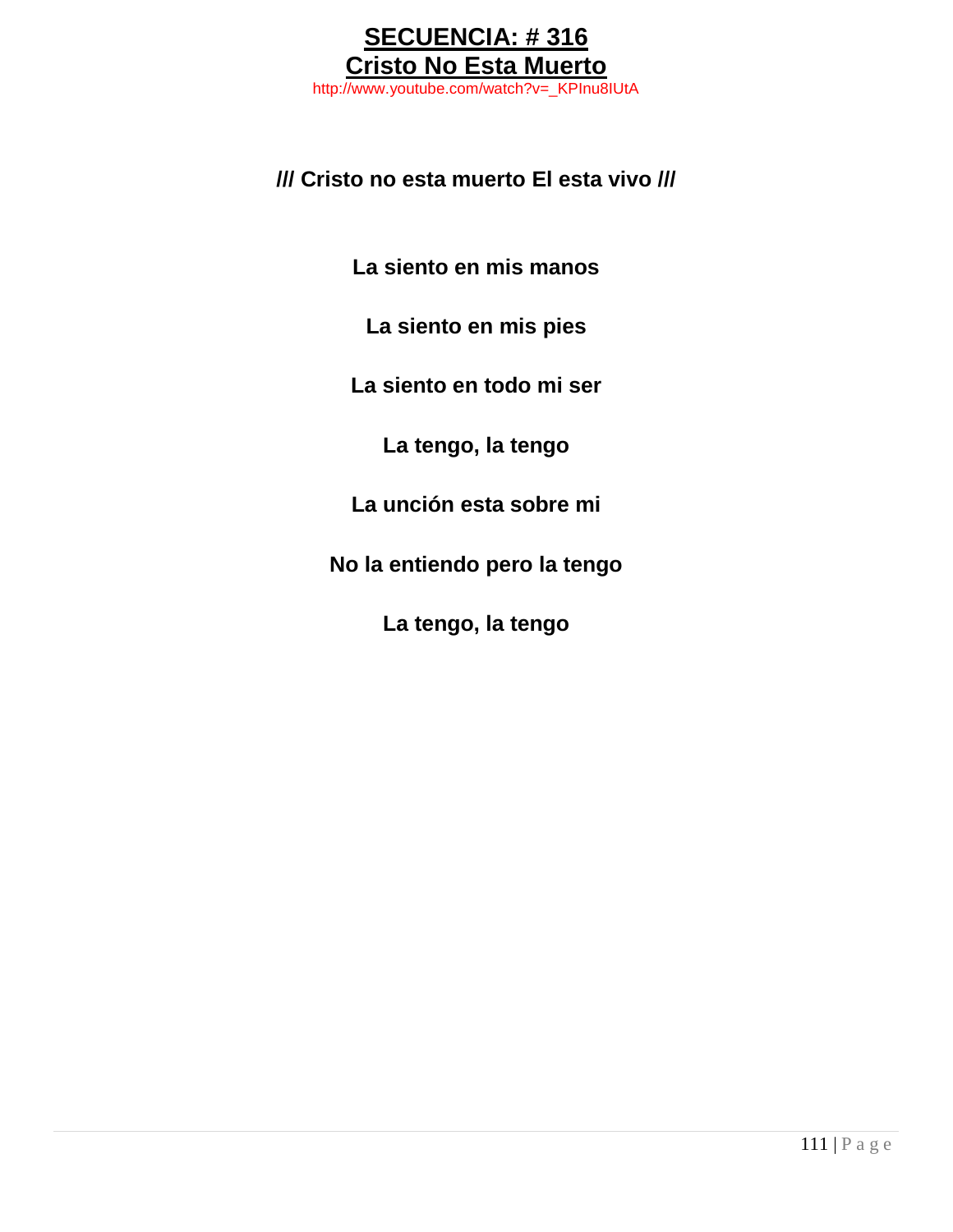# **SECUENCIA # 318 Jehová Eterno Es Tu Poder**

### **// Jehová eterno es tu poder Desde la eternidad //**

### **Hasta la eternidad**

**// Jehová, Jehová, Jehová tu trono inamovible es //**

**// La, la, la, la, la, la //**

**// Anunciamos tus victorias con honor exaltando tu poder //**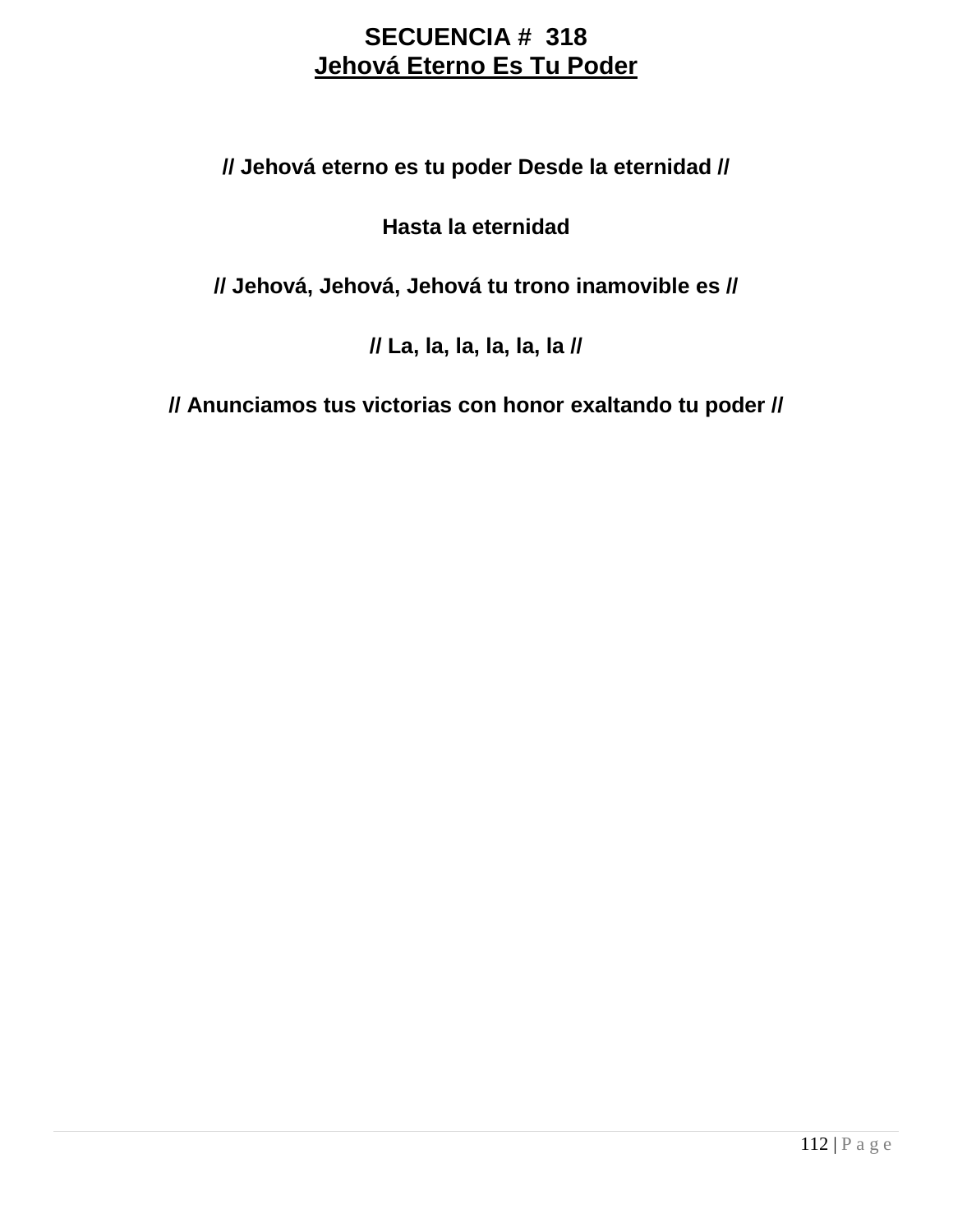### **SECUENCIA # 320 Diste tu vida por mí**

 **// Me diste tanto amor no alcanzo a comprender Diste tu vida por mí No se como agradecerte solo puedo adorarte Y alabarte haciendo así //**

**//Danzando, Ho Señor yo te agradezco Danzando, por tu sangre te adoro**

**Danzando, te alabo locamente en tu presencia.//**

**//Girando, Ho Señor yo te agradezco Girando, por tu sangre te adoro**

**Girando, te alabo locamente en tu presencia //**

### **CORO**

**//Saltando, Ho Señor yo te agradezco Saltando, por tu sangre te adoro**

**Saltando, te alabo locamente en tu presencia //**

### **CORO**

**//Gritando, Ho Señor yo te agradezco Gritando, por tu sangre te adoro**

**Gritando, te alabo locamente en tu presencia //**

### **CORO**

**//Silbando, Ho Señor yo te agradezco Silbando, por tu sangre te adoro**

**Silbando, te alabo locamente en tu presencia //**

**//Corriendo, Ho Señor yo te agradezco Corriendo, Ho Señor yo te agradezco**

**Corriendo, te alabo locamente en tu presencia //**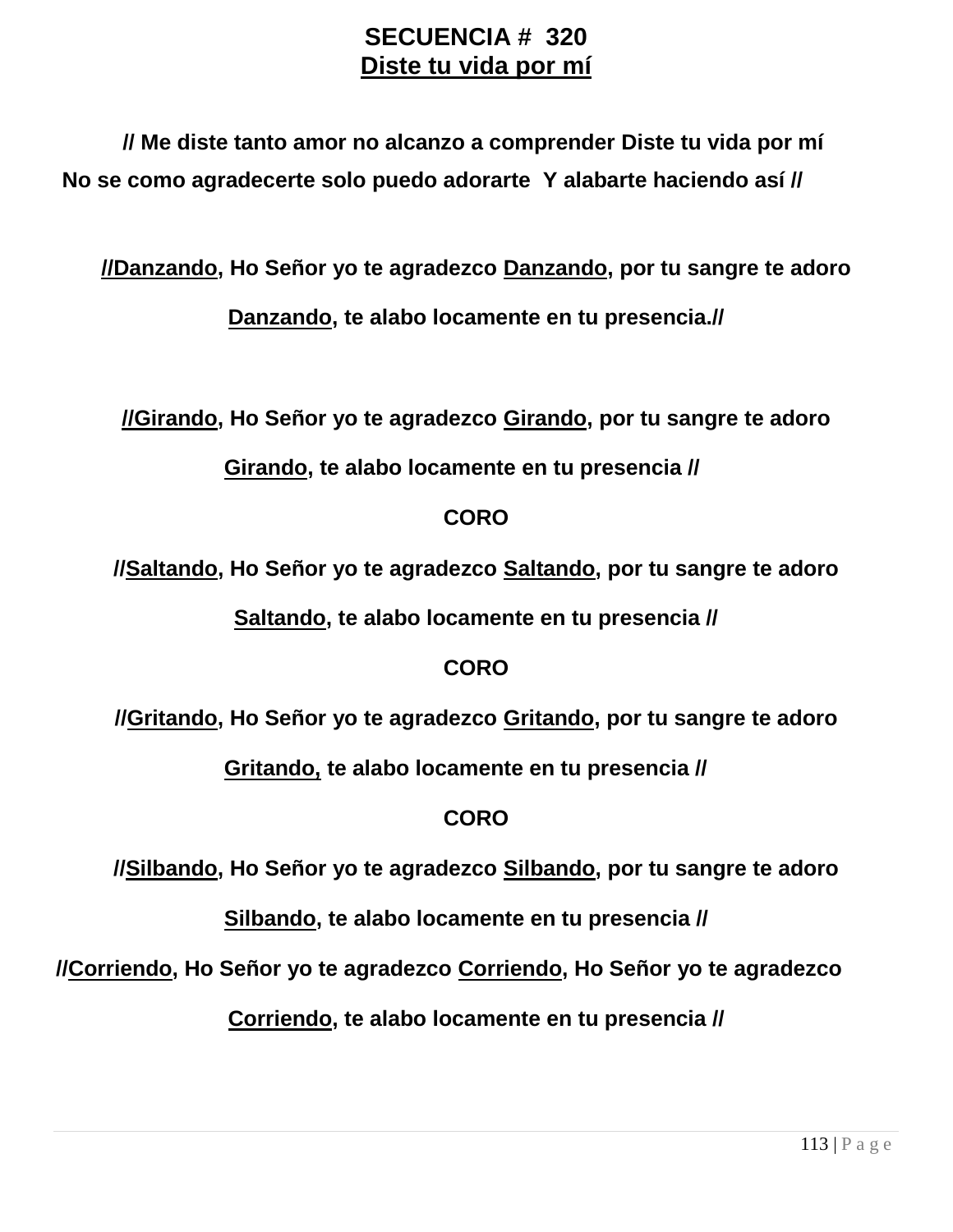# **SECUENCIA # 325 COMPLETA ADORACIÓN**

**// Con mis manos hacia ti**

**en completa adoración**

**Con mi mente puesta en ti**

**y todo mi corazón //**

**// Te alabare, te adorare**

**en completa adoración**

**Te alabare, te adorare** 

**con todo el corazón //**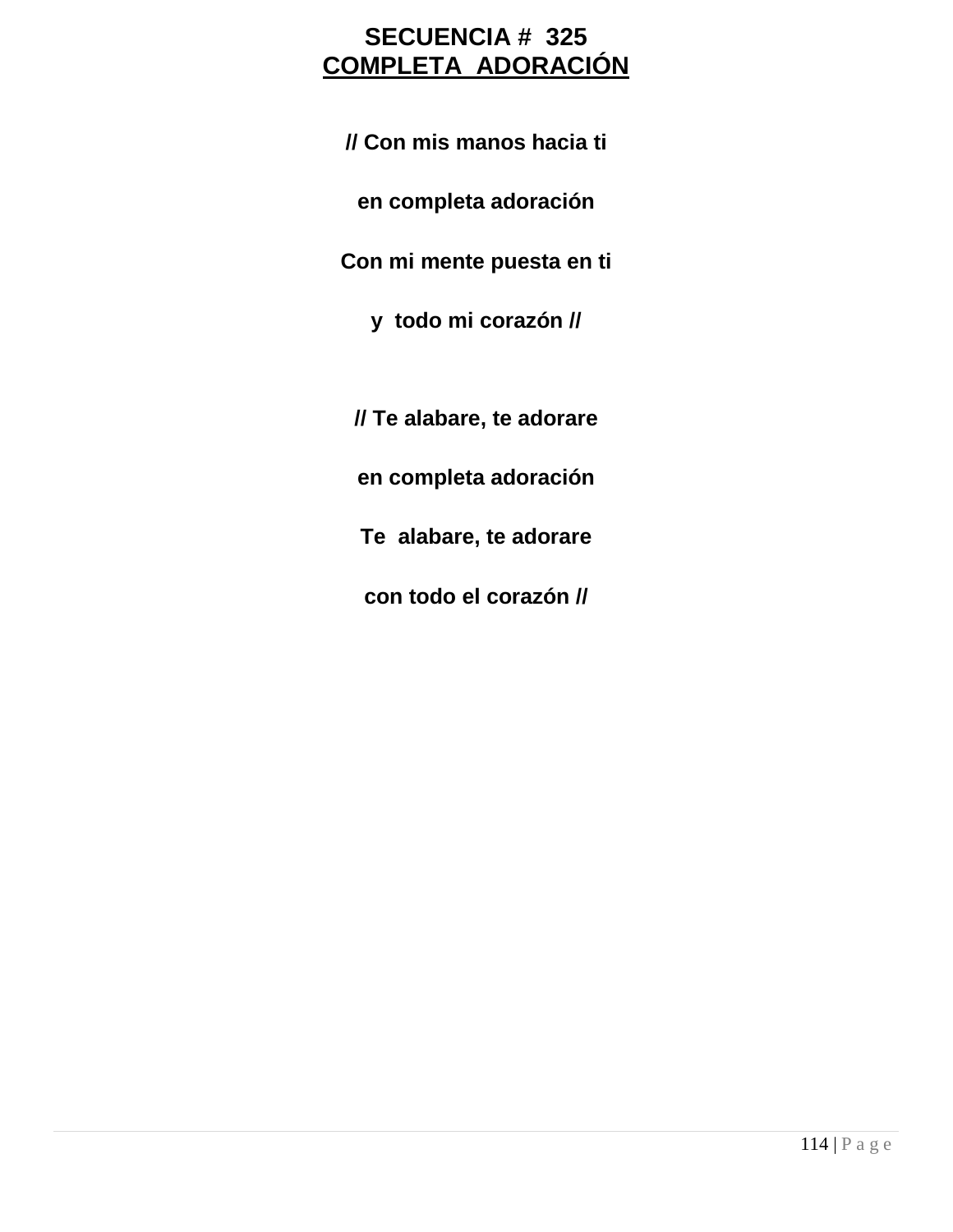### **SECUENCIA # 327 EL QUE LEVANTA MI CABEZA**

**Ho Jehová cuanto han crecido mis enemigos**

### **Muchos se levantan contra mí**

**Muchos son los que dicen de mí, No hay para él salvación en Dios**

**// Mas tu Jehová eres mi escudo, Mi gloria y el que levanta mi cabeza //**

**Con mi voz clame a Jehová Y él me oyó desde su monte Santo**

**Yo me acosté y dormí Y desperté y Jehová me sustentaba**

**// Mas tu Jehová eres mi escudo, Mi gloria y el que levanta mi cabeza //**

**// No temeré a diez millares de gentes, Que pusieran sitio contra mí //**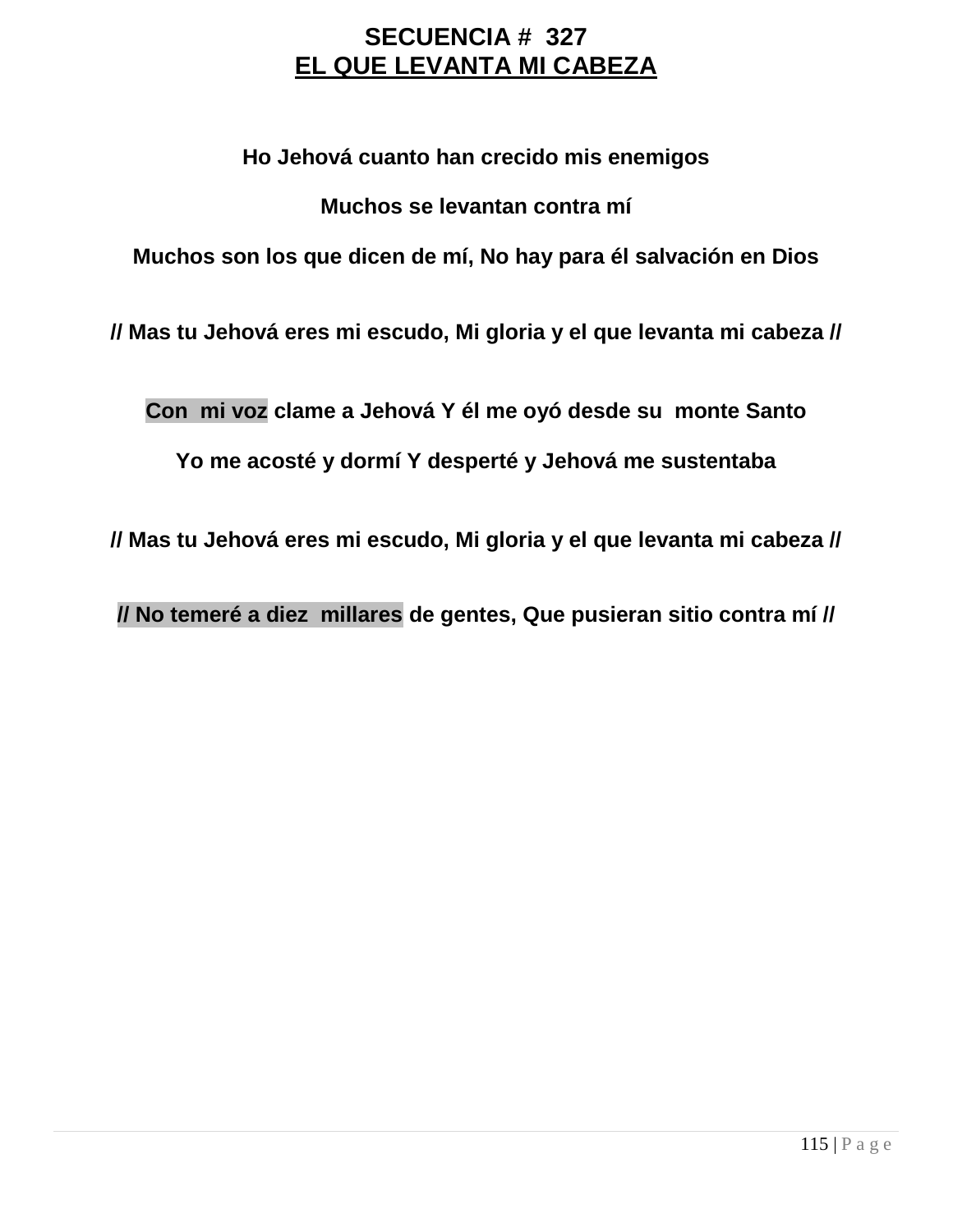### **SECUENCIA # 330 YO HABITO AL ABRIGO (Salmo91)**

**Me libraras del cazador De la peste, del destructor**

**Con tus plumas me cubriré Y debajo de tus alas viviré**

**// Yo diré a Jehová Esperanza mía y mi castillo**

**Y mi Dios en quien confiare //**

**// Yo habito al abrigo del Omnipotente**

**Yo moro bajo la sombra del Altísimo //**

**Caerán a mi lado mil y a mi diestra caerán diez mil**

**mas a mi no llegará porque he puesto mi amor en ti**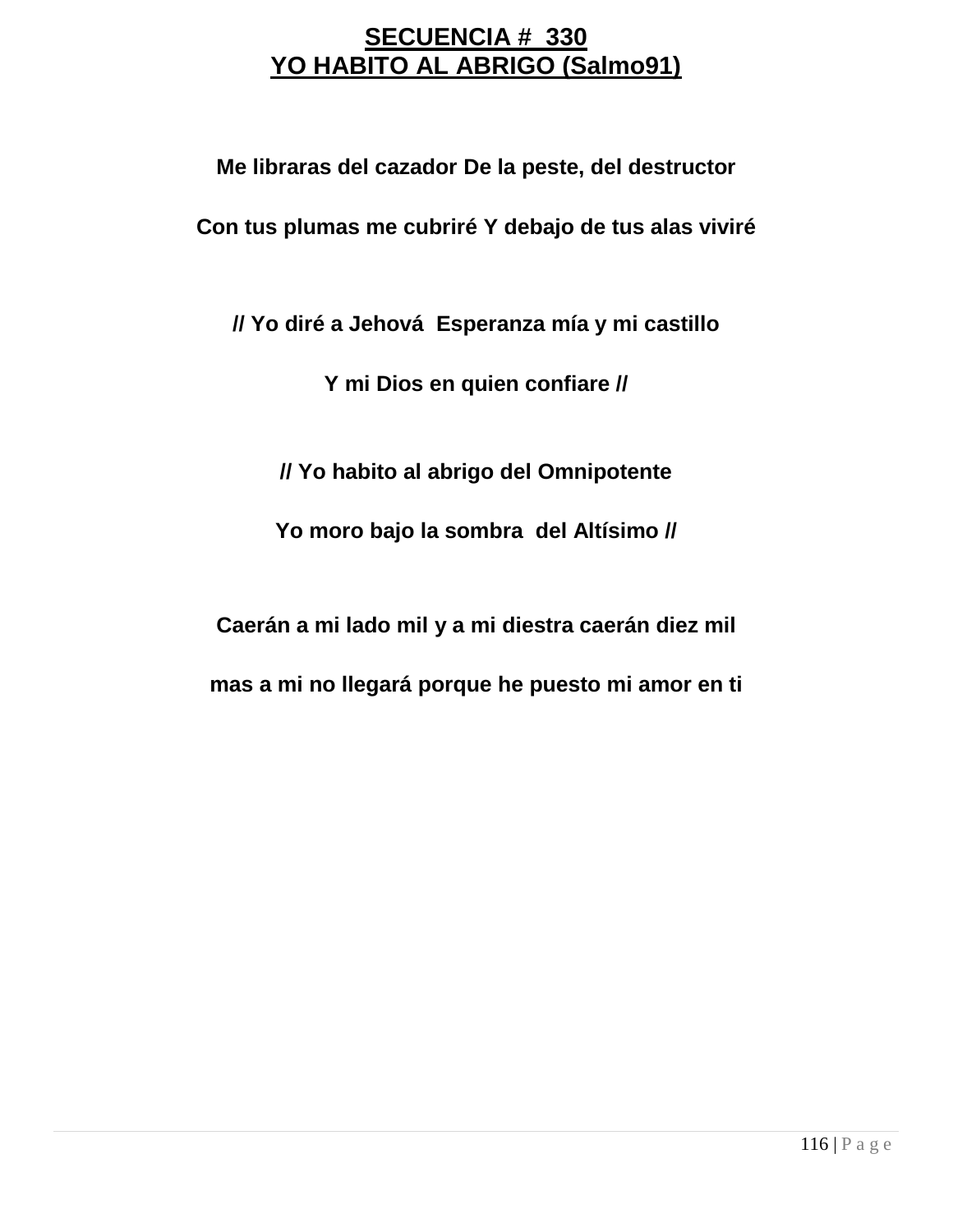## **SECUENCIA 333 DIGNO DE ALABAR**

**Celebra gozoso delante del Señor**

**Porque él es digno de alabar**

**Canta con tu espíritu Aplaude con tus manos**

**Mi Dios es digno de alabar**

**// Digno, digno Él es digno de alabar**

**Aleluya,**

**Mi Dios es digno de alabar //**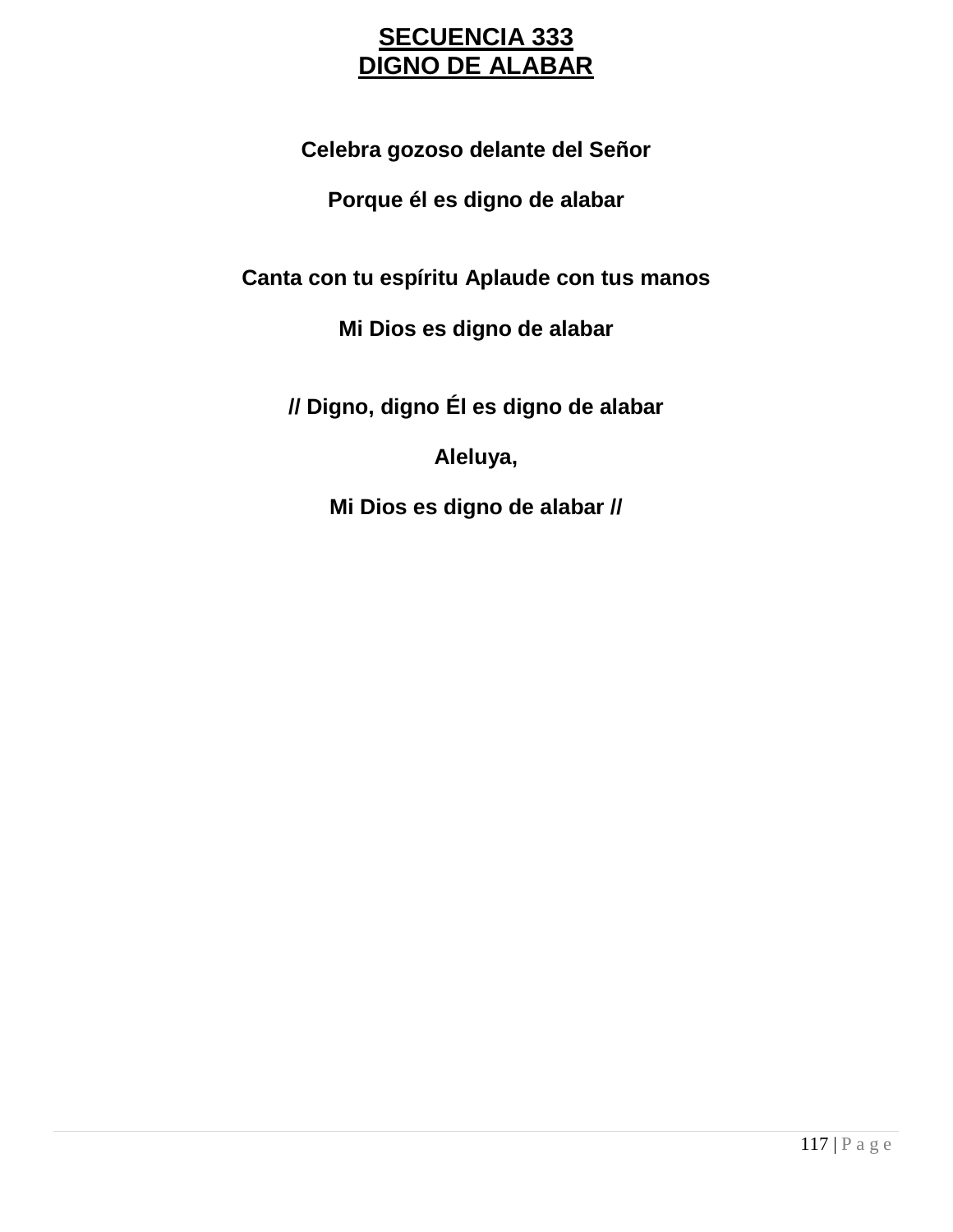### **SECUENCIA # 335 DIOS EL MAS GRANDE**

**Dios el más grande y digno de alabar**

**Yo vengo a tu presencia adorar**

**Yo doblo mis rodillas ante ti**

**Dios el más grande y digno de alabar**

**Me ayuda al enemigo derrotar El gozo de mi vida eres tu**

**//Señor yo quiero levantar mi voz**

**Quiero agradecerte por tu obra en mi vida**

**Señor confío en tu gran amor**

**Solo tú eres Dios eterno**

**Solo tu transformas mi ser//**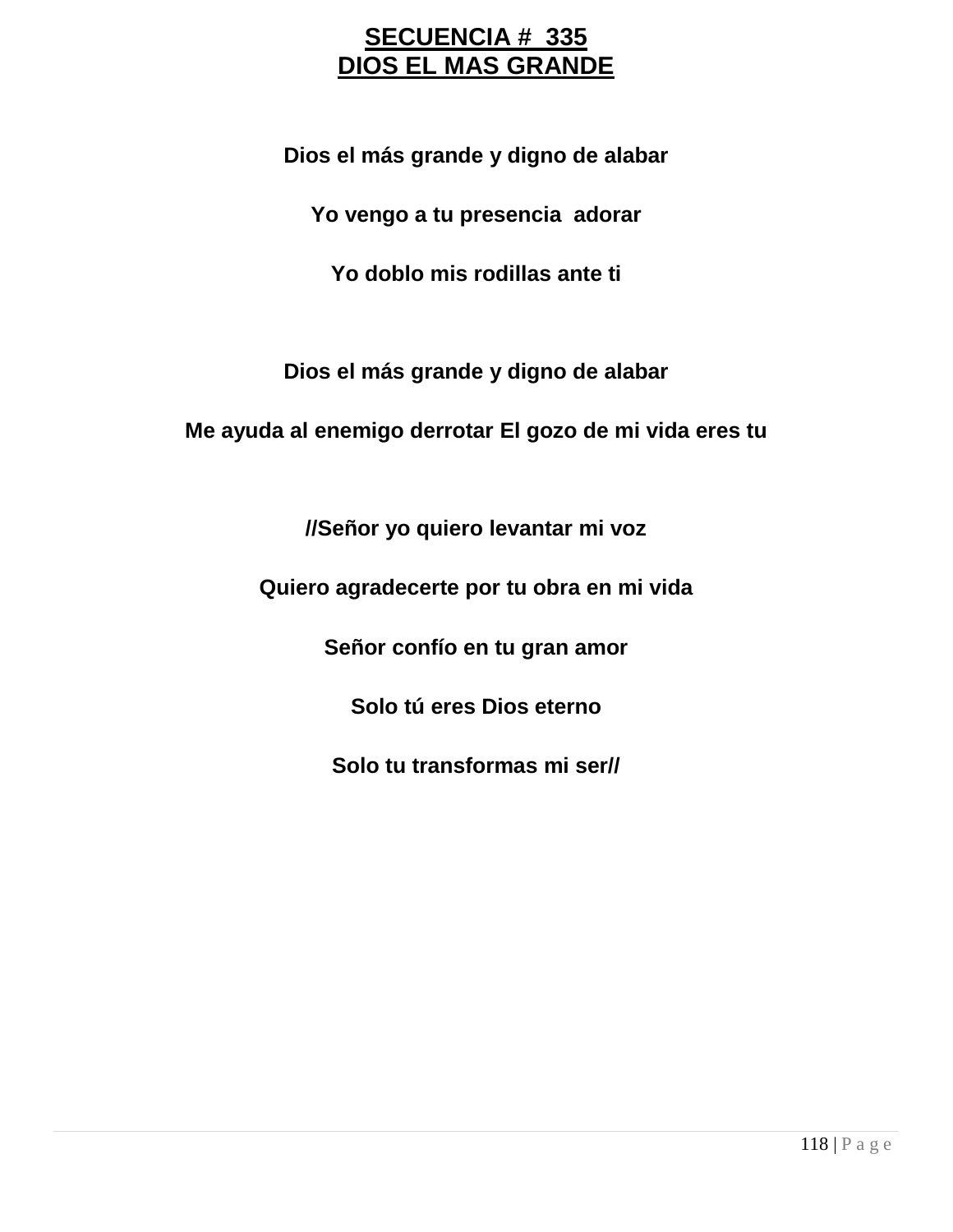### **SECUENCIA # 338 YO TE ADORO SEÑOR**

**Yo te adoro Señor con todo mi ser, yo con salmos te alabare**

**Yo te adoro Señor con todo mi ser, todo el día te alabaré**

**Pues tu glorioso eres Señor y tu nombre es digno de alabar,**

**has mi corazón puro y santo ante ti, yo te adoro con todo mi corazón**

**Yo te amo, yo te amo, Yo confió en ti, yo confió en ti**

**Yo te amo, yo te amo En la roca me refugiare.**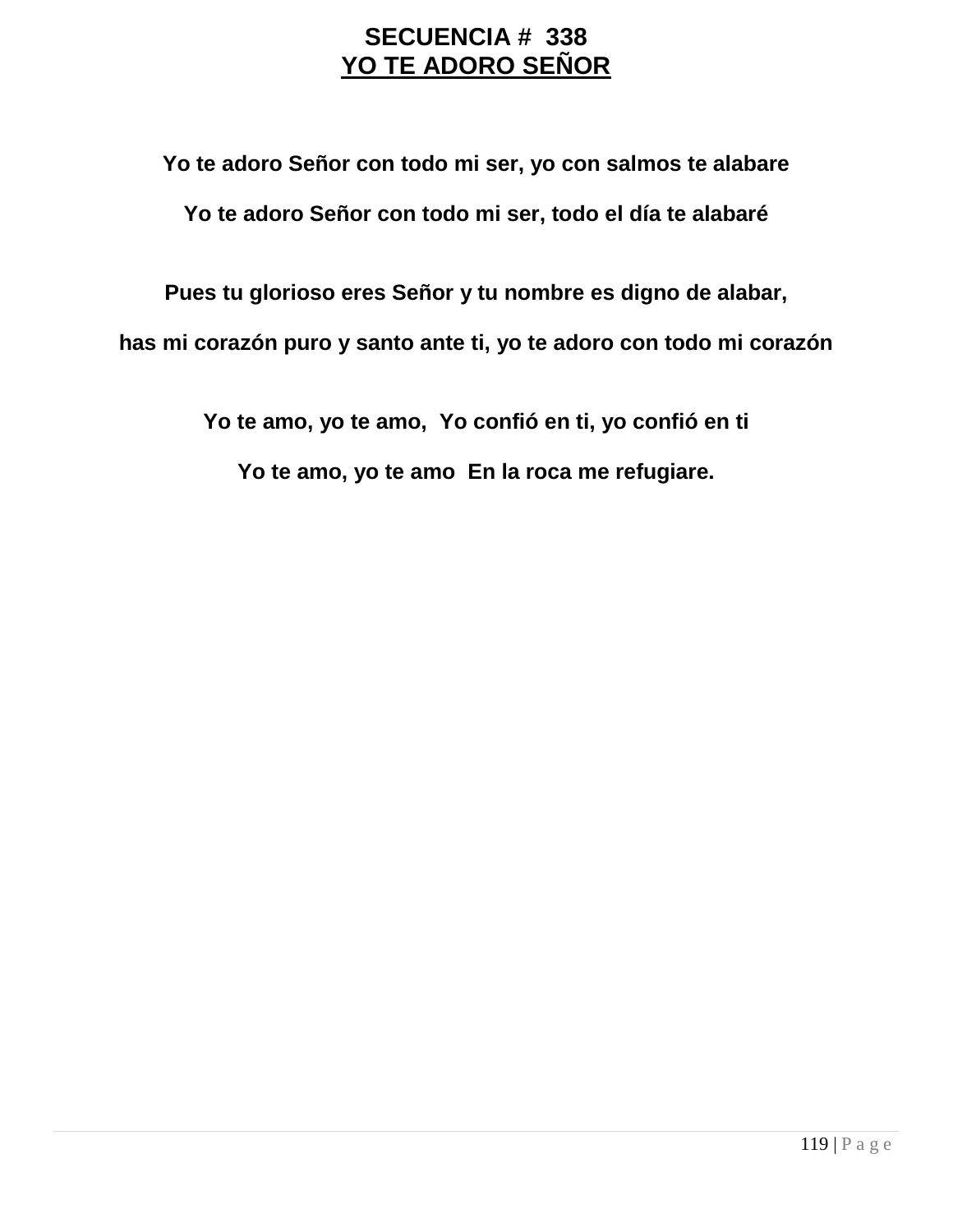### **SECUENCIA # 341 GRACIAS SEAN A DIOS**

**// Gracias sean a Dios Quien nos guió en su triunfo Gracias sean a Dios Quien victoria nos dio //**

**Hemos conquistado el mundo Por la sangre del Señor Y no amando nuestras vidas Aun hasta morir**

**Nuestra vida en testimonio Dice al mundo de su amor**

**Y gritando a las naciones ¡Él viene ya! Ho, ¡Él viene ya!**

**Por la sangre del cordero Somos libres de maldición**

**Cristo es la única Y eterna redención**

**El ha derrotado al diablo Nunca mas tendré temor**

**Porque él conquisto la muerte Yo nunca moriré** 

**No, Yo nunca moriré**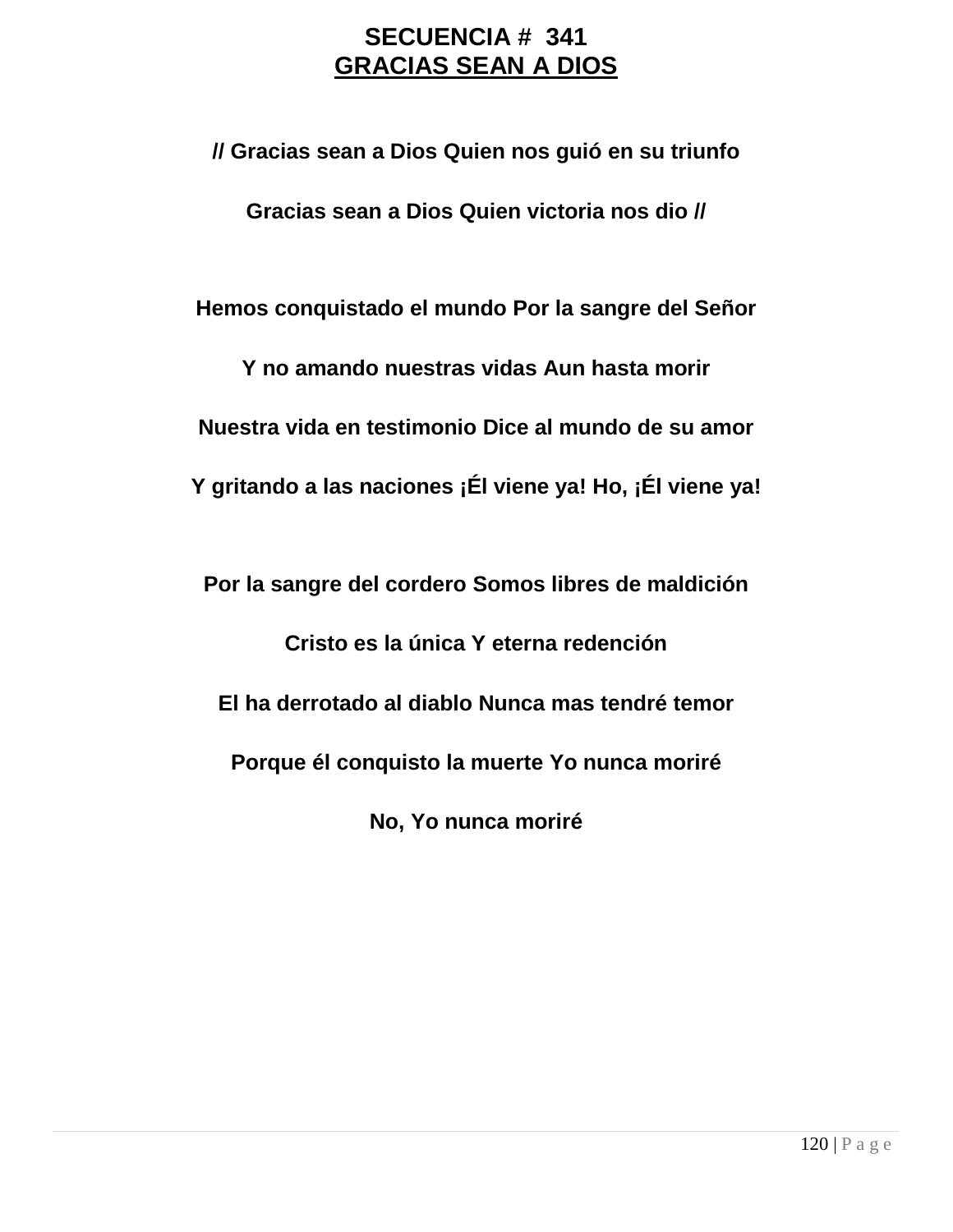# **SECUENCIA # 345 PORQUE ERES DIGNO**

**Vengo a tu presencia mi Señor** con acción de alabanzas y de adoración

**Vengo a tu presencia mi Señor** con fruto en mis labios y en mi corazón

**Levanto mis manos a ti, Señor Levanto mi canto a ti**

 **Porque eres digno, Porque eres digno, Porque eres digno**

**Vengo a tu presencia mi Señor con mi vida y mis labios,**

**Con mis manos y mi ser.**

**Vengo a tu presencia mi Señor En la noche en la mañana**

**Desde el amanecer**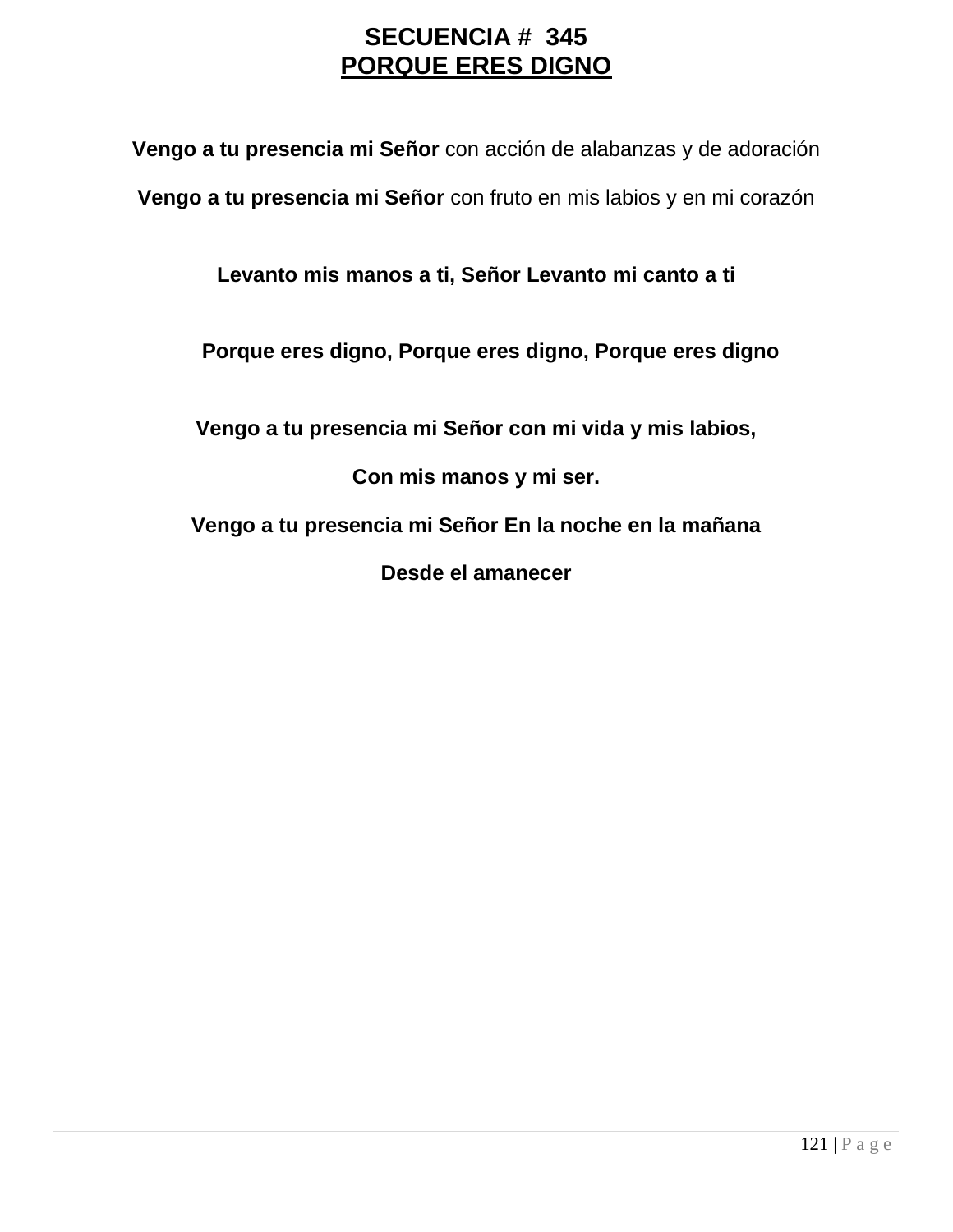## **SECUENCIA # 348 ERES SEÑOR DE LOS CIELOS**

**Eres Señor de los cielos Y de la tierra**

**El Señor de la creación Y de mi vida**

**La tierra es del Señor Y su plenitud**

**Su amor es maravilloso Su poder es sin medida**

**Y santidad el cetro de su altar**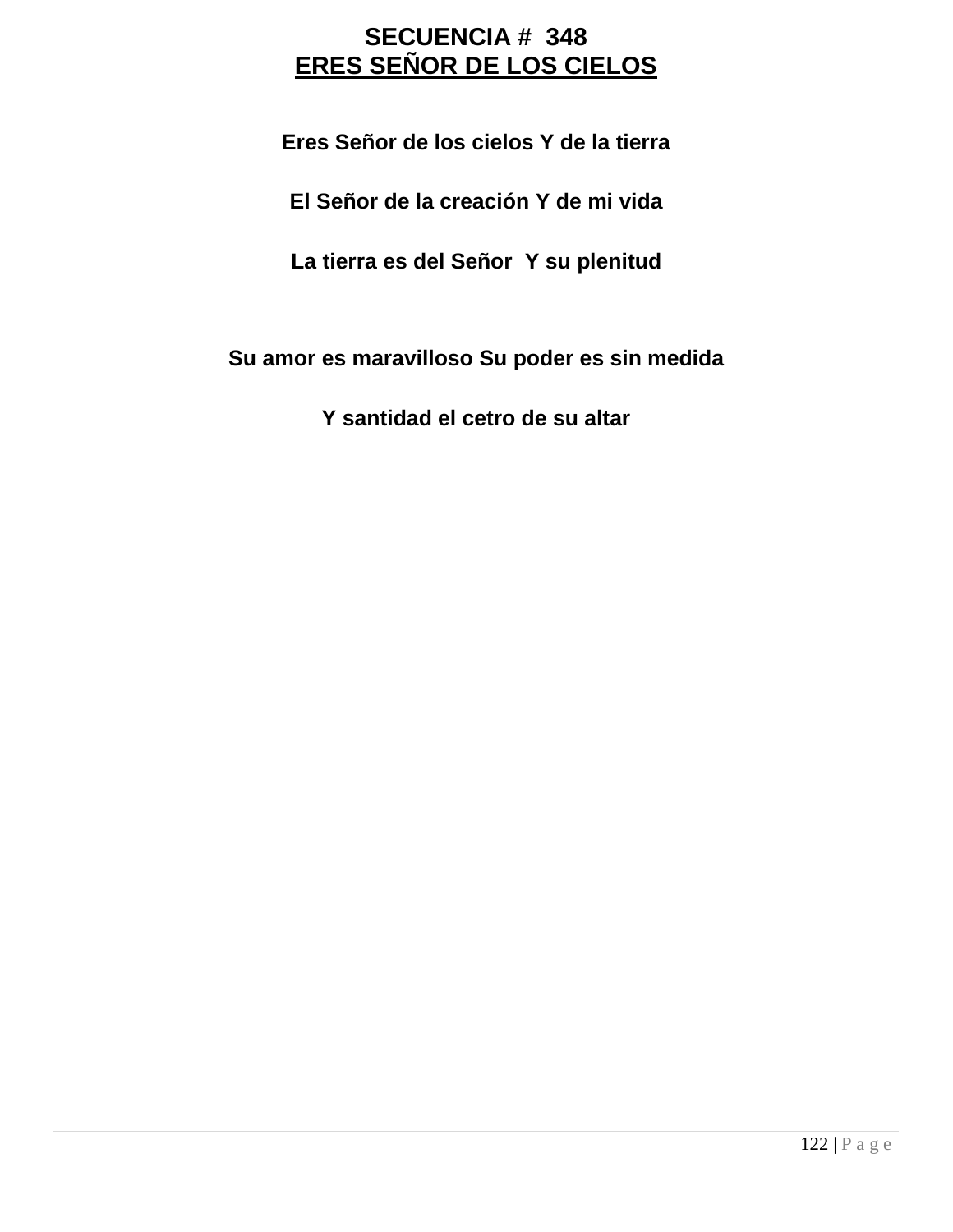### **SECUENCIA # 350 TUYA ES LA ALABANZA EN SION**

**// Tuya es la alabanza en Sion, Ho Dios.**

**Tuya es la alabanza de mi corazón,**

**Tuya es la alabanza en Sion, Ho Dios.**

**Tuya toda tuya es mi canción //**

**Tu oyes la oración**

**De aquellos que te buscan**

**Con tremendas cosas**

**Nos responderás tú en justicia**

**OH, Dios**

**// De nuestra salvación //**

**Tú eres**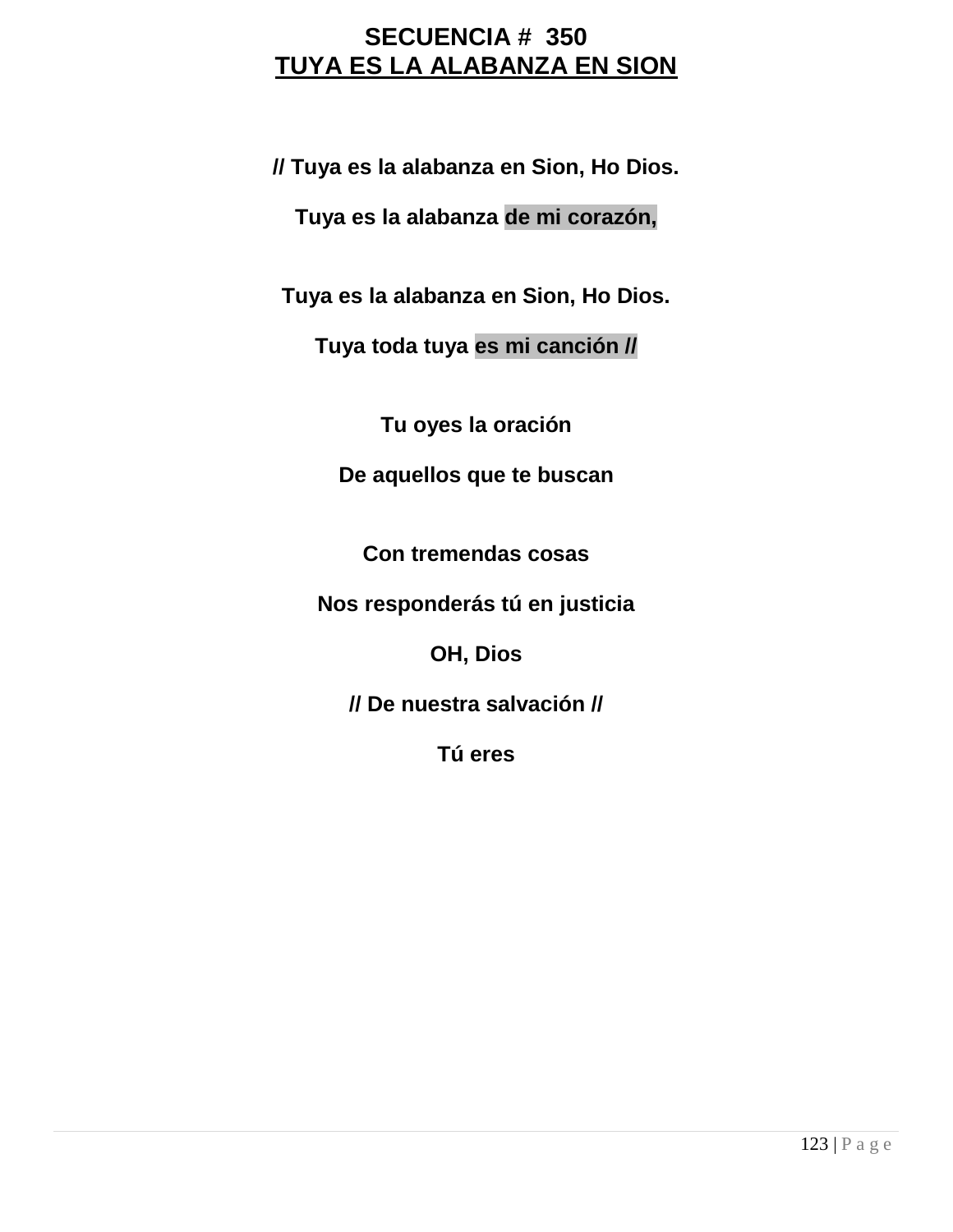### **SECUENCIA # 353 ABBA PADRE**

http://www.youtube.com/watch?v=KLu-WuXdyLo

**Una vez mas me acerco a ti**

### **con libertad en adoración**

**Tu eres mi Dios tu hijo soy**

**mi comunión contigo es una dulce bendición**

**Abba padre//**

**Estar contigo es una dulce bendición**

**Abba padre te amo Señor**

**Quiero estar en comunión** 

**Quiero estar contigo**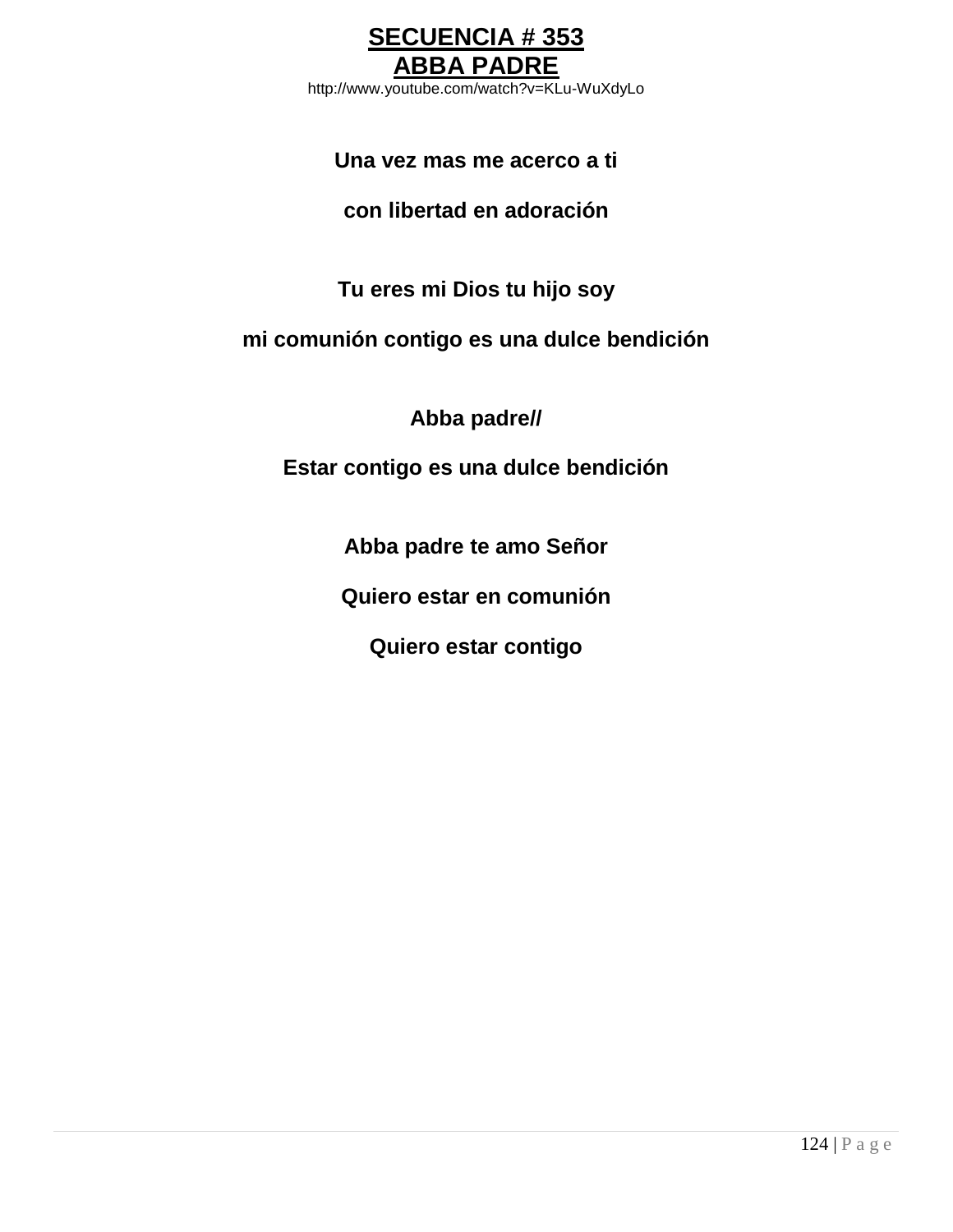#### **SECUENCIA # 355 A CADA INSTANTE** <http://www.youtube.com/watch?v=ryZxKTlcmxQ>

**Señor, yo quiero construir** 

**una habitación y vivir junto a ti//**

**Señor en suprema adoración**

**Aquí esta mi corazón**

**Que te quiere adorar//**

**A cada instante de mi vida**

**Yo te agradeceré**

**A cada instante de mi vida**

**Siempre te exaltare**

**A cada instante de mi vida**

**Siempre te amare Señor//**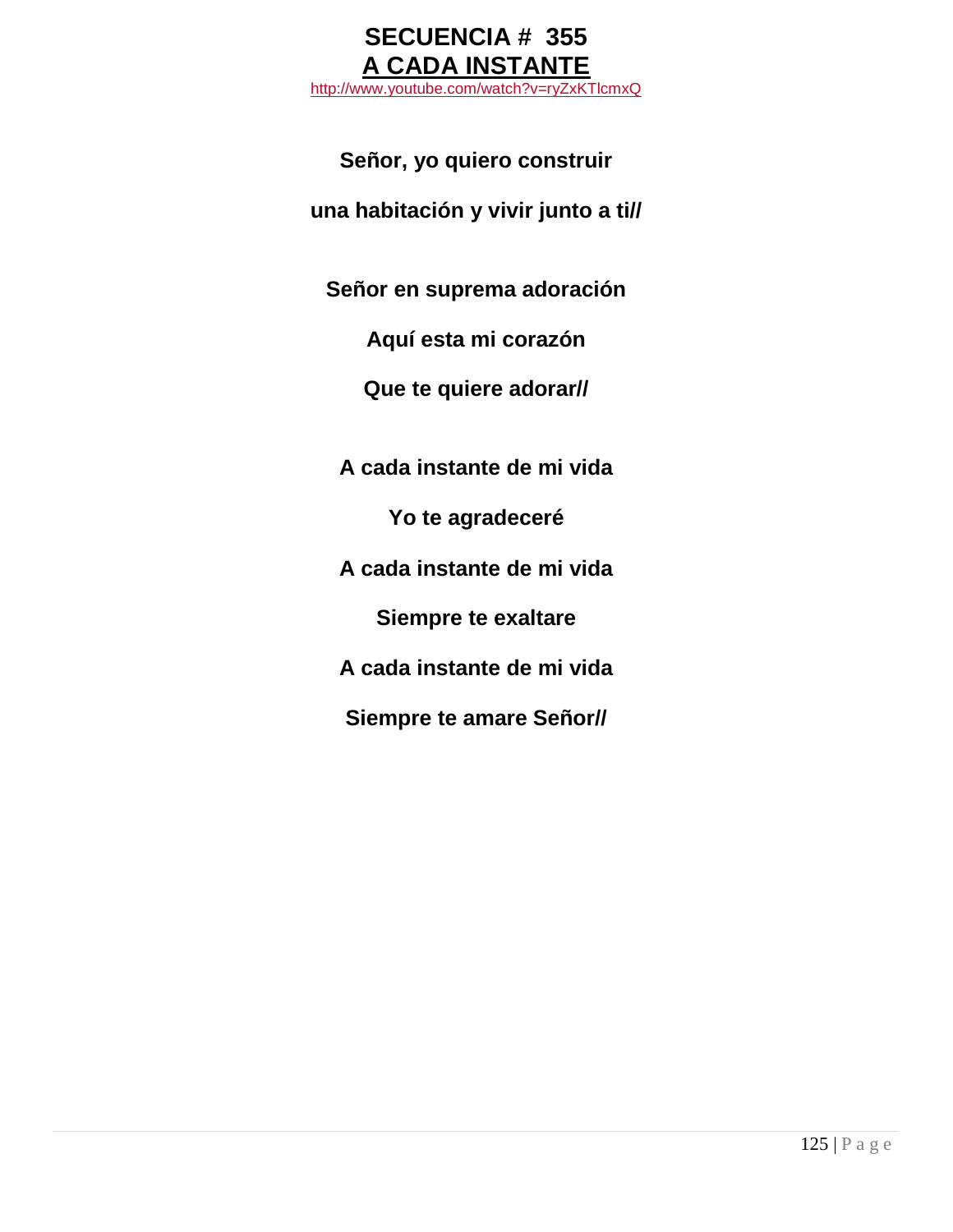# **SECUENCIA # 357 CRISTO HEME AQUÍ**

**// Cristo heme aquí**

**Hoy me quiero entregar**

**Para hacer tu voluntad**

**Guíame Señor //**

**Oh mi Cristo déjame**

**Besar tus pies**

**Déjame de ti beber**

**Agua eterna**

**Pues ella me restaurara**

**Me purificara**

**Y así podré**

**Escuchar tu corazón//**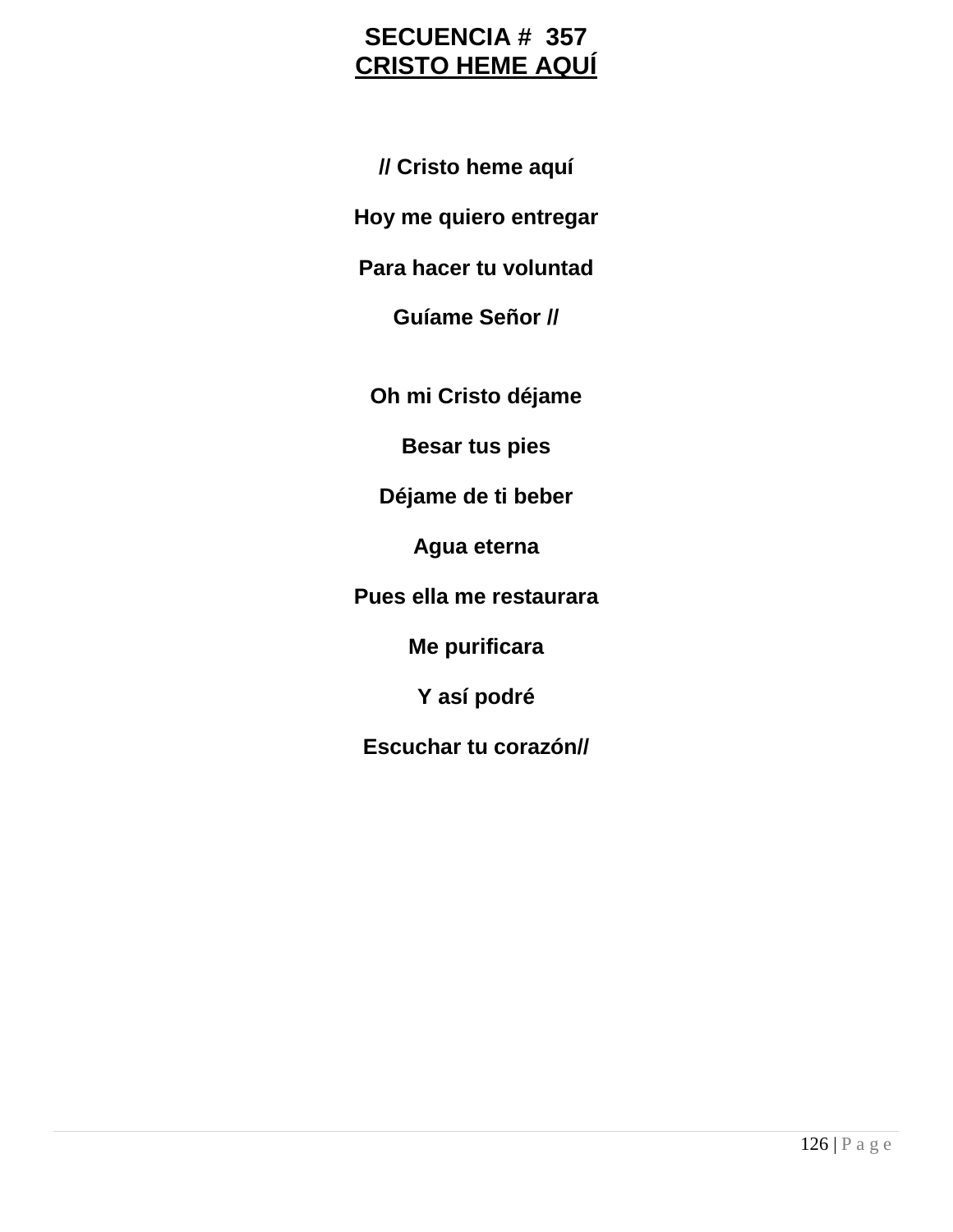### **SECUENCIA # 359 REPOSA ALMA MIA**

**// Mi alma esta callada ante ti**

**Tú eres roca de mi salvación**

**Tú eres mi refugio**

**Eres mi Dios //**

**Alma mía solamente en Dios**

**// Reposa, es mi esperanza**

**Reposa, él es la Roca, reposa,**

**Mi refugio, mi Señor //** 

**// Reposa alma mía, reposa** 

**Él es la Roca, reposa**

**Mi refugio, mi Señor //**

**Jesús**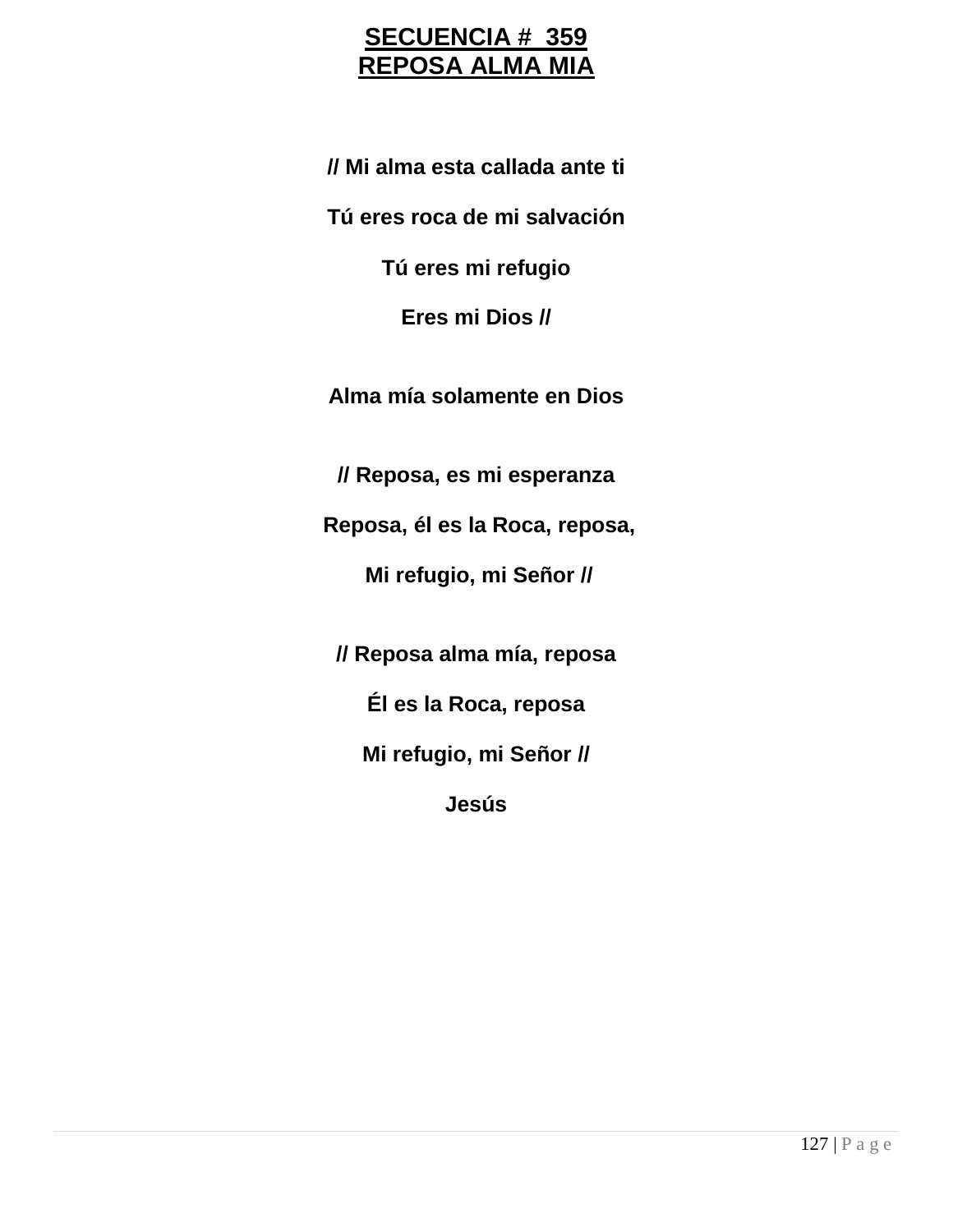#### **SECUENCIA # 361 PURIFICAME** [http://www.youtube.com/watch?v=17GTghU\\_h5U](http://www.youtube.com/watch?v=17GTghU_h5U)

**Enséñame tu camino Señor Y andaré en tu luz**

**Dame un corazón entregado a ti**

**Para honrarte oh Dios**

**// Purifícame Límpiame Señor** 

**y líbrame De lo que impida el fluír //**

**De tu amor**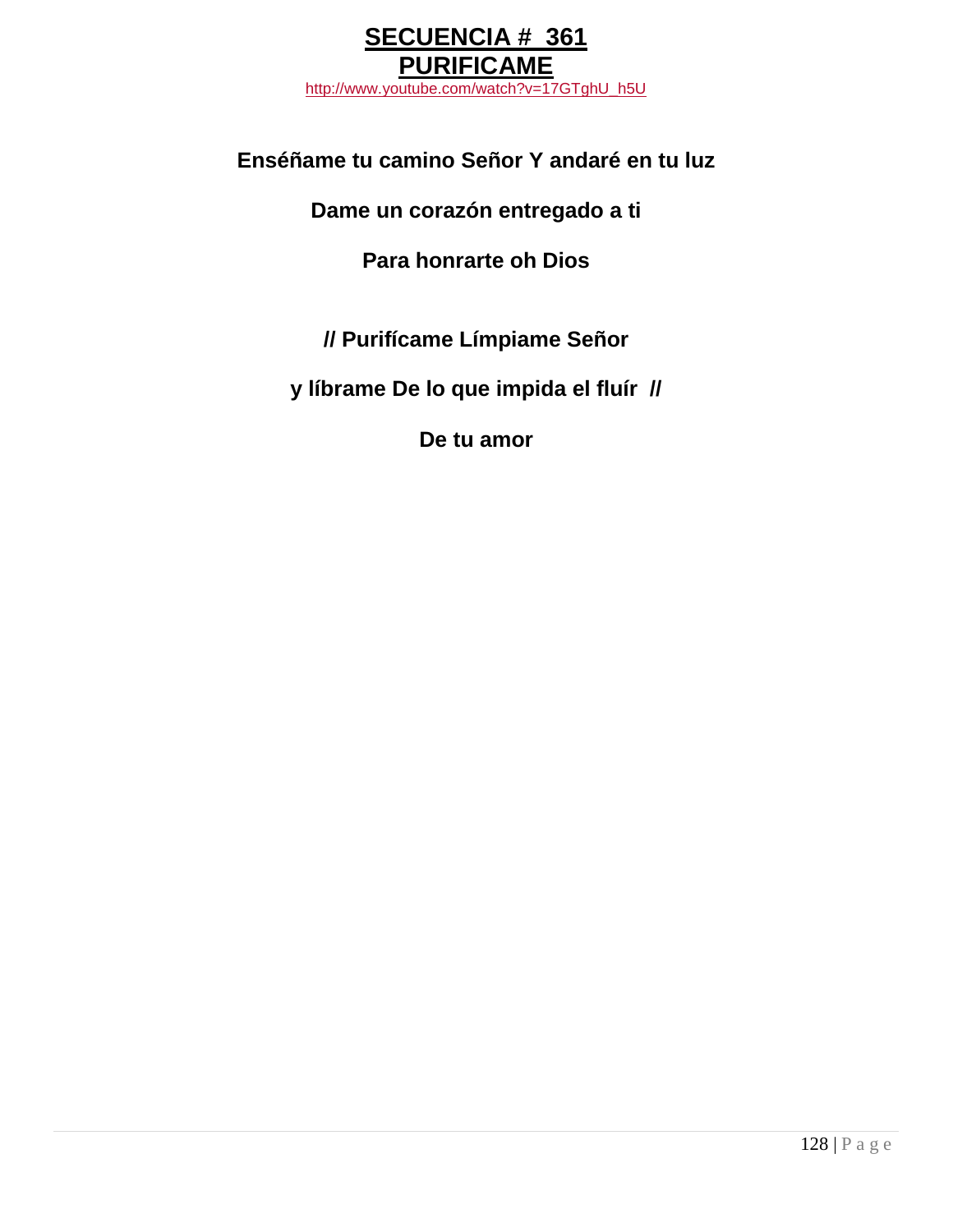# **SECUENCIA # 363 EN TU PRESENCIA**

**// En tu presencia, Solo en tu presencia** 

### **Seguro estaré**

**En tu presencia, Solo en tu presencia**

**Allí me quedare //**

**Aunque arrecie la tormenta**

**Pero yo en tu presencia** 

**seguro estaré**

**Porque tú eres mi refugio**

**Mi ciudad amurallada**

**Dentro de ti me esconderé**

**En tu presencia (3X)**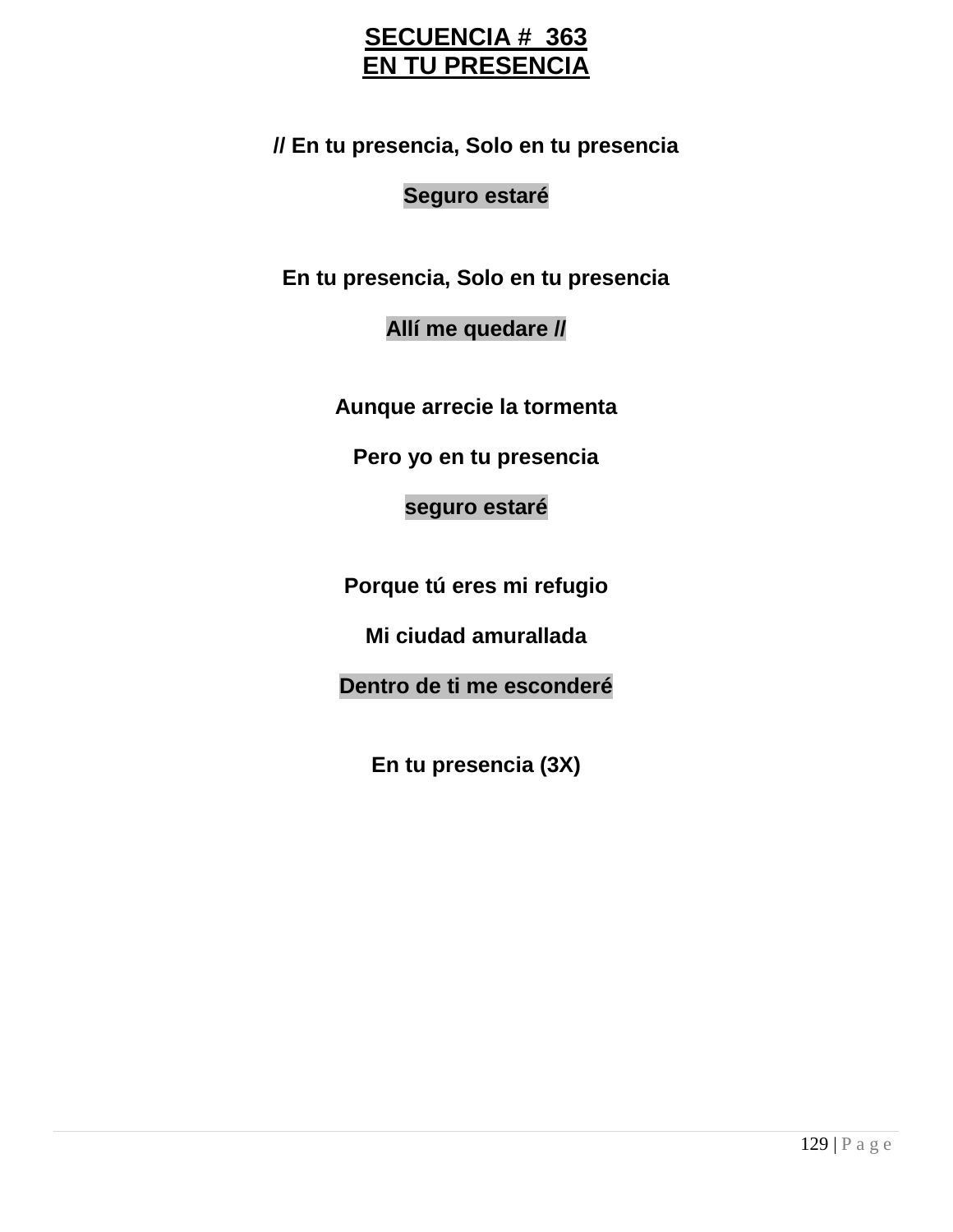# **SECUENCIA # 366 PADRE DE MISERICORDIA**

**// Padre de misericordia muéstrate hoy a mí**

**Pues te quiero contemplar** 

**Y adorar, adorar, adorar //**

**Quiero contemplar tu rostro**

**Quiero exaltar tu nombre**

**Te quiero adorar, Te quiero adorar, Te quiero adorar**

**Porque solo tú eres Dios**

.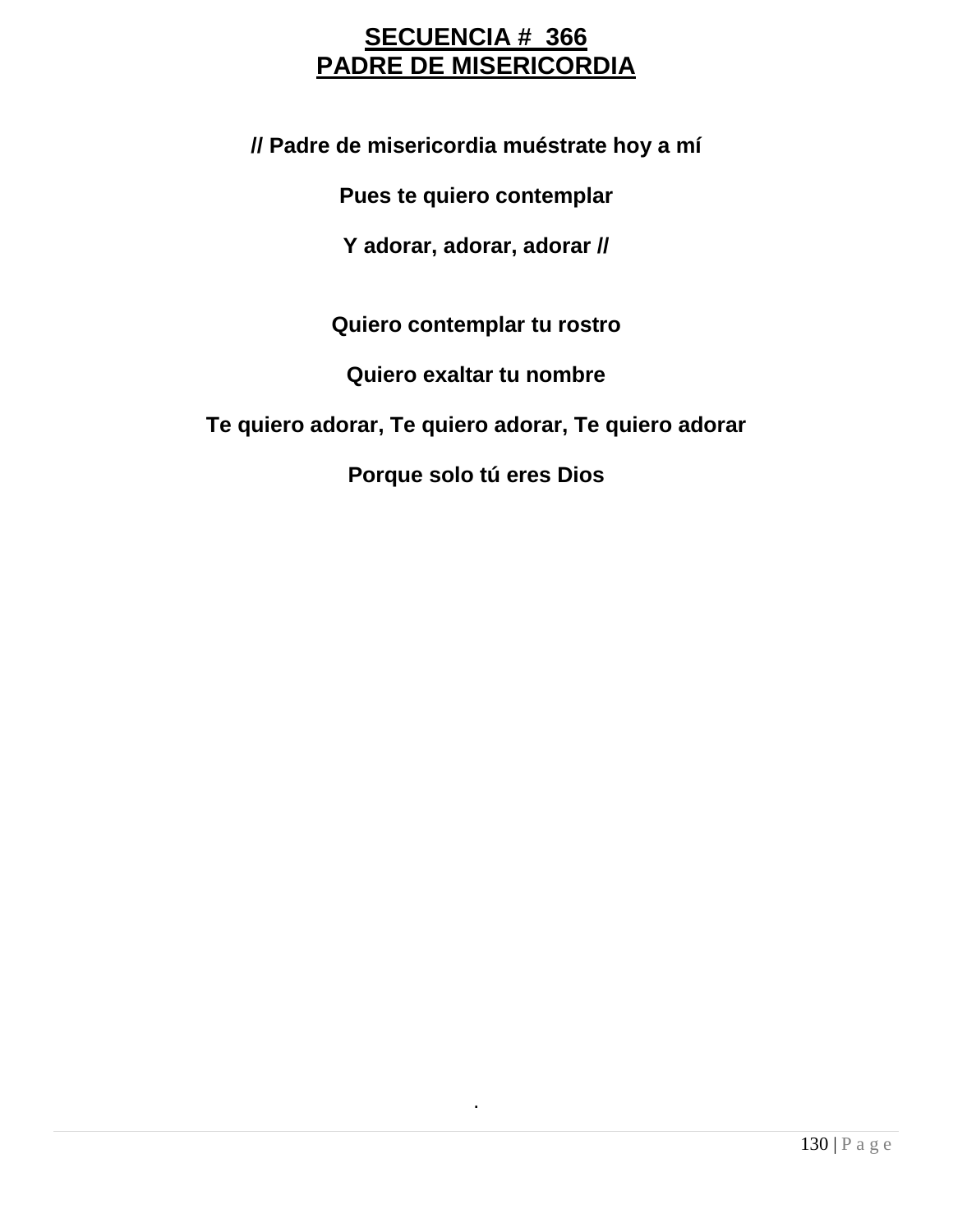### **SECUENCIA # 368 JESÚS**

**Eres mi amor, mi vida Quien me levanta, me alienta Y cuando parece que no hay salida Levanto mi mirada, tu amor me sostiene**

**Eres Jesús, mi amigo Puedo confiar en ti Aunque avanzada esté la noche Levanto mi mirada Tu amor me sostiene**

**Jesús, amigo fiel** 

**Jesús, seguro estoy**

**Tu amor me sostendrá, Aliento me darás**

**Eres Jesús**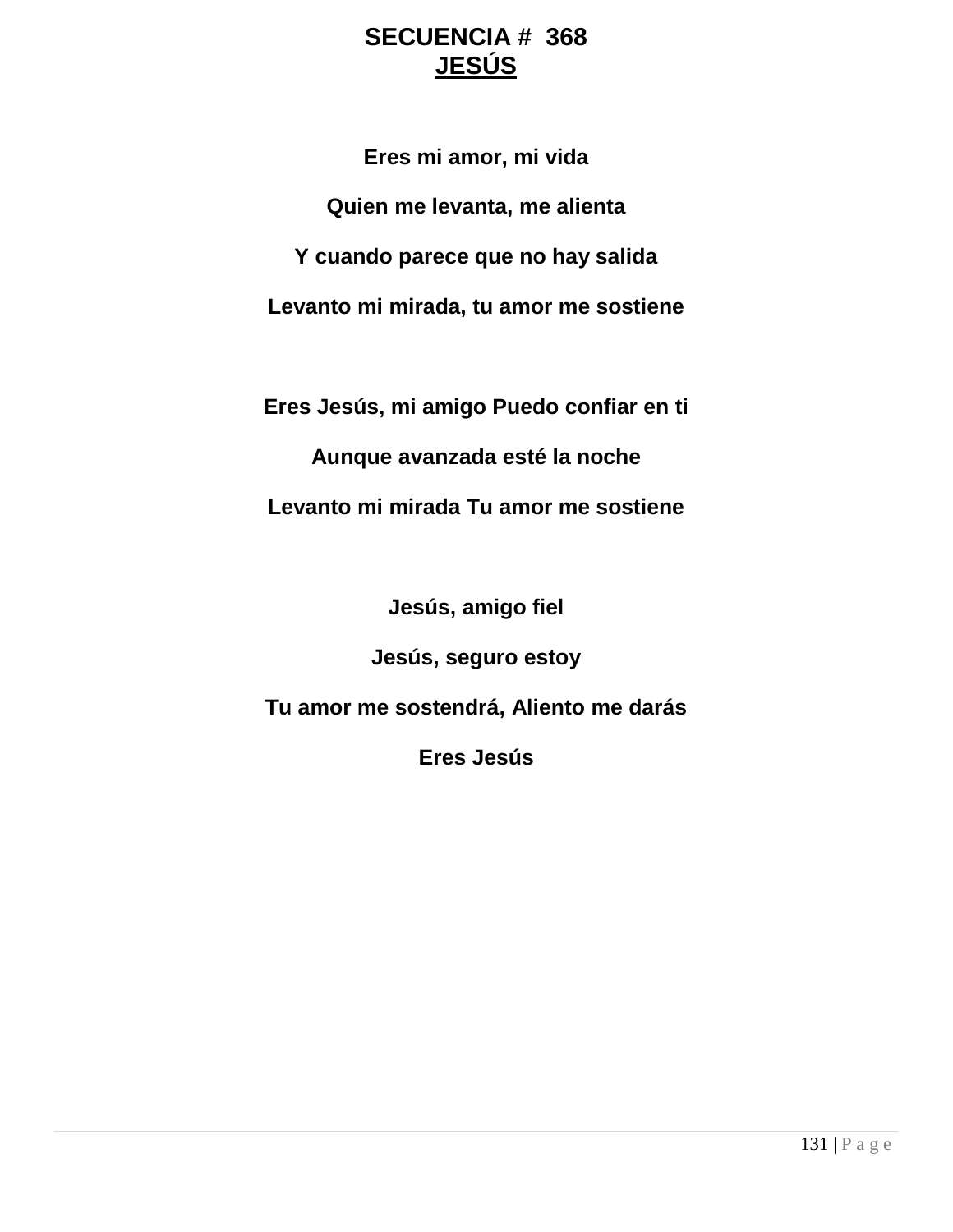### **SECUENCIA # 371 SANA NUESTRA TIERRA** <http://www.youtube.com/watch?v=ByMqOOdIbZc>

**Vengo a ti, guíame** Santifícame en ti **Quiero andar en tu verdad Tómame, abrázame Mi corazón hoy vuelvo a ti Solo a ti**

**Quiero humillarme, buscar tu rostro**

**Hoy me arrepiento, delante de ti**

**Vengo a invocarte, inclina tu oído**

**Escucha y perdona, mi rebelión**

**Sana nuestra tierra, Sana nuestra tierra**

**Escucha hoy mi corazón A ti levanto mi clamor**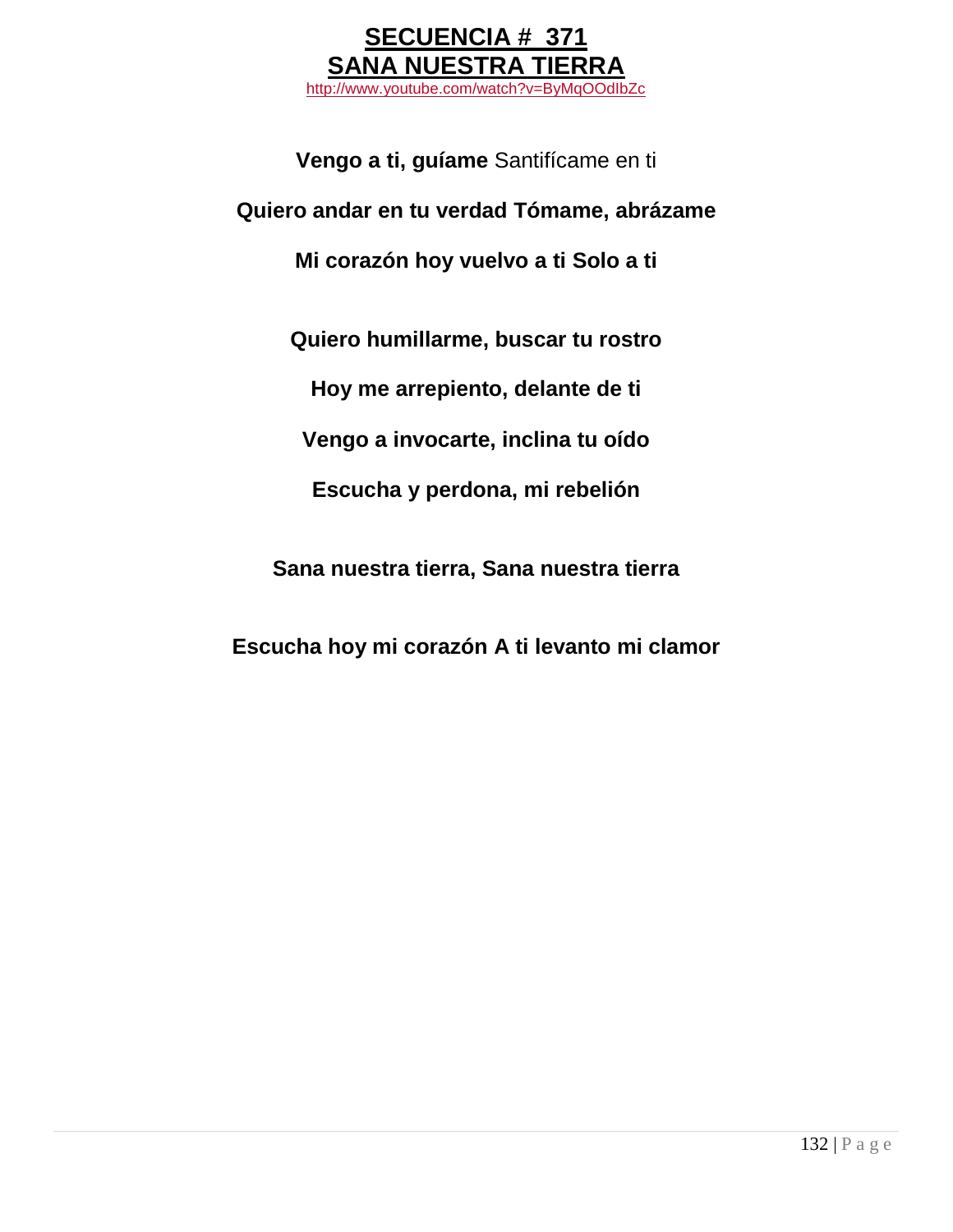# **SECUENCIA # 374 EL GOZO DE MI VIDA**

**// El gozo de mi vida eres tu Señor //**

**Yo canto aleluya** Porque eres mi Rey

**Yo canto aleluya Porque eres mi Dios**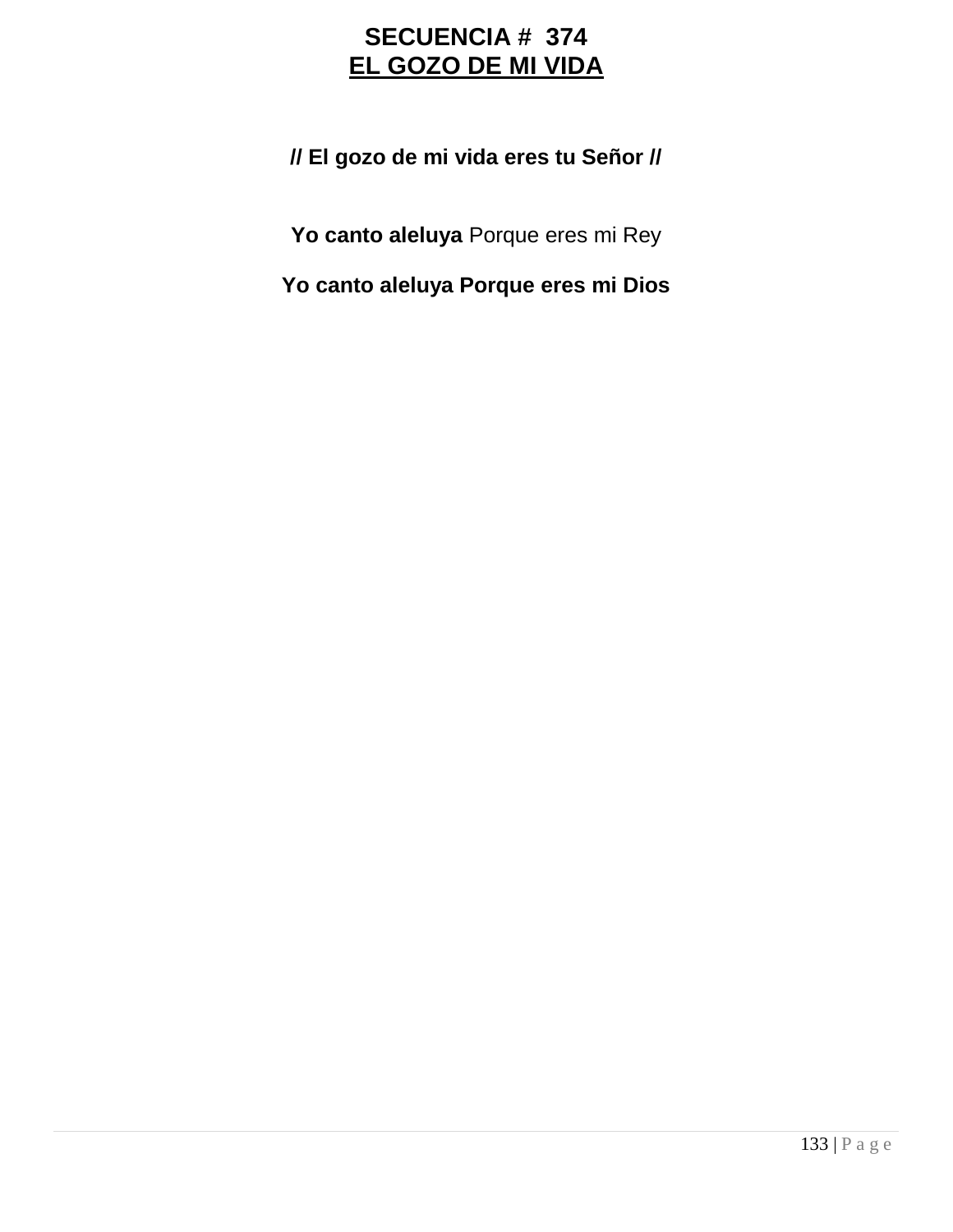# **SECUENCIA # 376 ANTE TI CON GOZO**

**(4x) Me gozare en tu presencia Jehová**

**Con todas mis fuerzas gritare,**

**¡Hey! (4x)**

**// Ante ti con gozo cantare** 

**Con alegre danza celebrare**

**Saltare, me gozare //**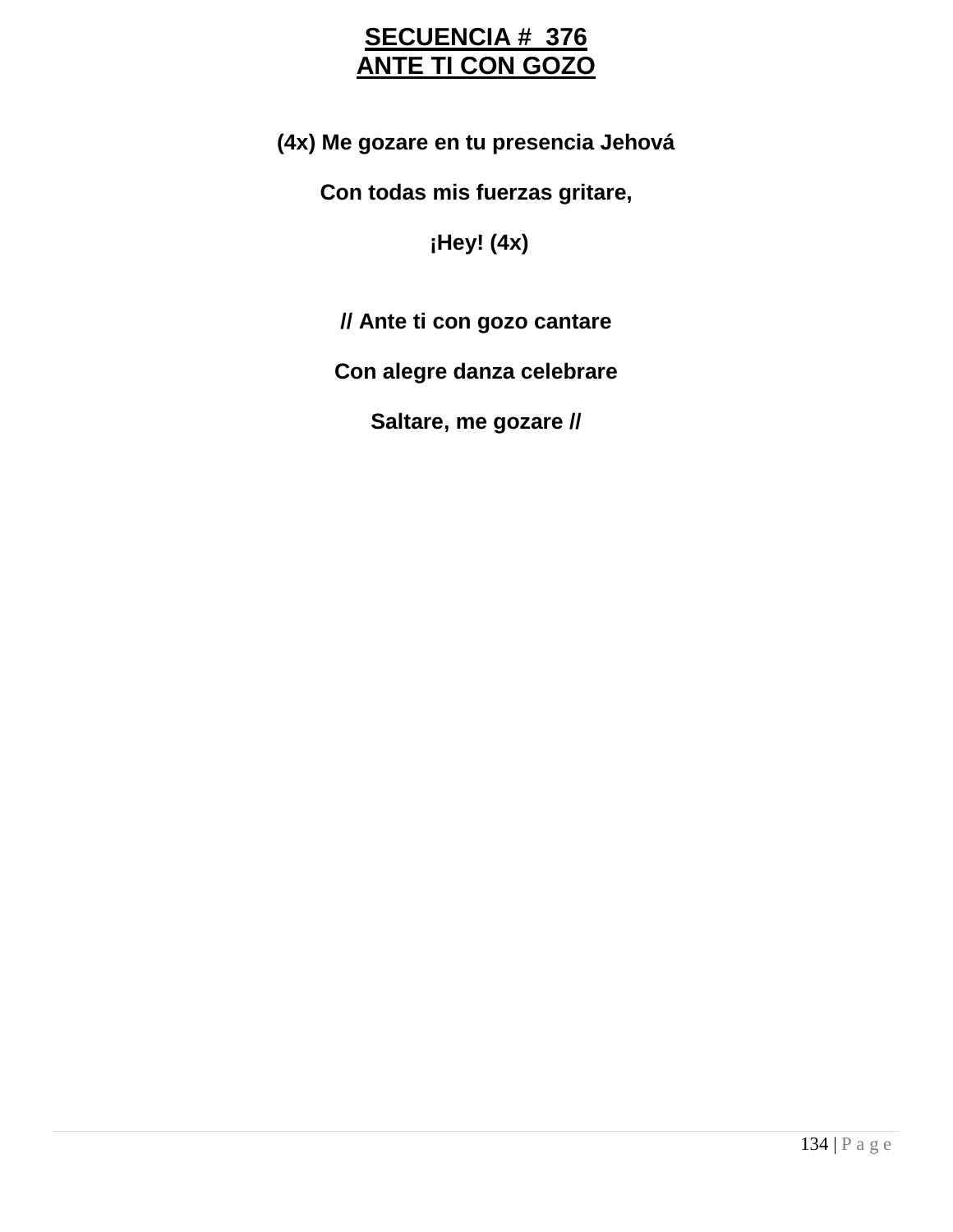### **SECUENCIA # 378 VEN**

<http://www.youtube.com/watch?v=txHusY7vYPM>

**// Ven, es hora de adorarle**

**Ven, abre tu corazón a el**

**Ven, ante su trono estamos**

**Ven, ante la majestad de Dios //**

**Ven**

**// Toda lengua confesará que él es Dios**

**Las rodillas se doblarán**

**Y un tesoro eterno tendrás en él**

**Si escoges su amor //**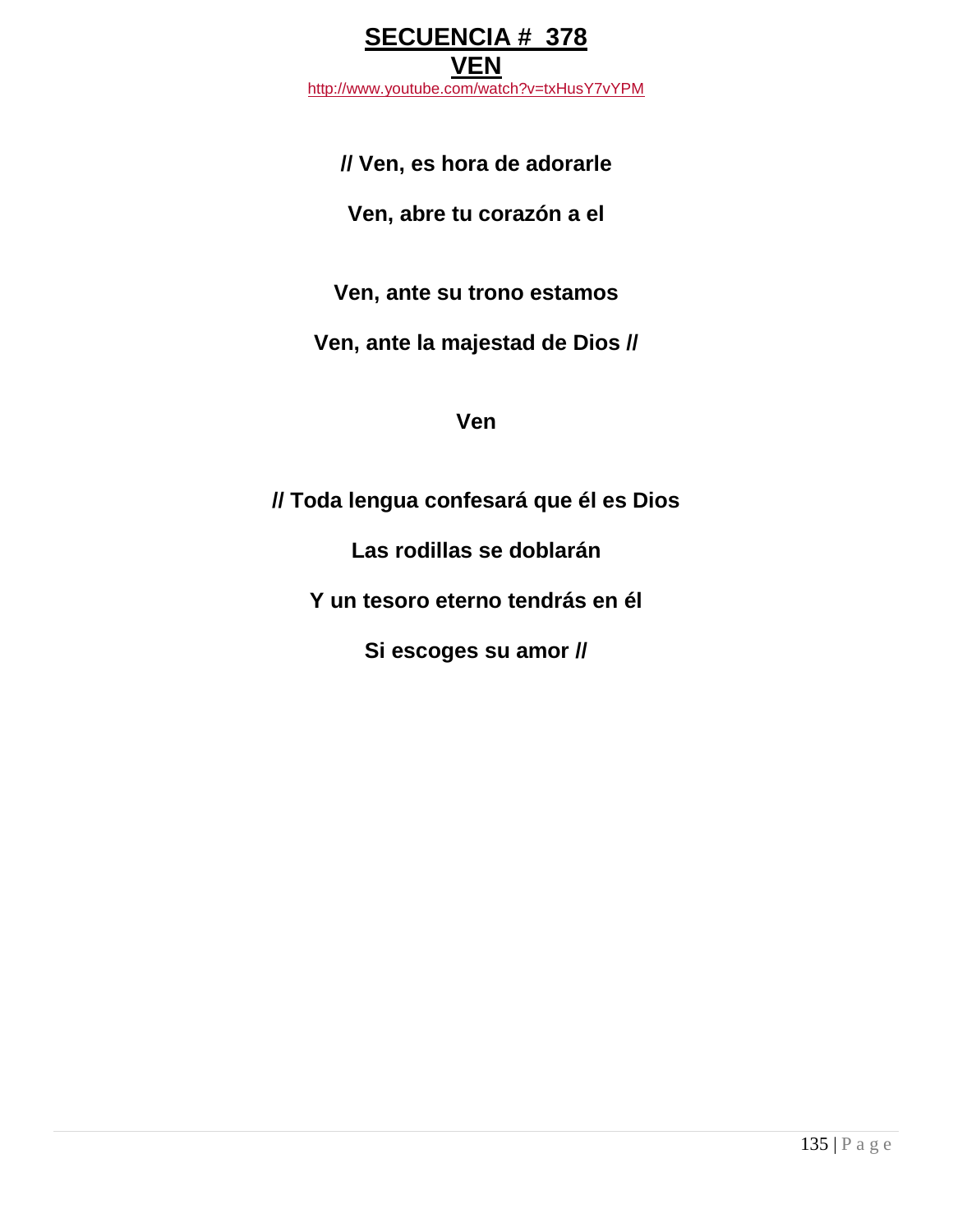### **SECUENCIA # 380 HOSANNA AL REY**

**// Con mi Rey todo lo puedo**

**Es poderoso en batalla //**

**// Tuya es la tierra, su plenitud**

**Tú la creaste //**

**Hosanna, Hosanna, Hosanna, al Rey**

**Hosanna, Hosanna, Hosanna, al Rey**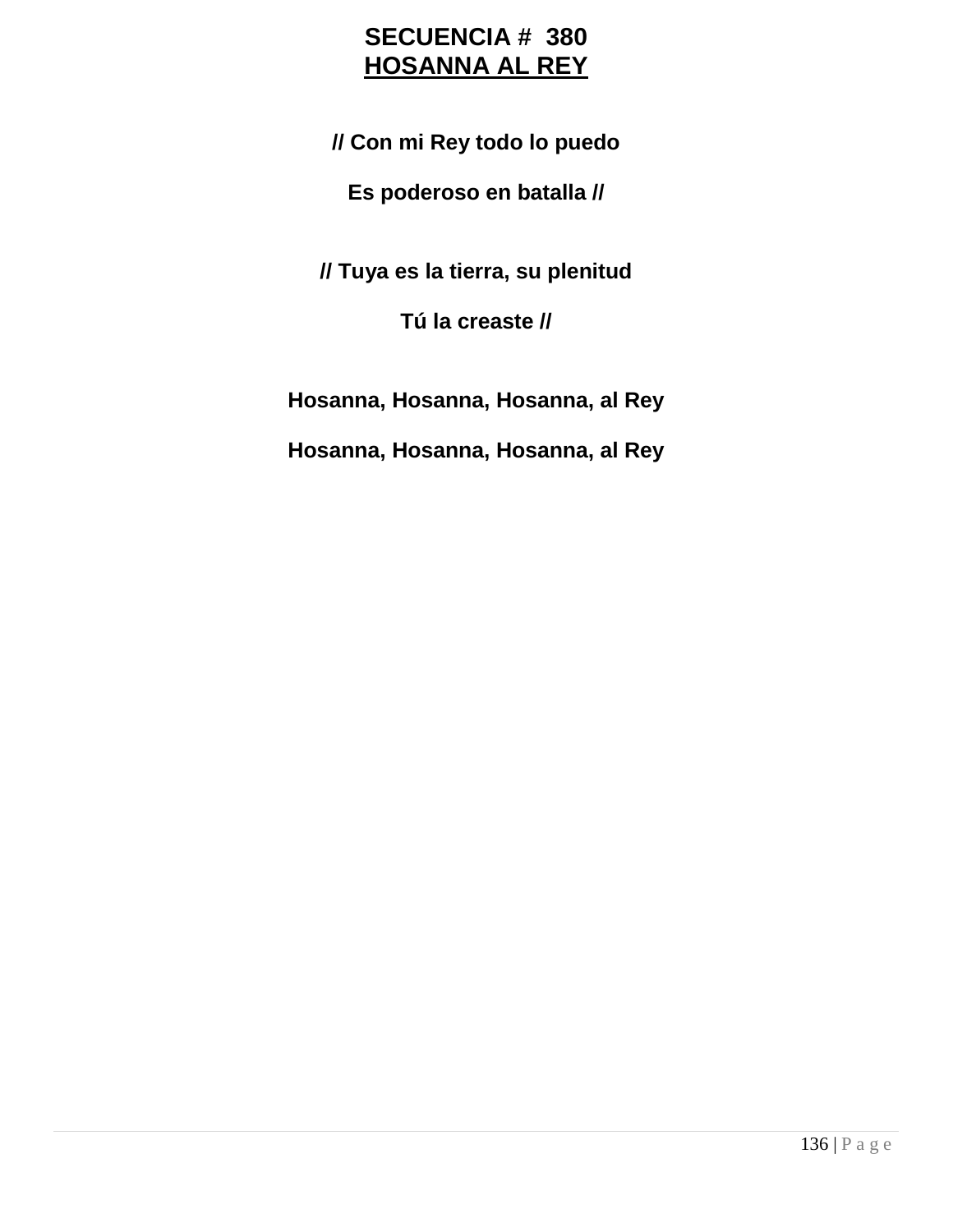# **SECUENCIA # 382 ADORO A CRISTO**

**Adoro, adoro a Cristo**

**Entro en su presencia con cánticos**

**Adoro, adoro a Cristo**

**Entro en su presencia Otra vez**

**A ser renovado**

**Y ser renovado, y ser renovado**

**En la presencia del Señor**

**Y ser renovado**

**Mi Señor yo necesito** 

**Ser renovado**

**Y ser renovado**

**En la presencia del Señor**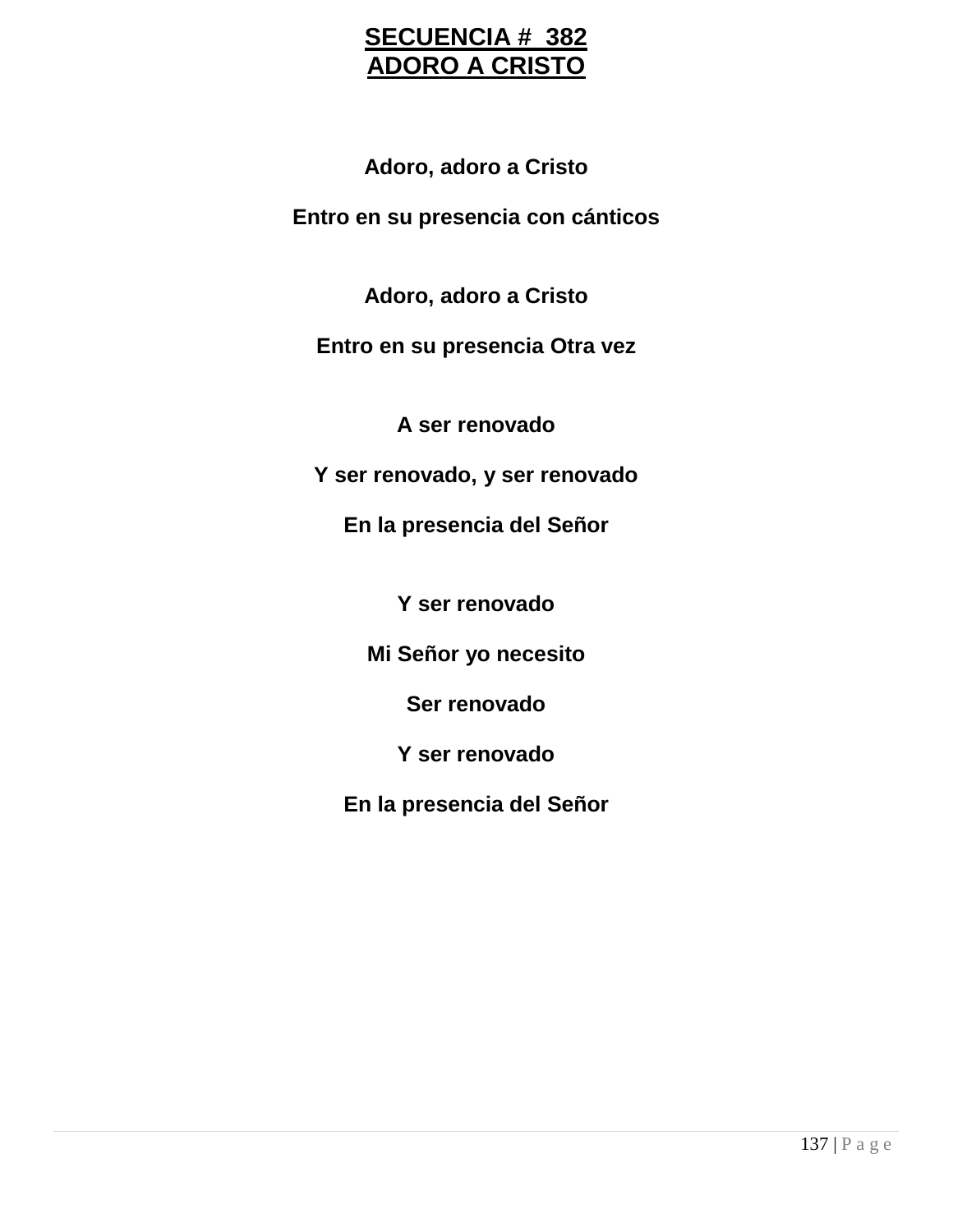### **SECUENCIA # 384 OH JEHOV**

**// Tu, Ho Jehová, Eres escudo mío Mi gloria y el que levanta todo mi ser //**

**Jehovah Tsidéknu (SIDKENÚ) Justicia de mi ser Jehová M'kaddesh (MACÁDESH) Tú eres mi santidad Jehová Shalom Tú eres la paz de mí ser Jehová Shammah (SHAMÁ) El Señor esta aquí Jehová Rophe (ROPE) Tú eres mi sanador Jehová Jireh (JIRE) Sí, tú eres mi proveedor Jehová Níssi (NÍSI) Bandera de mi ser Jehová Rohi (ROJI) Tú eres mi pastor El Shaddai (SHADAY) Mas que suficiente para mí**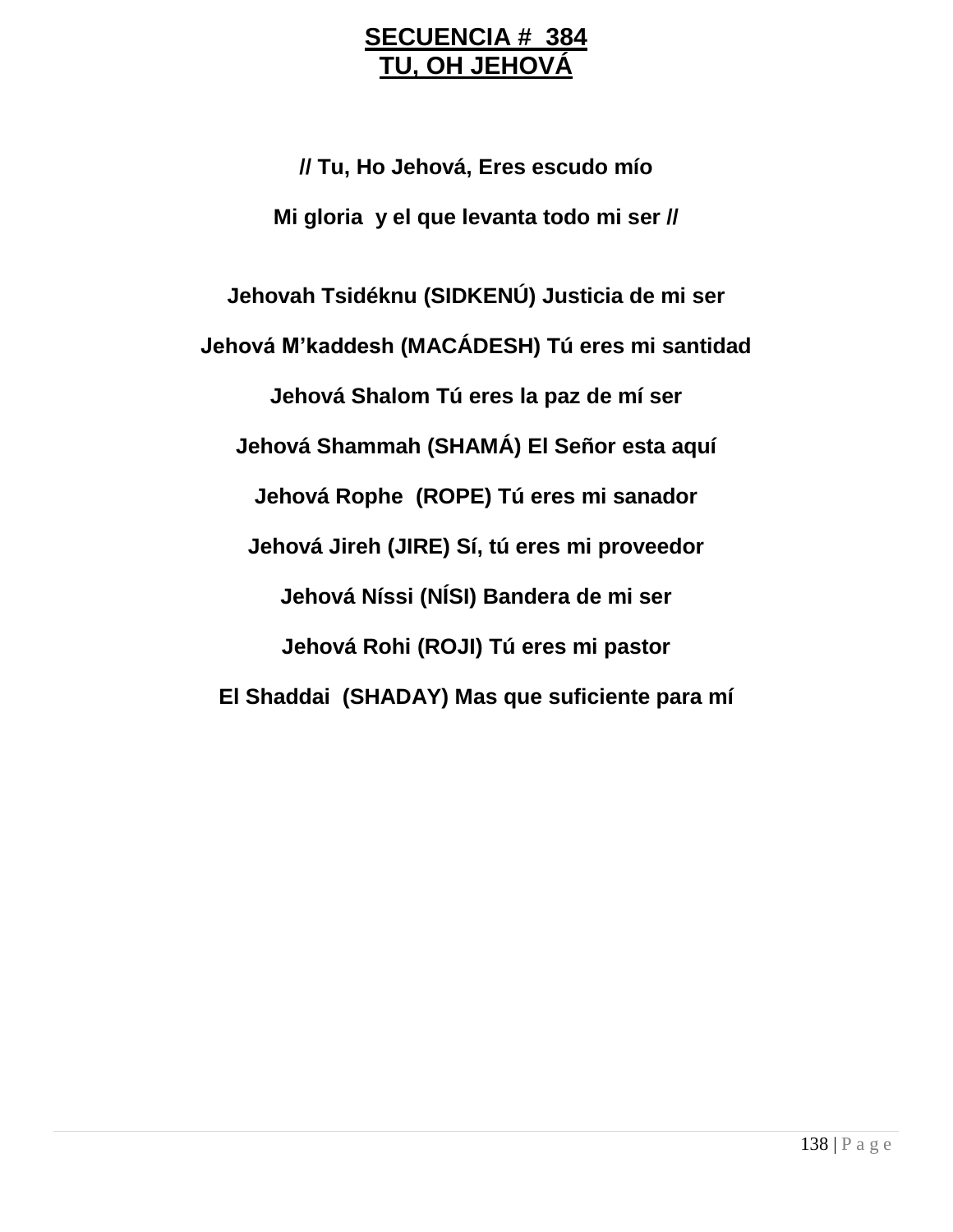# **SECUENCIA # 387 DAD GLORIA A DIOS**

**// Él reina por siempre n**uestro Dios poderoso

**Él reina por siempre por todos los siglos //**

**Dad gloria a Dios, dad gloria a Dios**

**Él reinara por siempre gloria a Dios**

**Dad gloria a Dios, dad gloria a Dios**

**Él reinara por siempre gloria a Dios**

**Amen**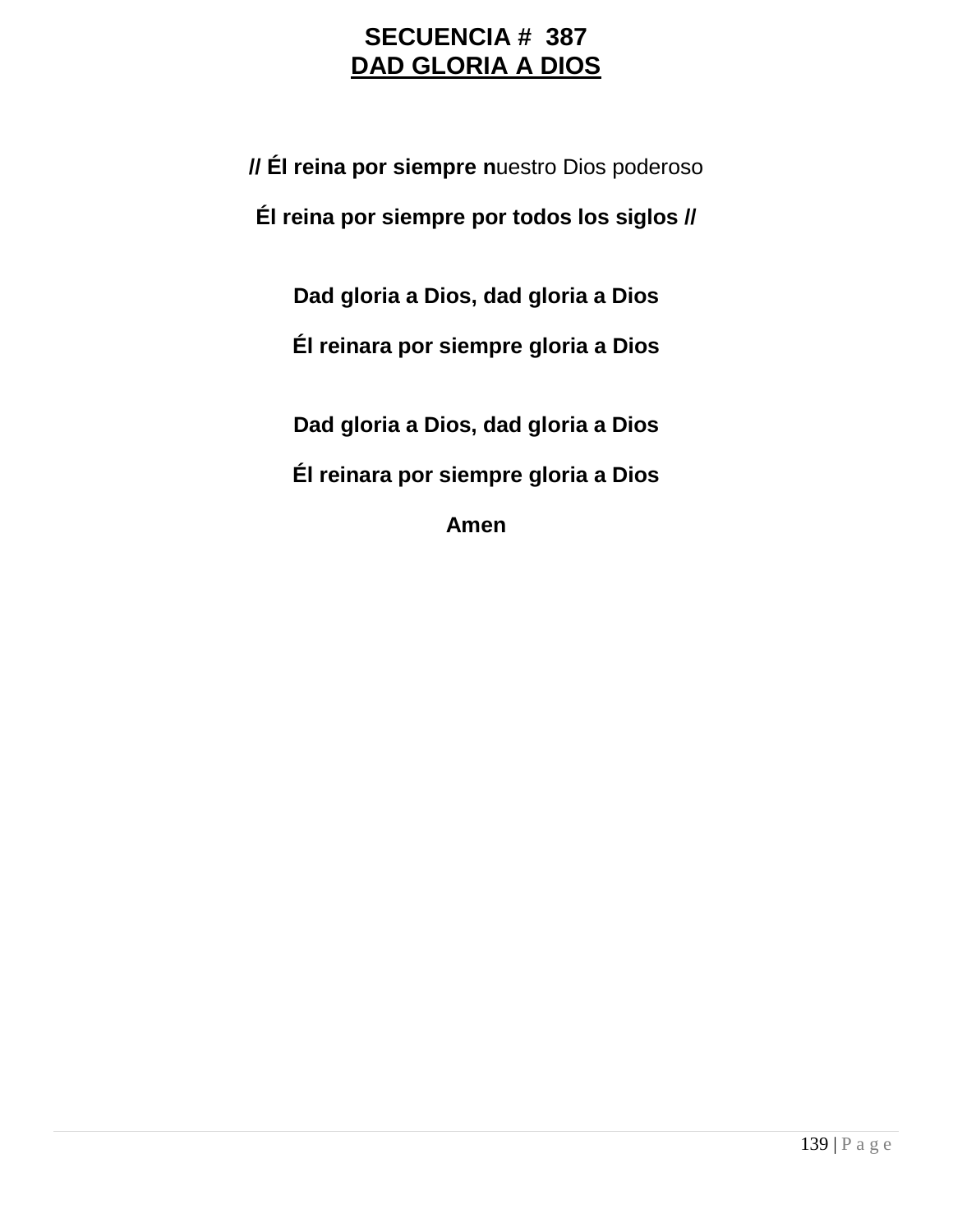# **SECUENCIA # 389 Tu Eres Mi respirar**

**Tú eres mi respirar** 

**Tú eres mi Respirar**

**Dios, tu presencia** 

**Vive en mí.**

**Tú Eres mi pan Señor**

**Tú eres mi pan Señor**

**Dios tus palabras** 

**son para mí.**

**Y Yo te anhelo Señor**

**Estoy Perdido Sin Ti**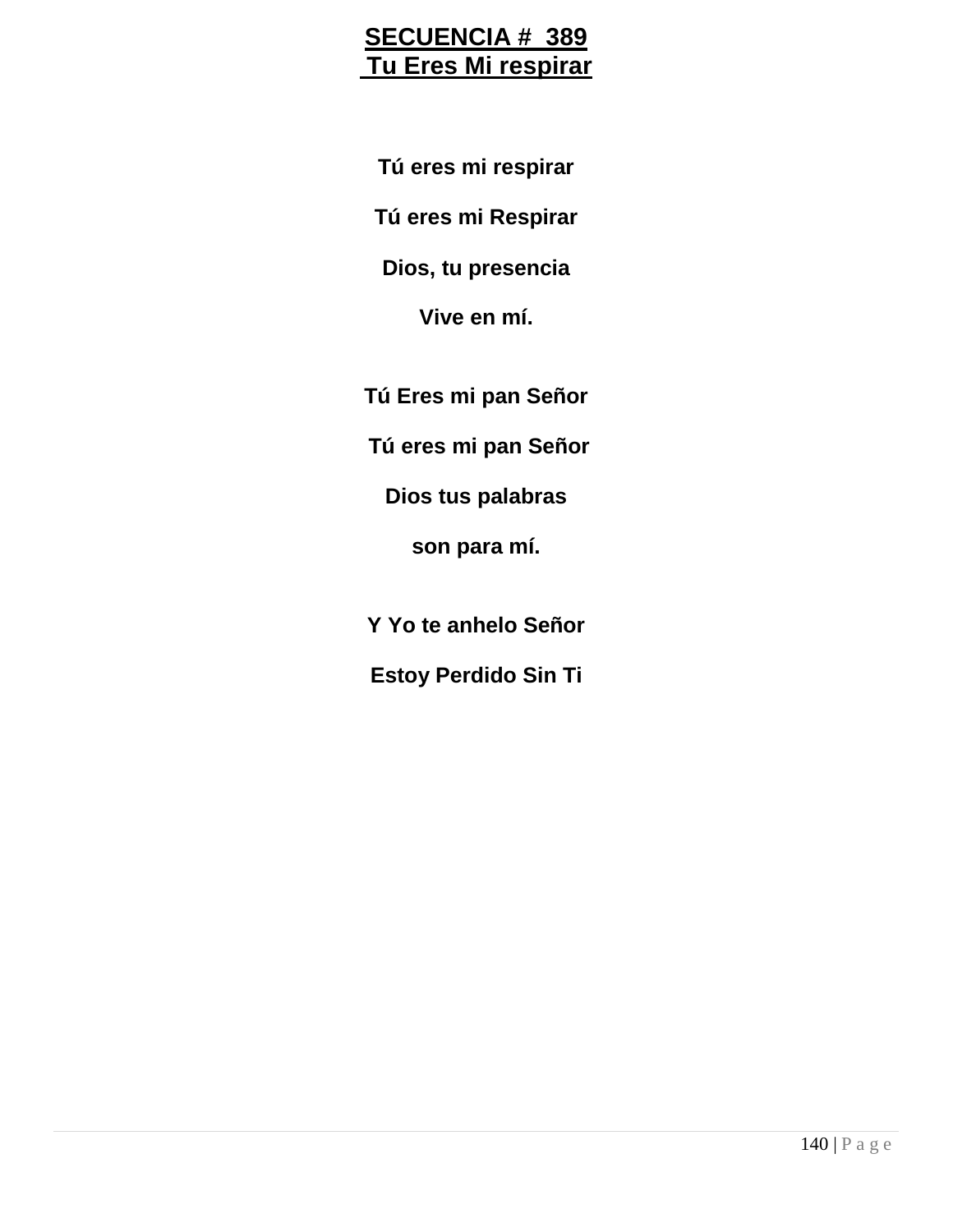### **SECUENCIA # 391 TU RÍO FLUIRÁ**

**Hay un río de vida que esta Fluyendo de tu trono, oh Dios**

**Llevando vida, llevando Paz a cada nación Con gran poder, con gran virtud fluye hoy Derrama tu gloria sobre nosotros Oh, Señor** 

**Tu Río fluirá**

**Nadie lo detendrá con gloria y con poder**

**Tu gloria se verá (En toda nación)**

**De toda lengua, de todo linaje y de toda nación Tu río fluye llevando vida y bendición Con gran poder, con gran virtud fluye hoy Derrama tu gloria sobre nosotros, oh Señor**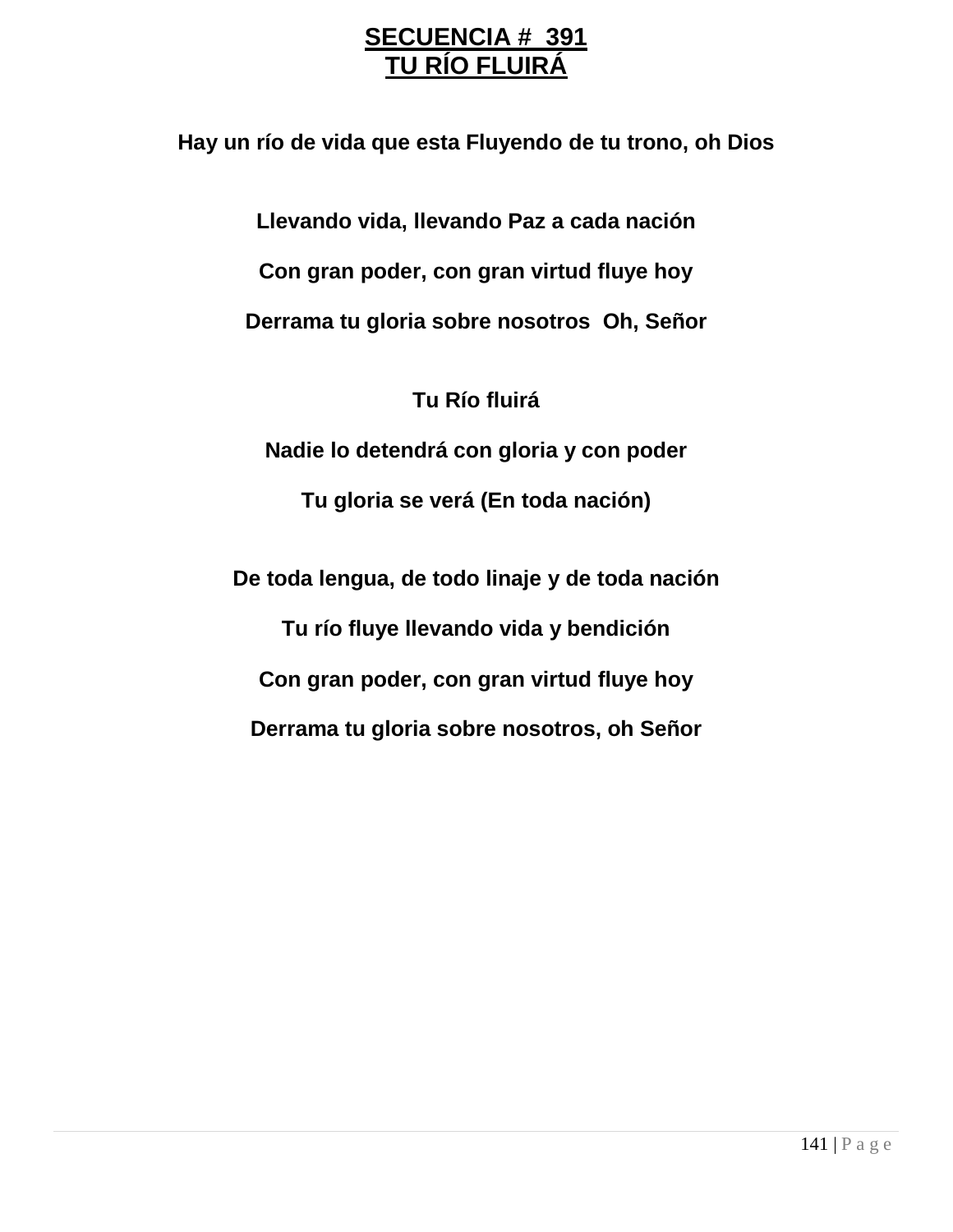# **SECUENCIA # 394 ERES TODO PODEROSO**

**La única razón de mi adoración Eres tu mi Jesús**

**El único motivo para vivir eres tu mi Jesús**

**Mi única verdad esta en ti eres mi luz y mi salvación**

**Mi único amor eres tu Señor Y por siempre te alabare**

**Tú eres Todo Poderoso eres grande y majestuoso Eres fuerte, invencible Y no hay nadie como tu //**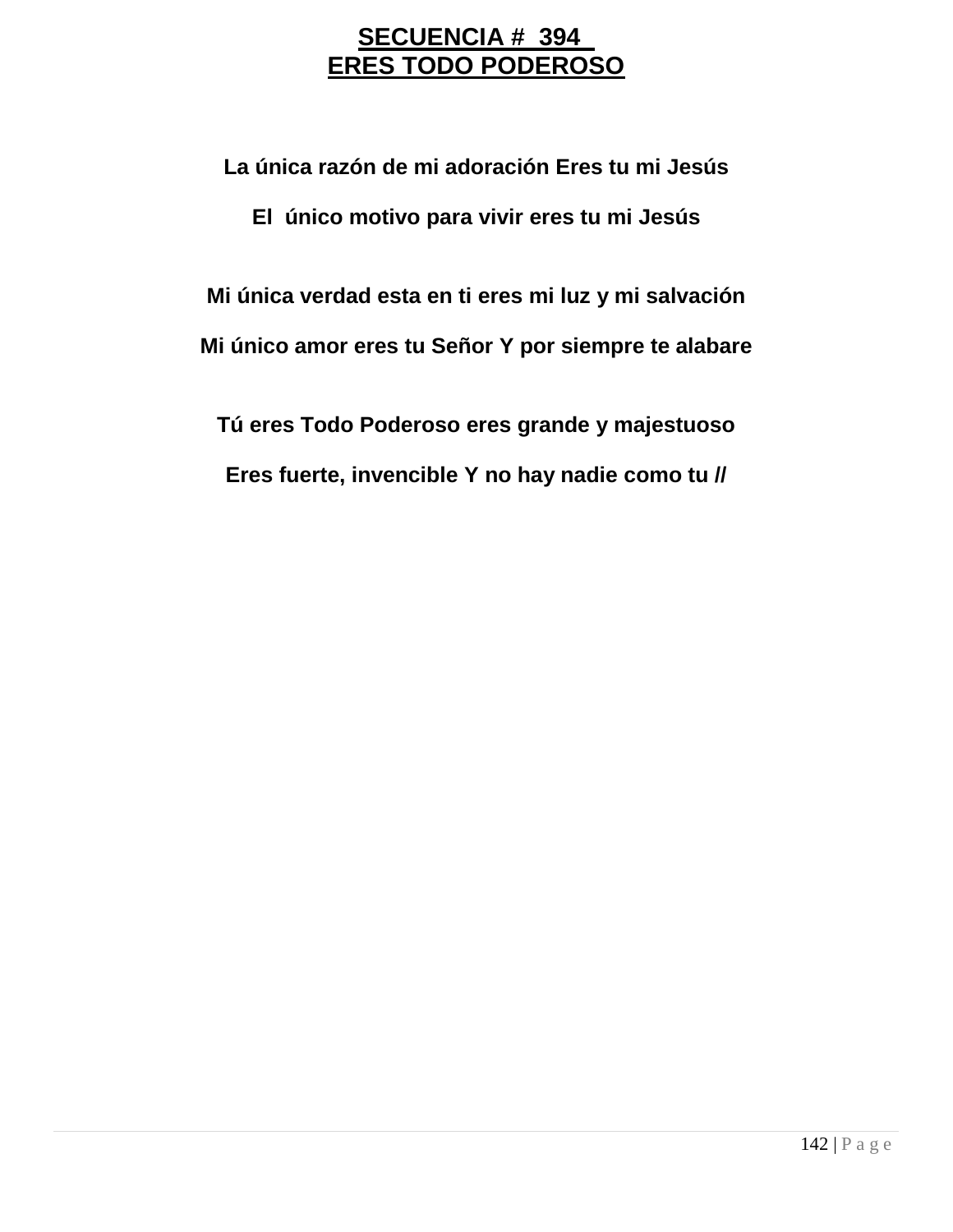# **SECUENCIA # 397 ENCIENDE UNA LUZ**

<http://www.youtube.com/watch?v=jD2aMygWg04>

**Enciende una luz déjala brillar la luz de Jesús** 

**Que brille en todo lugar**

**No la puedes esconder**

**No la puedes callar ante tal necesidad**

**Enciende una luz en la oscuridad**

**Como pues invocaran**

**A aquel en quien no han creído**

**Y como creerán en aquel de quien no han oído**

**Y como oirán si nadie les predica**

**Hermosos son los pies de los buscan la paz**

**Las buenas nuevas de Jesús**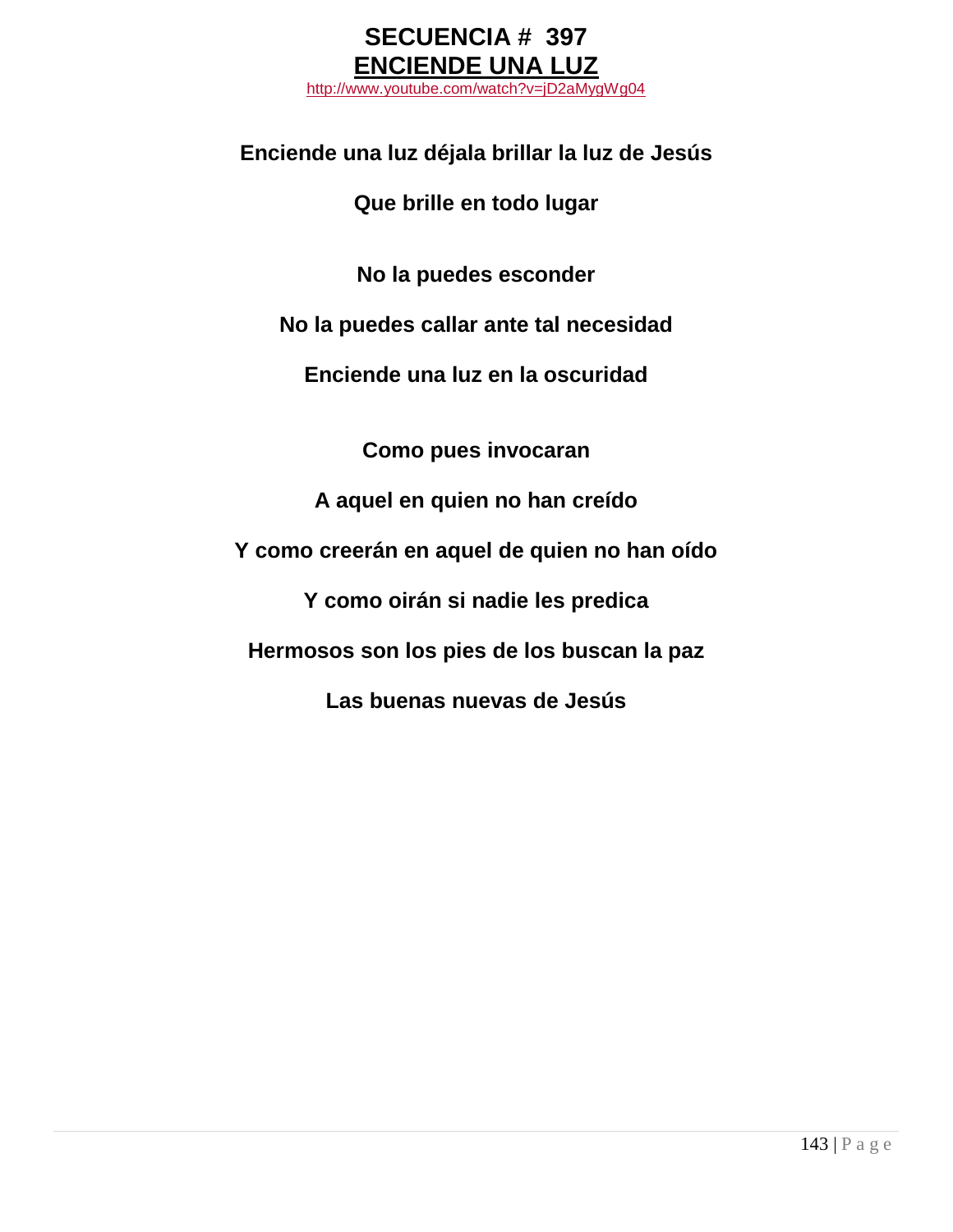#### **SECUENCIA # 400 UNIDOS EN SU NOMBRE** <http://www.youtube.com/watch?v=DnNadPfxncc>

**Unidos, unidos en su nombre unidos // Pues en este mundo paz y amor tendremos // Unidos, siempre unidos tomados de las manos Iremos por el mundo cantándole a Dios La gloria de Jesús al fin resplandecerá Y el mundo entero sabrá que tú eres Dios // Y el mundo entero sabrá Que tú eres Dios ///**

**Quiero cantar una linda canción**

**A un hombre que me transformo**

**Quiero cantar una linda canción**

**A aquel que mi vida cambio eEs mi amigo Jesus,**

**Es mi amigo mas fiel**

**El es Dios, El es Rey, es Amor y Verdad**

**Solo en el encontré esa paz que busque, Solo en encontré la felicidad** 

**La,la,la ///**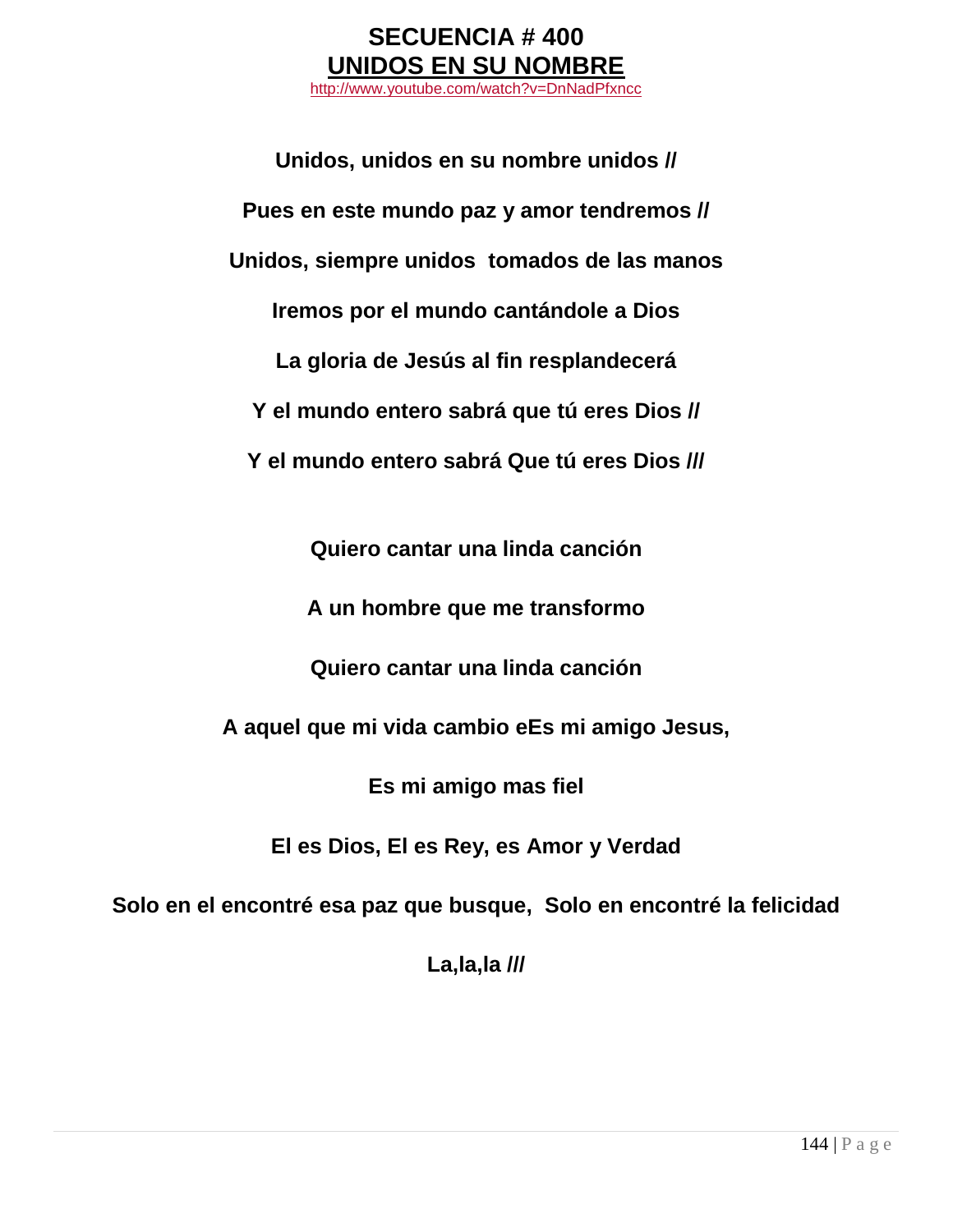**SECUENCIA # 403 LEVANTATE Y SALVAME** [http://www.youtube.com/watch?v=up1b2pv5U\\_k](http://www.youtube.com/watch?v=up1b2pv5U_k)

**Aunque un ejercito acampe contra mí, no temeré Aunque haya guerra hoy alrededor de mí, en ti confiaré No temeré a diez mil gentes que hagan sitio contra mí Aunque la tierra se estremezca mi salvación esta en ti**

**//Porque tú eres mi escudo, tú mi fortaleza**

**Tú eres mi gloria quien levanta mi cabeza//**

**Aunque afligido este tu pensaras en mí, no temeré Aunque mi corazón estremecido este, en ti confiaré No temeré a ningún hombre que se junte contra mí Tú eres mi Dios mi fortaleza mi salvación esta en ti**

**/// Levántate y Sálvame ///**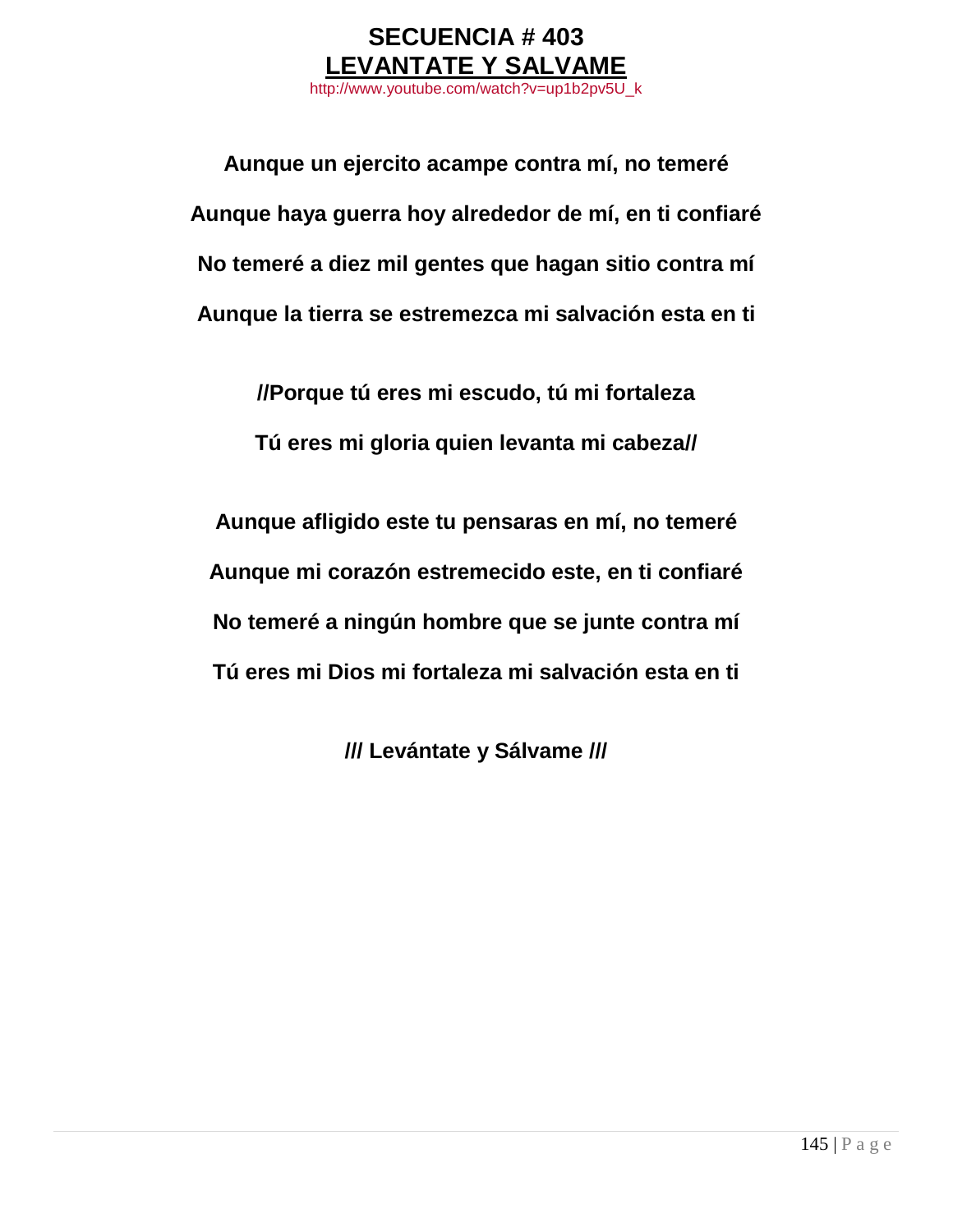# **SECUENCIA # 407 GRITA DE JUBILO**

**Grita de Jubilo hija de Sion canta con gozo oh, Israel**

**Grita de Jubilo hija de Sion, Hey canta con gozo oh, Israel**

**// Exalta el nombre de Jehová tu Dios con harpa, pandero y danza //**

**//Con alegre danza,**

**Celebrare a Jehová**

**Címbalo y trompetas,** 

**Ante él resonaran//**

**// Se ha vestido de gloria y majestad celebra con gran gozo ante Jehová //**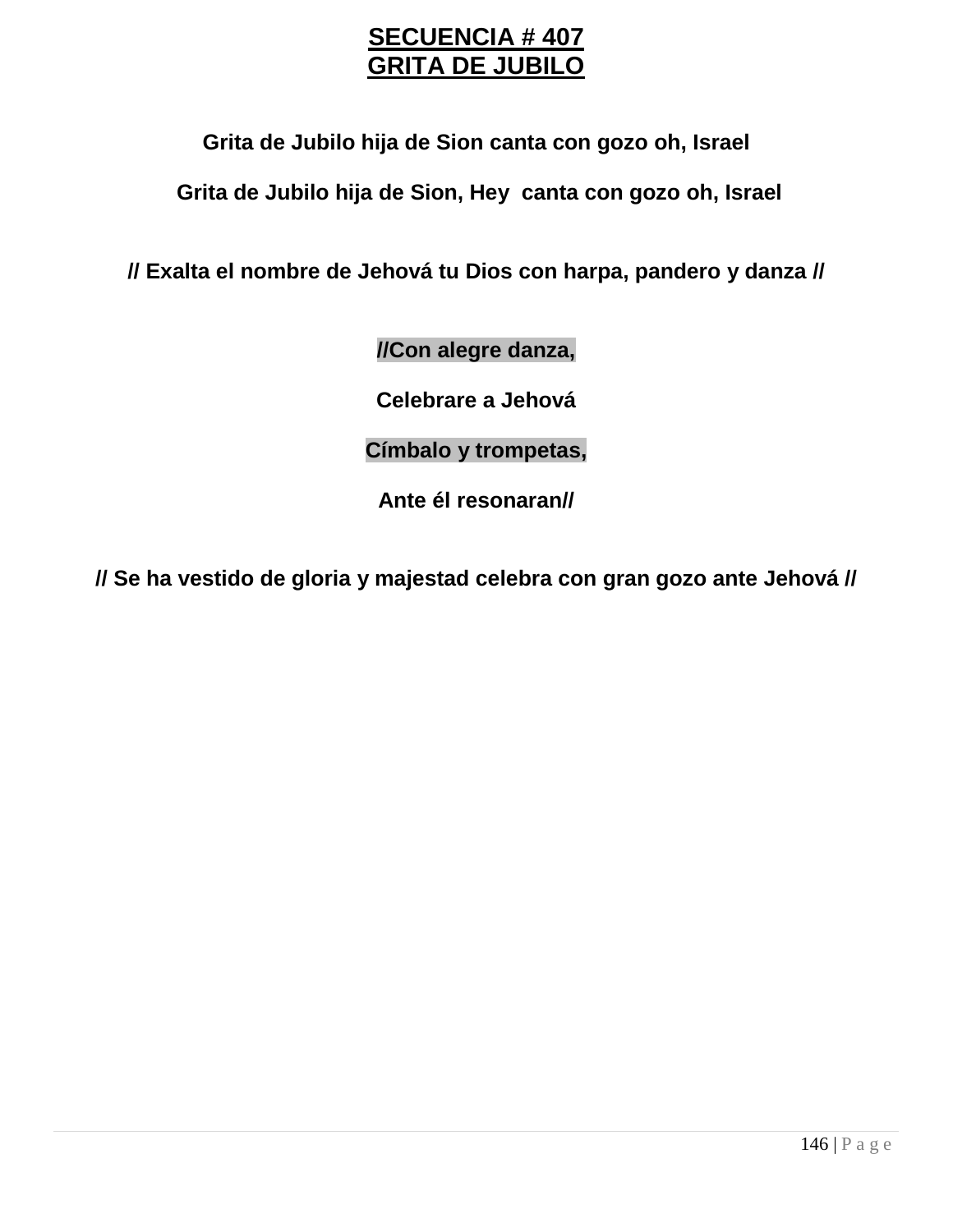#### **SECUENCIA # 410 ESTE ES EL DÍA**

**// Este es el día que Jehová preparo Para que todos nos alegremos // Unos cantando, otros danzando /// Y todos festejando a Jehová ///**

**Risa en mis labios ha puesto el Señor**

**Llena mi lengua de alabanza esta**

**El ha cambiado en baile mi aflicción**

**Es el motivo de esta celebración**

**la, la, la, la,la,la,la,la,la,la,X2**

#### **Es el motivo**

**// la, la, la, la,la,la,la,la,la,la,X2** 

#### **Este es el día**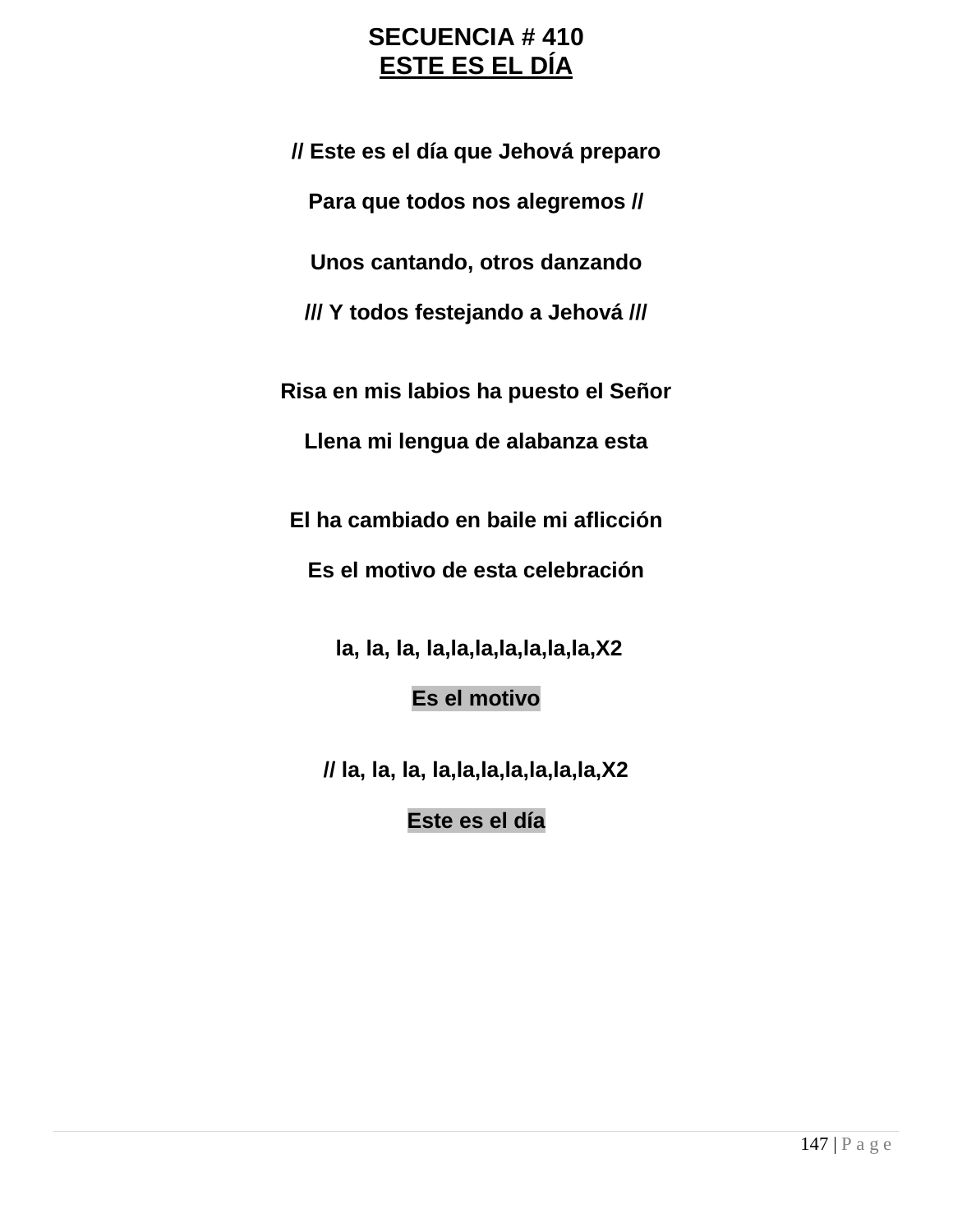#### **SECUENCIA # 413 YO QUIERO ESTAR ANTE TU ALTAR**

**Yo quiero estar ante tu altar Y contemplar Señor tu presencia Yo quiero estar ante tu altar Y contemplar Señor tu belleza Habitar en la hermosura de tu santidad Contemplar tu gloria y majestad Te quiero adorar // Te quiero adorar Señor, Te quiero exaltar mi Dios Prefiero estar aquí postrado en tu presencia Que estar fuera de ti Señor //**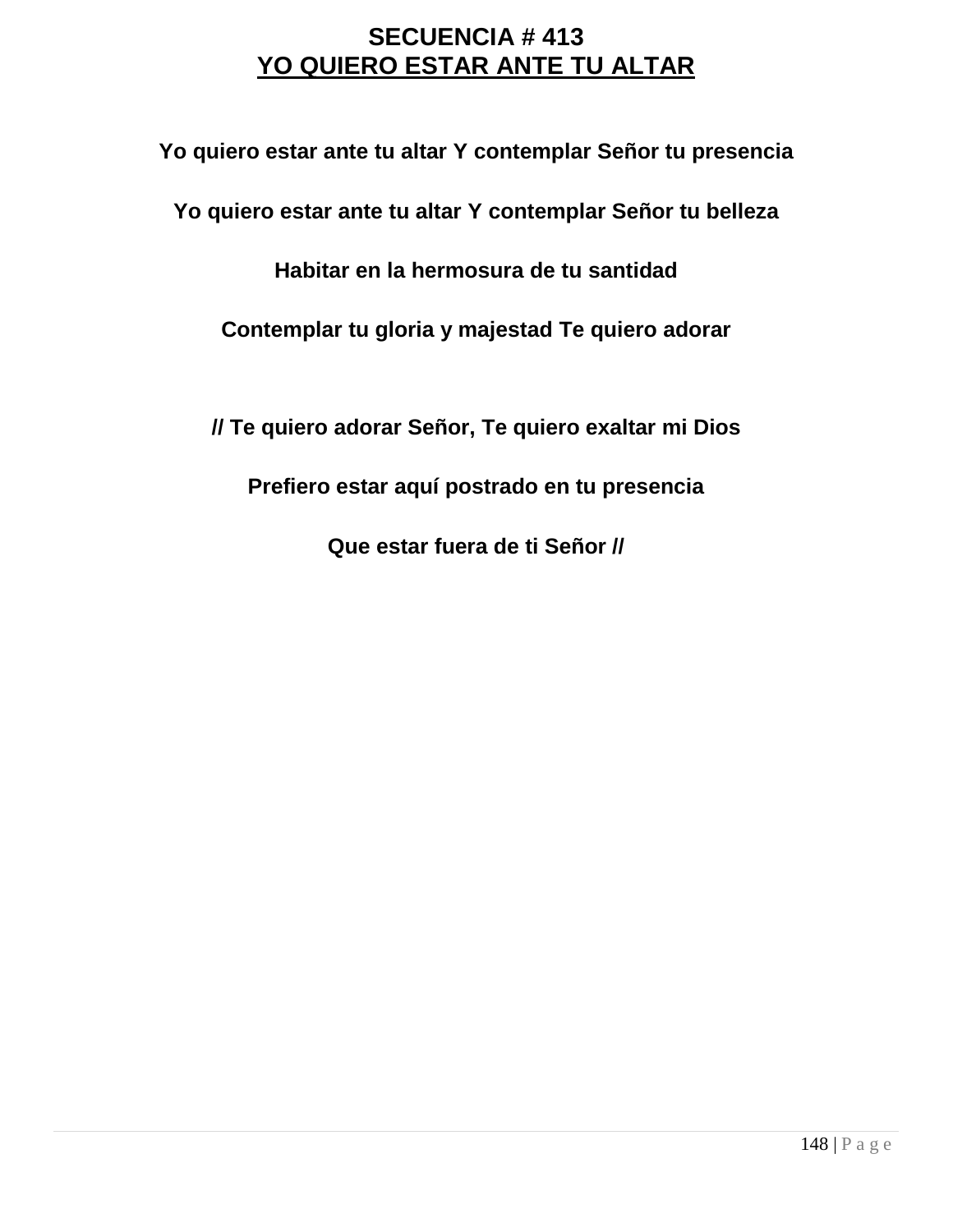## **SECUENCIA # 416 RESPLANDECE**

**// Resplandece pues ha venido tu luz //**

**La gloria de Jehová ha nacido**

**La gloria de Jehová ha nacido**

**La gloria de Jehová ha venido sobre ti**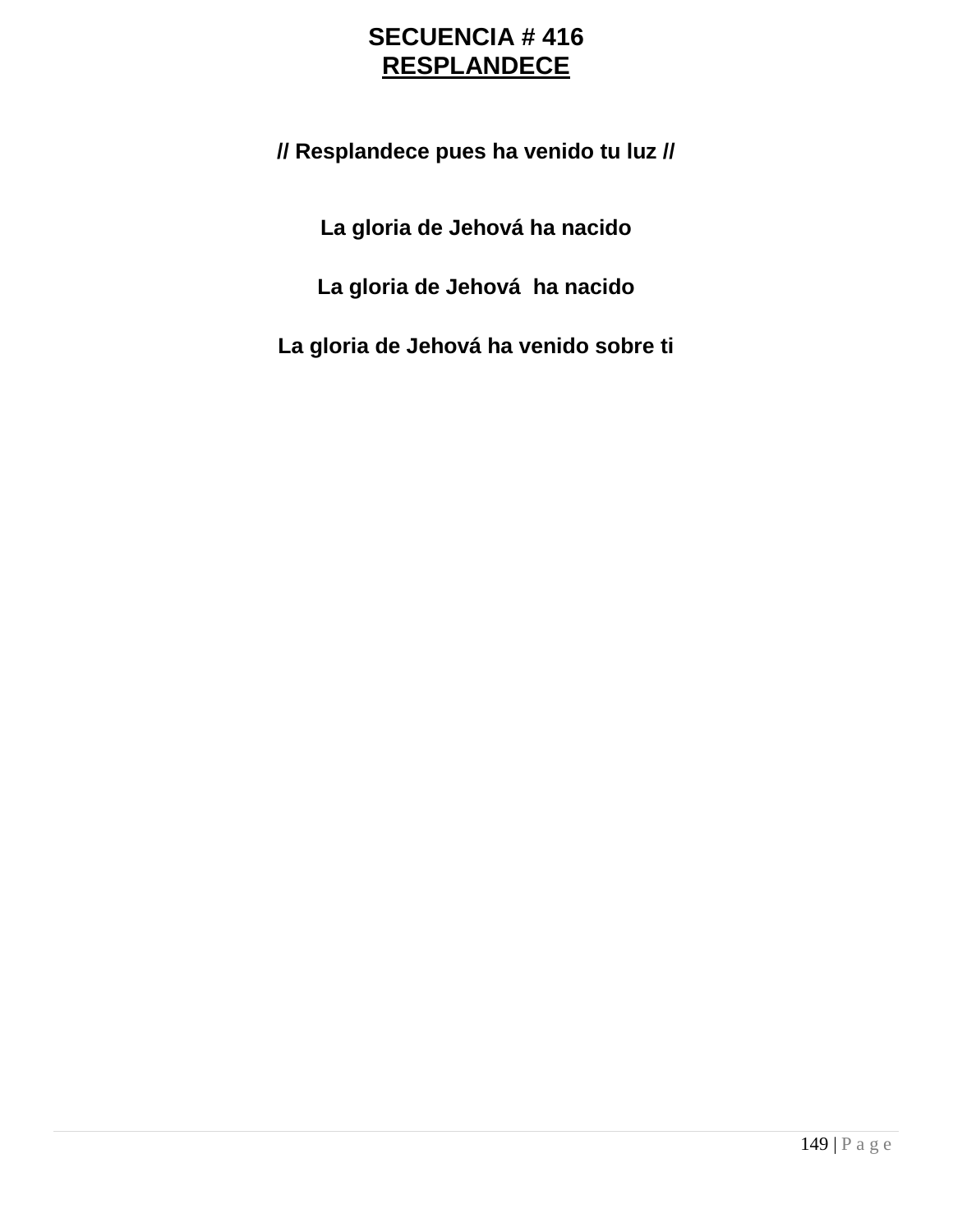# **SECUENCIA # 418 AL QUE ME CIÑE DE PODER**

**Al que me ciñe de poder**

**Aquel que mi victoria es**

**Solo a él alabare**

**Solo a él exaltare**

**De ti será mi alabanza**

**En la congregación**

**Cantare y alabare**

**Tu nombre, oh Señor**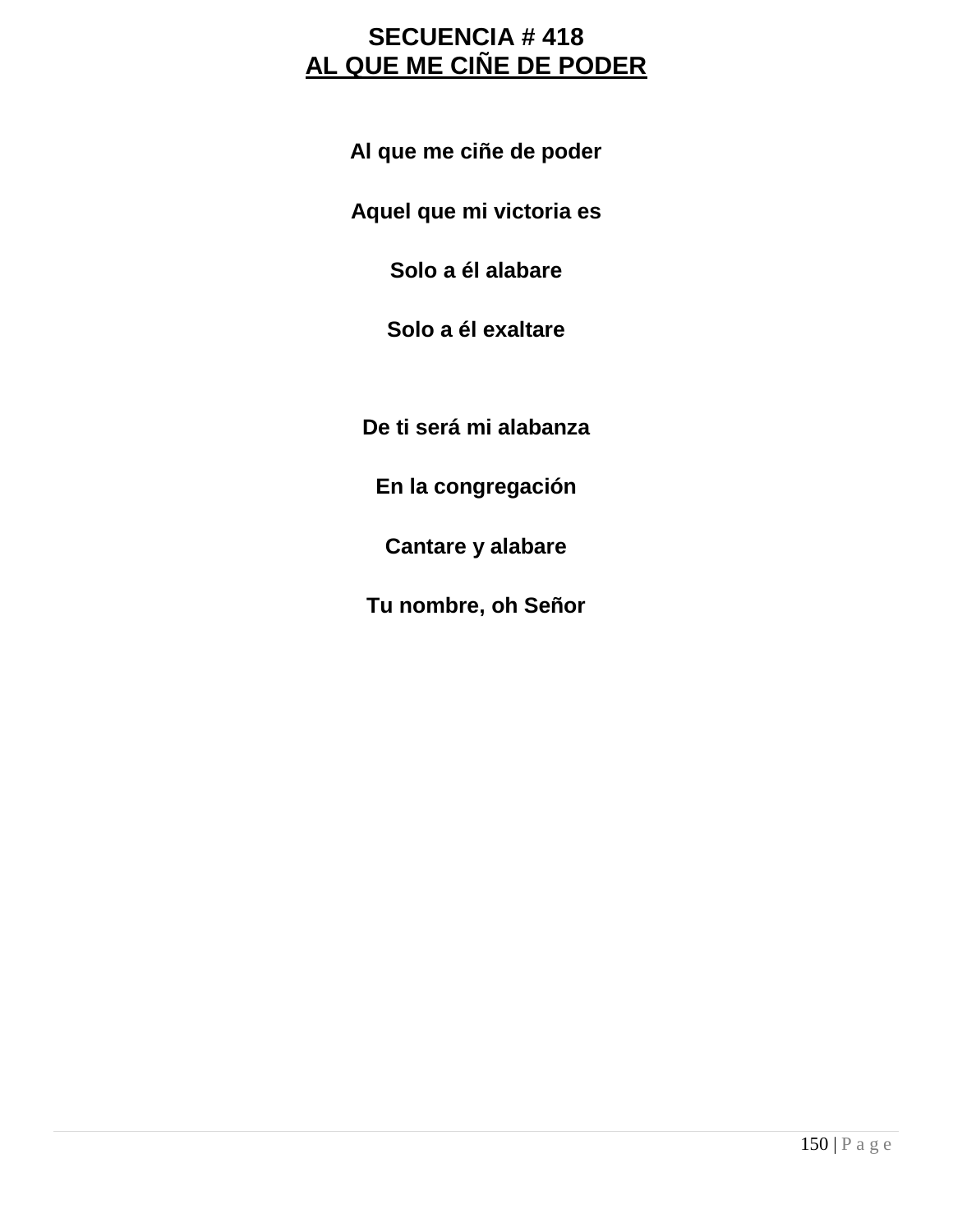

**Levanto mis manos Aunque no tenga fuerzas Levanto mis manos Aunque tenga mil problemas**

**Cuando levanto mis manos comienzo a sentir**

**Una unción que me hace cantar**

**Cuando levanto mis manos comienzo a sentir el fuego.**

**Cuando levanto mis manos Mis cargas se van**

**Nuevas fuerzas tu me das** 

**Todo eso es posible, Todo eso es posible**

**Cuando levanto mis manos**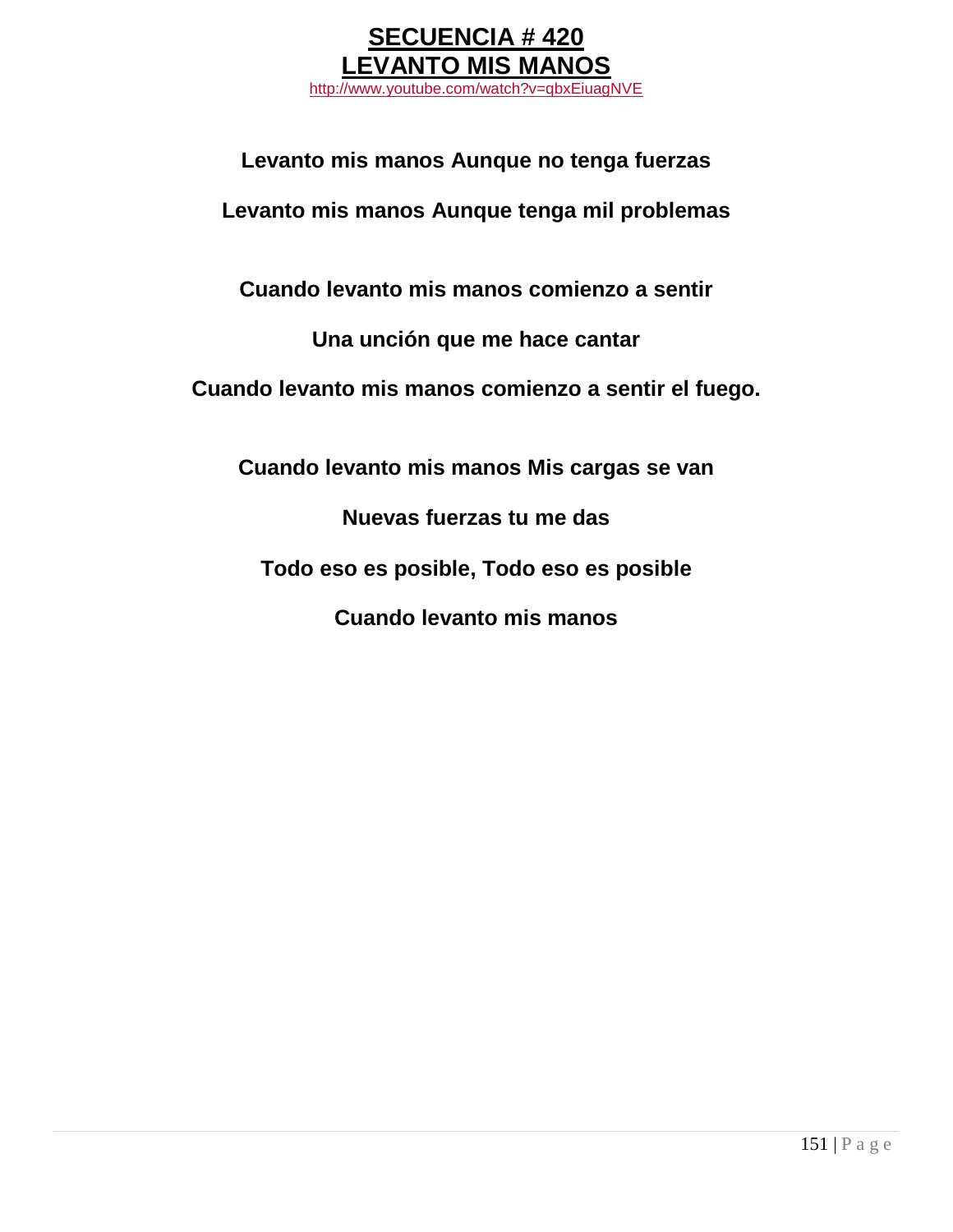## **SECUENCIA # 423 Quiero escuchar**

<http://www.youtube.com/watch?v=g7x1uTFXAtQ>

- **Quiero escuchar tu dulce voz**
- **rompiendo el silencio en mi ser**

**se que me haria estremecer**

**me haria llorar o reír**

**y caería rendido ante ti**

**No podría estar ante ti** 

**escuchándote hablar** 

**sin llorar como un niño** 

**pasaría el tiempo así** 

**sin querer nada mas** 

nada mas que escucharte hablar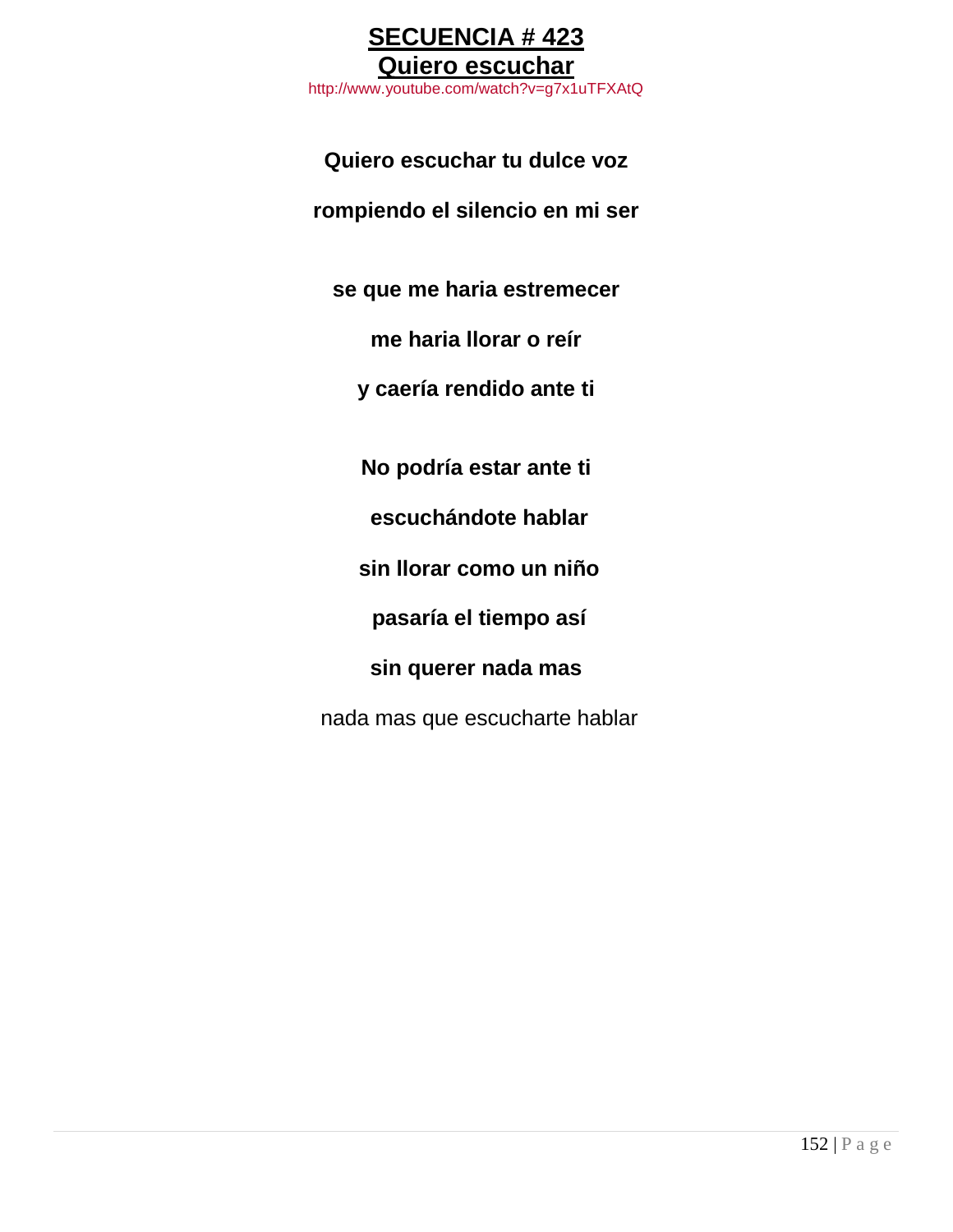#### **SECUENCIA # 426 Bajo Sus Pies**

**Bajo sus pies, bajo su autoridad Ha colocado el Señor al enemigo En una cruz sobre ellos triunfo Públicamente los exhibió**

**//Mas que vencedor…soy en Cristo Mas que vencedor…soy en él Todas las cosas él las sometió** Bajo sus pies//

> **Bajo sus pies, bajo su autoridad Ha colocado el Señor al enemigo Sobre el león y el áspid pisare**

**Bajo sus alas confiado estaré.**

**//Mas que vencedor…soy en Cristo Mas que vencedor…soy en él Todas las cosas él las sometió**

**Bajo sus pies, Bajo sus pies bajo su autoridad.**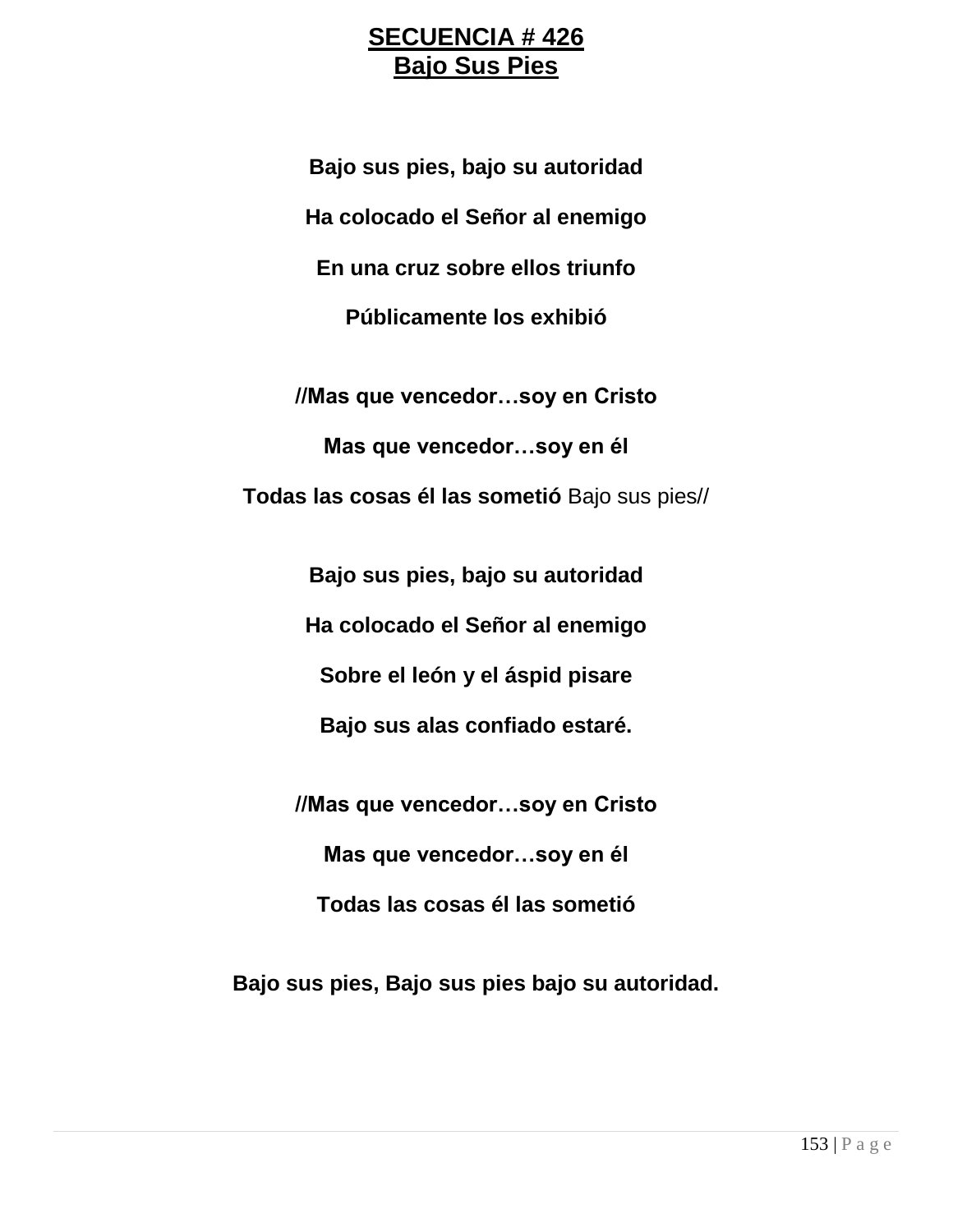#### **SECUENCIA # 429 Como Búfalo**

**Nada ni nadie me podrá vencer**

**Estoy seguro prevaleceré**

**Porque la fortaleza y salvación**

**Estan en el Señor**

**Yo solo tengo que confiar en El**

**Y descansar en su promesa fiel**

**De que El aumentara mis fuerzas como búfalo**

**Como búfalo, como búfalo**

**Arrollare al enemigo si se enfrenta conmigo**

**Tengo fuerzas del Señor**

**Como búfalo, como búfalo**

**Estaré siempre confiado**

**No seré avergonzado**

**Tengo fuerzas del Señor**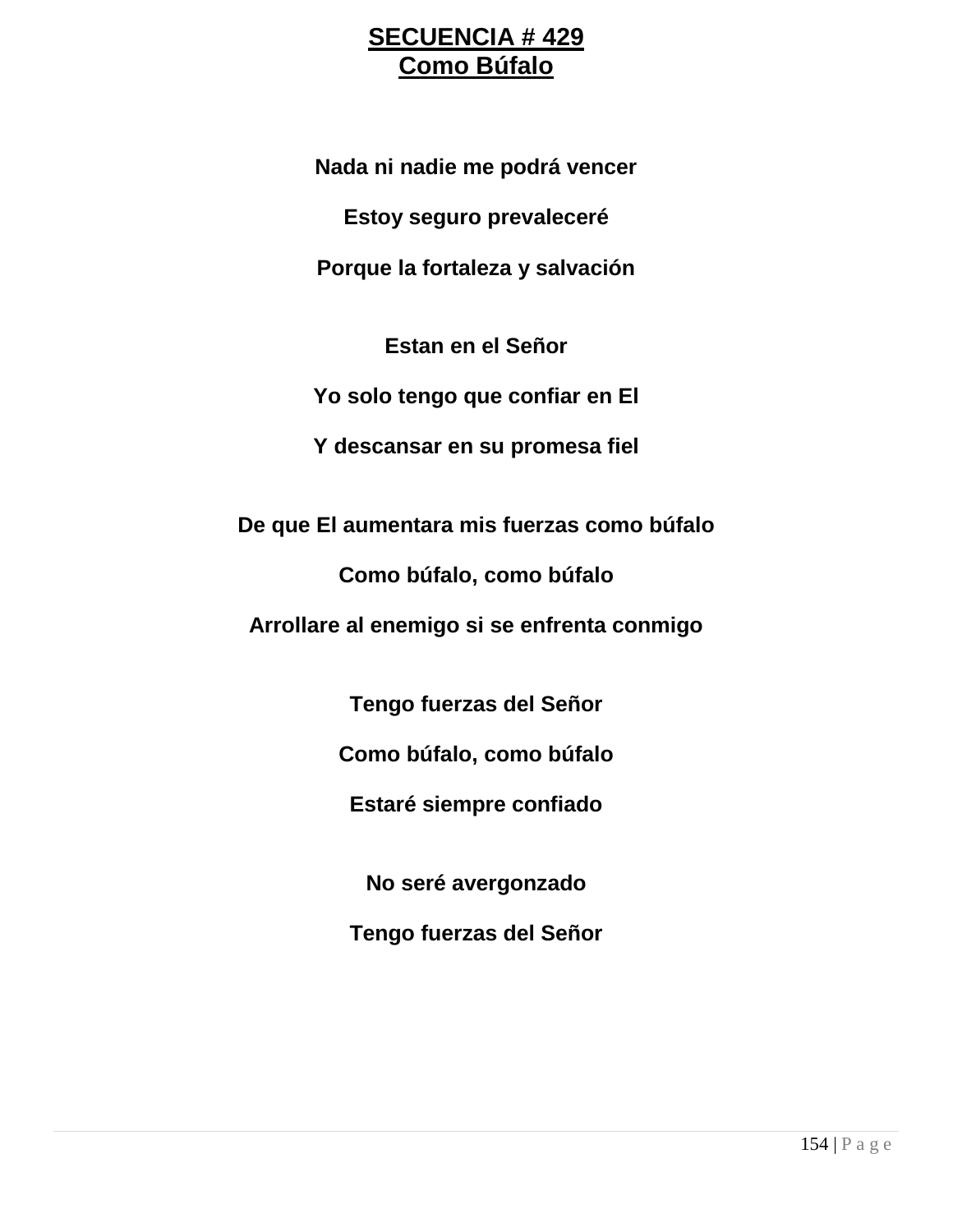#### **SECUENCIA # 432 Con Manos Vacías**

**Con manos vacías vengo a ti No tengo nada que darte**

**No hay nada de valor en mí**

**No puedo impresionarte**

**Te puedo entregar mi corazón**

**Pero esta quebrantado**

**Recíbelo mi buen pastor Tu puedes restaurarlo Pongo mi vida en Tu servicio Señor No será mucho pero la entrego hoy**

**Y si mis manos hoy vacías están Puedes llenarlas con tu gran poder y amor Usa mis manos Señor.**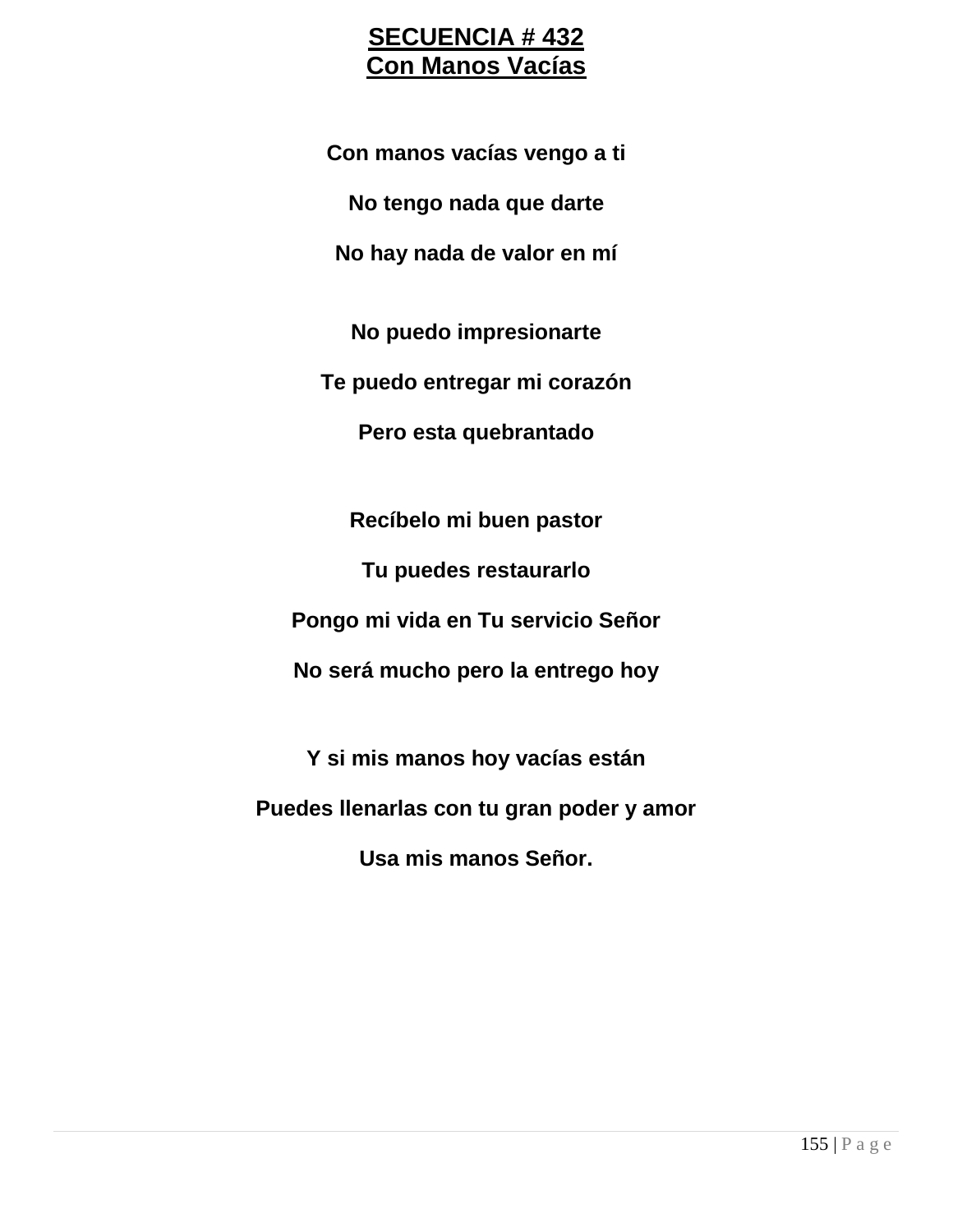#### **SECUENCIA # 435 El Señor Es Mi Pastor**

*http://www.youtube.com/watch?v=gb5wl\_ZTW38 http://www.youtube.com/watch?v=Q7oY111cQH0*

#### **El Señor es mi pastor nada me faltara**

**El Señor es mi pastor, en pastos delicados**

#### **El me hará descansar**

**Junto a aguas de reposo, me pastoreara confortara mi alma**

**Me guiara por sendas de justicia por amor de su nombre**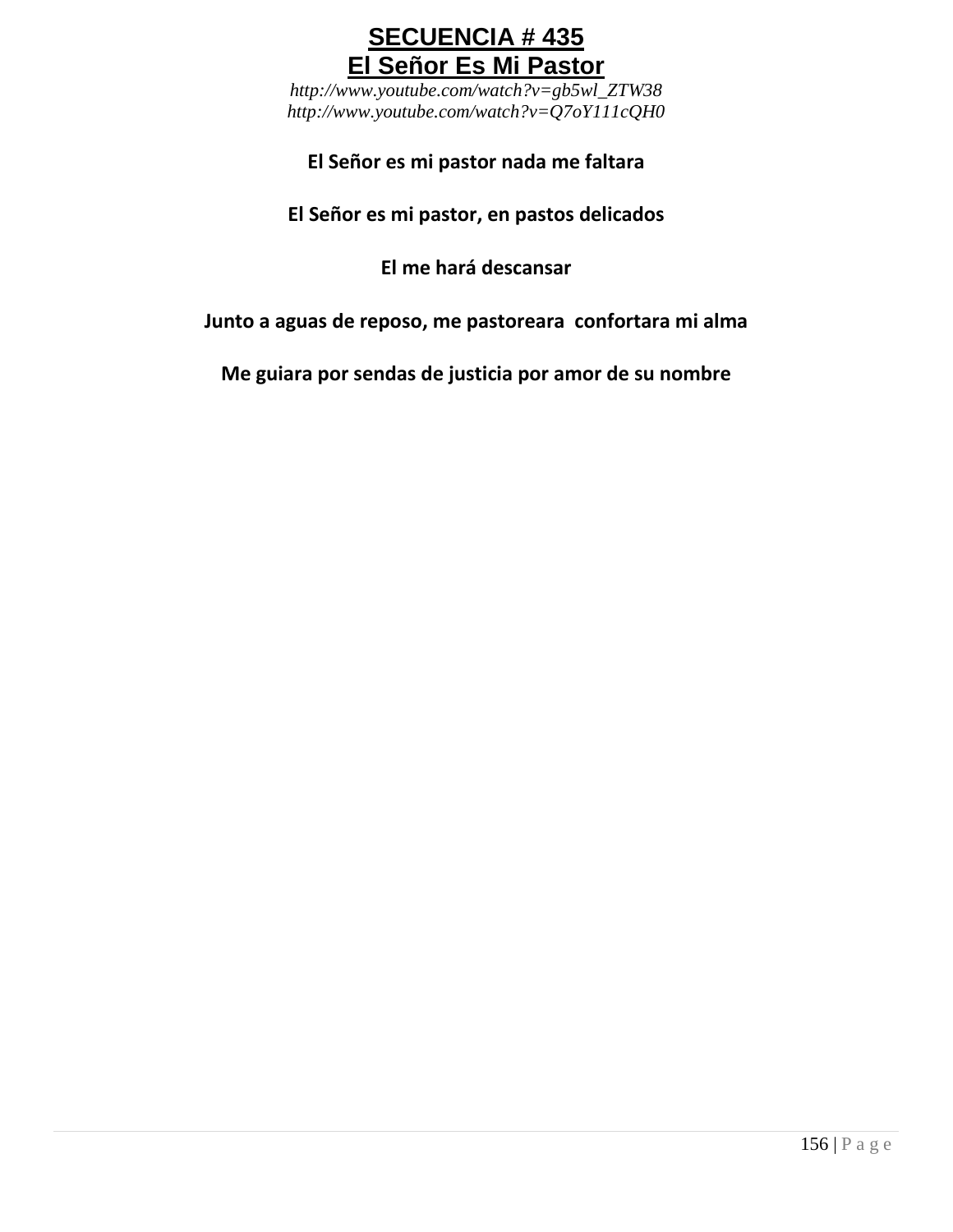## **SECUENCIA # 437 En El Estoy Seguro**

**//Con sus alas me cubrirá Mi esperanza en El esta Mis caminos son protegidos En el encuentro seguridad**

**Porque confió en mi Dios y mi Rey Como guerrero que cubre mi ser Me librara del lazo cazador El es mi escudo, mi salvación**

**//En el estoy seguro, yo confiado estaré Debajo de sus alas allí morare Mi refugio es El, y estaré yo de pie Porque confió en mis Dios, y mi Rey //**

**Caerán a mi lado mil y diez mil a mi diestra Pero a mi no llegara, el es mi escudo y mi fuerza // En el estoy seguro, en el estoy seguro//**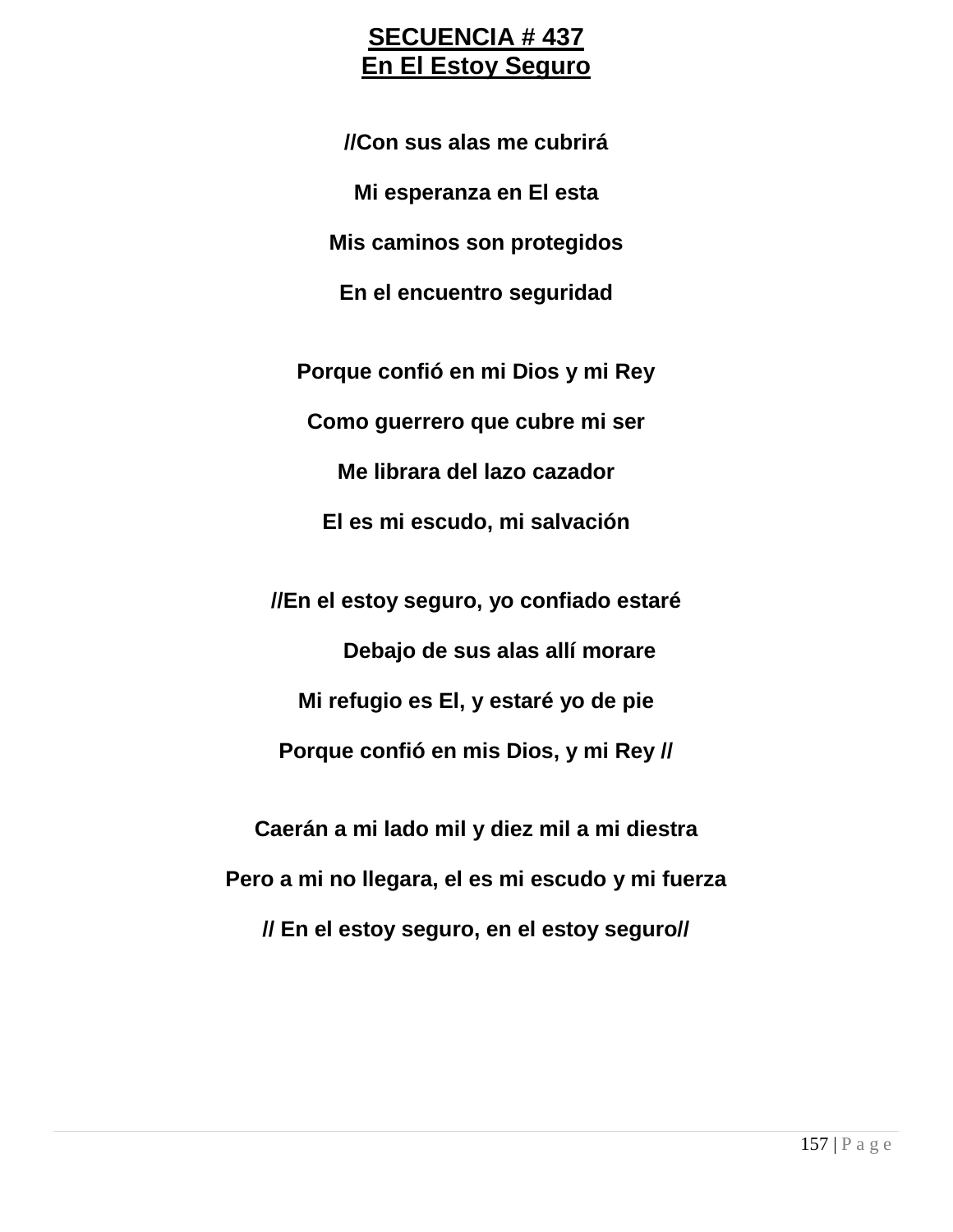## **SECUENCIA # 440 Es Hora De Adorarle**

**Ven es hora de adorarle**

**Ven abre tu corazón a el**

**Ven ante su trono estamos**

**Ven ante la majestad de Díos, ven**

**Toda lengua confesara que el es Dios**

**Las rodillas se doblaran**

**Y un tesoro eterno tendrás en el**

**Si escoges su Amor**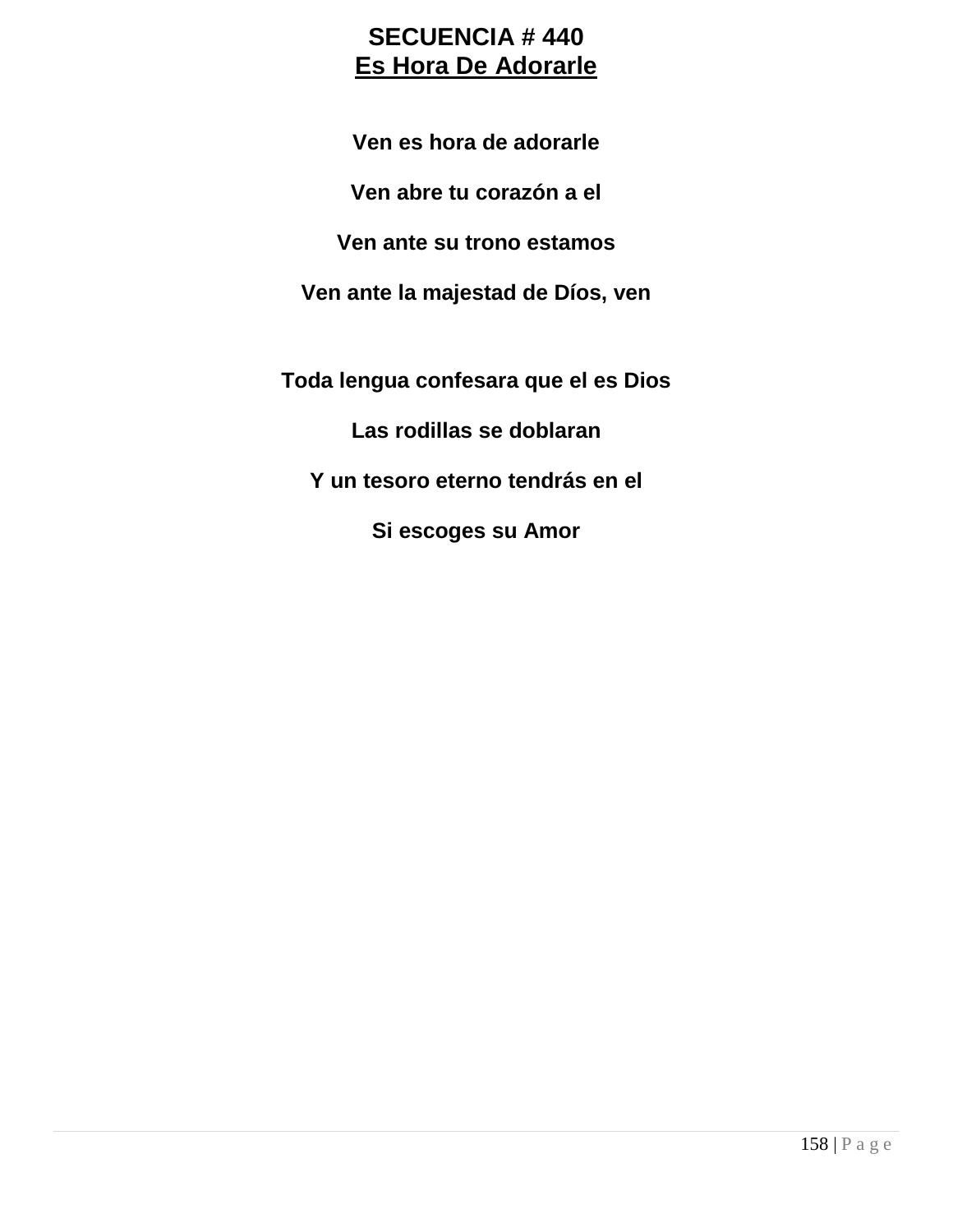#### **SECUENCIA # 442 Exáltate**

**Al borde de tu gran trono - Me postrare hoy a ti**

**Tu reinas sobre principados**

**Sentado a la diestra de Dios**

**Exáltate, oh gran Cordero**

**Tu vives hoy y vivirás**

**Corónate con mi alabanza**

**Tu nombre es el vencedor**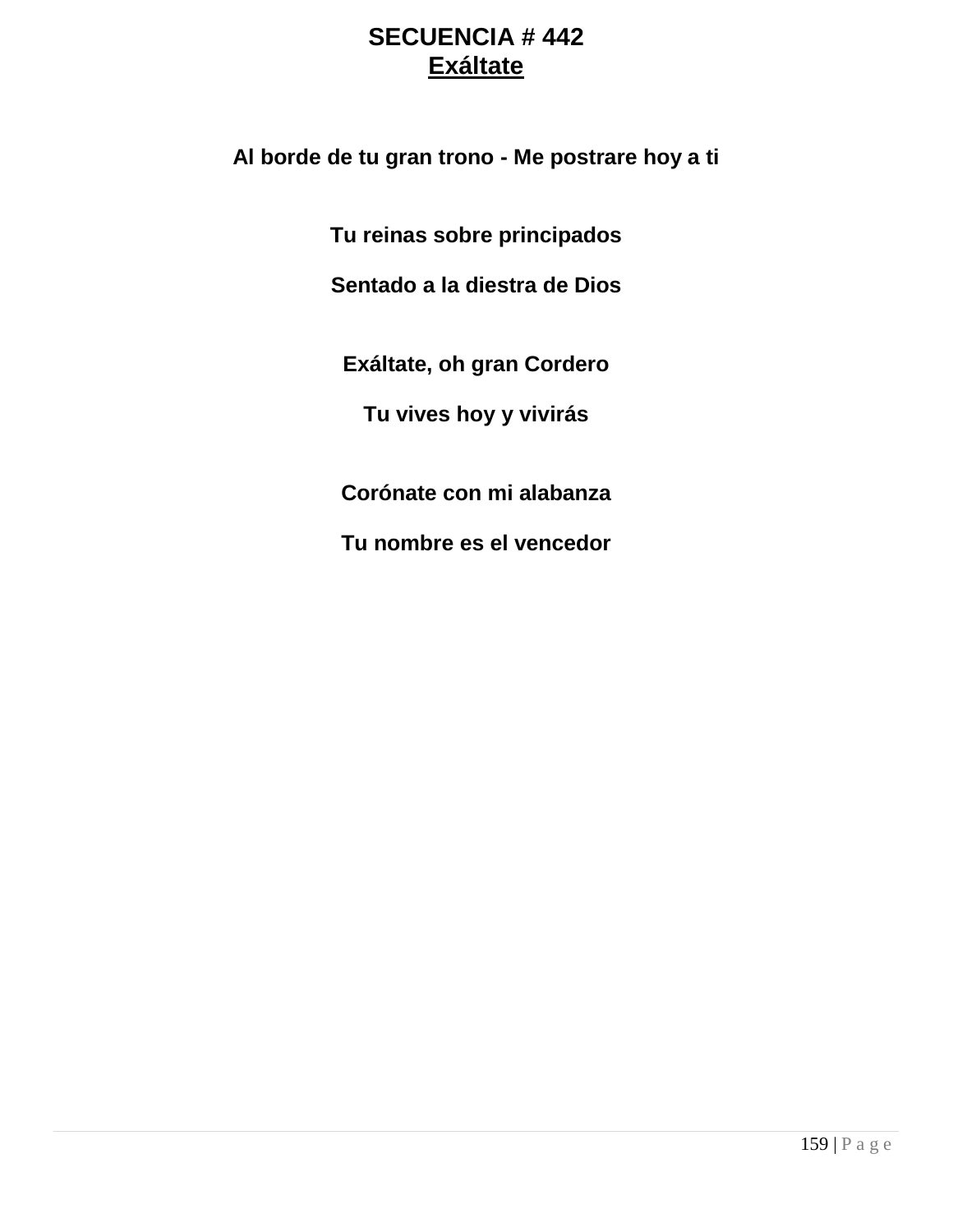#### **SECUENCIA # 444 Mi Cristo**

**Mi Cristo Mi Rey, nadie es como Tu**

**Toda mi vida yo quiero exaltar, las maravillas de Tu Amor**

**Consuelo Refugio torre de fuerza y poder**

**Todo mi ser lo que yo soy, nunca cese de adorar**

**Cante al Señor toda la creación,**

**honra y poder majestad sean al Rey**

**Montes caerán y el mar rugirá, al sonar de Tu nombre Canto con gozo al mirar Tu poder, por siempre yo te amare y diré Incomparables promesas me das Señor**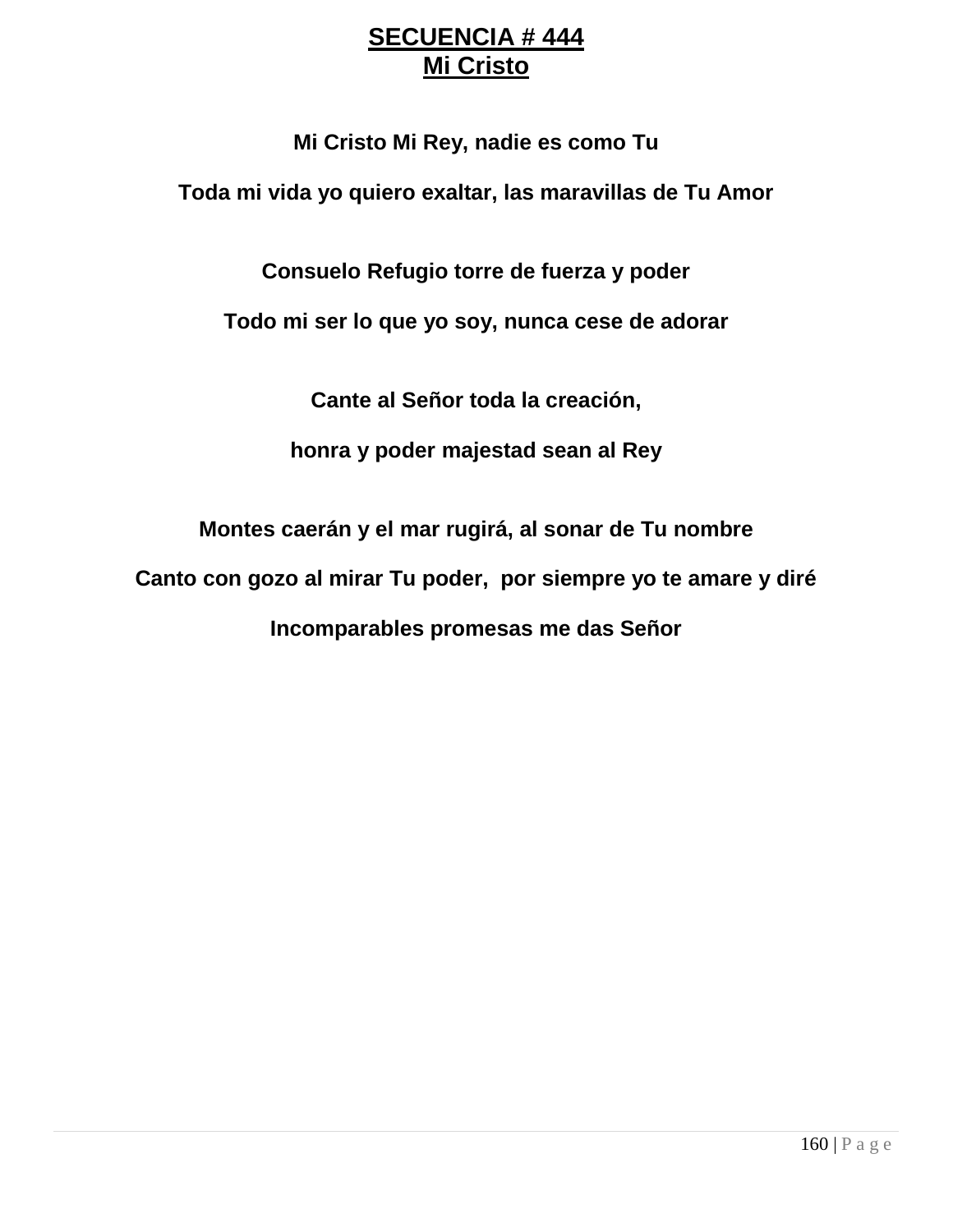# **SECUENCIA # 448 Renuévame**

<http://www.youtube.com/watch?v=OZTh2yQjTqA>

**Renuévame Señor Jesús**

**Ya no quiero ser igual**

**Renuévame Señor Jesús**

**Pon en mí tu corazón**

**Porque todo lo que hay**

**Dentro de mí**

**Necesita ser cambiado Señor**

**Porque todo lo que hay**

**Dentro de mi corazón**

**Necesita más de Ti**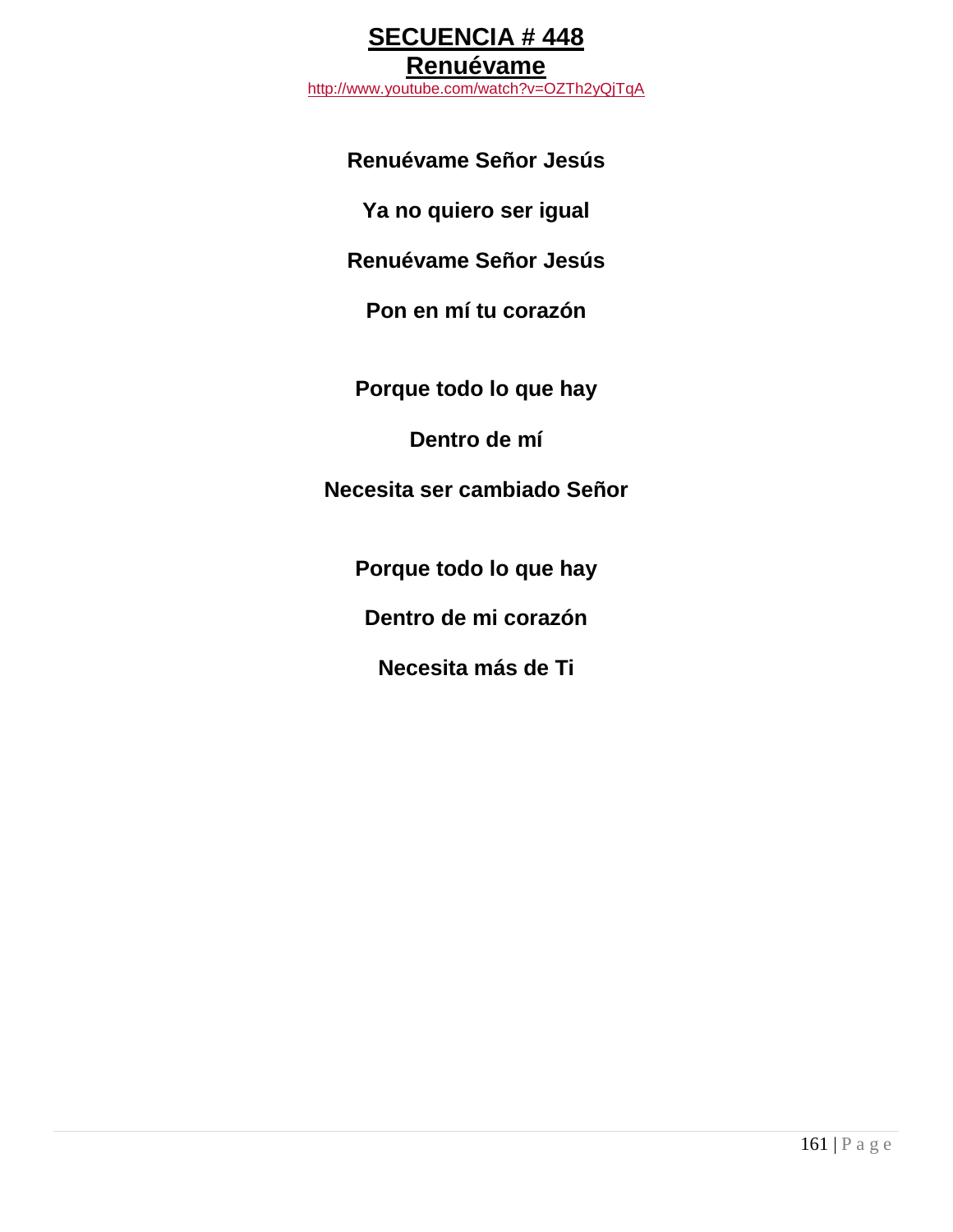# **SECUENCIA # 451 Soy Nueva Criatura**

**Soy nueva criatura lo declara la escritura**

**El me ha perdonado con su sangre me ha lavado**

**Todos mis pecados por su sangre son borrados**

**Libre soy, del pecado**

**Libre del pecado y la maldad**

**Soy libre, el ha roto mis cadenas Libre,**

**libre para dar mi vida al que me salvo**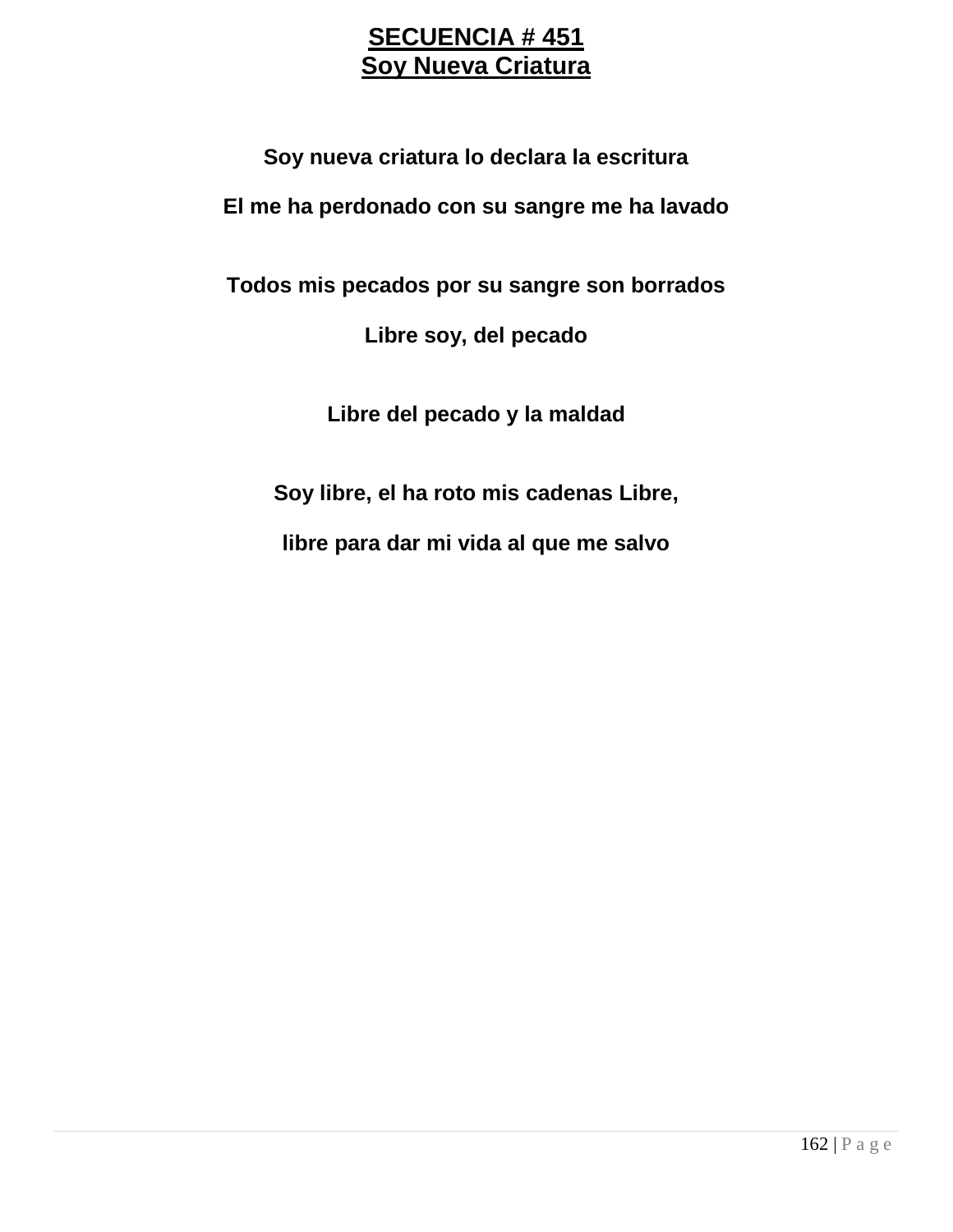# **SECUENCIA # 453 Yo Quiero Mas De Ti**

**Yo quiero más de Ti**

**Y habitar en tu presencia**

**Menguar para que crezcas Tu**

**Y cada día ser mas como Tu**

**Quebranta mi corazón**

**Quebranta mi vida**

**Te entrego mi voluntad a Ti**

**Todo lo que soy Señor**

**Todo cuanto tengo es tuyo**

**Yo quiero menguar para que crezcas Tu**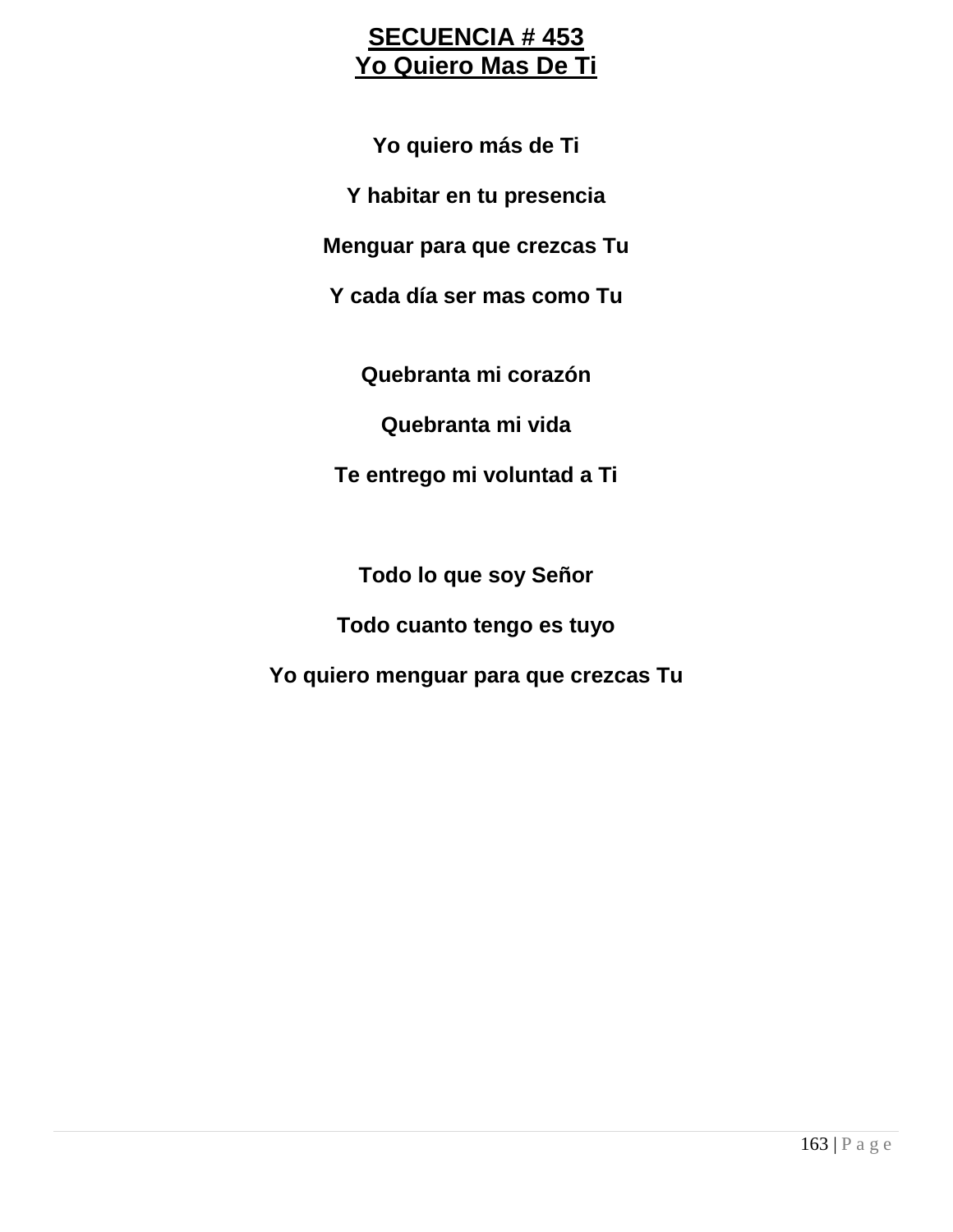### **SECUENCIA # 455 Draw Me Close To You**

**//Draw me close to you, never let me go I lay it all down again, to hear you say that I'm your friend You are my desire, no one else will do**

> **Cause, nothing else could take your place To feel the warmth of your embrace Help me find the way, bring me back to you.**

**// You are all I want, you are all I've ever needed You are all I want, help me know you, love me//**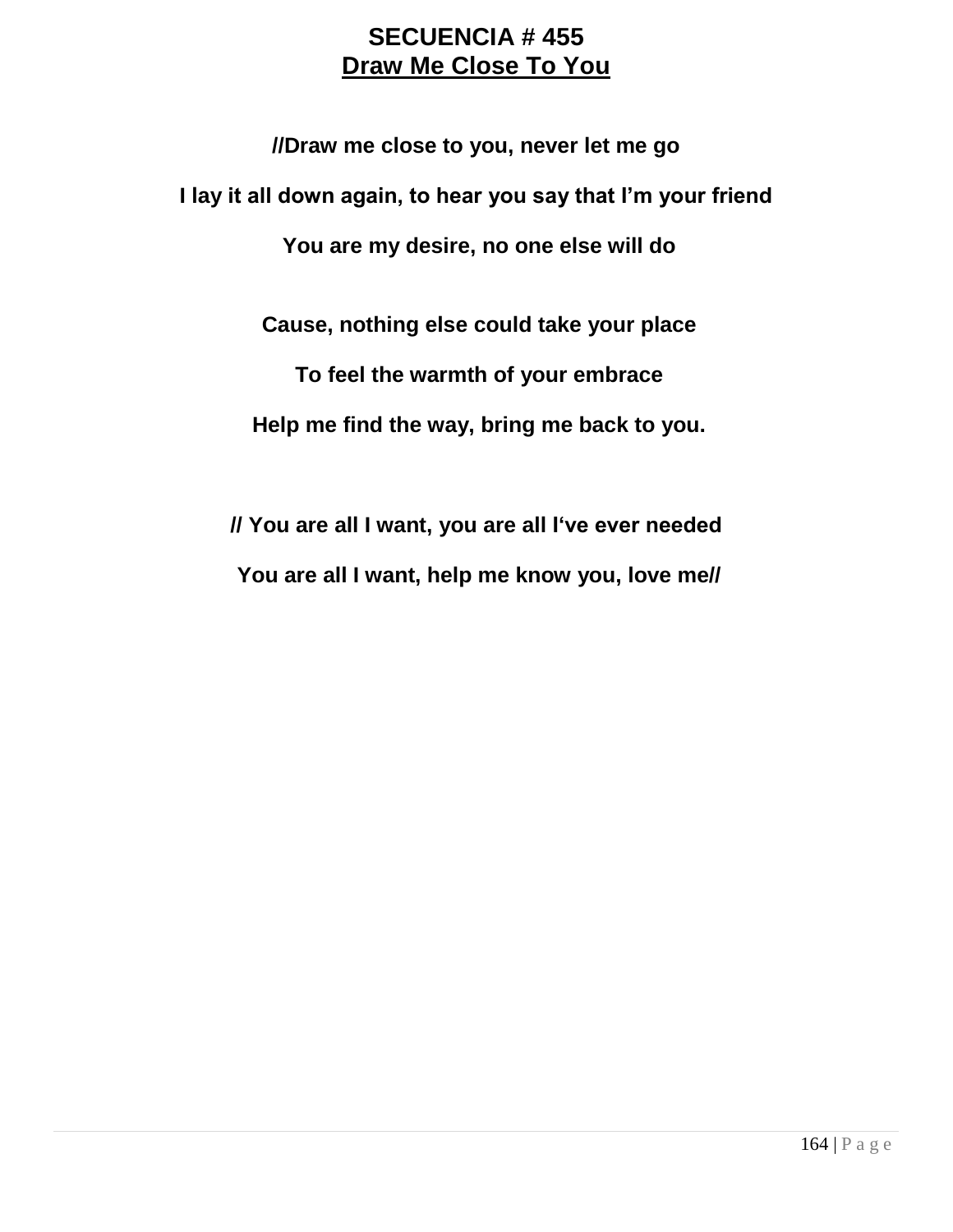#### **SECUENCIA # 457 Vine A Adorar A Dios**

**// Vine A Adorar A Dios, //**

**Vine A Adorar Su Santo Nombre,**

**Vine A Adorar A Dios**

**El Vino A Mi Vida** 

**En Un Día Muy Especial**

**Cambio Mi Corazón,**

**Me Mostro Un Camino Mejor**

**Y Esta Es La Razón**

**Por La Que Canto Yo** 

**Vine A Adorar A Dios.**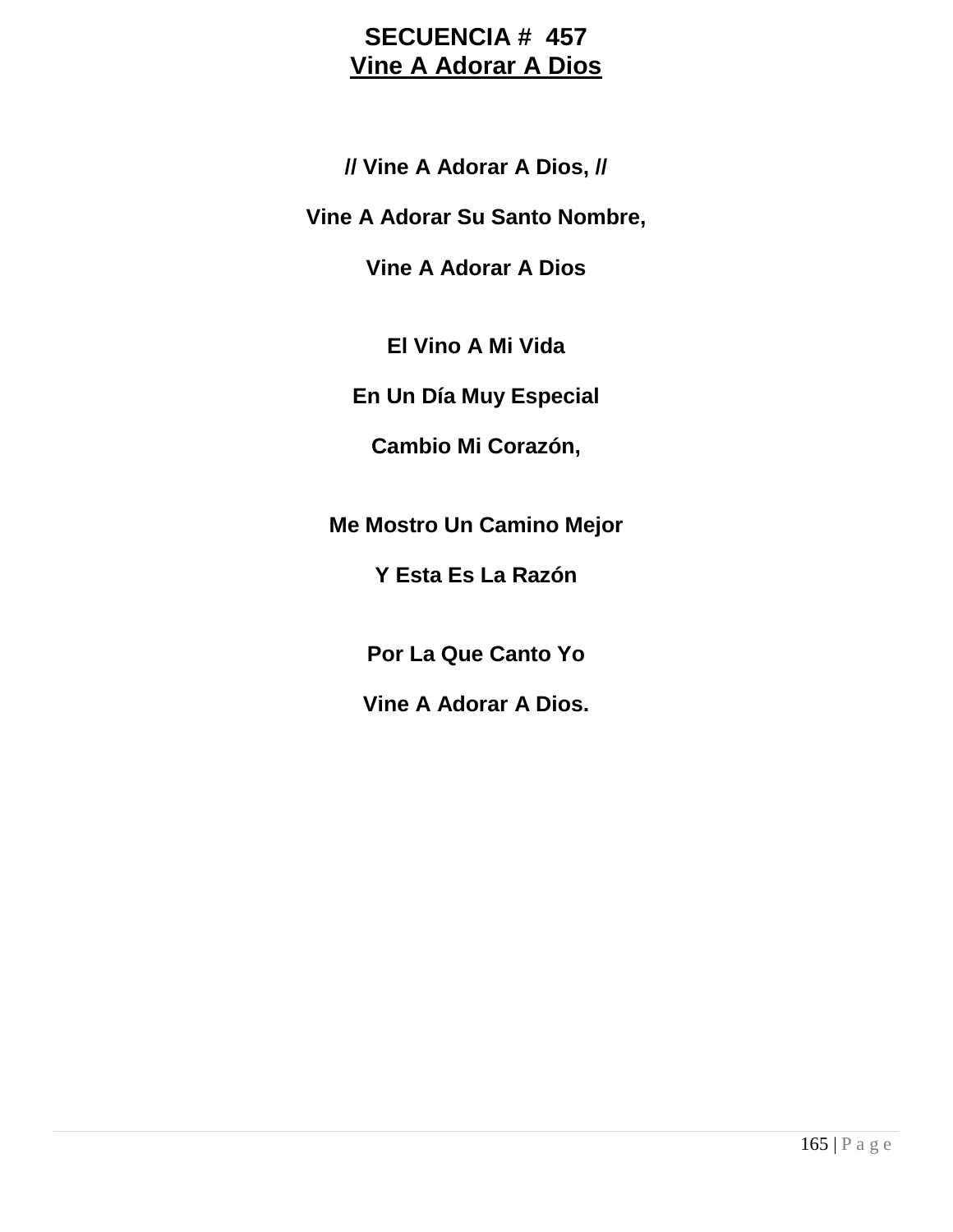# **SECUENCIA # 459 ERES MI TODO**

**Tú eres mi fuerza y mi poder el gran tesoro que busque**

**Eres mi todo Dios**

**Perla de precio sin igual**

**Nunca tu amor podré dejar eres mi todo Dios**

**// Cristo salvador, digno de adorar //**

**Diste tu vida allá en la cruz resucitaste mi Jesús**

**Eres mi todo Dios** 

**en sequedad o en tentación**

**Tu me sostienes mi Señor eres mi todo Dios**

**Cristo salvador, digno de adorar //**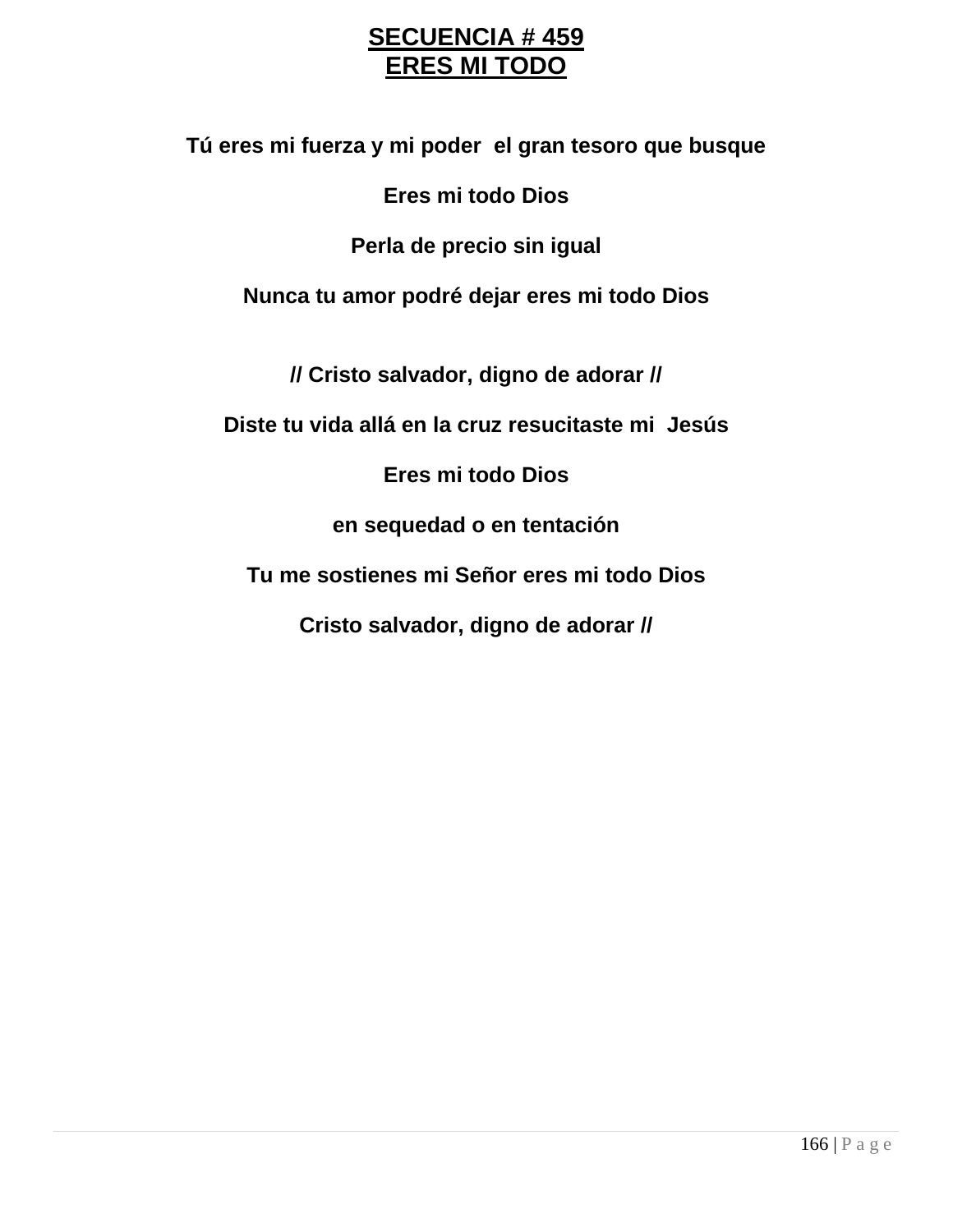#### **SECUENCIA # 462 BUENO ES DIOS**

**// Bueno es Dios siempre fiel, Puso un canto nuevo en mi corazón bueno es dios, siempre fiel,**

**En la oscuridad, brillara su amor Bueno es Dios, bueno es Dios**

**Siempre fiel.**

**Si tu vas, por el valle y hay sombras alrededor**

**Di adiós al temor, pues seguro en el estas, prometió nunca dejarte,**

**Ni abandonarte y el no-mentira //**

**Y aun sin, merecerle, su sangre derramo por mí, me lleno, de su** 

**Presencia y ahora puedo** 

**Compartir que su amor nunca termina, y su amor siempre me dará.**

**No puedo entender, lo que tu anhelas para mi ,**

**Mi dueño eres tu y por la fe veo claramente que**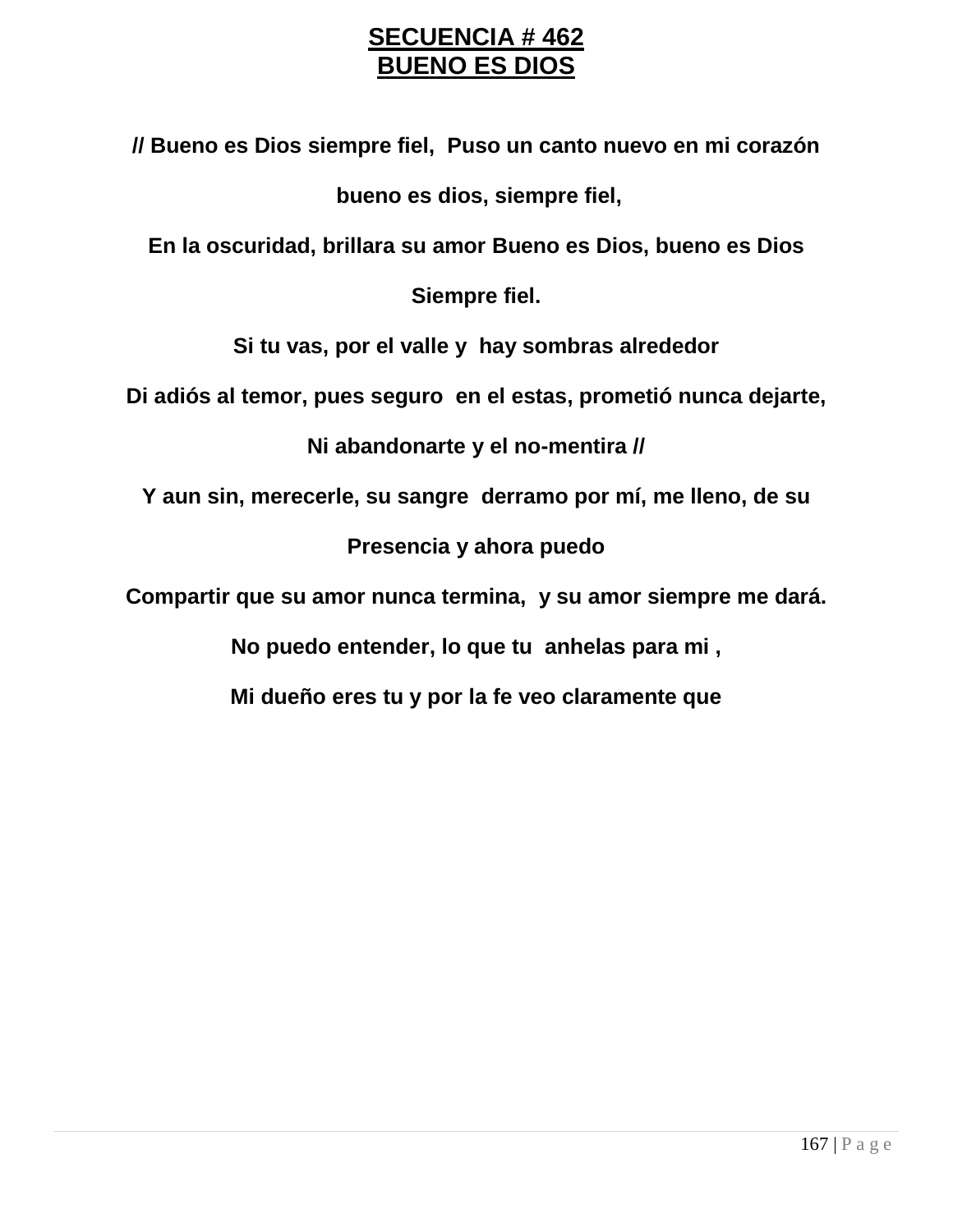# **Secuencia # 466 Llenas nuestro hogar de danza**

http://www.youtube.com/watch?v=tu7BnYRSfpl

**// Llenas nuestro hogar de danza, de Tu gozo la Ciudad**

**La injusticia Tu quebrantas, si se humilla Tu heredad //**

**// De los montes a los valles, ya se escucha, el clamor**

**De los cielos, a los pueblos, ya te cantan, con amor //**

**Tu luz vence las tinieblas, al cantar ante la Cruz**

**Llena Tu gloria la tierra, como el mar en plenitud**

**////Aleluya////**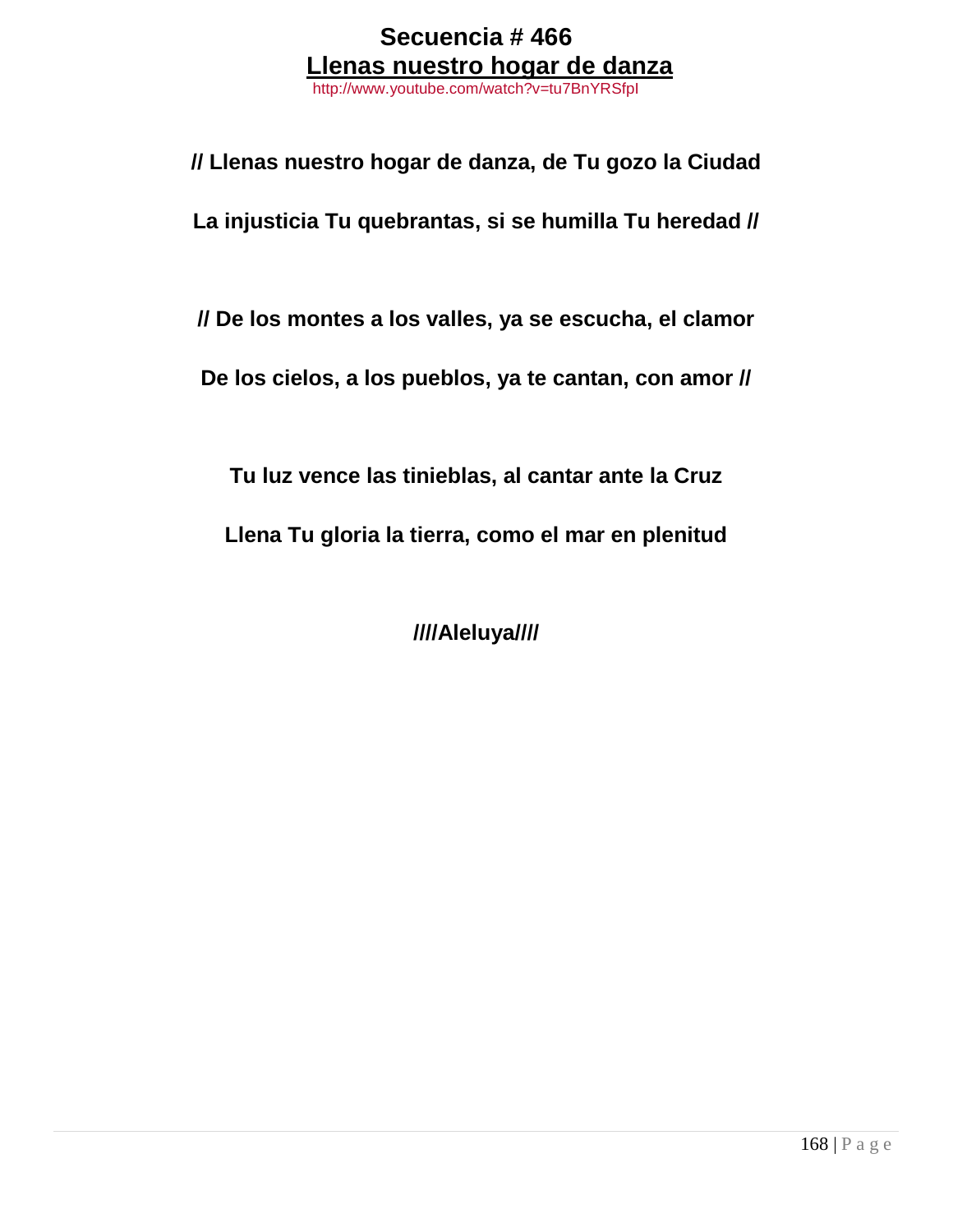#### **Secuencia # 469 Al Que es Digno**

**Al que es Digno de recibir la gloria, Al que es Digno de recibir el honor. Al que es Digno de recibir la gloria, Al que es Digno de recibir el honor. Levantemos nuestras manos y Adoremos a Jesús, Cordero de gloria. Y exaltemos su incomparable majestad. Al que vive por siempre, Al gran Yo Soy, a Jesús.**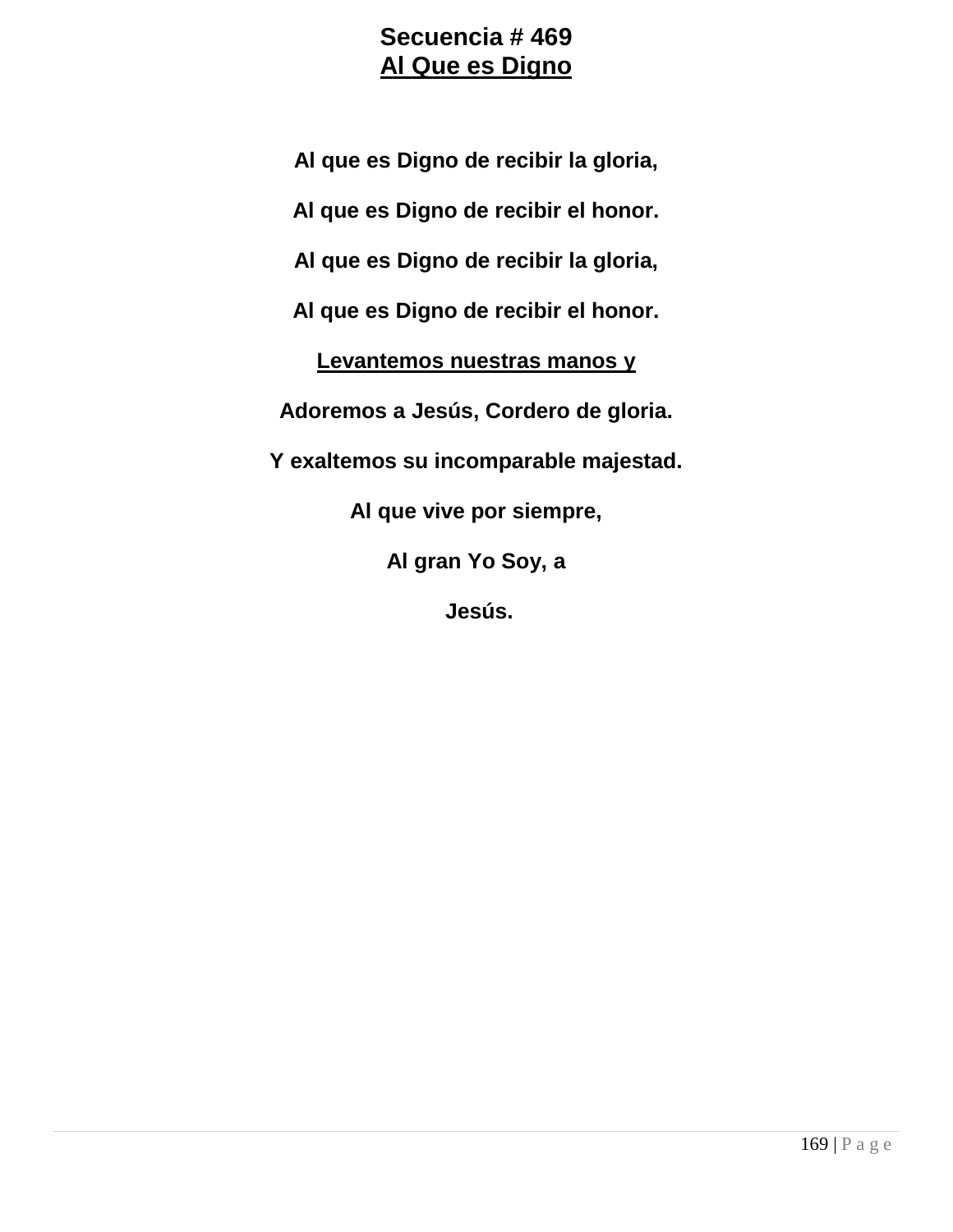## **Secuencia # 472 El Borde De Su Manto**

**Si tan solo tocare el borde de su manto, Si tan solo pudiera ver su rostro, Si tan solo pudiera tocar sus manos, Libre seria, yo se. Si tan solo tocare el borde de su manto, Si tan solo pudiera oír su voz, Si tan solo pudiera cercarme a el, Libre seria, yo sé. Porque delante de Ti, Solo soy alguien que necesita Un toque del maestro, para ser liberado Porque delante de Ti, Solo soy alguien que necesita Una mirada de mi Salvador. Jesus, Jesus Nombre sin igual**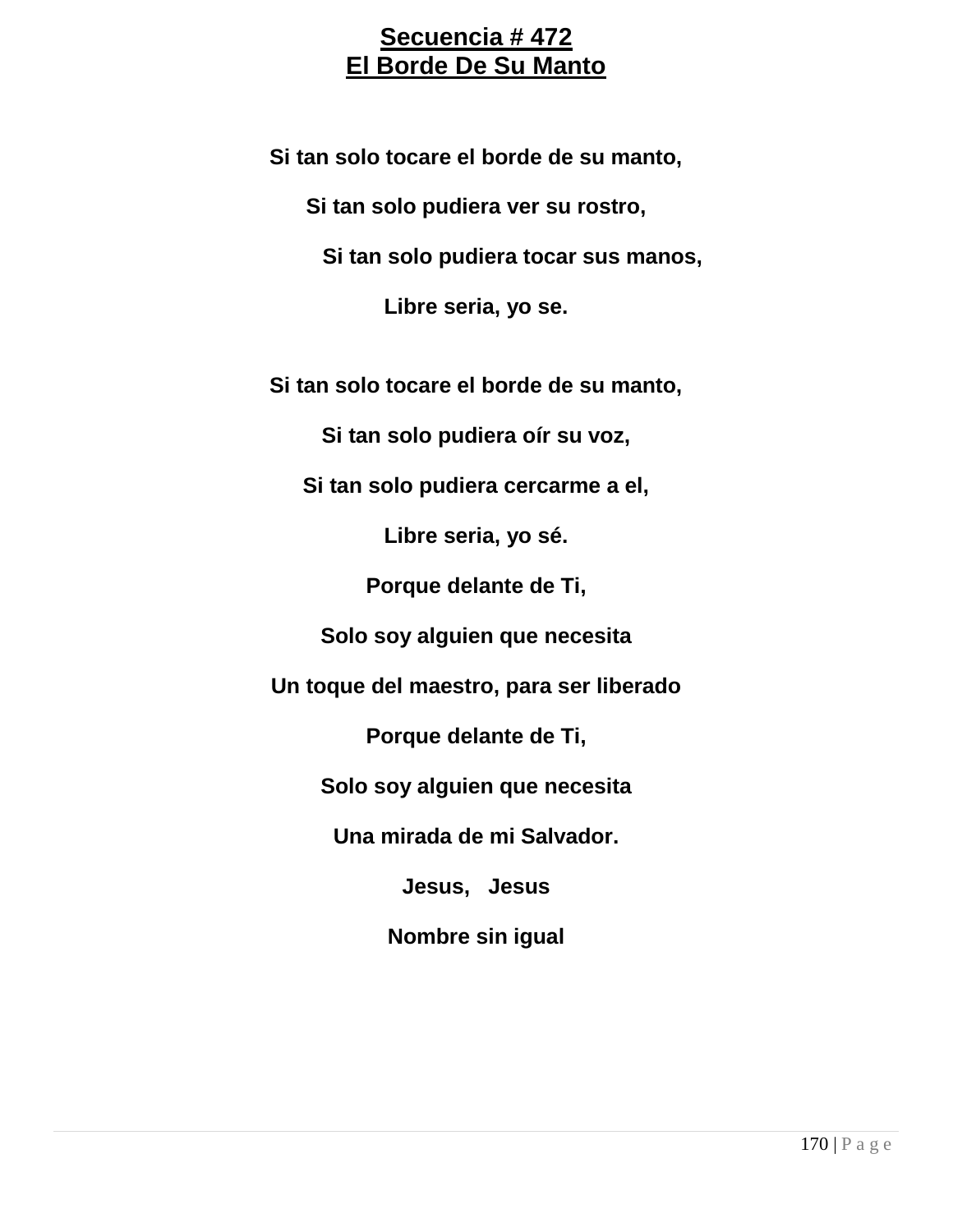# **Secuencia # 475 El Es El Rey**

<http://www.youtube.com/watch?v=ToZI0rU-o9Y> .

El es rey infinito en poder El es el rey de los cielos Seré para El siervo fiel Pues mi vida compro con su amor El es el rey lo confiesa mi ser El es el rey de los siglos Mi vida rindo a sus pies El es rey sobre mi corazón El es el rey, El es el rey El es el rey de mi vida El es el rey, El es el rey Reina con autoridad Su reino eterno es Su trono en cielo es El es el rey que viene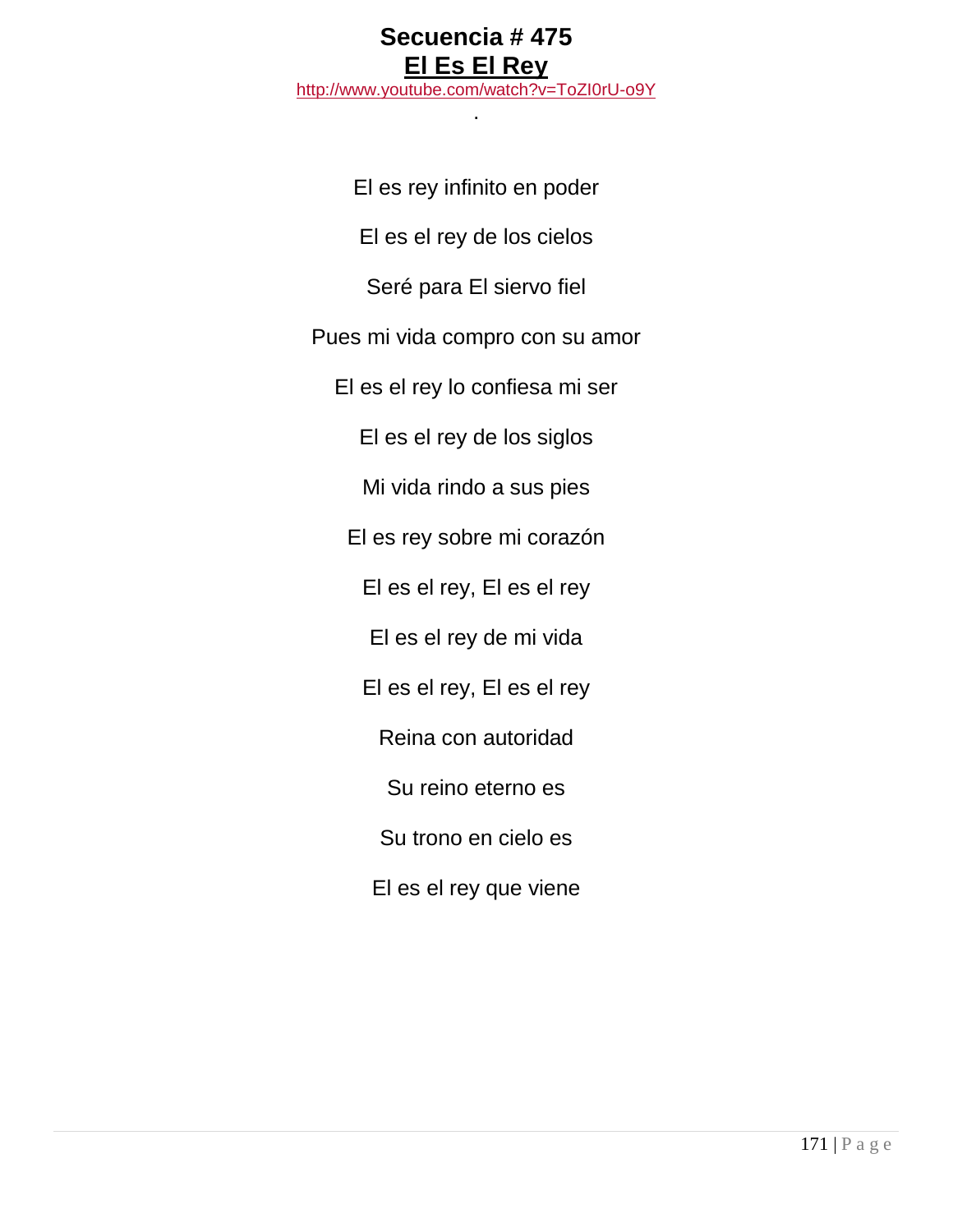#### **Secuencia # 475 El Es El Rey**

**El es rey infinito en poder El es el rey de los cielos Seré para El siervo fiel Pues mi vida compro con su amor**

**El es el rey lo confiesa mi ser**

**El es el rey de los siglos**

**Mi vida rindo a sus pies**

**El es rey sobre mi corazón**

**El es el rey, El es el rey**

**El es el rey de mi vida**

**El es el rey, El es el rey**

**Reina con autoridad**

**Su reino eterno es**

**Su trono en cielo es**

**El es el rey que viene**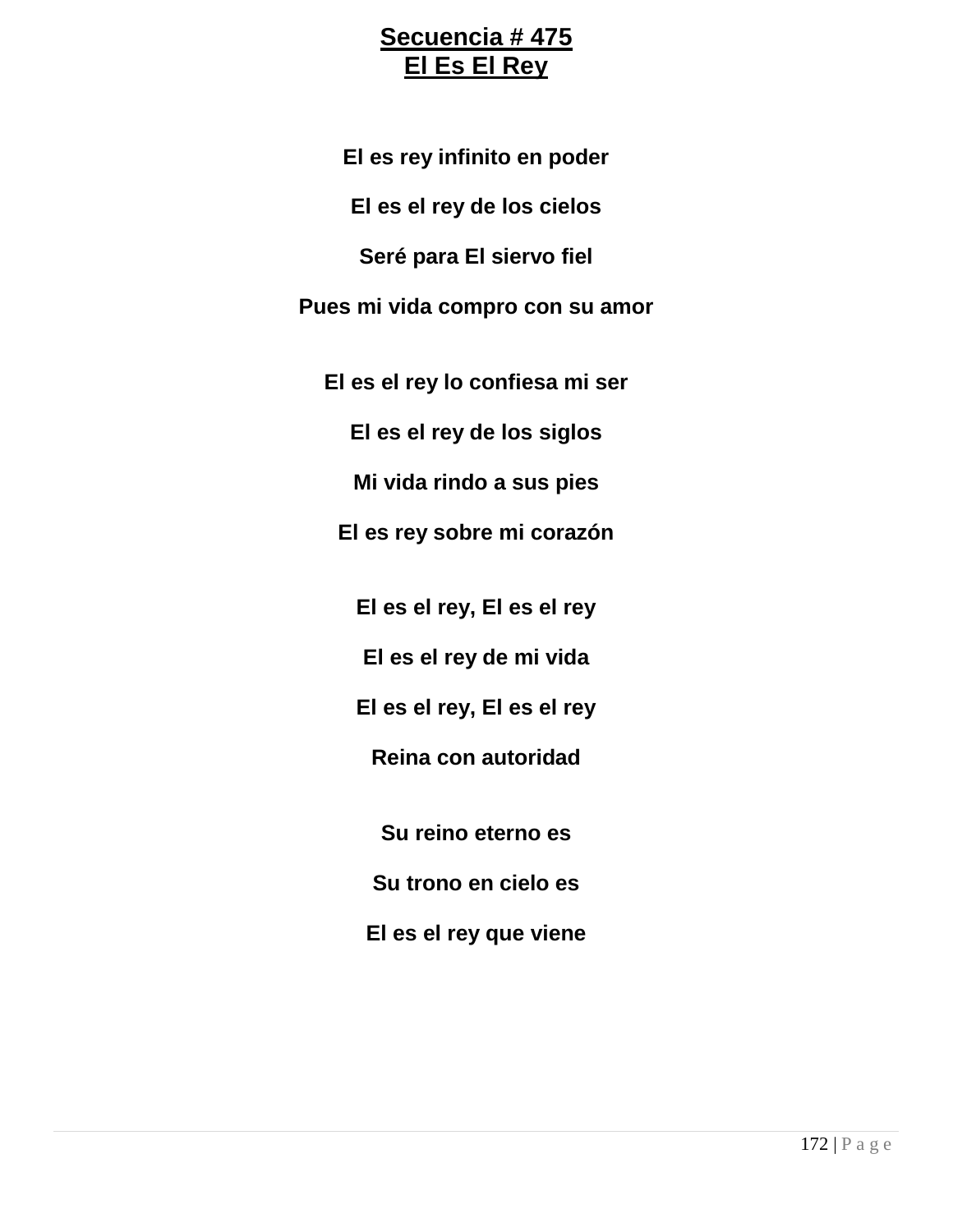# **Secuencia # 478 El Señor esta en este lugar**

<http://www.youtube.com/watch?v=OHYyg0qocyM>

#### **//// El Señor esta en este lugar ////**

#### **/// Para sanar, para librar, para romper toda obra de maldad**

**Para sanar, para librar, mi alma ///**

**El Señor, el Señor, el Señor esta aquí.**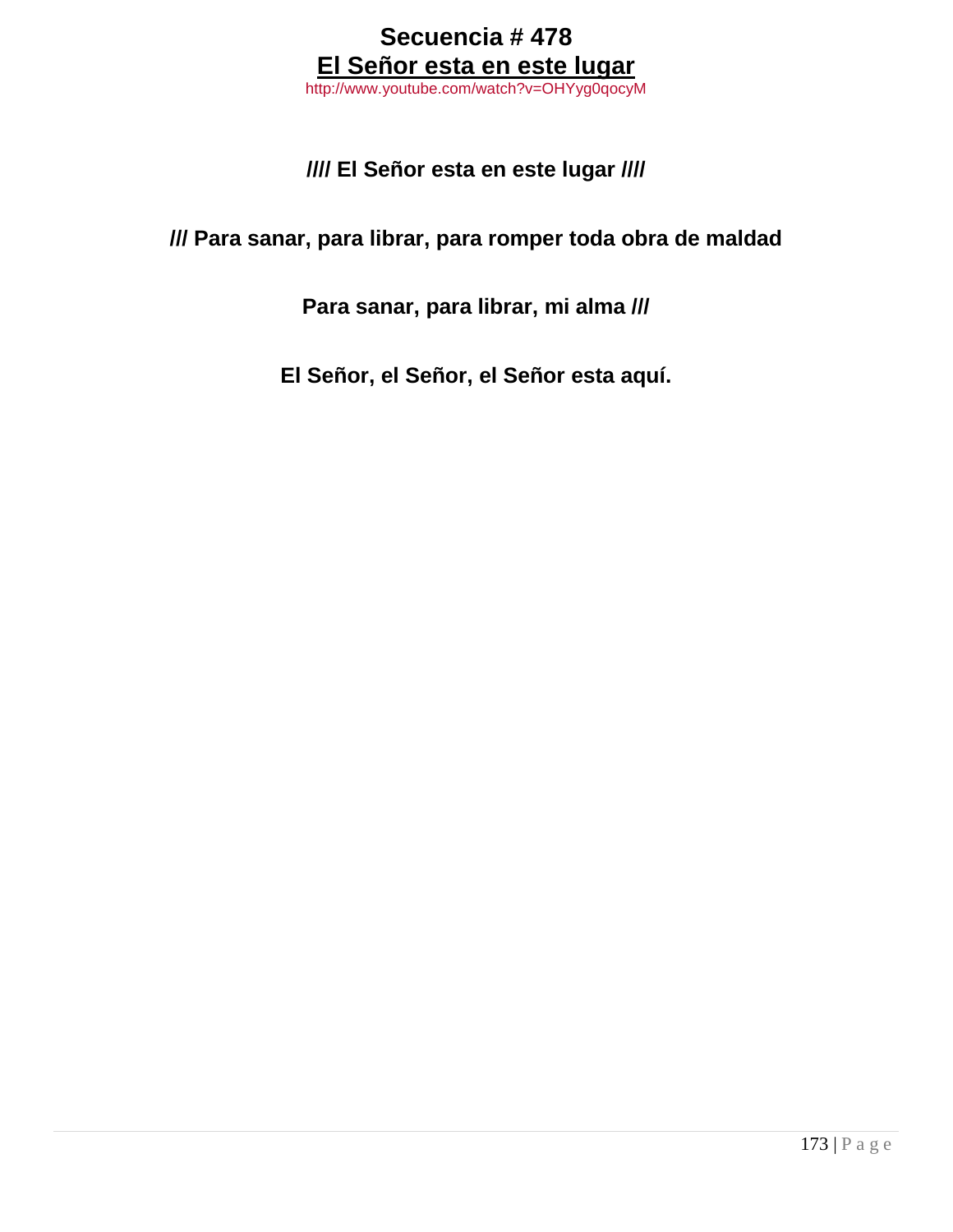#### **SECUENCIA # 480 Hay Gozo En La Casa del Señor**

**Hay gozo en la casa del Señor porque él esta junto a ti**

**hay gozo en la casa del Señor porque el esta junto a mi //**

**Gózate alábale ha él.**

#### **coro**

**Grita canta delante de su presencia // gózate alábale ha él**

**Expresare mi gratitud ante el Señor cantando danzando ante él y mi canto solo a él entregare porque es mi fuerza y mi salvación**

#### **coro**

**Jehová es un gran guerrero, Jehová ese es su nombre Jehová poderoso en batalla, Él es digno, digno, digno de exaltación Al jinete y caballo él destruyó con su fuerza las aguas él dividió y a su pueblo del mar el liberto porque él es digno, digno, digno De exaltación.**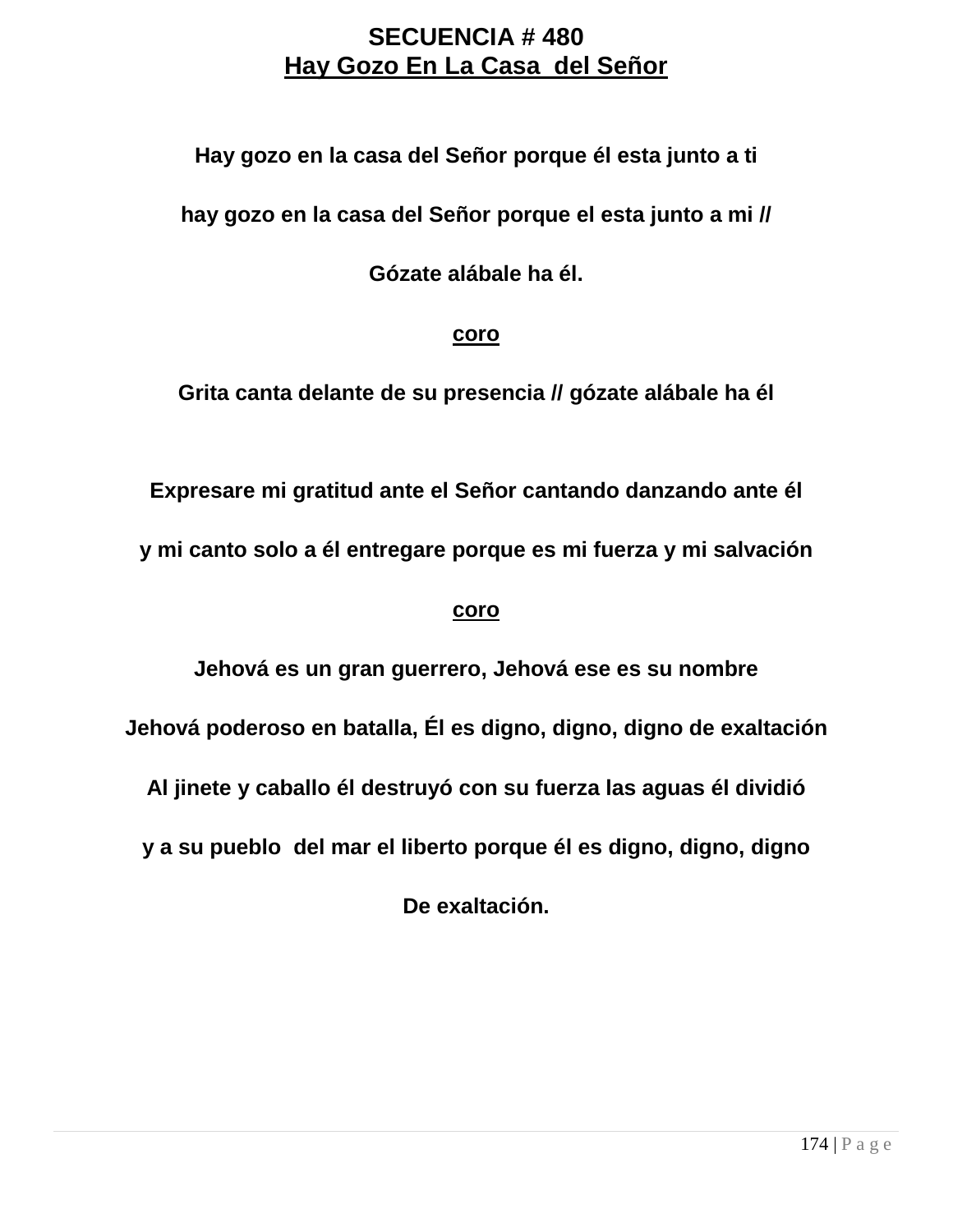## **SECUENCIA # 483 Clamor De Guerra**

**// Clamor de guerra, clamor de guerra**

**Clamor de guerra, a levantado Señor //**

**de los ejércitos** 

**El Dios de los escuadrones de Israel** 

**// despertad a los valientes //**

**Y vengan los hombres de guerra**

**// Señor toca la trompeta //**

**que va por ti mi espada y mi amor**

**// que va por ti mi espada y mi amor //**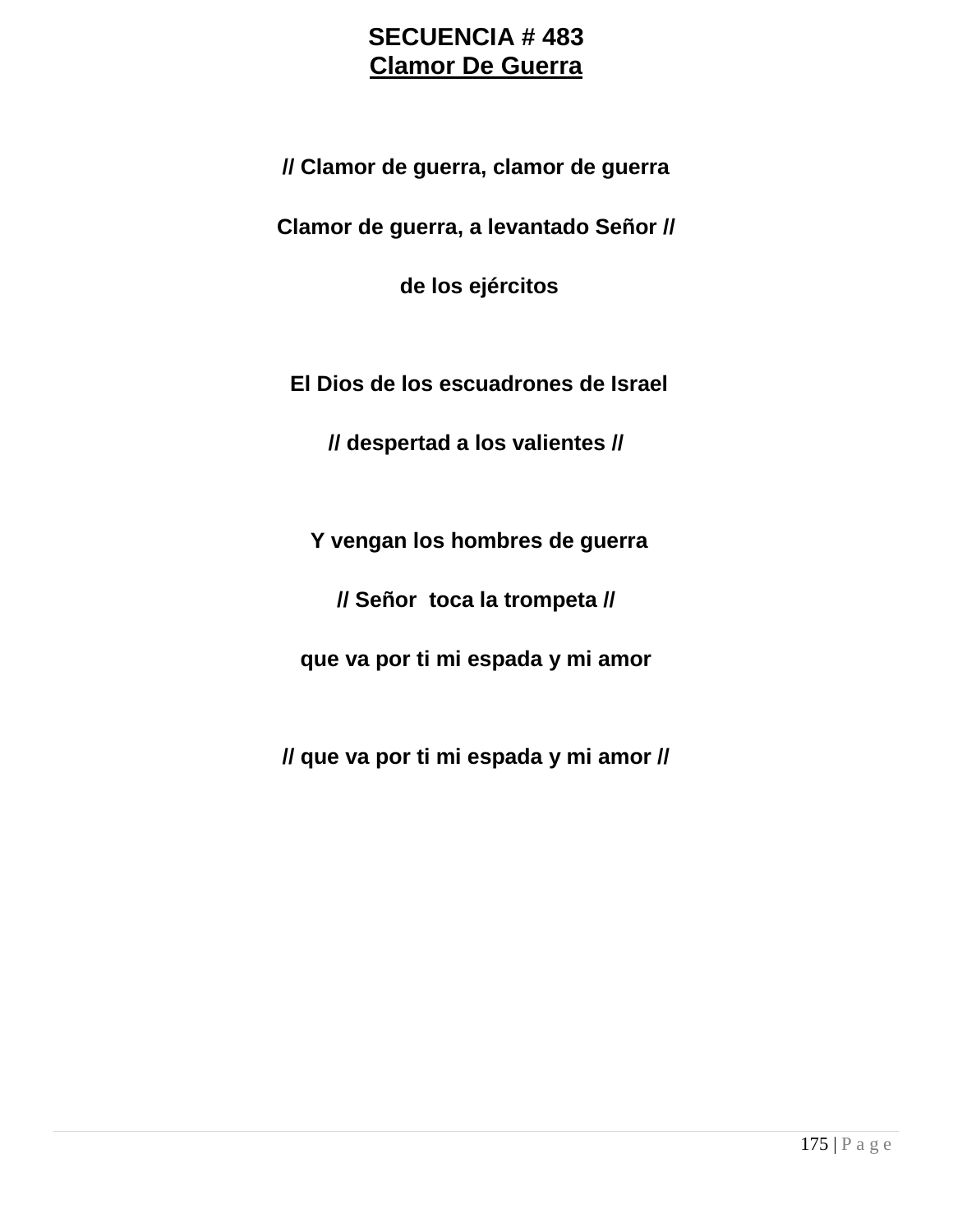## **SECUENCIA # 484 Tu Habitas la alabanza de tu pueblo (coronado con poder )**

**Tu habitas la alabanza de tu pueblo**

**Coronado con poder**

**Ángeles alrededor cantan con nosotros**

**Alabanza y gloria a ti Señor**

**Santo es tu nombre Ho Dios, Santo eres tu** 

**La creación declara tu gloria, Santo eres tu**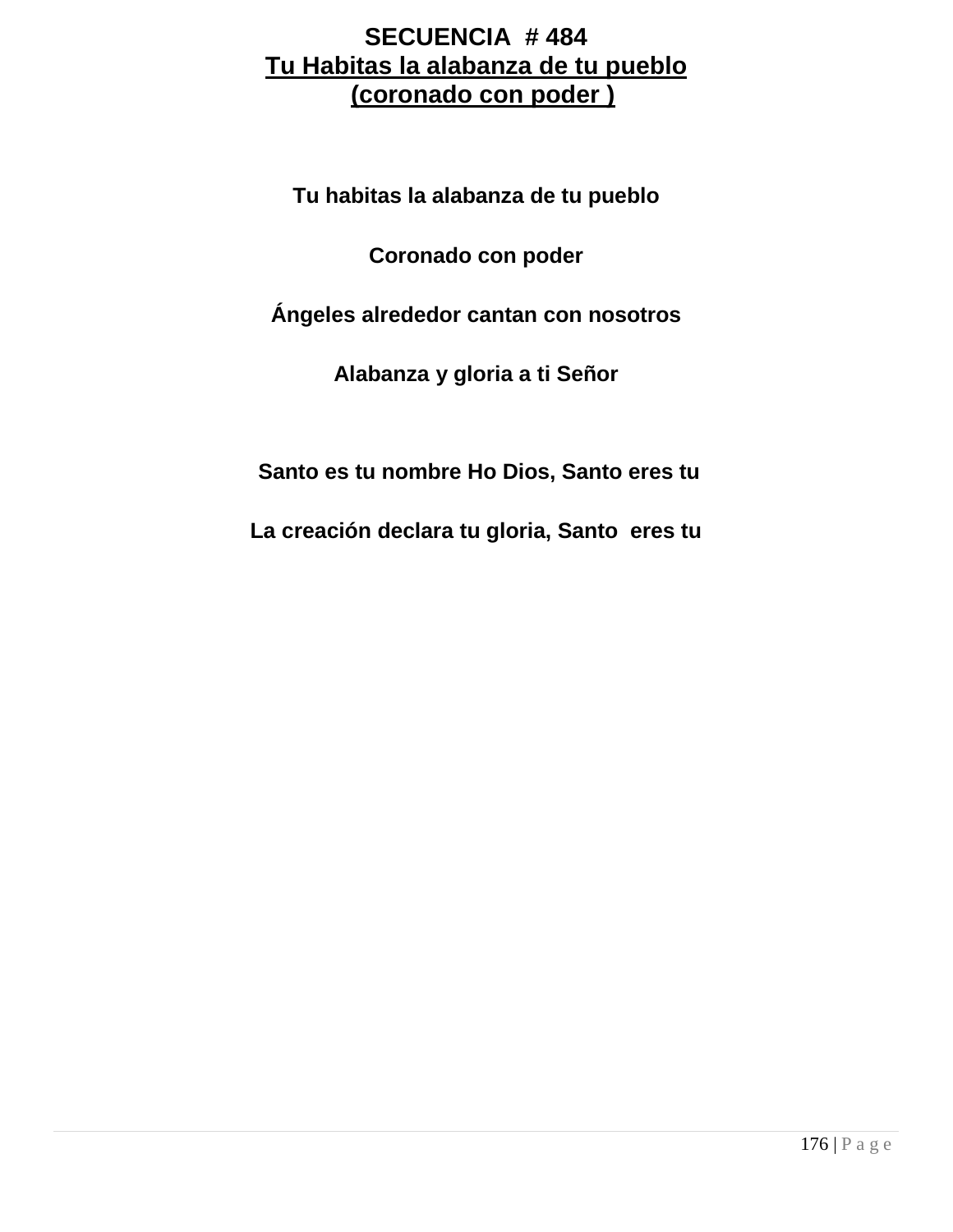### **SECUENCIA: # 486 En El Nombre De Jesús**

**En el nombre de Jesús me acerco**

**Ante tu presencia Ho Señor,**

**En el nombre de Jesús a ofrecerte**

**Mi ofrenda Ho Señor, es alabanza**

**Y adoración lo que te ofrezco**

**Ho Señor, en el nombre maravilloso**

**De Jesús //**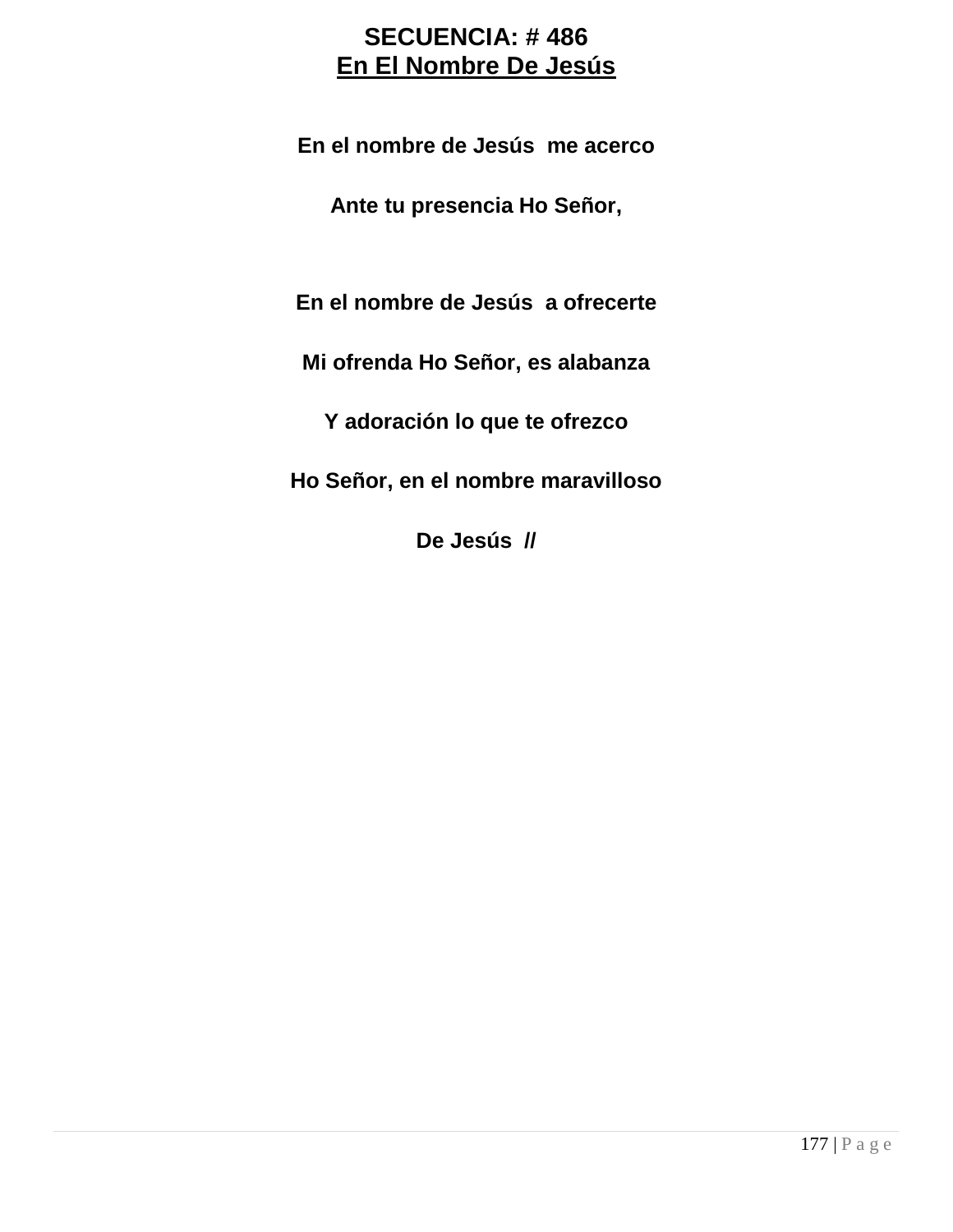# **SECUENCIA: # 488 El Señor es mi Rey mi todo**

<http://www.youtube.com/watch?v=WQ1OyljyJjw>

**El Señor es mi Rey mi todo**

**El Señor es mi luz mi Rey**

**El que me hace vibrar de gozo**

**El que guía mis pasos,**

**El que extiende sus brazos**

**El creador de los cielos.**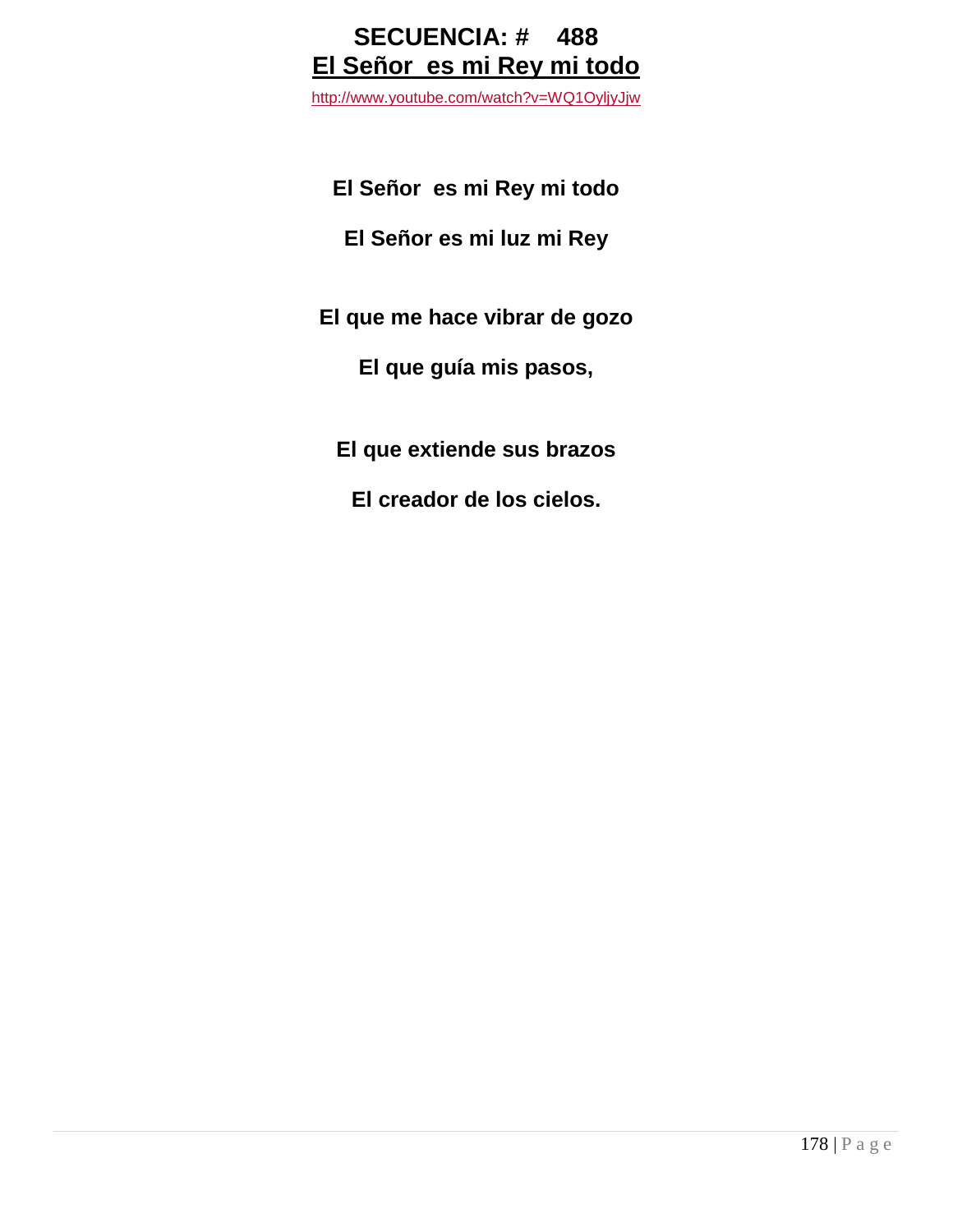# **SECUENCIA # 490 Presencia De Dios-estar escondidoexquisita presencia**

#### **Presencia de Dios ven a mí //**

**y trae paz, y trae amor a mi contrito corazón**

**Tierna presencia de Dios visita mi corazón** 

**Pues tuyo y es tu habitación /// presencia de Dios /// ven a mí**

#### **Estar escondido, en tu presencia**

**Es lo que quiero de ti hallar un refugio en tus entrañas**

**hasta que te veas solo tu púes tú eres mi ayuda, has sido mi**

**sostén, mi escondedero y mi Rey pues tú eres mi ayuda, has sido mi**

**Sostén, mi alto refugio y mi Rey**

**Exquisita presencia, presencia de Dios**

**Llena mi vida de tu amor Exquisita presencia, presencia de Dios Llena mi vida llénala de ti**

**Llena mi vida, llénala de ti Exquisita presencia, presencia de Dios //**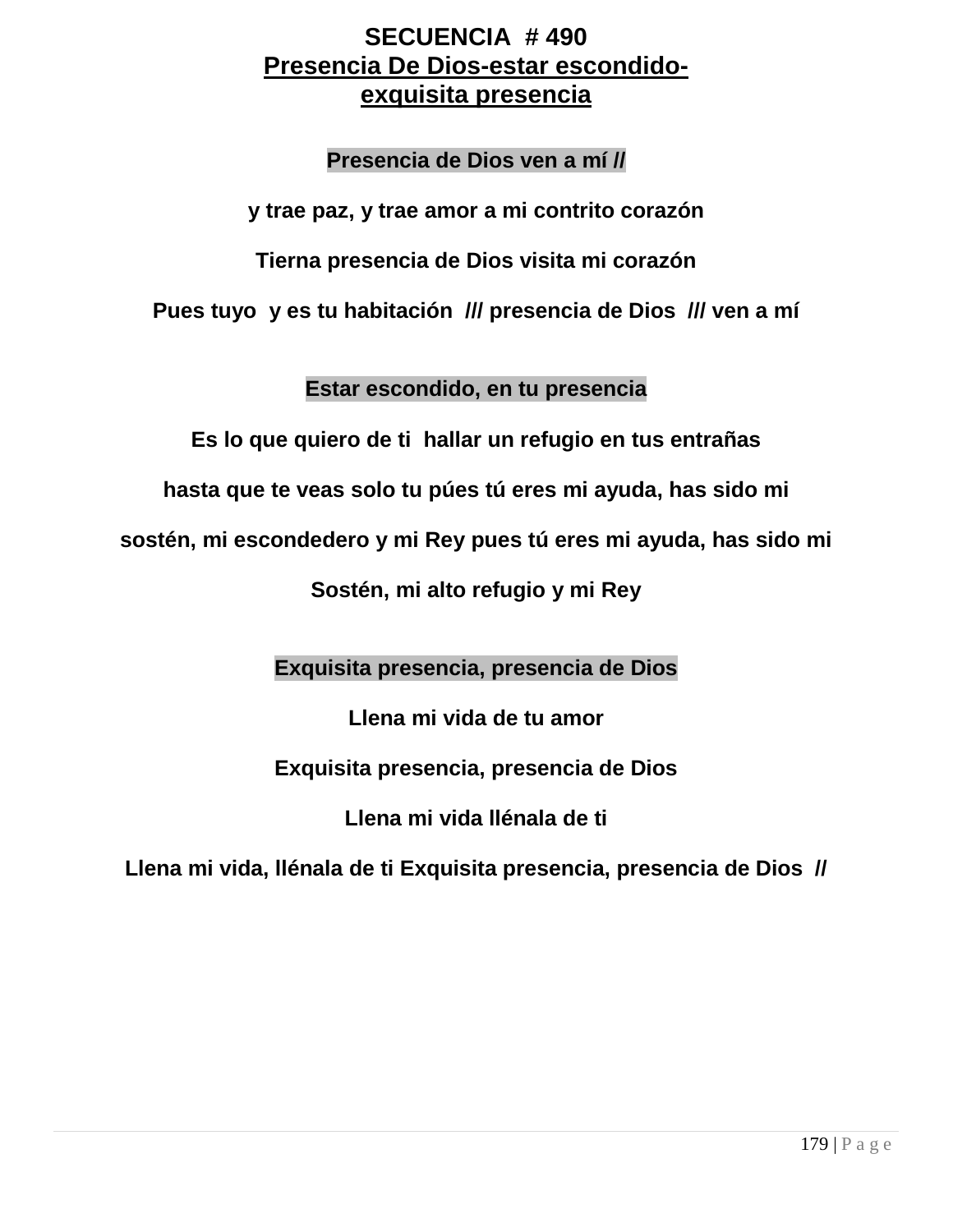## **SECUENCIA: # 494 Misericordia**

**Misericordia es la clamo a ti**

**Por la cual estoy aquí**

**Misericordia es la clamo a ti**

**La que me hace estar junto a ti**

**Es por eso que he venido**

**Al lugar de santidad**

**Y no he sido consumido**

**Aunque es mucha mi maldad**

**Y yo sé que es por tu misericordia**

**Te doy gracias Señor.**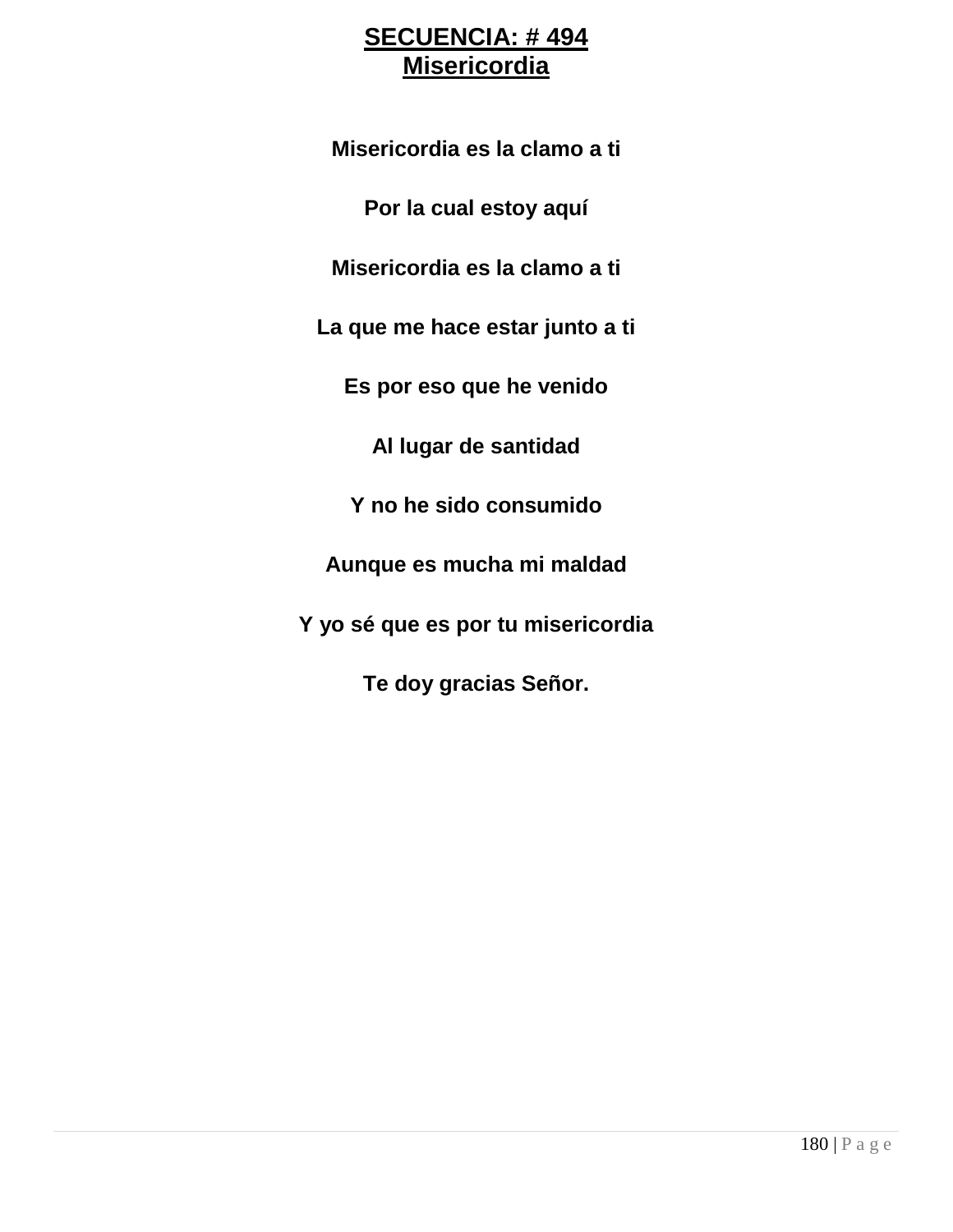## **SECUENCIA: # 497 Toma El Pandero Y Ven Danzar**

**Yo te he amado con amor eterno**

**Té acercado con bondad y amor**

**Yo te levante Ho, hija de Sión y levantada serás**

**Toma el pandero y ven a danzar, Toma el pandero y ven a gozar**

**Ven y subamos ante nuestro Rey, Toma el pandero y ven a danzar ///**

**// Cantare danzare y me alegraré más y más cada vez yo te alabaré //**

**Delante de tu trono yo me gozaré en tu amor y tu gracia me deleitare //**

**Grita canta danza alegremente en su presencia, gira salta dando vueltas**

**Para Cristo, él vive, vive para siempre el es el Rey ///**

**Vive para siempre el es el Rey.**

**Te alabare, te exaltare, y te agradeceré**

**Tu gran amor Jesús, cambiaste mi Lamento en alabanza sanaste mi herido corazón.**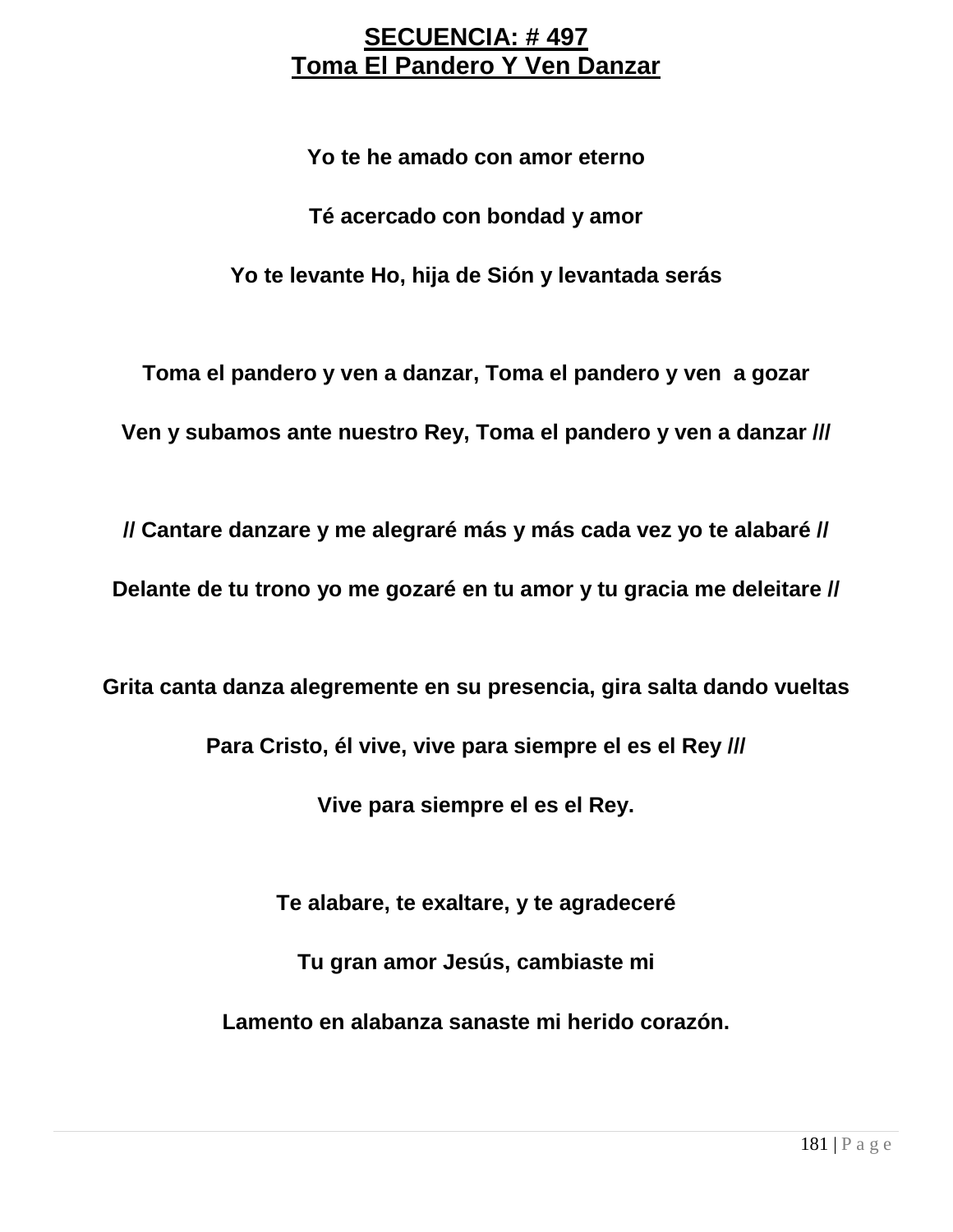## **SECUENCIA: # 501 Mil Gracias ( diga el débil fuerte soy )**

**Mil gracias yo te doy Señor**

**Mil gracias de mi corazón**

**Mil gracias por que has**

**Enviado a Jesús por mí //**

**Y hoy el débil diga fuerte soy**

**El pobre diga rico soy**

**Por lo que Dios**

**A hecho por mi y en ti //**

**Mil gracias.**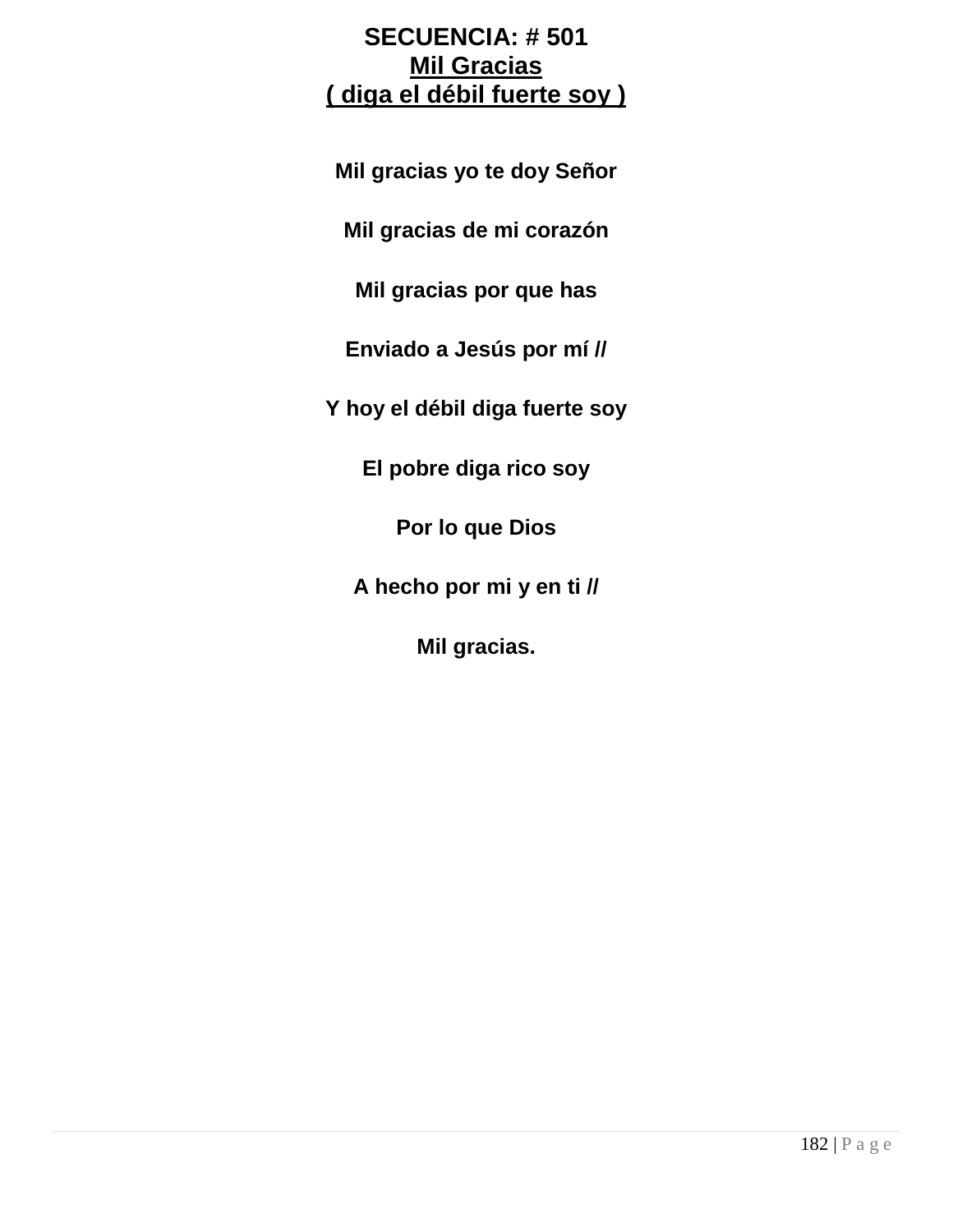## **SECUENCIA: # 503 Levanto Tu Nombre En Alto**

**Levanto tu nombre en alto**

**Al cantar tus alabanzas**

**Feliz por que estas en mi**

**Has venido a salvarme //**

**Del cielo a tierra a mostrar**

**El camino a seguir**

**En la tierra a la cruz**

**Mi deuda a pagar**

**En la cruz al morir**

**Murió y también resucitó**

**Hoy su nombre levantad**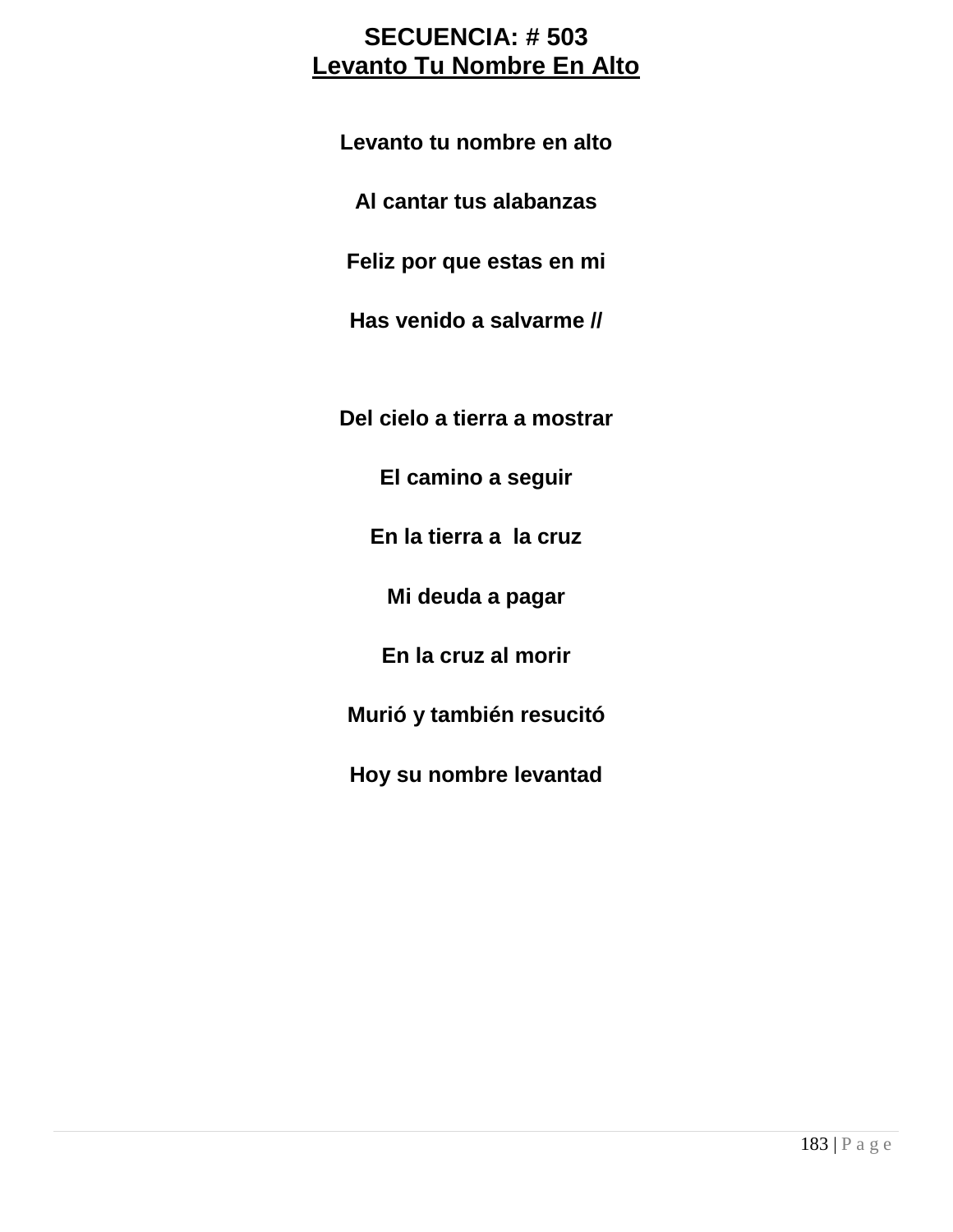# **SECUENCIA: # 505 Eres Tú La Única Razón**

**Eres tú la única razón de mi adoración Ho Jesús**

**Eres tú la esperanza que, anhelé tener Ho Jesús**

**Confió en ti me has ayudado**

**Tu salvación me has regalado**

**Hoy hay gozo en mi corazón**

**Con mi canto te alabaré**

## **CORO**

**// Te alabaré, te glorificaré,** 

**Te alabaré mi buen Jesús //**

**En todo tiempo te alabare**

**En todo tiempo te adorare**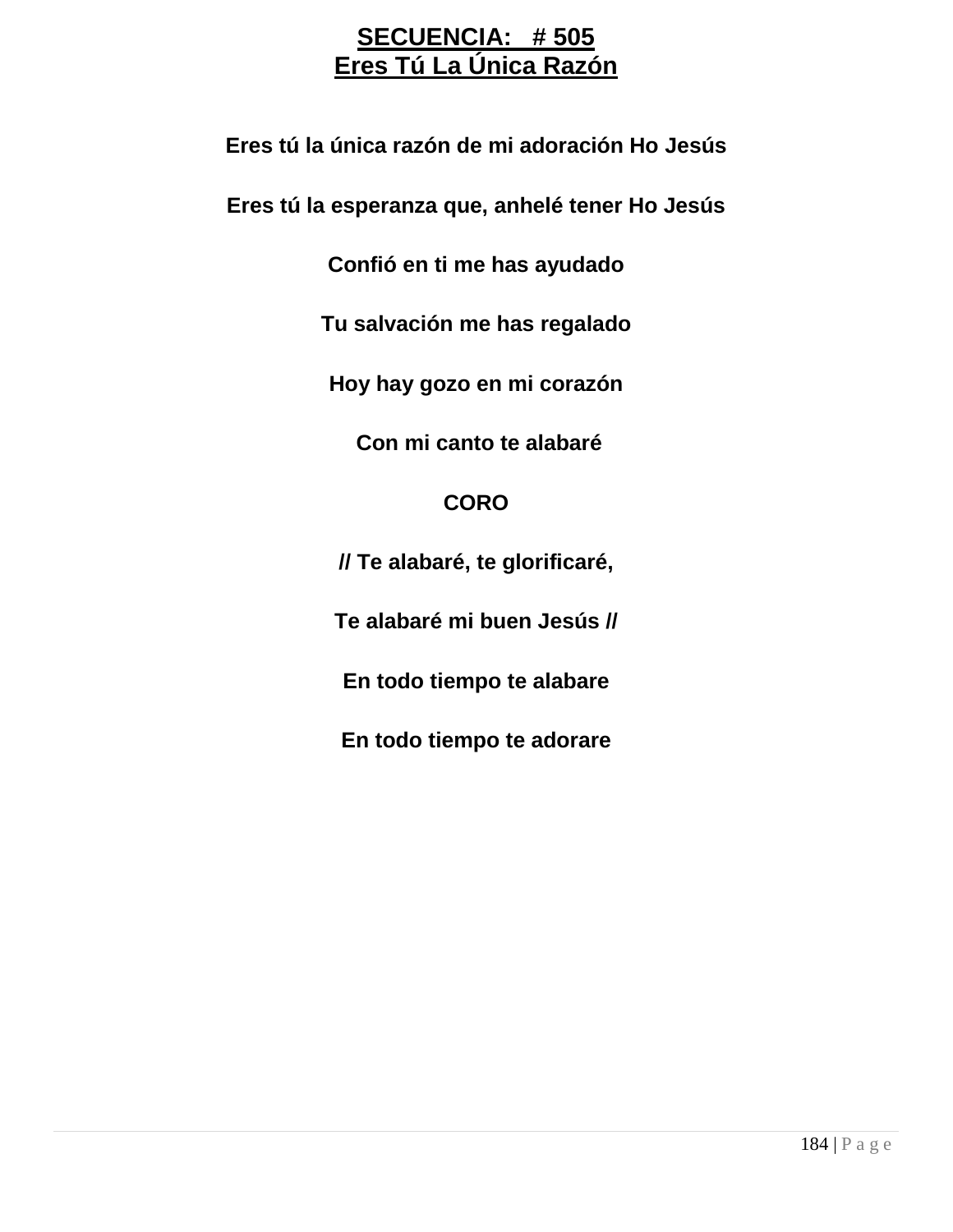## **SECUENCIA: # 507 BUENO ES ALABAR**

<http://www.youtube.com/watch?v=QZfOreQJTFw>

**Bueno es alabar oh Señor tu nombre,**

**Darte gloria honra y honor, por siempre**

**Bueno es alabarte Jesús**

**Y gozarme en tu poder** 

**Por que grande eres tu** 

**Grandes son tus obras**

**Por que grande eres tu**

**Grande es tu amor** 

**Grande es tu gloria**

**Bueno es alabarte señor**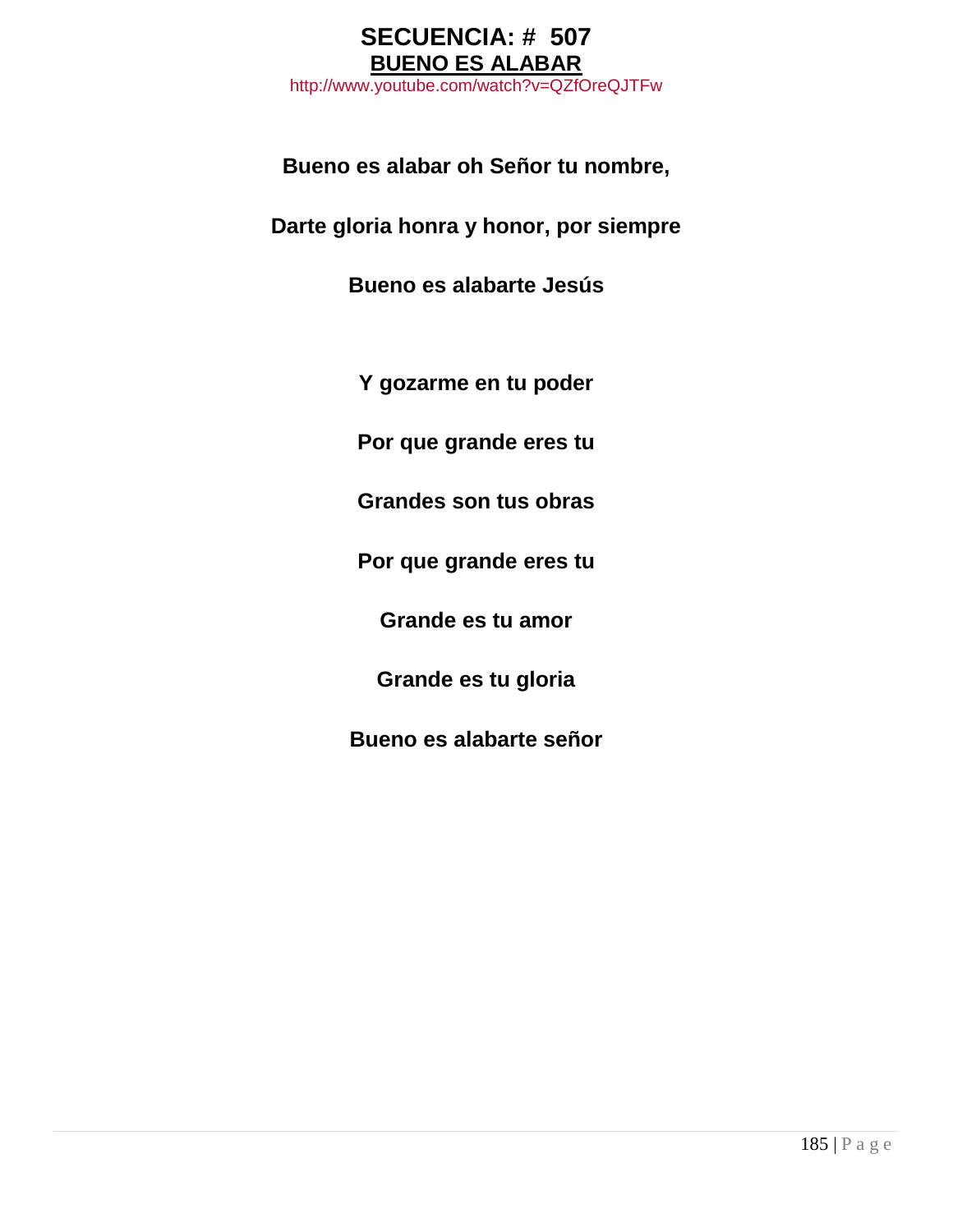## **SECUENCIA: # 509 Yo Soy libre ( las cadenas del pecado han sido rotas )**

**Libre yo soy libre las cadenas del pecado**

**Han sido rotas libre yo soy libre**

**Para cantar, para danzar, para gozar.**

## **Coro**

**// He vencido al enemigo**

**Por la sangre de Jesucristo yo soy libre //**

**Ya ha llegado el momento de ///**

**Alabar su nombre, adorar su nombre**

**Exaltar su nombre, Jesucristo él es el Rey //**

**Me gozare en tu presencia Ho Dios**

**Cantare a tu nombre Ho altísimo, Me deleitare en tu presencia Ho Dios**

**///Solo en ella me gozare ///**

**No, no hay motivo para dejar**

**De expresar lo que hay en mi corazón**

**No hay motivo para dejar, De expresar lo que hay en mí.**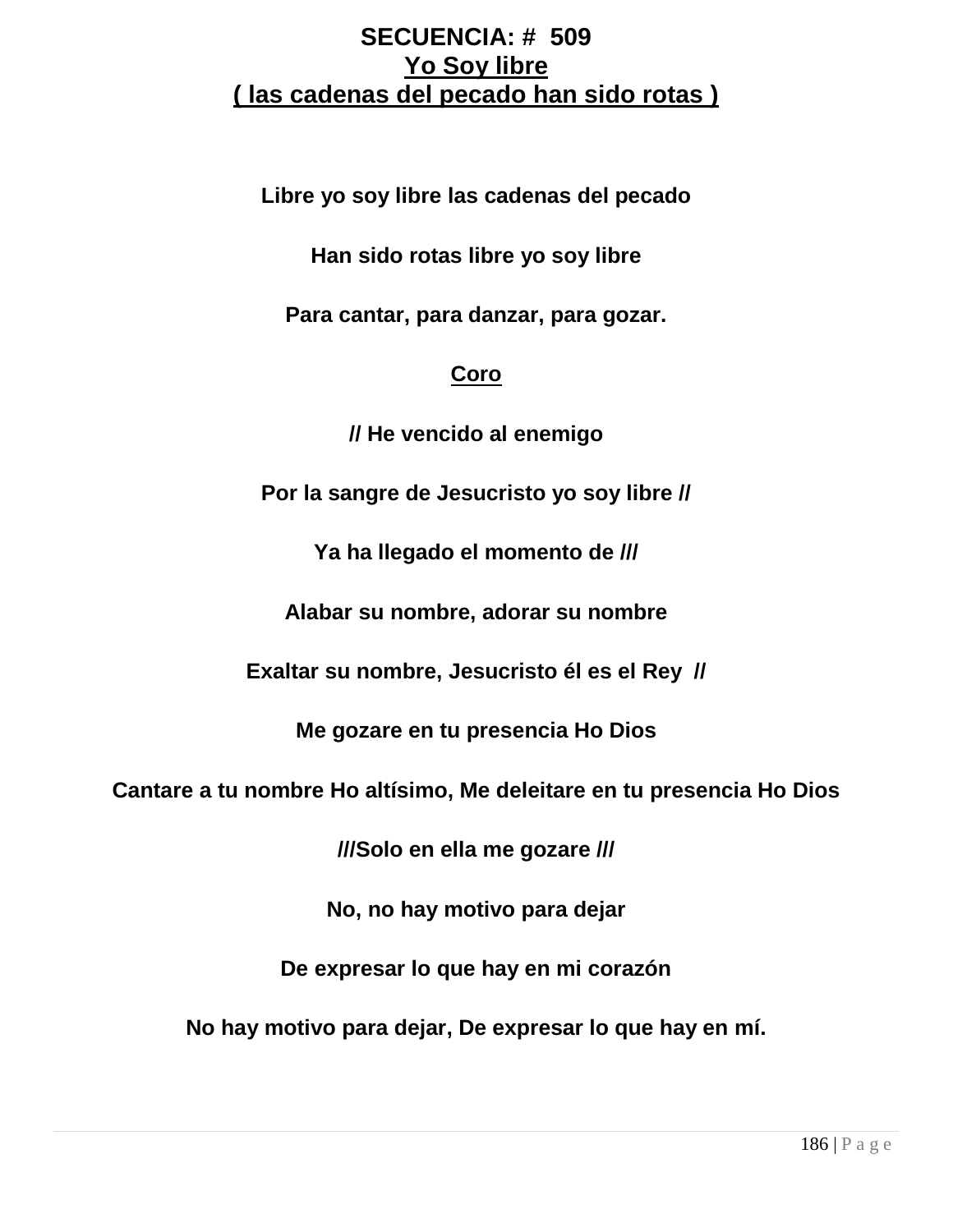## **SECUENCIA: # 513 Envíame a Mí ( la mies es mucha )**

**// La mies es mucha, hay gran necesidad Y pocos obreros al campo van,**

**Hoy muchos se pierden, viven sin dirección**

**Vagan como ovejas sin pastor //**

**// Heme aquí, envíame a mi //**

**Yo iré por aquellos, que vagan sin ti**

**// Heme aquí, envíame a mi //**

**Yo iré por aquellos que vagan sin ti**

**Envíame a mi yo iré**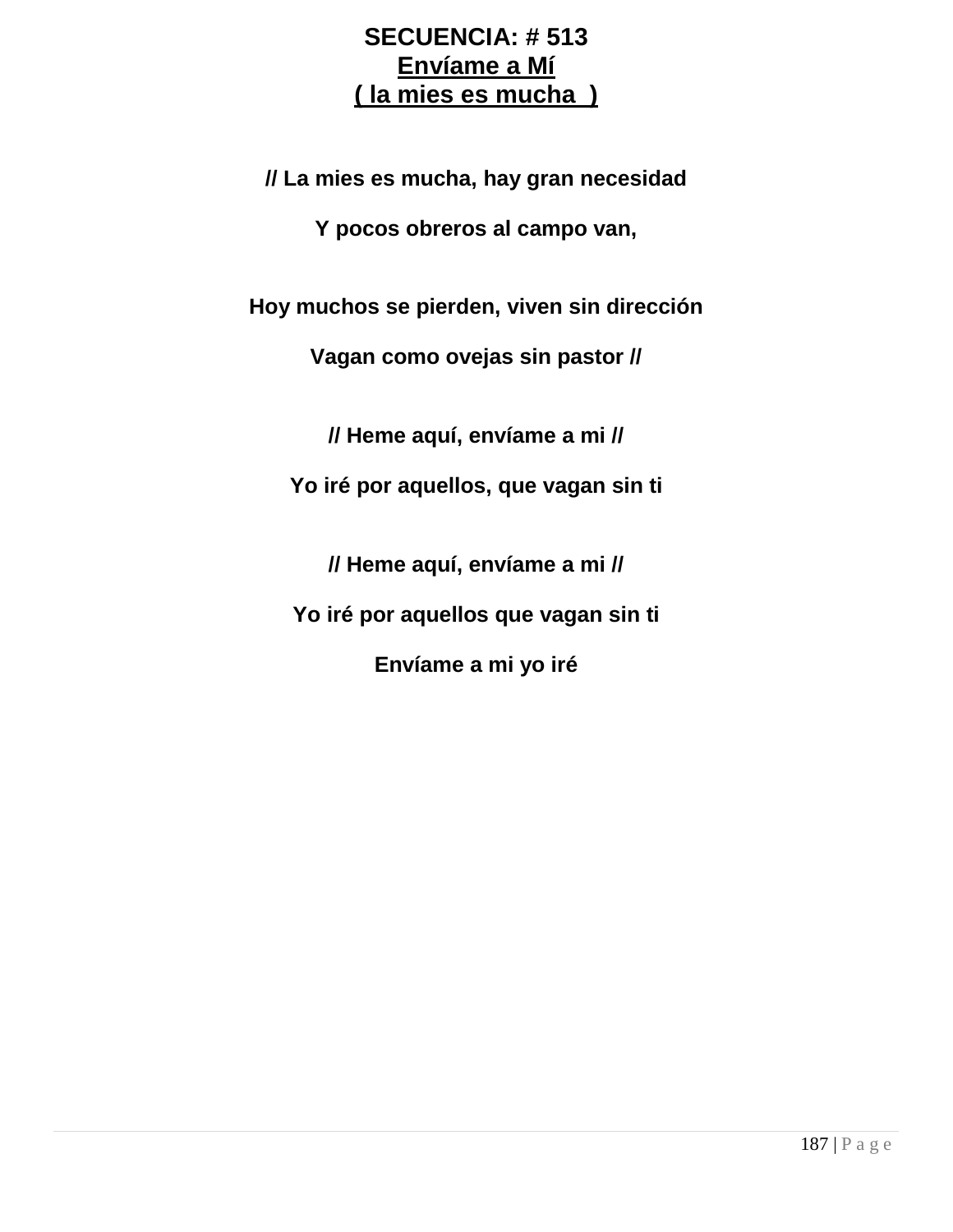## **SECUENCIA: # 515 Somos El Pueblo De Dios**

<http://www.youtube.com/watch?v=TDnxONQYyh4>

**Somos el pueblo de Dios, somos un pueblo especial**

**Llamados para anunciar las virtudes de aquel**

**Que nos llamo a su luz**

**Somos el pueblo de Dios, su sangre nos redimió**

**Y su Espíritu dio para darnos poder**

**Y ser testigos de él**

**Y llevaremos su gloria a cada pueblo y nación**

**Trayéndoles esperanza y nuevas de salvación**

**Y su amor nos impulsa, no nos podemos callar**

**Anunciaremos al mundo de su amor y verdad**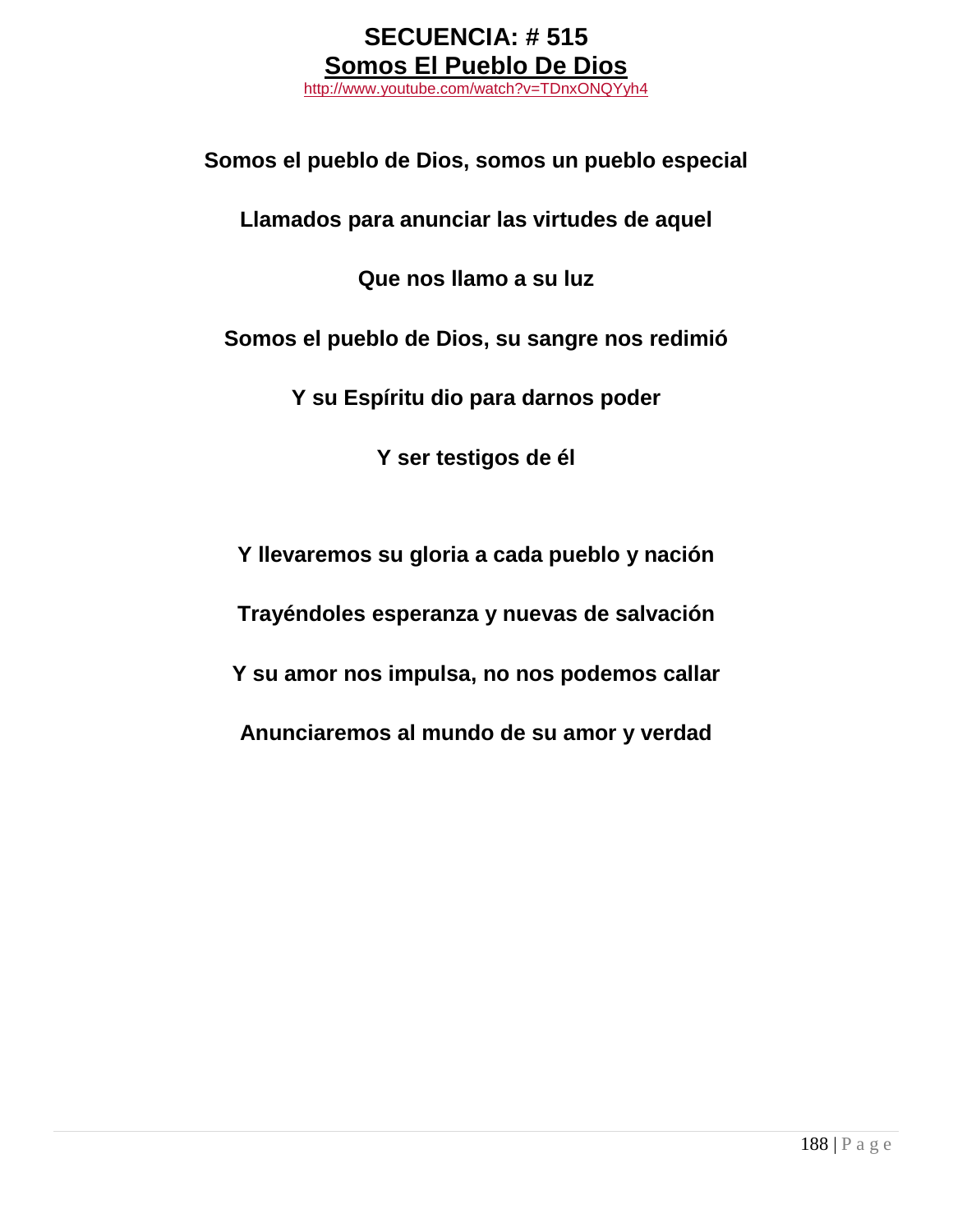## **SECUENCIA # 518 Me Has Atraído Jesús**

**Me has atraído Jesús, en pos de ti voy cautivo**

**En ti encontré toda paz te has convertido en mi amigo**

**Tu gran amor lleno el vacío, que había en mi corazón**

**Solo en tu amor esta la vida, solo en ti hay gracia y perdón**

### **Coro**

**Jesús es fuente de vida y es amor**

**Él es el pan que del cielo descendió**

**Es el camino hacia el padre el es mi buen pastor**

**Jesús es fuente de gracia y de perdón**

**Es el cordero inmolado, por amor**

**Es mi abogado ante el padre él es mi Salvador.**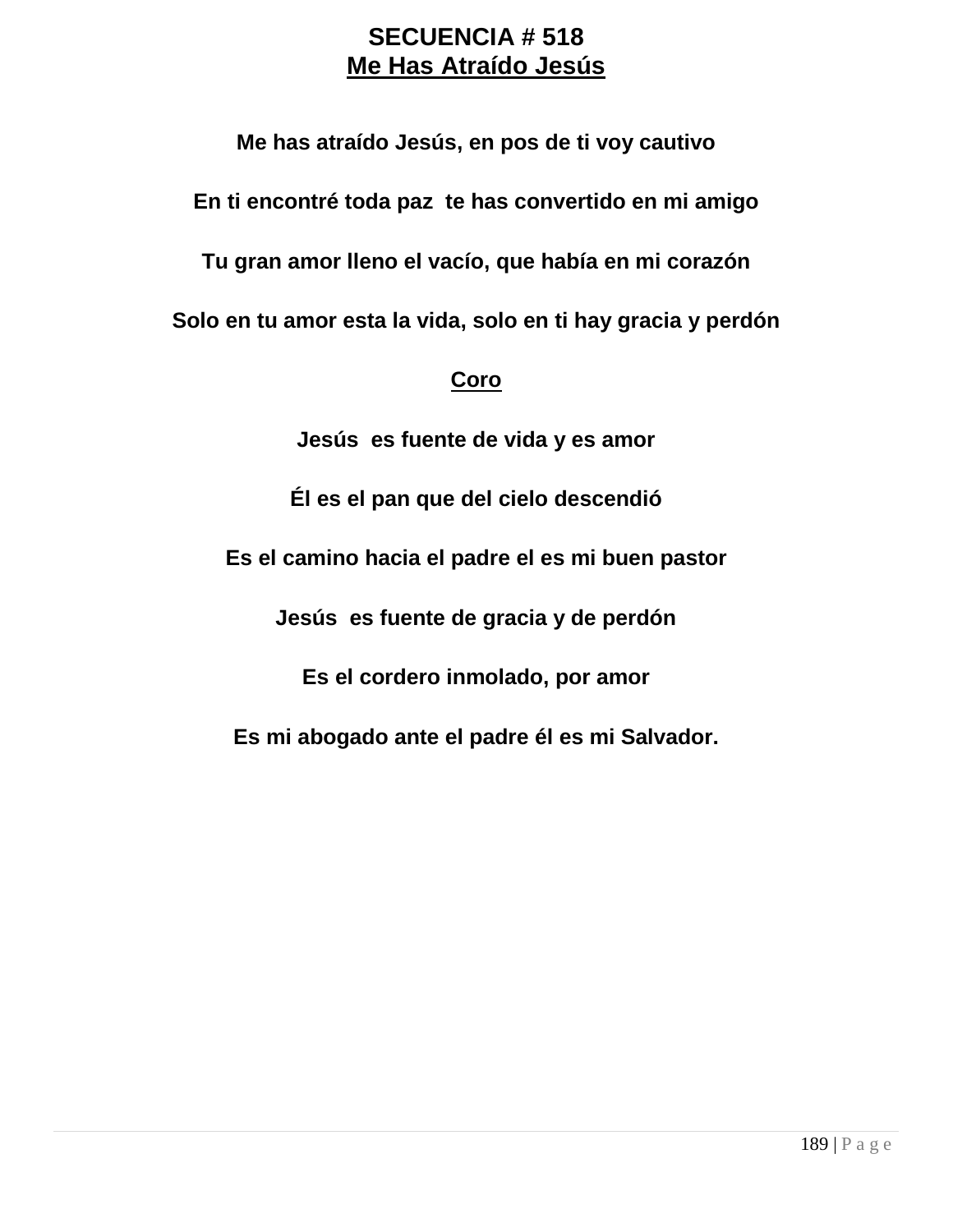## **SECUENCIA # 521 Mi Jesús Mi Amado**

**Vengo a rendirme a tus pies agradecido Señor Me perdonaste cambiaste mi corazón Tu vida diste por mí en una muerte tan cruel Porque me amaste siendo yo un vil pecador Quiero postrarme ante ti Jesús y en silencio Reconocer que tu amor por mí no merezco Coro Mi Jesús mi amado quiero postrarme ante ti Para adorarte mi Jesús mi amado Quiero regar con mis lágrimas tus pies**

**Quiero besarlos y así permanecer y derramar ante**

**Ti todo mi ser.**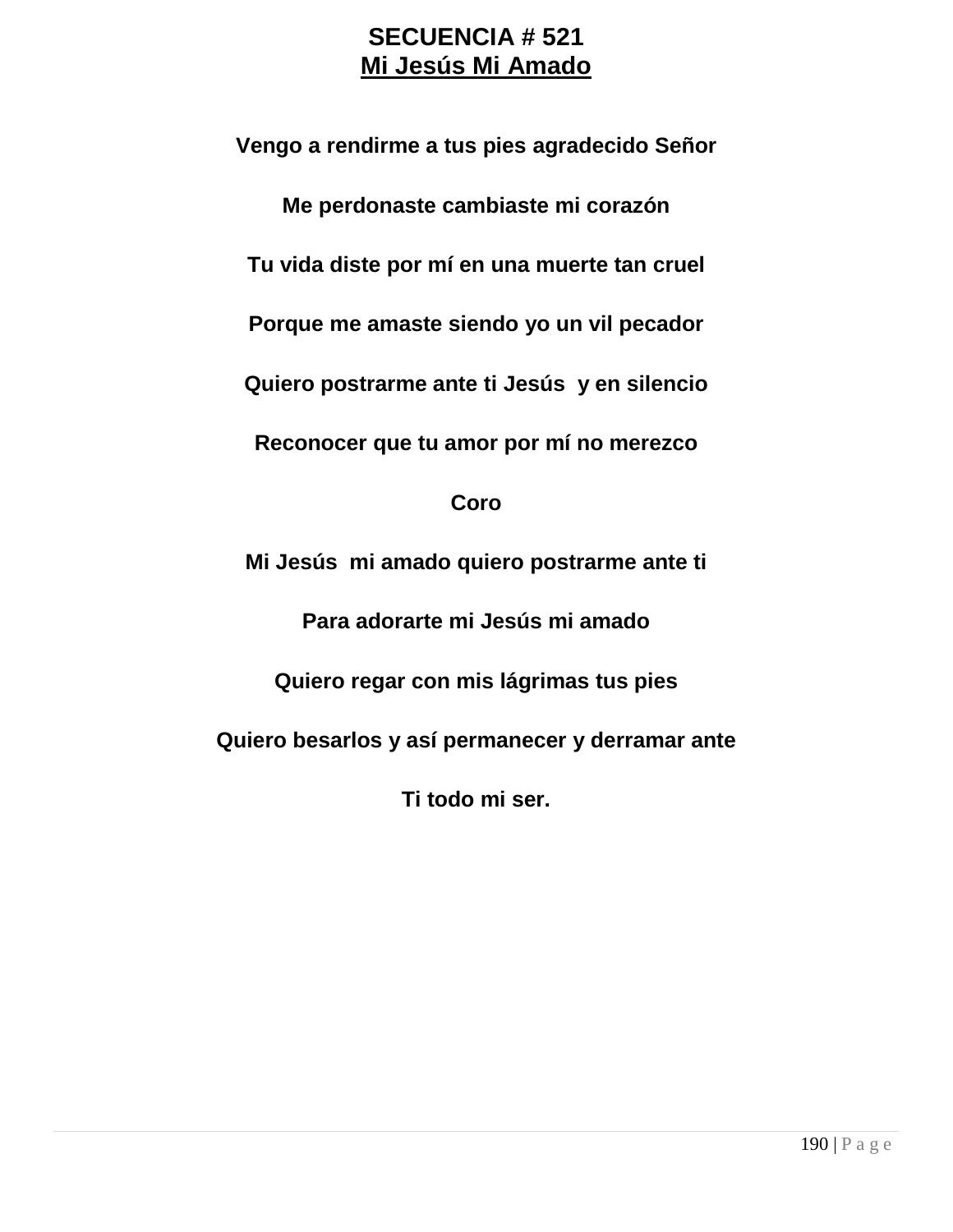# **SECUENCIA # 524 Remolineando**

**Hay muchas formas de alabar tu nombre y de exaltarte Ho Jehová Hay muchas formas de magnificarte pero ahora lo haré así // Remolineando, remolineando** celebrare a Jehová **Remolineando, remolineando me haré más vil por causa de Jehová lala,laralala,laralala,laralala//**

**Saco mi vida del anonimato me dio corona, vestido real así Jehová exaltara al pequeño por causa de él yo me haré más vil.**

> **Los enemigos de Jehová son tenidos por vanidad sus adversarios también son como el tamo ante él**

**Él es Jehová, el vencedor Jehová es el Señor Jehová es el Dios de los dioses**

**Decapito a Dagón dios de los Filisteos cortándole las dos Manos lo redujo a vanidad**

> **Avergonzó a Baal y a todos sus profetas. Fue grande la victoria que Jehová mostró. Jehová, Jehová, Jehová, es vencedor Jehová, Jehová, Jehová, es el Señor**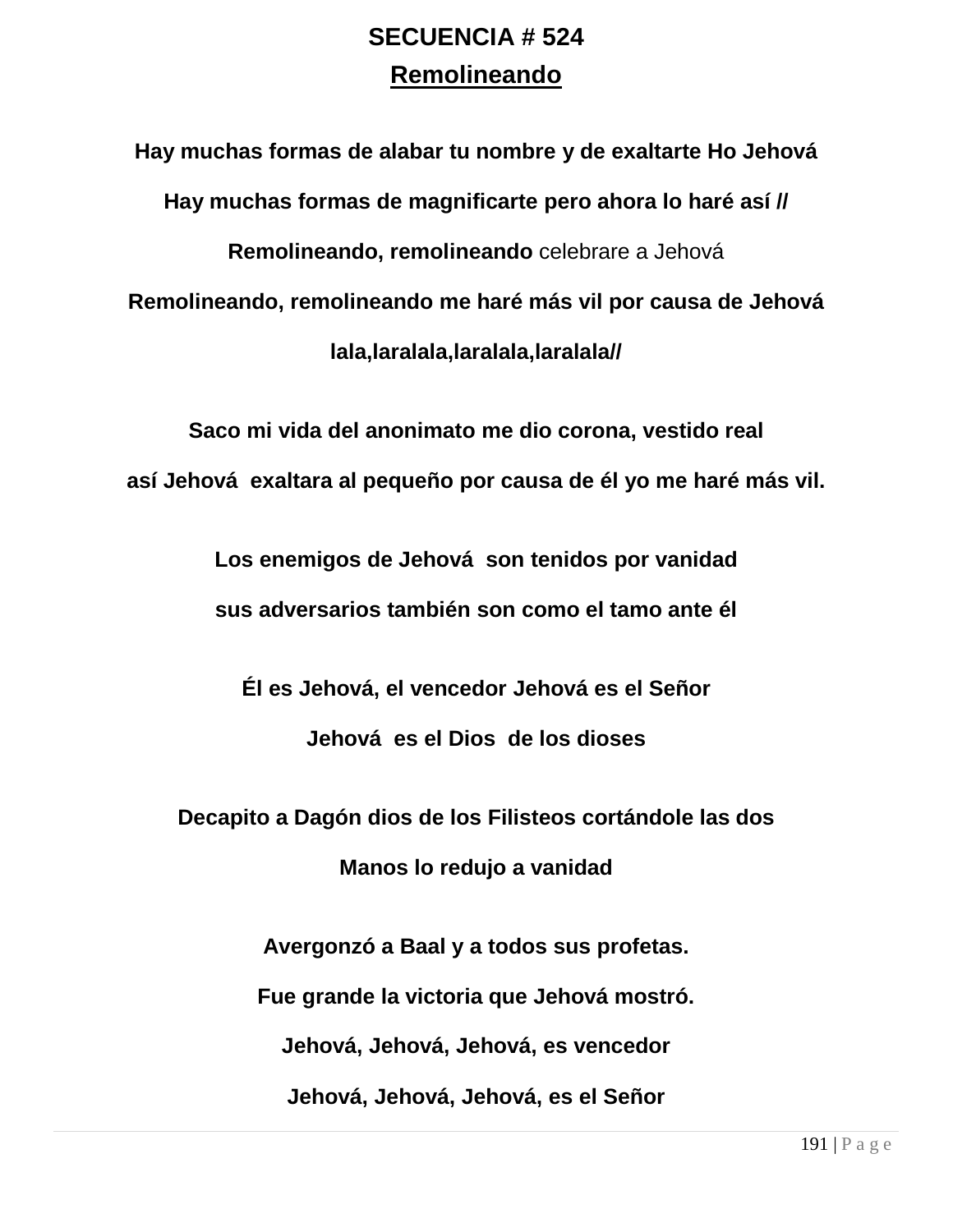## **SECUENCIA # 529 Levanta Tu Casa Sobre La Roca**

**// Sión es lugar de alabanza, es lugar de adoración, Sión es la morada del Señor // Venid subamos al monte de Sión, a la ciudad del gran Rey a la ciudad del gran Rey , a la ciudad del gran Rey Venid subamos al monte de Sión, a la ciudad del gran Rey Porque el arca del testimonio en ella esta // Levanta tu casa sobre la roca, Levanta tu casa sobre la roca Levanta tu casa sobre la roca Y vencerás No habrá poder en este mundo que pueda resistir a su palabra**

**Levanta tu casa sobre la roca y vencerás //**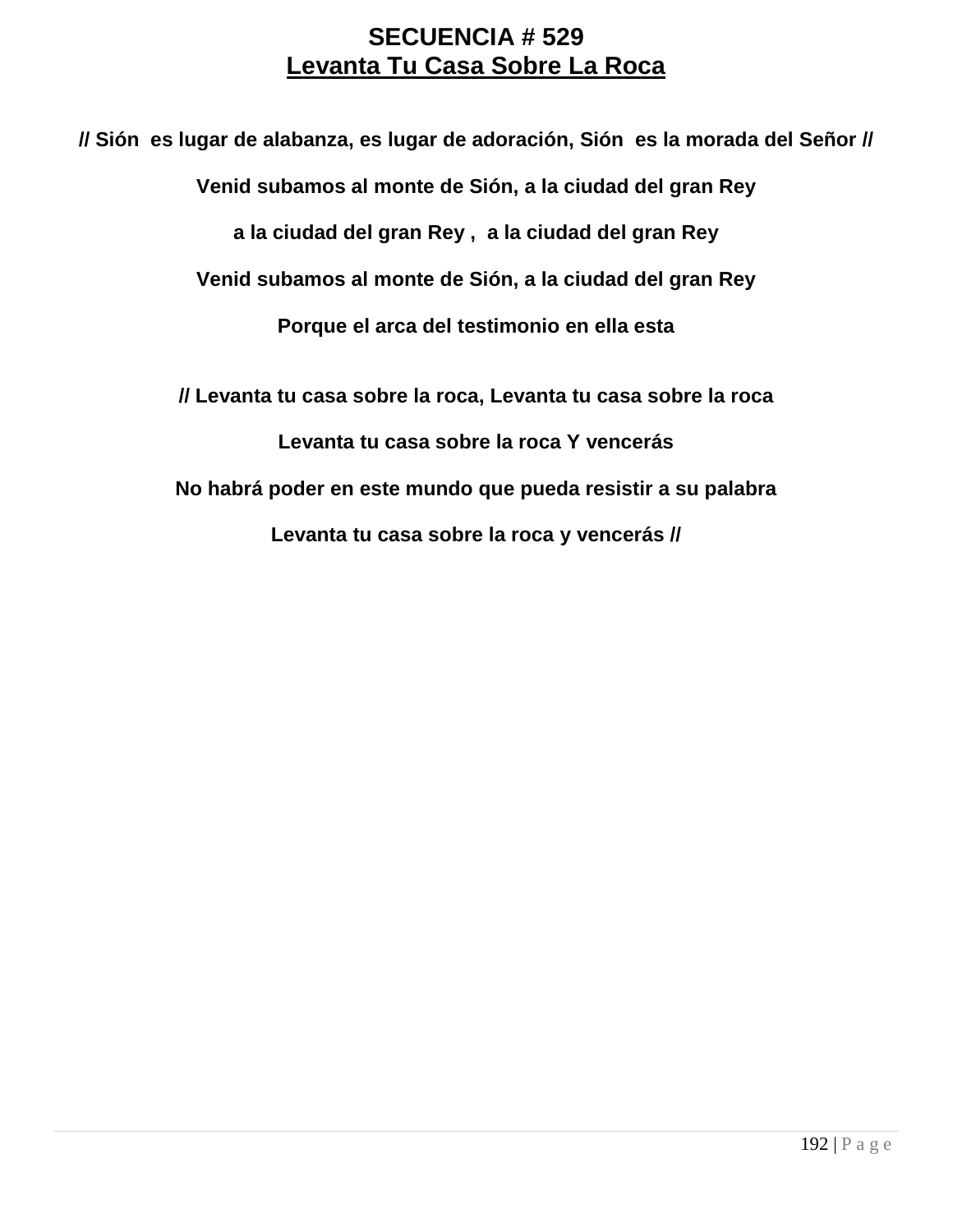## **SECUENCIA # 532 Te Pido La Paz ( ayúdame a mirar con tus ojos )**

**Ayúdame a mirar con tus ojos**

**Yo quiero sentir con tu corazón //**

**No quiero vivir más siendo insensible**

**a la necesidad Ho Jesucristo**

## **Coro**

**// Te pido la paz para mí cuidad, te pido perdón por mí cuidad**

**Ahora me humillo y busco tu rostro a quien iré Señor sino a ti //**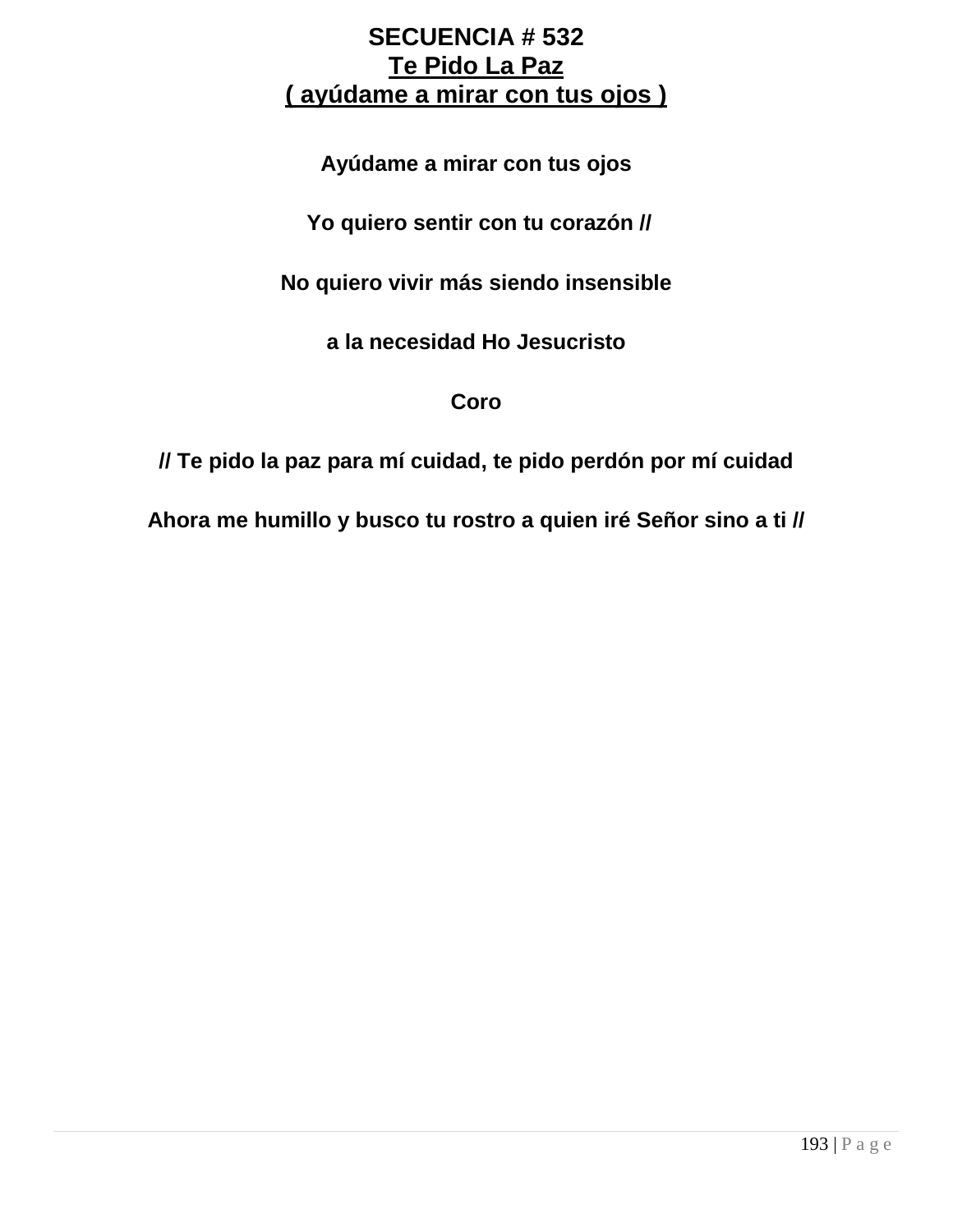# **SECUENCIA # 534 Dame De Beber**

**Dame de beber tu agua Señor**

**Ya no quiero tener sed jamás**

**Dame de beber necesito mas**

**Ya no quiero tener sed jamás**

#### **Coro**

**// Dame agua viva llena hoy mi ser**

**Ven y sáciame con tu verdad //**

**// Quiero beber del agua de vida eterna //**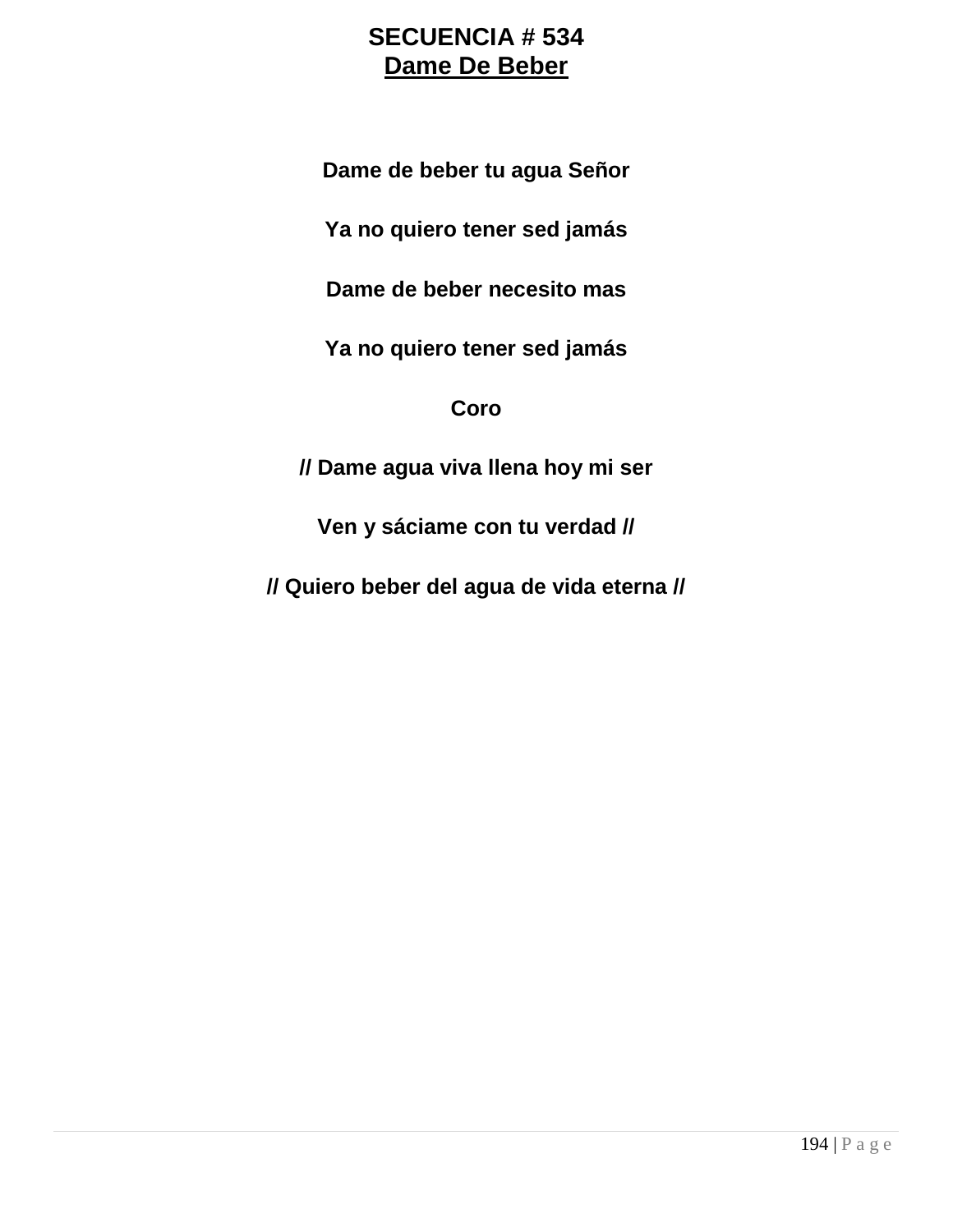## **SECUENCIA # 536 Adorare A Mi Señor**

**// Adorare a mi Señor cantare a él //**

**Por que él me ha escogido**

**Para adorar su Santo nombre**

**Adorare, adorare a mi Señor**

**// Adorare a mi Señor cantare a él //**

**Porque él me ha escogido**

**Para adorar su Santo nombre**

**Adorare, adorare, adorare,**

**A mi Señor**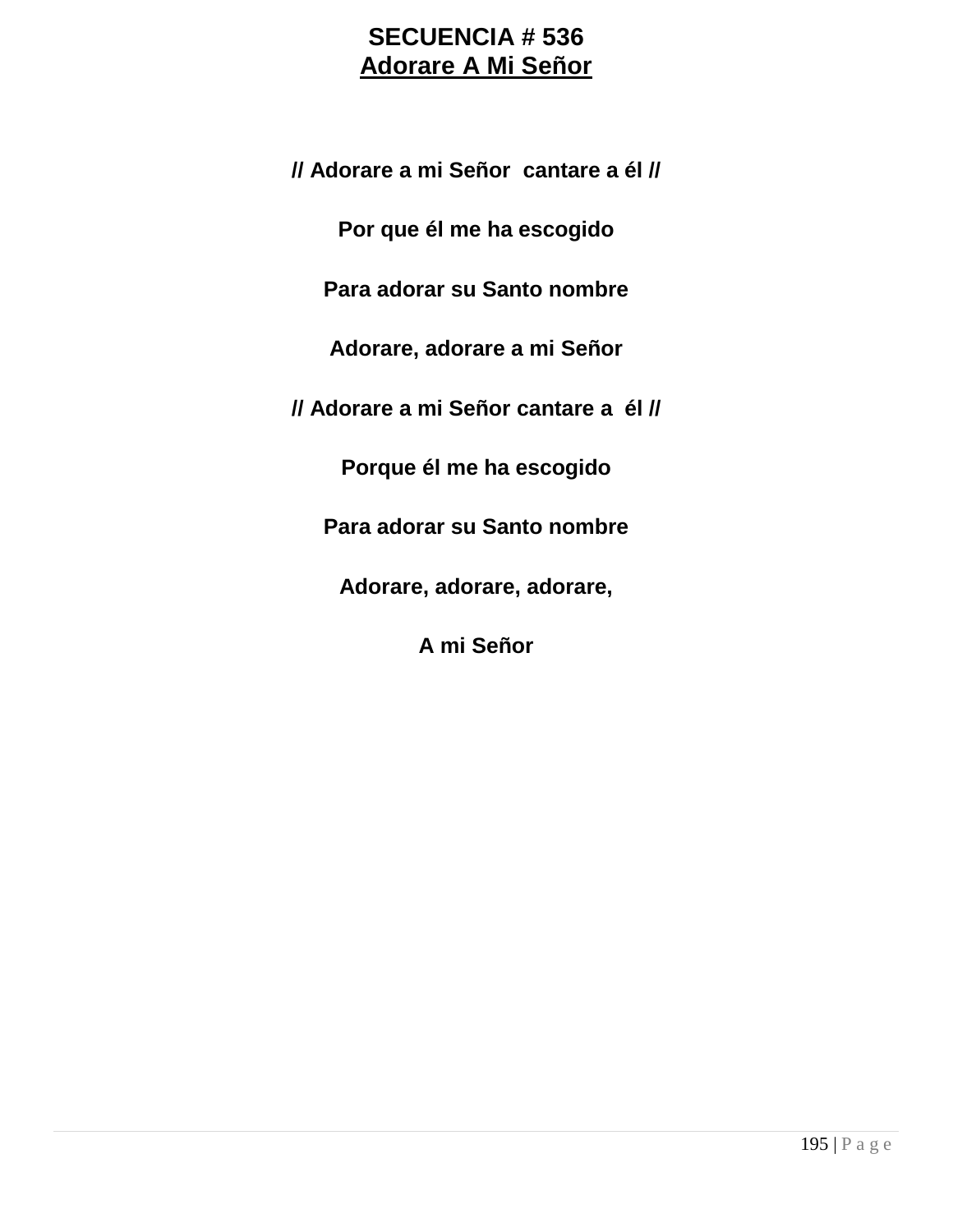## **SECUENCIA: # 538 En La Presencia Del Señor**

**// En la presencia del Señor soy libre, soy libre, soy libre**

**// En la presencia del Señor soy libre, soy libre para alabar al Señor //**

**Libre soy, para cantar al Señor**

**Libre soy, para danzar ante él**

**Libre soy, ya no hay cadenas en mi**

**Y en su presencia yo me gozare.**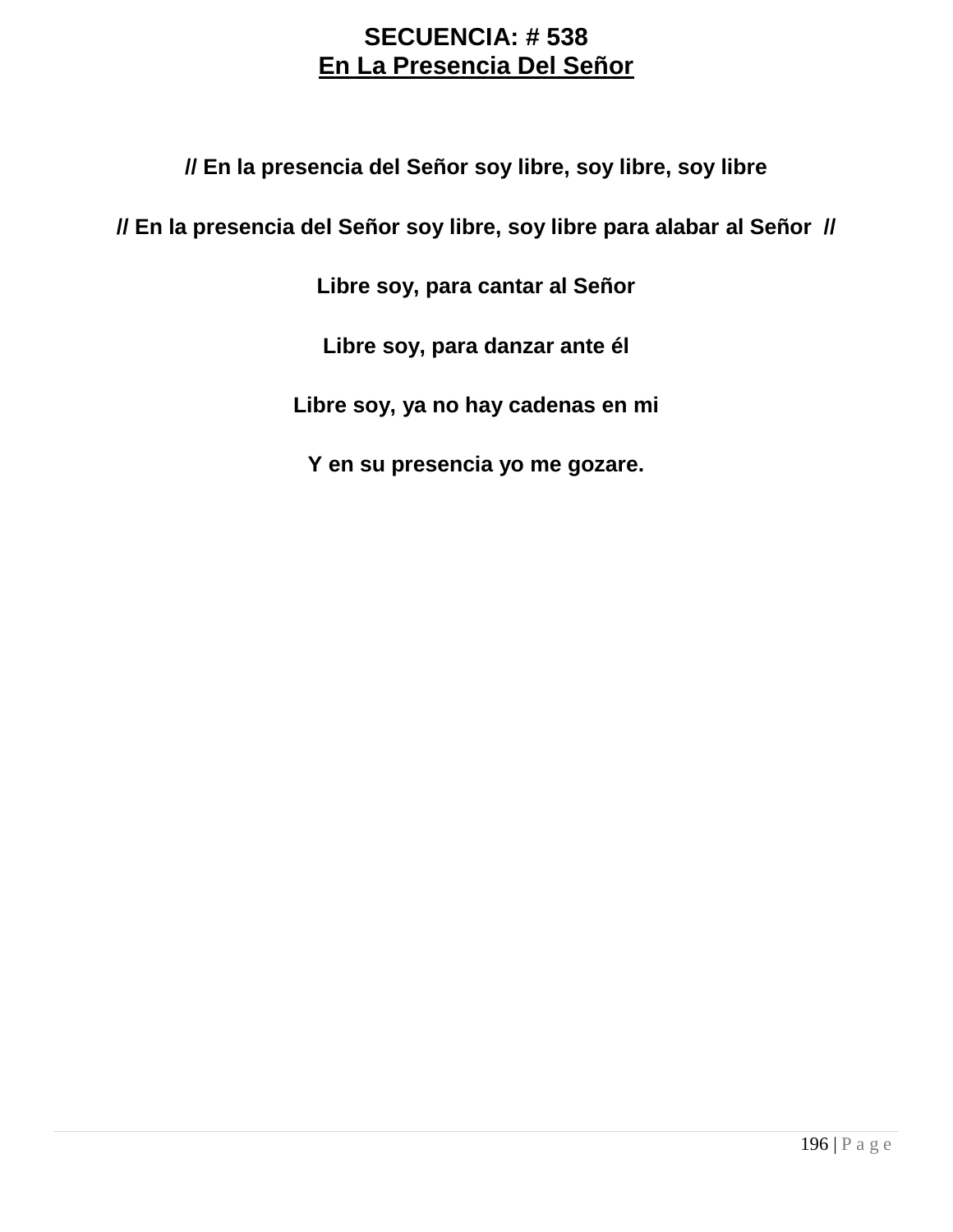## **SECUENCIA: # 540 Sea Engrandecido El Nombre De Jehová**

**// Sea engrandecido el nombre de Jehová //**

#### **con su diestra de victoria él mostró su gran poder**

**su pueblo con gran gozo prorrumpió**

**// Sea engrandecido el nombre de Jehová //**

#### **burlándose el gigante el ungido lo mato**

**su pueblo con gran gozo prorrumpió**

**// Sea engrandecido el nombre de Jehová //**

**dio su voz de mando el mar rojo se abrió**

**su pueblo con gran gozo prorrumpió**

**//// Sea engrandecido ////**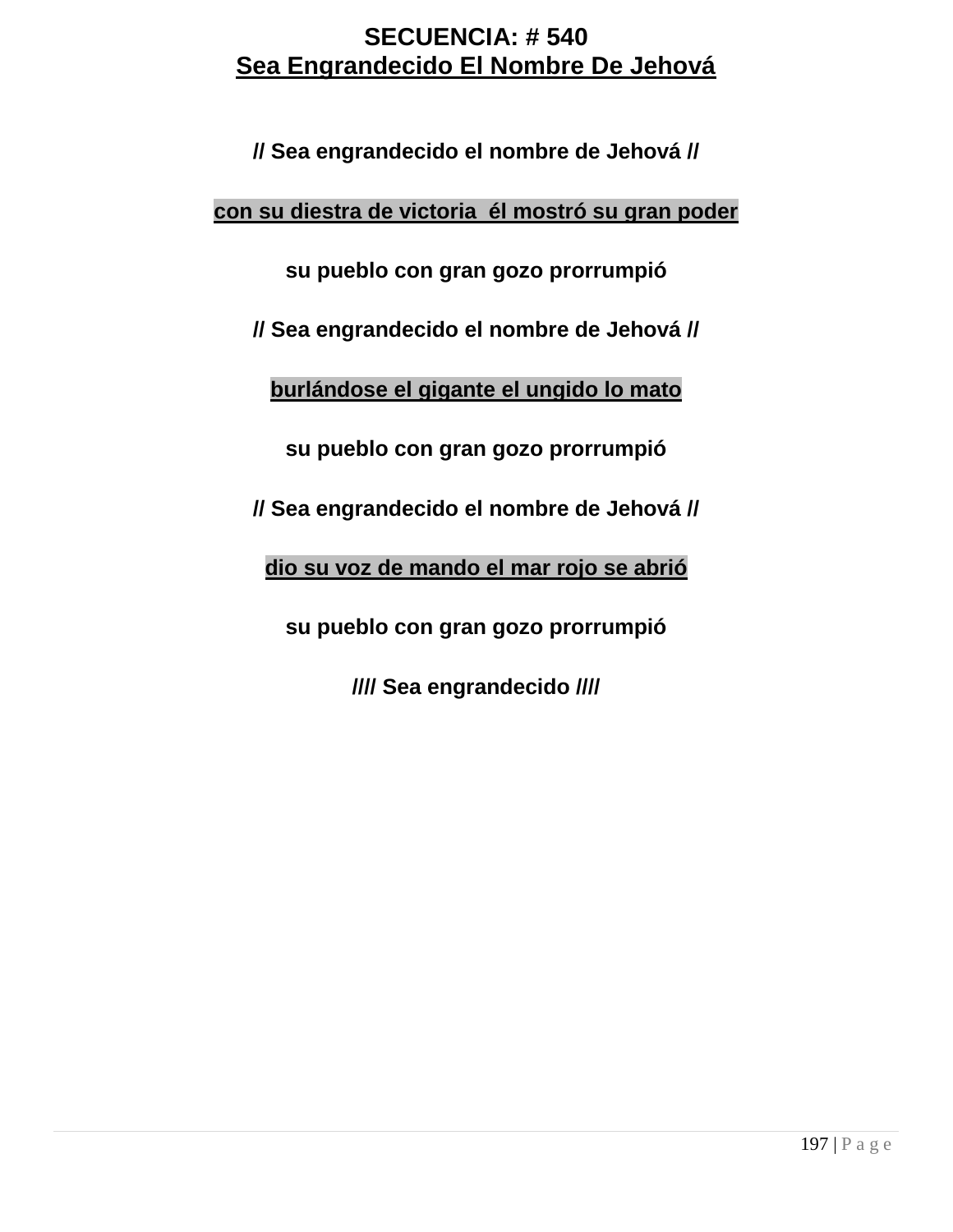## **SECUENCIA # 543 Tal Como Soy**

**Tal como soy Señor sin nada que ofrecer**

**Más que mi canción no tengo mas que darte**

**Pues todo es tuyo Señor**

**Tal como soy Señor sin nada que entregar**

**Mas que el corazón me rindo todo a ti**

**Tómame Señor tal como soy**

## **Coro**

**Acéptame como ofrenda de amor**

**Como un sacrificio agradable en tu honor**

**Grato perfume yo quiero ser Señor //**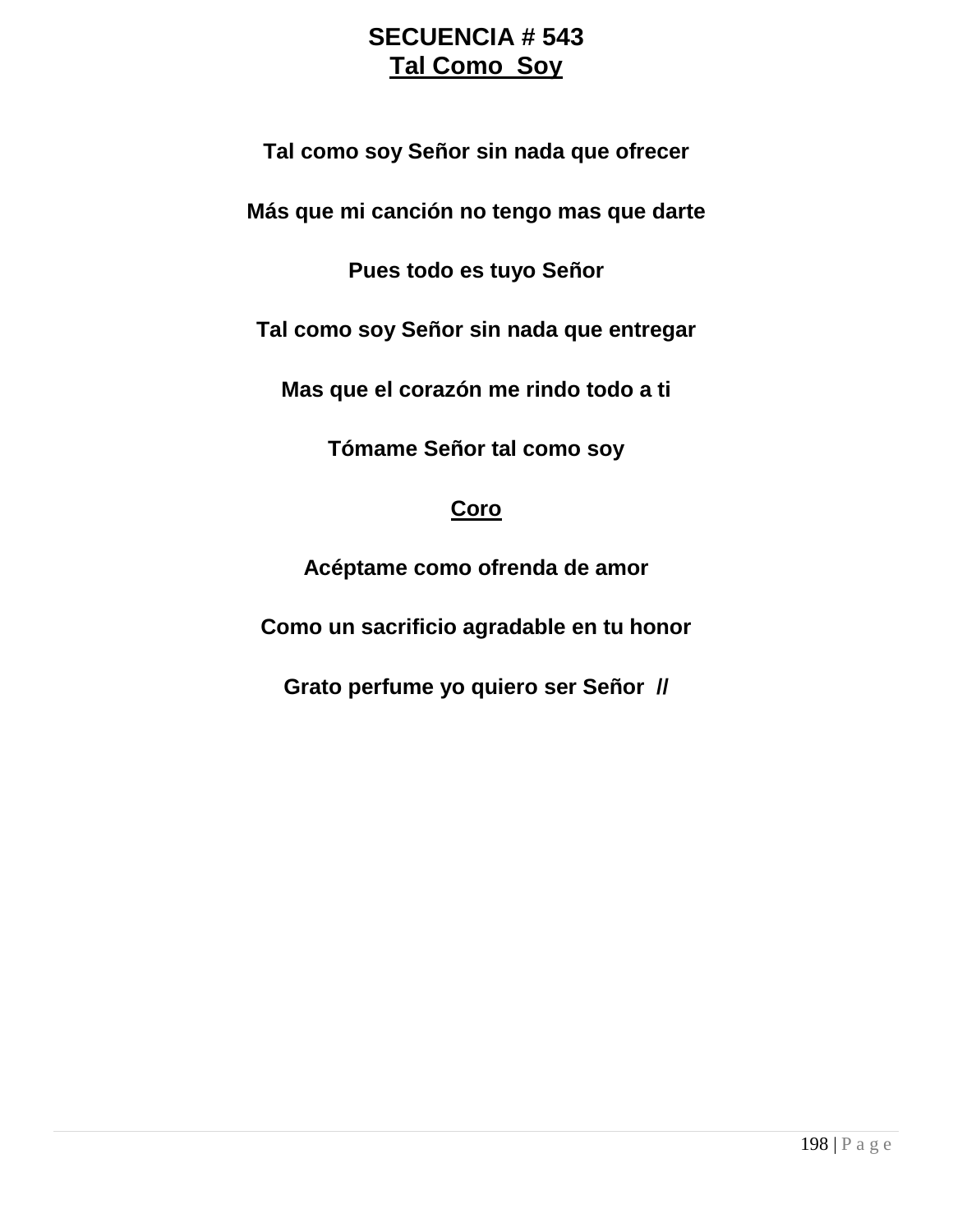## **SECUENCIA # 546 Ven Espíritu Ven**

[http://www.youtube.com/watch?v=orx\\_Nig-UFM](http://www.youtube.com/watch?v=orx_Nig-UFM)

## **Ven Espíritu ven y lléname Señor**

### **Con tu santa unción //**

#### **coro**

### **Purifícame y lávame**

# **Renuévame y restáurame Señor con tu poder**

## **Purifícame y lávame**

## **Renuévame y restáurame Señor**

### **Te quiero conocer**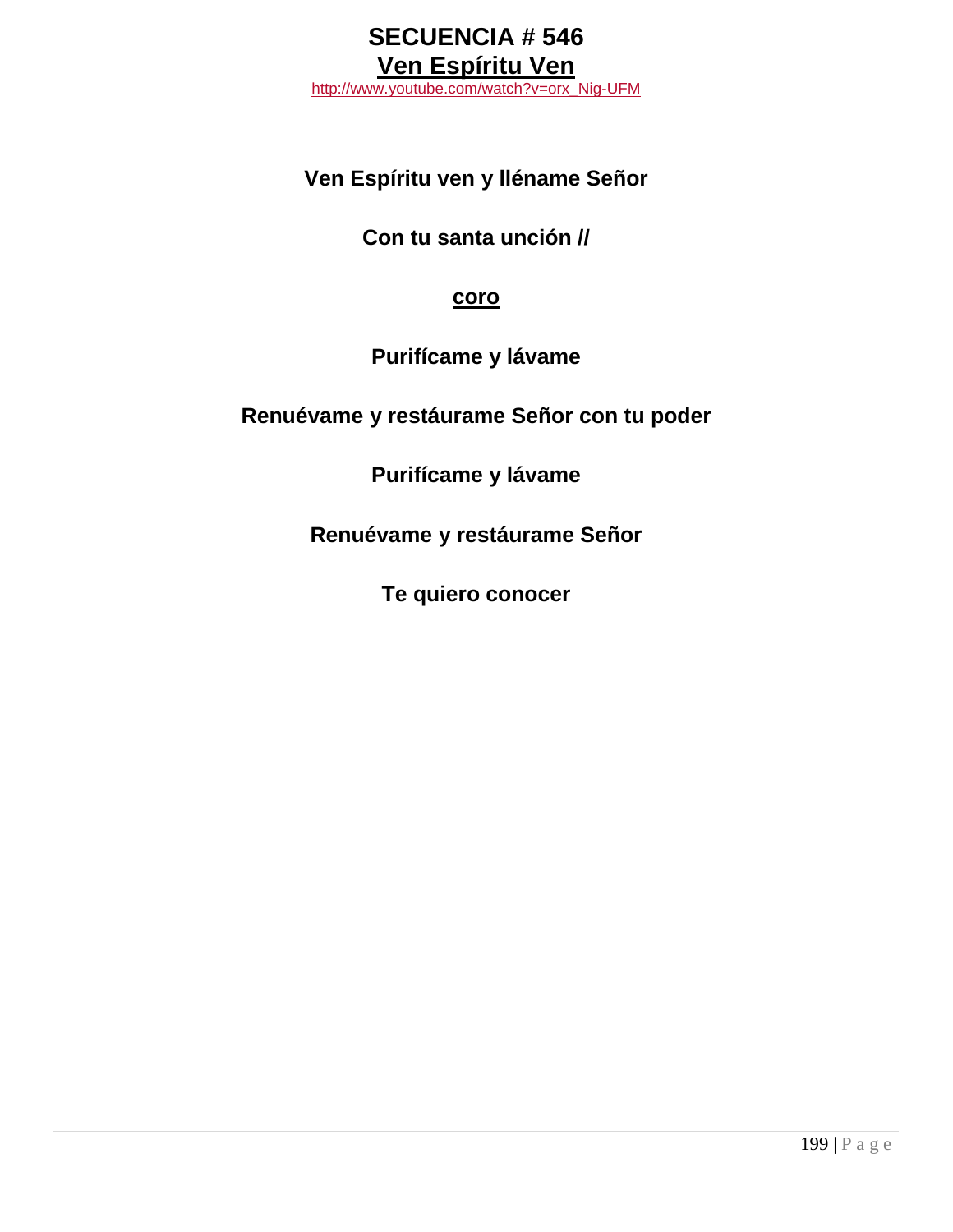# **SECUENCIA # 548 Jesús Es El Señor (Señor de la creación )**

**Jesús, Señor de la creación siendo en forma de Dios**

**Se despojo de sí mismo**

**Tomo la semejanza de hombre y siendo puro y sin mancha**

**Entre nosotros vivió**

**Y así mismo se humilló tomando forma de siervo**

**Hasta su vida entregar y en una cruz terminar**

# **Coro**

**Más Dios a lo sumo lo exalto y su nombre engrandeció**

**Para que ante su autoridad toda rodilla se doble**

**Y toda lengua confiese que Jesús es el Señor**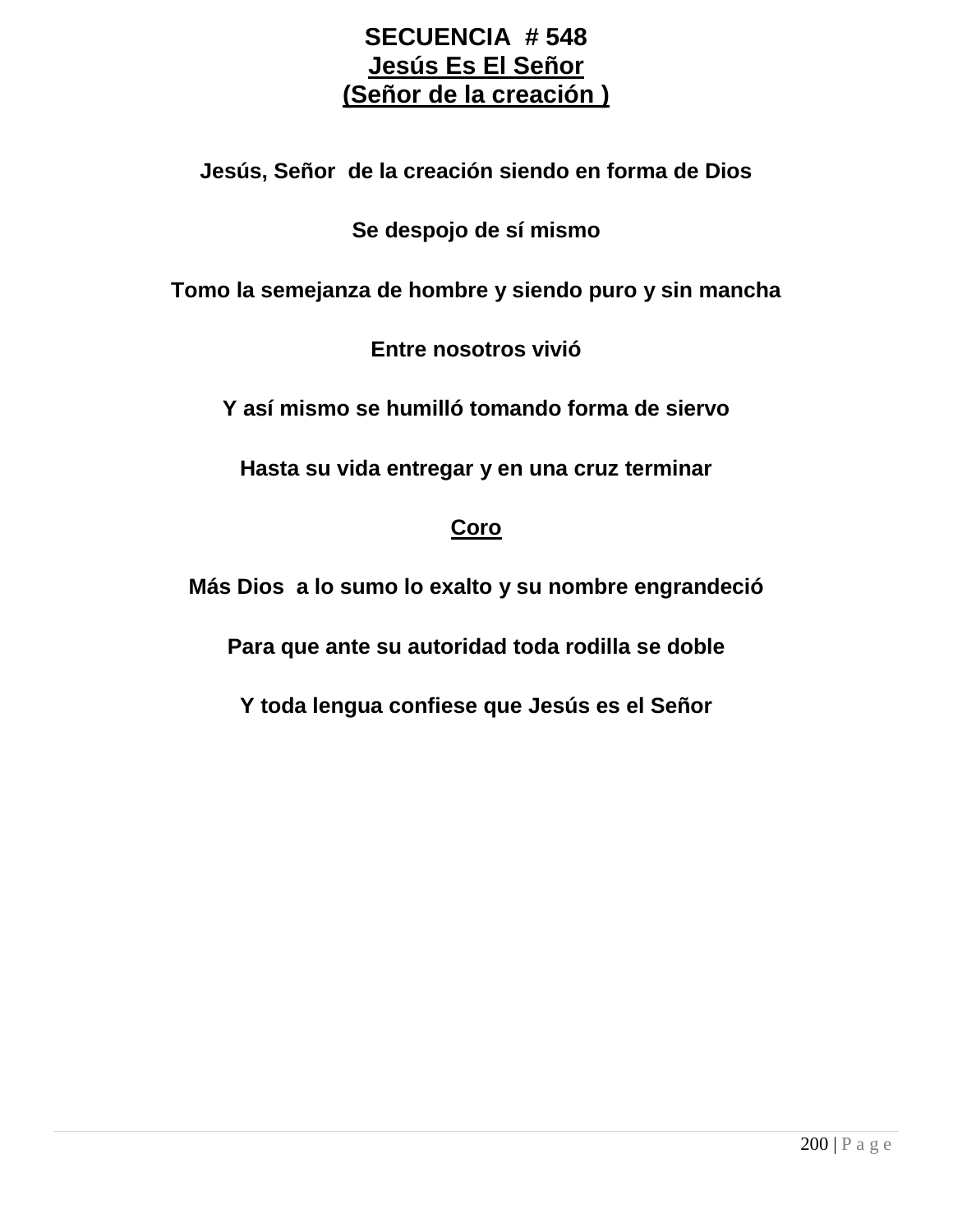## **SECUENCIA: # 551 Sobre Ti ( Rebosa mi corazón )**

**Rebosa mi corazón con palabras amor**

**Dirijo al Rey mi canción postrado en adoración**

**Mi boca quiere expresar lo que hay mi corazón**

**Y no hay palabras Jesús**

## **Coro**

**Sobre ti, la gracia se derramo sobre ti**

**Eres el más hermoso de los hijos de los hombres**

**Sobre ti, la gracia se derramo sobre ti**

**Eres él más hermoso, eres el mas deseado**

**Porque sobre ti la gracia se derramó**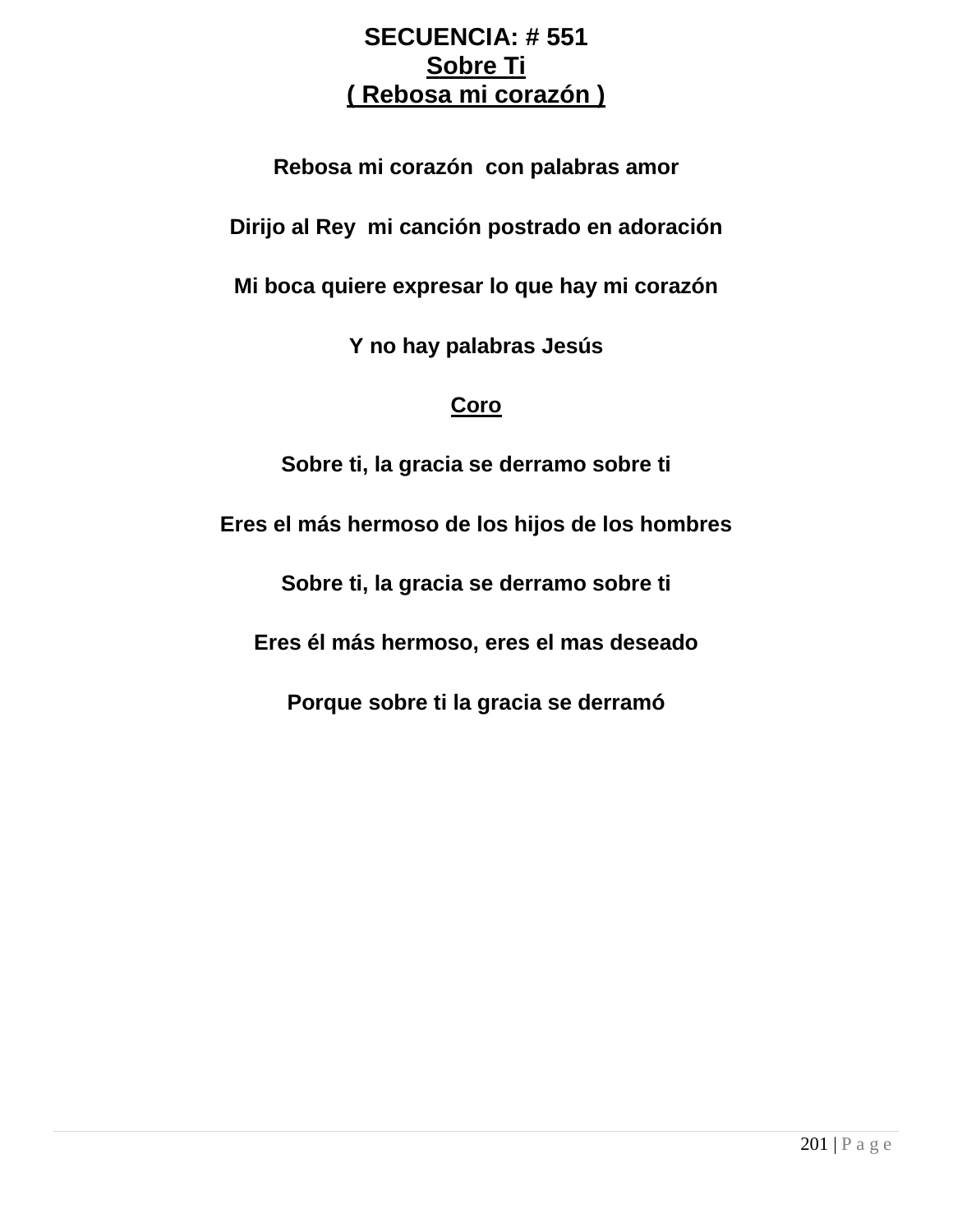# **SECUENCIA # 554 Cerca De Ti ( si decidiera negar mi fe )**

**Si decidiera negar mi fe y no confiar nunca mas en él**

**// No tengo a donde ir //**

**Si despreciare en mi corazón la santa gracia que me salvo**

**// No tengo a donde ir //**

**Convencido estoy que sin tu amor se acabarían mis fuerzas**

**Y sin ti mi corazón sediento se muere se seca**

#### **coro**

**// Cerca de ti, yo quiero estar, de tu presencia no me quiero alejar //**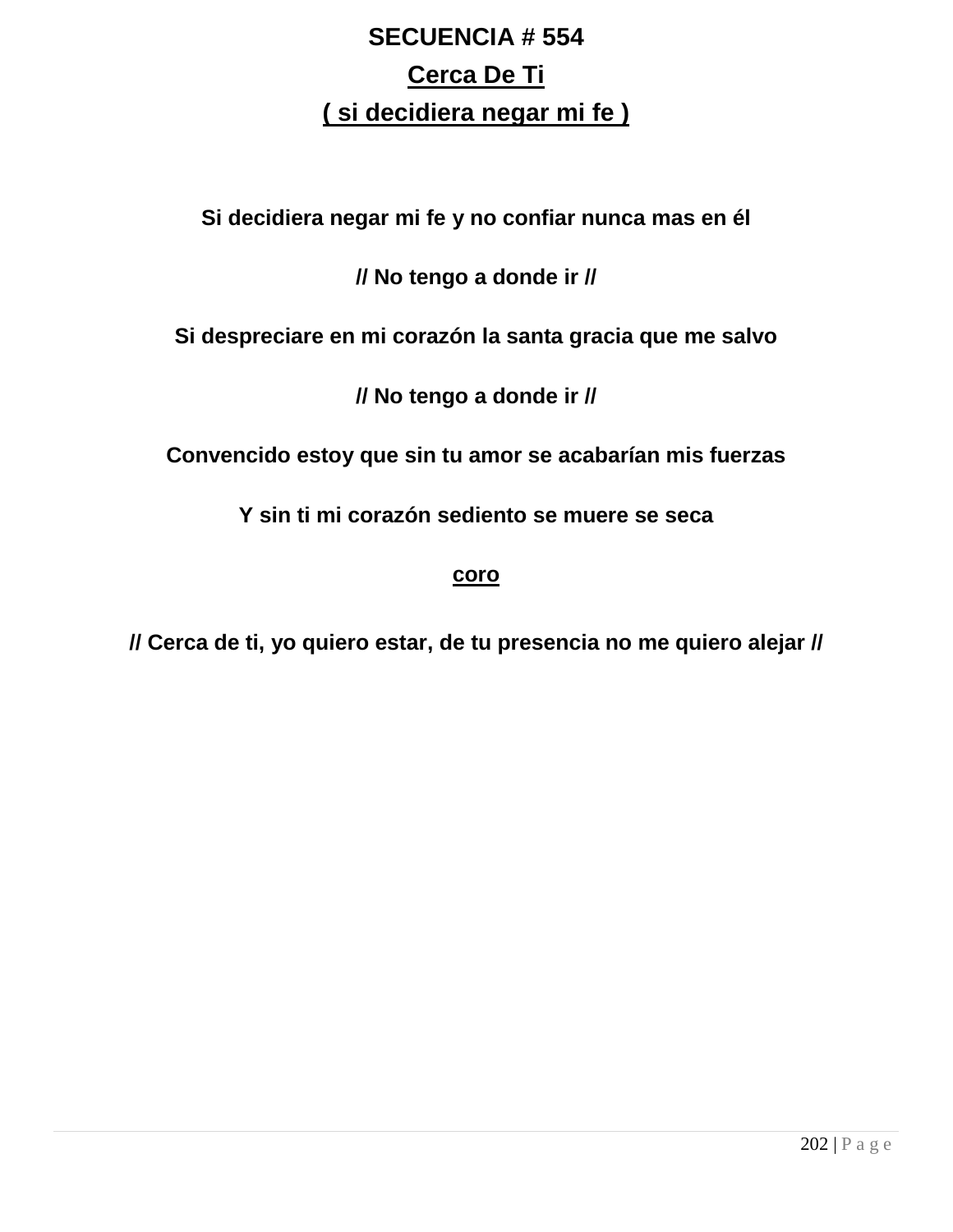## **SECUENCIA # 557 Al Rey De Los Reyes**

**Al Rey de los reyes Jehová el glorioso Cantemos con gozo en su santa comunión Con gran reverencia a él nos lleguemos Su nombre exaltemos de todo corazón Gozo y paz hay en mi corazón su gracia me Salvo y aseguro mi salvación Es mi anhelo a mi Señor servir su voluntad cumplir Y para él siempre vivir Me alegraré, me alegraré, me alegraré en el Señor // Con aceite él me ungió y mi copa rebosa ya Sus mercedes y su bondad cada día me seguirán**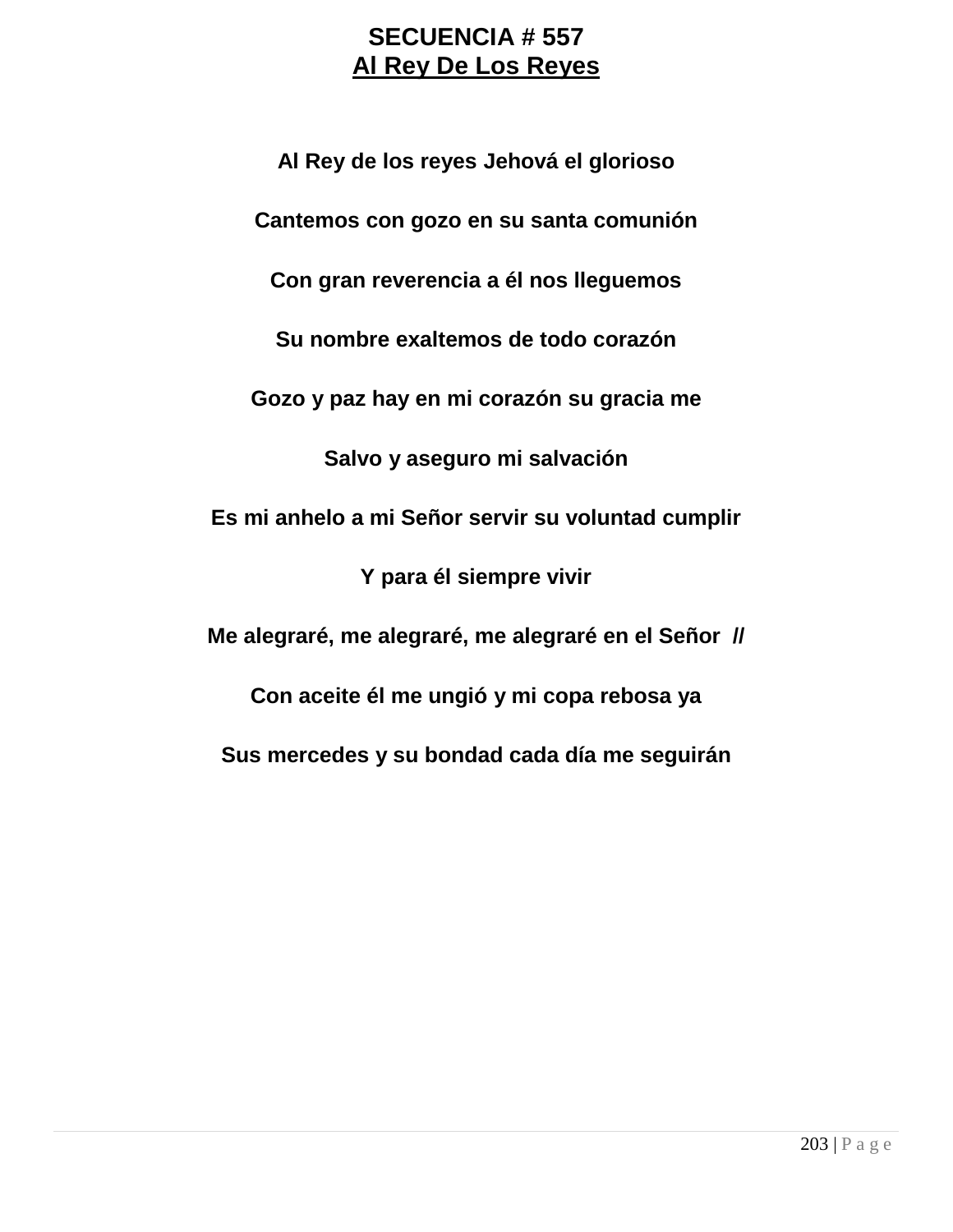# **SECUENCIA # 560 Dios Manda Lluvia**

<http://www.youtube.com/watch?v=3eq5DV3hs68>

**// Dios manda lluvia derrama de tu Espíritu**

**descienda hoy tu fuego**

**Sana mis heridas restáurame Señor //**

**Dios manda lluvia el roció de tu amor**

**Llenando las vidas de tu pueblo hoy Señor**

**Dios manda lluvia el roció de tu amor**

**Visita hoy mi vida cámbiame Señor**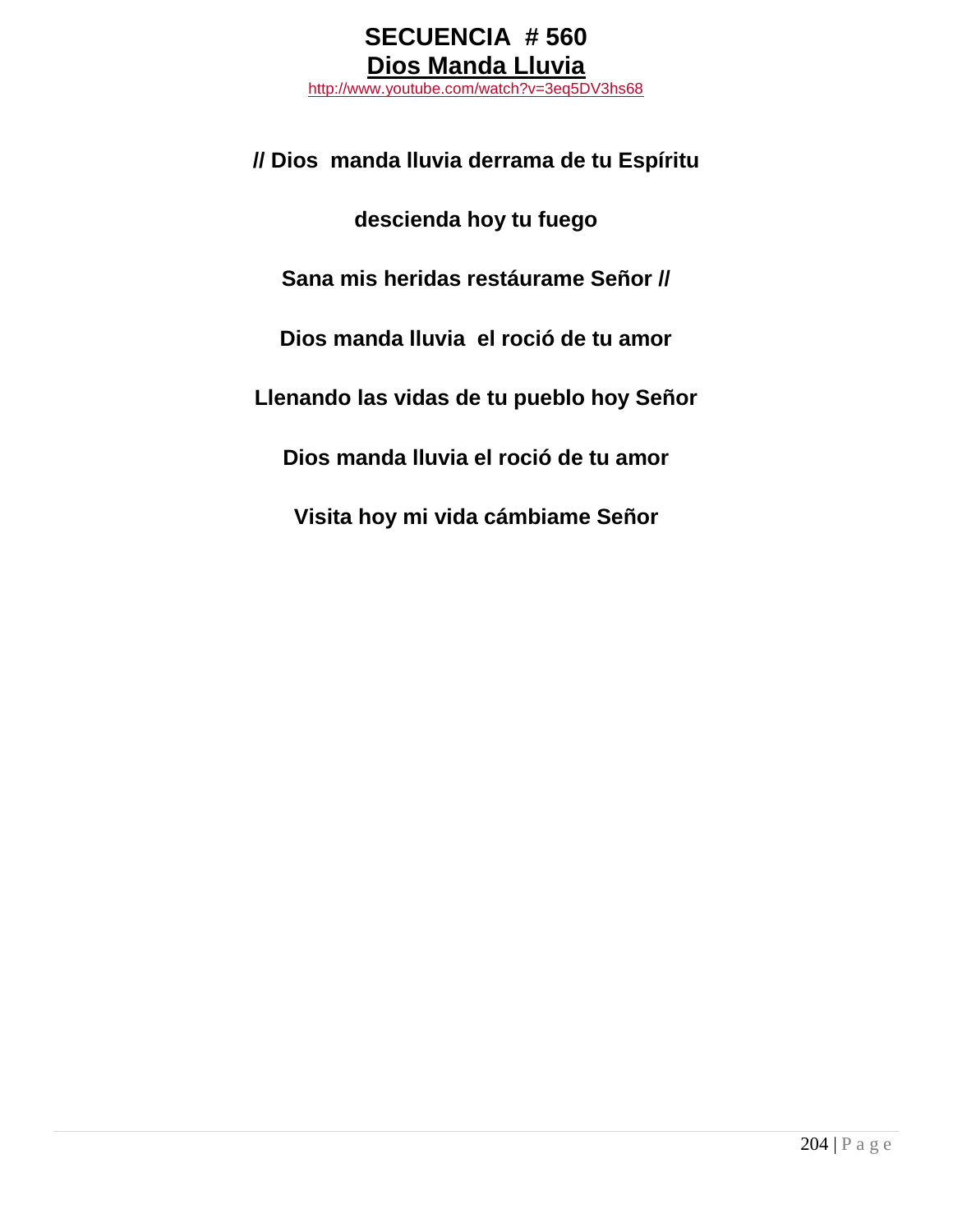## **SECUENCIA # 562 Venceré y vencerás ( Jehová esta en nuestra guerra )**

**//Jehová esta en nuestra guerra Peleara// // Jehová está en la batalla vencerá // // Venceré, vencerás en el nombre de Jehová // Yo venceré... // Venceré en el nombre maravilloso de Jehová // // No es con poder dice el Señor**

**Es con mi Santo Espíritu //**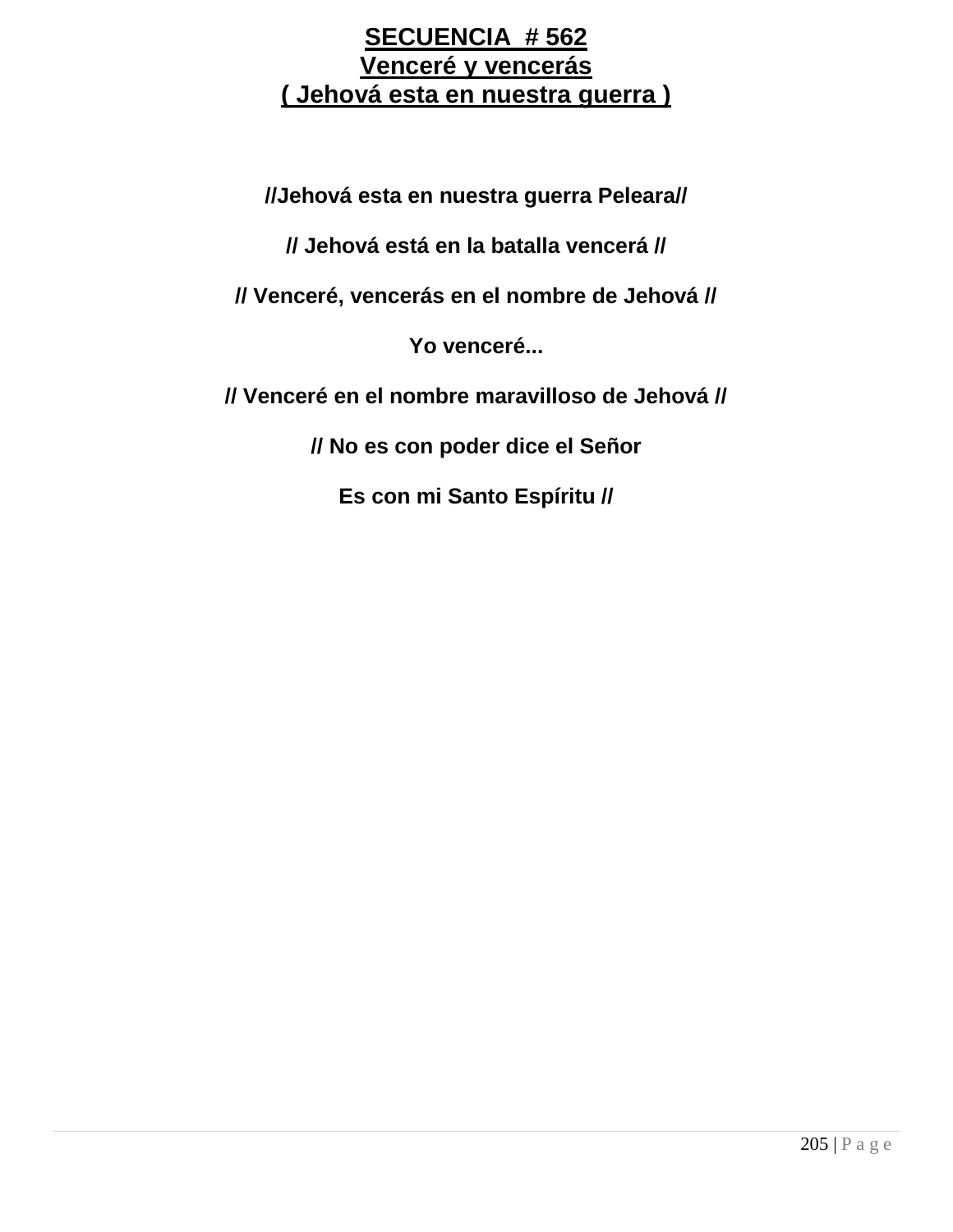## **SECUENCIA # 564 Gran Guerrero (Destruiremos fortalezas )**

**// Destruiremos fortalezas, destruiremos fortalezas Destruiremos fortalezas en el nombre de Jehová // // Gran guerrero, gran guerrero, Gran guerrero, es Jehová nuestro Dios // // La batalla hay que pelear, la victoria hay que ganar**

**// No hay Santo como el Señor, No hay Santo como el Señor,**

**Pues guerreros somos de Jehová //**

**No hay Santo como el Señor nuestro Dios //**

**// Los enemigos de Jehová están cayendo**

**Los adversarios del Señor perecerán //**

**// Porque grande y fuerte es nuestro Dios sobre todo mal //**

**// Mi corazón se regocija en el Señor mi fortaleza en el Señor se exalta Mi boca está llena de poder contra Mis adversarios //**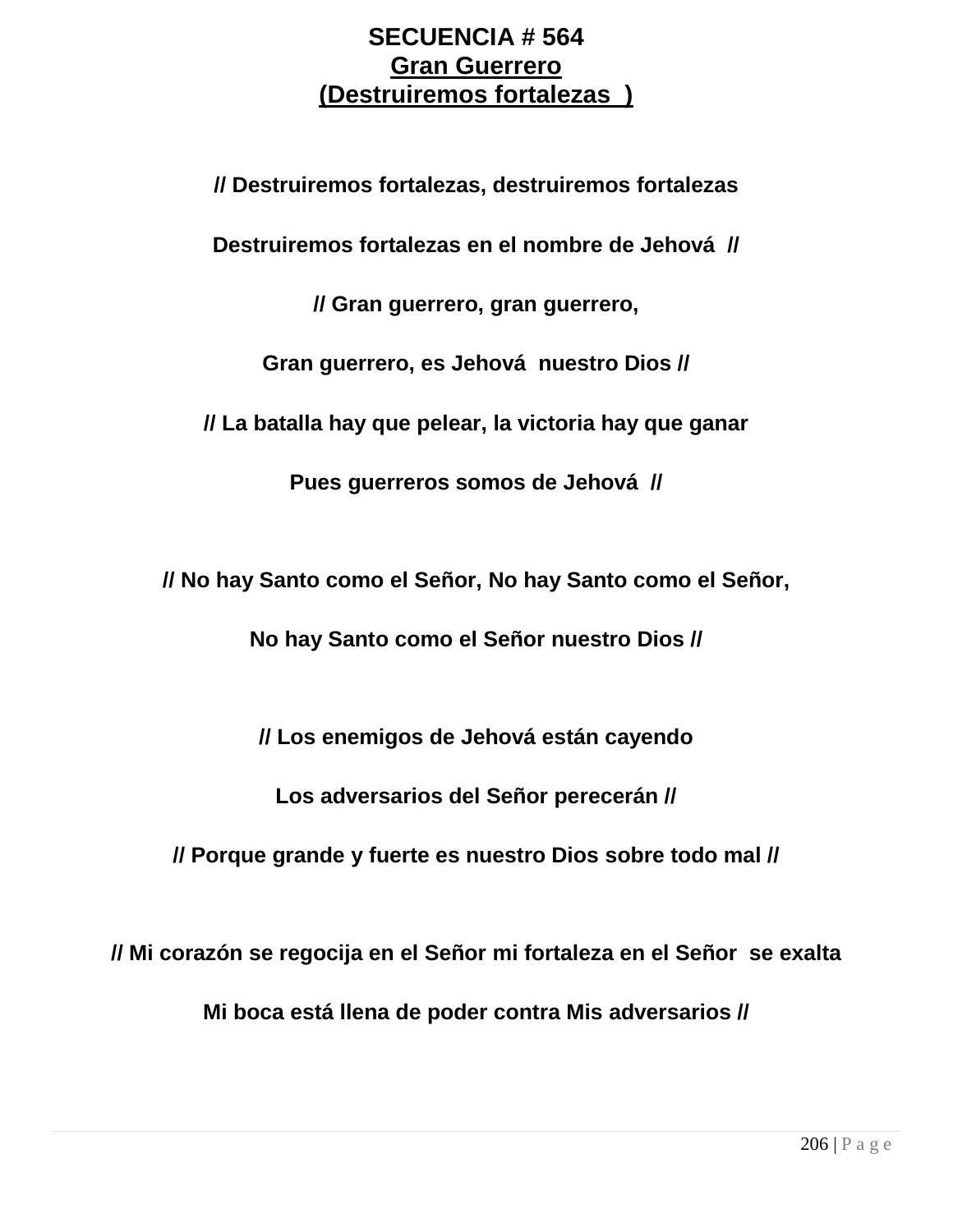#### **SECUENCIA: # 567 No Puedo Parar De Alabarte** <http://www.youtube.com/watch?v=LI8mcmUXgrI>

**// No, no puedo parar de alabarte, No, no puedo parar de alabarte**

**No, no puedo parar de alabarte, Cristo //**

**Toda rodilla se doblara ante él, Es Jesucristo Dios por siempre**

**y toda lengua confesara ante él, que Jesucristo es Dios por siempre**

**Él es el alfa y la omega, Jesucristo Dios por siempre**

**Cuando pienso en lo mucho que él hizo por mí**

**Cuando pienso en el día que él me liberó quiero:**

**Palmear / / / / / quiero palmear / / / /**

**Cantar / / / / / quiero cantar / / / / /**

Gritar ///// quiero gritar /////

Danzar ///// quiero danzar /////

Saltar ///// quiero saltar /////

Girar //// quiero girar /////

**Correr / / / / / quiero correr / / / / /**

Reír ///// quiero reír /////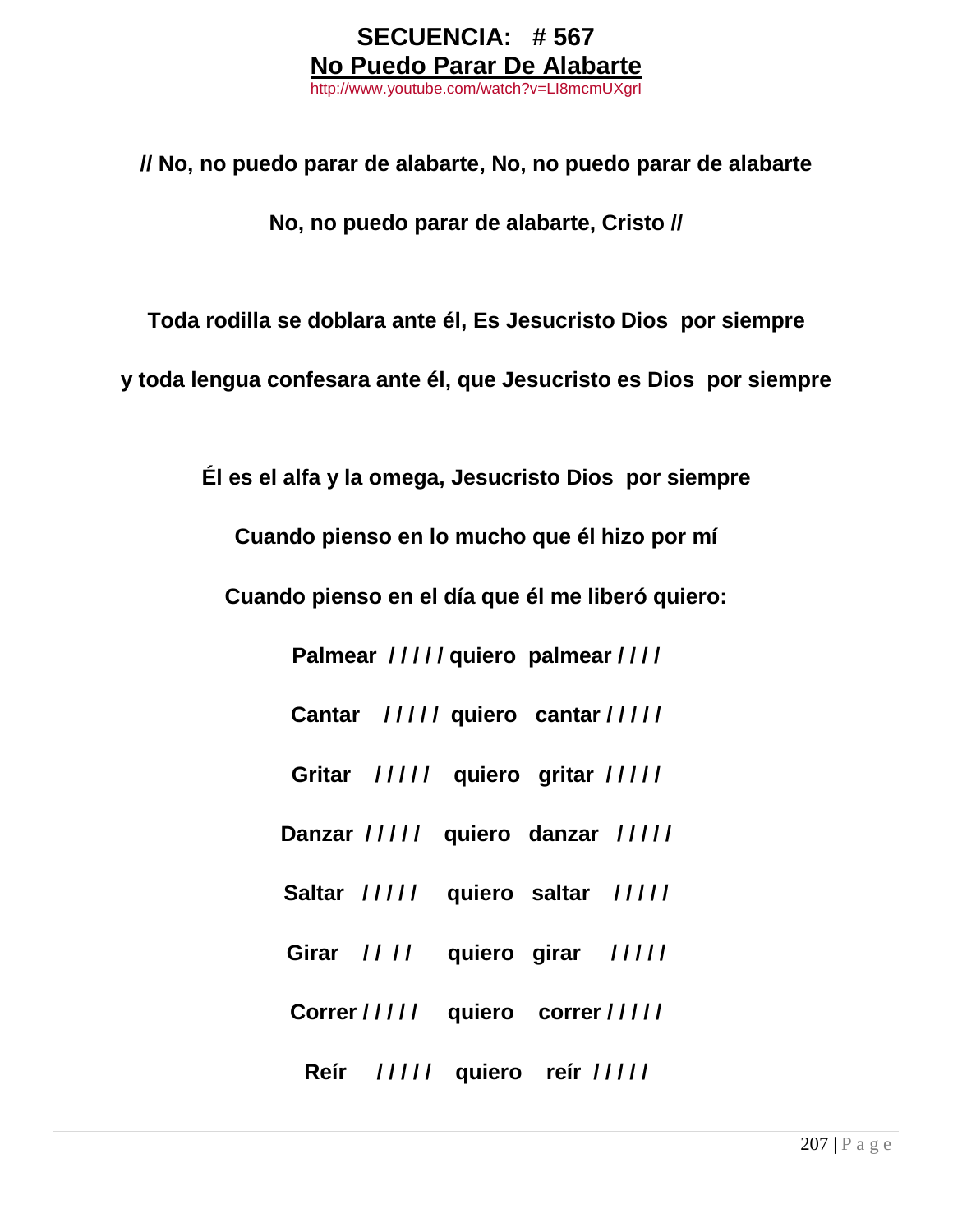## **SECUENCIA: # 570 Santo y Poderoso**

**Alabaremos al Santo de Israel Exaltaremos al león de Judá Publicaremos a nuestro Salvador Majestuoso y poderoso eres tu Señor De mi alma brota una canción Cantemos juntos Santo y poderoso eres tu Señor Santo y poderoso oh cordero de Dios Santo y poderoso fuerte y valiente Santo y poderoso Tu nombre levantare**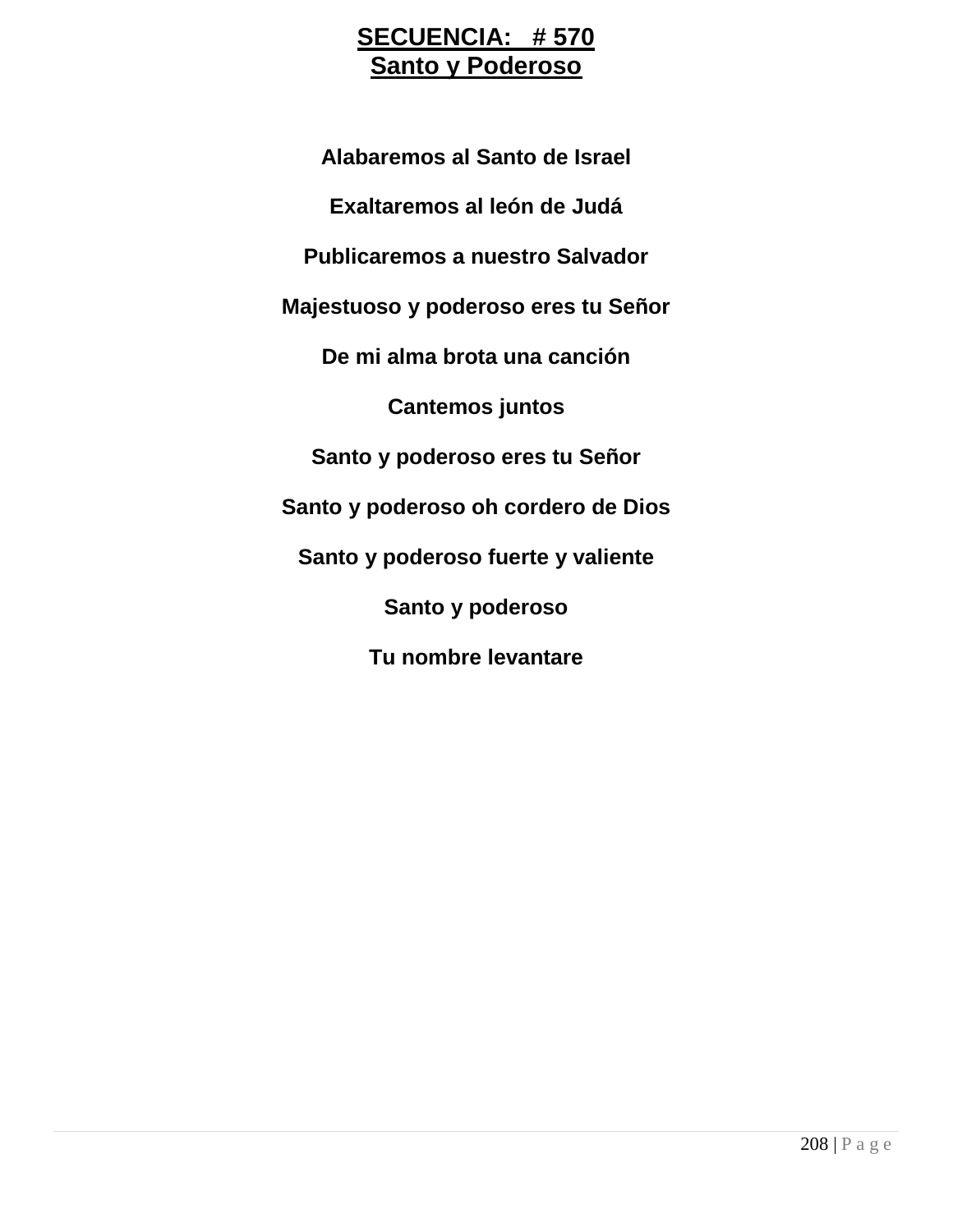## **SECUENCIA: # 573 Venga Tu reino**

**// Venga Tu reino, manda Tu fuego**

**Aviva Tu pueblo, en este lugar**

**Muestra Tu Gloria, abre los cielos**

**Llena Tu pueblo, en este lugar.**

**Pon Tu pasión y deseo en nuestro interior**

**Que sea un fuego que quema en el corazón //**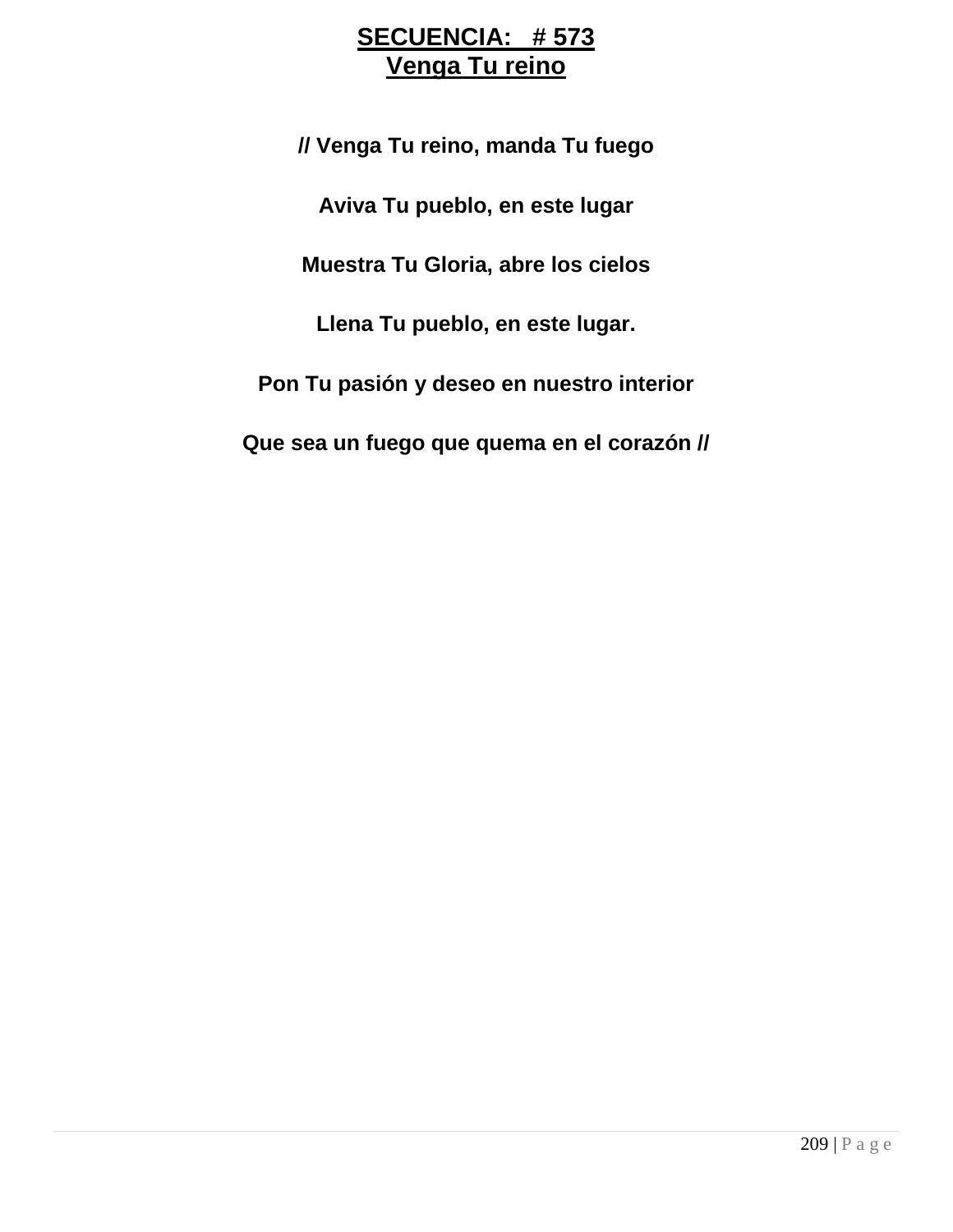## **SECUENCIA: # 576 Sentado en su trono**

**Sentado en su trono rodeado de luz A la diestra del padre gobierna Jesús Con ojos de fuego con rostro de sol Cuando abre su boca es trueno su voz Poderoso en majestad y reino poderoso Poderoso en potestad e imperio poderoso**

**Un gran arco iris corona su ser El es el cordero que pudo vencer El es primero, el es postrer Y arrojan coronas delante de el**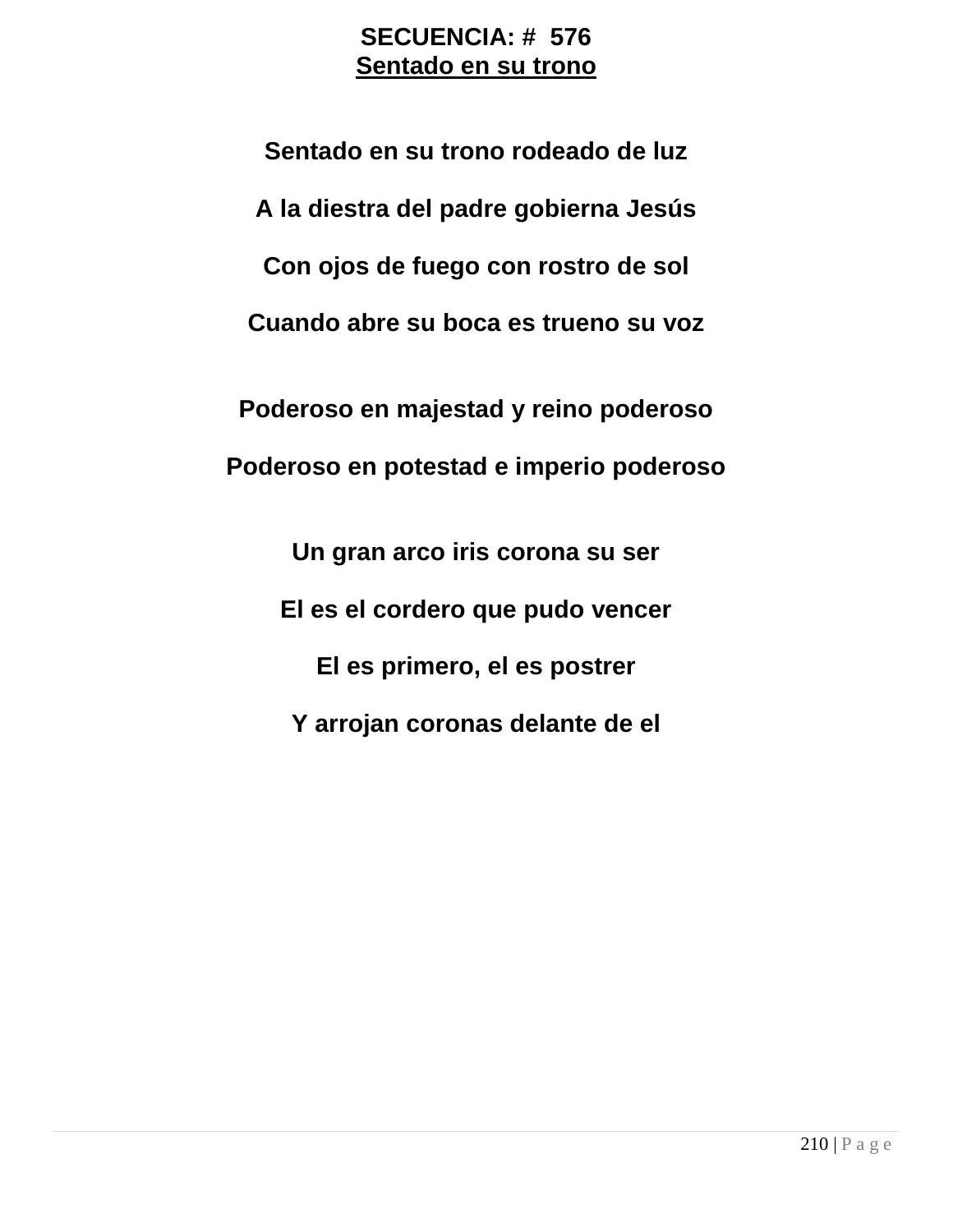## **SECUENCIA: # 579 Somos los guerreros de Jehová**

**// Somos los guerreros de Jehová Vamos a vencer al enemigo // Tomemos las armas del Espíritu Vestidos de toda la armadura de Dios Para que con ellas combatamos el mal Y todas sus fuerzas caerán No habrá fuerza alguna que nos pueda vencer Por que con nosotros va nuestro capitán Con el somos fuertes no debemos temer Por que la victoria nuestra es**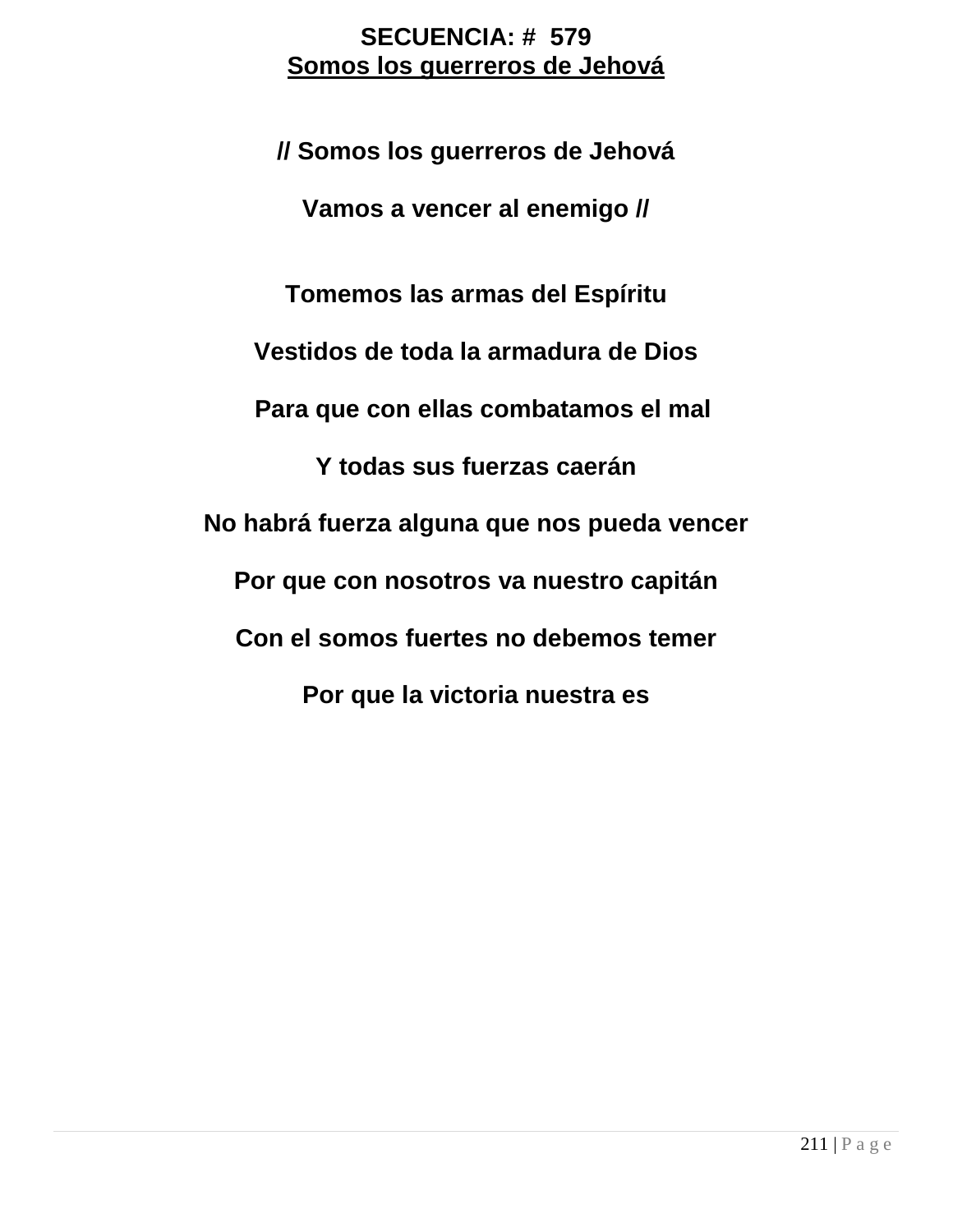## **SECUENCIA: # 582 Fiesta**

**0h x 5 fiesta**

**Fiesta hay en el corazón De los que suben al monte de Sion Fiesta tienen los hijos del Rey Cuando cantan al Dios de Israel En medio de ti esta tu Dios Poderoso Salvador Se gozara y se alegrara Con cánticos de amor Canta hija de Sion, celebra alza tu voz Grita de júbilo a Cristo tu Rey**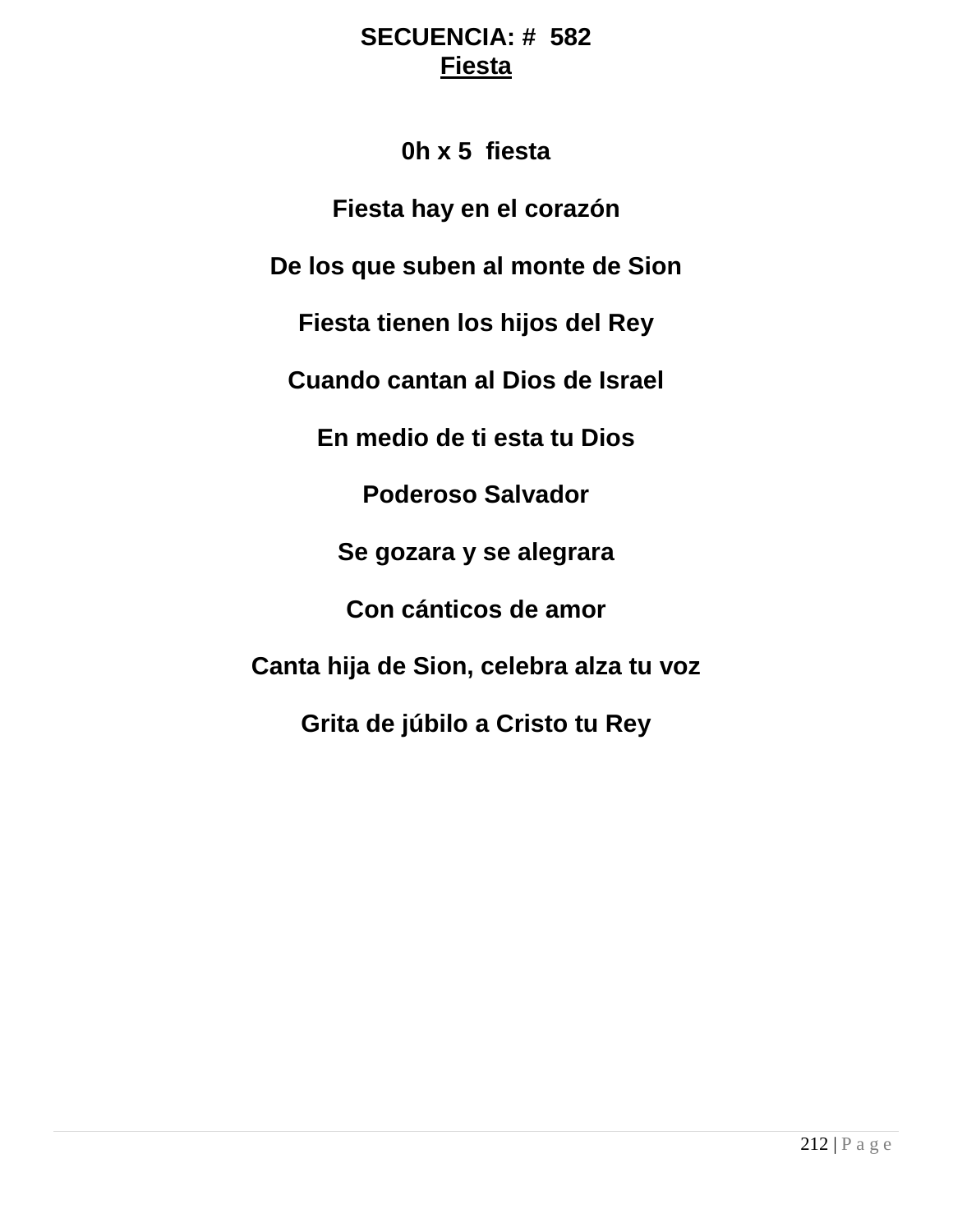## **SECUENCIA: # 585 Pon aceite en mi vida señor**

**// Pon aceite en mi vida señor, De tu fuego en mi corazón Pon aceite en mi vida señor Mi lámpara aviva hoy // Y me gozare, y me alegrare El me ha vestido de lino fino El gozo de su salvación Y me gozare y me alegrare Convidado he sido alas bodas A mi Rey pronto veré**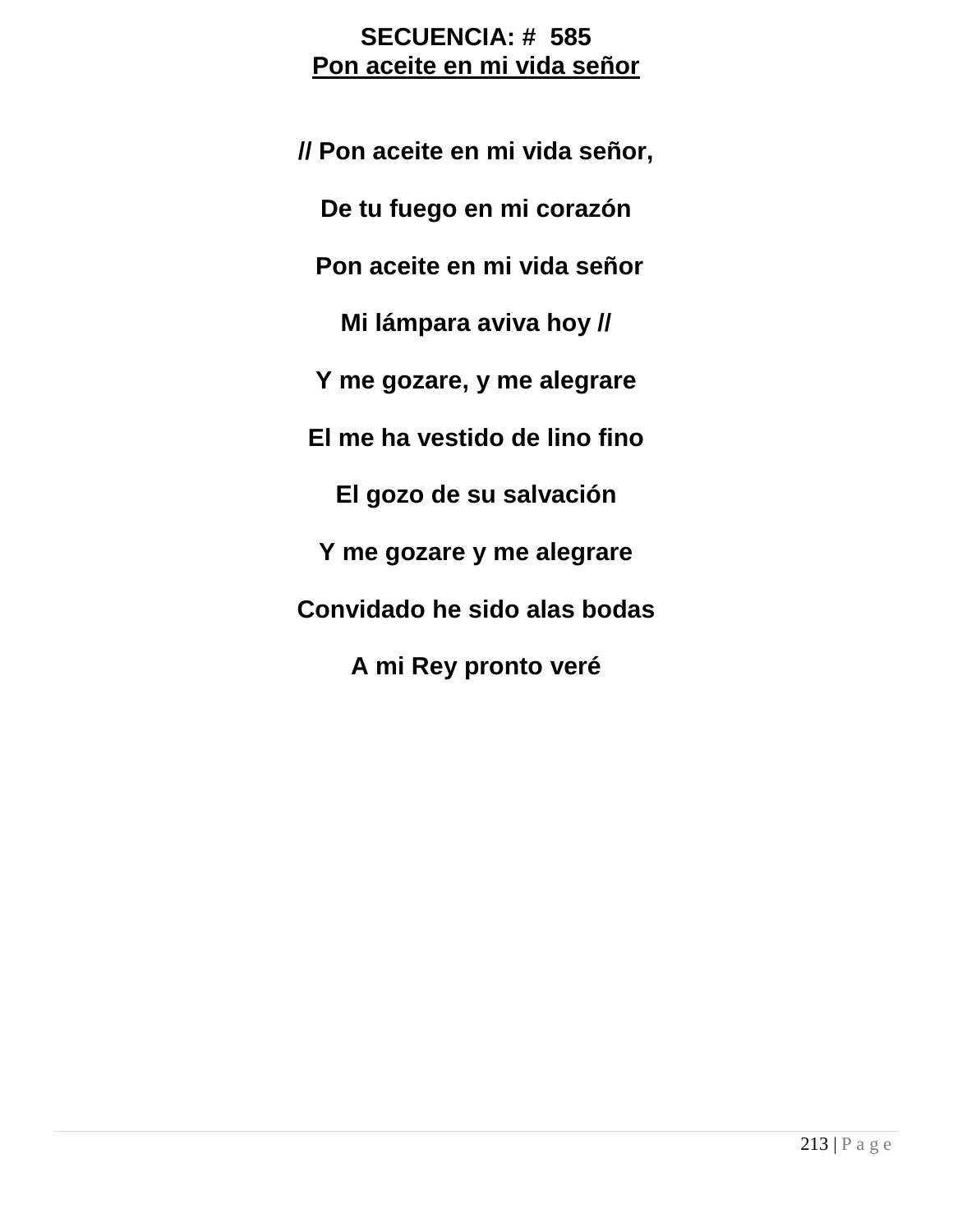## **SECUENCIA: # 588 Restauraras**

**Restauraras el Santo lugar Y pondrás ahí tu habitación** 

**Te mostraras poderoso Dios, en tu amor me regocijo hoy** 

**Lo dilatado de tu imperio y santa paz los confines abarcara**

**Y la creación entera nunca jamás gemirá**

**Tus hijos se manifestaran somos lugar santísimo**

**Somos tu habitación una nueva generación** 

**Que tu gloria postrera llene la iglesia de hoy**

**La la la la** 

**Que venga tu reino señor**

**Una nueva generación** 

**Amen**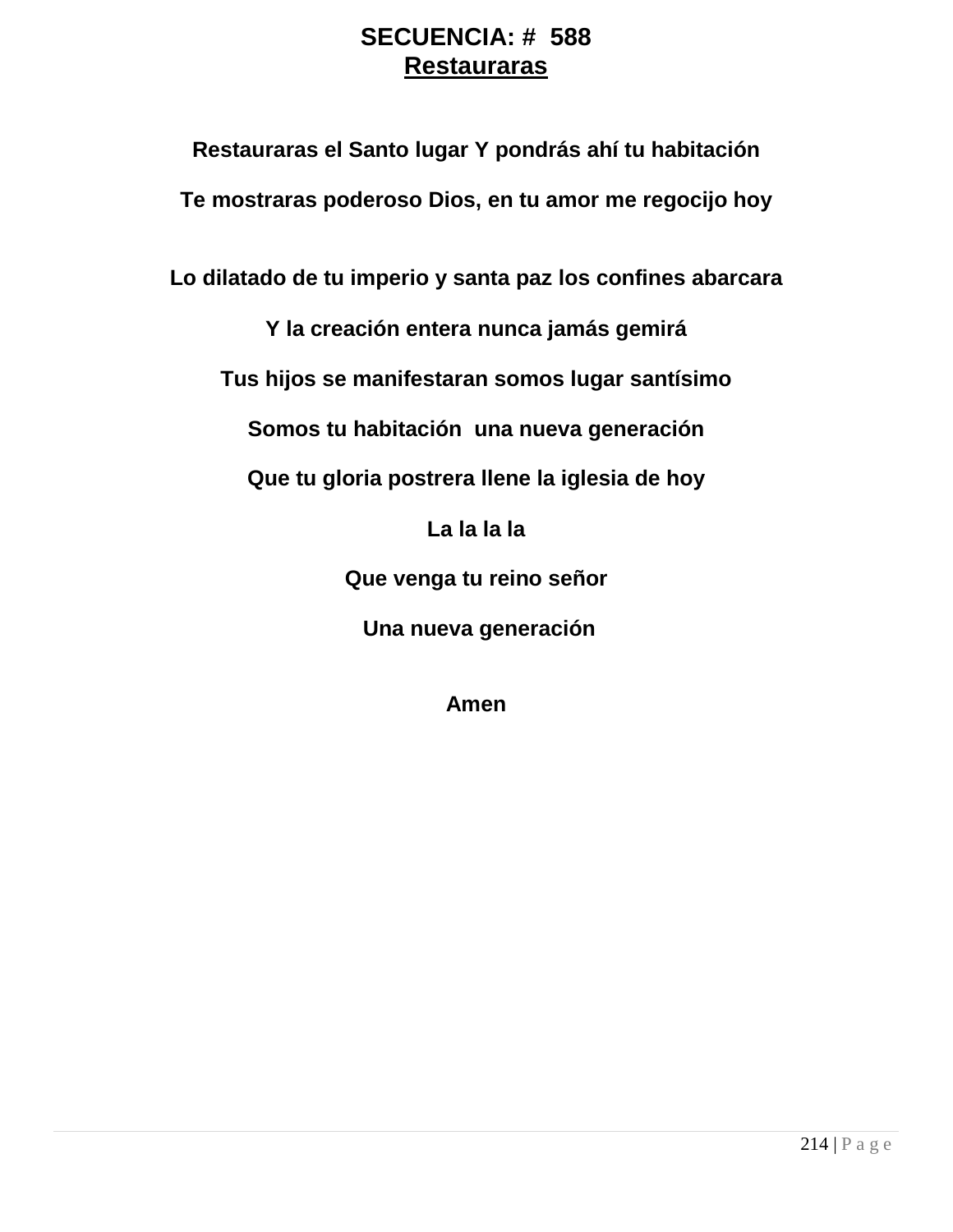#### **SECUENCIA: # 592 Gracias ( me has tomado en tus brazos )** <http://www.youtube.com/watch?v=bGNcfWwuxQw>

#### **Me has tomado en tus brazos y me has dado salvación**

**De tu amor has derramado en mi corazón**

**No sabré agradecerte lo que has hecho por mi**

**Solo puedo darte ahora mi canción**

**coro**

**Gracias, gracias Señor // Gracias, mi Señor Jesús //**

**En la cruz diste tu vida entregaste todo ahí**

**Vida eterna regalaste al morir**

**Por tu sangre tengo entrada ante el trono celestial**

**Puedo entrar confiadamente ante ti.**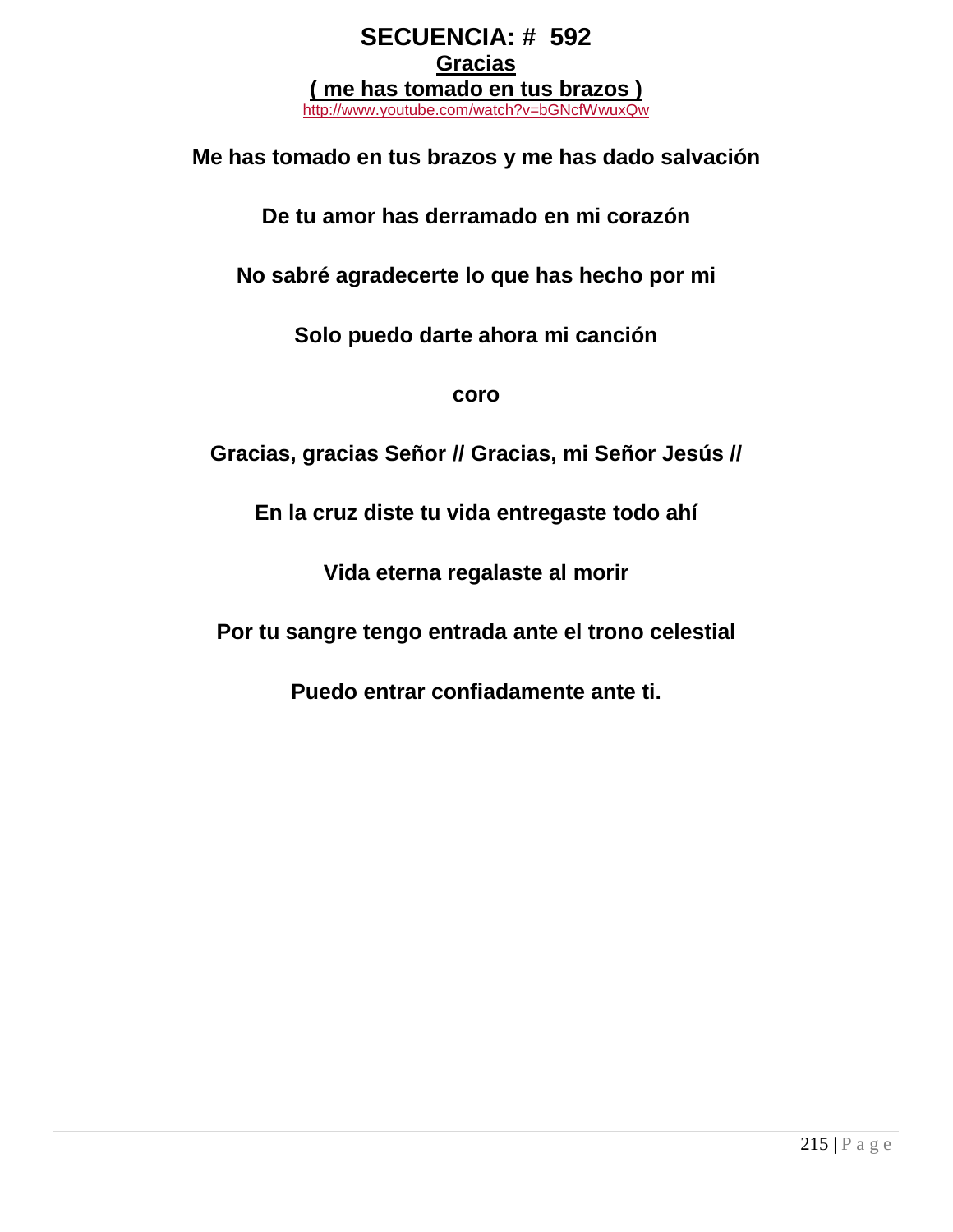## **SECUENCIA: # 595 Hay victoria**

**Hay poder en Jesús, hay poder en la cruz**

**Su victoria, mí victoria es al enemigo venció,** 

**La muerte el destruyo la misma muerte no le pudo vencer**

**Su grande amor demostró dando su vida por mí** 

**Ahora puedo alabarte Jesús** 

**Hay victoria ///**

**En el nombre de Jesús**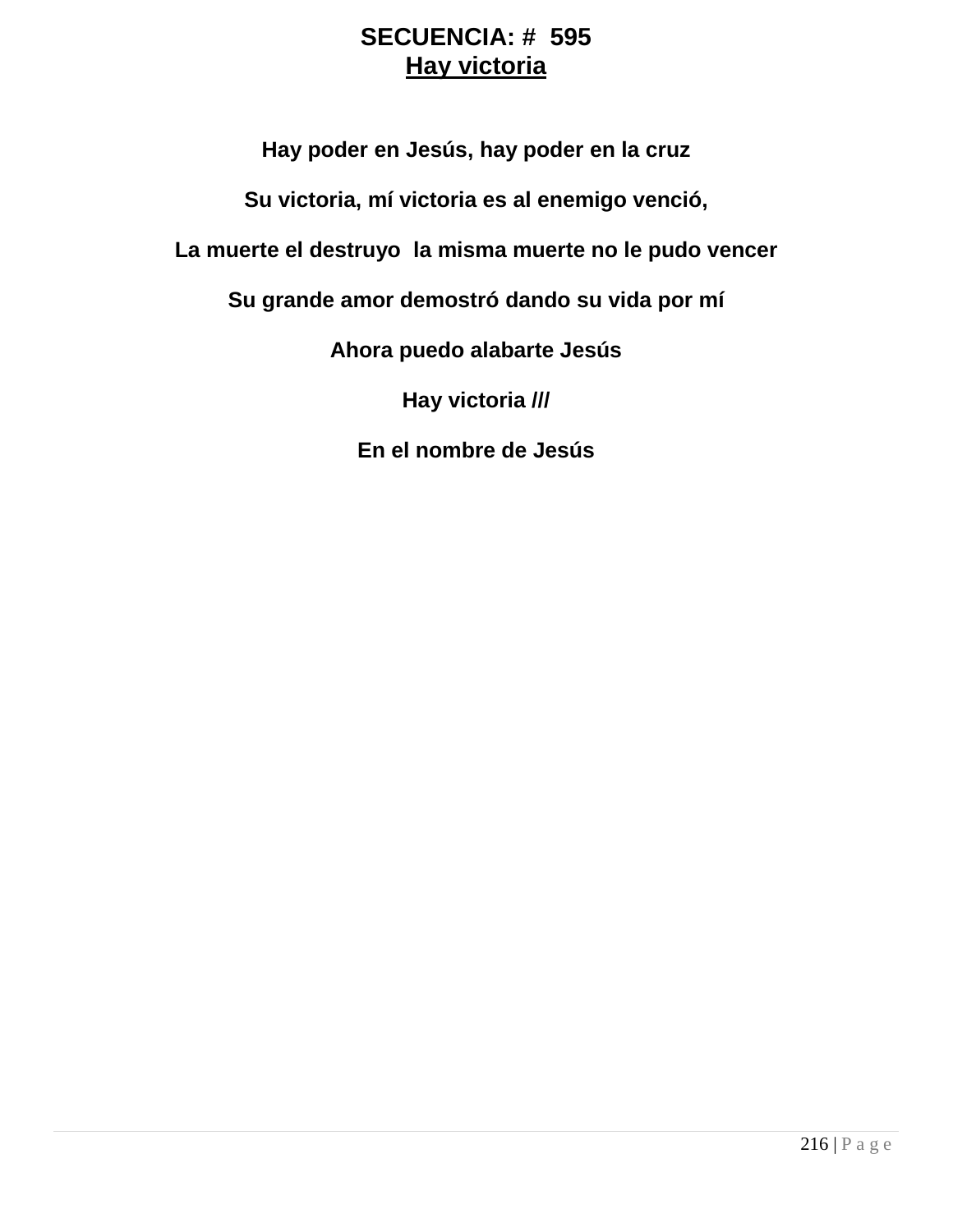# **SECUENCIA: # 598 CUENTAN DE UN DIOS**

**Cuentan de un Dios que hace maravillas Dándole poder a su pueblo Gracias a El conquistaron reinos Tomaron ciudades en su nombre // Le llaman guerrero /// Jehová ce los ejércitos Cuentan de un Dios que hace maravillas Dándole poder a su pueblo Gracias a él conquistaron reinos Tomaron ciudades en su nombre Fue cantando, otras veces gritando Acompañado de sonido de bocina Fue cantando, otras veces gritando A viva voz, a su dios // // Columna de fuego, Torre del desierto Peña de oreb, para todo el sediento // // Le llaman guerrero /// Jehová ce los ejércitos //**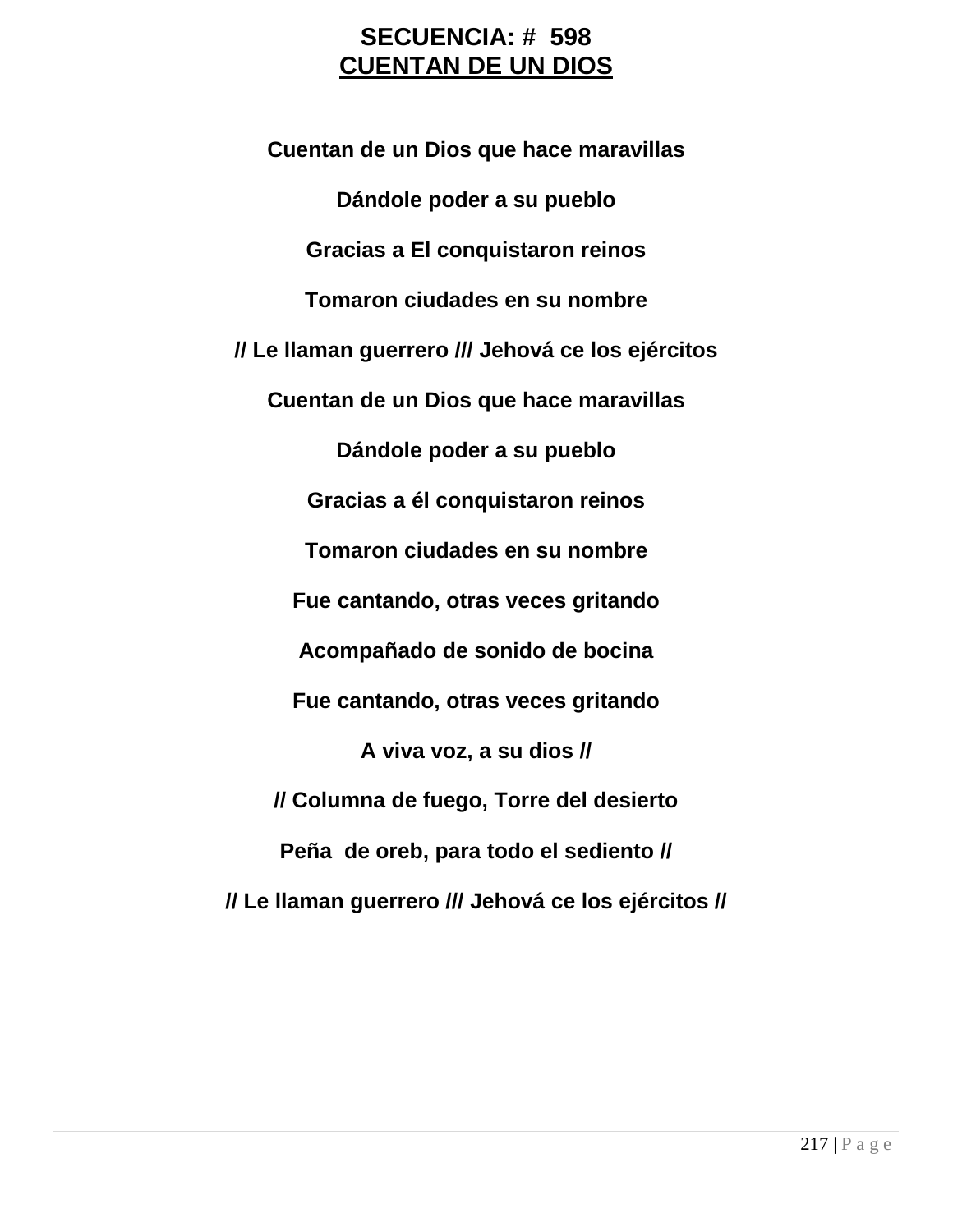# **SECUENCIA: # 601 EN LOS MONTES, EN LOS VALLES**

<http://www.youtube.com/watch?v=GFoUfCJv9f0>

**En los montes, en los valles exaltamos al que es digno de alabanza En las costas, de los mares levantamos un sonido de esperanza Aclamamos, aclamamos hacemos oír la voz de su alabanza Con las manos, en lo alto exaltamos al que reina para siempre Oh oh oh oh, oh oh oh //// Subamos a adorar en el monte de Sion, es el gozo de toda nación Donde la tristeza es gozo, El llanto es alegría Subamos a adorar al gran Rey Oh oh oh oh ////**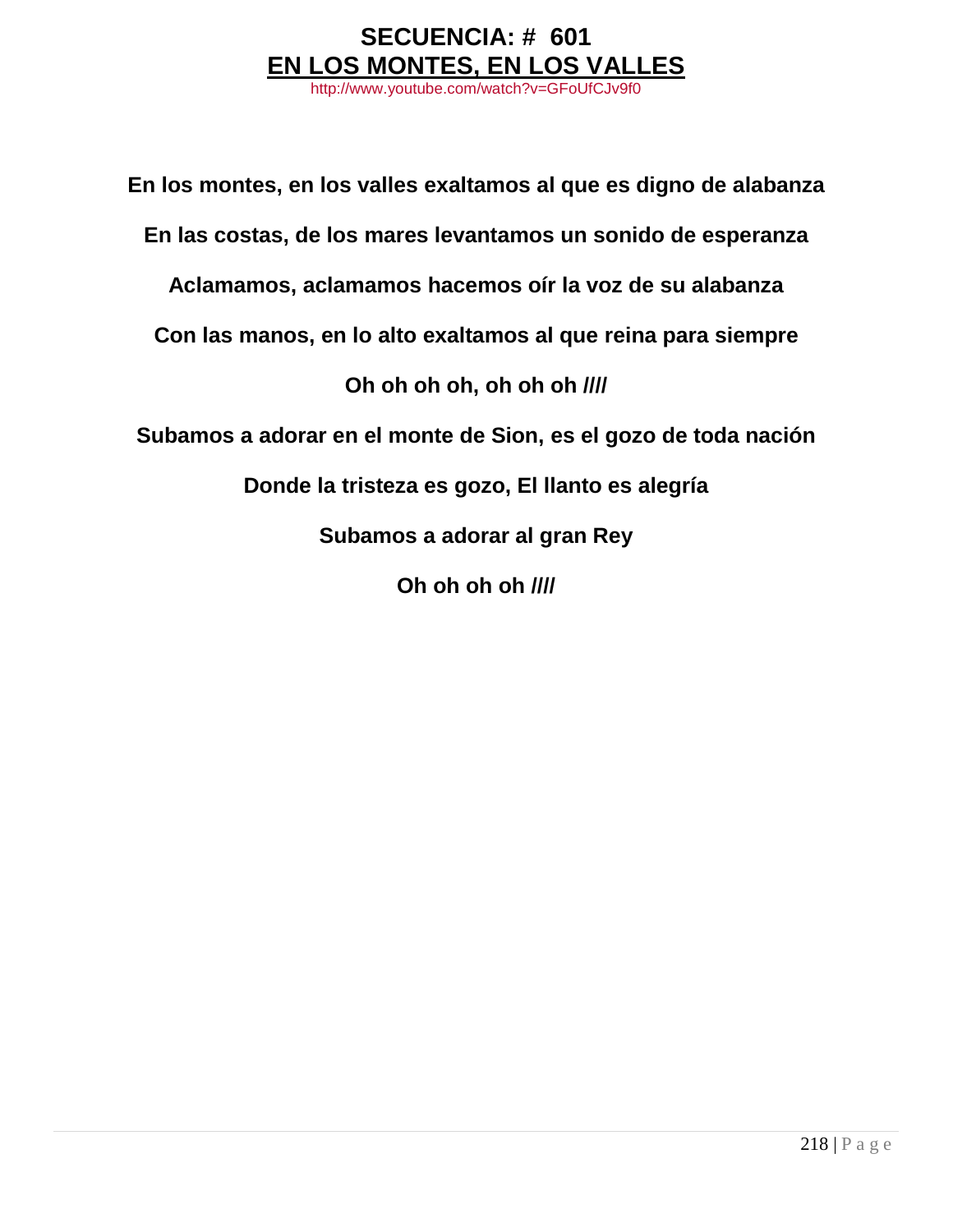#### **SECUENCIA: # 604 JEHOVA ES MI GUERRERO**

**// Jehová es mi guerrero, oh Ho, Ho Ho Ho //// Con mi alabanza peleare, Pues no es mi guerra sino la de Dios Danza y pandero yo daré, Pues no es mi guerra sino la de Dios Címbalo y trompeta sonare Pues no es mi guerra sino la de Dios Y con fuerte y alta voz Yo gritare // // Le llaman Guerrero /// Jehová de los ejércitos**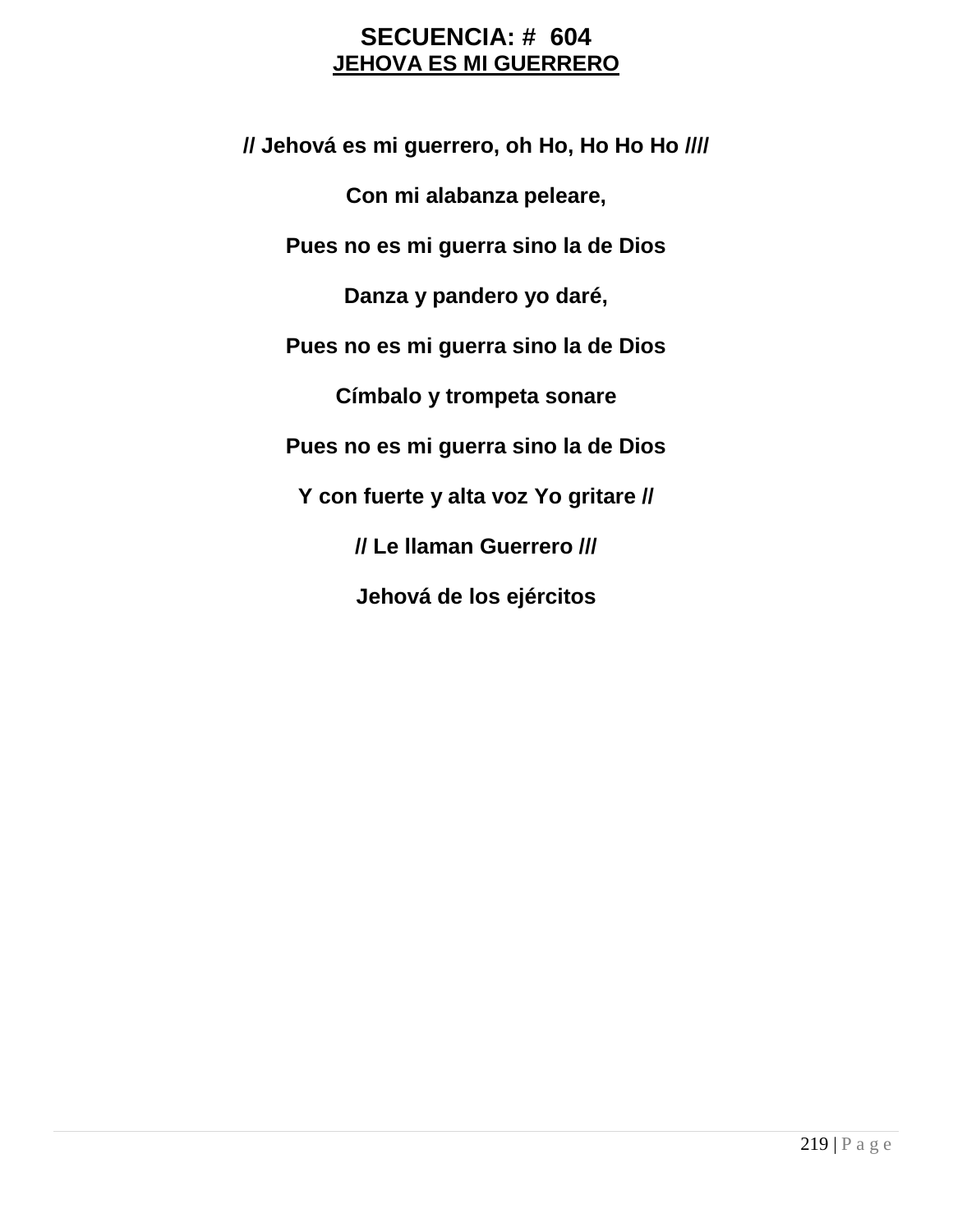# **SECUENCIA: # 607 ESI TUVIERAS FE**

**Si tuvieras fe como un grano de Mostaza**

**Eso lo dice el Señor //**

**Tu le dirías a esa, montaña**

**Muévete, muévete//**

**Y esa Montaña se moverá**

**Se moverá, se moverá ////**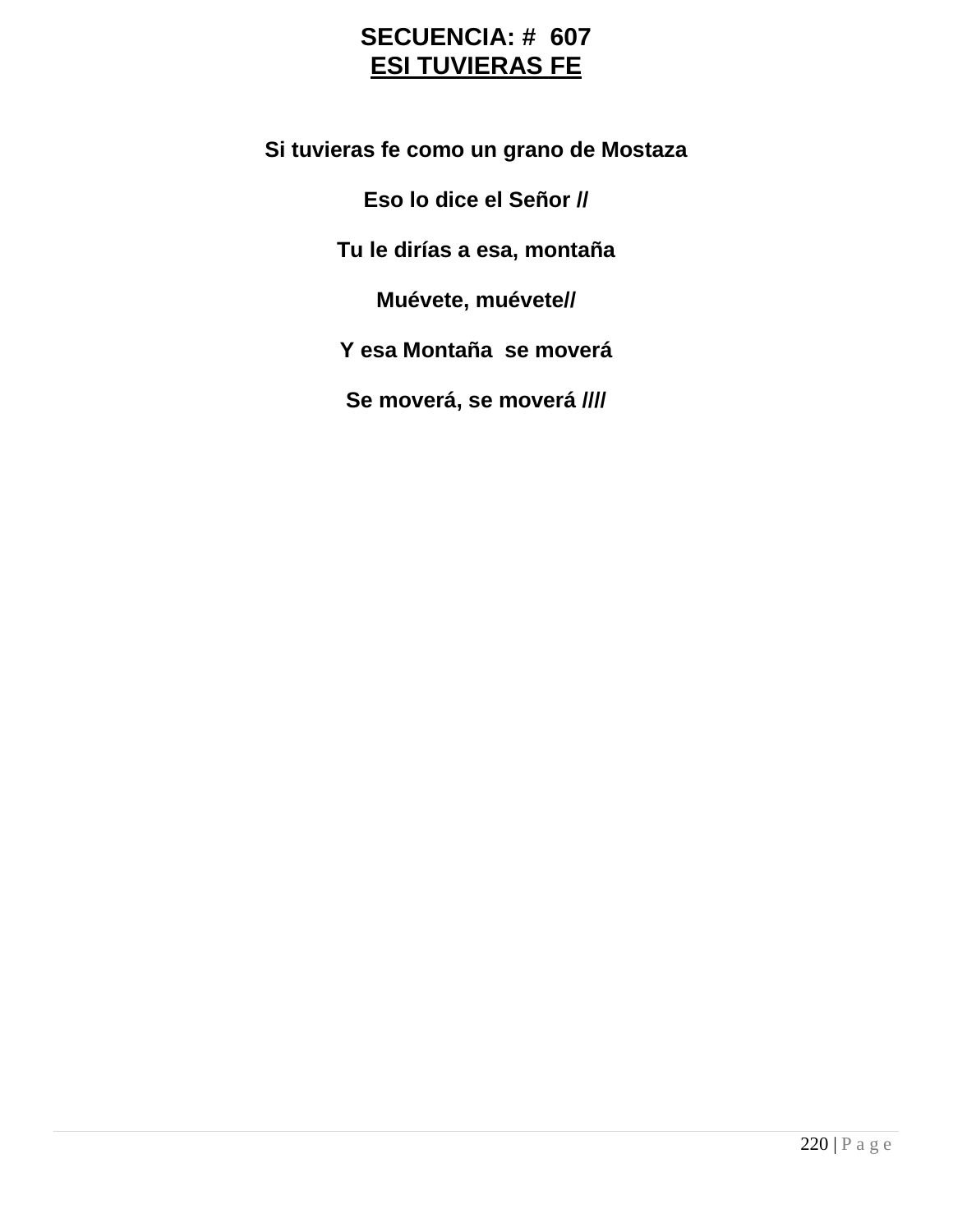#### **SECUENCIA: # 609 PALABRAS DE VIDA ETERNA**

**Pan de vida es Cristo**

**La luz del mundo es Jesús** 

**Cordero de Dios, Inmolado en la cruz**

**Mi salvador y mi Rey**

**El gran Maestro es Cristo** 

**El buen Pastor es Jesús**

**El hijo de Dios, El gran Yo Soy**

**El agua que sacia mi sed**

**// Solo Cristo tiene palabras de vida eterna //**

**Para el afligido, Para el quebrantado** 

**Para todo aquel que quiera ser libre de pecado**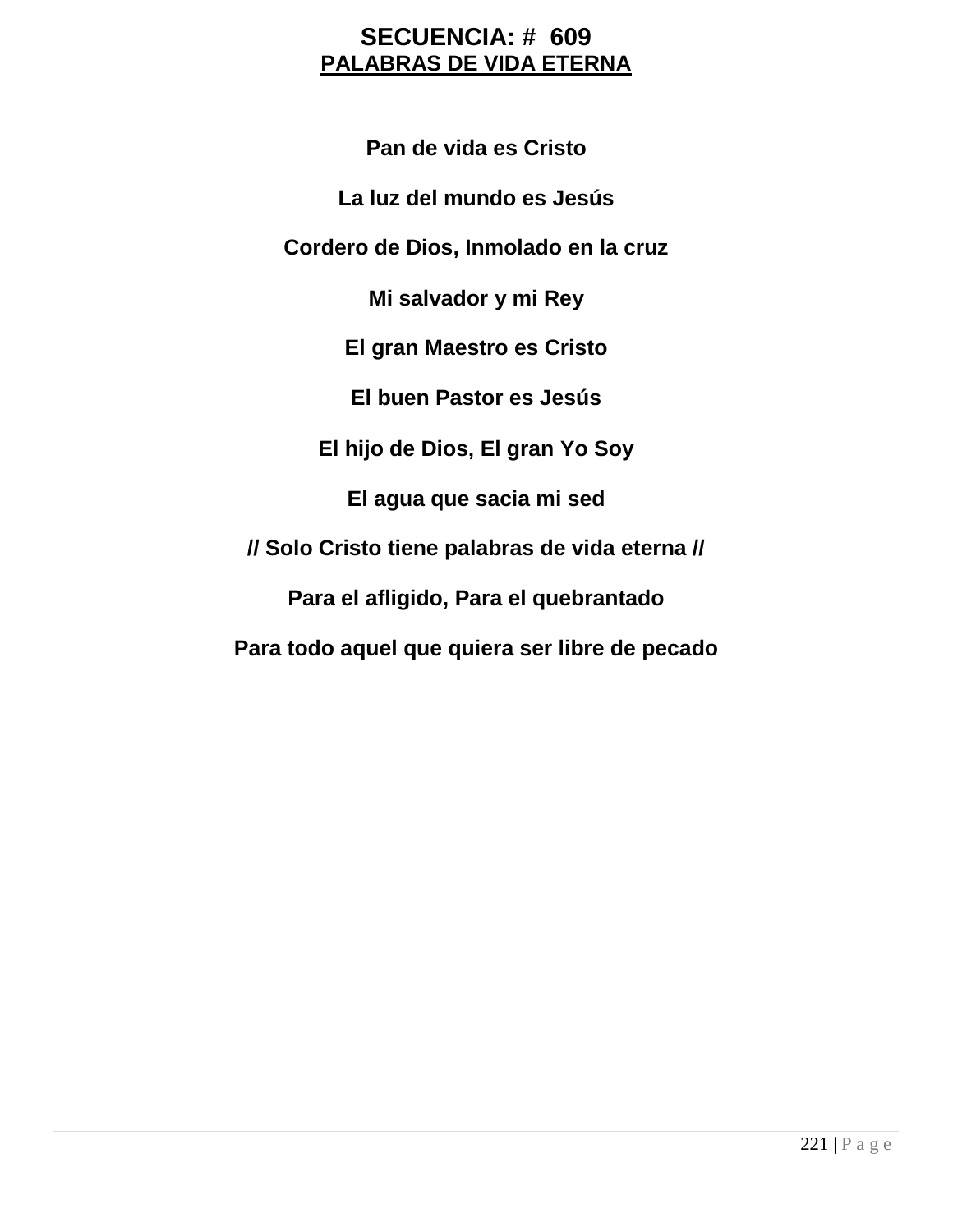#### **SECUENCIA: # 612 ABRE LOS CIELOS**

**// Abre los Cielos, sobre nosotros, Abre los Cielos, Señor haz llover Somos tu pueblo, somos tu viña, abre los Cielos Señor haz llover //**

**Los árboles del campo se han secado, el vino y el aceite se acabo Tu viña está desierta y sin vallado, en nuestra soledad hay un clamor.**

**// Abre los Cielos, sobre nosotros, abre los Cielos, Señor haz llover Somos tu pueblo, somos tu viña, abre los Cielos Señor haz llover //**

**Límpianos, a ti nos volveremos, ven a darnos vida una vez más Vuélvenos de nuestro cautiverio, haz tu remanente regresar**

**Haz llover, haz llover, sobre tus renuevos. Haz llover Haz llover, haz llover haz llover Señor.**

> **Manda la llu – via, Manda la llu – via, Manda la llu – via, ///**

> > **Haz llover**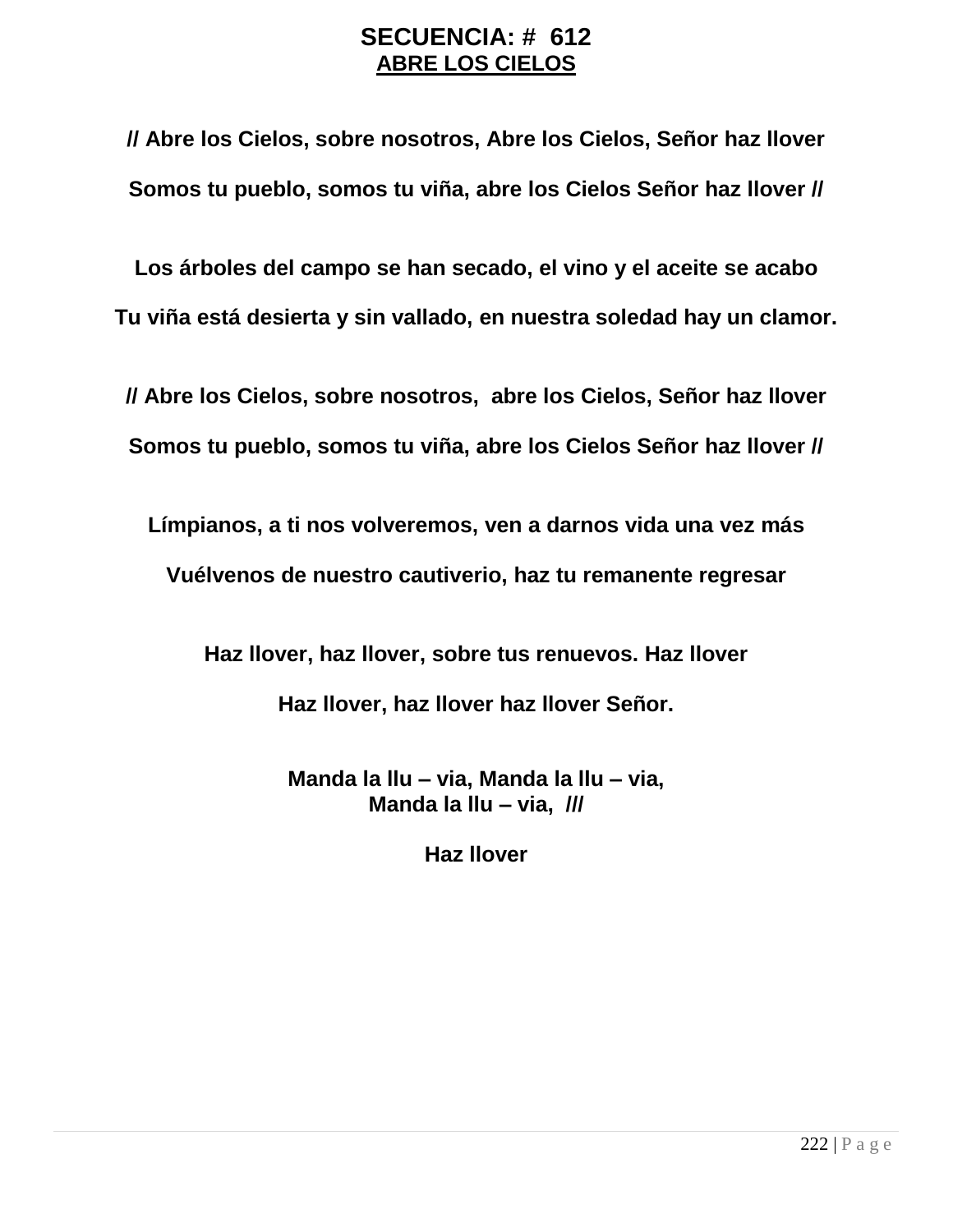#### **SECUENCIA: # 616 SE QUE ESTAS AQUÍ** http://www.youtube.com/watch?v=4ub4Bnd1hSw

**Aunque mis ojos no te puedan ver Te puedo sentir, sé que estas aquí Aunque mis manos no pueden tocar Tu rostro Señor, sé que estas aquí oh oh Mi corazón puede sentir Tu presencia Tú estas aquí, tú estas aquí Puedo sentir Tu majestad Tú estas aquí, tú estas aquí Mi corazón puede mirar, Tu hermosura Tú estas aquí, tú estas aquí Puedo sentir Tu gran amor Tú estas aquí, tú estas aquí Tú estás aquí, tú estás aquí ////**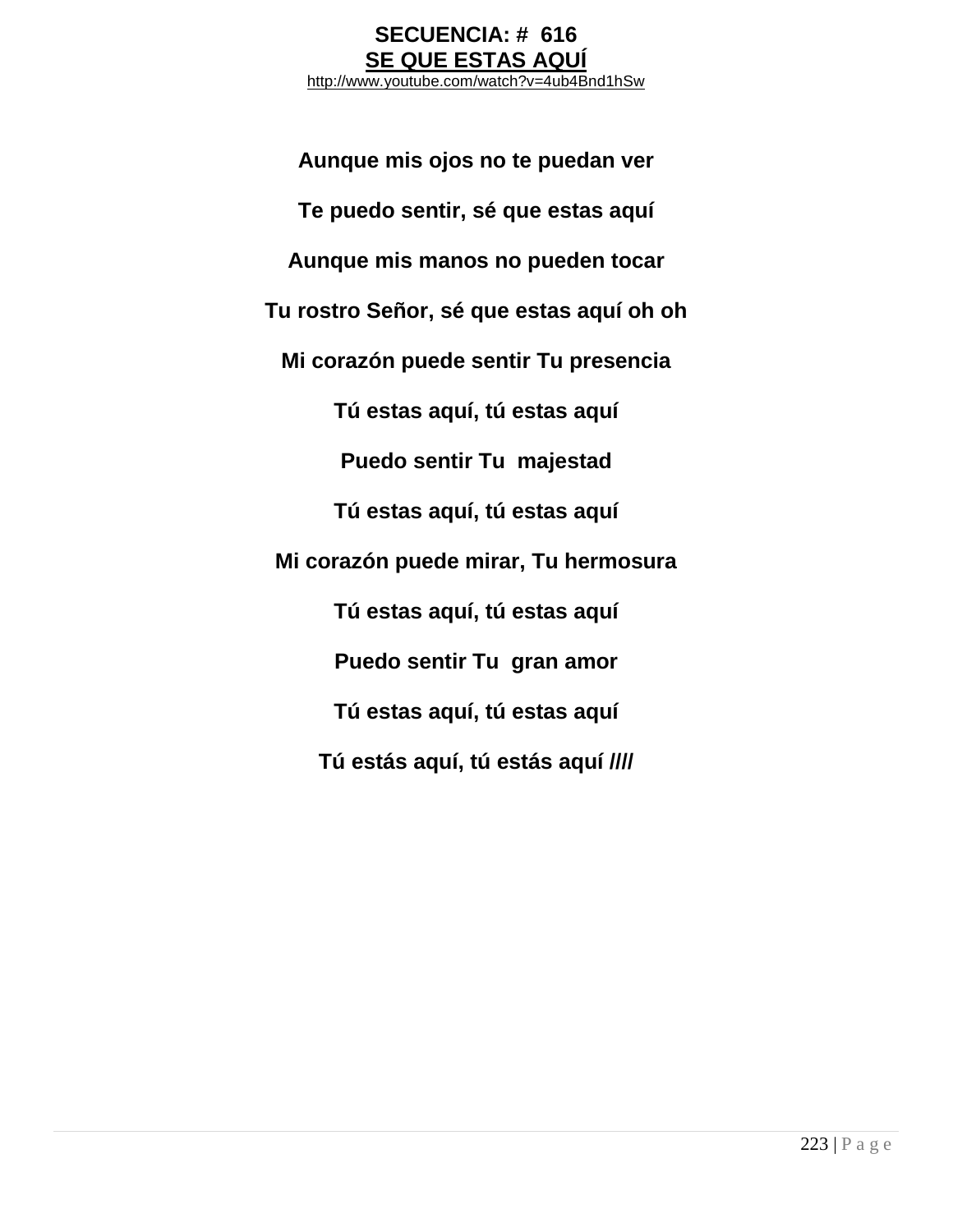#### **SECUENCIA: # 619 Amigos En La Familia De Dios**

**//Wap, shubi wap, shubi wap...shubi dubi wap//**

**Amigos, siempre se aman**

**Amigos, hermanos y hermanas**

**Amigos, en la familia de Dios**

**Son un regalo de dios**

**Son verdaderos oh si**

**Y cuando las cosas no sa -len bien**

**Te aman te cuidan y oran por ti**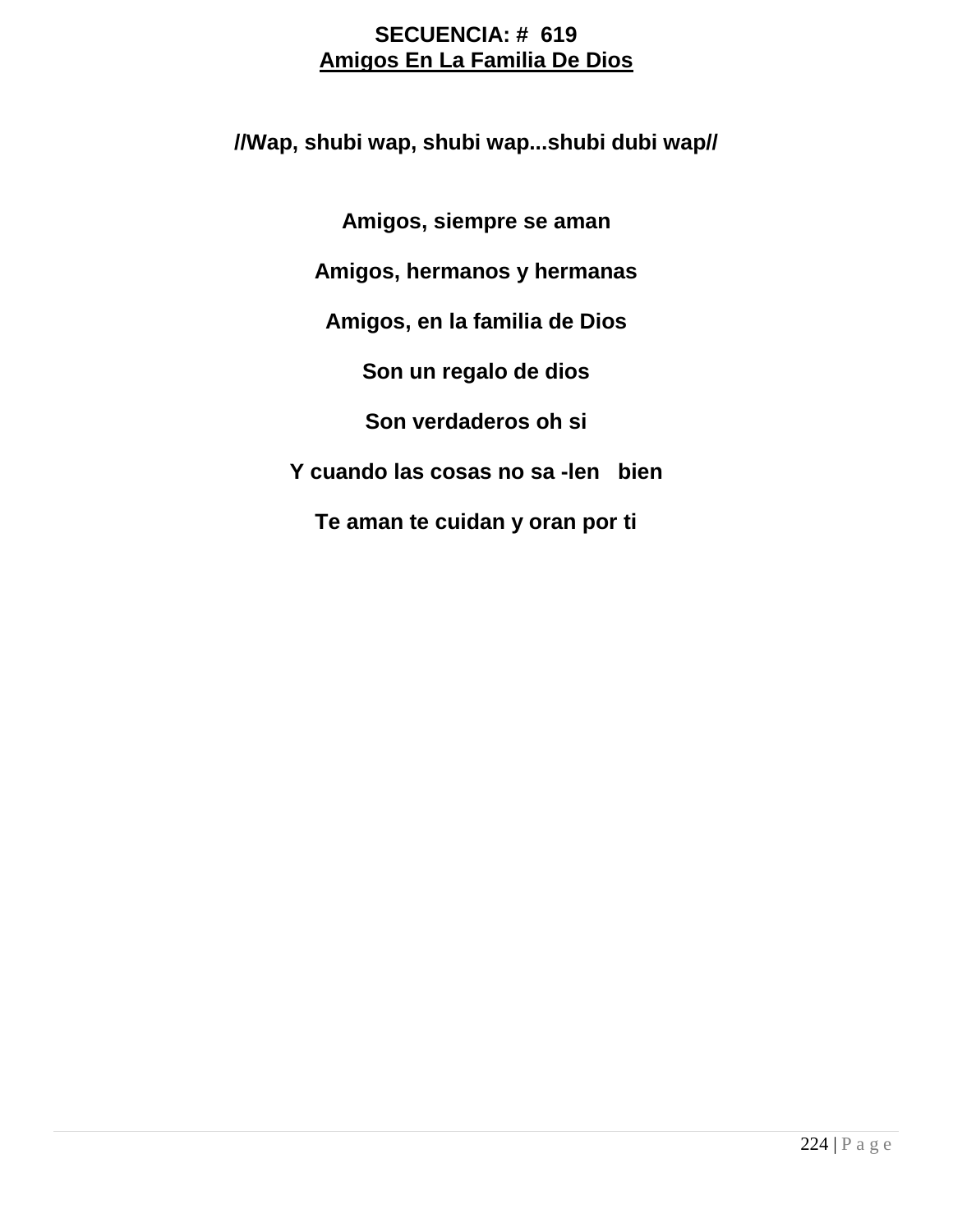#### **SECUENCIA: # 621 Melodía Angelical**

**Que lo digan con amor, cuando eleven su canción Al que todo lo entrego, y por amor Su vida dio Que se escuche el cantar, de los cielos hasta el mar Como estruendo a una voz, la Melodía Angelical Sera mi voz, con una serenata celestial Donde solo a Ti Jesús he de expresar mi gran amor Melodía Angelical Se escucha en los cielos un dulce cantar Melodía Angelical Millones de voces, un solo cantar Melodía, Melodía, Melodía Angelical**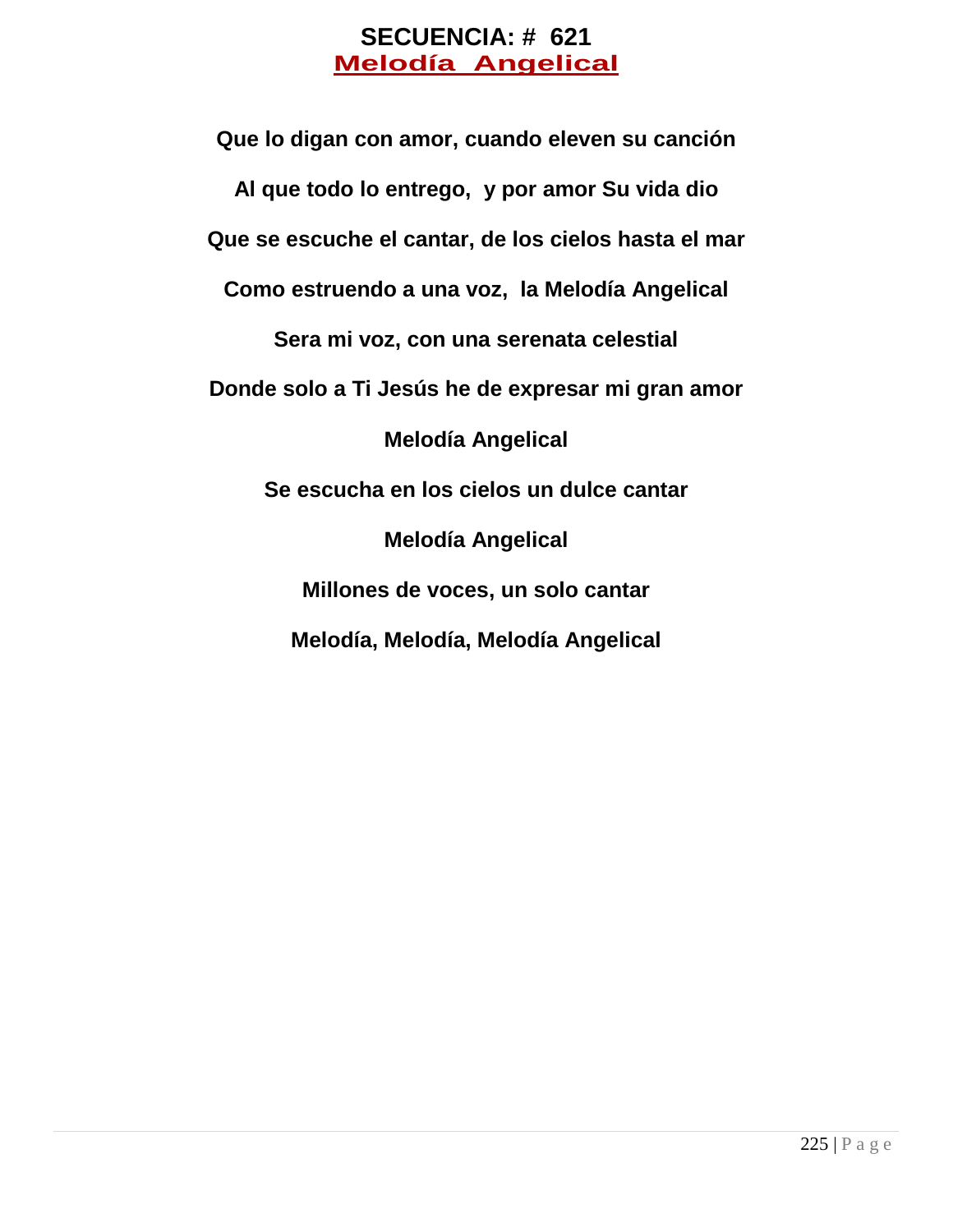### **SECUENCIA: # 624 Rendir Mi Vida**

**Quiero rendir, mi vida a ti, Y reflejar, tu amor y compasión Quiero vivir, tu voluntad Y compartir, al mundo la verdad Quiero cantar, de tu amor, al mundo yo gritar Jesús es el camino la verdad, En Él hay esperanza, en el hay paz Yo quiero proclamar Jesús es señor**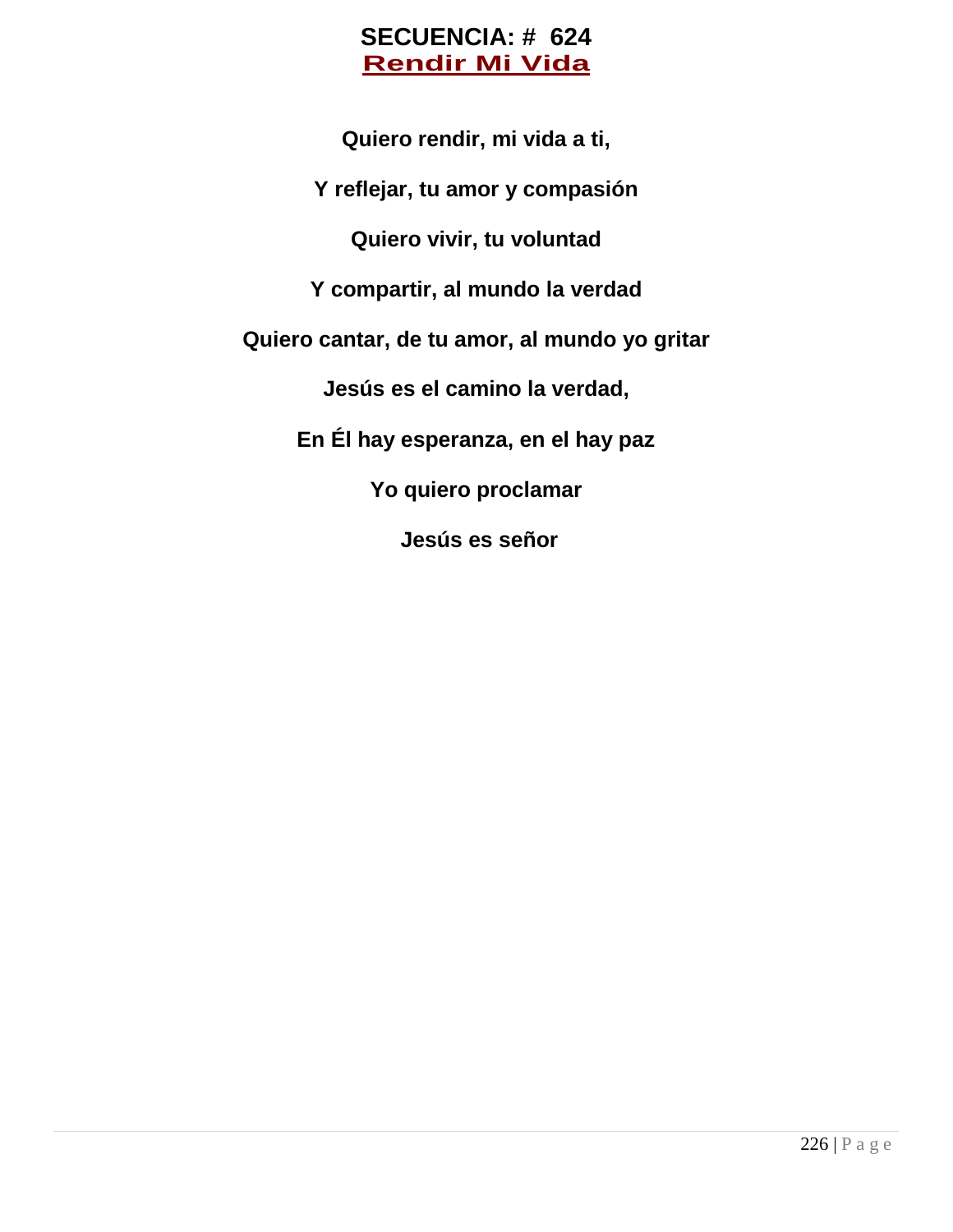## **SECUENCIA: # 626 Las Ventanas**

**Las Ventanas de los cielos se han abierto Es un rio que fluyendo ahora esta Las Ventanas de los cielos se han abierto Es su gloria que ha llenado este lugar Lléname, tócame y sáname Señor Tu presencia inundando mi alma esta Lléname tócame y sáname Señor De tu gloria yo quiero más y más Mi anhelo eres tu Jesús Solo tu amor llena mi ser**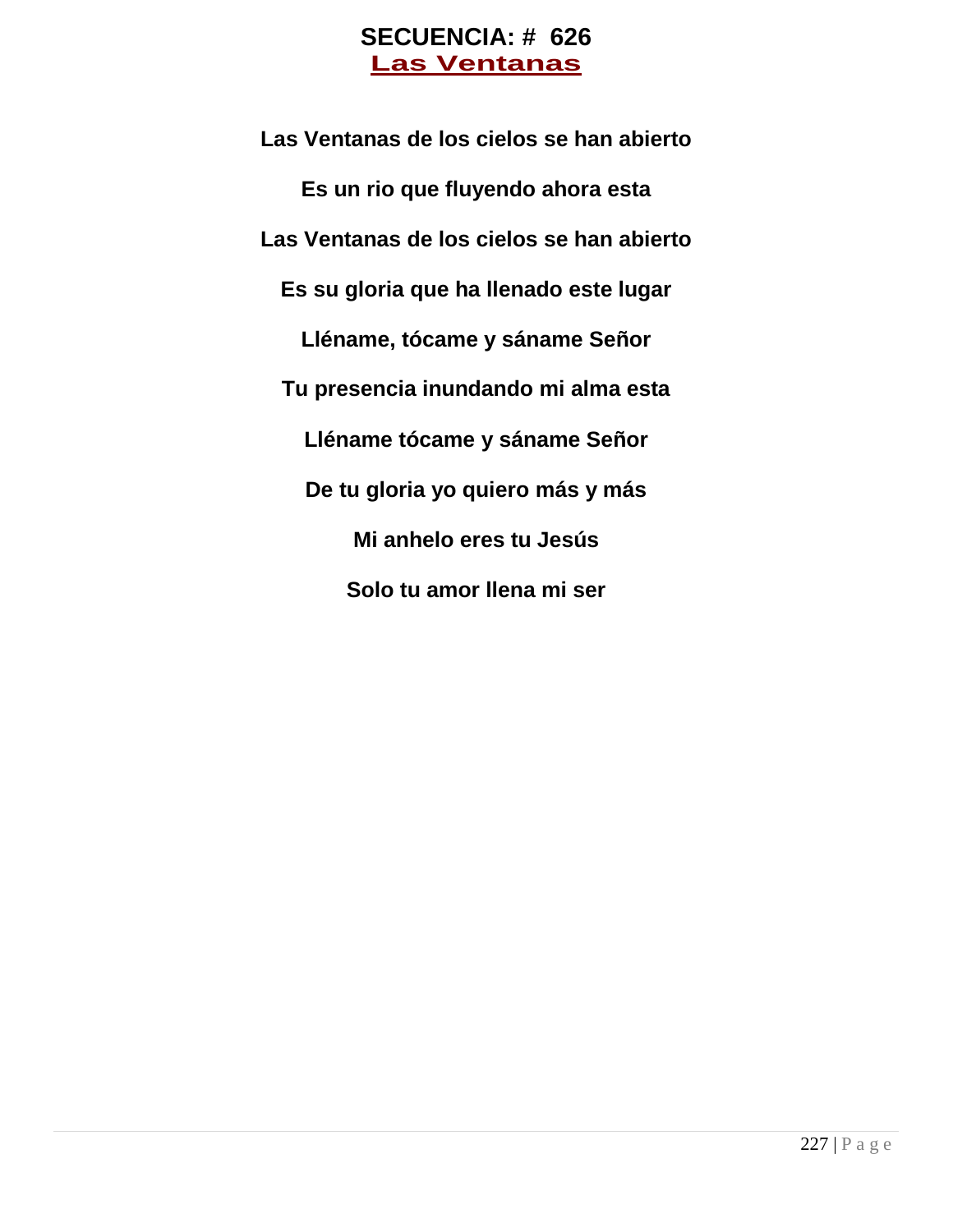## **SECUENCIA: # 629 Secreto Lugar**

**Hay un lugar, donde yo anhelo estar,** 

**Secreto lugar, donde encuentro paz.** 

**Donde puedo expresarte mi amor,** 

**Y mirarte a los ojos Señor,** 

**coro:** 

**Este lugar, se encuentra en tus brazos Jesús,** 

**Mi Jesús,** 

**Donde el tiempo no tiene final.**

**Las lágrimas brotan de amor,** 

**Al sentir tus caricias Jesús.** 

**Coro**

**Mi secreto lugar, yo quiero estar** 

**En tus brazos Jesús, yo quiero estar** 

**coro x 2**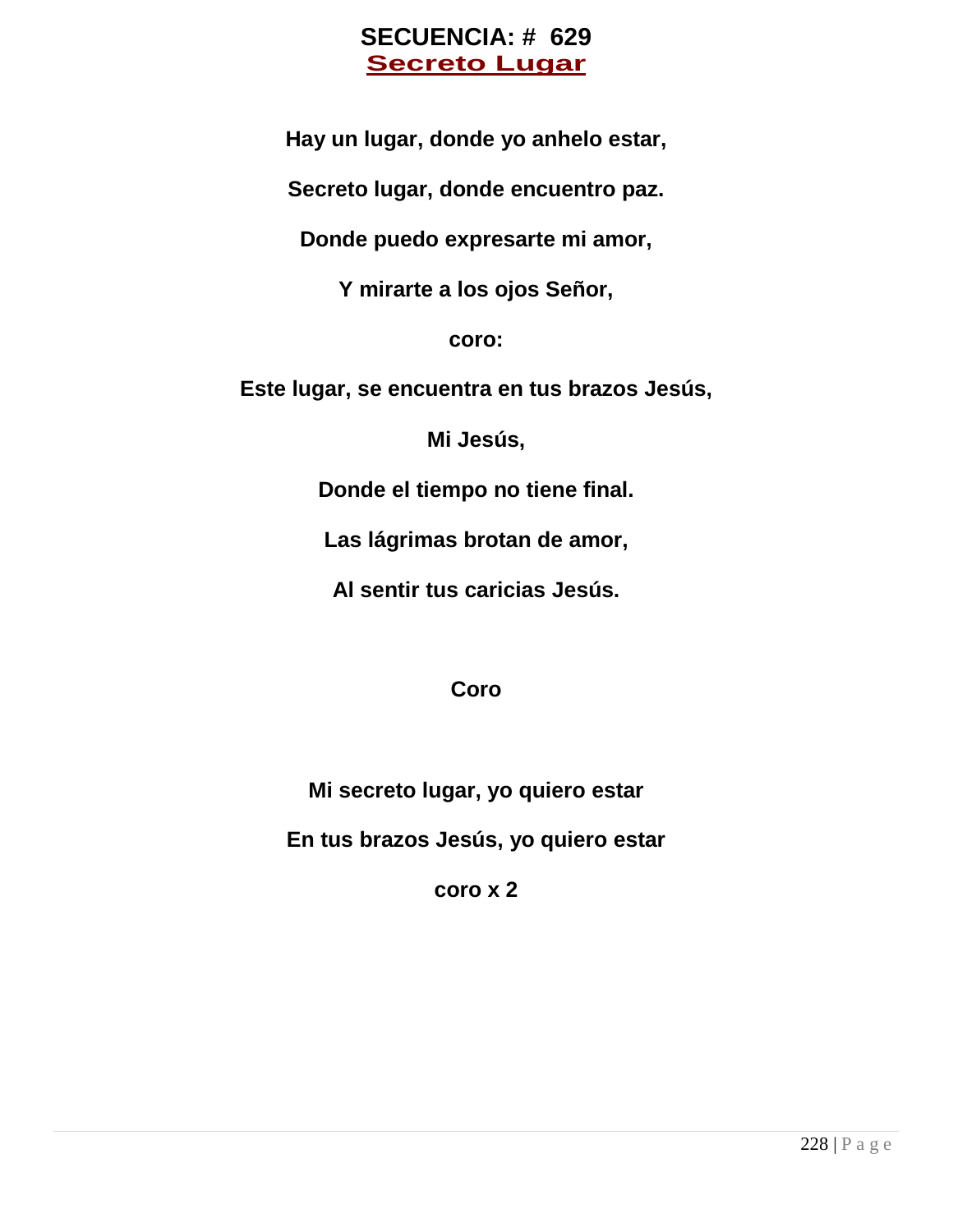**SECUENCIA: # 632** Siento Su Gloria <http://www.youtube.com/watch?v=hfCMJsAI7l4> <http://www.youtube.com/watch?v=zYtghFK3CSg>

**Tómame Señor yo te entrego el corazón**

**Nuevo quiero ser cámbiame con tu amor**

**Tú eres real, Milagroso redentor**

**Manifiéstate aquí al rendirte adoración**

**Coro**

**Siento su gloria es su presencia**

**Son sus manos sanando mi ser**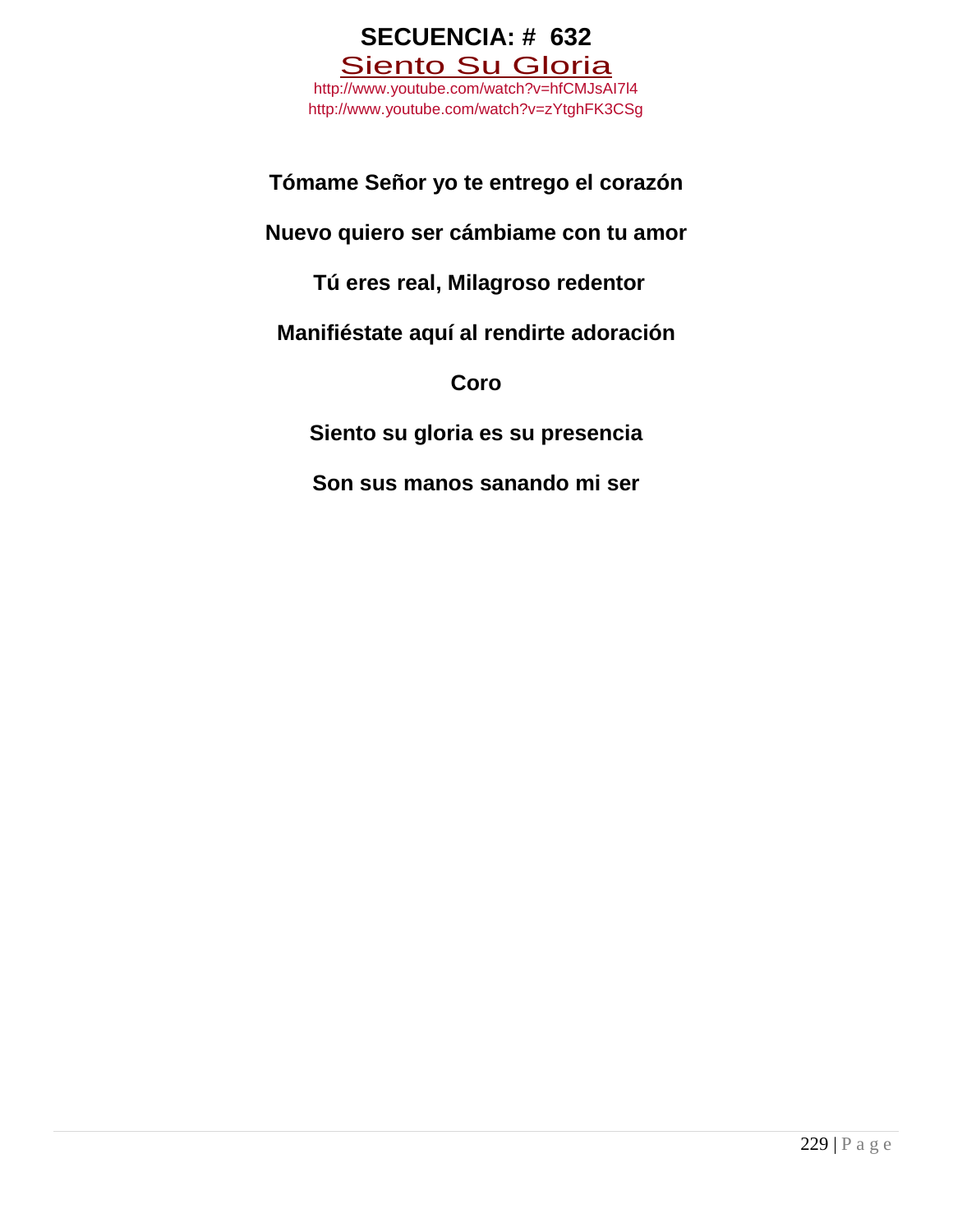## **SECUENCIA: # 634 Mi Pasión**

**Quiero postrarme a tus pies, Quiero besarlos Jesús. Palabras de amor expresar, Aquel que su vida entrego Como podre yo pagar, tan grande amor. Coro**

**Quiero dar, mi vida a aquel que me amo, Rendirme en adoración, Cristo a ti derramar mi corazón. Mi Jesús, mi amor. Mi canción, mi pasión,**

**Vives en mi corazón, gloria a ti Jesús**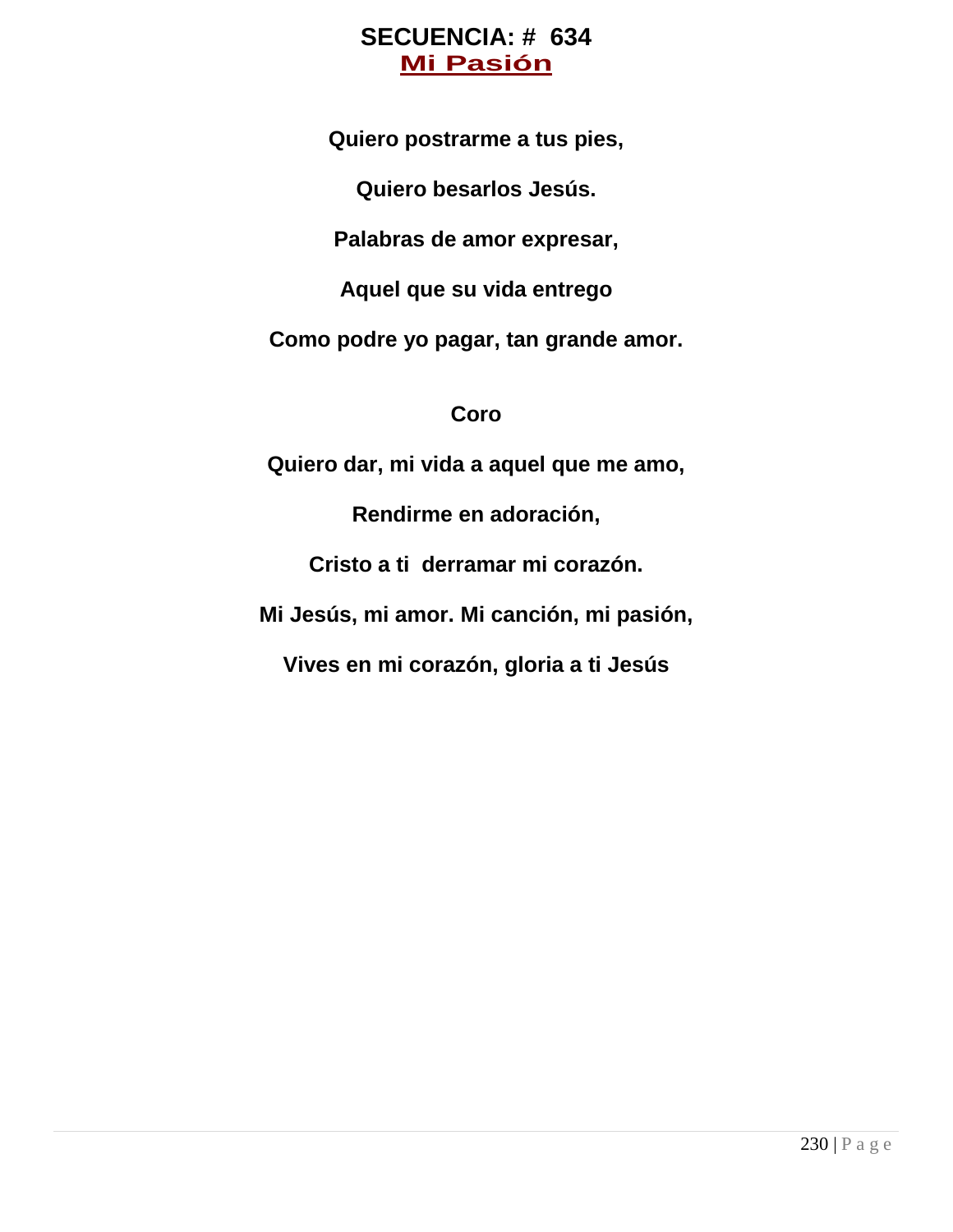## **SECUENCIA: # 636 Yo Te Amaré**

**Llenas mi vida de pasión, Consumes Tú mi corazón En Tus brazos puedo descansar, Solo en Ti puedo yo confiar Tu eres mi principio, mi final, nada soy si no estas Tu eres mi destino, mi verdad, nada soy si no estas Yo te amare, te alabare Toda mi vida Tu nombre proclamare Yo te amare, te adorare Mi amor por siempre solo a Ti entregare**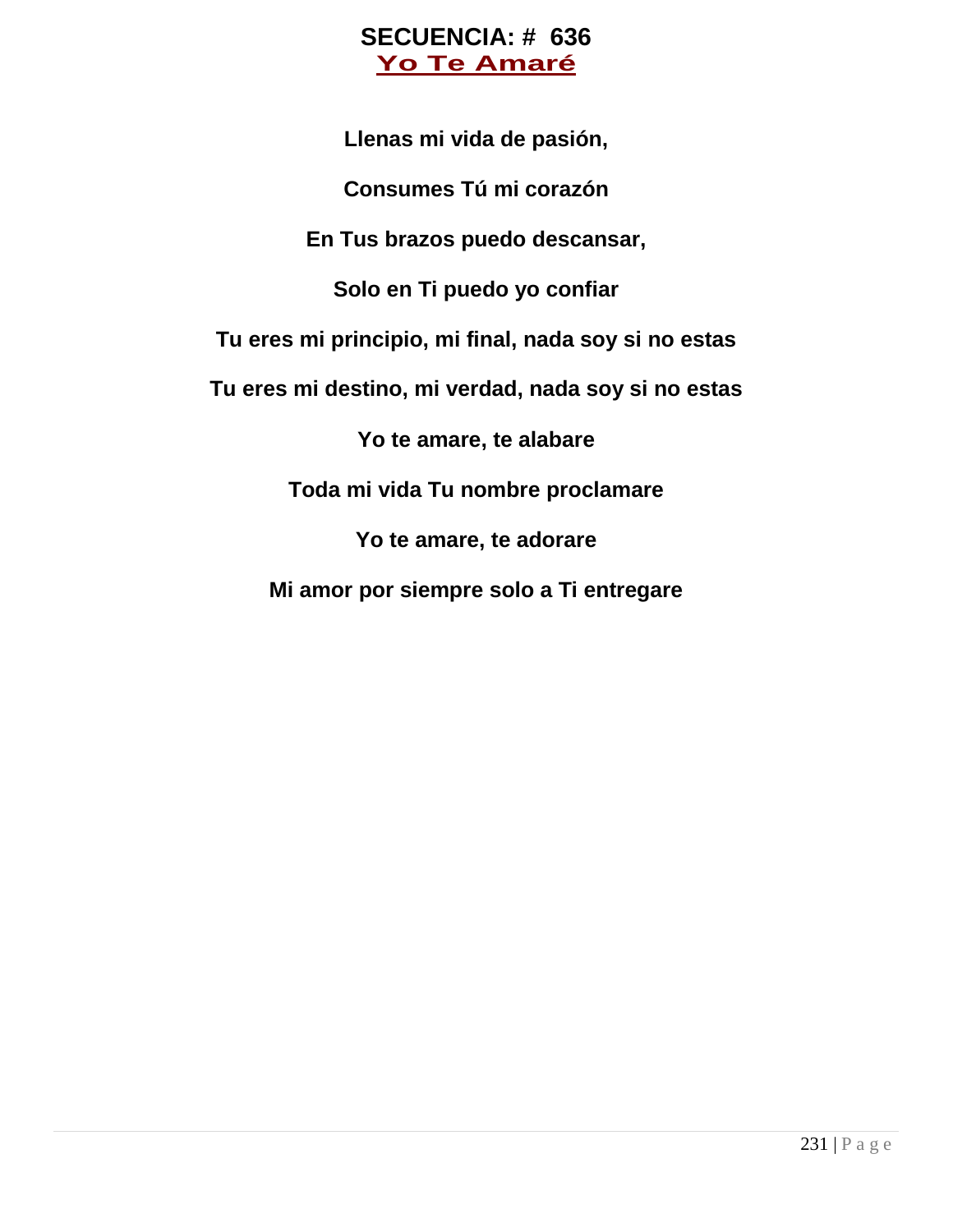## **SECUENCIA: # 638 Cristo Te Amo**

**//Al estar en tu presencia y Contemplar tu esplendor, Al mirar tu grandeza y tu gloria y amor Se acaban las palabras, mi ser se goza en ti Quiero adorarte, quiero amarte, Quiero honrarte mi Señor.// Cristo te amo, Cristo te adoro, Cristo, Cristo, Cristo, Cristo te adoro a ti//**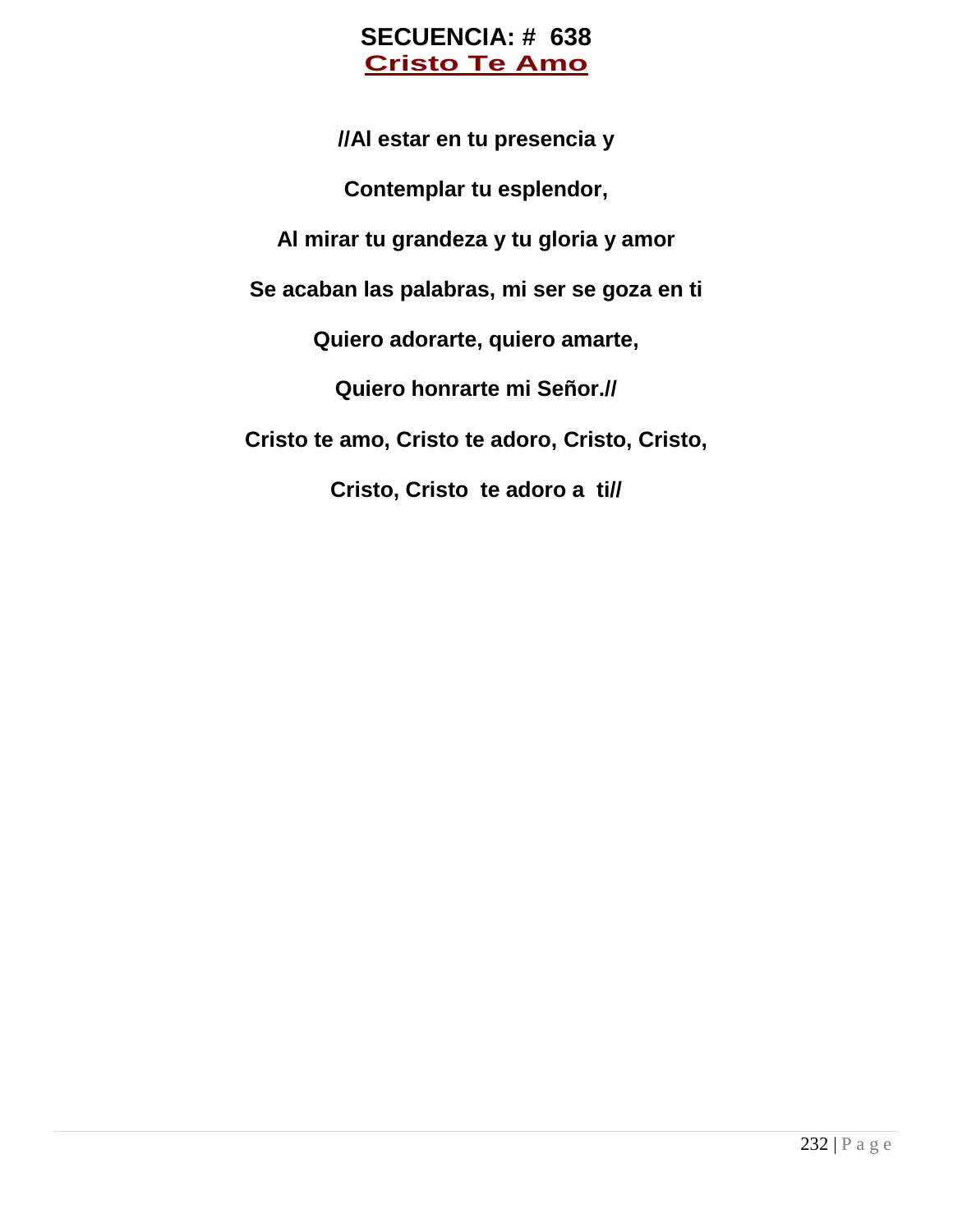#### **SECUENCIA: # 640 No Puedo Vivir**

**Como la aurora llegaste a mi vida, Me diste esperanza y amor Como el aire que me da la vida, yo tengo razón de vivir Un nuevo amanecer, en ti yo encontré Tu amor lleno mi ser, y hoy vivo para ti. No puedo vivir, no puedo vivir No puedo vivir sin ti Jesús. Es tu amor mi inspiración, Vivo por ti solo por ti. Eres la razón de mi adoración.**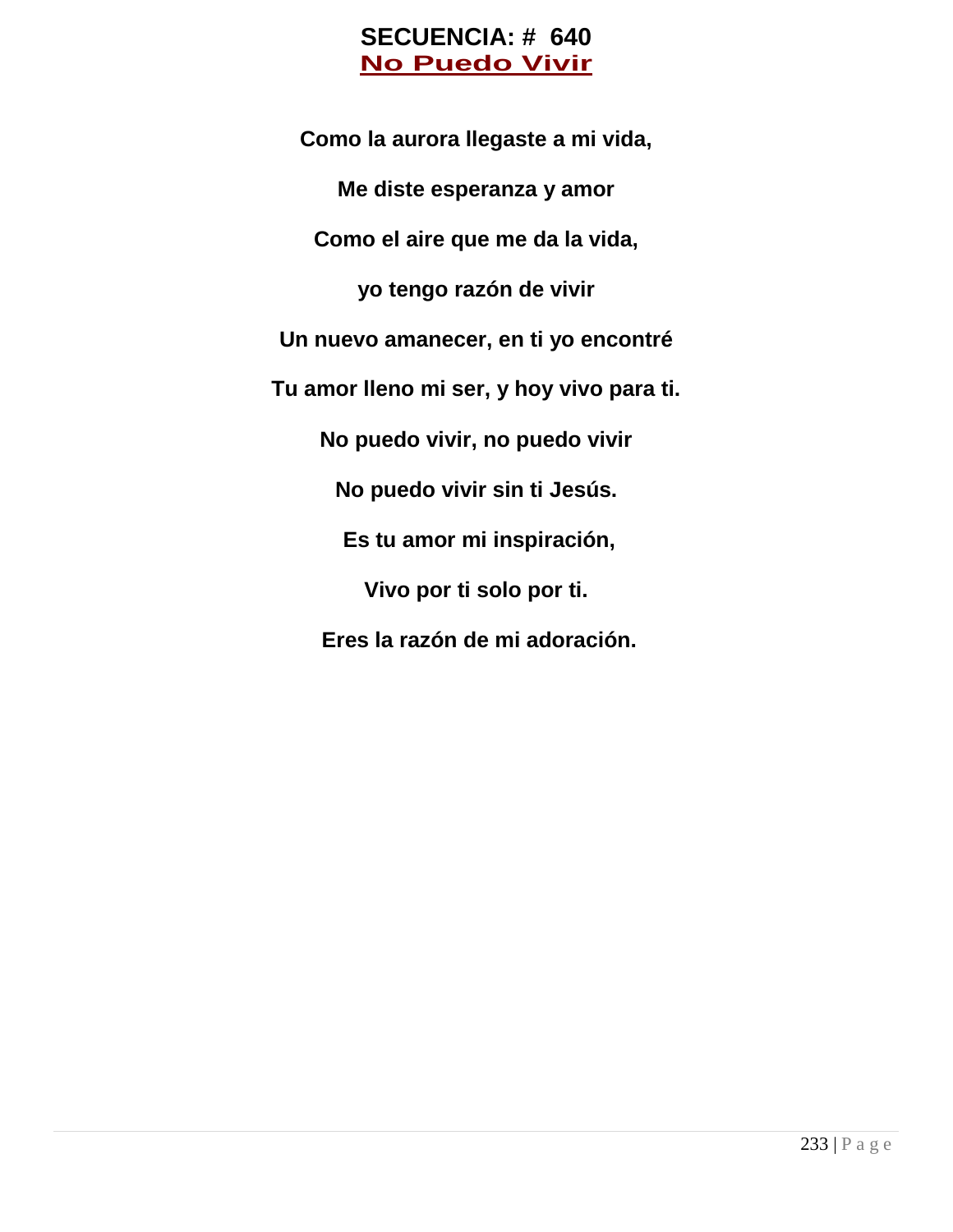**SECUENCIA: # 643** Dulce Refugio <http://www.youtube.com/watch?v=TE2OZ0LUrNo>

**Dulce Refugio en la tormenta, es Jesucristo el Salvador Él me alienta y alimenta con su palabra y su amor Vengo a Reposar en él, él es mi amigo fiel Una poderosa y fresca unción llenará mi corazón Vengo a Reposar en él, el es mi amigo fiel Una poderosa y fresca unción llenará mi corazón Dulce refugio en la tormenta Es Jesucristo el Salvador Es Jesucristo el Salvador**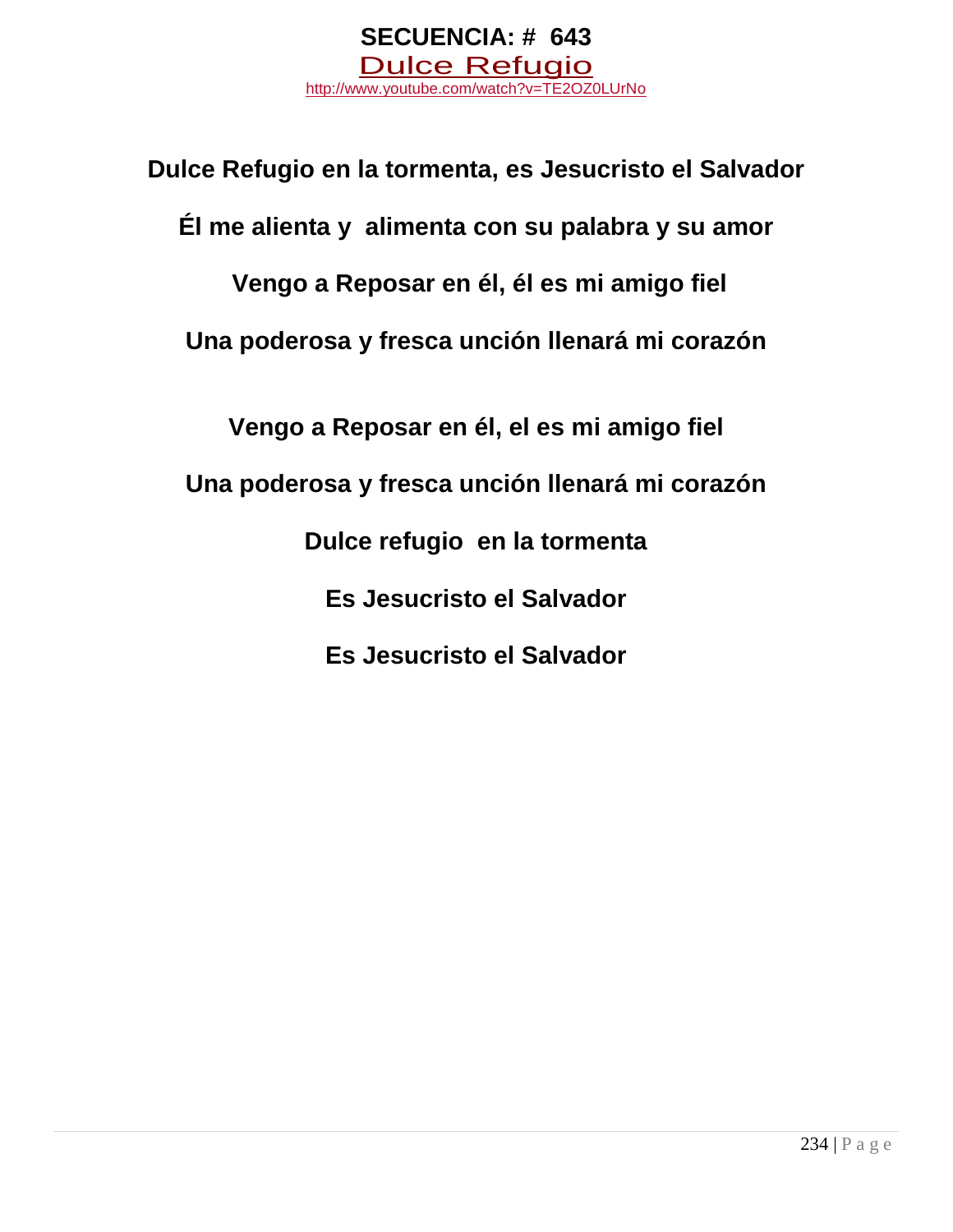## **SECUENCIA: # 645 La Victoria Mi Es**

**//Victoria la Victoria mía es**

**Victoria la Victoria mía es**

**Si mantengo mi paz Él pelea la batalla**

**Victoria la victoria mía es//**

**Mira lo que hizo Dios**

**Mira lo que hizo Dios**

**Sanó mi cuerpo**

**Tocó mi mente**

**Me salvó justo a tiempo y yo le alabaré**

**Es el mismo de ayer**

**Le alabaremos**

**Mira lo que hizo Dios.**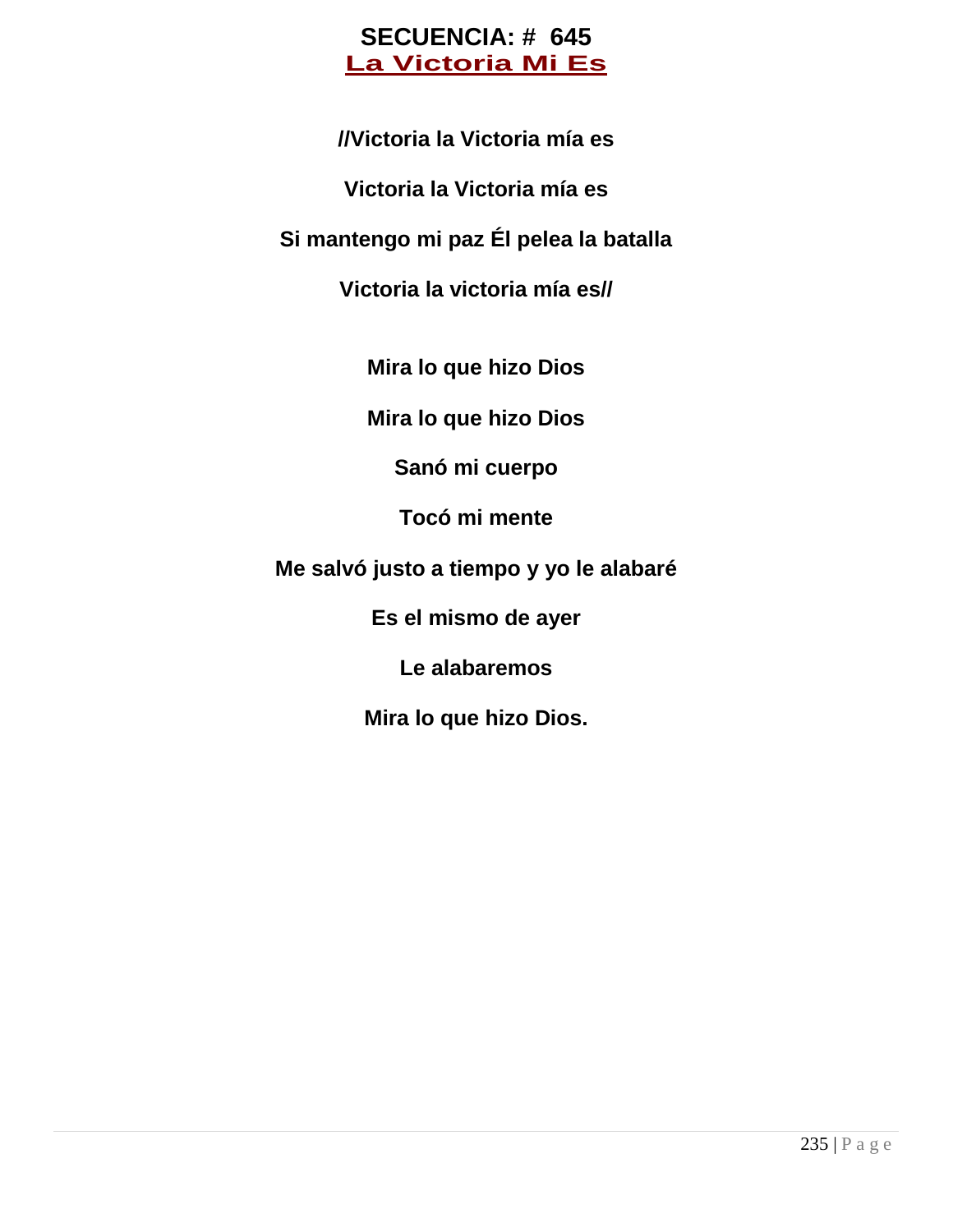### **SECUENCIA: # 648 Puedo Confiar En Ti**

**Cuando triste estoy**

**Cansado del temor**

**Extiendes tu brazo de Amor**

**Y me das tu Calor**

**Y en mi soledad**

**Aliento Tú me das**

**Derramas Tu Santa Unción**

**Saciándome Señor**

**Puedo confiar en Ti**

**Tú Eres mi Gran Amor**

**Sanas todo mi dolor**

**Puedo confiar en Ti**

**Puedo confiar en Ti**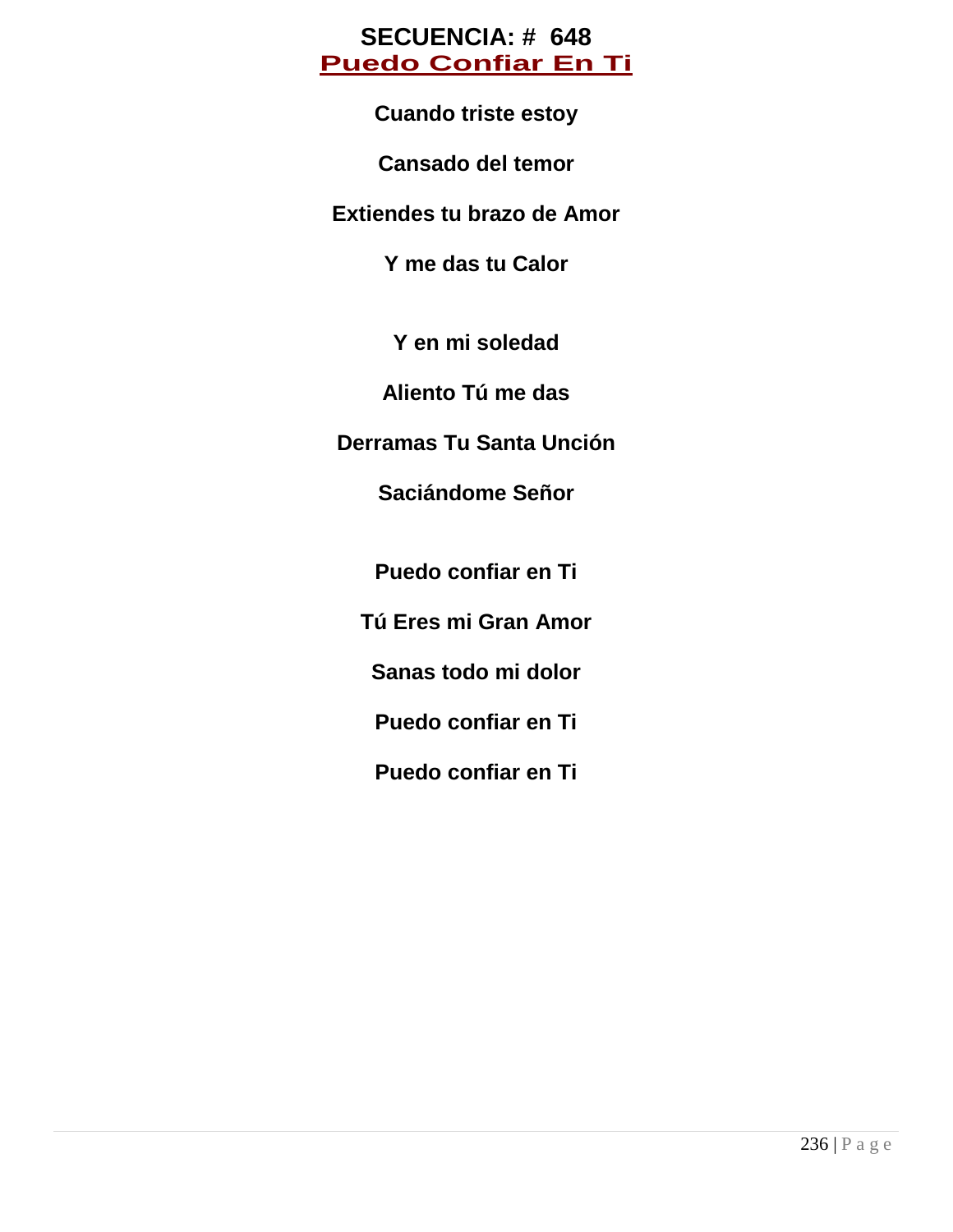## **SECUENCIA: # 651 Te Alabamos Señor**

**//Hoy estamos aquí adorándote**

**Cantándote a Ti mi Gran Señor**

**Quiero subir a Tu Monte Santo**

**Y verte ahí mi único Rey//**

**//Te alabamos Señor con el Corazón**

**Y rindo mi ser**

**Ante Ti oh, Gran Señor**

**Y hoy te damos Loor Poderoso Señor**

**Solo a Ti mi único Señor//**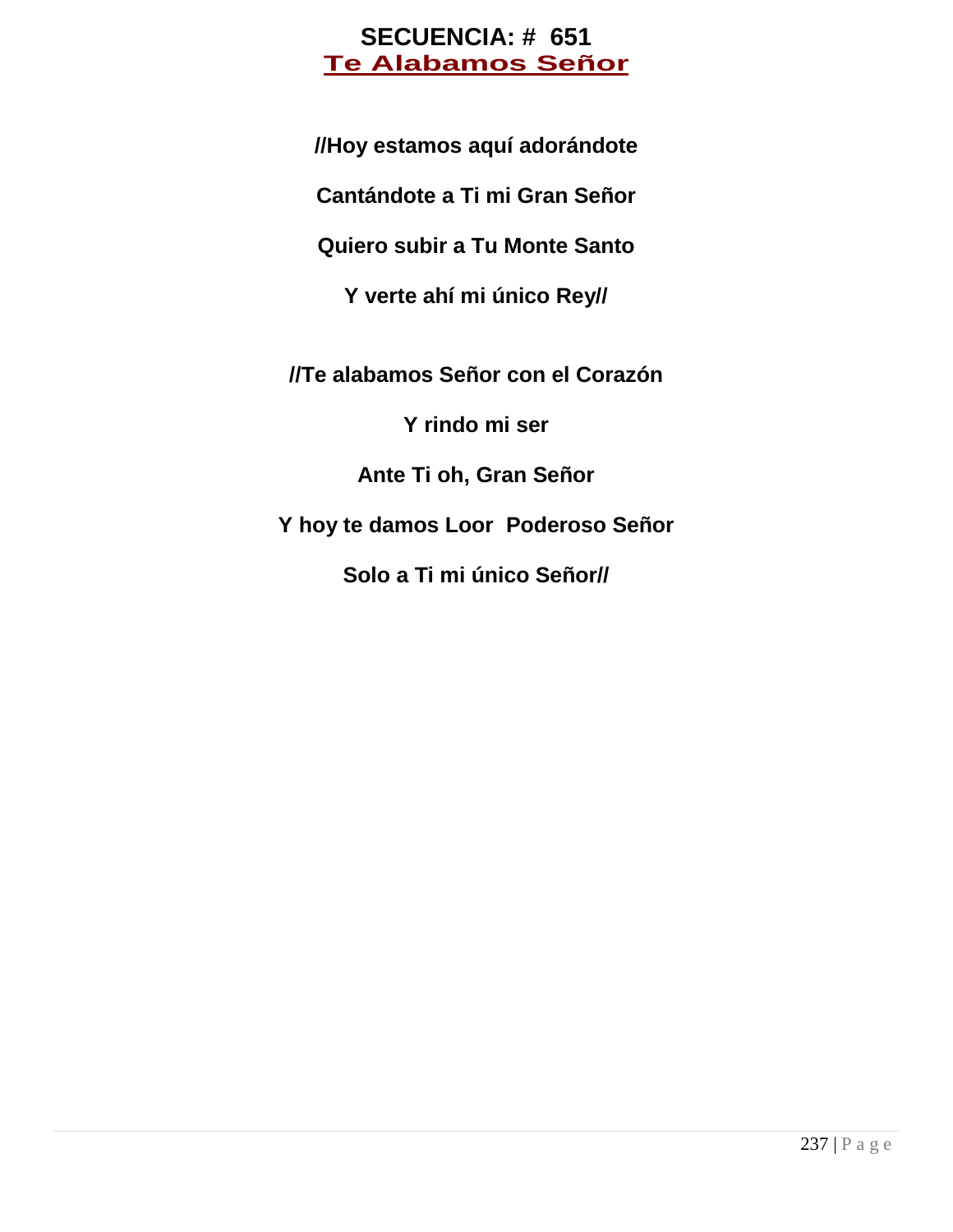## **SECUENCIA: # 654 Rey De Reyes**

**Rey de Reyes Señor de señores, Reinas con autoridad**

**En la Tierra establece tu Reino, Con espada tu Juicio darás.**

**Revela Tu Gloria Y manifiesta Tu Gran Poder**

**Los tronos de las naciones te confiesan hoy como su Rey.**

**Rey de Reyes Señor de señores reinas con autoridad**

**En la Tierra establece tu Reino con espada tu Juicio darás.**

**Somos Tu Pueblo**

**Destruyendo todo principado y tus amados Libres**

**Son por Tu Nombre Jesús**

**\*\*\*\***

**Rey de Reyes Señor de señores**

**Reinas con autoridad en la Tierra establece tu Reino**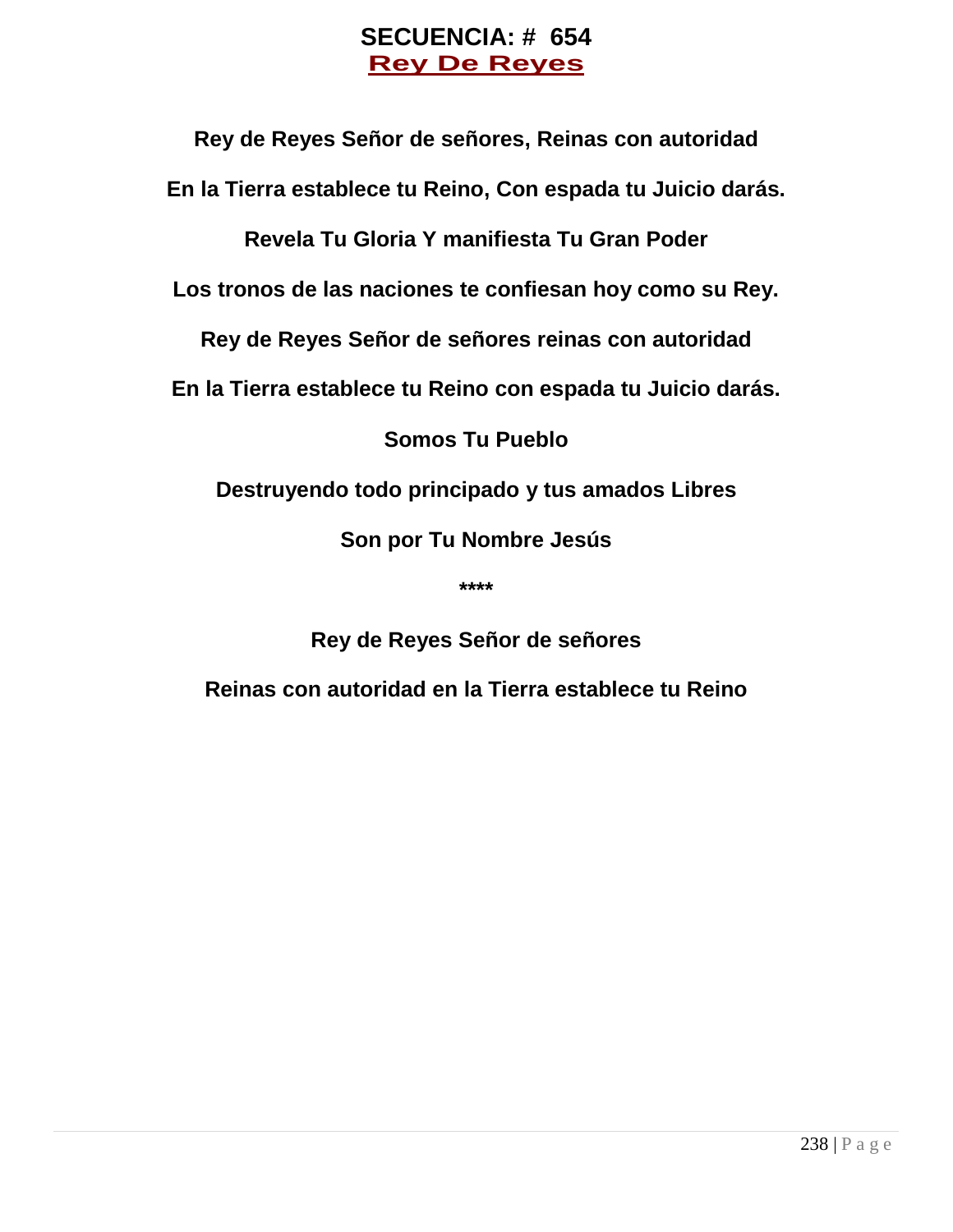## **SECUENCIA # 657 EL SANTO DE ISRAEL**

**El Santo de Israel está aquí**

**Ha descendido con gloria y poder**

**Su nombre es Jehová Dios fuerte y valiente**

**El león de Judá.**

#### **CORO:**

**Alabamos exaltamos hoy al santo de Israel**

**Alabamos exaltamos hoy al santo de Israel**

**Alabamos exaltamos hoy al santo de Israel**

**Su nombre es Jehová Dios Fuerte y valiente el León de Judá.**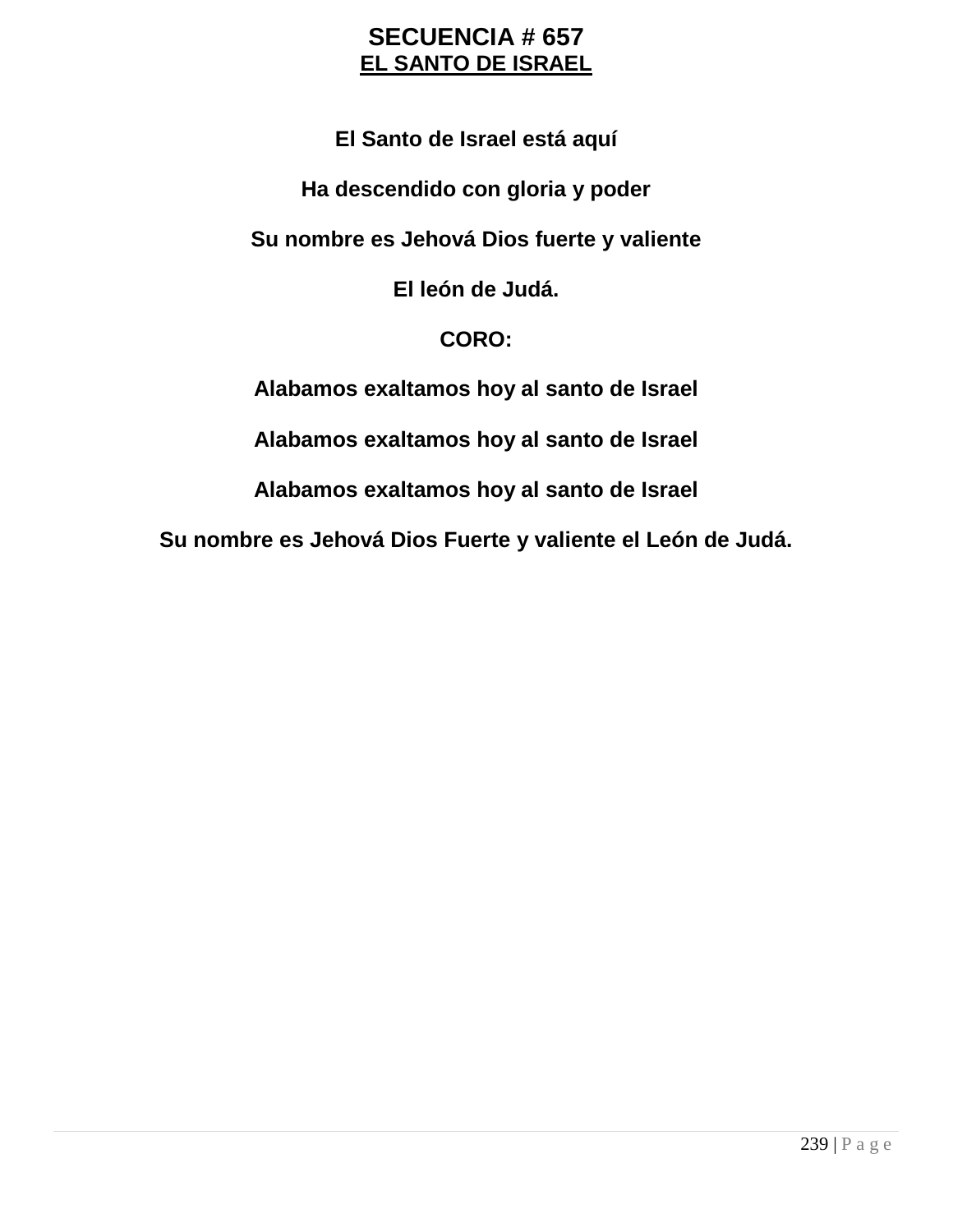#### **SECUENCIA # 659 LEVÁNTATE SEÑOR**

**//// Levántate, levántate Señor**

**Que tus enemigos huyen delante de ti ////**

**Más los justos se alegraran**

**Cantaran con regocijo**

**El Señor sea Levantado**

**Ha triunfado con poder**

#### **RESPLANDECE**

**Resplandece pues ha venido tu luz**

**Resplandece pues ha venido tu luz**

**La gloria de Jehová ha nacido**

**La gloria de Jehová esta aquí**

**La gloria de Jehová ha venido sobre ti**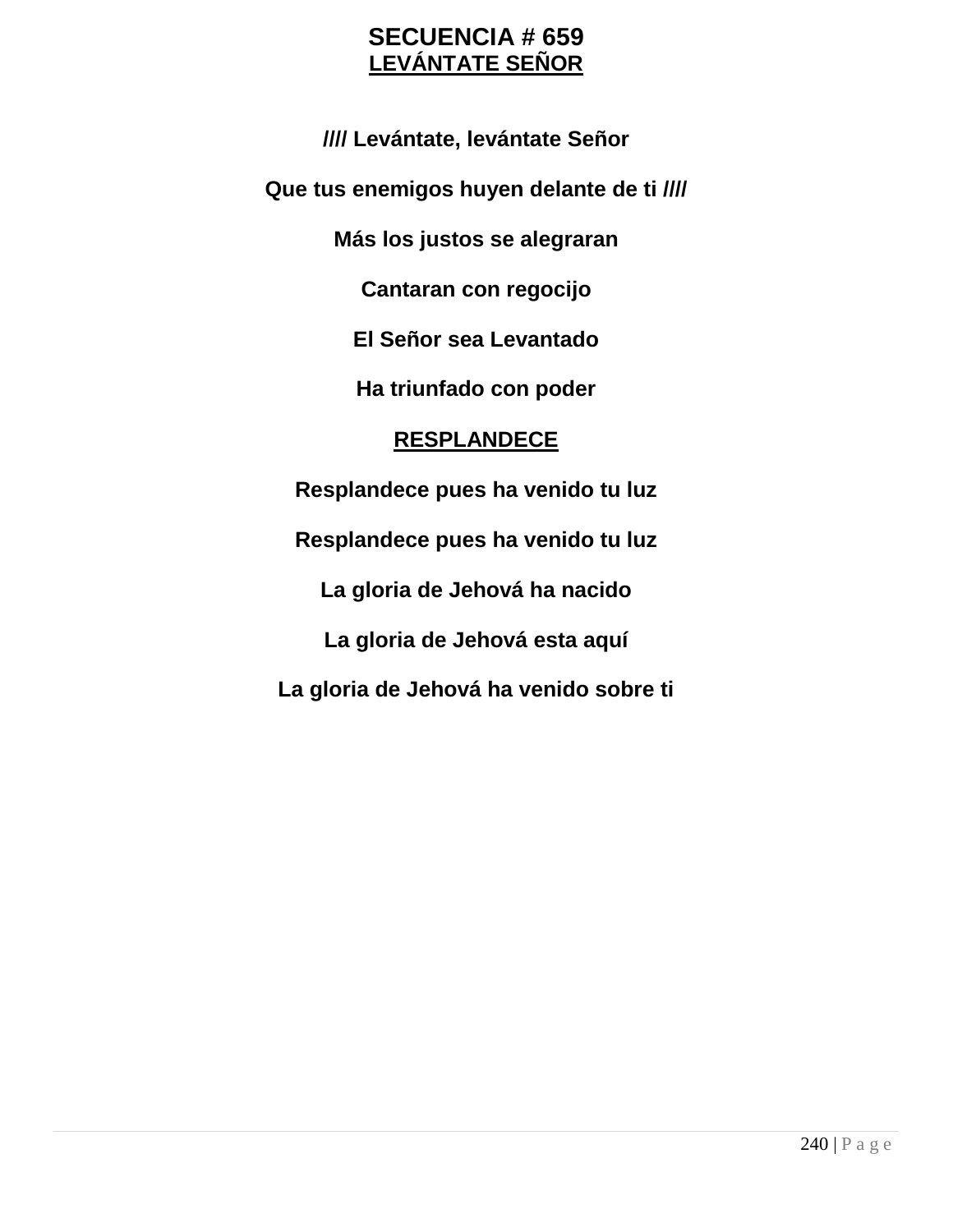#### **SECUENCIA # 662 LA NIÑA DE TUS OJOS** http://www.voutube.com/watch?v=QGSiU feSI

**//Me viste a mi cuando nadie me vio Me amaste a mi cuando nadie me amo// //Y me diste nombre, yo soy tu niña, La niña de tus ojos porque me amaste a mí// //Me amaste a mí, Me amaste a mí, Me amaste a mí, Me amaste a mí// ////Te amo más que a mi vida, te amo más que a mi vida Te amo más que a mi vida, más//// //Y me diste nombre yo soy tu niña La niña de tus ojos porque me amaste a mí// Me amaste a mí.**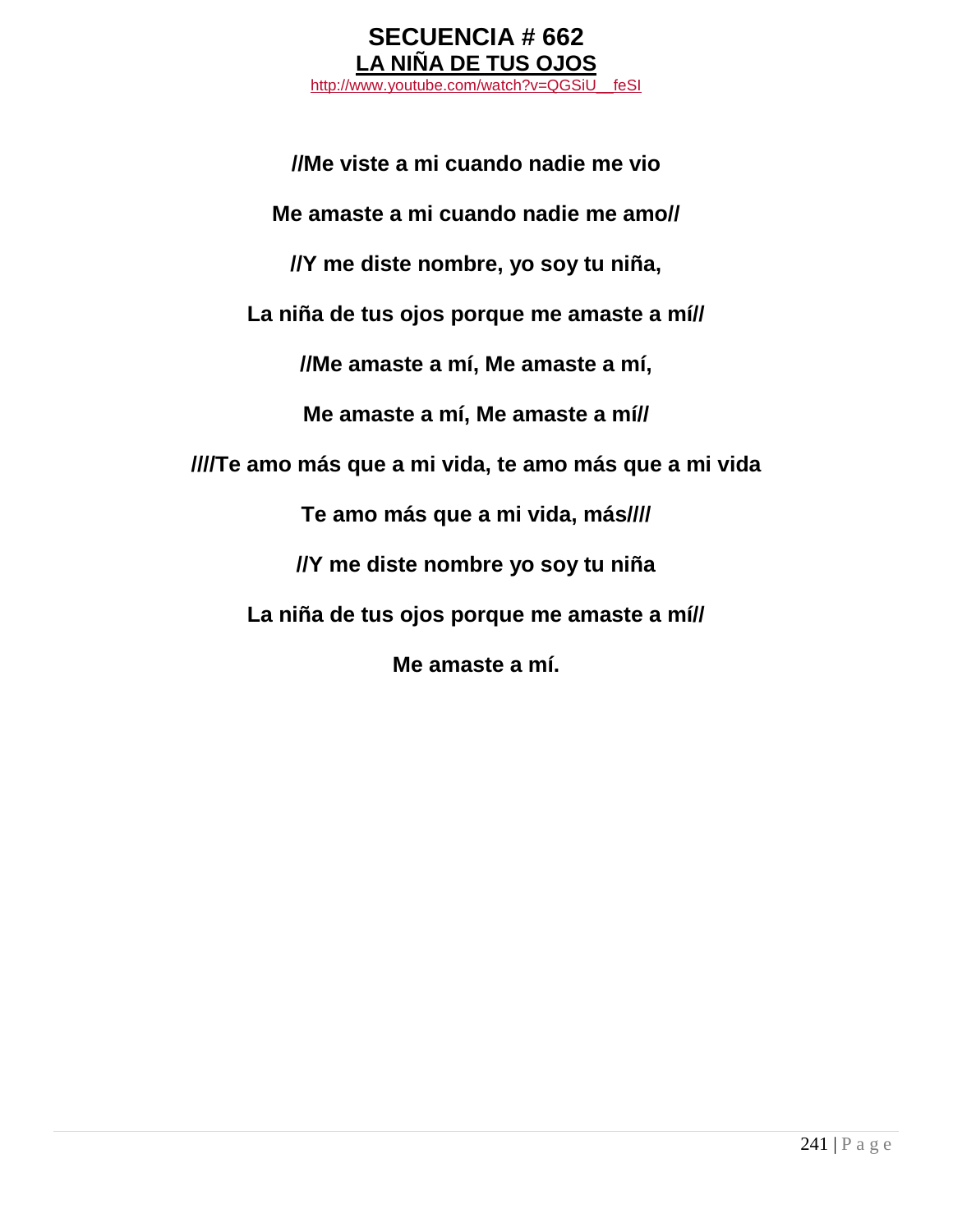**SECUENCIA # 665 DE TAL MANERA** <http://www.youtube.com/watch?v=QSWZDevixSg>

**De tal manera me amó, que su vida no escatimó Hasta el final El se entregó, y a la muerte fue porque me amó De tal manera me amó, que no hay forma en que podré pagar El precio de su grande amor, pero toda mi alma quiero dar.**

#### **Coro**

**Por su amor yo viviré, de su amor yo cantaré Con mi Jesús caminaré, porque El me amó a mí Por su amor yo viviré, de su amor yo cantaré Con mi Jesús caminaré, porque El murió por mí**

**Le seguiré //**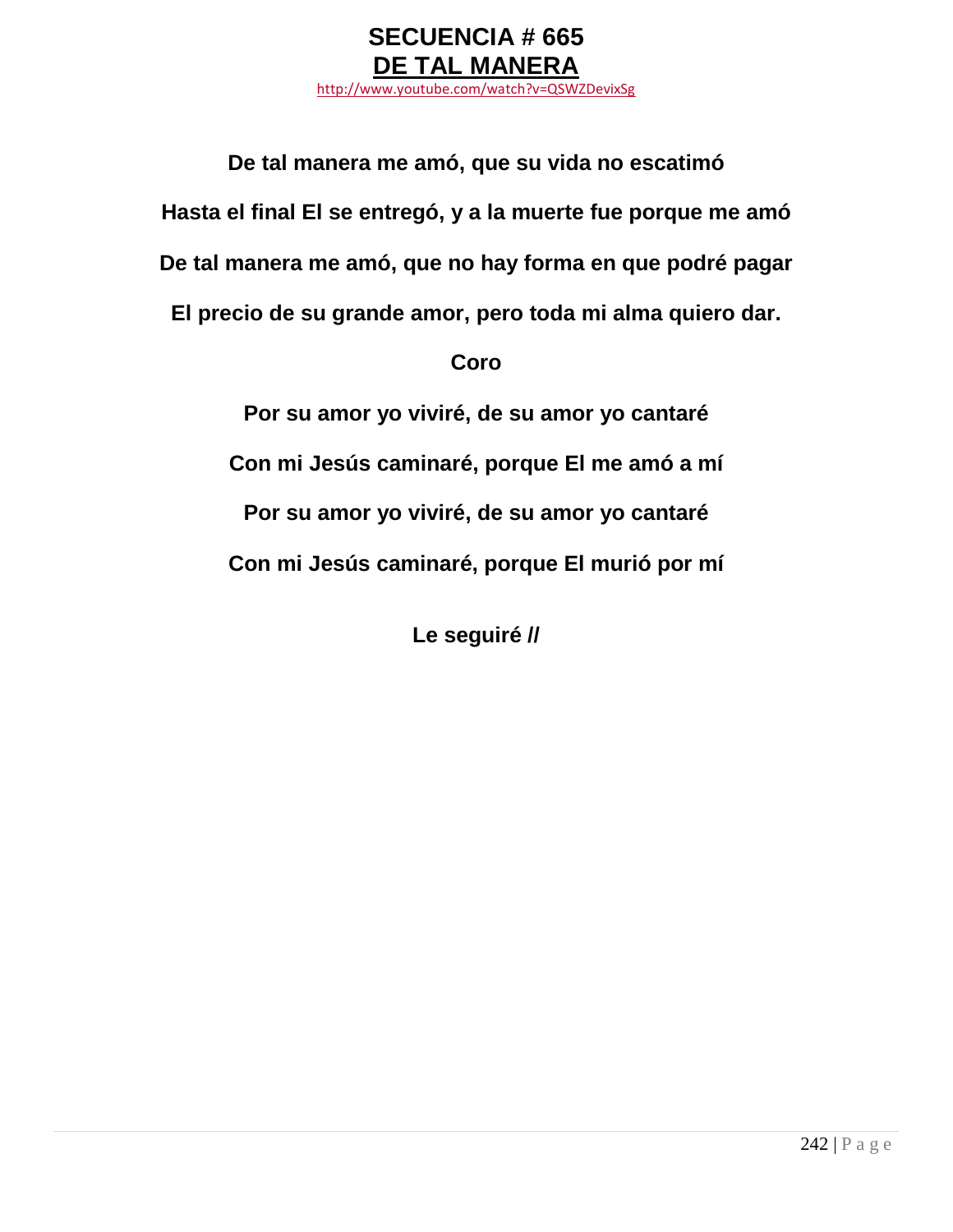#### **SECUENCIA # 668 VUELVE A LLAMAR** <http://www.youtube.com/watch?v=7yilFjVrQR8>

**Si llamaras otra vez seria distinto No como la última vez, ya no soy el mismo Si llamaras otra vez, yo te aseguro Mi cansado corazón quiere ser tuyo Abriría sin dudar a ti la puerta, no te haría yo esperar… No tengo fuerzas CORO // Vuelve a llamar que listo estoy, Vuelve a tocar mi corazón Ese jardín de intimidad, Que se marchita si no estas Vuelve a llamar que atento estoy, Quiero escuchar tu dulce voz Sera un secreto entre los dos, La intimidad entre tú y yo // Si buscaras otra vez mi compañía, tu amistad seria mi pan, de cada día Si llegaras otra vez hasta mi puerta, no tendrías que aguardar… Una respuesta, Saltaría mi corazón por tu presencia No te haría yo esperar, No tengo fuerzas**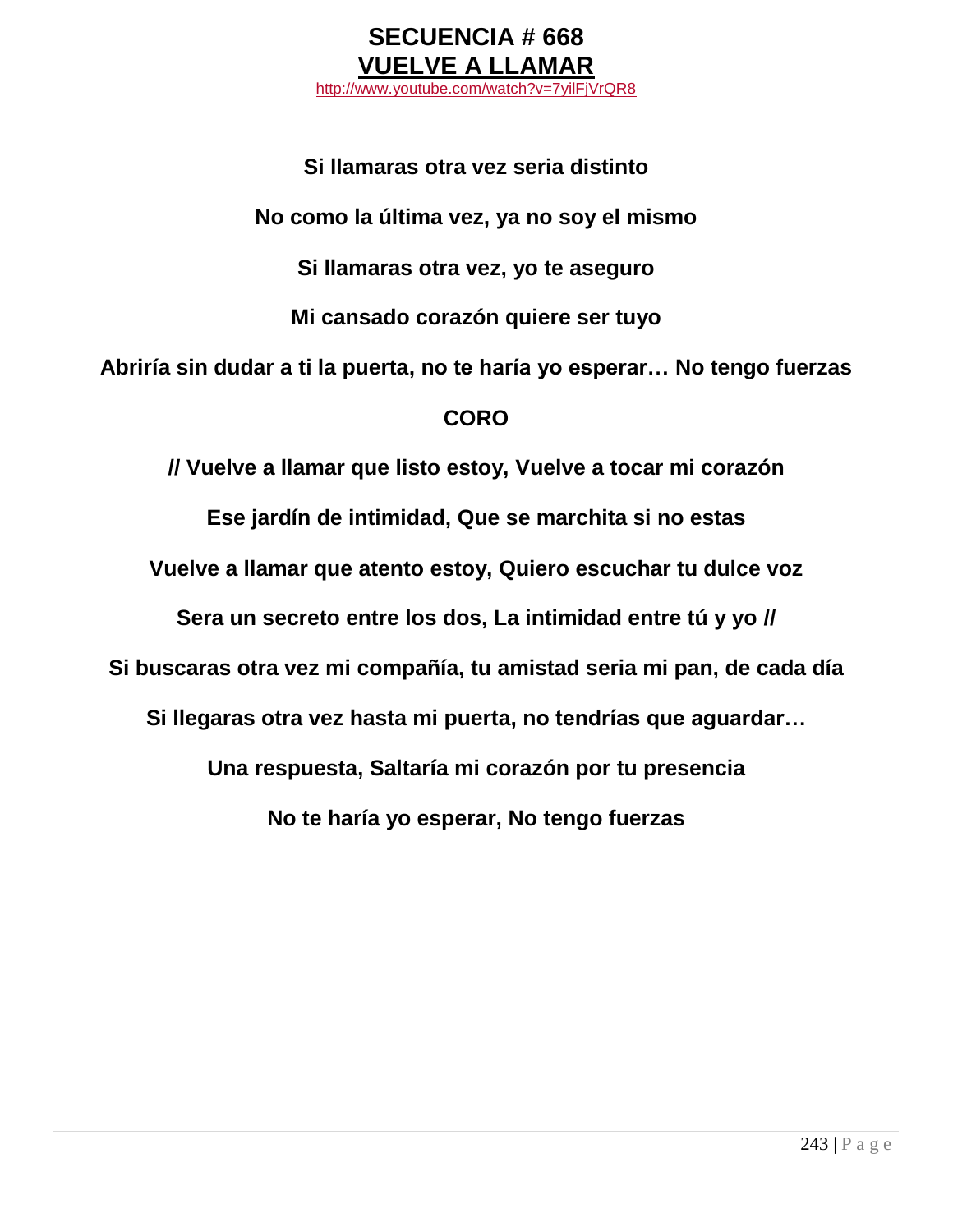## **SECUENCIA # 673 SOY SANO**

**Tu victorioso salvador digno de adoración.**

**Venciste a la muerte en la cruz por tus llagas sano soy**

**Y no daremos gloria a nadie más.**

**Jesucristo has venido a libertar.**

# **CORO**

**// Soy sano, soy libre en Jesús.**

**Fue allá en aquella cruz que el venció la enfermedad**

**A el sea la gloria y el poder**

**Me ha tocado con su mano he recibido sanidad//**

**AMÉN...**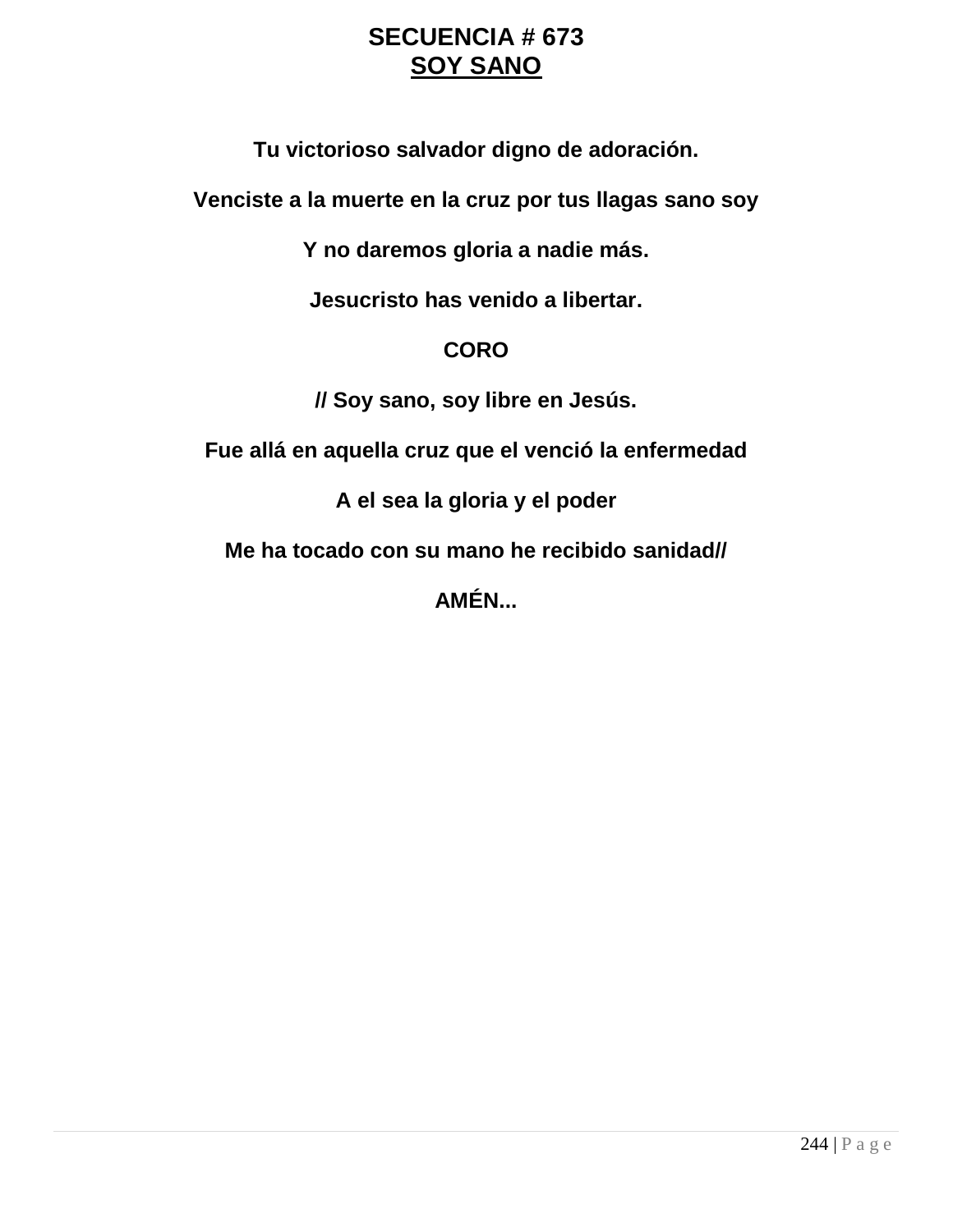# **SECUENCIA # 676 TENGO LIBERTAD**

**Puedo vivir, puedo gozar Puedo decir tengo libertad Puedo reír, puedo llorar Puedo decir tengo libertad Puedo cantar, Puedo correr, Puedo danzar Tengo libertad Puedo amar, Puedo alabar, Puedo soñar Tengo libertad Tengo Libertad Tengo Libertad Tengo Libertad //Libertad//**

**Tengo Libertad, Tengo libertad**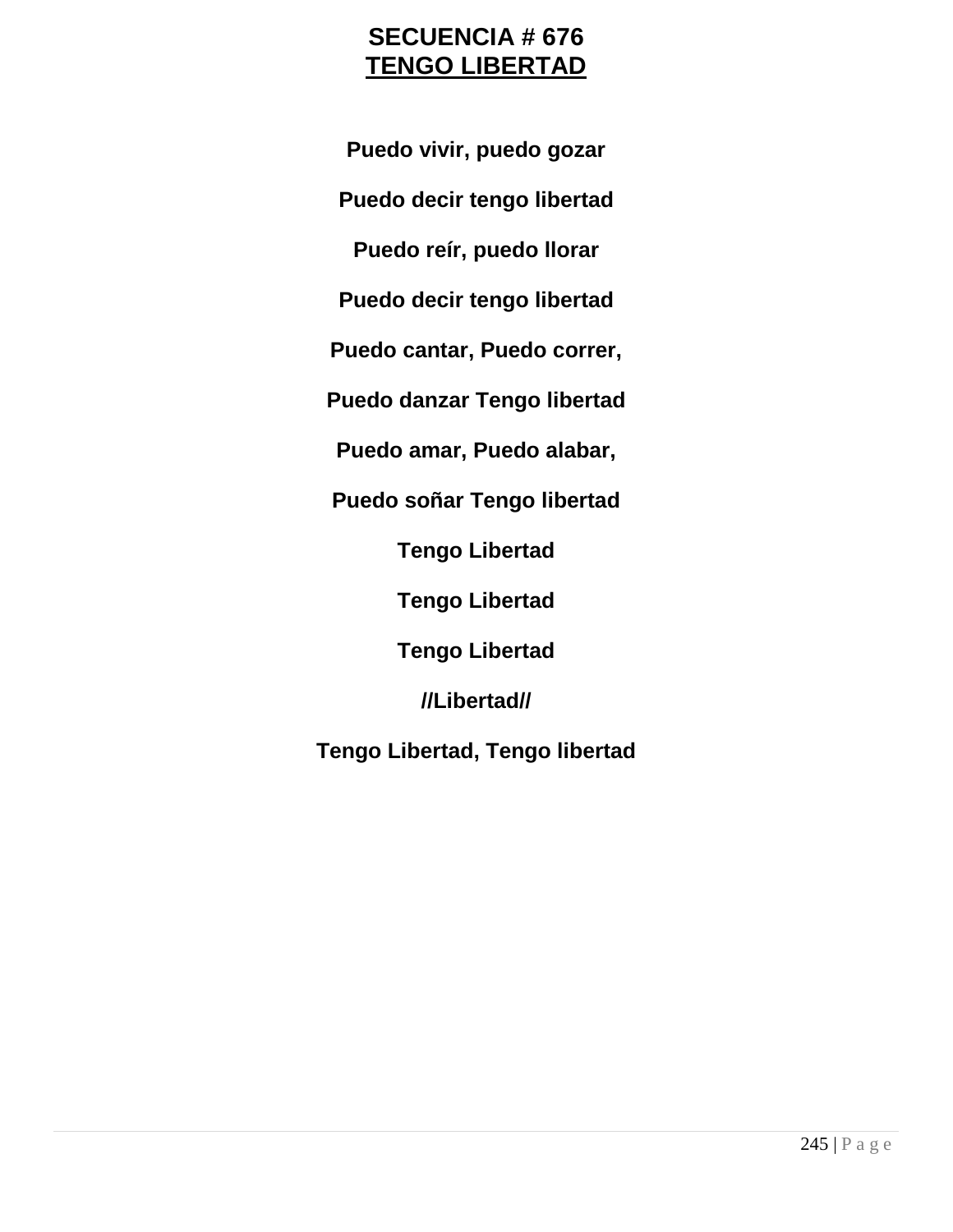## **SECUENCIA # 678 ¡VENGAN TODOS!**

**//Hey Vengan todos, es el tiempo de alabar a Dios// Con la música y con nuestra canción, le alabamos hoy.**

**Con el júbilo de la adoración le alabamos hoy. //Hey! Vengan todos, es el tiempo de alabar a Dios// Por su eterno amor y su fidelidad le alabamos hoy. Por su salvación y su gran bondad le alabamos hoy. //Hey! Vengan todos, es el tiempo de alabar a Dios// Con la música y con nuestra canción, le alabamos hoy.**

**Con el júbilo de la adoración le alabamos hoy. //Hey! Vengan todos, es el tiempo de alabar a Dios//**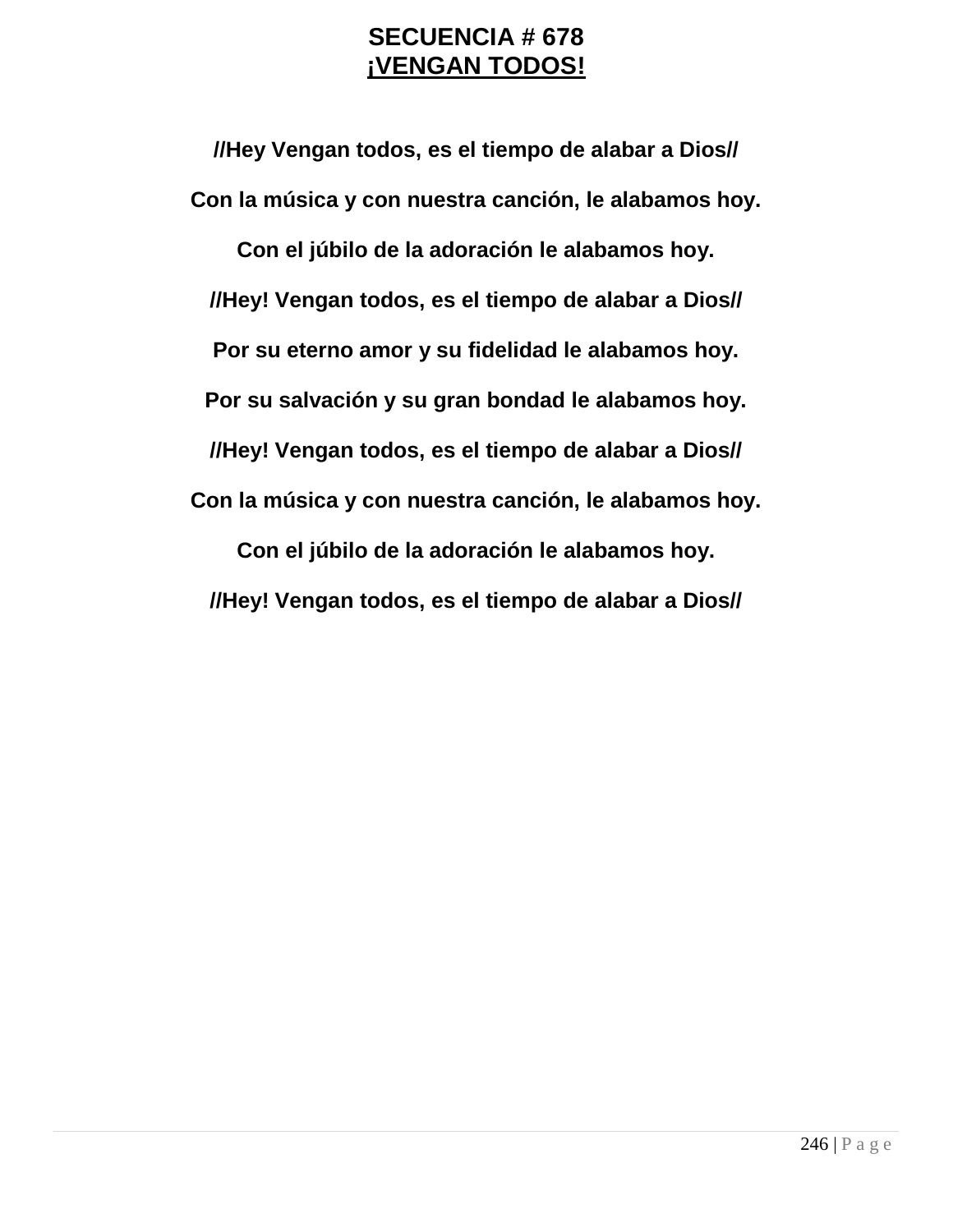#### **SECUENCIA # 681 COMO LA BRISA** <http://www.youtube.com/watch?v=pHaSz10kWHc>

**Abro el corazón y las ventanas Cuando empieza la mañana, por si quieres hoy venir Eres como el viento que no avisa Cuando sopla y trae la brisa, ven y sopla sobre mí Y mi corazón vuelve a latir Y se renueva si estas aquí Y mi corazón vela por ti, Porque te espera vuelve a venir Coro Espíritu de Dios ven a mi vida Como lluvia que tardo Y al desierto vida dio Desciende sobre mí como la brisa Que destile sobre mí tú poder en mi haz fluir**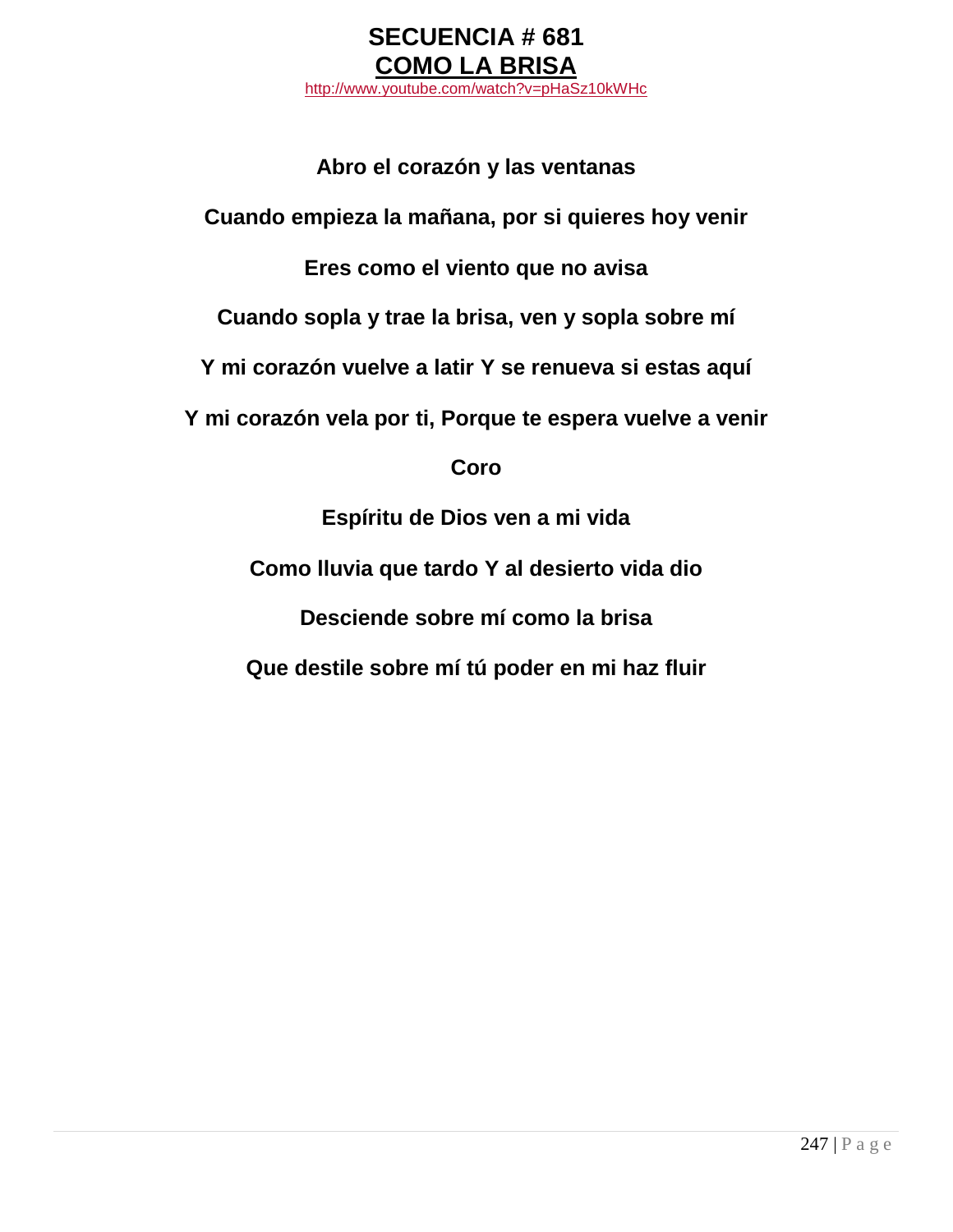#### **SECUENCIA # 684 JESÚS MI FIEL AMIGO** <http://www.youtube.com/watch?v=RHBEXEmkhRs>

**Jesús mi fiel Amigo, Mi Dulce Caminar Quédate conmigo No quiero volver atrás, No Quiero Volver Atrás Llévame allá, Donde se que Habrá Paz Donde tengo que callar, para escucharte Hablar Donde todo es realidad y el tiempo no existe más Una y otra vez, Al estar yo junto a Ti No me puedo contener cuando me miras así Ya no hay nada que decir eres todo para mí Jesús mi fiel Amigo, mi Dulce Caminar Quédate conmigo, no quiero volver atrás No Quiero Volver Atrás**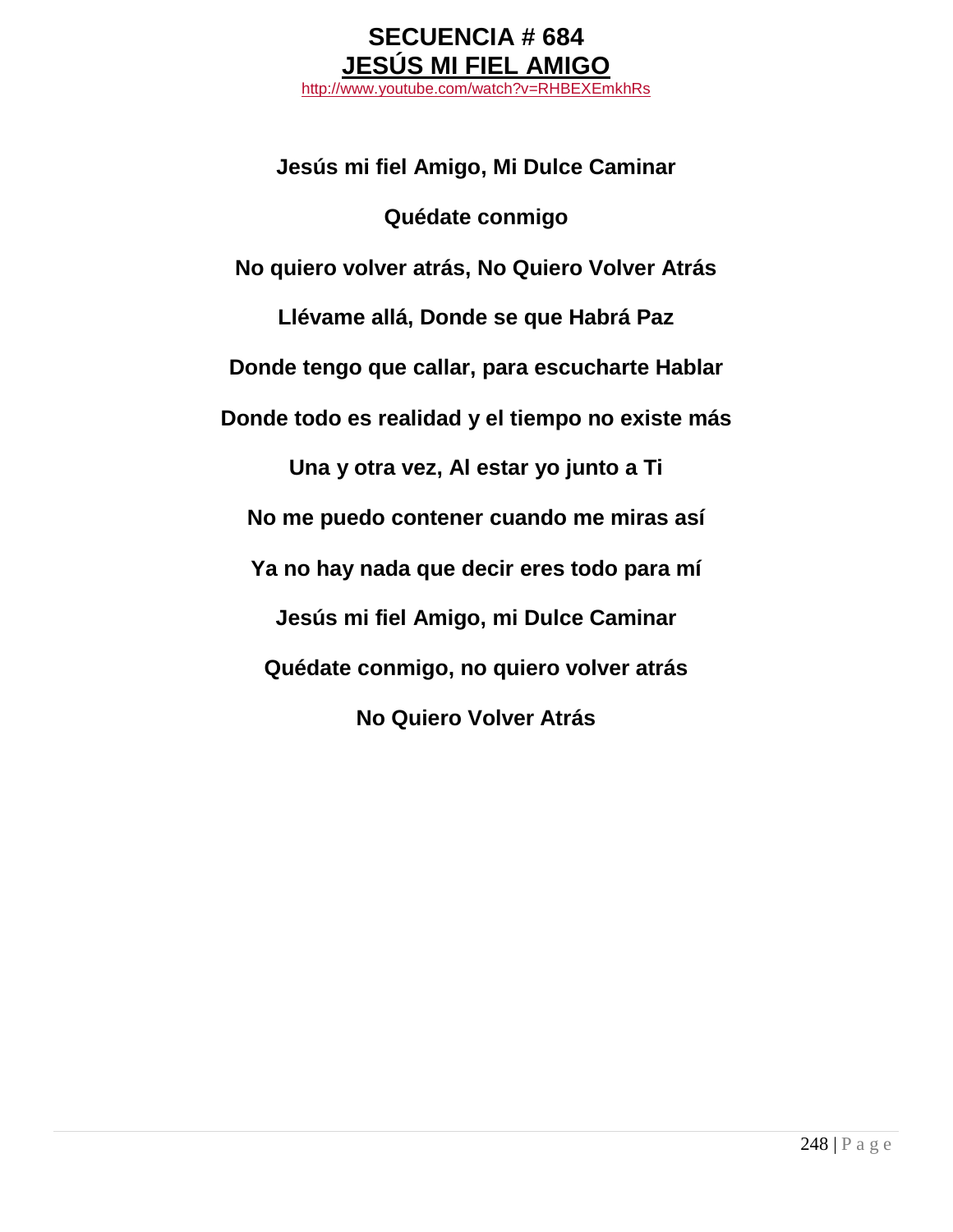# **SECUENCIA # 687 A TI SEA LA GLORIA**

**No existen más motivos, Señor**

**Venimos hoy rendidos a ti.**

**La única razón de nuestra adoración, hoy eres tú.**

**Elevamos olor fragante para ti, Para ti.**

**Coro**

**Solo a ti sea la gloria, Señor**

**La alabanza y la adoración.**

**Toda rodilla se doble ante el único Rey y Dios.**

**Solo a ti sea la gloria, Señor**

**La alabanza y la adoración.**

**Que toda lengua confiese**

**Que tú eres el Señor.**